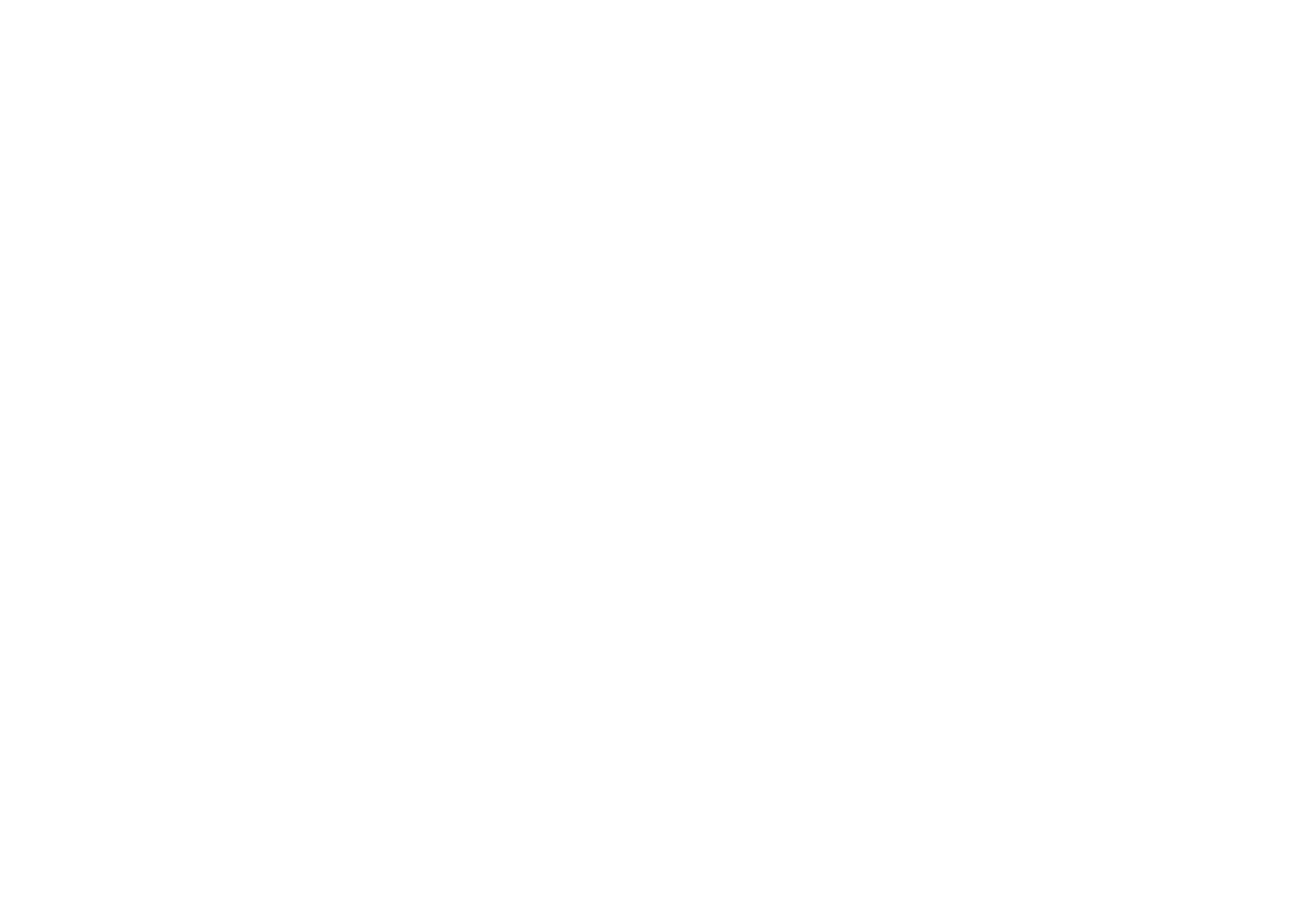# **GUIDE TO THE GLOBAL TAXONOMY INITIATIVE**

*CBD Technical Series*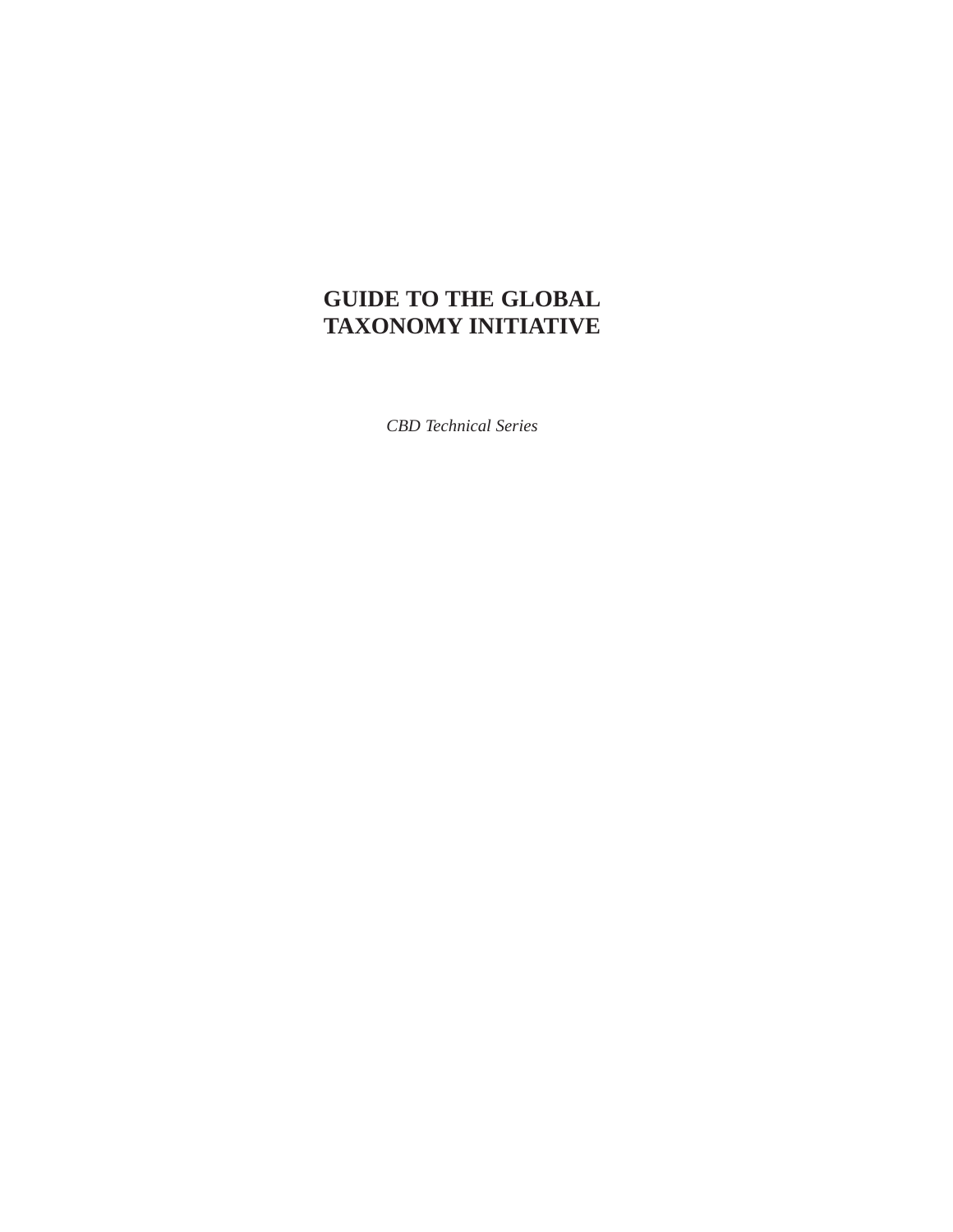# **GUIDE TO THE GLOBAL TAXONOMY INITIATIVE**

# **CONTENTS**

| 2.1<br>The Global Taxonomy Initiative to support implementation of the CBD 11<br>2.3                                                                                     |  |  |  |  |
|--------------------------------------------------------------------------------------------------------------------------------------------------------------------------|--|--|--|--|
| 3<br>3.1<br>3.2.1<br>3.2.2<br>3.2.3<br>3.2.4<br>3.2.5<br>Global and regional capacity-building to support                                                                |  |  |  |  |
| Strengthening of existing networks for regional co-operation 32<br>3.2.6<br>Development of a coordinated Global Taxonomy Information System33<br>3.2.7<br>3.2.8<br>3.2.9 |  |  |  |  |
| 3.2.17 Support in implementation of<br>Article 8(j) - Traditional knowledge, innovations and practise. 58                                                                |  |  |  |  |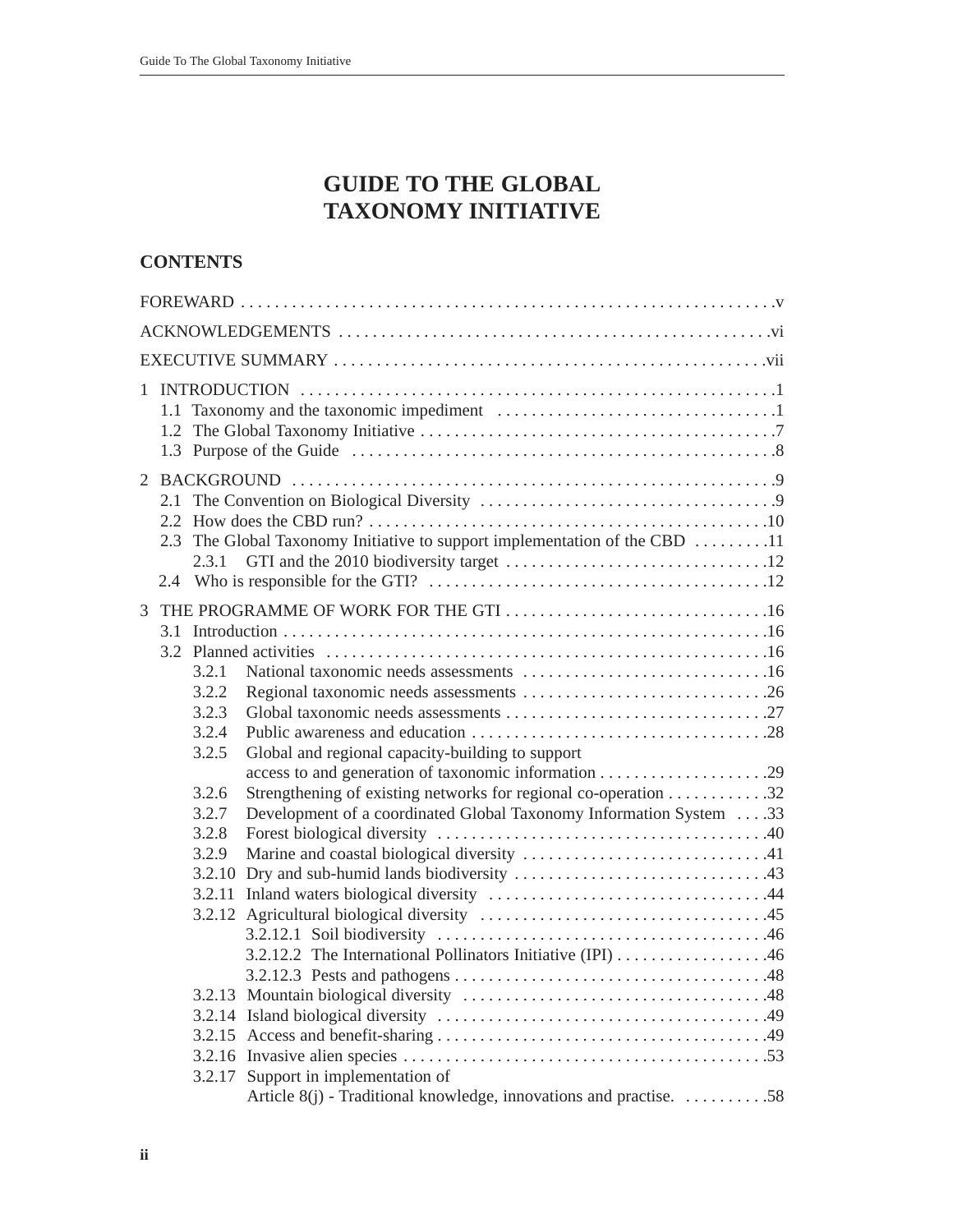|     |       | 3.2.18 Support for ecosystem approach and CBD work on assessment |  |
|-----|-------|------------------------------------------------------------------|--|
|     |       | including impact assessments, monitoring and indicators 59       |  |
|     |       |                                                                  |  |
|     |       |                                                                  |  |
|     |       |                                                                  |  |
|     | 4.1.1 |                                                                  |  |
|     | 4.1.2 |                                                                  |  |
|     | 4.1.3 |                                                                  |  |
|     | 4.1.4 |                                                                  |  |
|     |       |                                                                  |  |
|     | 4.2.1 |                                                                  |  |
|     | 4.2.2 |                                                                  |  |
|     | 4.2.3 |                                                                  |  |
|     | 4.2.4 |                                                                  |  |
|     | 4.2.5 |                                                                  |  |
|     | 4.2.6 |                                                                  |  |
|     |       |                                                                  |  |
|     |       |                                                                  |  |
|     |       |                                                                  |  |
|     | 5.1.1 |                                                                  |  |
|     | 5.1.2 |                                                                  |  |
|     | 5.1.3 |                                                                  |  |
|     | 5.1.4 |                                                                  |  |
|     | 5.1.5 |                                                                  |  |
|     | 5.1.6 | Special fund for the GTI under BioNET-International              |  |
|     |       |                                                                  |  |
| 5.2 |       |                                                                  |  |
|     | 5.2.1 | National Project – Partnerships for Enhancing                    |  |
|     |       |                                                                  |  |
|     | 5.2.2 | GEF Project – The Indonesian Biodiversity Collection Project 78  |  |
|     | 5.2.3 | GEF Project – SABONET(the Southern African                       |  |
|     |       |                                                                  |  |
|     | 5.2.4 | GEF Project - Botanical and Zoological Taxonomic                 |  |
|     |       | Networks in Eastern Africa (BOZONET):                            |  |
|     |       |                                                                  |  |
|     | 5.2.5 | GEF Project - Biodiversity Resources Development                 |  |
|     |       |                                                                  |  |
|     | 5.2.6 | Bilateral – Example projects supported                           |  |
|     |       |                                                                  |  |
|     | 5.2.7 | Bilateral - Example projects supported                           |  |
|     |       | by the Belgian Development Corporation and the                   |  |
|     |       |                                                                  |  |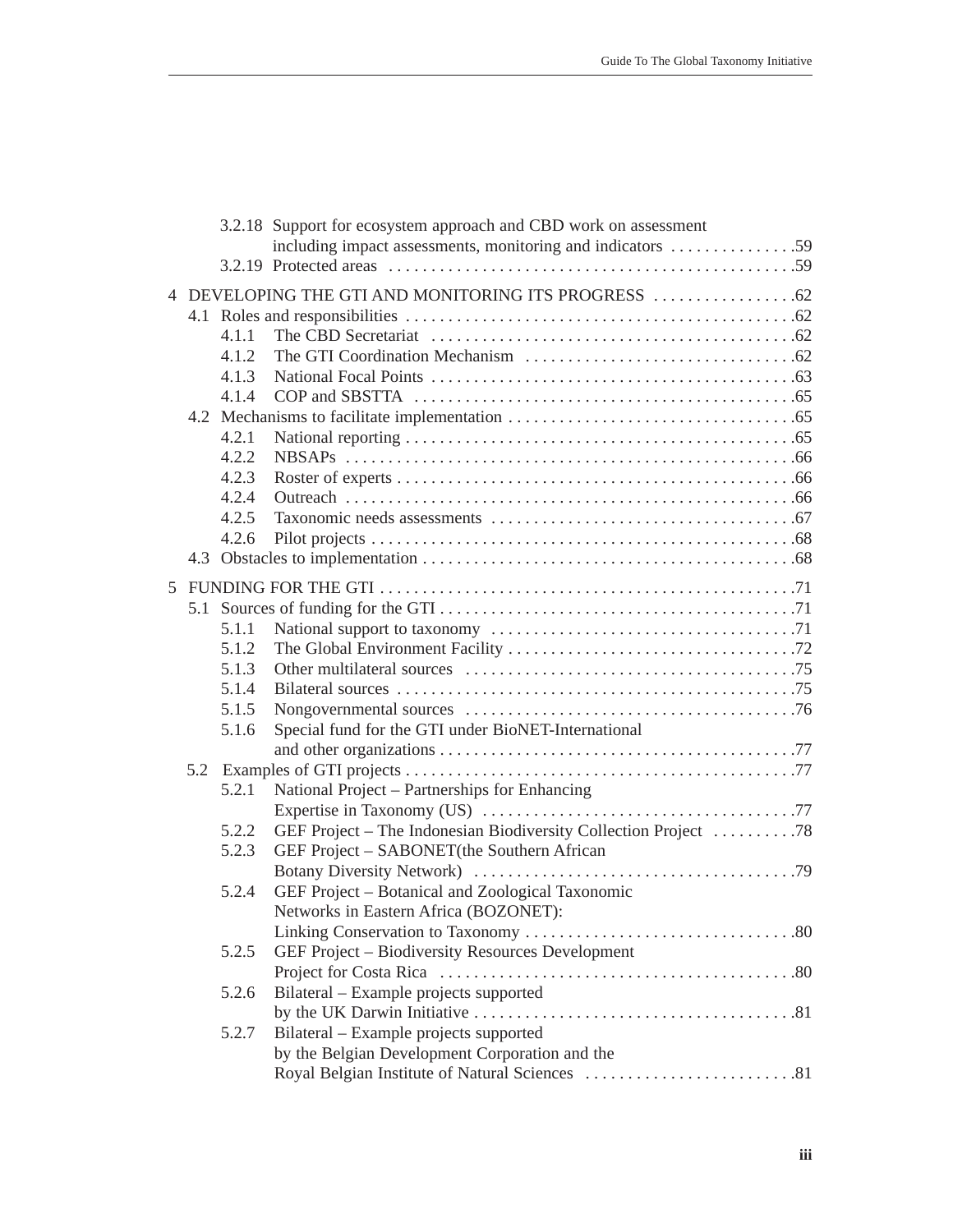|     | 5.2.8<br>5.2.9  | Non-governmental – Investing in Nature:<br>an eco-partnership between the HSBC Group,<br>WWF, Botanic Gardens Conservation International and Earthwatch 81                             |
|-----|-----------------|----------------------------------------------------------------------------------------------------------------------------------------------------------------------------------------|
|     |                 |                                                                                                                                                                                        |
| 6.1 | 6.1.1<br>6.1.2  |                                                                                                                                                                                        |
|     | ANNEX 1.        |                                                                                                                                                                                        |
|     | <b>ANNEX 2.</b> | REFERENCES AND FURTHER READING 106                                                                                                                                                     |
|     | ANNEX 3.        | CONVENTION DOCUMENTS SPECIFICALLY ON<br>TAXONOMY AND THE GLOBAL TAXONOMY INITIATIVE 110                                                                                                |
|     | ANNEX 4.        | <b>KEY ELEMENTS OF COP DECISIONS</b>                                                                                                                                                   |
|     | ANNEX 5.        | <b>OUTLINE STRATEGY FOR</b>                                                                                                                                                            |
|     | ANNEX 6.        | SAMPLE QUESTIONNAIRE FOR A TAXONOMIC                                                                                                                                                   |
|     | ANNEX 7.        |                                                                                                                                                                                        |
|     | <b>ANNEX 8.</b> | COP DECISION III/10 ENDORSING<br>SBSTTA RECOMMENDATION II/2 ON PRACTICAL<br>APPROACHES FOR CAPACITY-BUILDING FOR TAXONOMY 151                                                          |
|     | ANNEX 9.        |                                                                                                                                                                                        |
|     |                 | ANNEX 10. COP DECISION V/9: GLOBAL TAXONOMY<br><b>INITIATIVE: IMPLEMENTATION AND FURTHER</b><br>ADVANCE OF THE SUGGESTIONS FOR ACTION 157                                              |
|     |                 | ANNEX 11. COP DECISION VI/8: GLOBAL TAXONOMY INITIATIVE 160                                                                                                                            |
|     |                 | ANNEX 12. COP DECISION VII/9: GLOBAL TAXONOMY INITIATIVE 185                                                                                                                           |
|     |                 | ANNEX 13. COP DECISION VIII/3: GLOBAL TAXONOMY<br><b>INITIATIVE: IN-DEPTH REVIEW OF THE</b><br><b>IMLEMENTATION OF THE PROGRAMME</b><br>OF WORK FOR THE GLOBAL TAXONOMY INITIATIVE 187 |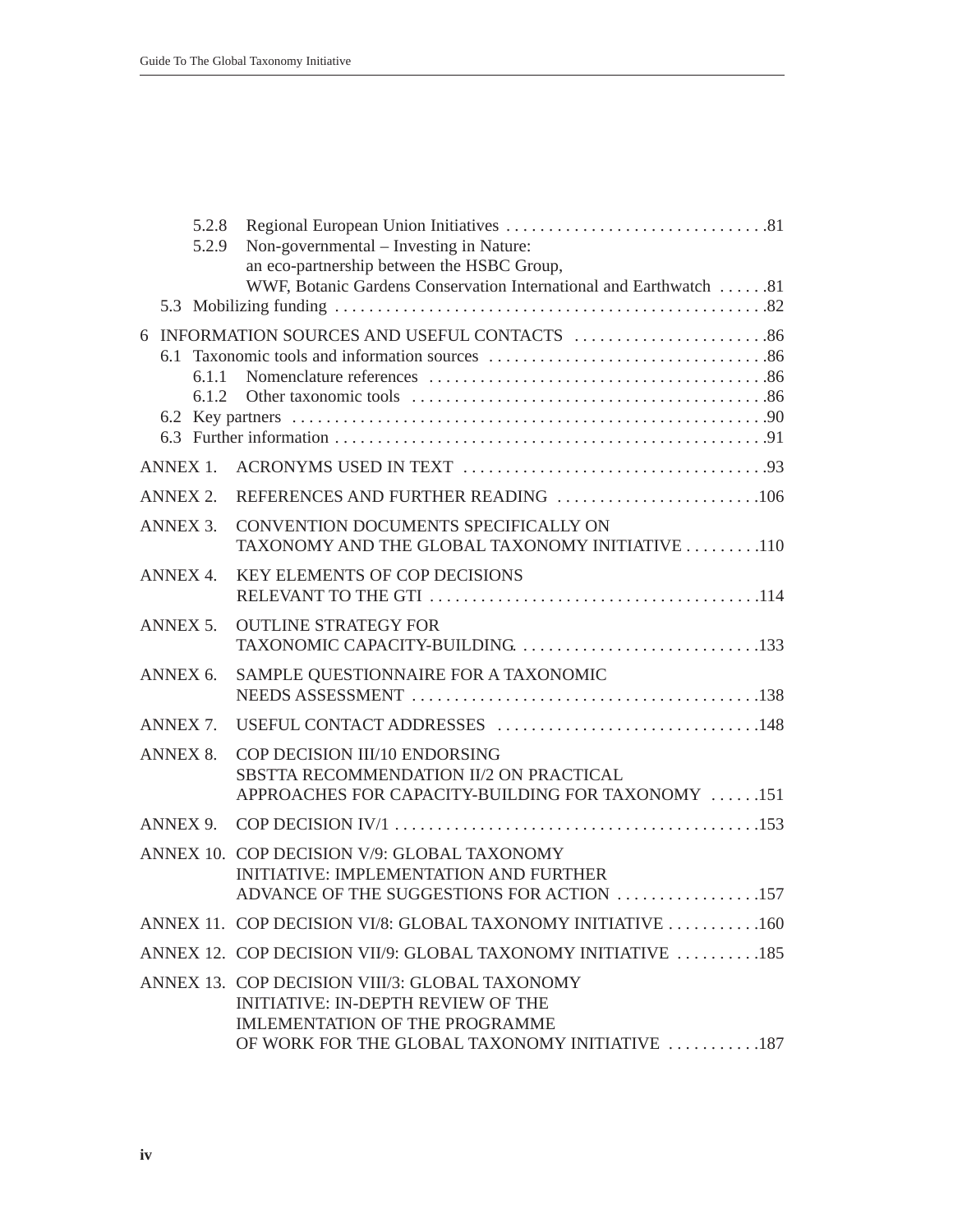# **FOREWARD**

Achievement of the objectives of the Convention on Biological Diversity – conservation of biodiversity, sustainable use of its components, and the fair and equitable sharing of the benefits arising out of the utilization of genetic resources – depends in large part on our understanding of biodiversity. Yet, only a fraction of the total number of species that make up the life on earth have been named or described. What's more, progress in taxonomy, the science of naming, describing and classifying organisms, is suffering from a shortage of expertise and declining resources. This so-called "taxonomic impediment" to implementation of the Convention was acknowledged by Parties to the Convention several years ago, and resulted in development of the Global Taxonomy Initiative (GTI).

The GTI is a crucial cross-cutting issue under the Convention and is relevant for virtually all of the work under the CBD. The programme of work for the GTI, which was adopted at the sixth Conference of the Parties in 2002 and further supplemented after indepth review at the eighth Conference of the Parties in March 2006, is comprehensive in its scope and bold in its objectives. At a time when Parties are increasing their focus on implementation of the work under the

Convention, and striving to achieve the 2010 target of reducing the rate of biodiversity loss, the importance of taxonomy and the GTI cannot be understated.

The information presented in this Guide to the GTI demonstrates the important links between taxonomy and the conservation and sustainable use of biological diversity. It is my hope and belief that the Guide will be extremely useful, not only for those directly involved in implementing the Convention, and for taxonomists, but for anyone with a deep interest in biological diversity.

I wish to thank all those who have contributed to the development of this Guide, in particular Dr. Chris Lyal of the Natural History Museum in London, as well as the delegations to the tenth meeting of the Subsidiary Body on Scientific, Technical and Technological Advice and the various individuals who reviewed the Guide and contributed to its refinement.

*Dr. Ahmed Djoghlaf Executive Secretary Convention on Biological Diversity*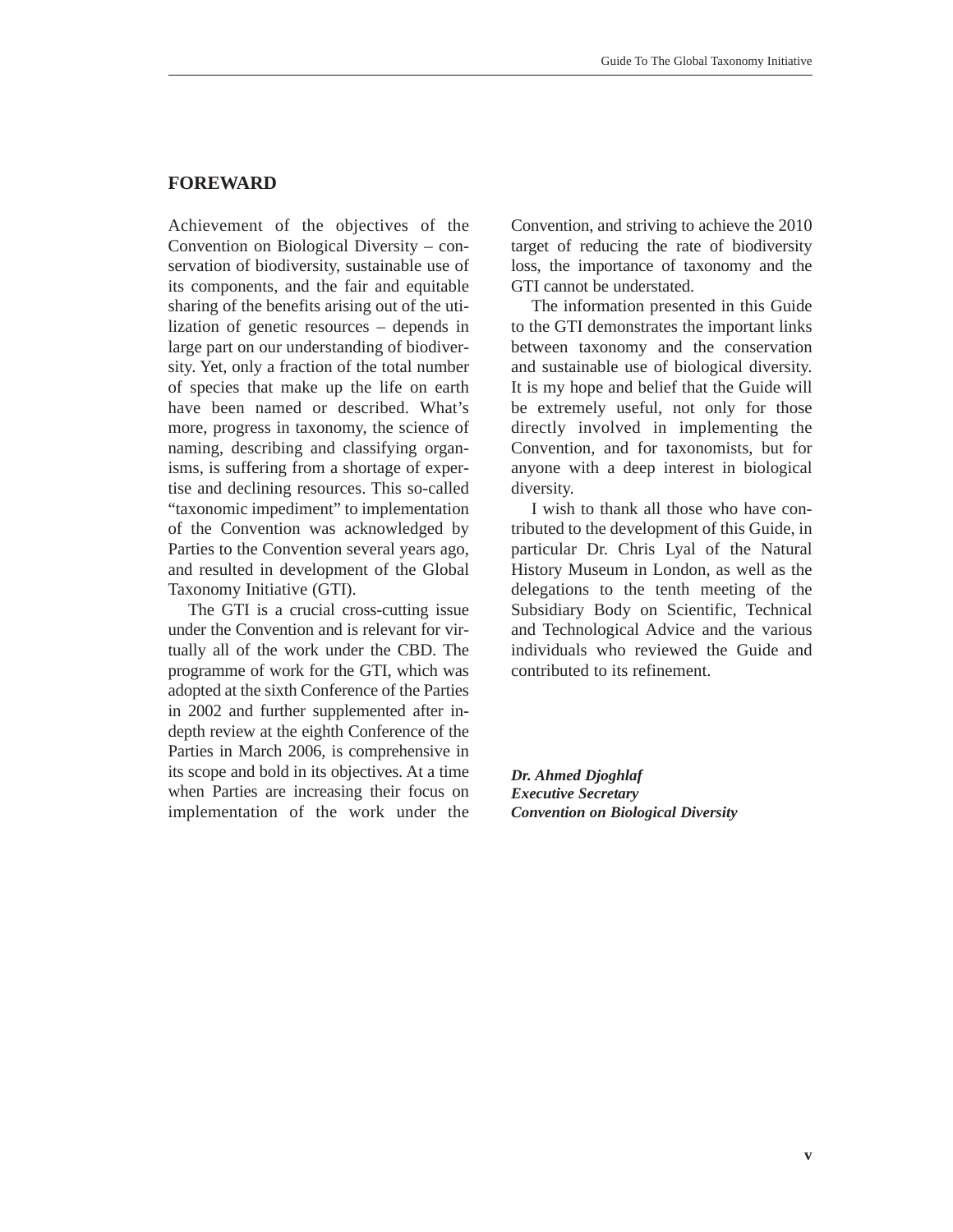# **ACKNOWLEDGEMENTS**

The Secretariat of the Convention on Biological Diversity wishes to thank all those who have contributed to development of this Guide to the Global Taxonomy Initiative. The initial draft of the Guide was reviewed by the tenth meeting of the Subsidiary Body on Scientific, Technical and Technological Advice. The Guide was revised following the in-depth review of the Global Taxonomy Initiative at the eighth Conference of the Parties to the Convention in March 2006. External reviewers, including many members of the Coordination Mechanism for the Global Taxonomy Initiative, provided useful and important comments which improved the Guide considerably. The Secretariat would like to give special thanks to Dr. Chris Lyal of the Natural History Museum in London, who prepared the first draft of the Guide and devoted considerable time and energy to ensuring that the final product would be of the highest quality.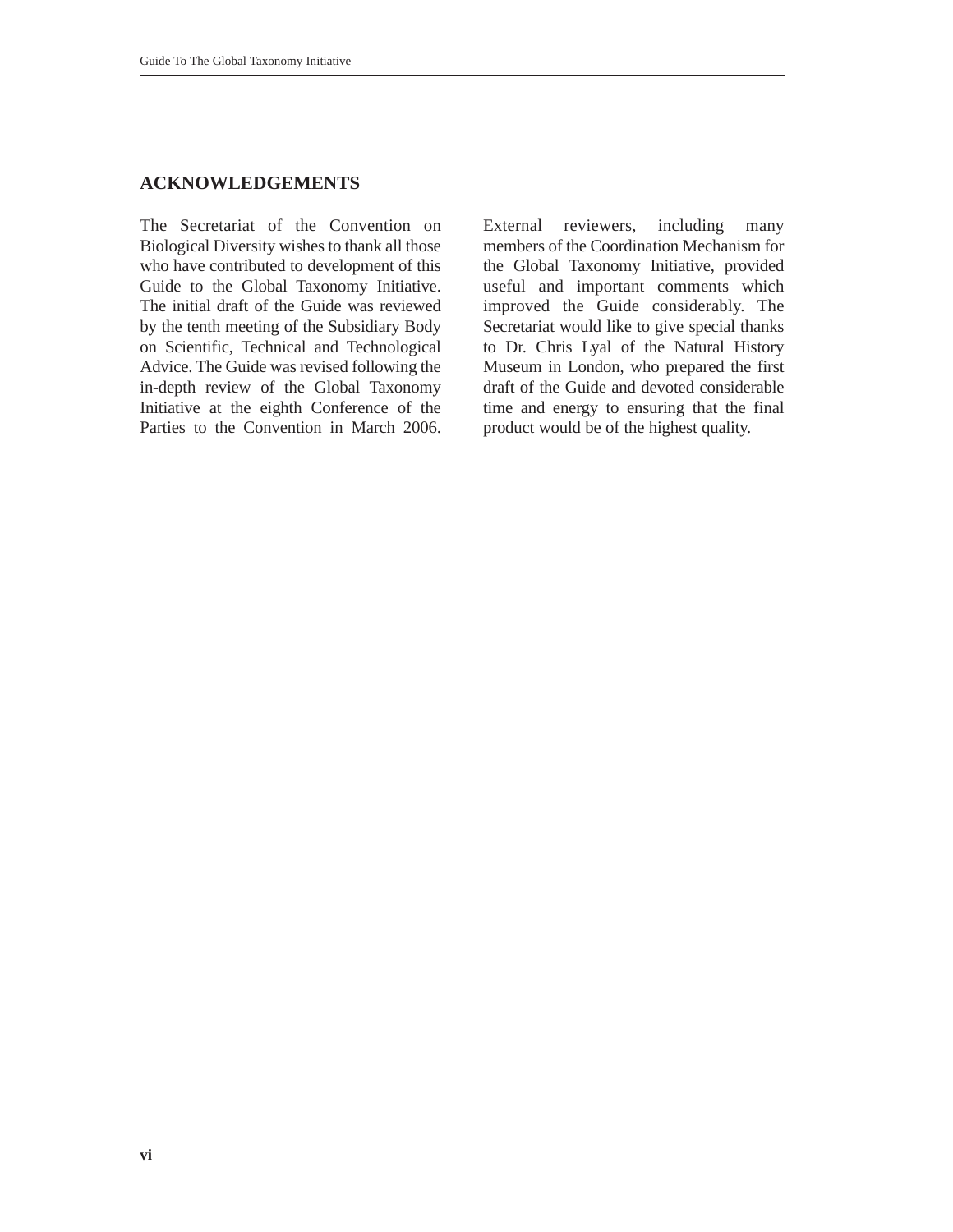# **EXECUTIVE SUMMARY**

Taxonomy is the science of naming, describing and classifying organisms. Taxonomists have named and described some 1.78 million species of animals, plants and microoganisms, only a fraction of the estimated 5 to 30 million species on Earth. Taxonomy is the tool by which the components of biological diversity are identified and enumerated, and therefore provides basic knowledge underpinning management of biodiversity.

The Parties to the Convention on Biological Diversity (CBD) have acknowledged the existence of a 'taxonomic impediment' to implementation of the Convention, referring to the shortage of taxonomic expertise, taxonomic collections, field guides and other identification aids, as well as to the difficulty in accessing existing taxonomic information. Consequently, the Global Taxonomy Initiative (GTI) was developed by the Parties to:

- Identify taxonomic needs and priorities;
- Develop and strengthen human capacity to generate taxonomic information;
- Develop and strengthen infrastructure and mechanisms for generating taxonomic information, and for facilitating sharing of and access to that information; and
- Provide taxonomic information needed for decision-making regarding the conservation of biological diversity, sustainable use of its components, and the fair and equitable sharing of the benefits arising out of the utilization of genetic resources (the three objectives of the CBD).

Effective implementation of the GTI will undoubtedly contribute to progress towards the 2010 Biodiversity Target. This is to achieve, by 2010, a significant reduction of the current rate of biodiversity loss at the global, regional and national level as a contribution to poverty alleviation and to the benefit of all life on earth.

The programme of work for the Global Taxonomy Initiative developed by the Parties has 19 planned activities. The first three of these relate to assessment of taxonomic needs at national, regional and global levels. There have been some assessments at national and regional levels, and further results of national assessments are expected over the next couple of years. The global assessment is currently being planned.

The fourth planned activity addresses public awareness and education. There has been some implementation of this activity, and more is expected including through the Global Initiative on Communication, Education and Public Awareness (CEPA) under the Convention.

The fifth and sixth planned activities address capacity-building to support access to and generation of taxonomic information, and strengthening of networks for regional cooperation. In spite of many efforts and initiatives that contribute to capacity-building, it is well-established that the world's taxonomic expertise is shrinking. Regional cooperation has been fostered to some extent, but more needs to be done and cooperation alone will not alleviate the need for increased capacity.

The seventh planned activity envisages development of a coordination global taxonomic information system. In this regard, the Global Biodiversity Information Facility and others have made considerable progress in improving interlinkages and in harmonizing approaches so that information can be shared.

The remaining 12 planned activities in the programme of work for the GTI address the role of taxonomy in supporting work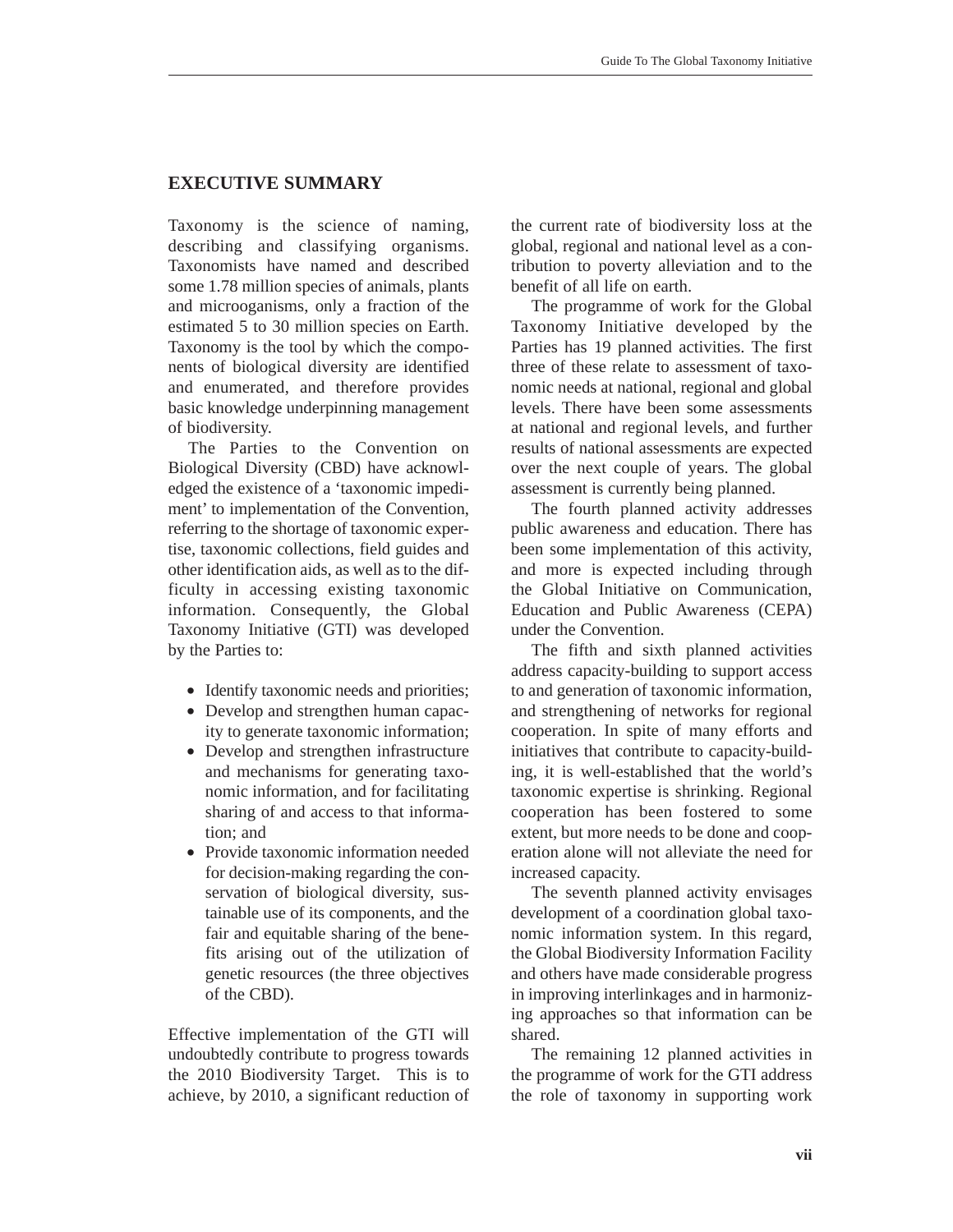under the CBD on thematic areas and cross-cutting issues. The GTI is itself a cross-cutting issue, and the use of taxonomy is necessarily driven by user needs, so it is appropriate that the programme of work focuses on users. The specific planned activities address the following:

- Marine and coastal biodiversity;
- Agricultural biodiversity
- Forest biodiversity;
- Inland waters biodiversity;
- Dry and sub-humid lands biodiversity;
- Mountain biodiversity;
- Island biodiversity;
- Access to genetic resources and benefit-sharing;
- Invasive alien species;
- Traditional knowledge, innovations and practise;
- Ecosystem approach, impact assessment, monitoring and indicators; and
- Protected areas

The Conference of the Parties, the governing body of the CBD, develops and refines the GTI, with support from various mechanisms and actors, including the CBD Secretariat, the Coordination Mechanism for the GTI, national focal points, and the Subsidiary Body on Scientific, Technical and Technological Advice. Responsibility for implementation of the GTI lies with many actors, in particular national governments, but also relevant organizations, funding agencies, and taxonomists themselves along with their institutions. Implementation of the GTI is facilitated and/or monitored through several means including national biodiversity strategies and action plans, national reports, and various outreach activities and initiatives.

Implementation of the GTI depends largely on funding, not only for projects and initiatives specific to taxonomy but also for biodiversity-related projects and initiatives with a taxonomic component. To date, the Global Environment Facility has been a key supporter of many of the planned activities in the programme of work. There are also many other donors that support taxonomic activities and thereby contribute to implementation of the GTI.

This Guide is intended for all stakeholders, and its purpose is three-fold:

- Describe the rationale and context for the GTI;
- Describe the programme of work of the GTI, including examples of how and where various activities are being implemented; and
- Assist institutions, initiatives and individuals to become engaged in the activities mandated by the GTI, by providing information on funding, sources of further information and useful contacts.

This Guide cannot hope to deal in depth with an extremely complex and rapidlydeveloping field. Users are encouraged to seek further information from the numerous references to other sources made in the text and to also visit the GTI portal on the CBD website, which provides links to further information sources about the GTI and its implementation.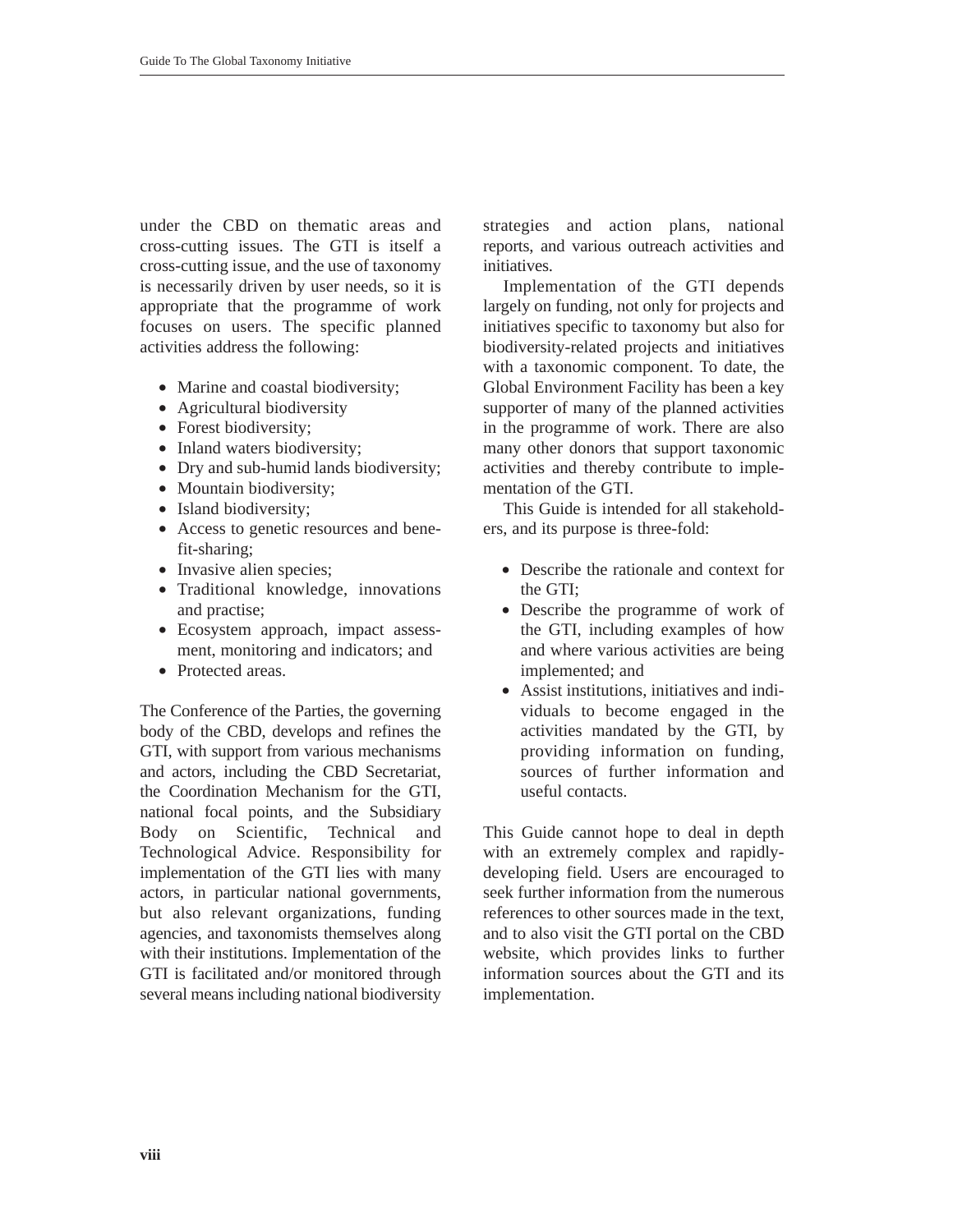# **1. INTRODUCTION**

*"The governments of the world that recognise the Convention on Biological Diversity have affirmed the existence of a taxonomic impediment to sound management and conservation of biodiversity. Removal of this impediment is a crucial, rate-determining step in the proper implementation of the Convention's objectives. There is an urgent need to train and support more taxonomic experts, and to strengthen the infrastructure required to discover and understand the relationships among the world's biological diversity."*

> Darwin Declaration, 1988 (Anon. 1998)

The Global Taxonomy Initiative (GTI) was put in place specifically to remove the taxonomic impediment – the crucial need identified in the Darwin Declaration.

By 1998, the hindrance to Convention implementation caused by the lack of appropriate taxonomic information had become very apparent. Unless action was taken to redress the situation, the impact of the Convention on Biological Diversity (CBD see text Box 1-1) would be blunted, and progress in meetings its objectives slowed.

#### **1.1 Taxonomy and the taxonomic impediment**

Taxonomy is the science of naming, describing and classifying organisms, and covers all plants, animals and microorganisms of the world. Using observations of organisms (morphological, behavioural, genetic, biochemical etc), taxonomists identify species and arrange them into classifications, describing as new any that are not scientifically known. In the 250 years since Linnaeus introduced the binomial system of naming, which is used for scientific names today (see text box 1-2), taxonomists have described and named some 1.78 million species of animals, plants and microoganisms. The full number of species on Earth is unknown, but probably lies somewhere between 5 million and 30 million (Millennium Ecosystem Assessment 2005).

Taxonomy is the tool by which the components of biological diversity are identified, named and enumerated. Consequently, it provides basic knowledge underpinning biodiversity management and implementation of the CBD. Locating information about an organism is very difficult if no name for it is available, since the name is

#### **Box 1-1 The Convention on Biological Diversity**

At the 1992 Earth Summit in Rio de Janeiro, world leaders agreed on a comprehensive strategy for "sustainable development" – meeting our needs while ensuring that we leave a healthy and viable world for future generations. One of the key agreements adopted at Rio was the **Convention on Biological Diversity**. This pact among the vast majority of the world's governments sets out commitments for maintaining the world's biodiversity and associated ecological functions. The Convention establishes three main goals: the conservation of biological diversity, the sustainable use of its components, and the fair and equitable sharing of the benefits from the use of genetic resources. It is a political and legal agreement, and identifies priorities for action and puts in place the globally-agreed policies to support such actions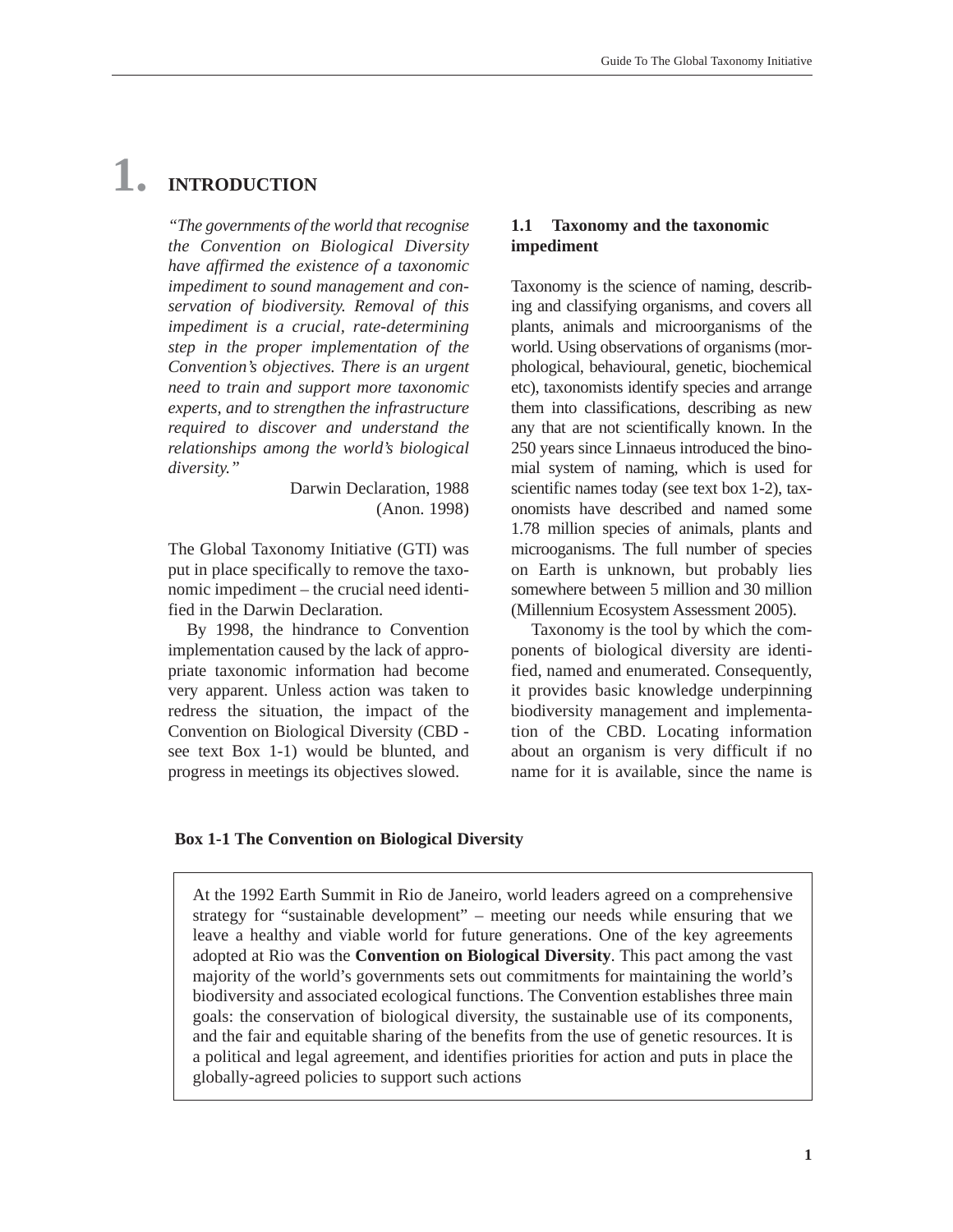#### **Box 1-2 What's in a name?**

Different kinds of animals, fungi and plants and microorganisms are called different 'species'. This reflects a real biological difference – a species is defined as a potentially interbreeding group of organisms that can produce viable offspring that themselves can interbreed. Thus animals of two different species, like a horse and a zebra, cannot interbreed, while animals of the same species can. Taxonomists provide unique names for species, labels that can help us find out more about them, and enable us to be sure that we are all talking about the same thing. Of course, there are names for organisms in many languages, but it is important, for example, when discussing the hedgehog to know whether one is talking about the small spiny insectivore *Erinaceus europaeus*, other members of the same family, cacti of the genus *Echinocerus*, or the orange fungus *Hydnum repandum*, all of which have the same 'common' name in English. For this reason the Latin 'scientific' name, is given as a unique universal identifier.

the unifying reference for all data. This is a potentially disastrous limitation to the ability to take informed management decisions (Hopkins and Freckleton, 2002; McNeely, 2002). If Parties to the Convention do not know what species live within their national boundaries, they will find it difficult to enact effective legislation concerning them, plan for conservation and sustainable use or protect national or subnational rights concerning benefits of the genetic resources of their biodiversity. Taxonomy provides a basic and vital tool for the implementation of the Convention on Biological Diversity.

Identification of some species may be easy, particularly in the case of large mammals; however, this is not the case for most organisms. The majority of invertebrates and many plants, for example, require expert skills to ensure a correct identification. This is not just because there are no simple-to-use identification guides – in many cases the species are not simple to identify and production of such guides is not possible. However, even where simple guides might be possible, these or other identification aids to assist the non-taxonomist are available for comparatively few groups and in comparatively few geographic

areas. The rate of production of such guides is very slow, other than for some charismatic groups such as birds and large mammals. Moreover, while much of the information that is currently available is in formats and languages suitable for the needs of taxonomists in the regions where the work is being done, it is not always sufficiently accessible in countries of origin, nor in styles useful to non-taxonomists (Lyal, 2004). The inability to identify (or obtain identifications for) the biota is a major part of the taxonomic impediment.

Not only can it be difficult to tell some species apart, but the majority of them have not been categorized or given formal scientific names (Text box 1-3). Although there is extensive taxonomic work on groups such as birds, most mammals and some higher plants, little is known of the distribution, biology, and genetics of the vast majority of species, even in those groups. Perhaps only 10% of vertebrates remain to be described, but well over 50% of terrestrial arthropods and up to 95% of protozoa are undescribed (Figure 1). At the most conservative estimate, the subject of the Convention on Biological Diversity - the biota itself - comprises more unknown species than known ones.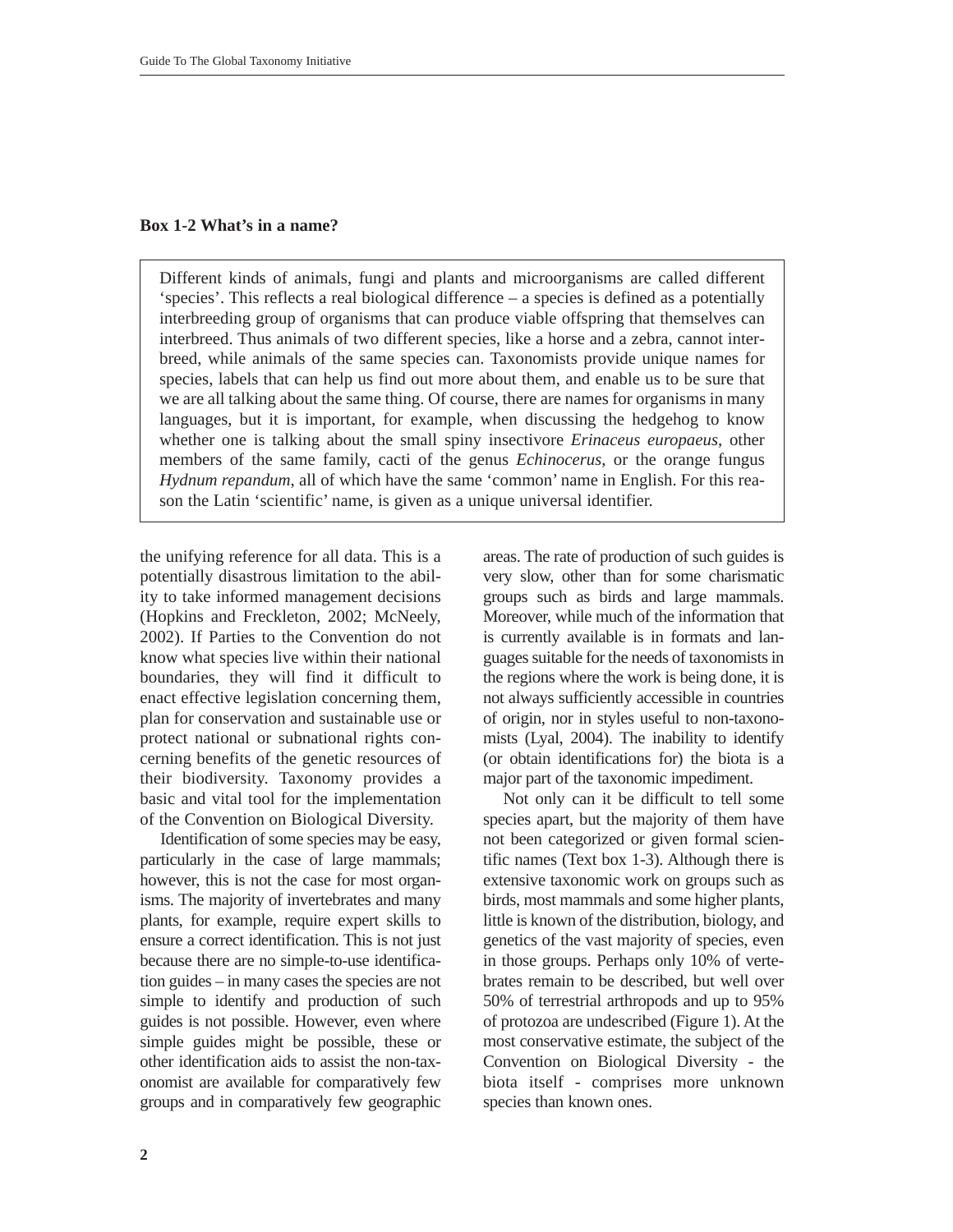#### **Box 1-3 How to name a species: the taxonomic process**

Taxonomists begin by sorting specimens to separate sets they believe represent species. Once the specimens are sorted the next job is to see whether or not they already have names. This may involve working through identification guides, reading descriptions written perhaps 200 years ago, and borrowing named specimens from museums or herbaria to compare with the sample. Such comparison may involve external characters, a need to dissect internal structures, or even molecular analysis of the DNA. If there is no match the specimens may represent a new species, not previously given a name. The taxonomist then has to write a description, including ways in which the new species can be distinguished from others, and make up a name for it, in a Latin format. The name and the description must then be properly published so that other taxonomists can see what has been done, and be able to identify the species themselves. From finding the specimens to the name appearing in print can take several years.

**Figure 1.** Known and unknown species in the world. The numbers of unknown species are an estimate, based largely on data in 'The Web of life', UK Systematics Forum, 1988.

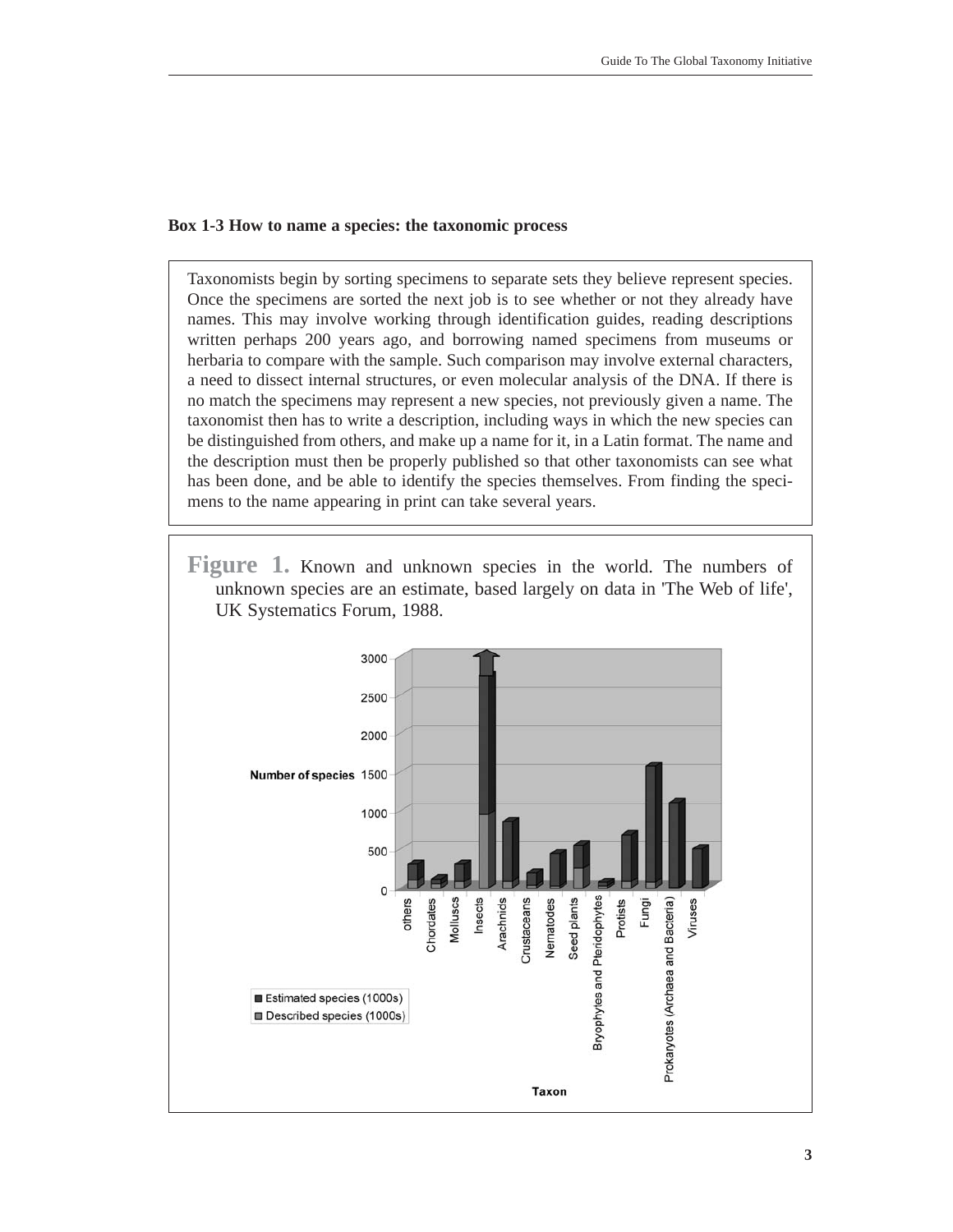Although there are many species waiting to be described, there are far too few taxonomists to do the job, particularly in the countries where they are arguably most needed, the biodiversity-rich developing countries (Figures 2 and 3). Most taxonomists work in relatively biodiversity-poor but resource-rich industrialised countries. Institutions in these countries also hold the largest reference collections of specimens from developing countries, as well as the books and scientific papers required to identify species and to carry out taxonomic research. Collections, with the specimens properly identified and with the names upto-date, are vital tools, especially in the absence of simple-to-use guides. Many species are only known to have been collected once, and are represented in collections only by the type specimen (Text box 1-4). However, if this collection is in an institution not in the country of origin, and no good images are available, many other specimens may have been collected but remain unidentified or incorrectly identified.

Extensive libraries are needed because of the vast amount of taxonomic literature that has been published in thousands of journals and books over the past 250 years. This literature, just like collections, is a vital part of the taxonomist's equipment. For a large number of species only one description has ever been written, and that is in the original publication where the species was named. Without access to this publication and in the absence of an authoritatively-named collection there is no way of a taxonomist being sure of making a correct identification. Making this legacy literature accessible to workers in developing countries is a major undertaking. There is a current

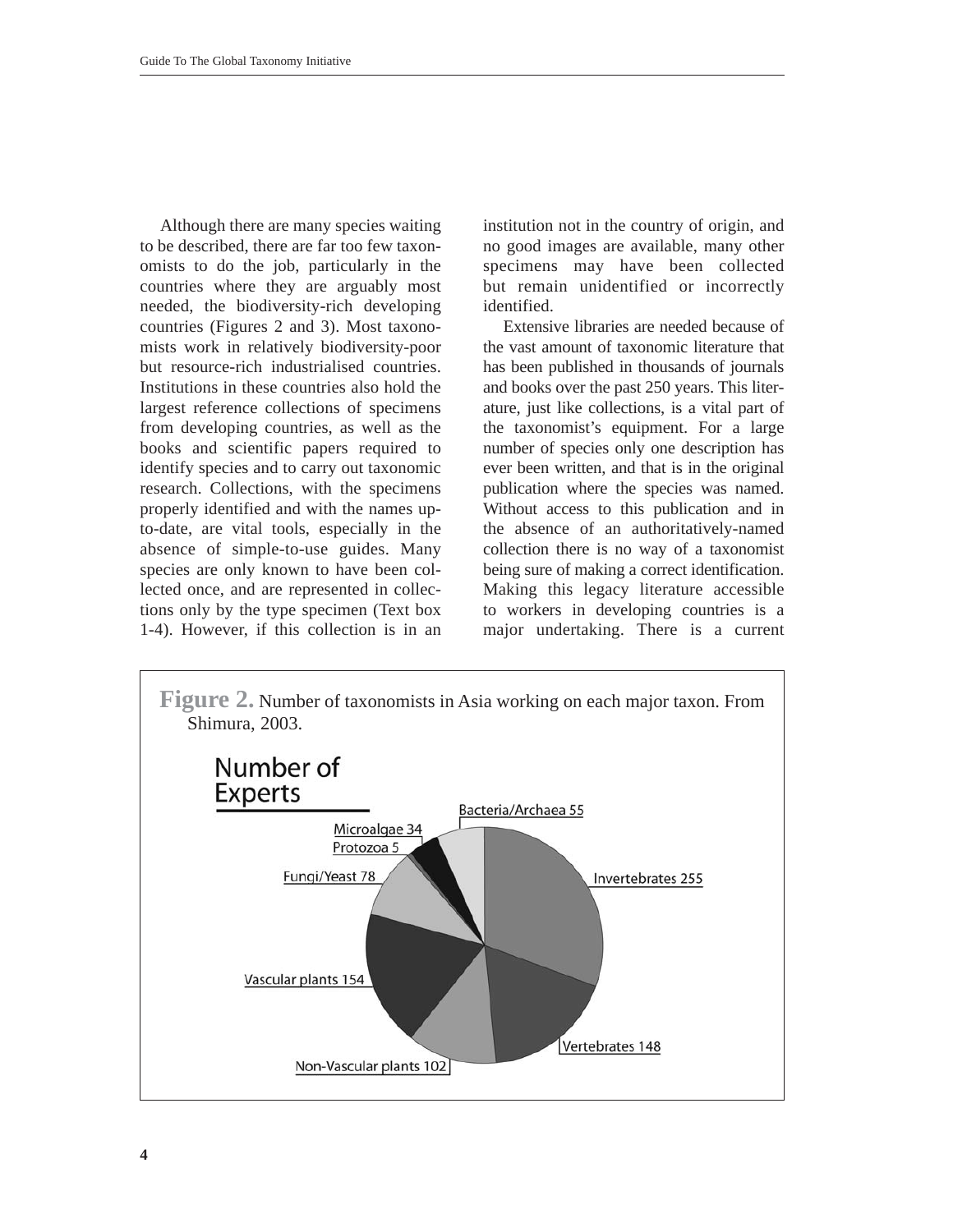

#### **Box 1-4 The role of taxonomic collections**

Collections of organisms are vital tools for taxonomists. Although a great deal of valuable information can be gained from published studies, the specimens or cultures themselves are the ultimate reference. However good a published description of a species may be, the author will inevitably leave out some characteristics. However, for studies after the publication, when more specimens of other species are found, some characteristics not originally described might need to be studied. With named specimens in a collection this is possible; without them it is very difficult. Some specimens are particularly important: the 'types'. These are specimens used by a taxonomist when describing a species for the first time, and form the 'international standard' – the reference specimens to which all others can be compared to assess whether or not they are of the same species. Most types are held in the large collections in industrialised countries rather than in the countries of origin. However, because species are often distributed across national boundaries, these collections provide a globally-invaluable resource for comparison and identification. A major need for all taxonomic institutions, however, is a collection containing specimens or cultures which have been authoritatively named, ideally by comparison with the type.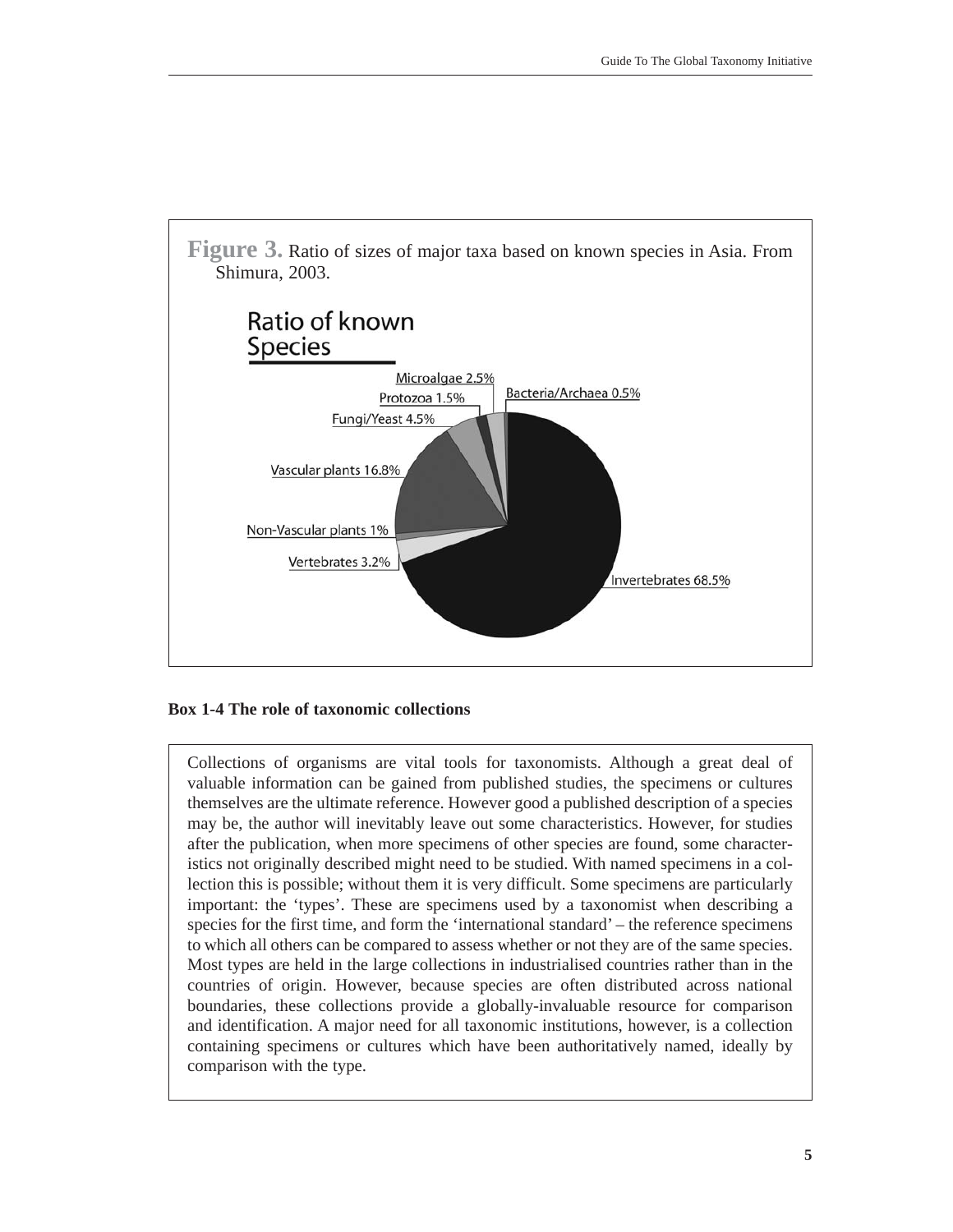(and inevitable) move to transfer literature to the internet, which will certainly improve accessibility. However, this carries with it an absolute requirement for taxonomists in all countries to be connected to the internet with a high enough bandwidth to access the information vital to their work.

Although identification and the large number of unknown species have been highlighted above, these are by no means the only aspects of taxonomy of importance to the implementation of the CBD. The Scientific and Technical Advisory Panel (STAP) of the Global Environment Facility (GEF) concluded that the some of the key reasons for the importance of taxonomy include an understanding of key organisms that enable:

- i) A scientific basis for conservation, management and benefit-sharing of all levels of the biodiversity hierarchy;
- ii) Development of food security;
- iii) Identification and control of human disease vectors;
- iv) Identification and control of vectors' contribution to ecosystem dysfunction; and
- v) The promotion of health through an understanding of preventive and curative agents found in biodiversity<sup>1</sup>

Information arising from properly identified specimens includes data that can be used outside taxonomy. For example, they can help predict distributions of species, both actual and potential (e.g. as a response to climate change, or if the organism is introduced into a new geographic area), and they can inform identification of priority areas for

protection based on distributions and rarity of taxa. In addition, they can provide baseline data to plot the changing fortunes of taxa and ecosystems under anthropogenic influence, predictions of interactions between species which come into contact through natural or artificial changes in distribution, linkages between different lifestages of organisms where these look dissimilar, and so on. The importance of taxonomy to the implementation of the CBD has been emphasized at great length in the expert meetings which led up to the GTI (Anon, 1998; Anon, 1998b; Anon, 1998c; Anon, 1999; Anon, 2000), by the meetings advising the CBD decision-making process, by the CBD Conference of the Parties, by the GEF STAP (Anon, 1999a), and by numerous other authors<sup>2</sup>. As evidenced by the programme of work for the GTI described in this guide, taxonomy plays a key role in supporting virtually all of the work of the CBD.

The majority of developing countries lack a sufficient number of taxonomists, collections of their flora and fauna, and adequate libraries and collections of scientific papers to assist the taxonomic process. All these are needed; just hiring taxonomists without the necessary tools for them to do their work effectively will not be sufficient.

The lack of taxonomists, of collections, of libraries, of field guides and other identification aids, the difficulty in accessing information, coupled with the overwhelming number of species, both described and undescribed, make up the 'taxonomic impediment' to implementation of the Convention on Biological Diversity.

<sup>&</sup>lt;sup>1</sup> Report of the STAP brainstorming on the use of taxonomic information. Key outcomes and suggestions. (1999).

<sup>2</sup> (e.g. Wemmer *et al*., 1993; Cresswell & Bridgewater, 2000; Blackmore, 2002; Hopkins & Freckleton, 2002; Klopper *et al*, 2002; McNeely, 2002; Steenkamp & Smith, 2002; Chavan & Krishnan, 2003; Golding & Timberlake, 2003; King & Lyal, 2003; Lowry & Smith, 2003; Navarro *et al*, 2003; Raxworthy *et al*, 2003; Canhos *et al*, 2004; Iguchi *et al*, 2004; Samper, 2004; Smith, 2004, Smith *et al*, 2004; Suarez & Tsutsui, 2004; Yahner, 2004).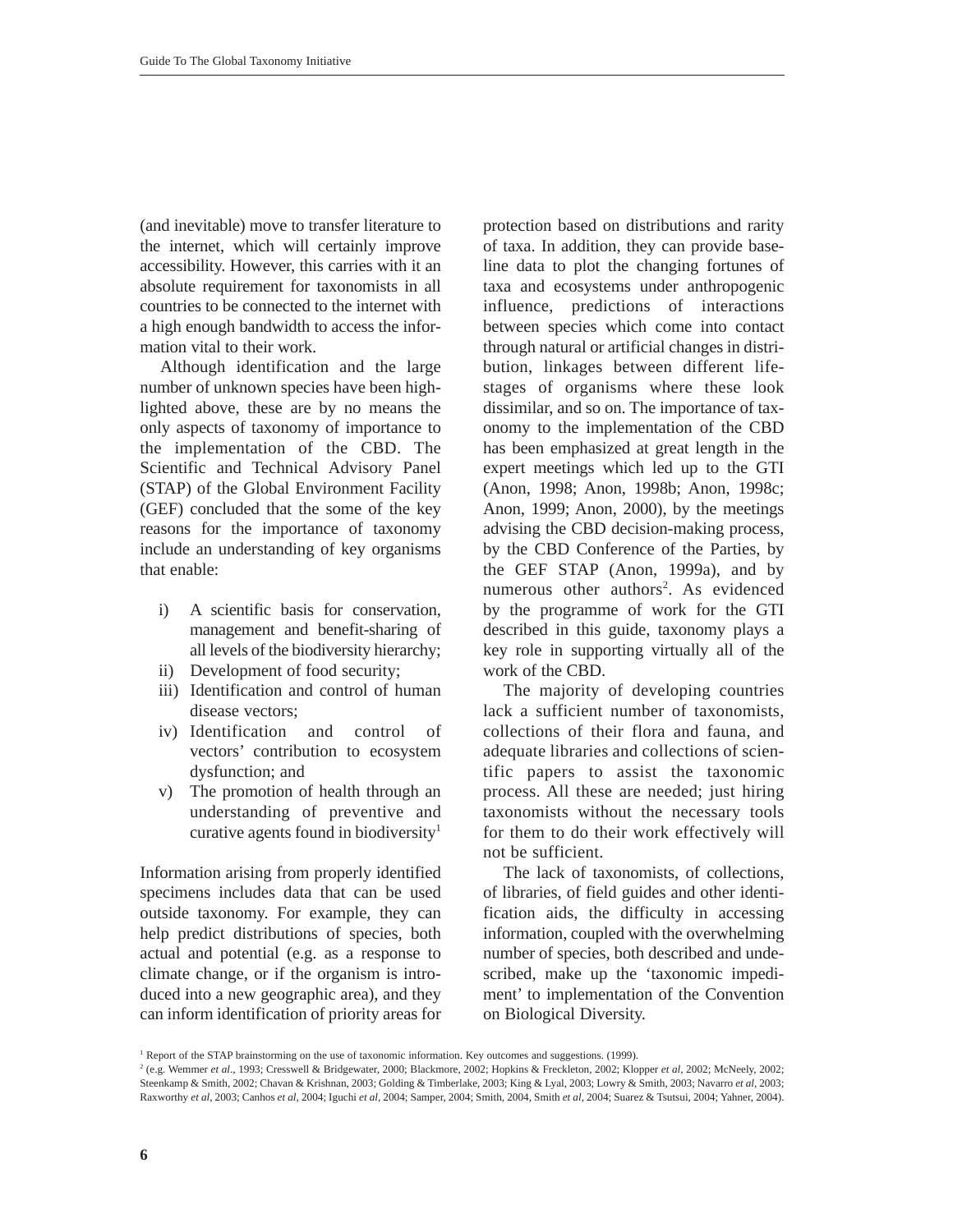#### **1.2 The Global Taxonomy Initiative**

The response of the CBD to the recognition of the taxonomic impediment has been to develop a 'cross-cutting' programme to address it, the 'Global Taxonomy Initiative' (GTI). Because the GTI is a part of the CBD, the taxonomic activities that it espouses are in support of the three aims of the Convention.

The GTI has a dual nature, encompassing both policy and implementation. Firstly, as a 'cross-cutting issue' of the CBD it is part of an agreement that provides the legal and political backing for activities in support of its threefold objective<sup>3</sup>. This is the forum through which the Parties to the CBD develop policy, as articulated in the decisions of the Conference of the Parties (COP). This international policy can then be used to inform national policies by the Parties to the CBD<sup>4</sup>. Input to the COP comes from its Subsidiary Body on Scientific, Technical and Technological Advice (SBSTTA), the 'Coordination Mechanism' of the GTI (an informal advisory group), and any other expert meetings or processes that may be convened. Assistance in bringing this information together, and providing other documentation to develop the process, is provided by the Executive Secretary of the CBD and the Secretariat (SCBD), which includes a GTI Programme Officer.

The other aspect of the dual nature of the GTI is that of implementation. The adoption by the COP of a particular decision does not automatically mean that the aspirations expressed within it are implemented. Countries first have to take decisions of their own as to what extent they will put in place policies to implement locally what has been decided globally. The activities outlined in the policies (e.g. the GTI Programme of Work (PoW)) need to be undertaken by, among others, taxonomists themselves. The success of the GTI depends largely on the participation of taxonomists and others, and the successful integration of taxonomic work with other Convention activities. This is a challenge. Mechanisms must be put in place to support implementation, and to record when and how implementation has taken place. Those implementing the GTI are by and large not engaged in policy development, and there may be very tenuous links between the implementers and the policymakers. Taxonomists and their institutions may not be aware of the policy decisions that have been made, and how these can support the work that is required. Conversely, those tasked with reporting on the progress of the GTI (specifically GTI and CBD National Focal Points) may not be aware of what progress has been made, or, indeed, of who might be involved, since there is generally no mechanism in place to gather and synthesise this information.

The GTI is necessarily driven by user needs, those needs being identified in the context of Convention implementation. Taxonomists already produce vast amounts of basic, valuable information. However, the practices of information dissemination have not always done justice to the importance of that information. One aspect of the GTI is to ensure that the taxonomic information reaches not only taxonomists but also decision-makers and other non-taxonomist users, and in a format that they can employ.

In addition to effective dissemination of existing information, generation of new

<sup>3</sup> Conservation of biodiversity, the sustainable use of its components, and the fair and equitable sharing of the benefits arising out of the utilization of genetic resources.

<sup>4</sup> The Parties to the CBD are the countries or regional economic organizations that have ratified, accepted, or approved the Convention (see Article 34 of the CBD text for details).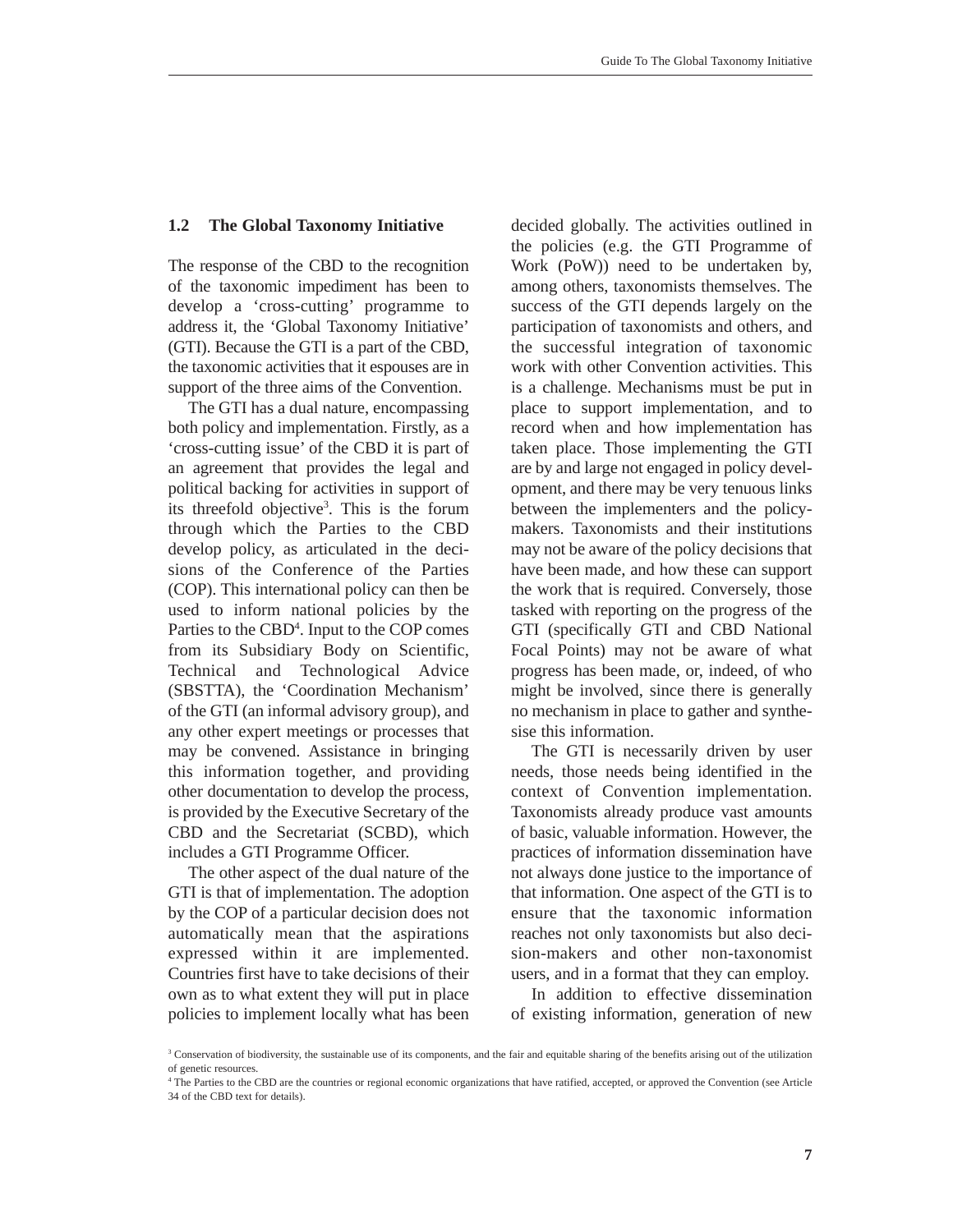information is also a part of the GTI. As noted above, the majority of species are not yet described and named. Any taxonomic activity will at some level assist in implementation of the Convention, because better understanding of biodiversity should ultimately support better decisions about conservation and sustainable use of biodiversity. Nevertheless, the GTI focuses somewhat on taxonomy *applied* in the context of the implementation of the CBD. End-users of taxonomic information, be they protected area managers, scientists combating alien species, or national governments defining access regimes for medicinal plants, have an important short-term need for good information upon which to base their decisions. In short, effective implementation of the CBD depends largely on taxonomic information.

# **1.3 Purpose of the Guide**

This Guide is for all stakeholders, in the hope that they can use it to enable and speed up implementation of the GTI. The purpose of the Guide is three-fold:

- Describe the rationale and context for the GTI;
- Describe the programme of work of the GTI, including examples of how

and where various activities are being implemented; and

• Assist institutions, initiatives and individuals to become engaged in the activities mandated by the GTI, by providing information on funding, sources of further information and useful contacts.

Importantly, this Guide tries to use language that is easy to understand for those not directly involved in CBD processes. Therefore, although references to decisions of the Conference of the Parties are often provided, the language used is not necessarily the same. If further clarity is needed, readers need to refer to the original text of COP decisions and other documents. A list of acronyms used in the document is provided at the end of the Guide.

Finally, although this volume outlines GTI activities, it cannot hope to deal in depth with an extremely complex and rapidly-developing field. The reader is urged to use the bibliography to understand further some of the activities taking place, in a multiplicity of fora, to remove the taxonomic impediment. In addition, those with web access are encouraged to visit the GTI portal on the CBD website, which provides links to further information sources about the GTI and its implementation.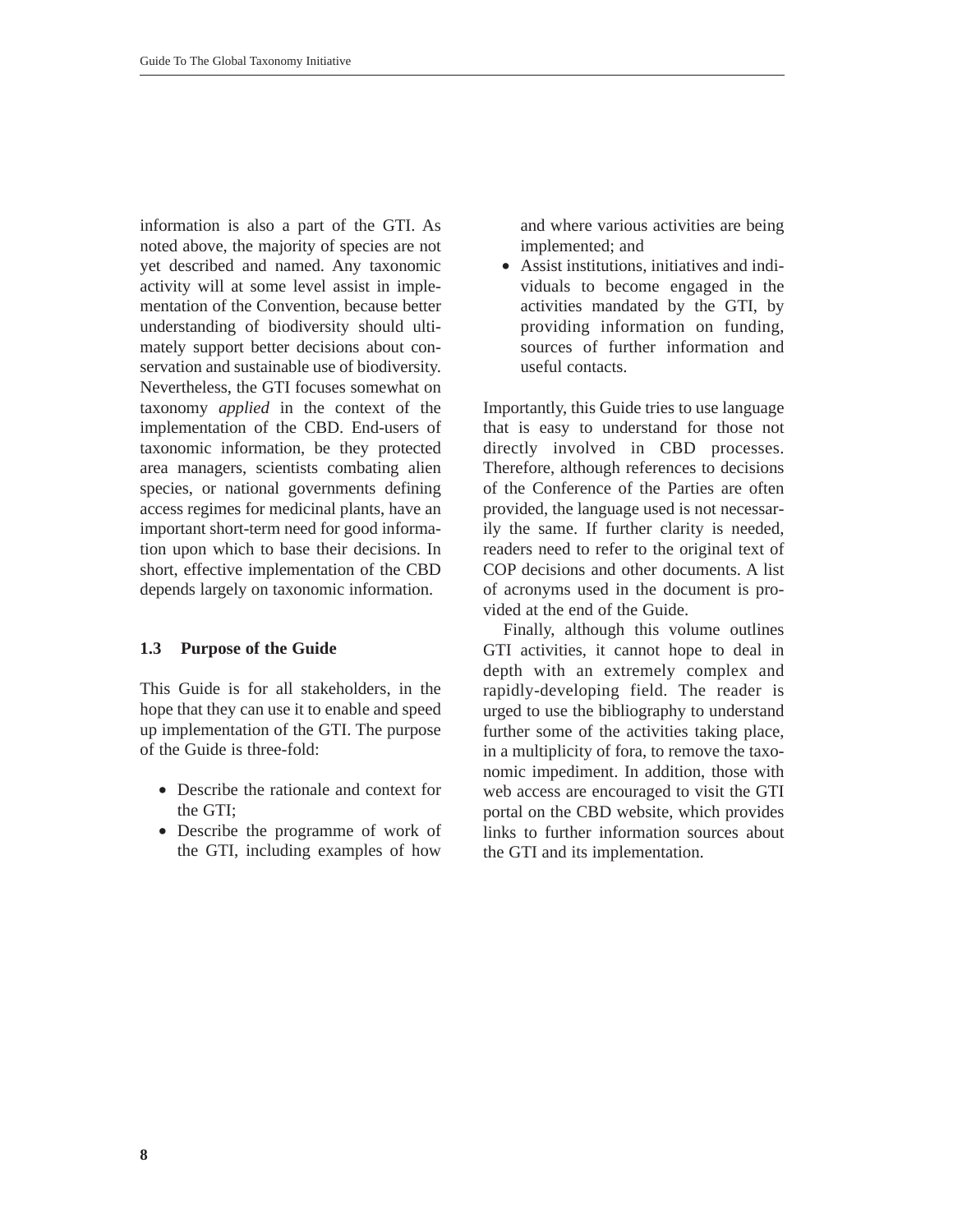# **2. BACKGROUND**

#### **The Convention on Biological Diversity**

The Convention on Biological Diversity is the largest of the environmental conventions, and is so far signed and ratified by 188 Parties, including 187 countries. The objectives of the Convention are:

- Conservation of biological diversity;
- Sustainable use of its components; and
- Fair and equitable sharing of the benefits arising out of the utilization of genetic resources.

The agreement covers all ecosystems, species, and genetic resources.

The CBD, as an international agreement, identifies a common problem, sets overall goals and policies and general obligations, and organizes technical and financial cooperation. However, the responsibility for achieving its goals rests largely with the countries themselves. The Convention sets out a series of binding commitments in its articles; countries that join it are obliged to fulfil these commitments. The decisions taken by the COP are not legally binding but, having been agreed by all of the Parties, are likely to at least inform national policies. Under the Convention, Governments undertake to conserve and sustainably use biodiversity. They are required to develop national biodiversity strategies and action plans (NBSAPs), and to integrate these into broader national plans for environment and development. Other commitments include:

- Identifying and monitoring the important components of biodiversity that need to be conserved and used sustainably.
- Establishing protected areas to conserve biodiversity while promoting

environmentally sound development around these areas.

- Rehabilitating and restoring degraded ecosystems and promoting the recovery of threatened species.
- Respecting, preserving and maintaining traditional knowledge of the sustainable use of biodiversity with the involvement of indigenous peoples and local communities.
- Preventing the introduction of, controlling, and eradicating alien species that could threaten ecosystems, habitats or species.
- Controlling the risks posed by organisms modified by biotechnology.
- Promoting public participation, particularly when it comes to assessing the environmental impacts of development projects that threaten biodiversity.
- Educating people and raising awareness about the importance of biodiversity and the need to conserve it.

All of these commitments require, to a greater or lesser extent, the use of taxonomy.

The Convention has identified work to be carried out in seven 'thematic' work programmes, addressing:

- Marine and coastal biodiversity;
- Agricultural biodiversity;
- Forest biodiversity;
- Inland waters biodiversity;
- Dry and sub-humid lands biodiversity;
- Mountain biodiversity; and
- Island biodiversity.

Each thematic programme sets out key issues for consideration, basic principles to guide the necessary work, expected outputs; as well as timelines and means for achieving these outputs.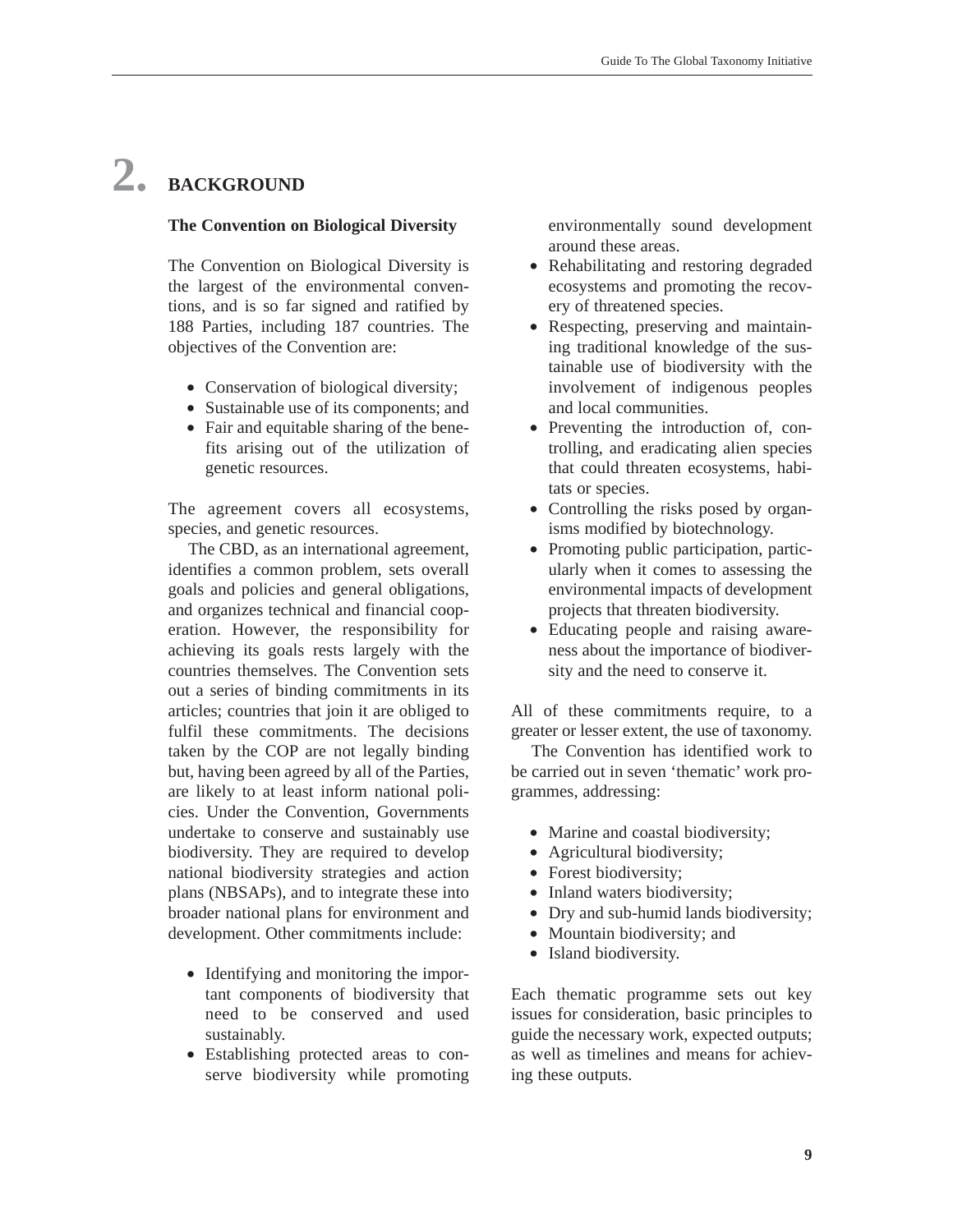In addition to the thematic areas there are a number of key 'cross-cutting issues' of relevance to all thematic areas. These include:

- Access to genetic resources and benefit-sharing;
- Traditional knowledge, innovations and practise;
- Biological diversity and tourism;
- Climate change and biological diversity;
- Economics, trade and incentives;
- Ecosystem approach;
- Global strategy for plant conservation;
- 2010 biodiversity target;
- Global Taxonomy Initiative;
- Impact assessment, liability and redress;
- Indicators:
- Liability and redress;
- Invasive alien species;
- Protected areas:
- Public education and awareness:
- Sustainable use: and
- Technology transfer and cooperation.

The CBD does not itself fund projects, and does not provide grants. However, there are many sources of funding used by those seeking to implement the Convention. The 'financial mechanism' of the CBD, the Global Environment Facility (GEF), can support taxonomic activities under certain circumstances. The GEF, and other sources of funding, are discussed in more detail below in section 5.

# **2.2 How does the CBD run?**

The Convention's governing body is the Conference of the Parties (COP), comprising representatives of all governments (and regional economic integration organiza-

tions) that have ratified the treaty. The COP reviews progress under the Convention, identifies new priorities, and sets work plans. It can also make amendments to the Convention, create expert advisory bodies, review progress reports by member nations, and collaborate with other international organizations and agreements. The COP has taken a number of 'decisions', setting out in detail how the various aspects of work of the Convention should be developed.

The COP decisions provide a text which informs the national policies of the governments of the Parties. Given that the Parties have agreed to the text, this text provides a basis upon which work can be built. Throughout this document references to the relevant COP decisions are given as footnotes in the text.

The Conference of the Parties is supported and advised by several other bodies that are established by the Convention (see section 4 for further information):

- The Subsidiary Body on Scientific, Technical and Technological Advice (SBSTTA). The SBSTTA is a committee composed of experts from member governments competent in relevant fields. It plays a key role in making recommendations to the COP on scientific and technical issues.
- The Secretariat of the Convention on Biological Diversity (SCBD) based in Montreal, is linked to United Nations Environment Programme. Its main functions are to organize meetings, draft documents, assist member governments in the implementation of the programme of work, coordinate with other international organizations, and collect and disseminate information.
- The COP also establishes ad hoc committees or mechanisms as appropriate, in order to address particular issues.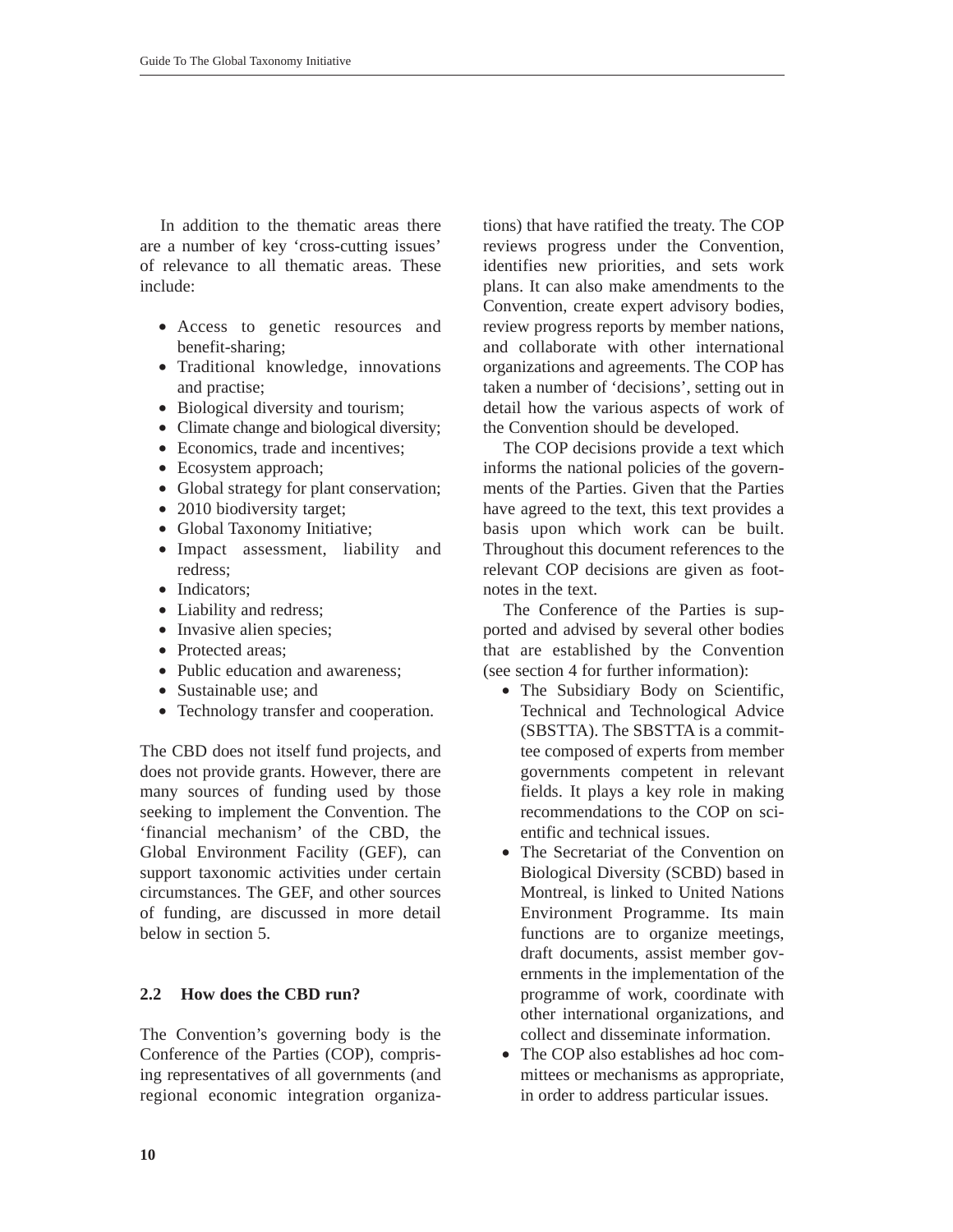The texts of all recommendations of SBSTTA and of COP decisions can be found on the web site of the CBD<sup>5</sup>. COP decisions dedicated to the GTI are annexed to this Guide and are found in the GTI portal within the CBD website.

# **2.3 The Global Taxonomy Initiative to support implementation of the CBD**

The main elements of the taxonomic impediment, and the consequent need for a special emphasis on taxonomy to enable the CBD to be implemented effectively, were identified quite early in the Convention's existence. Within the remit of the Convention, the need for taxonomic input has been recognized in a number of areas:

- Developing national biodiversity strategies and action plans (Articles of the Convention 6, 7);
- Monitoring and assessing the effects of management practices and impacts of environmental and use changes (Articles 7, 14);
- Identifying appropriate *in-situ* conservation areas (Article 8);
- Developing protocols for sustainable use of biological resources (Article 10);
- Training and research programmes in conservation and sustainable use of biological diversity (Article 12);
- Promoting understanding of the importance of biological diversity (Article 13);
- Enabling access to genetic resources (Article 15);
- As part of technology transfer, information exchange and technical and scientific cooperation (Articles 16, 17, 18);
- Managing the distribution of benefits of biotechnology (Article 19);
- Addressing issues on biosafety (Cartagena Protocol); and
- Addressing problems within the thematic and cross-cutting areas of the CBD.

In all these areas a lack of available taxonomic expertise, data and national capacity among the majority of the Parties hinders implementation of the Convention. The impediments to the implementation of Article 7 on Identification and Monitoring have been particularly apparent. Following this recognition, the COP authorised and developed a taxonomic component of Convention activities through a number of decisions, from its third meeting to the eighth. A programme of work for the GTI was adopted in 2002 and supplemented in 2006 (COP decisions VI/8 and VIII/3), which among other things attempted to include all of the activities mentioned in earlier decisions (III/10, IV/1.D, V/9), although not all the detail available was included. The relevant texts of these decisions are annexed to this Guide.

Many of the problems forming the taxonomic impediment, and their possible solutions, were also explored in a series of expert meetings (Anon, 1998, 1998b, 1998c, 1998d, 1999, 2000). These documents have been strongly influential in the development of the GTI, and all were submitted to the COP, or to the SBSTTA to provide information to help formulate recommendations to the COP.

Overall, the COP has asked the GTI to "seek to provide the key information required for the implementation of the Convention on Biological Diversity, particularly Article 7, on identification and monitoring, through increasing the fundamental biological data essential to underpin the conservation, sustainable use and equitable sharing of the benefits from the utilization

<sup>5</sup> http://www.biodiv.org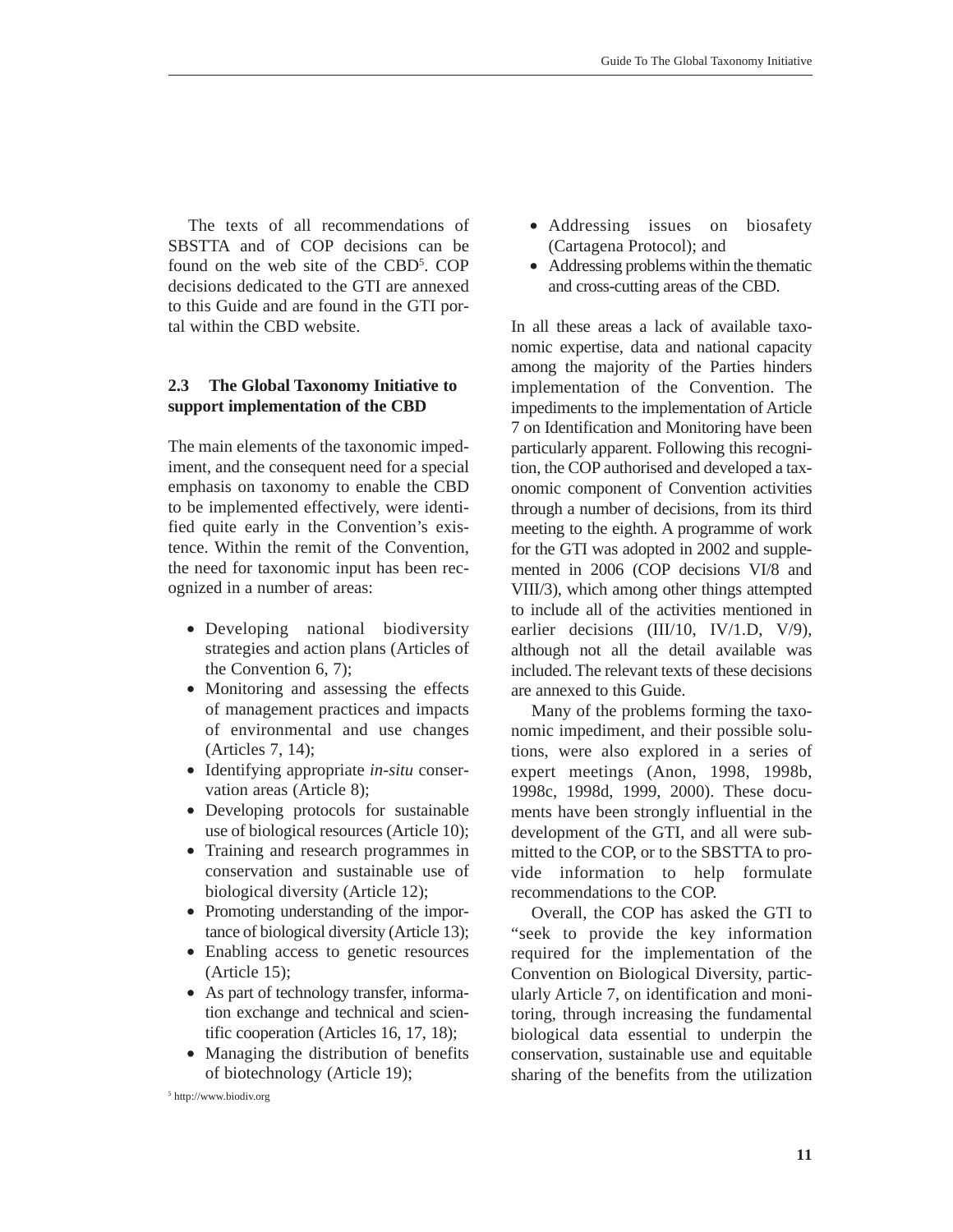of biological diversity. That is, to address the problems of insufficient knowledge of all components of biological diversity (including their classification, description, value and function) and lack of taxonomic capacity, to overcome what has been termed "the taxonomic impediment"." (decision VI/8 – see annex 11). The decision went on to note that "In formulating the programme of work to achieve this end, the GTI should provide the global platform to help accelerate current taxonomic efforts in areas identified as high priority by countries and regional groupings of countries". The GTI programme of work has been designed to focus on supplying the needed taxonomic information to support the major work areas of the Convention, and the need to support capacity-building to ensure the ability of countries to undertake the priority taxonomic work required to implement the Convention. This programme of work is intended to fulfil the following functions:

- (a) To contribute to the implementation of the Convention's Strategic Plan;
- (b) To set operational objectives with clear expected outputs and ways and means through which to achieve the set objectives;
- (c) To provide the rationale for the choice of the operational targets, with indications of opportunities for further elaboration of the programme of work; and
- (d) To serve as a guide to all biodiversity stakeholders on specific objectives to which they can contribute individually or collectively, at the local, national or international level.

*<sup>6</sup>* WSSD Plan of Implementation, Paragraph 44(s)

#### <sup>7</sup> see decision VII/30

# *2.3.1 GTI and the 2010 biodiversity target*

In a mission statement accompanying the Strategic Plan for the Convention on Biological Diversity (decision VI/26) the Parties to the Convention committed themselves to a more effective and coherent implementation of the three objectives of the Convention, and to achieve by 2010 a significant reduction of the current rate of biodiversity loss at the global, regional and national level as a contribution to poverty alleviation and to the benefit of all life on earth. This last is the 2010 biodiversity target, which was subsequently endorsed by the World Summit on Sustainable Development. The WSSD also stated that *"[Actions are needed to] Promote the implementation of the programme of work of the Global Taxonomy Initiative."*<sup>6</sup>

In an attempt to set out recommendations for monitoring progress towards the 2010 target the COP has identified a number of parameters<sup>7</sup>. These include "Reducing the rate of loss of the components of biodiversity, including: (i) biomes, habitats and ecosystems; (ii) species and populations; and (iii) genetic diversity". Measuring species, populations and genetic diversity will require taxonomy. Importantly, taxonomic information could be of great value in working towards the 2010 target by providing, from specimens housed in collections worldwide, the baseline data to assess the rate of loss before 2000, so that progress towards attaining the target can be assessed.

# **2.4 Who is responsible for the GTI?**

As noted above, the GTI is both a policydevelopment forum and a set of activities that need to be implemented to remove the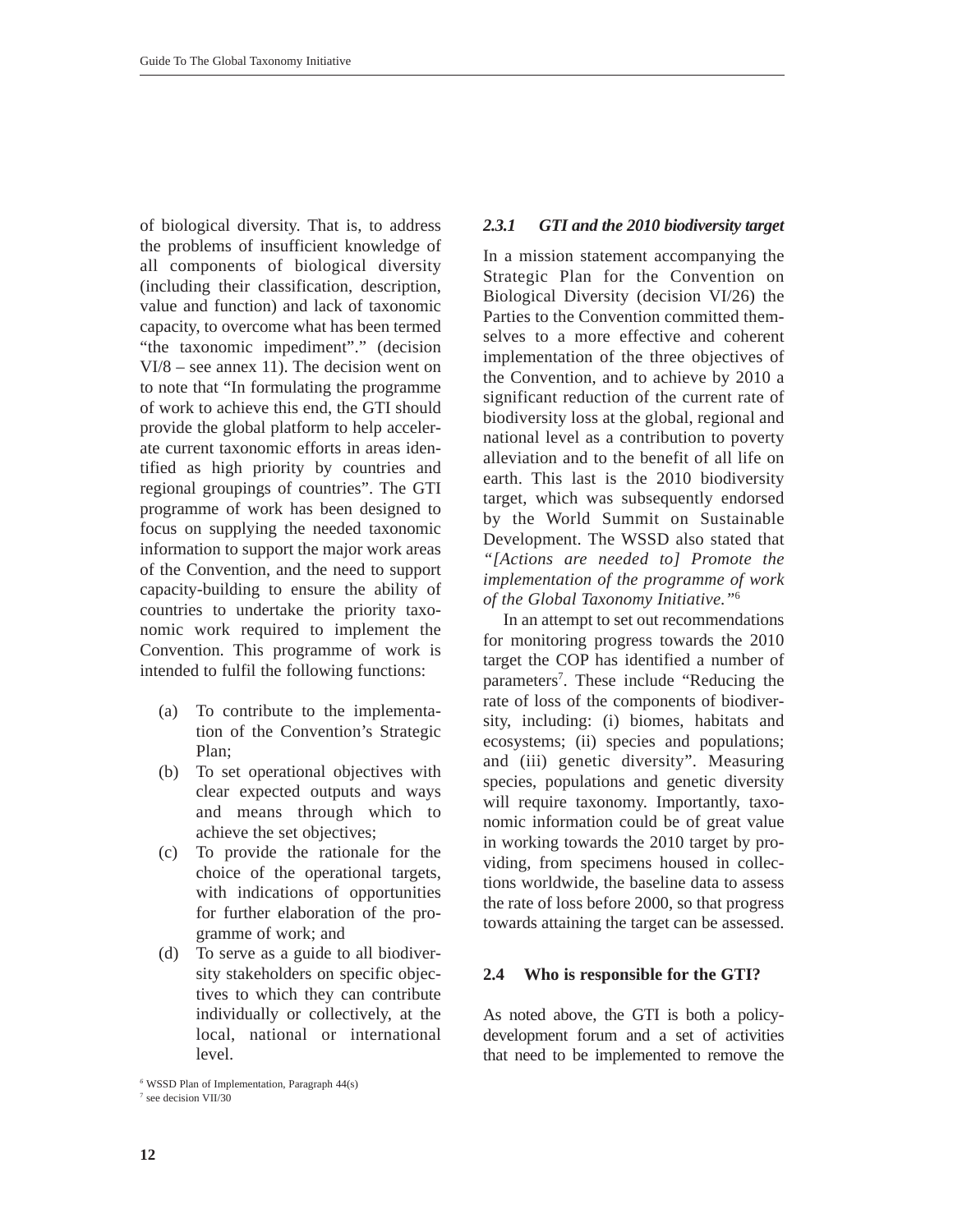taxonomic impediment. Roles and responsibilities for the administration and policy aspects of the GTI are discussed in section 4 of this Guide.

Regarding implementation, Parties – in particular national governments – are required to implement the relevant Articles, and are obliged to put the decisions of the COP into practice. COP decisions frequently identify initiatives, institutions or sectors which, COP believes, should act in implementation of the GTI because it falls within their remit. COP also asks funding bodies, and particularly the GEF, to finance GTI implementation. In that sense all of these are responsible to ensure that the GTI fulfils the requirements of the COP.

Importantly, there is an important role in implementation of the GTI not only for governments, but also for individual taxonomists, taxonomic institutions, conservationists, and funding agencies (see text box 2-1).

# **Box 2-1 Why should I participate in the GTI?**

#### *Governments and Government departments*

In the texts of the decisions on the GTI the COP has asked its constituent Parties and their Governments to undertake numerous actions, including provision of appropriate resources to ensure actions by others are carried out. The Governments themselves, having supported and agreed to the texts of these decisions, thus implicitly express their intention to be guided by them and have some obligation to support action to turn the policies into implementation. They would do this by developing appropriate national policies, providing resources in such a way that the COP decision elements can be implemented, and causing publicly-funded bodies to adopt the relevant policies. Governments, in the national reports, state how they have responded to these commitments. These national reports can be found on the website of the CBD. The routes through which Government departments inform and resource appropriate bodies can be used to gather information and appropriate performance indicators for use in the reports, otherwise a difficult and costly activity.

#### *Taxonomic institutions*

Taxonomy as a discipline has been in decline for the past few decades. This has been and continues to be a matter of concern. The decline has been associated with a lack of understanding of the importance of taxonomic information, and taxonomists have expressed concern that their work is not fully appreciated, nor taken up by other sectors. The massive political support for taxonomy expressed in the COP decisions is in direct contrast to this perception, and demands a response if it is to continue. Several funding organisations are supporting GTI activities, and this can be expected to develop further with demonstrations of the successful integration of taxonomy with work in other implementing sectors. Such integrated activities can also lead to a better quality of data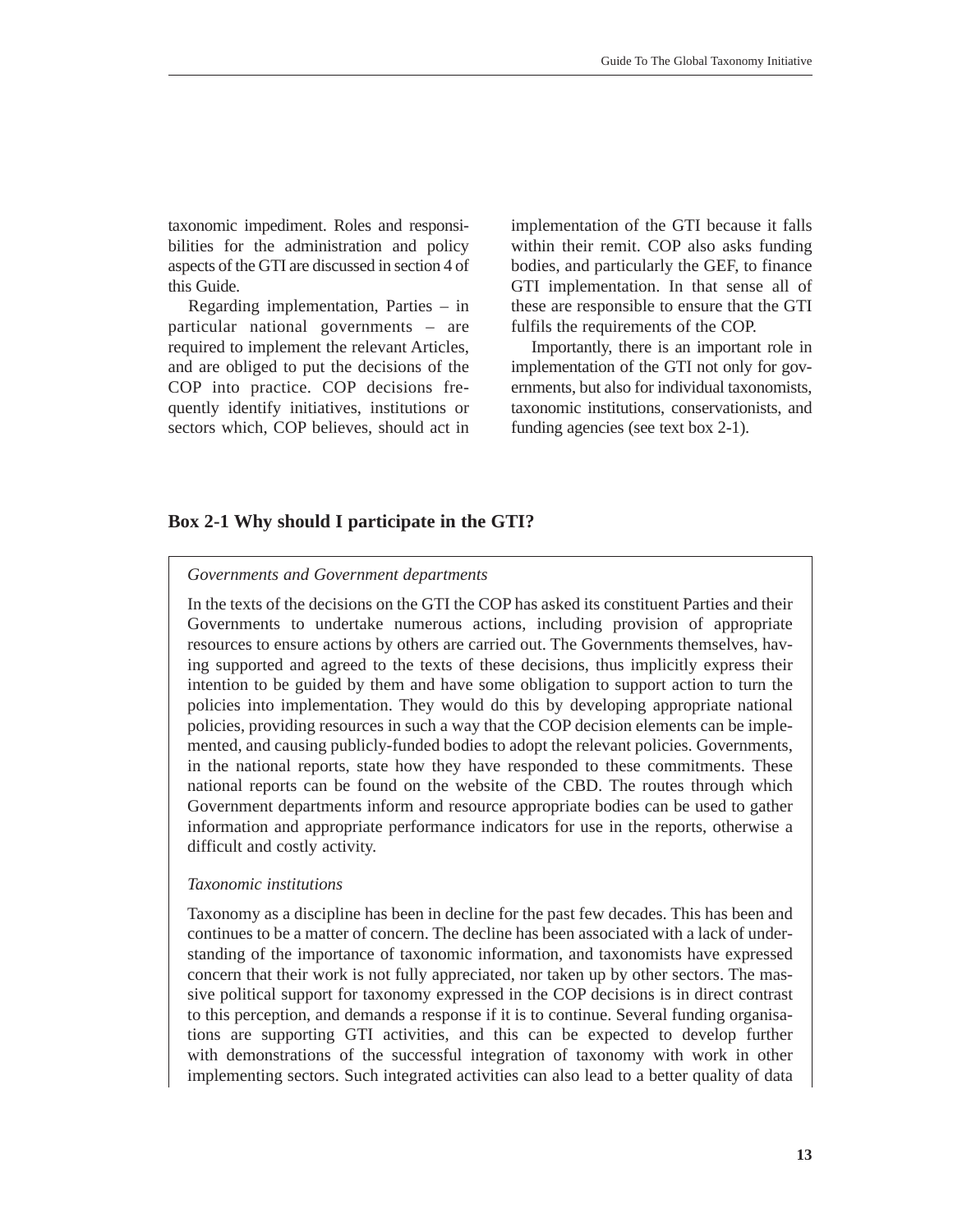for use in related research, and long-term externally-funded activity. Taxonomic institutions are called upon in some decisions to take action, and indeed took part in the meetings leading up to the creation of the GTI. Many of the activities that are required to turn GTI into a reality will rest on the willingness of these institutions, and the individuals working within them, to undertake GTI implementation. The onus is now on taxonomy to grasp the opportunity that is presented by the GTI.

#### *Individual taxonomists*

Many funding opportunities are tied to biodiversity-related outcomes, rather than being for taxonomy alone. An individual taxonomist applying has to show how the taxonomic work proposed will contribute to the biodiversity aim, often in a logical framework that demands clear linkage of what taxonomy is undertaken and how the results are disseminated to the benefits to biodiversity that form the focus of the project from their point of view. This is essentially the GTI, and use of the ideas and examples discussed in this booklet may assist in preparation of grants of this type. Even if no direct linkage between taxonomic work and benefits to biodiversity (or CBD implementation) is required, donors are increasingly interested in the broader context into which the research they fund fits, and again the GTI provides this context. Many countries now require products from taxonomists in return for permission for collecting or undertaking research within their borders. These products, including lists of species, descriptions of new species published in the country, distributions of rare species etc, if useful and contributing to national policies, will assist both the countries and current and future researchers justifying continued work in the country. Such products may also facilitate additional funding for projects within the country and region. A key to identifying the relevant information lies in the GTI and the convention-related policies of the country and region, including the NBSAP. Taxonomists should become involved in taxonomic needs assessments in order to ensure that appropriate needs are taken into account.

#### *Conservationists and other sectors implementing the CBD*

There is a vast amount of information generated by taxonomic work that could be used to support and inform conservation and related activities. Examples of such successes are available as models referenced throughout this document. However, there is a widespread assumption that taxonomic information should be readily and freely available and equal disappointment when this proves to be a misapprehension. Partially because of the difficulty of obtaining appropriate taxonomic information, there has been a trend to avoid the need by simply using what can be identified, and operating on the assumption that the rest of the biota can be covered by the focus on the selected species. While it is true that in many cases decisions must be made with incomplete taxonomic information, the value of more complete taxonomic information in improving decision-making has been demonstrated a number of times. The provision of rapid assessment and monitoring of large components of the biota that are currently inaccessible will be a valuable tool. The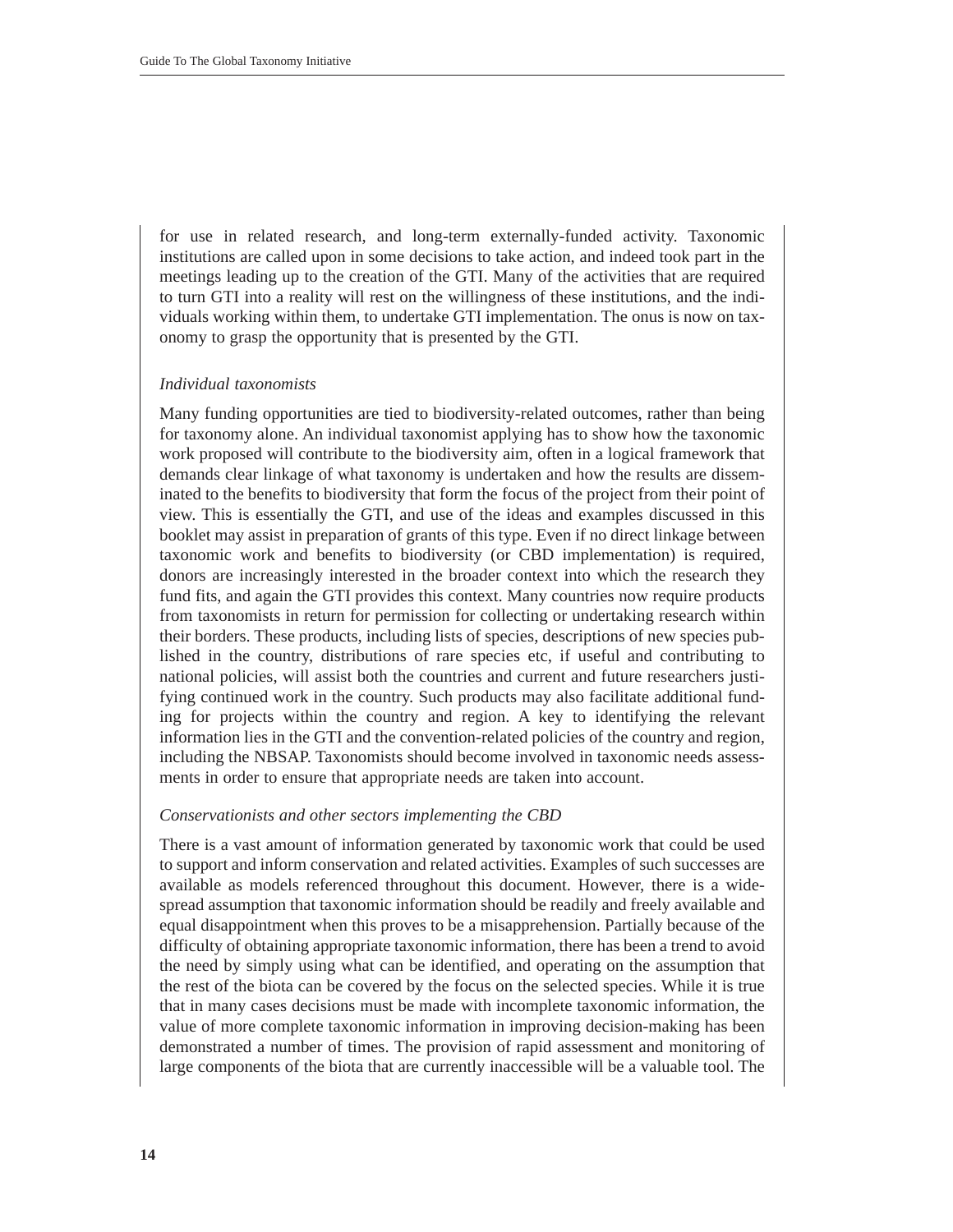case has been made powerfully for involvement of taxonomy in the way set out by the GTI. However, without the willingness of the conservation and related sectors to ensure resources for production of needed taxonomic work and products are included in projects, this necessary information will continue to be unavailable.

#### *Funding bodies*

Many funding bodies, including the GEF, insist on a logical framework for any implementation activity to be drawn out. A common 'killer assumption' that is far too rarely recognised in such analyses is that all of the organisms that are encountered can be identified or, alternatively, that such identifications will not be necessary. Taxonomists are often used at the last minute for input on projects that belatedly realise the need for expert identification. Often, no resources in funding have been allocated to pay for the work needed on such projects, nor are resources included in the funding provided. The Scientific and Technical Advisory panel of the GEF has emphasised the importance of funding taxonomy for implementation of the CBD and to support the work of other UN agencies. The taxonomic impediment is a large problem, but the way to address large problems is to fund concerted action to solve them.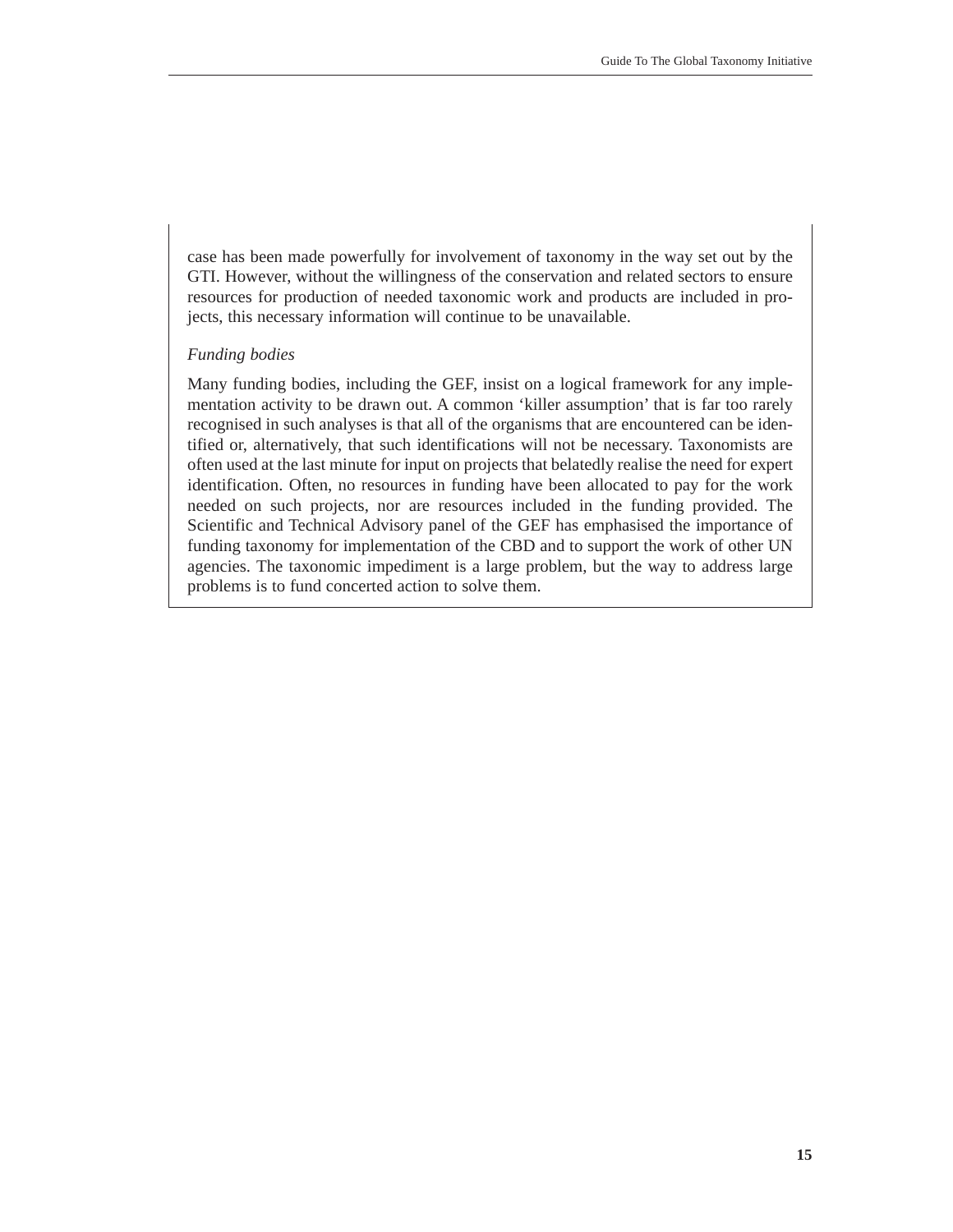# **3. THE PROGRAMME OF WORK FOR THE GTI**

#### **3.1 Introduction**

The objectives and major activities of the GTI have been summarized in a Programme of Work (PoW)<sup>8</sup>. Although this identifies certain priorities, it is not intended to be prescriptive, and flexibility must be maintained in order to meet the multitude of needs and priorities identified by individual Parties.

The PoW comprises 19 'planned activities'9 within five 'operational objectives' (Text box 3-1), plus one specific target under operational objective  $3^{10}$ . These are intended to contribute to the overall objective of implementation of the CBD (see the figure contained in the programme of work on the GTI, in annex 11). They outline what is needed, and provide some activities that have been identified already as priorities. Further work is being done to develop the PoW, and a set of desirable outputs are being identified.<sup>11</sup>

The first operational objective aims to assess taxonomic needs and capacities at national, regional and global levels. This is an important first step because it determines where human and institutional capacity-building efforts should be focused. Certain types of capacity may best be addressed at regional levels, while other needs may be most effectively addressed at national levels. Among countries, national needs may vary widely.

Operational objective 2 focuses on building and maintaining the infrastructure and capacity needed to obtain, collate and curate the biological specimens that are the basis for taxonomic knowledge. Operational objective 3 aims to make information available, including ensuring that countries of origin gain access to information concerning elements of their biodiversity. Taxonomic information needed for decision-making can only be generated and made available through an appropriate combination of capacity and infrastructure. Thus, operational objectives 2 and 3 are the basis for supporting operational objectives 4 and 5, which focus on the generation of information to support decision-making for conservation and sustainable use of biological diversity, within the thematic work programmes (operational objective 4) and cross-cutting issues (operational objective 5) addressed by the Convention.

Section 3.2 below describes each of the planned activities in the programme of work. Examples and elements related to implementation of the planned activities are provided in some cases, but these examples are by no means exhaustive – there are many tools and data sources now available both in written form in libraries, and in electronic form on the internet, and no publication like this can hope to list them all. The discussions under each planned activity are by no means complete and should spur the development of further activity towards addressing the taxonomic impediment.

#### **3.2 Planned activities**

#### *3.2.1 National taxonomic needs assessments*

For most countries in the world, there is simply too little taxonomic expertise, information and infrastructure available to enable them to work with their biota in the way they need. This deficiency is known as the

<sup>8</sup> Adopted in decision VI/8 and supplemented in decision VIII/3.

<sup>9 18</sup> planned activities were adopted in decision VI/8; one was added in decision VIII/3, and three of the others were elaborated.

<sup>10</sup> Decision VIII/3, paragraph 7

<sup>&</sup>lt;sup>11</sup> In decision VIII/3, paragraph 11(f) the COP requested the development of specific taxonomic, outcome-oriented deliverables for each of the planned activities. These will be developed and considered at COP-9.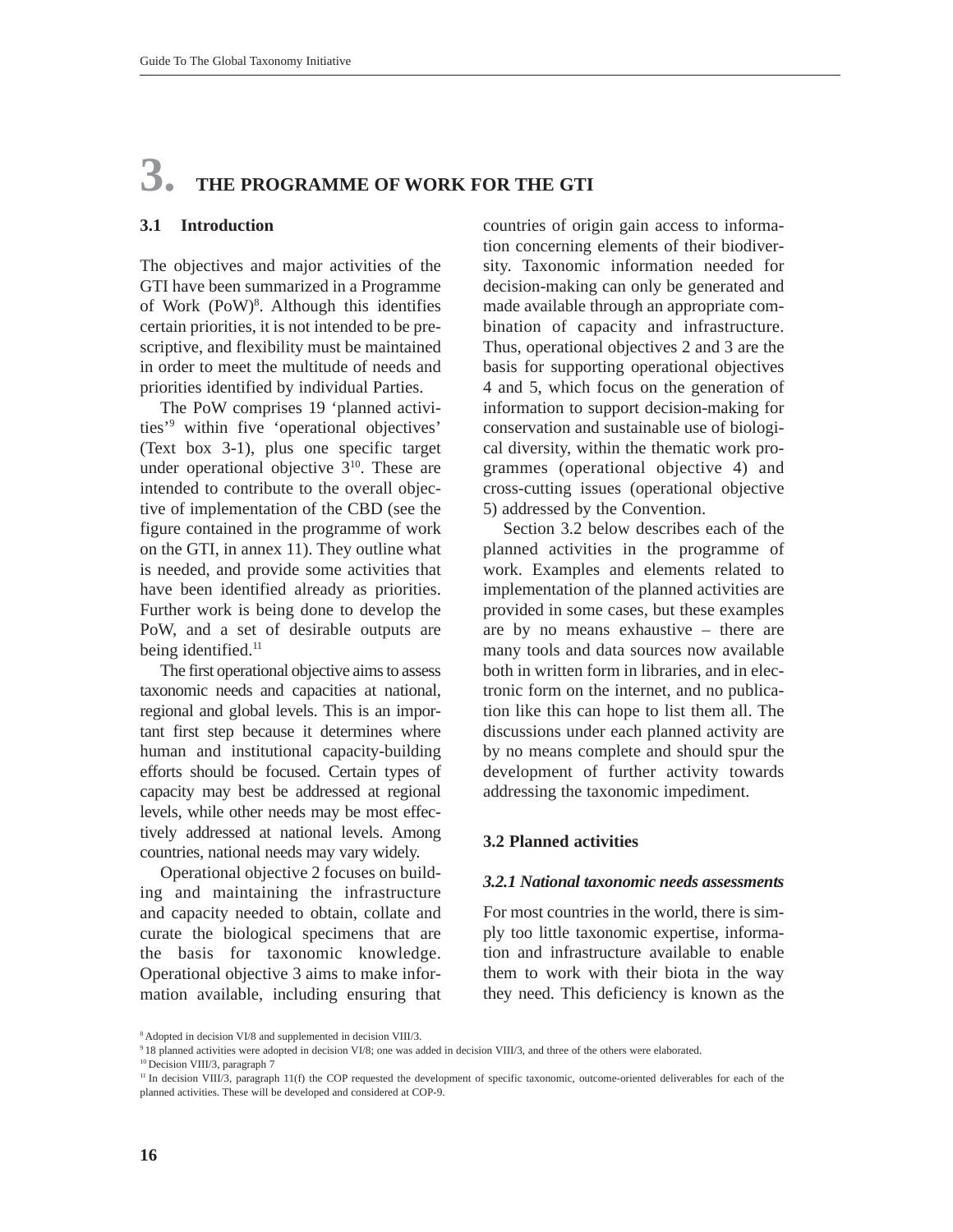#### **Box 3-1 The Global Taxonomy Initiative Programme of Work**

(note: the target under operational objective 3, and planned activity 13b, were added by decision  $VIII/3$ 

*Operational objective 1***: Assess taxonomic needs and capacities at national, regional and global levels for the implementation of the Convention.**

Planned Activity 1: Country-based taxonomic needs assessments and identification of priorities. Planned Activity 2: Regional taxonomic needs assessments and identification of priorities. Planned Activity 3: Global taxonomic needs assessments. Planned Activity 4: Public awareness and education.

*Operational objective 2***: Provide focus to help build and maintain the human resources, systems and infrastructure needed to obtain, collate, and curate the biological specimens that are the basis for taxonomic knowledge.**

Planned Activity 5: Global and regional capacity-building to support access to and generation of taxonomic information.

Planned Activity 6: Strengthening of existing networks for regional cooperation in taxonomy.

*Operational objective 3***: Facilitate an improved and effective infrastructure/system for access to taxonomic information; with priority on ensuring countries of origin gain access to information concerning elements of their biodiversity.**

Target under operational objective 3: A widely accessible checklist of known species, as a step towards a global register of plants, animals, microorganisms and other organisms.

Planned Activity 7: Develop a coordinated taxonomy information system

*Operational objective 4***: Within the major thematic work programmes of the Convention include key taxonomic objectives to generate information needed for decision-making in conservation and sustainable use of biological diversity and its components.** 

Planned Activity 8: Forest biological diversity.

Planned Activity 9: Marine and coastal biological diversity.

Planned Activity 10: Dry and sub-humid lands biodiversity.

Planned Activity 11: Inland waters biological diversity.

Planned Activity 12: Agricultural biological diversity.

Planned Activity 13: Mountain biological diversity.

Planned Activity 13b: Island biological diversity

*Operational objective 5***: Within the work on cross-cutting issues of the Convention include key taxonomic objectives to generate information needed for decision-making in conservation and sustainable use of biological diversity and its components.**

Planned Activity 14: Access and benefit-sharing. Planned Activity 15: Invasive alien species. Planned Activity 16: Support in implementation of Article 8 (j). Planned Activity 17: Support for ecosystem approach and CBD work on assessment including impact assessments, monitoring and indicators. Planned Activity 18: Protected areas.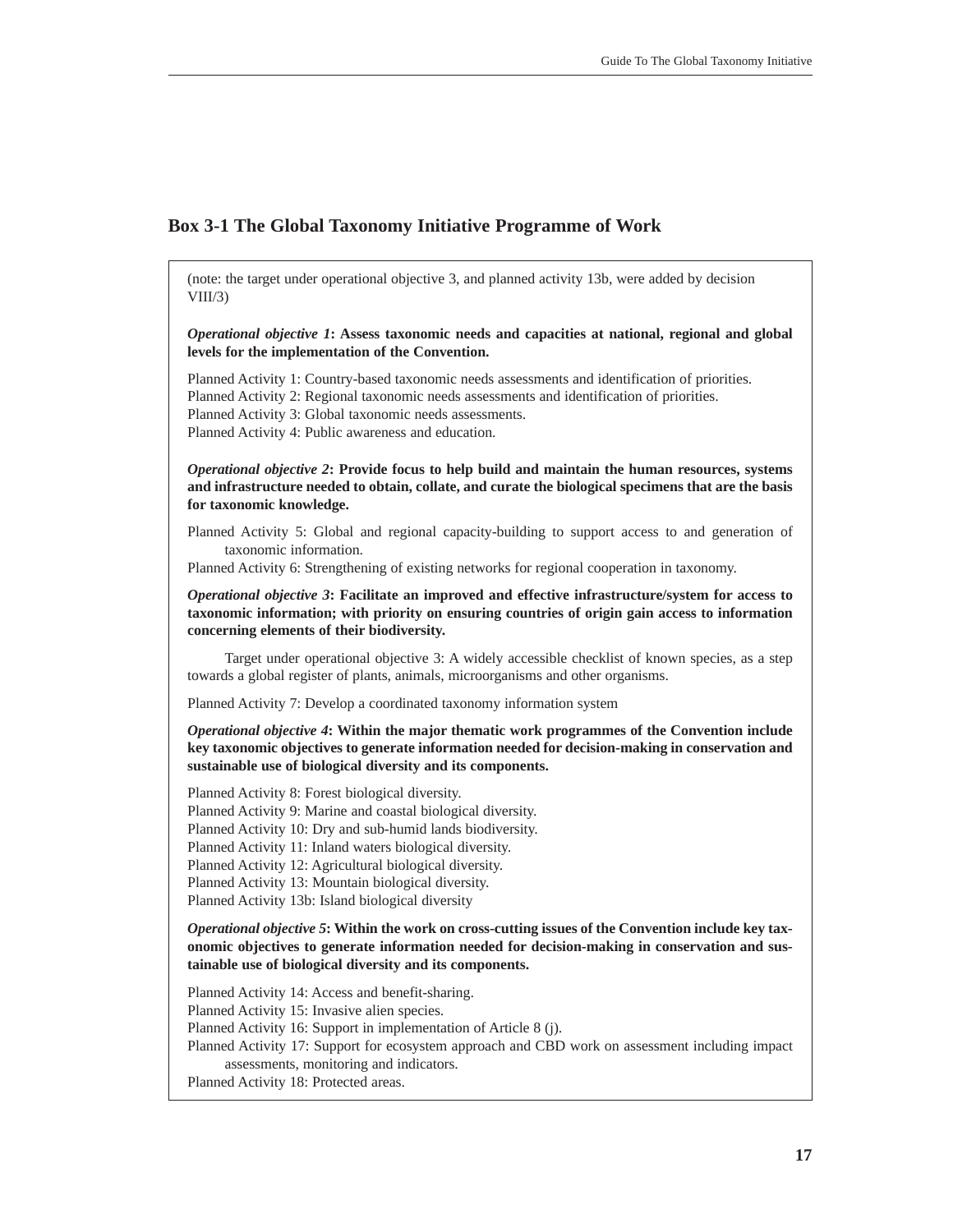'taxonomic impediment' to implementing the Convention on Biological Diversity. The taxonomic impediment is therefore specifically about the taxonomic needs of nontaxonomists: conservationists, environmental managers, quarantine officers, foresters and so on. It is distinct from the taxonomic capacity of a country, which refers to what taxonomy can be done, and the levels of expertise, information and infrastructure, without considering needs.

Understanding the taxonomic impediment in a country or region so that it can be removed can only be done by working with the users of taxonomy in these other fields, and identifying their taxonomic needs and the way they use taxonomy. This process is known as a taxonomic needs assessment.

The Parties to the CBD have repeatedly identified the importance of national taxonomic needs assessments in decisions of the COP (see annexes 8 to 13). The PoW envisaged that the results of such assessments would be compiled in 2002, but progress has been slow. Some countries have used national biodiversity strategies and action plans (NBSAPs) as well as national reports under the Convention to indicate their need for taxonomic capacity, but few details have been provided. So far, national needs assessments have been or are being carried out by a few countries, for example UK and South Africa. In each case the assessment does not cover all possible stakeholders with an interest in taxonomic information. since resources have been too few to allow such a comprehensive process.

The GEF was requested to provide funds for countries to conduct capacity-building needs assessments for biodiversity (not limited to taxonomy), and there are approximately 50 such projects underway. Although many were scheduled to have been

completed by the end of 2005, progress has been slow, and it is not clear to what extent they will address taxonomic needs in detail. The GEF is not the only possible source of funds to support needs assessments, and national taxonomic needs assessments have been or are being carried out by a number of countries using other sources of funding – examples include:

- Assessment of needs associated with conservation issues by the  $UK^{12}$ ;
- Brazil's comprehensive strategy for the modernization of Brazilian biological collections and consolidation of integrated biodiversity information systems $^{13}$ ; and
- An assessment of national taxonomic needs for Ghana, currently underway with support from the United Kingdom.

Taxonomic needs information from all available sources will be gathered and made available through the GTI portal on the CBD website in 2006 and 2007.

Understanding what taxonomic information is required in order to meet CBDrelated needs is vital for good management and of great importance in building national biodiversity strategies and action plans. Once the needs are known the available resources can be assessed and the results used to set goals and priorities for building necessary capacity. If countries are involved in regional taxonomic networks, needs can also be assessed within the context of those collaborations, especially when participation may include complementarities and sharing of research effort.

As with so many Convention-related activities, a taxonomic needs assessment has both policy and implementation outputs. For policy, assessments should state clearly

<sup>12</sup> http://www.Nbn.org/downloads/files/Questionnaire.1.doc (Accessed 17/11/2004)

<sup>13</sup> Ministry of Science and Technology, March 2006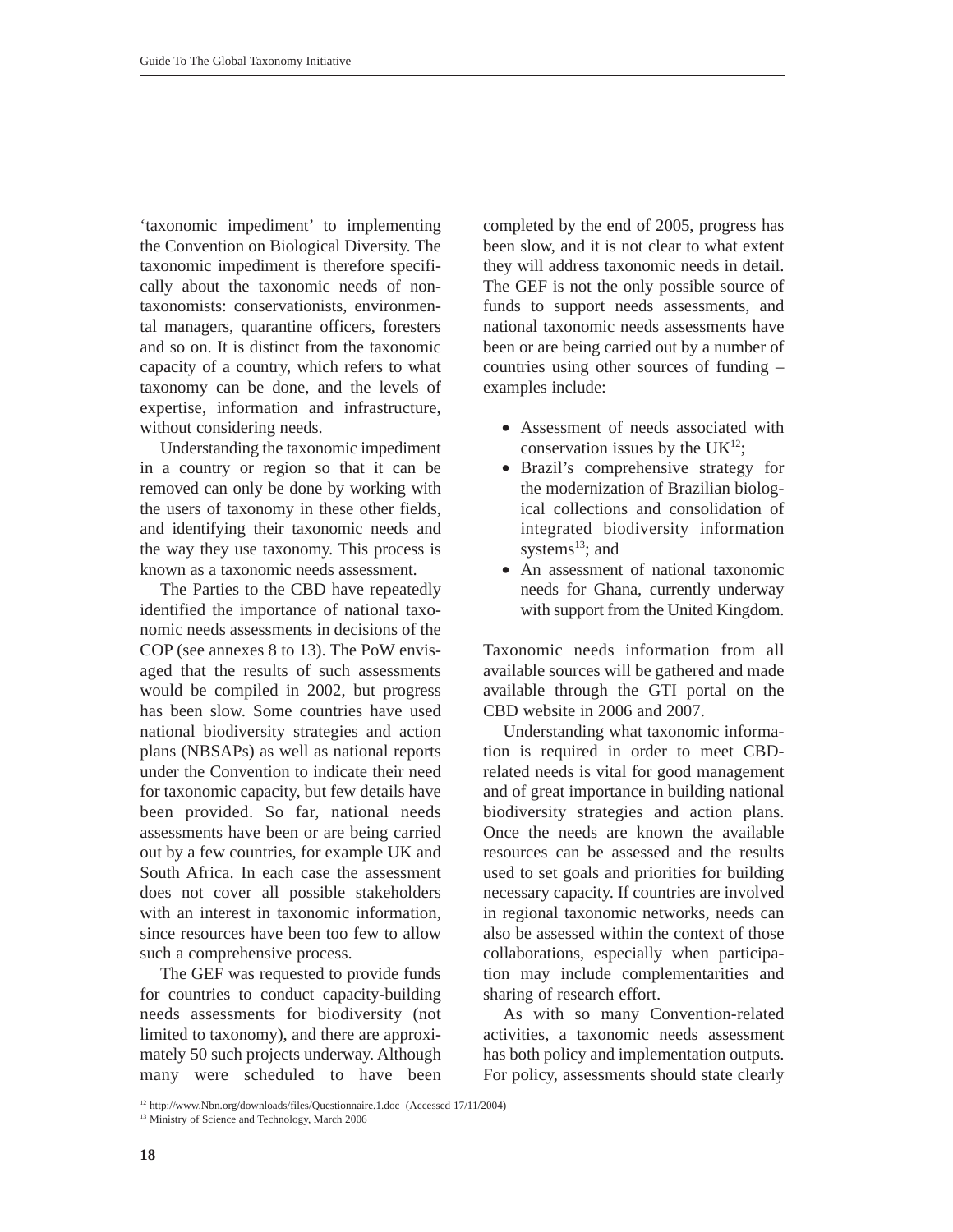if and how lack of taxonomic capacity and/ or information impedes implementation of NBSAPs. The needs assessment is also a working document which can be used to inform taxonomists and funding bodies of the taxonomic input required. The process of conducting a needs assessment itself can be used to raise awareness of the CBD and of taxonomic needs.

Some valuable suggestions on how to carry out a national needs assessment were provided by the report of the DIVERSI-TAS/Systematics Agenda 2000 Workshop  $($ Anon, 1998 $c<sup>14</sup>$ ). These suggestions are summarized below, with additional ideas and protocols developed through the UK and Ghanaian assessments.

The process can be seen as a seven-step operation:

- a) Selection of assessment focus;
- b) Assessment of national user needs and priorities for taxonomic information;
- c) Assessment of existing taxonomic knowledge about national biodiversity, its availability to and employment by users, and the sustainability of these sources;
- d) Assessment of current national taxonomic infrastructure;
- e) Assessment of current national human resources in taxonomy;
- f) Analysis of results; and
- g) Recommendations for action.

#### *(a) Selection of assessment focus*

The focus of the assessment is likely to be one or more of the focal areas of the CBD ('thematic areas' and 'cross-cutting issues'). Alternatively, it might be a sector such as 'Conservation' (the focus of the recent UK Assessment). Such targeting will assist

mapping to CBD COP decisions, which will be useful in formulating questions, subsequent analysis and targeting and prioritisation of resources as a response to the assessment. It will also assist the National CBD Focal Point in reporting on activities, since these are organised by CBD thematic areas and crosscutting initiatives. The methodologies described below can also be applied to areas outside the direct focus of CBD, such as health or farming, although both of these have CBD implications.

Within these focal areas there are many non-taxonomist users of taxonomic information. Some of the most significant of these from the point of view of CBD implementation are:

- Conservation managers, environmental managers, resource managers, protected area managers;
- Environmental protection agencies;
- Agencies involved in managing and controlling invasive alien species and pests;
- Agencies responsible for quarantine;
- Agencies responsible for biosafety, including related to genetically modified organisms;
- Departments involved in implementing access and benefit-sharing legislation;
- Agriculture, horticulture, forestry, and fishery agencies;
- Forest product industries;
- Biotechnology industries;
- Ecotourism industries:
- Agencies and organizations involved in applied health and medical research; and
- The research community (biological science, global change, environmental science).

This list is not exclusive, and other areas of focus might be appropriate for an assessment.

<sup>14</sup> UNEP/CBD/SBSTTA/4/INF/7 - http://www.biodiv.org/doc/meetings/sbstta/sbstta-04/information/sbstta-04-inf-07-en.pdf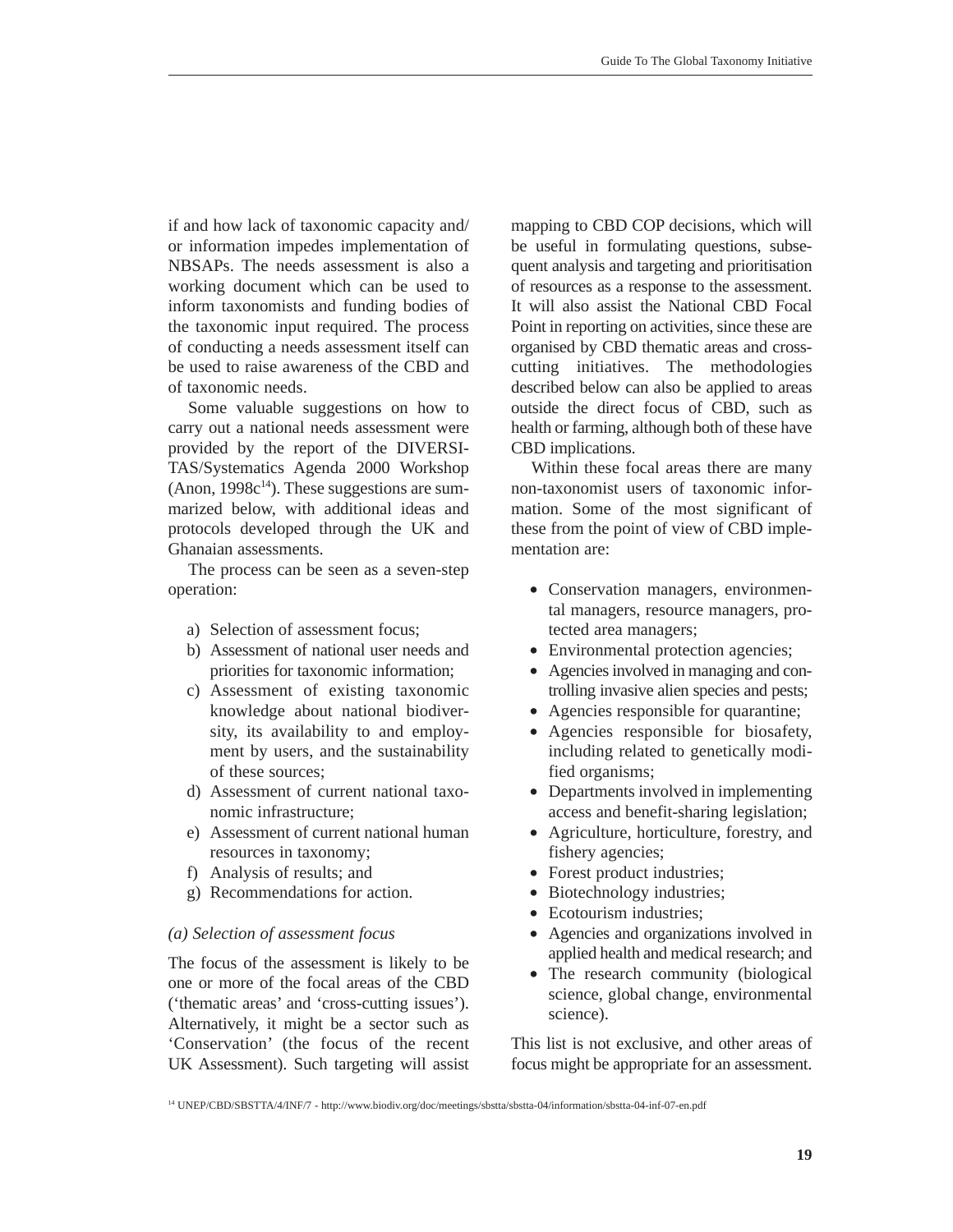These users may be government departments, NGOs, research institutions, amateur societies, educational bodies, private companies etc. Each might have different needs, and different sources for the information they use.

Ultimately, taxonomic information is used by individuals, and it is those who determine what is useful and desirable. Consequently, a taxonomic needs assessment may include gathering information from people such as quarantine officers, extension workers, village communities etc.

In addition to the users, there are likely to be national policy documents or reports that deal with the focal area. These might contain information on taxonomic needs, either explicitly or by inference (any call for 'monitoring and assessment', for example, implies a need for a taxonomic resource to identify the organisms being monitored). Since one of the benefits of carrying out a taxonomic needs assessment is to inform policy, and allow policies to be put in place to meet the needs identified, particular attention needs to be paid to extant policy documents.

Finally, having identified the sector or sectors that will be the focus for the assessment, a steering group representing different sectors including the focal sectors may be valuable. This group can inform the team carrying out the assessment of priority areas and suggest lines of questioning. In that case, the initial steps in the assessment project might be to:

- Decide which sector or sectors to focus on;
- Identify the stakeholders that should be included;
- Decide the paper and policy documents that should be examined; and
- Set up a multi-sector steering group.

### *(b) Assessment of national user needs and priorities for taxonomic information*

There are two tools that will be of value in assessment of user needs. These are a questionnaire and interviews. Ideally, they should be used in conjunction, so that the subject can think about the questionnaire and enter data that, being of a standard format, is more simply analysed, and then interviewed to discover aspects that either do not fit on the questionnaire, or can be prompted by the questions. As the assessment continues, the interviewer will become increasingly aware of issues and needs that were not recognised initially, and can use the interviews to explore these. Although such issues may be discovered, the questionnaire should not be changed, since this will make subsequent analysis more difficult.

### *Questionnaire*

A sample questionnaire is provided in Annex 6 to this Guide. This is based on the one used for the UK taxonomic needs assessment of conservation bodies, and may not be fully appropriate for other purposes. However, it does give some ideas which could be used.

Before sending out the questionnaire the recipient should have been contacted to give them warning, and an explanatory letter accompanying the questionnaire will need to be drafted.

In the UK and Europe, legislation gives people certain rights over data about them held electronically. For this reason the questionnaire includes a form on which the person filling it in can signify their agreement to the use of the data. Other countries may or may not have similar legislation, but it might be useful to include on the form a statement of the use of the information collected, and its distribution.

The first part of the form collects information about the organisation being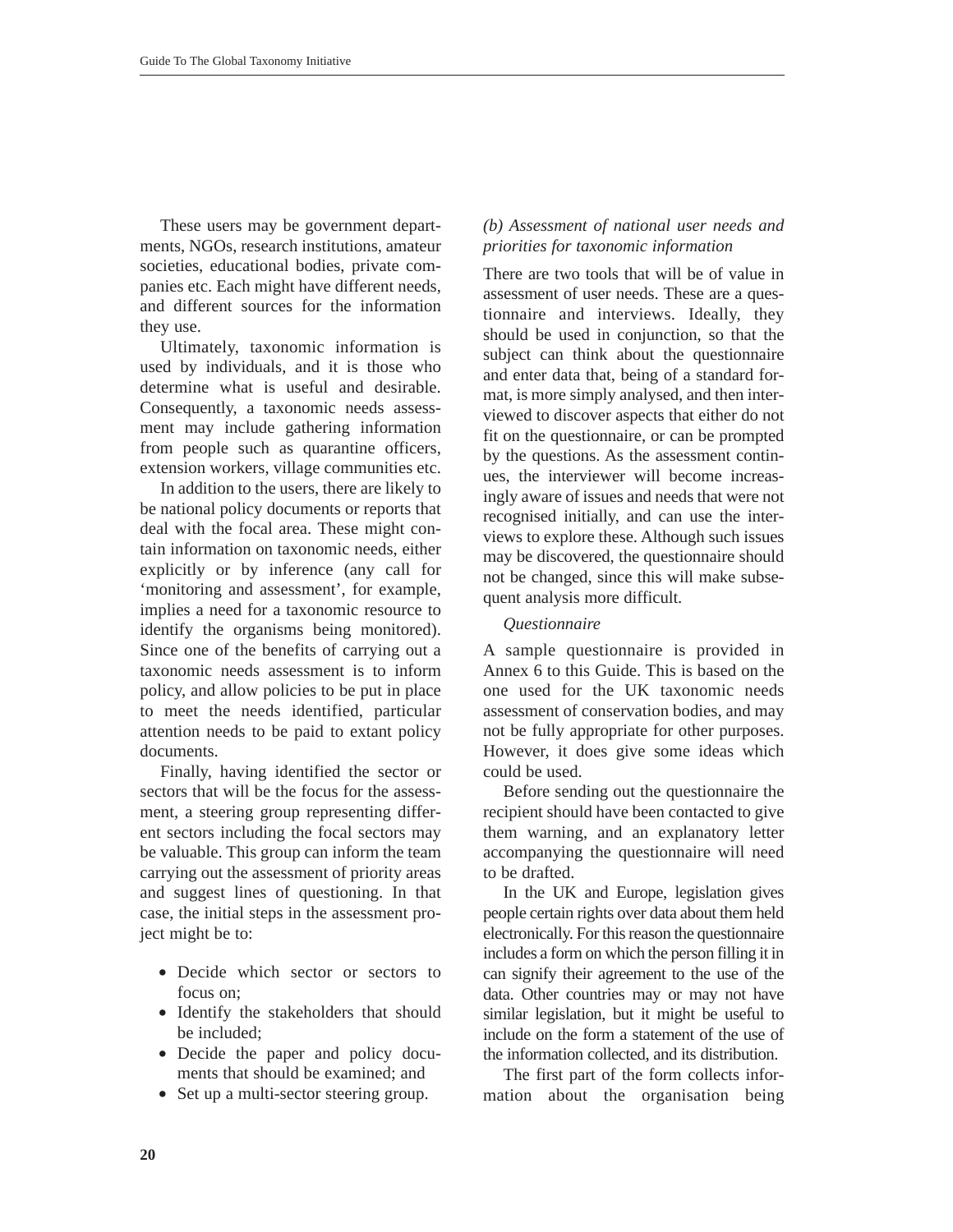questioned, including their status. Different types of organisations may use taxonomic information in different ways, so this classification will assist analysis. A classification not included on the draft of the questionnaire is the nature of the 'customers' of the organisation. For example, an organisation may need taxonomic information because its staff manage the environment directly, because they advise those who do, because they advise government, or because they create analyses that are used by other researchers.

A potentially useful figure not included in the draft questionnaire is the number of people in the organisation that are working on the focal area. For example, the questionnaire may be completed by someone working in a one-man ecotourism business, or a government body with several hundred staff who might be using the resources. Such a figure, appropriately scaled, will assist in providing levels of need.

Although the focus has been determined by this stage, the users selected might be asked to identify the areas of CBD implementation they are focussed on. It may be that their interpretation differs from that of the assessment team, or that their interests (and resources) extend more widely than anticipated.

The thematic areas of the CBD are referred to in the draft questionnaire as ecosystems. However, this breakdown is quite possibly insufficiently detailed to account for sectoral interests in all countries, and a more detailed term for the ecosystem or environment may be useful (e.g. 'mangroves', 'savannah', 'desert' etc.).

In addition to the ecosystem the draft questionnaire has a table investigating the higher groups of organisms the users may be interested in. This table is grouped by broad ecosystem, and it might be useful to change this grouping. In addition, not all users may be interested in groups as set out; 'forest pests', or 'grassland herbivores' are equally valid groups from a non-taxonomist user point of view, and the questionnaire may need to be modified to accommodate such assemblages.

The draft questionnaire also seeks to establish to what extent the activities of the user involve different taxonomic activities and tools. There is some overlap with earlier questions as the draft is written, and this could be changed. This table is essentially about what the organisation does rather than what it needs; needs, however, may be inferred from the responses, and investigated during an interview.

The next part of the form is focussed on what taxonomic products the organisation uses or needs. Before finalising the questionnaire the various categories and items should be considered carefully to see if any should be omitted or more added. For example, currently the form includes a set of ecological information elements which, although they fall under the heading of the GTI (taxonomy operating at ecosystem, species and genetic levels) may be outside the remit of most taxonomic organisations. For each item the organisation is asked to:

- 1. Rank the importance of the item on a scale of 1-5, 1 being 'very important' and 5 'unimportant';
- 2. State whether the resources are available or unavailable;
- 3. Identify the source of the resources (e.g. in-country professionals, amateurs, local library);
- 4. Indicate whether the source is in their view sustainable; and
- 5. Make additional comments.

Finally, the questionnaire includes a blank page where the user is invited to add more detail to their taxonomic needs.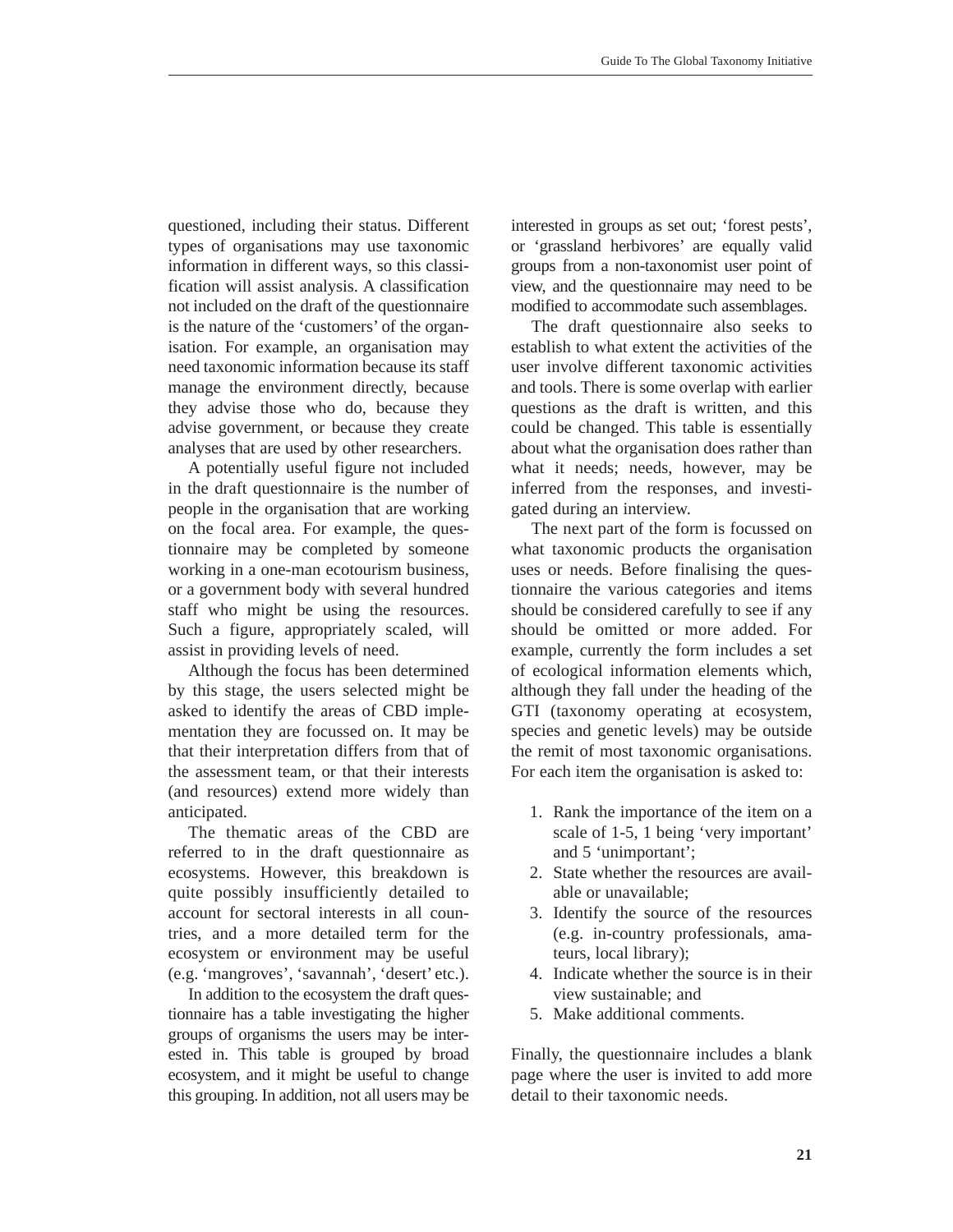#### *Interviews*

Following the questionnaire it may be valuable to carry out an interview with the correspondent, during which points made in the answers can be followed up, and more detailed questions asked to clarify or explore problems and needs. For example:

- The interviewee should be encouraged to think of both current and expected future needs for taxonomic information.
- Where do they currently obtain taxonomic information, and are these sources adequate and sustainable?
- What kinds of taxonomic knowledge (e.g. species lists, identification tools, authoritative images, data from specimens in collections) about those groups are most essential?
- What format (e.g. field guides, formal taxonomic publications, dedicated reports, dynamic web-based) do they prefer the information to be in?
- What gaps in knowledge need to be filled?

It is difficult, and probably counter-productive, to set a prescriptive list of questions.

# *(c) Assessment of existing taxonomic knowledge about national biodiversity, its availability to and employment by users, and the sustainability of these sources*

At least some taxonomic information about national biota exists for all countries, but this is scattered over a myriad of different sources, is of uneven quality, and may not be easily available electronically. Moreover, where it exists it may not be in a format or language that makes its employment simple for non-taxonomic users or even many taxonomists, especially in the country of origin. Consequently an assessment of availability must include its main formats and the possibilities of distributing it to the appropriate personnel (Lyal, 2004). The types of knowledge that might be considered arise from the needs assessment, but are likely to include: (i) species lists for the country and areas within it, particularly protected areas; (ii) detailed data associated with specimens; (iii) taxonomic literature (including field guides and electronically-mediated information) pertaining to the biota of the country.

Two key data sources for species lists are existing literature and specimens held in collections. An important consideration is that taxonomic names do change through time, and consequently any list must be checked and corrected if it is to be of value.

Some information from the literature may be relatively easy to retrieve. This is most likely to be so for well-known groups, such as many vertebrates, some groups of vascular plants, and some of the more spectacular or economically important invertebrates. Such information can often be found in field guides, extant national or regional checklists and reports, and electronic databases. On the other hand some faunal or floristic lists, reports, and databases may be unavailable within the country, and will need to be sought elsewhere. More difficult to collect are species data discussed in detailed and specialist sources, such as monographs and primary taxonomic literature, both because of the distributed nature of the information within the publications, and the likelihood that they will not be available within the country.

Natural history collections potentially provide the most reliable records of species distribution, whether at national or other geographic scales, and thus have a role in compilation of species lists. A benefit of data from this source is that records can be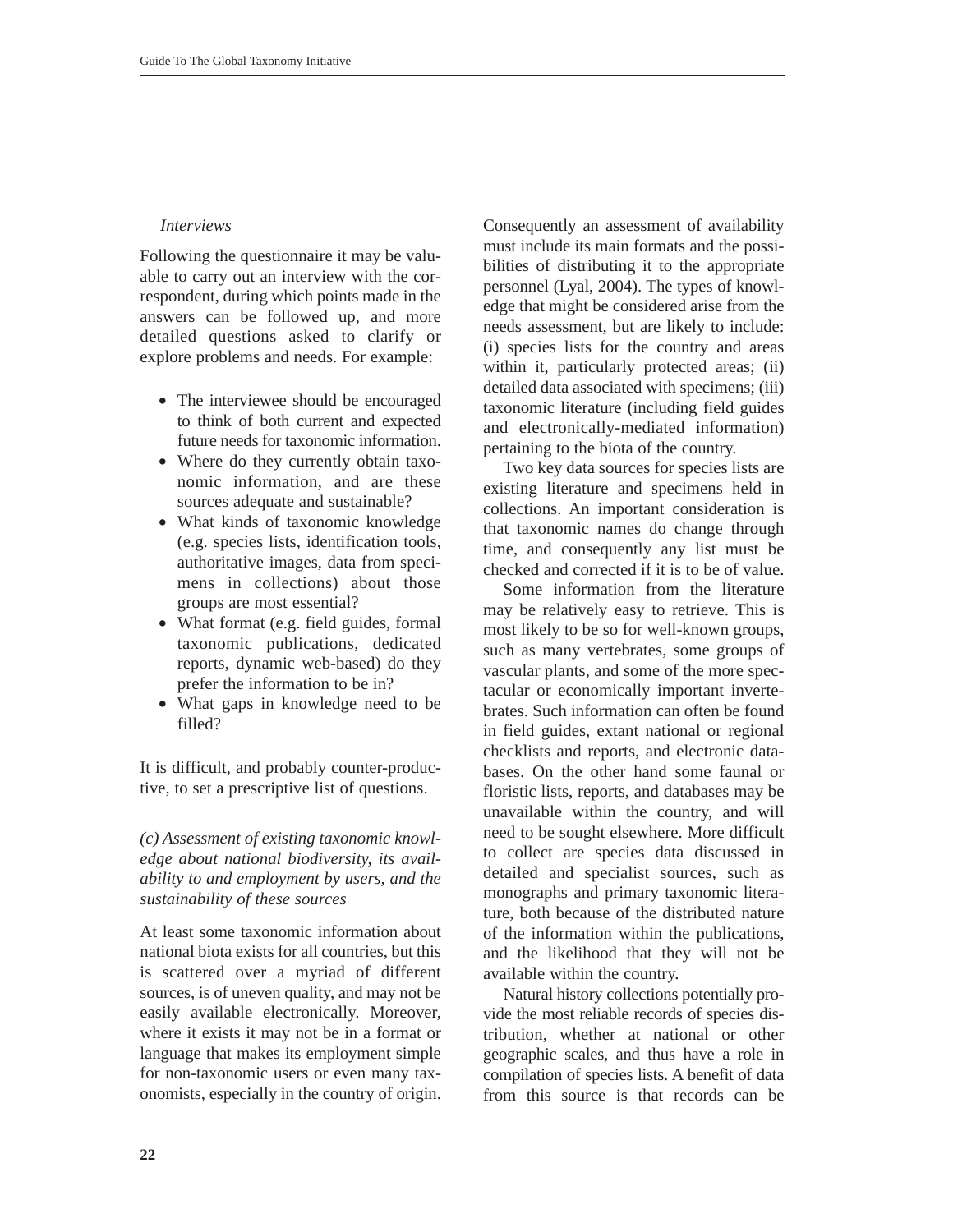associated with voucher specimens, the identity of which can be checked. For the purposes of a national assessment, key national and extra-national collections could be identified and information of the holdings requested from the institution concerned. Routes to identifying these key collections are (a) asking institutions within the country about contacts and long-term scientific involvement with extra-national institutions; (b) searching the internet for relevant collections information; (c) checking the major web portals to such information (see section  $6^{15}$ ); (d) checking available taxonomic literature for references to specimen repositories; and (e) asking the major world collection-holding institutions, which can generally be named by any competent taxonomist. Provision of the information by collection-holding institutions may, however, require a considerable amount of work, not least because many institutions do not keep records of their holdings associated with geographic origin. Information delivery might therefore involve a cost, which should be factored into the budget of the needs assessment. A valuable exercise that might arise from this part of the assessment could be networking relevant institutions to pool collections data.

For many taxonomic groups, information retrieval will be extremely time consuming and may not be possible with available resources. In such cases, estimates of species richness of such groups would be valuable so that plans can be made to acquire or develop additional information subsequently. Moreover, the information that is gathered may highlight gaps in data availability, and provide the basis for subsequent data- or specimen-collection projects. Plans for subsequent projects could be included within the NBSAP.

The creation of a list of species found within a country is not an academic exercise. Apart from supporting implementation of Article 7 of the Convention, it underpins many other aspects of Convention implementation. One key aspect is that of access and benefit-sharing, where knowledge of the species, subspecies, varieties and strains within a country's borders is a vital prerequisite to protecting genetic resources and their benefits (see below).

Detailed data associated with specimens can be of value for a number of reasons, including ecological modelling of species distributions. This system has been used to great effect in Mexico, where databases of specimen-level information have informed policy on a number of issues including invasive alien species, living modified organisms, and protected areas. The assessment will determine what collections are readily available and what can be found outside the country. Plans and priorities can then be developed for data repatriation. Issues regarding location of collections apply here also.

Taxonomic literature is a necessary tool for the majority of users. In order to maintain any functional taxonomic activity there must be access to the appropriate specialist literature. This is covered under 'libraries' below. Literature of a more generalist type including field guides and electronicallymediated information pertaining to the biota of the country is also of considerable value, particularly to non-taxonomists charged with implementation work. A review of field guides that deal with biota of the country would be comparatively simple, and stem perhaps from responses to questions by the users targeted in the assessment.

<sup>&</sup>lt;sup>15</sup> Many specimen records from numerous institutions are accessible through the Global Biodiversity Information Facility: http:/www.gbif.org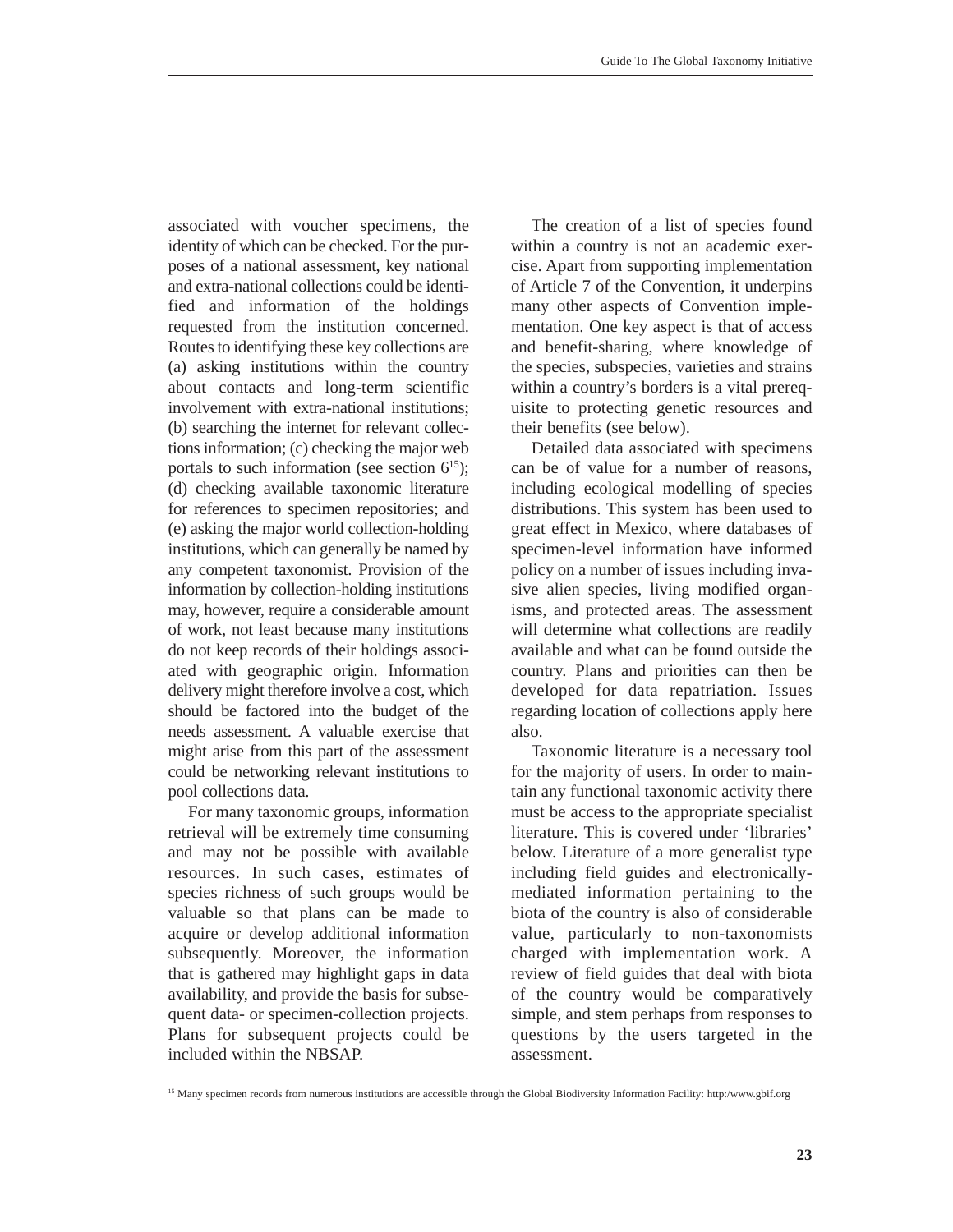# *(d) Assessment of current national taxonomic infrastructure*

A survey of scientific infrastructure supporting taxonomic research is a key element of any taxonomic assessment. Three broad categories of taxonomic infrastructure include: i) collection facilities, ii) libraries, and iii) associated technical, management and other institutional support for taxonomists.

# i) *Collections facilities*

These include museums, herbaria, arboreta, zoos, botanical gardens, culture collections and seed banks. The facilities might be housed in stand-alone institutions, universities, private institutions or governmental agencies such as agricultural research stations. As part of any assessment, the following information should be gathered for each collection:

- Taxonomic coverage and the kind(s) of specimens housed;
- Curation of collection (the proportion of specimens which are identified and / or sorted, those which are available for research, and whether specimen tracking systems are in place);
- Capacity for growth, in terms of space and infrastructural support;
- Quality of the facilities (e.g. adequacy of collection housing such as cabinets, supplies, maintenance, specimen preparation areas, curatorial and staff office and research space);
- Security (whether the collection is adequately protected from fire, pests, and other adverse conditions);
- Information availability and communications infrastructure (e.g. printed catalogues, electronic database(s)

and electronic links to other databases);

- Institutional structure (e.g. relevant policies, quality of business management, budgetary support, sustainability, whether loans of specimens can be received from other institutions); and
- Institutional long-term planning, particularly in terms of GTI goals.

# ii) *Libraries*

Taxonomic research requires access to libraries with reference collections. Thus the libraries in natural history institutions, universities, agricultural or medical research centres, and other agencies should be surveyed for their capacity to support taxonomic research. General information to be gathered will include:

- Numbers and kinds of libraries:
- Extent of holdings (e.g. books, monographs, journals, electronic databases etc relevant to the particular area of the world and  $group(s)$  being studied);
- Financial support to enable continued purchase of relevant journals and books; and
- Communication capabilities (e.g. electronic access to holdings; electronic linkages to other libraries, ability to receive books on interlibrary loan).

# iii) *Associated scientific support (policies, infrastructure)*

All scientific research, including taxonomy, requires a broad range of general supporting infrastructure. An assessment might include the following broad categories:

• Universities with appropriate expertise, relevant governmental and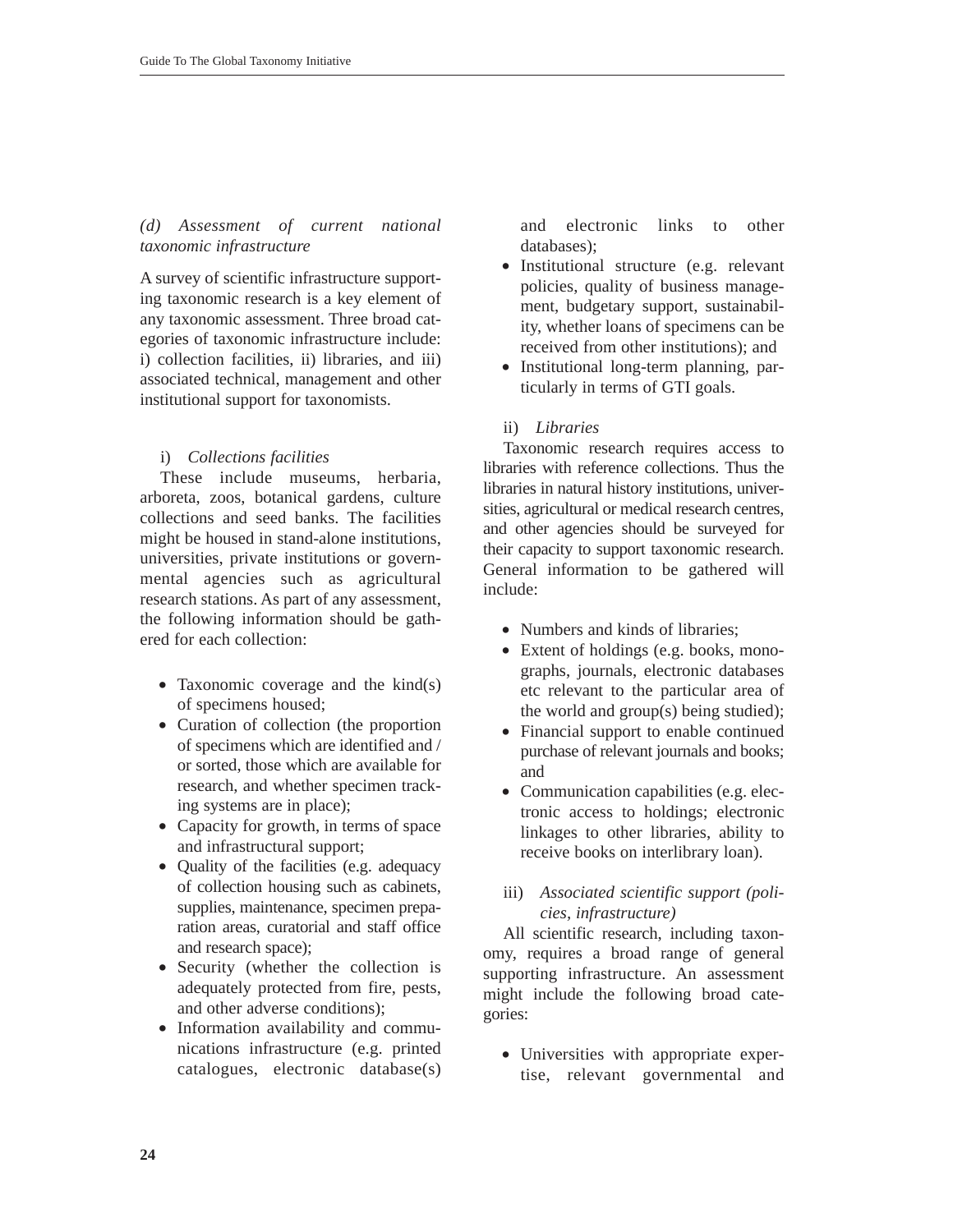nongovernmental institutions, field stations, etc.;

- Computing capacity and quality;
- Molecular, biochemical, morphological, cytological and other laboratory facilities;
- Research equipment available (microscopes, field vehicles, etc.);
- Ocean-going ships, other research vessels, and sorting gear; and
- Existing strategies and frameworks to develop and promote in-country research (including funding procedures, agencies, project evaluation, legislation, permit access policies, and multilateral institutional agreements).

# *(e) Assessment of current national human resources in taxonomy*

For the GTI to contribute adequately to the implementation of NBSAPs, action may be needed to strengthen the human resources supporting taxonomic work. No country has all the taxonomists it needs, nor taxonomic expertise in all groups. Therefore, countries will want to assess current human resources in the light of national goals and needs, taking into account accessibility of expertise at regional levels. The following information will be useful in evaluating capacity:

- i) *Professional research staff in each taxonomic institution (curators, research scientists):*
	- Numbers:
	- Demography (age structure of experts in the various areas of work);
	- Taxonomic coverage (expertise); and
	- Status (e.g. qualifications, participation in professional activities within the country and internationally).
- ii) *Support staff:*
	- Professional collection managers;
	- Technicians or research assistants;
	- Students (undergraduate, graduate, and postdoctoral);
	- Parataxonomists (non-professionals having some curatorial or research responsibilities);
	- Collectors:
	- Interns and trainees:
	- Volunteers (retired scientists, trained lay persons, amateurs etc.);
	- Financial support staff (with expertise in funding agencies, financial administration, etc.); and
	- Managers.
- iii) *Capacity for education and training in taxonomy:*
	- Education or training available (taxonomic coverage, content, course titles);
	- Level of education available (B.Sc, M.Sc., Ph.D., other qualification, parataxonomy training, collections management, etc.);
	- Numbers and kinds of trainees:
	- Facilities for training; and
	- Prospects for productive employment in relevant taxonomic work (institutions, number and kind of posts available, sustainability).

The results of such a survey could be used to inform prospective students and trainees through publication either as hard copy or on the internet.

While national human resources in taxonomy are being evaluated, countries could assess human resources at the international level that may have a relevant role in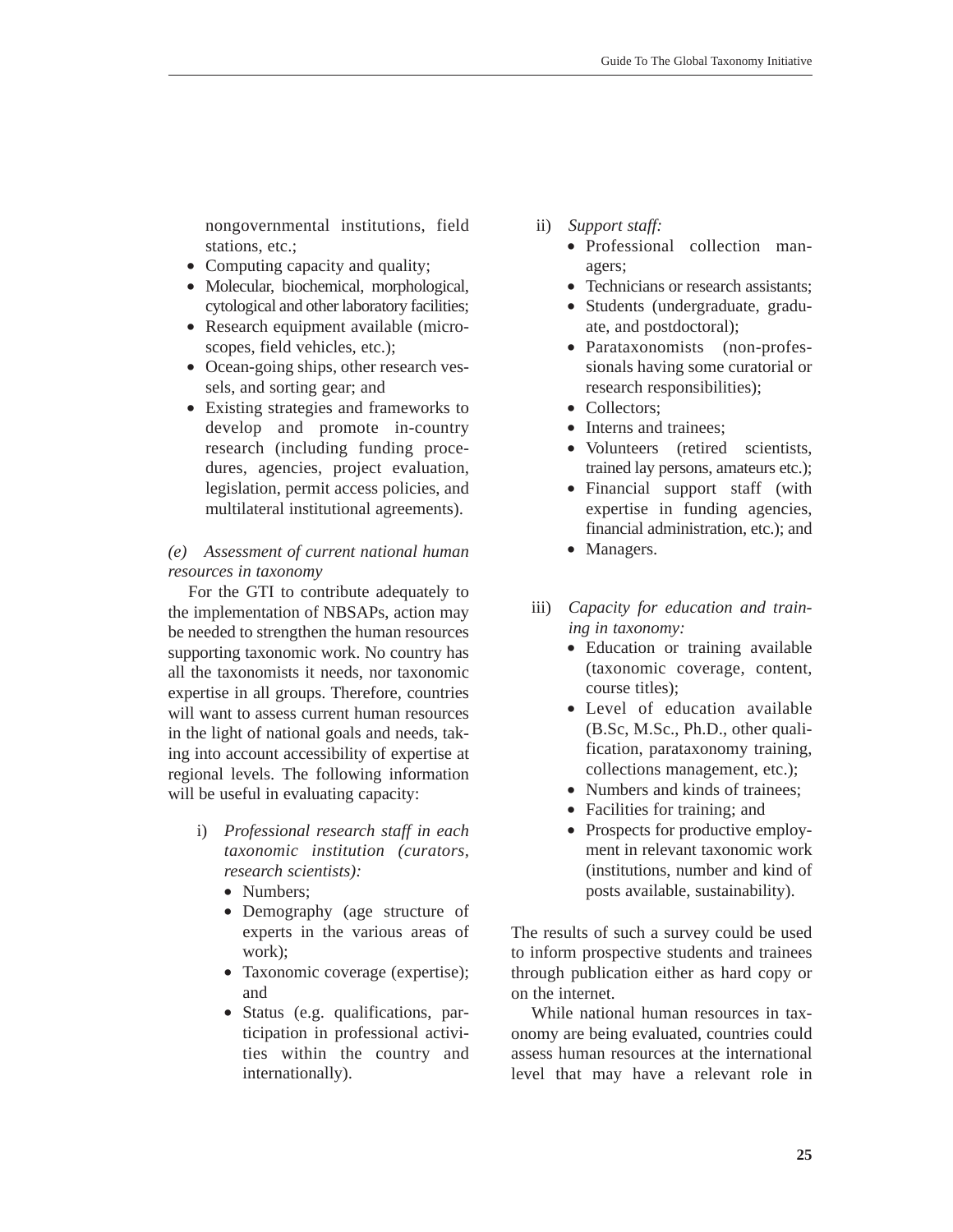building in-country capacity. Critical areas of needed information include:

- A list of in-country specialists working in foreign countries;
- A list of foreign taxonomists working in-country;
- A list of foreign taxonomists experienced in relevant groups; and
- The availability of training opportunities in foreign countries.

### *3.2.2 Regional taxonomic needs assessments*

In many regions of the world it will be advantageous to pool resources and to act cooperatively in building taxonomic capacity. Regional activities in taxonomy as a key mechanism for implementing the GTI have been supported by the Conference of the Parties (see annexes 8 to 13). Assessment of needs and capacity at a regional level is therefore a valuable exercise.

The ideas presented for a national taxonomic needs assessment can be used in a modified form at regional level. To an extent this has been done in Africa, Central America and Asia in the context of regional GTI workshops (Herrera, 2001; Shimura, 2003), although in these cases the emphasis has been on the current and predicted capacity rather than the fully-articulated user needs. Country-level needs assessments themselves can provide the core input into the development of an assessment of regional capacity, the gaps in capacity across the region, and finally the setting of priority actions to fill the gaps. The African GTI workshop (Klopper *et al.,* 2001) took more this approach by requiring national reports from its participants and

then attempting to obtain an overview of them. A similar approach has been taken by participants in some of the formulation workshops for BioNET-INTERNATIONAL.

At least two European regional workshops have been held on the GTI. One of these led to development of the European GTI Toolkit<sup>16</sup>, an important resource for taxonomists and anyone involved in the GTI.

The GTI regional workshops were a mechanism proposed by COP to both identify regional issues and propose ways of dealing with them. The intent was to hold regional meetings of scientists, managers and policy-makers to prioritize the most urgent regional taxonomic needs and facilitate the formulation of specific regional and national projects to meet them. Combined with best available information on national taxonomic needs, the workshops were expected to produce regionally agreed plans of action with prioritised activities that would provide a clear focus for activities under the GTI. Four regional workshops have been held to date, in Central America, (Herrera, 2001) Africa (Klopper *et al.*,  $2001$ ) and two in Asia (Shimura,  $2003<sup>17</sup>$ ).

The main actors in this process were expected by COP to be national governments, taxonomic institutions and global, regional and bilateral funding agencies. Existing and proposed regional biodiversity projects such as SABONET in South Africa and BOZONET<sup>18</sup> in East Africa as well as NBSAPs were expected to provide the main mechanism to identify the most urgent taxonomic information requirements at the regional level. Active regional networks of taxonomists would be best placed to facilitate the compilation of national needs assessments into cohesive regional syntheses. Some

<sup>16</sup> http://www.gti-kontaktstelle.de/toolkit/index.html

<sup>17</sup> http://www.biodiv.org/doc/meetings/sbstta/sbstta-09/information/sbstta-09-inf-17-en.doc

<sup>18</sup> http://www.gefweb.org/Projects/Pipeline/Pipeline\_6/BOZONET.pdf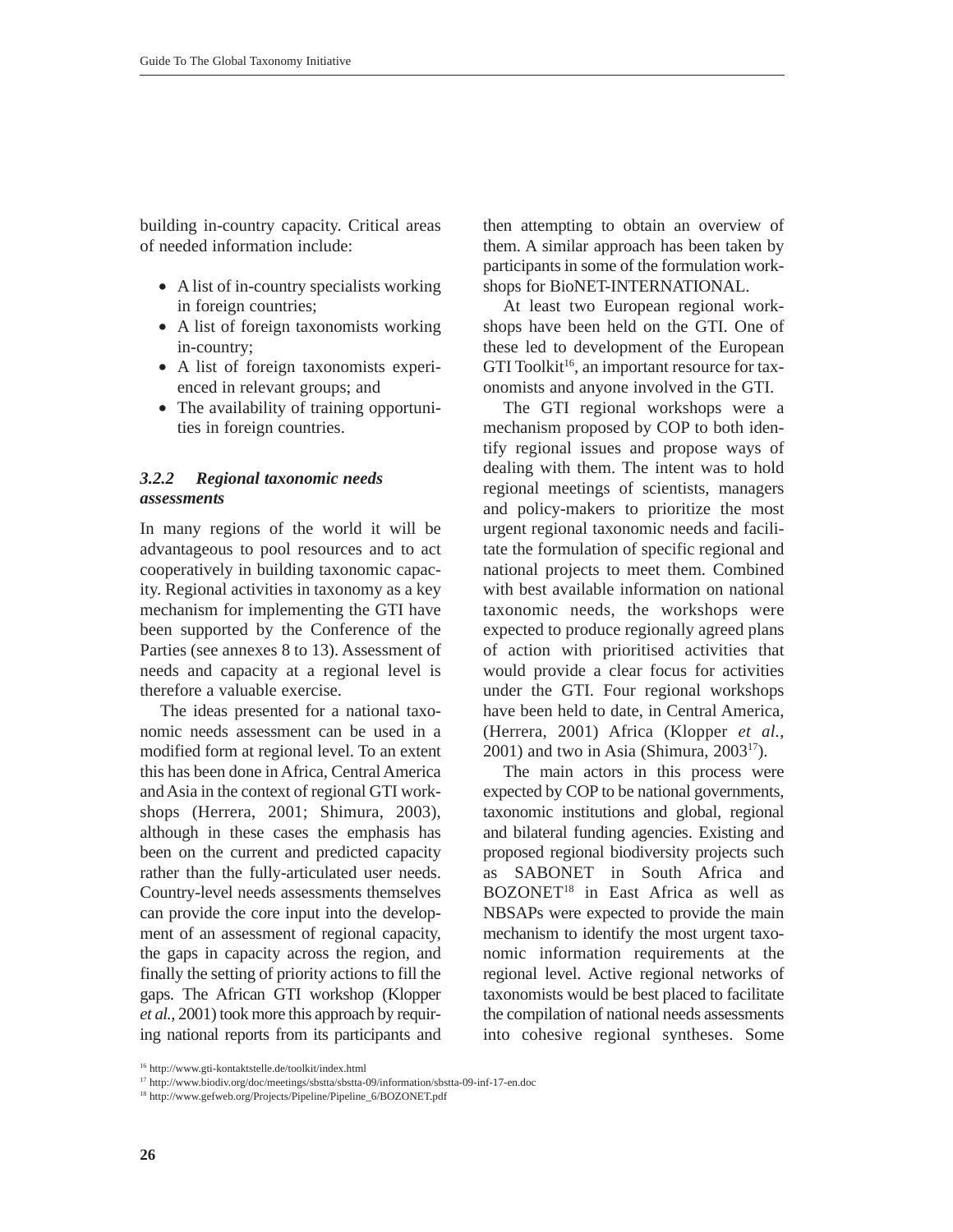regional assessments have already been done by such networks. For example, SABONET<sup>19</sup> carried out an assessment of the needs of users of botanical information (Smith *et al.*, 1999; Steenkamp & Smith, 2002). Another approach was taken by  $ASEANET^{20}$  in their assessments of pathogens and pests in their region (Evans, Lum & Muroch, L., 2002; Naumann & Jisoh, 2002**)**.

The Parties to the CBD agreed that funding for regional needs assessments could be provided by the national Governments and bilateral funding agencies.

Needs assessments with a wider remit were carried out under the UNDP Capacity Development Initiative. This looked at all capacity development needs, including those for taxonomic activity, although not only in terms of the CBD. Reports for all regions, together with a summary report, have been placed on the internet<sup>21</sup>.

#### *3.2.3 Global taxonomic needs assessments*

The lack of knowledge of key groups of organisms of importance to humankind, many of which have global or multiregional distributions, calls for a global dimension to taxonomic activities. This is particularly important in the context of certain groups of organisms such as invasive alien species. Global cooperation to work on globally important groups will of necessity involve both developed and developing countries, and capacity-building in both will undoubtedly be required to achieve this.

The COP, at its eighth meeting, called on the CBD secretariat to consult with relevant organizations and funding agencies in order to ensure that a global taxonomic needs assessment is carried out as soon as possible. There are many ways in which such an assessment could be carried out, and it is likely that the assessment will use multiple approaches. For example, regional taxonomic needs assessments could be evaluated and any actions that could be undertaken at the global level could be identified.

Regardless of the approaches used, it is clear that a global needs assessment will need to identify priorities. A global workshop held in Pretoria in 2002, with a follow-up in Paris 2003, attempted to identify global needs for demand-driven taxonomic capacity-build $ing<sup>22</sup>$ . The first result of this was a 'Plan of Action and Resource Kit for Taxonomic Capacity-building'23 (An outline strategy arising from the detailed discussions in these meetings is given in Annex 5). A global panel of experts made a number of recommendations at a workshop held under the auspices of DIVERSITAS in 1998 (Anon,  $1999^{24}$ ). The participants stressed the importance of a priority approach from the taxonomic perspective, and set some common criteria that could be applied at national as well as regional or global levels. These criteria are as follows:

**Taxa of economic value.** Because of interactions at both community and ecosystem levels, all species have a degree of economic value and, in some way, influence human welfare. Perhaps of greatest significance are species that have direct and immediate effects on human health, food supplies (including agricultural crops and fisheries), timber, biotechnology, and similar benefits. This includes both beneficial (e.g. pollinators, seed dispersers, scavengers) and

<sup>20</sup> The ASEAN taxonomic network

<sup>19</sup> The Southern African Botanical Diversity Network - http://www.sabonet.org.za/index.htm

<sup>21</sup> http://www.gefweb.org/Site\_Index/CDI/cdi.html

<sup>22</sup> document UNEP/CBD/SBSTTA/9/INF/16 available at www.biodiv.org

<sup>23</sup> http://www.bionet-intl.org/opencms/opencms/resourceCentre/onlinePublications/3GTW/index.htm

<sup>&</sup>lt;sup>24</sup> document UNEP/CBD/SBSTTA/4/INF6 available at www.biodiv.org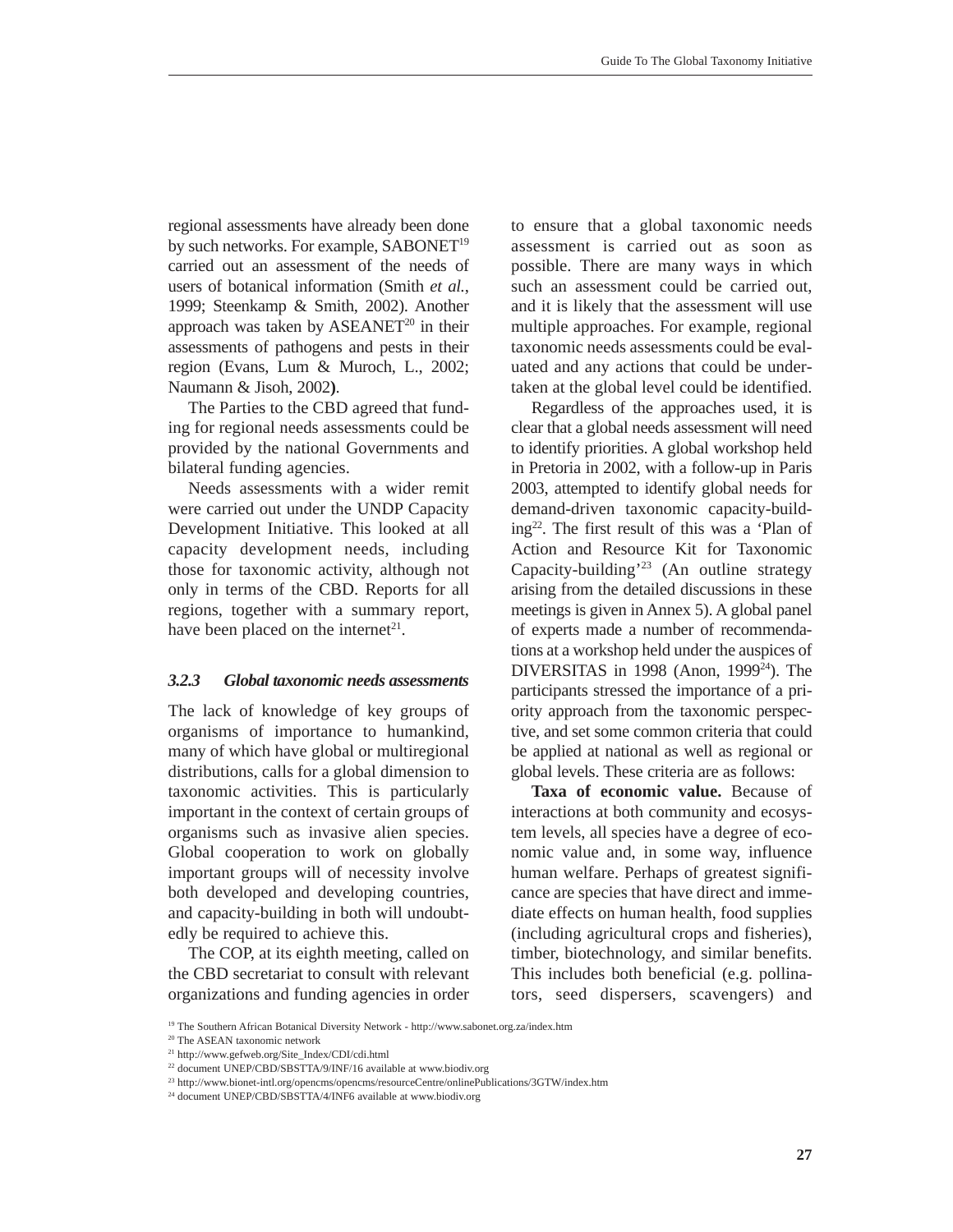non-beneficial species (e.g. disease vectors, crop pests, pathogens, invasive alien species that threaten indigenous biodiversity).

**Taxa that characterize ecosystems.** These species define structure and function within an ecosystem. For example, among plants many species of the family Rubiaceae occur as shrubs or small trees in the wet-dry tropical regions of the world, the Ericaceae and Epacridaceae characterize shrublands or heathlands, while the Laminariales are important structural determinants of temperate near-shore marine ecosystems. In the animal kingdom, corals and sponges are key marine organisms while many invertebrates have important recycling roles in terrestrial and aquatic ecosystems.

Marine and fresh water ecosystems are poorly known yet are extremely important as fish habitats, and as water and food sources for humans. Characterisation of their structure and function, and identification of indicator species that signal health or specific problems, are critical actions. Other ecosystems requiring attention are mountain areas, arid and semi-arid regions where organisms may have ephemeral lives associated with changes in moisture balance, and lowland tropical forest (in South America, Africa and Asia), where habitat loss is high. With a better understanding of the species composition of each ecosystem and interspecific interactions, identifying areas for appropriate land uses, and developing methods for the restoration of degraded sites will be greatly accelerated.

**Taxa living in threatened areas.** This category includes heavily exploited species, such as marine fishes that are poorly known taxonomically; species that form the biota of rapidly deteriorating or disappearing habitats or ecosystems; species threatened

with extinction; and species with very limited distributions.

**Taxa which are indicator species or species groups.** These are species or species groups that are highly sensitive to changes in either biotic or abiotic conditions in the environment, and that are useful in monitoring such change. A criterion for indicator species frequently met with in Convention documents is that choice of such species should include ease of identification – indicating a priority for taxonomic action.

By using these criteria and indicating the existing gaps in our knowledge of biodiversity, expert groups have suggested tools necessary to develop regional or global priorities. Taxonomic priorities might also be influenced towards important but poorly studied taxa; biogeographically little-known taxonomic groups, or geographically less well studied taxa (as found in most developing countries).

A global assessment is under way at the time of writing, focussed on the taxonomic needs associated with invasive alien species. The results of this will be made available through the GTI Portal once it is completed.

National Governments, taxonomic institutions and global, regional and bilateral funding agencies are expected to contribute to the development of global taxonomic needs assessments and priorities

## *3.2.4 Public awareness and education*

The need to raise awareness and to educate the wider community on the importance of taxonomy as an underpinning of the Convention is critical to the success of the GTI. There is no doubt that the necessity for taxonomic input to CBD implementation is generally poorly-recognised, and perhaps few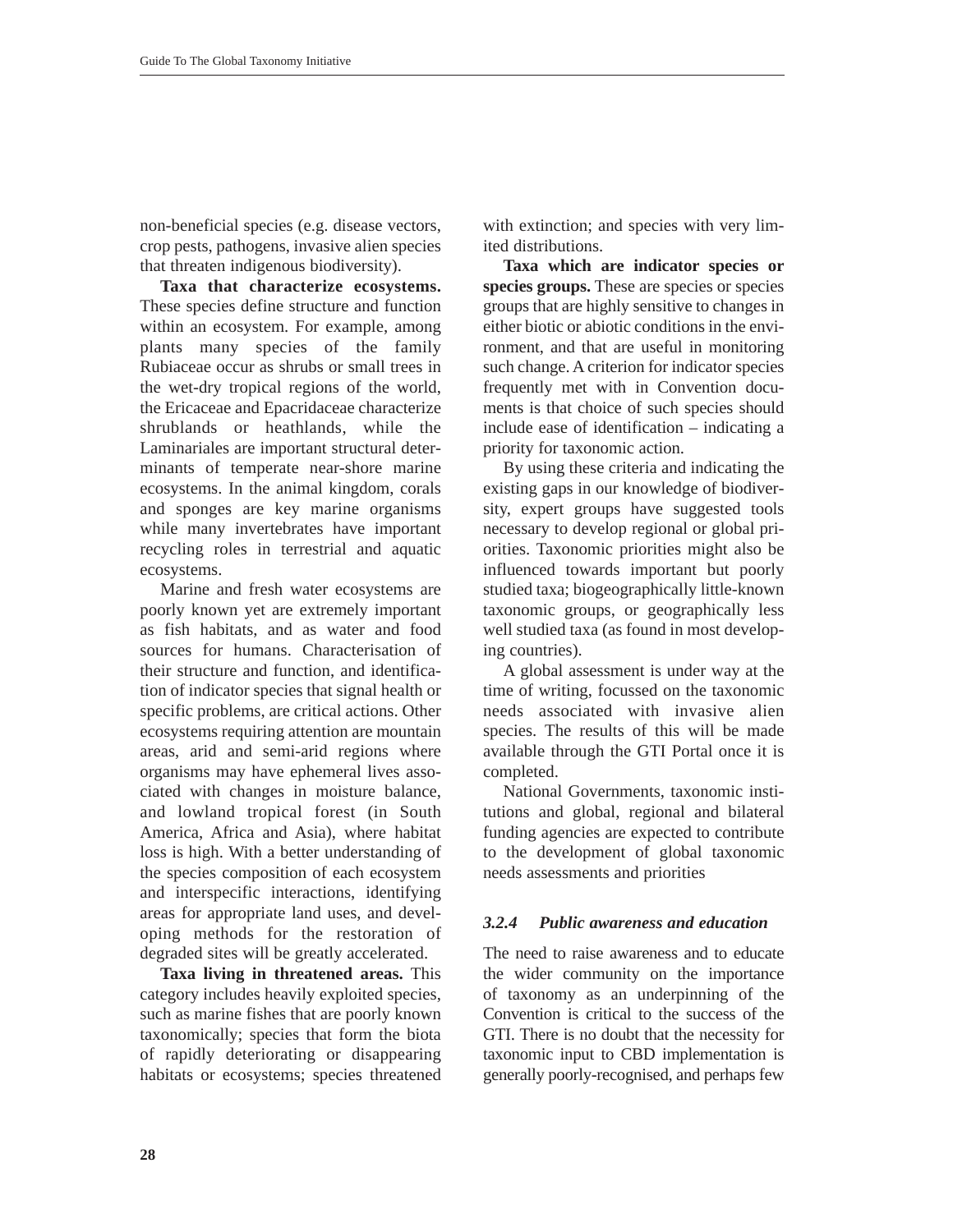realise the enormity of the task of establishing a taxonomic knowledge framework to support other biodiversity activities. Within the GTI PoW, and built on by the workshop in Paris the following groups have been identified as important 'targets' for increased awareness and education: a) officials of relevant Government sectors, including National Focal Points, and policy- and decision-makers; b) research scientists; c) conservation managers, and those involved with sustainable use and access and benefit-sharing issues; d) funding agencies; e) international bodies; and f) the general public.

Action to meet this need can and must be taken by those who understand the problem of the taxonomic impediment and the means to resolve it. Research institutions and nongovernmental organizations are well positioned to advise and convince their respective governments of the taxonomic needs of a country. However, action will almost always devolve upon individuals motivated to raise their voices, an observation that led to participants in the 3rd Global Taxonomy Workshop to call for 'champions' of the GTI. The willingness and ability of individuals to make the case for the GTI in whatever fora are available to them is a key resource. In particular, taxonomists and their national CBD and GTI focal points should meet to discuss issues and develop ways together of meeting the taxonomic impediment.

Activities have taken place, both through presentations on the GTI made by SCBD staff and others, and the development of resources for general use. A brochure on the GTI is available in several languages from the SCBD. A series of case studies highlighting taxonomy's value to society, entitled 'Why taxonomy matters' has been compiled by BioNET-INTERNATIONAL following suggestions at the Paris workshop, and are available on the web<sup>25</sup> and as separate folders for use in public awareness activities. In addition, case studies have been made available through the European GTI Toolkit<sup>26</sup>.

At its eighth meeting in 2006, the COP decided that awareness-raising activities for taxonomy should be part of the Global Initiative on Communication, Education and Public Awareness (CEPA) under the Convention.

# *3.2.5 Global and regional capacity-building to support access to and generation of taxonomic information*

A root cause for the taxonomic impediment lies in the limited taxonomic capacity in many nations, and its world-wide decrease. This hinders progress towards increasing the world's taxonomic information base and the utilization of current taxonomic knowledge. A key objective of the GTI is necessarily to address capacity development, at country, regional and global levels.

The priorities for capacity development at national and regional levels should be clearly indicated in the results of national and regional taxonomic needs assessments. Of course, most national assessments have, at the time of writing, not been completed. Additional information is available from the results of the UNDP Capacity Development Initiative<sup>27</sup>, which in 2000/2001 carried out a global survey of capacity development needs in a variety of sectors, and noted taxonomic requirements. In order to provide guidance for action until more detailed information is available, some clear needs

<sup>25</sup> http://www.bionet-intl.org/

<sup>26</sup> http://www.gti-kontaktstelle.de/toolkit/index.html

<sup>27</sup> http://www.gefweb.org/Documents/Enabling\_Activity\_Projects/CDI/cdi.html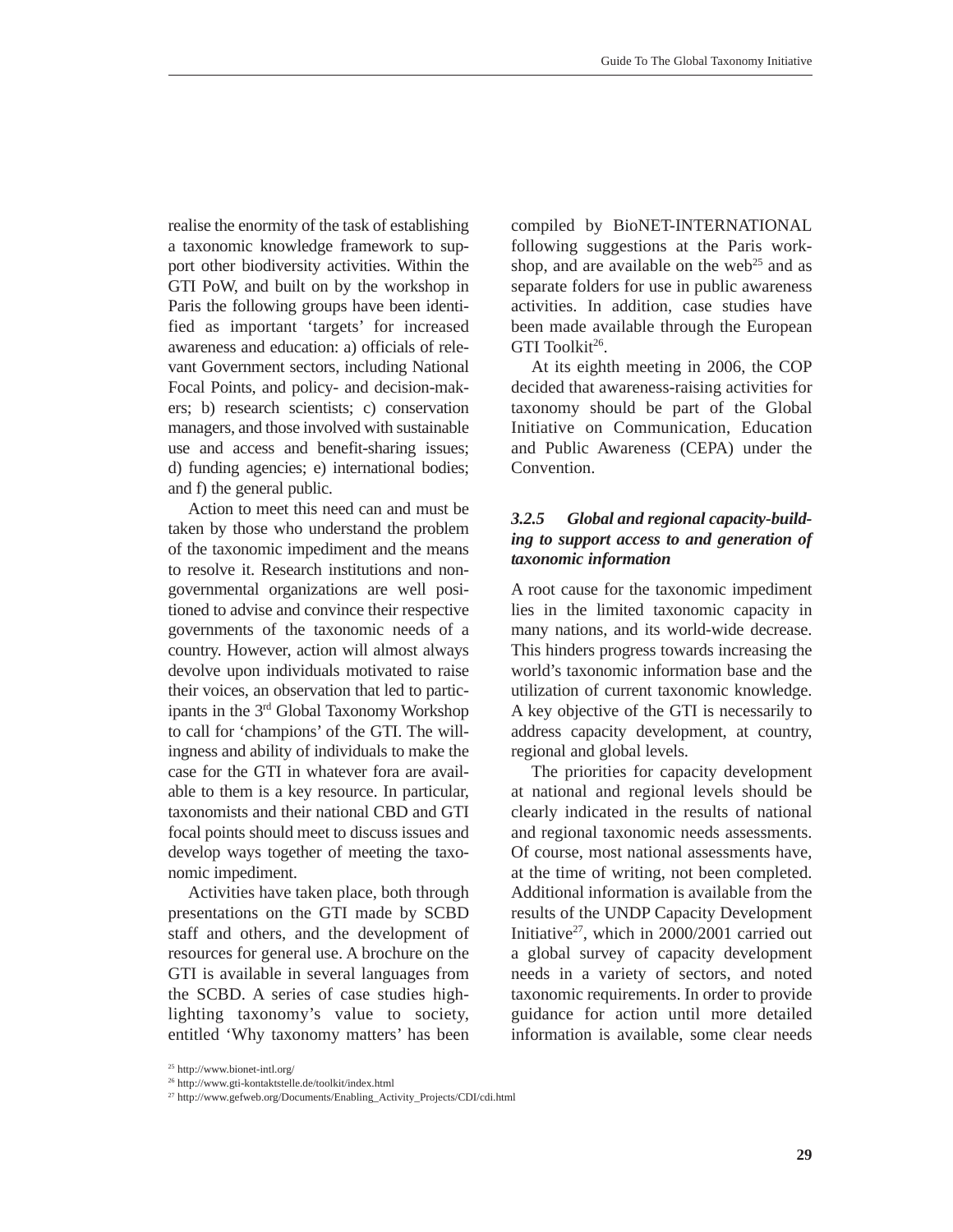for taxonomic capacity-building in developing countries have been enumerated in decisions of the COP, and which have also been noted under almost every planned activity in the GTI PoW.

Much has been published on methods of capacity development and how they should be implemented. For example, a workshop held under the auspices of DIVERSITAS and Systematics Agenda 2000 discussed the development of a national taxonomy development strategy in some detail (Anon,  $1998c<sup>28</sup>$ . Additional information and a strategy on how to build capacity were developed at the global workshop in Pretoria in 2002 and elaborated at a subsequent meeting in Paris in 2003 (Annex 5).

Three main areas of concern need to be addressed simultaneously: a) human capacity-building (training and employment), b) infrastructure capacity-building (i.e. buildings, collection furniture, information technology and laboratory equipment, utilities, management structure etc), and c) information availability. The last of these will be dealt with in section 3.2.7 below.

It is well-established that the world's taxonomic expertise is shrinking at the very time when the global taxonomic knowledge base needs to be expanded. The objective now must be to develop a new cadre of taxonomists and parataxonomists, capable of working independently within their own countries, but also being part of regional and global networks. This can only be achieved though major increases in training programmes throughout the world. There are numerous ways of delivering and targeting training, and these should be determined in accordance with the needs of individual countries and regions. Broadly, training could include vocational, technical

and academic delivery. It might include in-country and external courses, academic degrees, and joint work undertaken with appropriate individuals and teams. Developing university curricula is an issue, since relatively few students are interested in taking courses in taxonomy, and not many universities are now offering courses in the subject. These factors cannot be ignored in any capacity-building programme.

Human capacity-building includes not just taxonomic skills, but also those required to manage and support taxonomic institutions. If a taxonomic institution is to be successful, staff capabilities must encompass not only taxonomic, curatorial and information management skills, but also financial management, and skills in accessing grants and donor funds. Sharing some of these staff among institutions, or with a parent institution such as a university, may be an appropriate measure.

There is clearly little point in training personnel if no employment opportunities exist, and training should ideally be linked to availability of jobs in taxonomy. Increasingly, development agencies are insisting on this as a component of projects involving training, and the need has been recognized by COP (in decision IV/1.D). There is also a need to make employment a sustainable matter, since continuing grants may be difficult to maintain.

A key element in capacity-building is development of reference collections. Such collections in a country or region are vital for local identification capacity. These collections should contain specimens that have been identified authoritatively, preferably compared by taxonomic experts with 'type' specimens and exhibiting as broad a range of morphological variation from the same

<sup>28</sup> http://www.biodiv.org/doc/meetings/sbstta/sbstta-04/information/sbstta-04-inf-07-en.pdf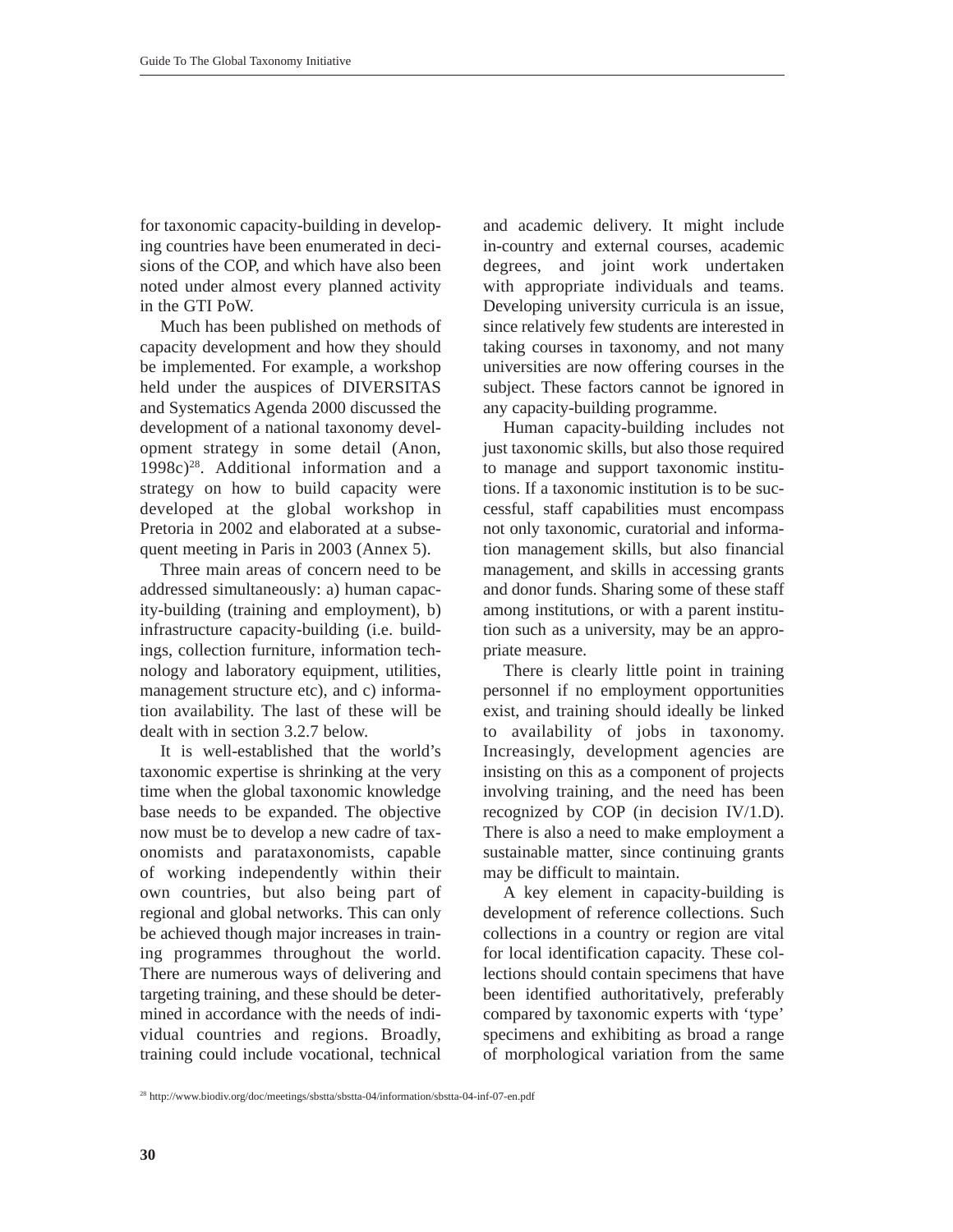area as possible. Newly-collected specimens can be compared directly with these; enhancing the identification procedure and ensuring correct naming of specimens. Identification keys and guides are valuable, but greater confidence in identification can be gained though comparison with other specimens. Unfortunately, collections are expensive to maintain and require dedicated housing with high standards of environmental control. Many countries have at least an institute holding some collections of its fauna and flora. These are often part of an agriculture or forestry department, and links between such collections and their associated personnel and those in dedicated taxonomic institutions and networks are often lacking or at best informal, and these must be developed and maintained. Such collections may also lack the funding to be able to assist in meeting needs identified within NBSAPs for implementation of the CBD. Consequently, Parties and authorities responsible for museums and herbaria have been asked to strengthen reference collections in countries of origin, invest, on a long-term basis, in the development of appropriate infrastructure for their national collections, and develop appropriate collection housing to ensure the protection of the collections (see annexes 8 and 9). COP also noted that "*As part of that investment, donors, both bilateral and multilateral, in their commitment to the conservation and sustainable use of biological diversity in countries where they provide investment support, should support infrastructural needs of collection-holding institutions*." (see annex 9)

It may be difficult to find specimens that have been collected from a country and identified, but stored in a collection outside that country. There may be no record of the specimen, or the species to which it belongs, within the country. This has been discussed above under 'taxonomic needs assessments'. Despite the availability of loans between museums and other collection-holding organisations, there is a need for countries to amass sufficient identified specimens to make their designated national collections functional. Often a core collection of such specimens is available, but collection development will include identification of newly-collected and legacy material, and the acquisition of previouslycollected and identified specimens from elsewhere, when possible.

In some cases specimen repatriation agreements have been developed, but this is unlikely to be the most practicable route to build up the collections required. Many institutes operate a loaning system, whereby specimens can be lent to users worldwide. An alternative is for users to visit the institutes and use the collections to facilitate identification of their material. This has added value, in that it also enables the researchers to access libraries and forge relationships with colleagues in other countries. All collections facilities should make specimen images available where this is helpful or possible for the taxon concerned, either in paper publications or on the web. As with all activities, each of these alternatives can be costly, both to the developing country and the institute in the developed country. In a time of diminishing resources, these costs cannot be underestimated or ignored. All Governments, international and national funding agencies, biosystematic institutions and taxonomic organizations have a role to play in financing and otherwise supporting this activity.

Funding is of course needed for all capacity-building exercises, including training programmes, strengthening reference collections, making information housed in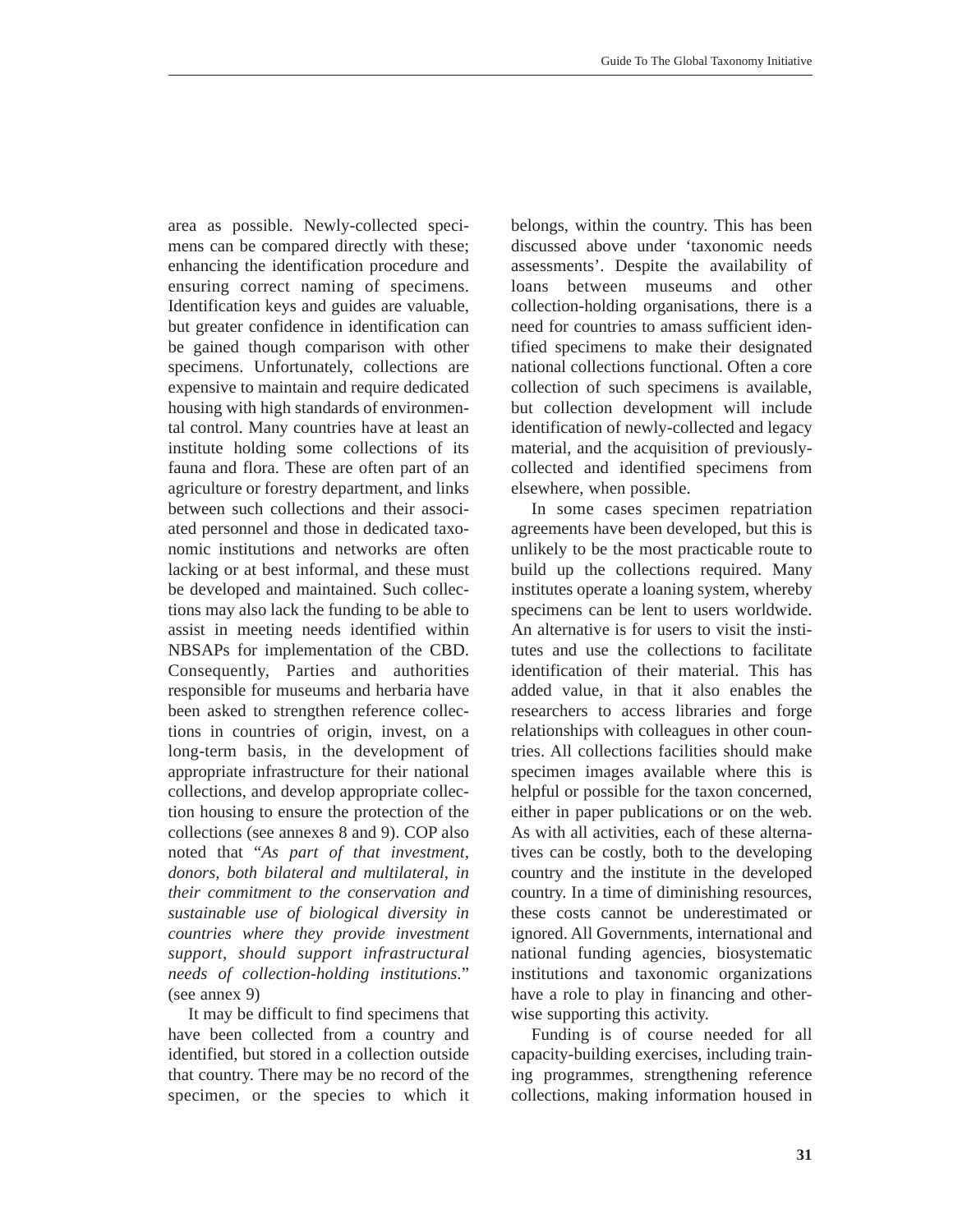collections available to countries of origin, producing and distributing taxonomic guides, strengthening infrastructure and disseminating taxonomic information. Funding is discussed in more detail in section 5 below.

Expert institutions in both developed and developing countries clearly have to be involved in any capacity-building projects. However, support is needed to ensure that this capability is capitalised on. SABONET in South Africa and BioNET-INTERNA-TIONAL with a number of regional networks spread over the world are both examples of capacity-building on a regional basis, the latter having a global dimension also**.**

# *3.2.6 Strengthening of existing networks for regional co-operation*

Capacity-building needs are particularly apparent in developing countries, most of which have far too few human or infrastructural resources to deal with the taxonomic needs of the Convention (Anon, 1998c; Herrera, 2002; Smith *et al.*, 2002; Shimura, 2003). Much of the work being undertaken and which will be discussed below addresses issues particularly pertinent to developing countries. However, rather than attempt to build sufficient capacity nationally to address all taxonomic needs that are prioritised within a country, global and regional resources also need to be examined and tapped. The greatest concentrations of taxonomic activity, along with the largest collections and libraries, are in industrialised countries. Part of the strategy to implement the GTI must be to ensure their involvement. Such institutions, because they hold massive collections of organisms from other countries, wish to meet the obligations that this imposes. These include repatriation of specimen data to countries of origin, loan of specimens, identification services and advice on a global scale, and receiving large numbers of scientific visitors. However, institutions in this class also have capacity-building needs, since extant resources are often insufficient for the tasks the institutions are called upon to undertake. There is no basis for any assumption that museums and herbaria in developed countries can meet all requests for information and specimen loans that they receive without additional resources.

At the regional level, there should be a clear balance between national and regional solutions. Convention-related issues, and the biota itself, often extend across national boundaries, and regional activities and resource use may be the most effective and efficient mode of action. For example, because countries within a region will share at least some of their biota, using the same names for the same species is basic tool to ensure efficient communication. With a common understanding of the names used, policies can be formulated to deal with transborder issues such as the conservation status of species, and controls over species with potential or actual benefits arising from their genetic makeup. Moreover, with the increasing importance of invasive alien species, cross-border collaborations are of greater importance. It is vital that all contiguous countries, and all countries along a particular pathway for invasive species, can recognise such species and concur on their nomenclature. However, gaining multinational acceptance and agreement on names is not as simple as it perhaps should be, especially as not all species will have been collected from each country, and each country may be using national and subnational lists compiled at different times and providing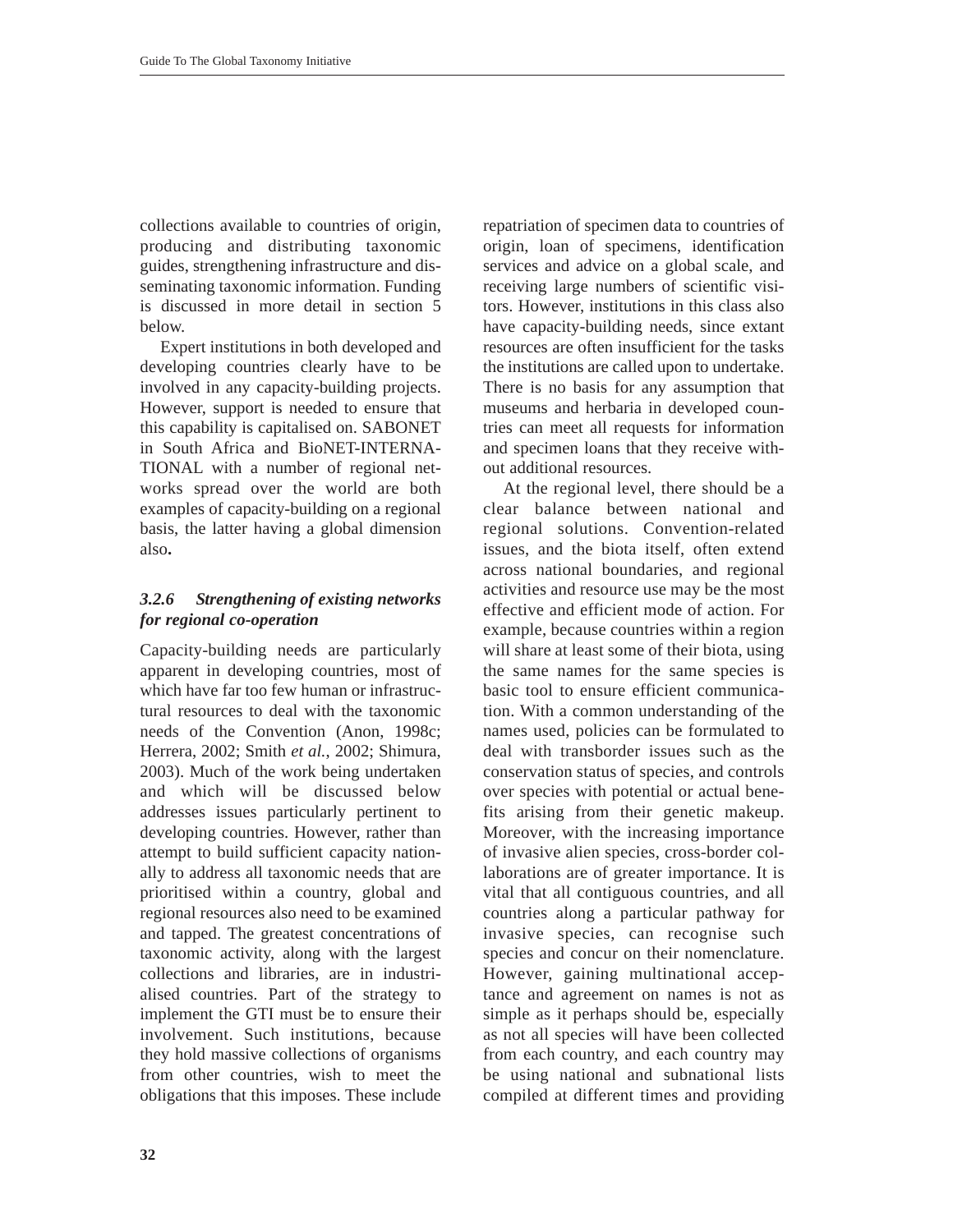different forms of names $29$ . Thus achieving a unified list will involve taxonomic scrutiny of the various name lists and probably of collections<sup>30</sup>.

From an economic perspective, few nations can maintain sufficient taxonomic expertise and infrastructure to provide necessary information about the whole of their biota. Given the small proportion of existing species that have been formally identified – about 1.7 to 2 million out of a total number of somewhere between 5 and 30 million (MEA 2005) – the employment of sufficient numbers of taxonomists for the task is unfeasible for almost every nation. Regional capacity development may be a viable solution, building strong links at both operational and political levels between different institutes and Governments. The COP has recognised this in many of its decisions (see annexes 9 to 11) that call for prioritisation of a) strengthening regional and sub-regional networks for taxonomy; b) promoting regional collaboration in setting up regional agendas; c) promoting regional and sub-regional training programs; d) identifying … regional priority taxonomic information requirements; and e) holding regional meetings of scientists, managers and policy-makers to prioritize the most urgent … taxonomic needs and facilitate the formulation of specific regional and national projects to meet the needs identified. As noted, this model works well with many conservation and sustainable use issues, since these are often regional in nature, and are best addressed through multi-national consortia.

There are several models for the successful development of taxonomic capacity on a regional or sub-regional basis, including the regional LOOPS of BioNET-

INTERNATIONAL and GEF-funded networks such as SABONET and BOZONET.

# *3.2.7 Development of a coordinated Global Taxonomy Information System*

Removing the taxonomic impediment requires an increase in provision of taxonomic information. This must be in terms of content, accessibility and rate of information development.

A considerable problem in accessing taxonomic information is that it is mostly widely scattered and not accessible through any one source. At the time the GTI PoW was prepared, the expected strategy to deal with this problem was that (i) the current status of major taxonomic information systems (including their major foci) would be identified and then (ii) a coordinated approach to the development of a global taxonomic information infrastructure would be planned. While such a structured approach has not happened, a considerable amount of work is going toward addressing the problem. However, because of resource limitations and the relatively small numbers of people involved, this has not occurred to the extent that many users would like.

There are various sorts of information that are needed to underpin the GTI. The GTI PoW is not explicit about the concept of 'taxonomic information', but realistically it should be considered as the information that allows taxonomists to do their job as efficiently as possible, and allows nontaxonomists to access the information they need in the format most suitable for their needs. There is an overlap in needs between the different user sets, particularly in lists of

<sup>&</sup>lt;sup>29</sup> For systematic and taxonomic reasons there is a gradual change in scientific names over time. Although the goal is stability of nomenclature, in many groups the rate of discovery of new species and the consequent changes in nomenclature prevent this state from being achieved in the near future. Although work is going on to address this aspect of the taxonomic impediment, a result of the situation to date is that different lists citing the same species may use different names for them.

<sup>&</sup>lt;sup>30</sup> In Europe the *Fauna Europaea* project was put in place to achieve this end.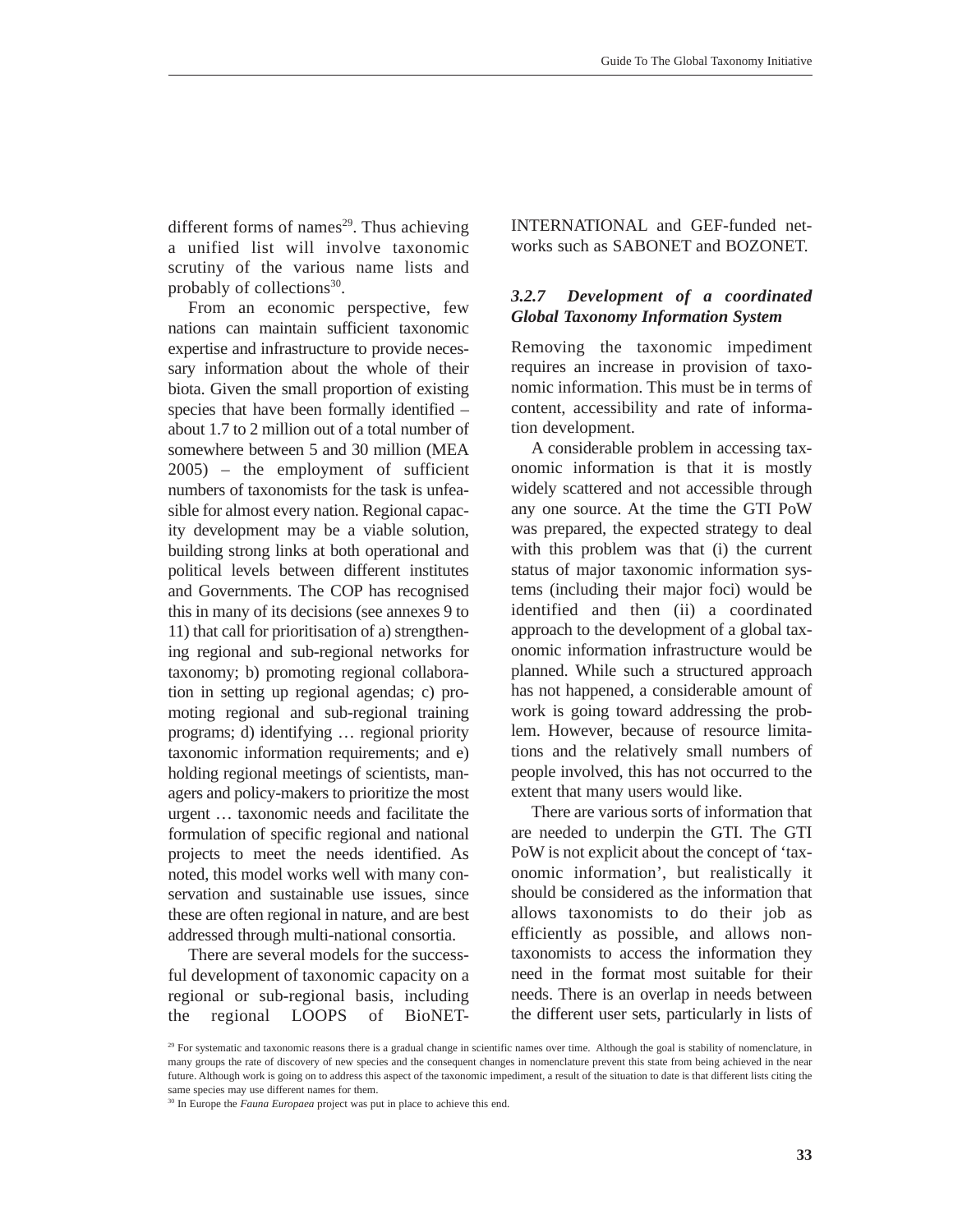names, distributions, images etc. Currently the taxonomic information system is developing as a large number of independent, semi-independent or associated databases and information delivery services. In future, digital interoperability will allow a seamless interaction between the different information sources, and the possibility of interaction between data users and data providers. This is ultimately the goal of the global taxonomic information system as it is now envisioned.

Many information systems are increasingly being delivered via the internet, and overall there is a move to make taxonomy more internet-based. Given this trend, and the limitations of internet connectivity in many developing countries, a component of any capacity-building initiatives should be to ensure adequacy and sustainability of connection to the internet. This might (ideally) be accessed by all taxonomists and users of taxonomic information to the internet, or at least access by the appropriate libraries. These could then be a resource for people to come and use, or as a document or CD-ROM delivery service for downloaded materials.

The scope of the information required includes:

a) *Lists of taxonomic experts of particular taxa at national, regional and global levels* (as called for in decision IV/1.D). Access to such lists should help people who need specific taxonomic expertise to find who might be available and suitable for a particular issue. A number of such databases are being developed at global, regional, national and taxon levels, and often overlapping. The most complete at present is perhaps that maintained by the Expert Center for Taxonomic Identification  $(ETI)<sup>31</sup> - this$ and others are listed in the GTI Portal on the CBD website.

- b) *Contact information of museums or herbaria worldwide.* This, although not highlighted in any COP decisions, is a clear need raised by many in meetings on the GTI. Increasingly, taxonomic centres are making contact details available on their web sites. At least one more inclusive database is available at 'Collection Managers Online'32. For botanical institutions *Index Herbariorum*<sup>33</sup> provides information for 3,240+ herbaria in 165 countries and 9,869+ staff members associated with these herbaria.
- c) *Bibliographic information to support taxonomic research* (called for in decision IV/1.D). Finding the appropriate publications can be a major challenge for researchers, especially if they do not have access to a large library. Increasingly, electronic media are being used, because of ease of compilation and updating, and the complexity of relationships between different databases that is possible. There are some services that can provide information. The Zoological Record<sup>34</sup> is an abstracting service that is available online<sup>35</sup> and, for years prior to 1978, as a set of printed volumes. Botanical taxonomic literature can be found on the internet at several sites, including the Kew Record of Taxonomic Literature<sup>36</sup> and in the botanical indexes at Harvard

<sup>31</sup> http://www.eti.uva.nl/

<sup>32</sup> http://www.unm.edu/~museum/herb/cmo.htm

<sup>33</sup> http://sciweb.nybg.org/science2/IndexHerbariorum.asp

<sup>34</sup> http://www.biosis.org/products/zr/

<sup>35</sup> http://library.dialog.com/bluesheets/html/bl0185.html

<sup>36</sup> http://www.rbgkew.org.uk/bibliographies/KR/KRHomeExt.html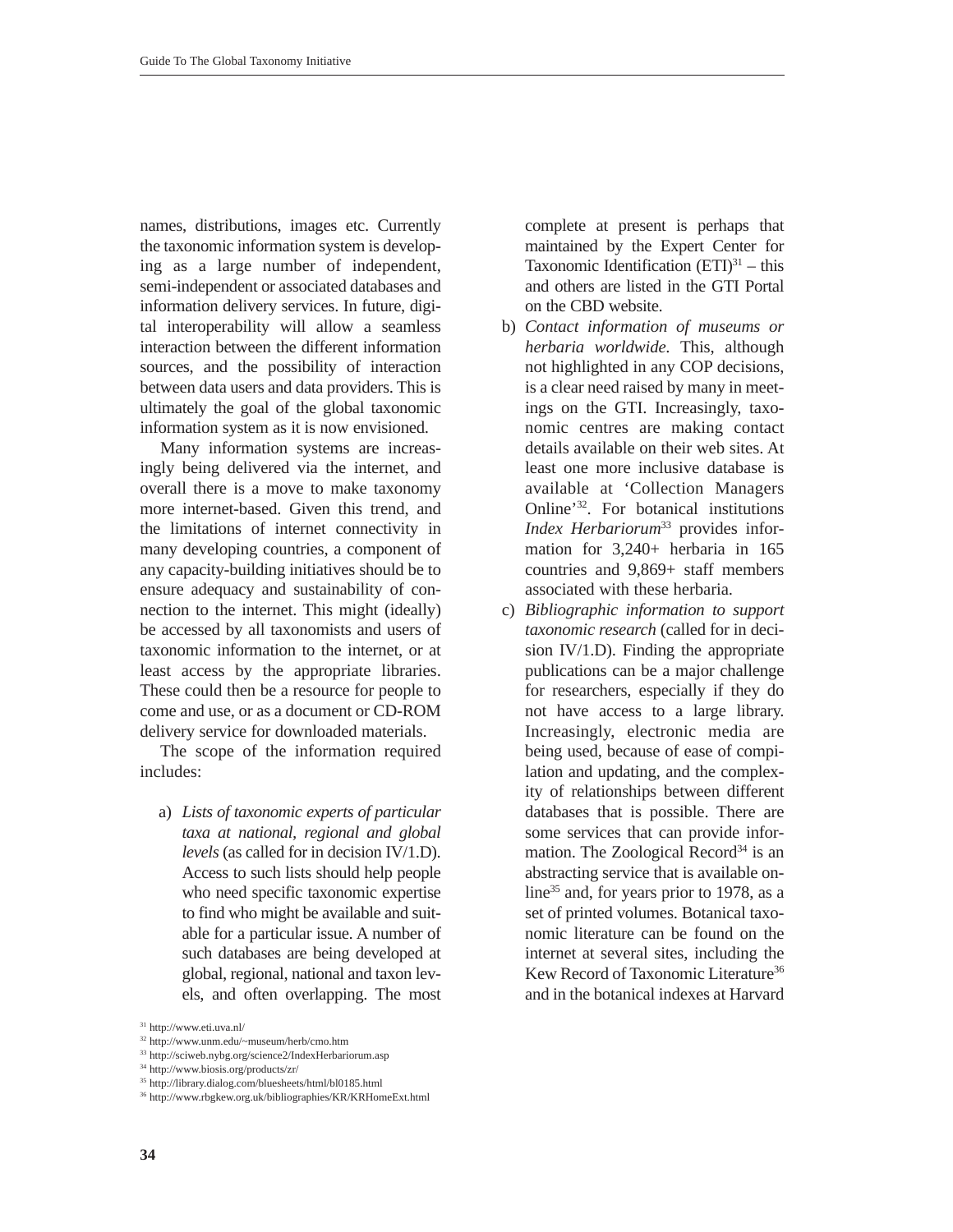University<sup>37</sup>. For bacteria the situation is more controlled, in that bacterial names prior to 1980 have been suppressed, and the Bacteriological Code requires that new names are published either in the International Journal of Systematic and *Evolutionary Microbiology* (formerly *International Journal of Systematic Bacteriology*), published by the Society for General Microbiology in Reading, U.K., or are validated by this journal. The journal can be found online<sup>38</sup>. Similarly, in virology all accepted names are kept in an "Index" by the ICTV, and can be accessed, with other useful information including a key to viruses and an index of viruses, at 'Virus Taxonomy Online'39. Although the bacteria and viruses are probably of an appropriate size that the sources will answer many questions, animals and plants, because they are such large groups, may be served also by smaller sources of more focussed data. For example, there are several projects to make bibliographies relating to single taxa accessible via the internet (e.g. for mosquitoes at the Walter Reed Biosystematics Unit<sup>40</sup>). Of course, there are numerous bibliographies and catalogues in printed form, but these can be difficult to locate, and there is no central resource that provides any information as to what and where they are. Corresponding directly with libraries in major collection-holding institutions is one possible route. The next step from making bibliographic resources available on the internet is

37 http://www.huh.harvard.edu/databases/cms/addenda.html

for the literature itself to be made available in this fashion.

d) *Relevant publications, either as hard copy or in digitised formats* (called for in decision IV/1.D). Taxonomy is perhaps unique among scientific disciplines in requiring access to all of its published literature (unlike many sectors whose literature becomes outdated in a few years and is then of primarily historical and not scientific interest). Because taxonomists need to refer to the original descriptions of taxa, information about taxa is cumulative, and many species have been described or listed in the literature only once, the whole body of literature is required, not just the most recent papers. This gives a tremendous problem of scale. At present, the output of much taxonomy is expensive printed monographs, or papers in low-circulation journals available only in specialised libraries. A few of these libraries hold significant amounts of taxonomic literature, and these can provide copies, sometimes at cost. There are attempts to make literature accessible on the internet, in various formats, and this process is moving very rapidly. A project involving major systematic institutions in the UK and USA to digitise the net contents of their libraries and place more than 2 million items on the web, the 'Biodiversity Heritage Library' project, is now under way. The Global Biodiversity Information Facility (GBIF) has a programme for "Digital biodiversity literature resources" planned as one of six integrated

<sup>38</sup> http://ijs.sgmjournals.org/

<sup>39</sup> http://www.virustaxonomyonline.com/

<sup>40</sup> http://www.mosquitocatalog.org/main.asp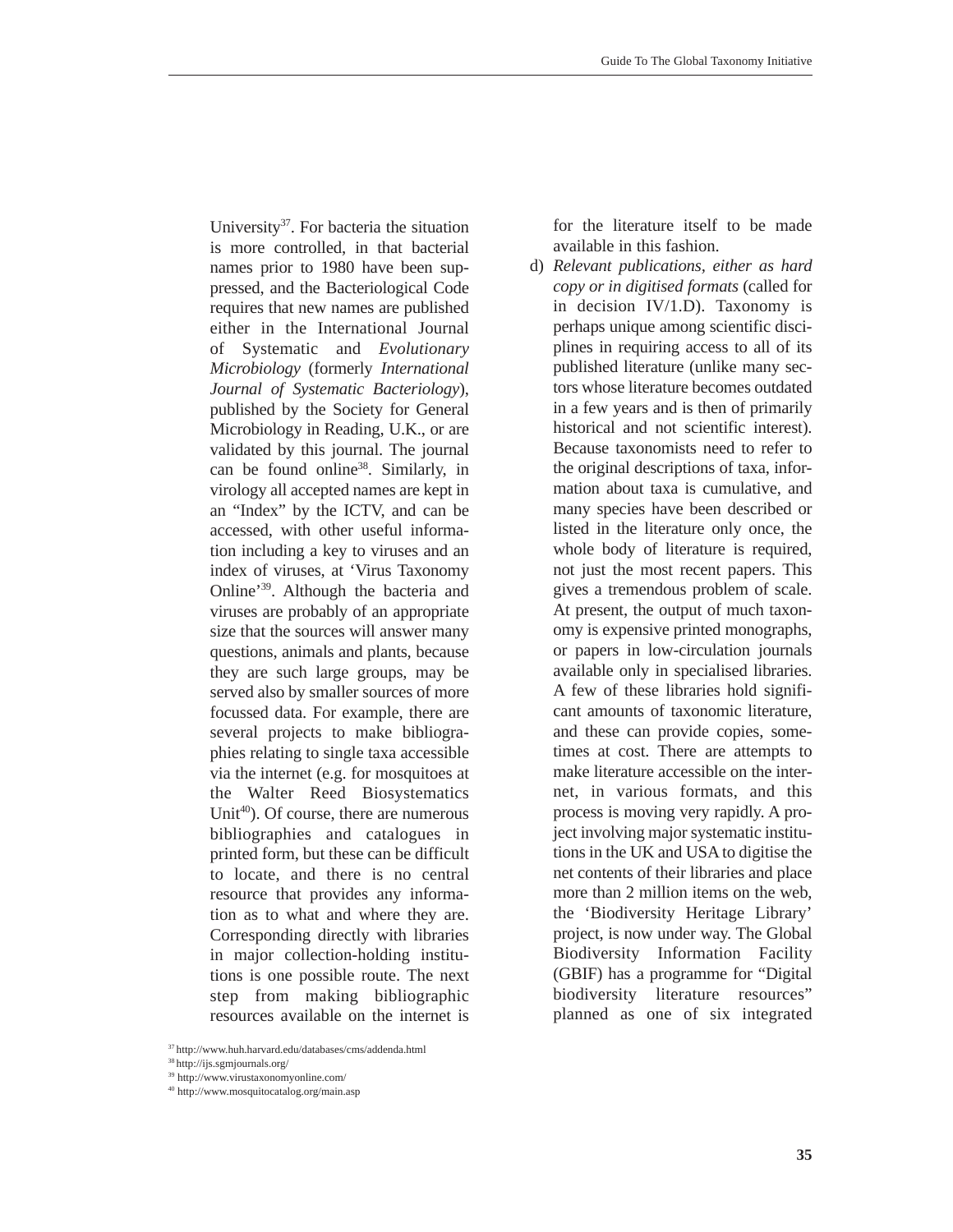thematic areas. PubMed $41$  is the US National Library of Medicine's free digital archive of biomedical and life sciences journal literature, although currently there are relatively few taxonomic papers there. Some teams are making PDFs of papers pertaining to a particular taxonomic group available. The Smithsonian Institution and the Natural History Museum (London) have collaborated in placing the 40,000 pages of the *Biologia Centralia-Americana* on the web<sup>42</sup> (dealing with more than 50,000 species of animals and plants) as JPEG images that can be downloaded and are working to place all of the text into XML. The advantage of this is that the text will ultimately be in a form that is interoperable with other forms of data such as specimen data and names. This will be an important part of the global taxonomic information system. Although this component of the overall system is developing, it still requires support to assist both the technical developments needed and also the digitisation itself, given the vast amount of literature that will be required. In Europe, there have been a number of initiatives aimed at making literature available on the internet – see the European GTI Toolkit for links<sup>43</sup>.

e) *Location of collected specimens (type and vouchers)* (called for in decision IV/1.D). Although many specimens are known to be held in institutions outside their country of origin, there is relatively little information available as to where those specimens are. Most institutions do not have full catalogues of their holdings and, where such catalogues exist, they often list only the names of the species held, but not country or region of origin. This situation is slowly changing with the advent of electronic cataloguing. However, while both paper and electronic catalogues are of great importance in assisting countries with assessing what animals and plants have been recorded from within their borders, they are costly to develop and maintain. Information enabling location of specimens is also available in original and subsequent literature dealing with individual species, which itself can be very difficult to obtain without good library facilities. In all likelihood the information will only become available through work on digitisation of specimen information, literature, and the collection-level descriptive programme being undertaken by some institutions. However, most institutions that hold the specimens do not have the resources available to develop or maintain the content of such systems.

One model of solving the problem of access to these data has been demonstrated by the National Commission for the Knowledge and Use of Biodiversity, Mexico (CONABIO). CONABIO staff members were sent to institutes outside the country to database specimens from Mexico. Both CONABIO and the collectionholders benefited from this activity, in that Mexico gained access to data on species occurring within the country and the institutions gained databases of their holdings, which otherwise

<sup>42</sup> http://www.pubmedcentral.nih.gov/

<sup>42</sup> http://www.sil.si.edu/digitalcollections/bca/

<sup>43</sup> http://www.gti-kontaktstelle.de/toolkit/index.html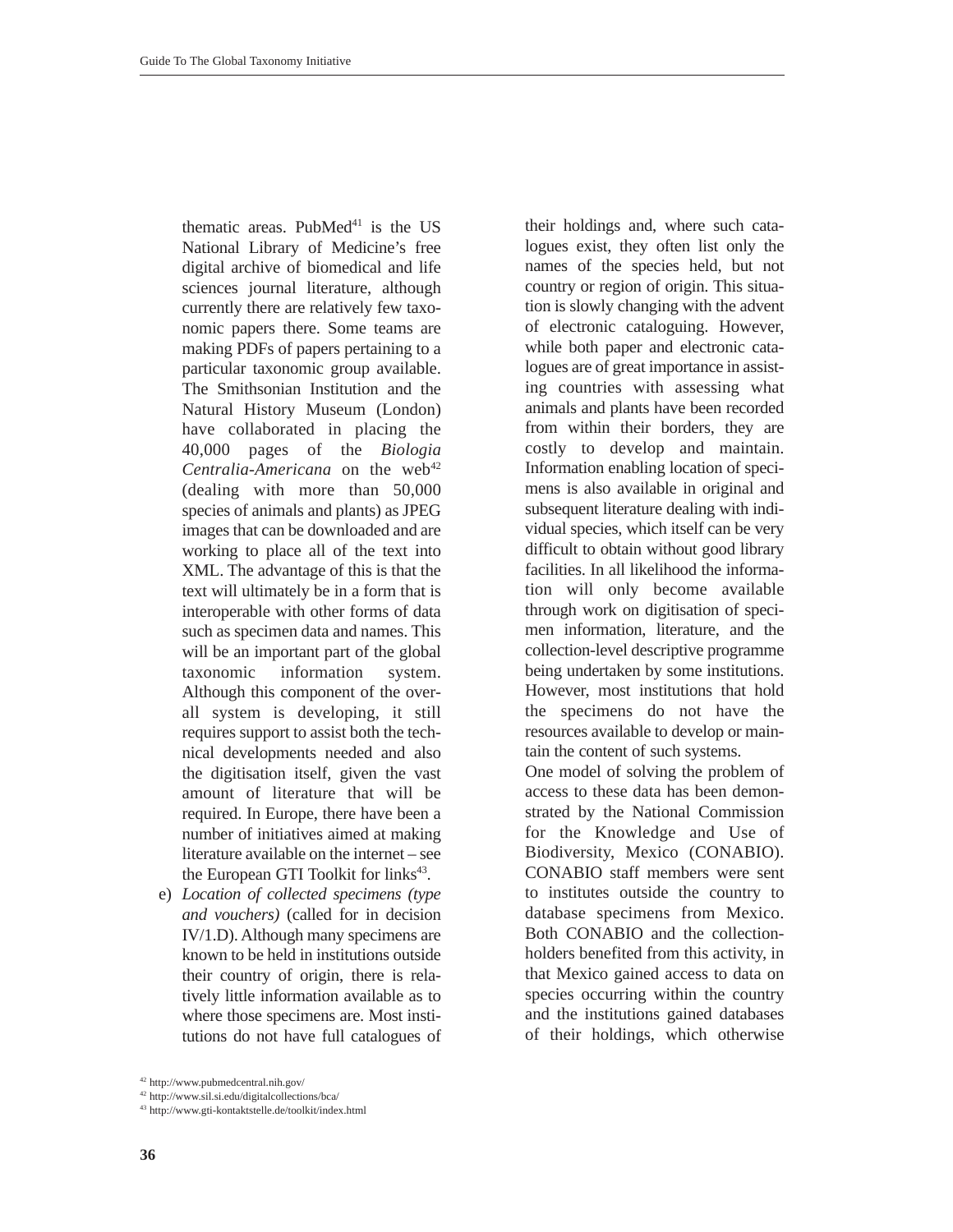would not have been compiled. CONABIO<sup>44</sup> has repatriated about 1.5 million specimens with a collection of nearly 120,000 high resolution digital images. These data are used on an almost daily basis by the general public and decision-makers.

- f) *The contents of collections at the species level.* This data component is closely related to the one above. The information is available only in a patchy manner. Information can be obtained by searching the web sites of collections or published catalogues of collection contents if these can be located. Many collections now provide data of their holdings at the specimen level through web portals such as GBIF or BioCASE and these can be searched to find species holdings.
- g) *Specimen-level information from collections, including all the data associated with the specimens held.* Information associated with specimens in natural history collections may facilitate conservation and sustainable use of biodiversity (Navarro *et al*., 2003; Petersen *et al*., 2003; Iguishi *et al*, 2004; Suarez & Tsutsui, 2004). Such information often includes: identification(s) (with the authority responsible); date of collection; precise geographic location (latitude, longitude, altitude, depth); sex; breeding condition; habitat type; host identification; food preferences; soil, water, or sediment type; as well as other types of information such as abundance, song types, behavioural displays, and genetic tissue samples. If this information is not accessible in electronic databases or at least in pub-

lished monographs and reports (and much of it is not, or the publications themselves are unavailable), countries should consider plans to gather this information. The CONABIO model mentioned above is a good example of a solution to this problem. However, the cost has been high. Before GBIF, CONABIO spent around US\$1 for each repatriated record (around \$1.5 million on repatriating data was spent pre-GBIF). Currently, GBIF has repatriated for Mexico about 400,000 records for free. GBIF requires further funding to continue this work and thereby save developing countries a considerable amount of money.

Increasingly this information is being made available, particularly through gateways such as BioCASE<sup>45</sup> and GBIF<sup>46</sup>, although institutions are also placing such data on their own web sites for individual collections. This type of data is potentially extremely valuable for CBD implementation, especially when associated with adequate nomenclature information to ensure confidence in the identity of the taxa being covered.

h) *Organism names, in the form of authority files* (called for in decisions IV/1.D, VI/8 and VIII/3). The COP adopted a target under operational objective 3 which is "a widely accessible checklist of known species, as a step towards a global register of plants, animals, microorganisms and other organisms", which is adapted from target 1 of the Global Strategy for Plant Conservation (GSPC) adopted in decision VI/9 (see text box 3-2 for a list of the 16 targets of the Global Strategy for

<sup>44</sup> www.conabio.gob.mx

<sup>45</sup> http://www.biocase.org/

<sup>46</sup> http://www.gbif.org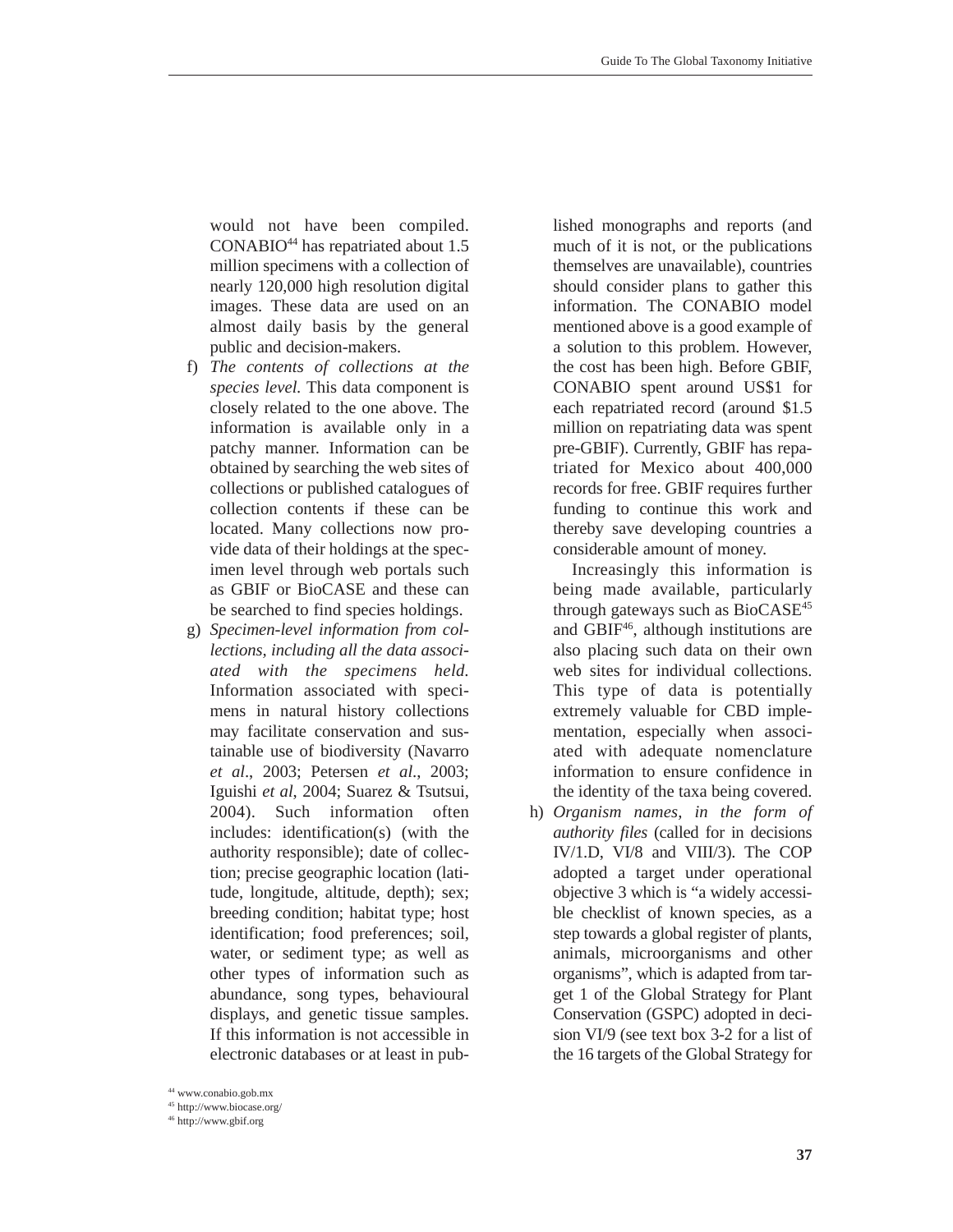Plant Conservation). Such lists of names might also include classification details, synonymy etc. Because of the nature of taxonomic work, there are often changes in the names given to species over time. There are various reasons why this is necessary, although taxonomists strive for stability in nomenclature. The problem of being able to keep track of what names should be used<sup>47</sup> is being addressed by the development of widely-accessible lists of names for the various groups of plants, animals and microorganisms. In addition to printed catalogues which, while numerous, suffer from the problems of becoming rapidly out of date and can be difficult to obtain, databases are available sometimes on CD-ROM and more generally on the internet. The number of electronic databases probably runs into the thousands, and a publication such as this cannot hope to give an exhaustive list. However, a few examples serve to show what is available, and the sorts of product that can be developed to fill a need. For viruses $48$  and bacteria<sup>49</sup> complete lists of names are accessible on the internet. Plant names can be found on the International Plant Names Index  $(IPNI)^{50}$ , although this does not state whether the name is currently in use or not. There are an increasing number of global initiatives such as the catalogue of world Diptera (flies) $51$ , the International Legume Database & Information Service  $(ILDIS)^{52}$  and Fishbase.53 There are also numerous regional databases or checklists covering a range of organisms, both by taxon (e.g., checklist of the flora of Paraguay<sup>54</sup>) and some aspect of their biology (e.g., the US Invasive species information system<sup>55</sup>, LarvalBase – dedicated to larval stages of fish $56$ , or as a total biota. (e.g. the UK National Biodiversity network $57$ ). Some of these are searchable together via single web portals at Species 2000<sup>58</sup> and GBIF<sup>59</sup>. Species 2000, together with the Integrated Taxonomic Information System  $(TTIS)^{60}$ , make up the Catalogue of Life Partnership, and release annually a CD-ROM of all the names to which they give access (as of 2006 this covers 880,000 species, about half of all known species). Other large-scale initiatives that give access to names of multiple biotic kingdoms are Asia-Oceania<sup>61</sup>, Ecoport<sup>62</sup>, and the Universal Biological Indexer and Organizer (uBio)<sup>63</sup>.

<sup>47</sup> COP IV/1.D, stated: "Institutions, supported by Parties and international donors, should coordinate their efforts to establish and maintain effective mechanisms for the stable naming of biological taxa.". In practice this will involve taxonomists, their parent institutions and the bodies responsible for the International Codes of nomenclature

- <sup>48</sup> http://www.danforthcenter.org/iltab/ictvnet/asp/iVirusIndex.asp
- <sup>49</sup> http://www.bacterio.cict.fr/
- <sup>50</sup> http://www.ipni.org/index.html
- $^{\rm 51}$ http://www.sel.barc.usda.gov/diptera/biosys.htm
- <sup>52</sup> http://www.ildis.org/
- <sup>53</sup> www.fishbase.org
- $^{54}$ http://www.ville-ge.ch/cjb/bd/checklist/index.php
- <sup>55</sup> http://www.invasivespecies.gov/
- <sup>56</sup> http://www.larvalbase.org/
- $\rm ^{57}$ http://www.nbn.org.uk/
- <sup>58</sup> http://www.sp2000.org/
- <sup>59</sup> http://www.gbif.org
- <sup>60</sup> http://www.itis.usda.gov/
- <sup>61</sup> http://www.sp2000ao.nies.go.jp/text/about/
- <sup>62</sup> http://www.ecoport.org/index.html
- <sup>63</sup> http://www.ubio.org/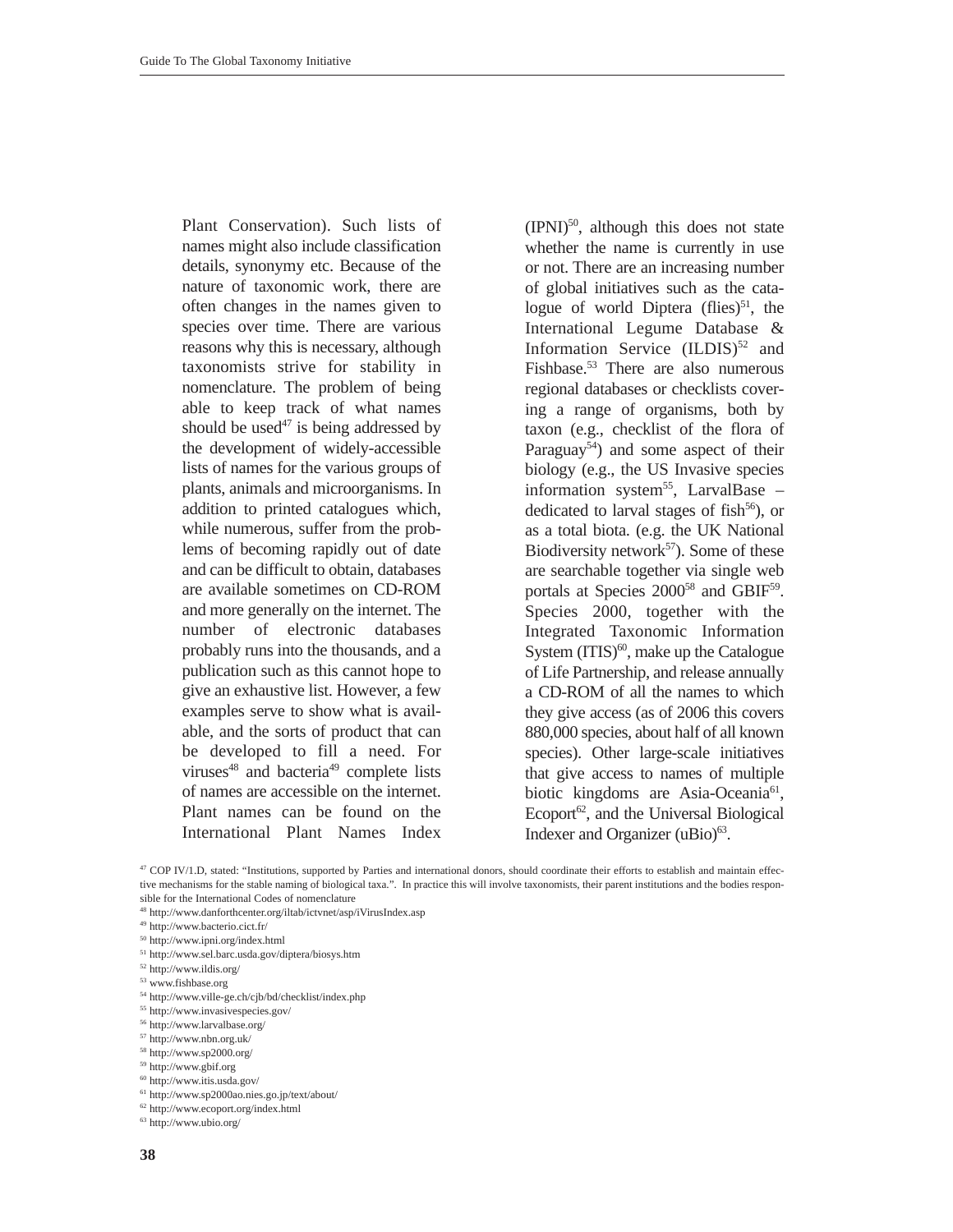# **BOX 3-2 The 16 targets of the Global Strategy for Plant Conservation**

- a) Understanding and documenting plant diversity:
	- (i) A widely accessible working list of known plant species, as a step towards a complete world flora;
	- (ii) A preliminary assessment of the conservation status of all known plant species, at national, regional and international levels;
	- (iii) Development of models with protocols for plant conservation and sustainable use, based on research and practical experience;
- b) Conserving plant diversity:
	- (iv) At least 10 per cent of each of the world's ecological regions effectively conserved;
	- (v) Protection of 50 per cent of the most important areas for plant diversity assured;
	- (vi) At least 30 per cent of production lands managed consistent with the conservation of plant diversity;
	- (vii) 60 per cent of the world's threatened species conserved in situ;
	- (viii) 60 per cent of threatened plant species in accessible *ex situ* collections, preferably in the country of origin, and 10 per cent of them included in recovery and restoration programmes;
	- (ix) 70 per cent of the genetic diversity of crops and other major socio-economically valuable plant species conserved, and associated indigenous and local knowledge maintained;
	- (x) Management plans in place for at least 100 major alien species that threaten plants, plant communities and associated habitats and ecosystems;
- c) Using plant diversity sustainably:
	- (xi) No species of wild flora endangered by international trade;
	- (xii) 30 per cent of plant-based products derived from sources that are sustainably managed;
	- (xiii) The decline of plant resources, and associated indigenous and local knowledge, innovations and practices that support sustainable livelihoods, local food security and health care, halted;
- d) Promoting education and awareness about plant diversity:
	- (xiv) The importance of plant diversity and the need for its conservation incorporated into communication, educational and public-awareness programmes;
- e) Building capacity for the conservation of plant diversity:
	- (xv) The number of trained people working with appropriate facilities in plant conservation increased, according to national needs, to achieve the targets of this Strategy;
	- (xvi) Networks for plant conservation activities established or strengthened at national, regional and international levels.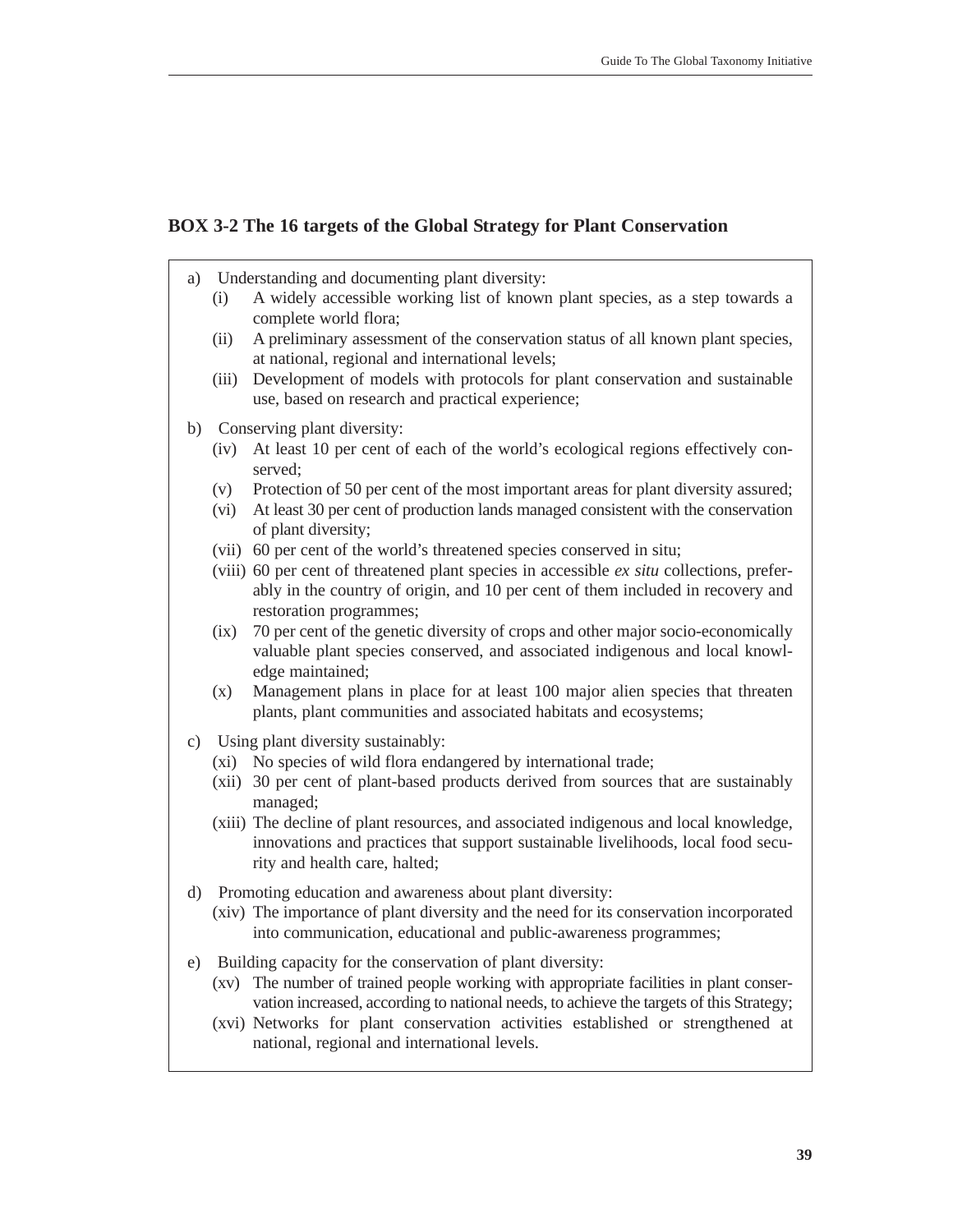A major need is to develop standards and protocols to allow electronic databases to be interoperable, so that all available information can be accessible through a single query, rather than having to address each database separately. Initiatives such as GBIF and the Taxonomic Database Working Group  $(TDWG)^{64}$ , are working on this issue.

One important feature necessary for the developing systems is the facility to accommodate different systems of nomenclature (see decision VI/8 in annex 11). Although ideally for any one group of organisms a single Linnean classification would be accepted by all workers worldwide, in practice this is rarely the case, and different workers recognise different species and higher taxon categories. In such cases, it is important to be able to match the concepts so that misunderstanding is avoided. Similarly, in the context of colloquial and traditional nomenclatures, it is important to be able to identify how the different concepts relate to one another, even when the concepts of the different systems do not precisely match.

i) *Images of organisms, particularly of type specimens and important characteristics for identification.* It is of paramount importance that recently collected specimens be compared to type specimens and other authoritatively identified specimens. When direct comparison to specimens is not possible, comparison to images of specimens, especially images that feature (magnified if necessary) characteristics needed for identification. These images may also

include drawings of particular features or kinds of organisms that do not lend themselves to photographs (e.g. various softbodied invertebrates). Examples where this has been done are Harvard University's MCZ type database $^{65}$ , which has images of their insect types (and some useful software to manage collection data including images), the University of Michigan Museum of Zoology's bird collection $66$ , the Zoological Museum of Amsterdam's 'bird type specimens online', which provides access to 3D images of the types $67$ , and the New York Botanical Gardens Vascular Plant Type Catalog<sup>68</sup>. Interestingly from the point of view of collections security, free provision of the images in the last-named institution has reduced the demand for loans of specimens. In addition to these types of initiatives, there are also many smaller initiatives by groups of people on specific taxa such as spiders, ants, earwigs, etc.

#### *3.2.8 Forest biological diversity*

The taxonomic needs associated with forests globally are immense. In the wet tropical forests, especially, the number of undescribed species is estimated to be in the millions, particularly of smaller organisms. Moreover, the most biologically rich areas tend to be in the lesser-developed regions of the world, where taxonomic expertise is least accessible. The importance of taxonomy to forest biodiversity in terms of the CBD has been stressed repeatedly, along with the requirement for capacity-building to respond to these needs.

<sup>64</sup> http://www.tdwg.org/

<sup>65</sup> http://mcz-28168.oeb.harvard.edu/mcztypedb.htm

<sup>66</sup> http://www.lsa.umich.edu/ummz/areas/bird/index.asp

<sup>67</sup> http://ip30.eti.uva.nl/zma3d/home.html

<sup>68</sup> http://www.nybg.org/bsci/hcol/vasc/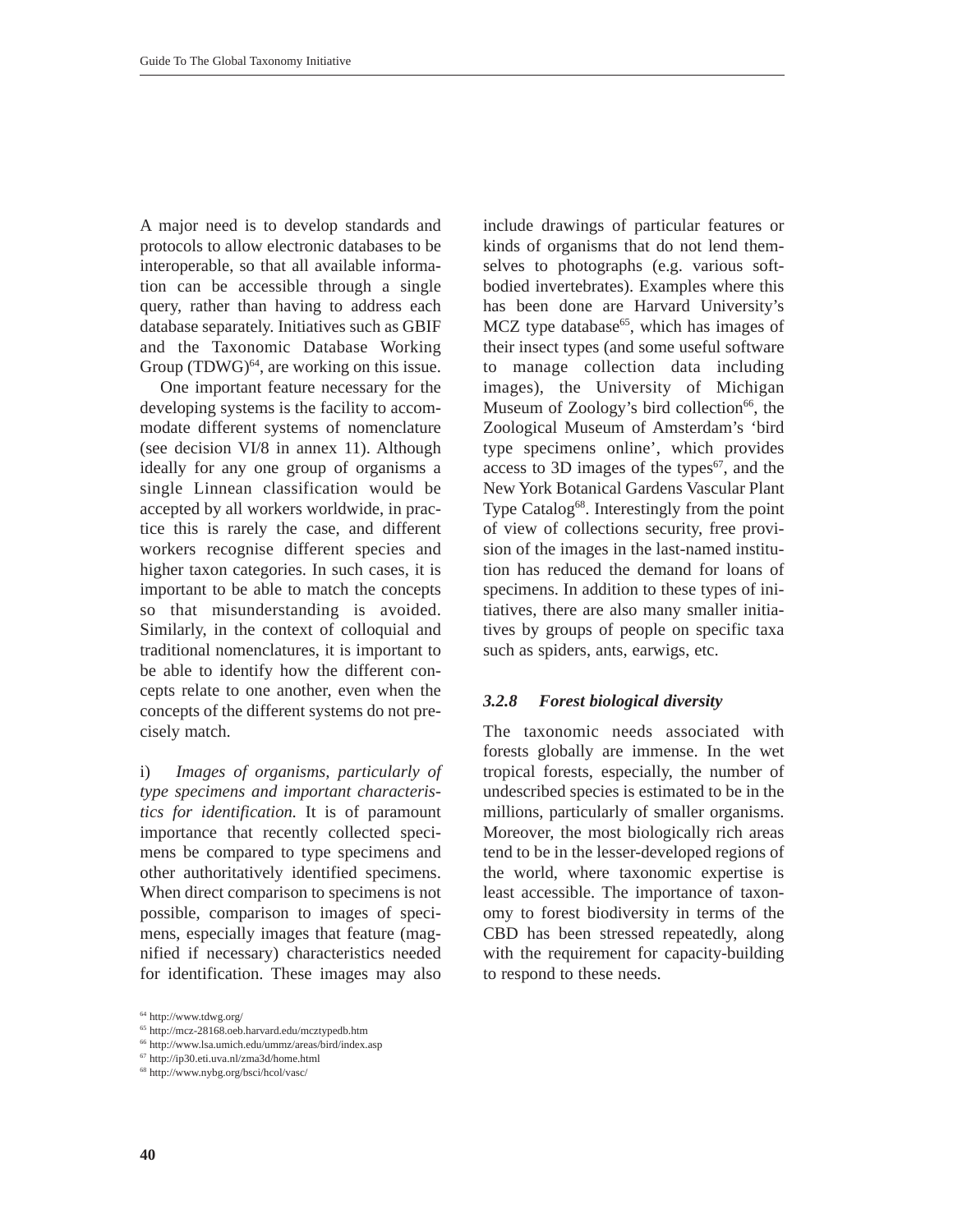Specific needs for taxonomy in this thematic area highlighted through COP decisions are for taxonomic studies to support basic assessment and monitoring of forest biodiversity, with particular emphasis on the impact of climate change and of soil, air and water-borne pollution (decision VI/22). Inventories of forest species at the local and national levels are also required (decision IV/7). Not only monitoring tools are needed, but also the identification and selection of indicators of below-ground diversity in tropical, temperate, and boreal forests has been highlighted (decision VI/8). Such support is important for basic assessments, for identifying status and trends of forest biodiversity and to underpin restoration of forest ecosystems (decision V/4). Other uses are to provide guidance in the selection of sites to be protected, and in the valuation of resources (decision V/4).

Although much of the work called for is implicitly at the species level, some is at a finer grain. Assessment of "*the diversity of forest genetic resources, taking into consideration the identification of key functional/keystone species populations, model species and genetic variability at the deoxyribonucleic acid (DNA) level*" has been stated as a need (decision VI/22).

The outputs of work under the GTI will be, broadly, an increased knowledge of the species composition of forests, through both taxonomic studies and inventories. An expectation of the COP is that much of this work will be carried out at national level. Taxonomic resources additional to those currently available will be required to meet the needs imposed by the identification of criteria and indicators of forest biodiversity.

# *3.2.9 Marine and coastal biological diversity*

Some 15% of all species described so far are marine, 80% of which belong to phyla restricted to the seas. The lack of knowledge of marine organisms is exemplified by the discovery in the past few decades of massive cold-water coral reefs at great depth in the oceans and the discovery of the first hydrothermal vent in 1977. In addition, tens of thousands of seamounts are estimated to lie in the world's oceans, but only a relatively small number of those have been sampled biologically, and a vast number of seamounts remain to be discovered. Not only are new ecosystems being found but, inevitably, many new species are still being discovered. In 2004 106 new species of fish were added to the Census of Marine Life  $(CoML)$  database<sup>69</sup> - some two new species a week arising from surveys. The CoML also found that "a specimen collected below 2000m is about 50 times more likely to be new to science than one found at 50m." (CoML press release, Nov., 2004). Current knowledge of much of the marine 'microfauna' such as molluscs, crustaceans, polychaete worms and multicellular algae is incomplete, and that of nematodes and protists probably very poor. The biomass of small deep-sea organisms such as the meiofauna (mainly nematodes) probably equals or exceeds the biomass of larger organisms; but data on comparative species richness are lacking. Concerns over the impact of destructive fishing practices (such as bottom trawling) and the potential loss of biodiversity of deep-water systems such as cold-water coral reefs are amplified by the limited information about the taxonomy,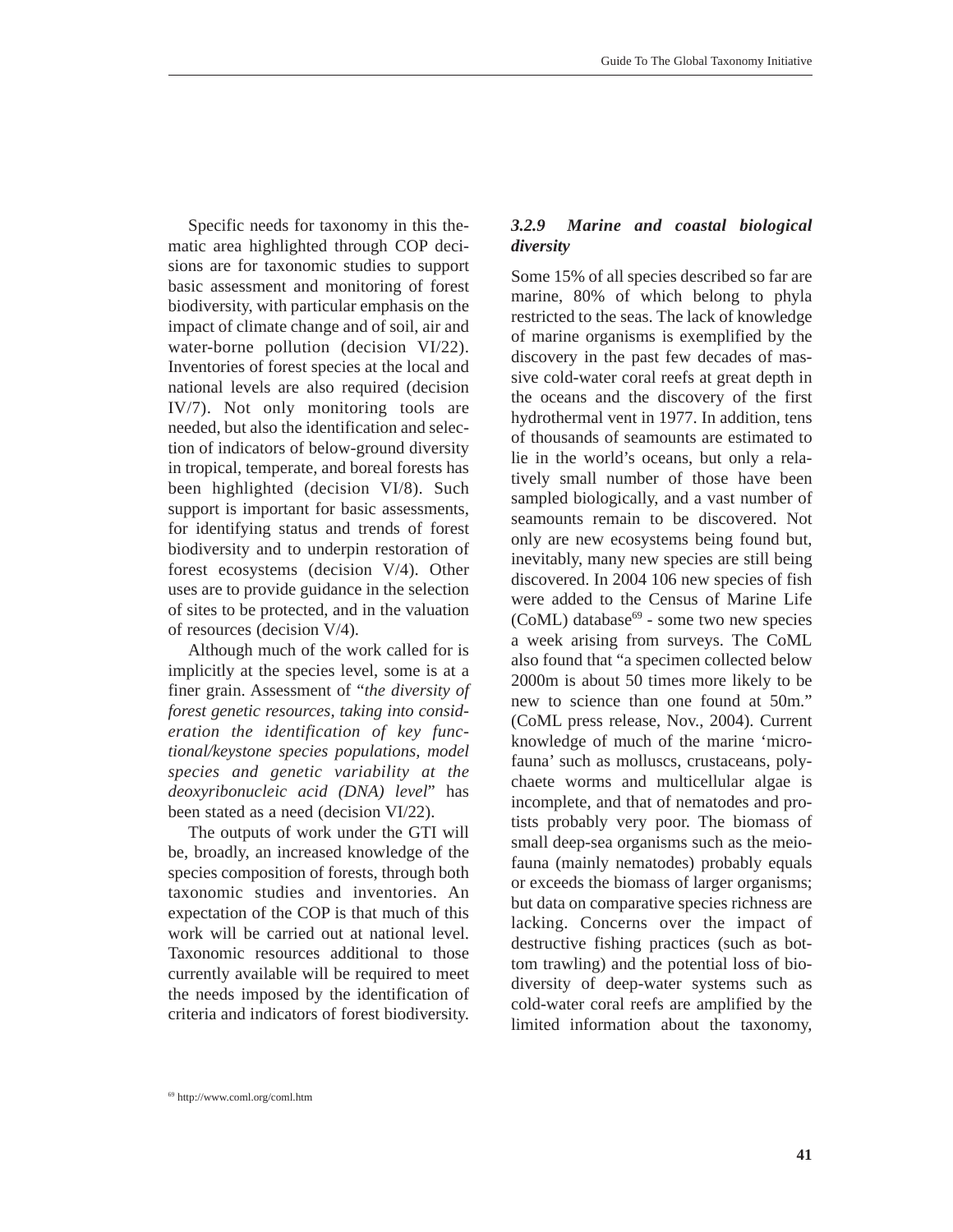biology and ecology of most of the species found in deep ocean areas<sup>70</sup>

Most marine ecosystems are essential for the economy of many islands and archipelagos, as well as coastal countries relying heavily on biotic resources from the seas. Exploration of deep-sea systems and other marine ecosystems in international waters deserves special consideration, and the taxonomic component of this is of particular importance. The need for taxonomic capacity related to deep seabed biodiversity has been highlighted by COP (decision VIII/21). Marine research has lagged behind terrestrial research because sampling and observing require the use of ships and equipment that are expensive to own and maintain. Recent work, under initiatives such as the CoML, is reversing this relationship, and the concomitant demands on taxonomy to support the work are huge.

The need for taxonomic work to support the Convention's marine and coastal biodiversity work programme has been identified in the programme of work (see references to decision VII/5 in annex 4). In particular, emphasis has been given to:

- Strengthening of taxonomic expertise at regional and national levels;
- In the context of the work plan on coral bleaching, supporting the training of and career opportunities for relevant marine taxonomists, ecologists and members of other relevant disciplines, particularly at the national and regional level; and
- In the context of mariculture, supporting basic global-scale taxonomic studies and updating taxonomic databases including genetic diversity at the intraspecific level.

The coral reef work is focused largely on the need to assess and manage coral bleaching, but also accommodates other issues pertinent to this type of ecosystem. There are needs to assess the taxonomic, genetic, physiological, spatial, and temporal factors governing the response of corals, zooxanthellae, and other coral-reef-associated species to increases in sea-surface temperature. In the light of these findings, implementation of management actions and strategies to support reef resilience, rehabilitation and recovery should be put in place. These also require a taxonomic input, in the baseline assessments, long-term monitoring, and rapid response teams that are needed to measure biological and meteorological variables relevant to coral bleaching, mortality and recovery. Clearly, as with many aspects of the work of the GTI, the taxonomic activity will ideally be undertaken in partnership with organisations active in the field; such as the International Coral Reef Initiative, its partners and The Intergovernmental Oceanographic Commission (IOC) of UNESCO. As an example, the IOC Working Group on Coral Bleaching and Related Indicators of Coral Reef Health is undertaking work including indicators to detect environmental stress.

Another area where taxonomic work is needed is to address marine invasive alien species which are transported globally in ballast water. Taxonomic work in this area will require, among other things, a focus on pelagic juvenile stages of benthic organisms. The needs identified include identification guides for major groups, and of the appropriate taxa within them. Such guides should be targeted at non-specialists to help them identify and monitor such organisms, especially non-native fauna and flora. The mid-term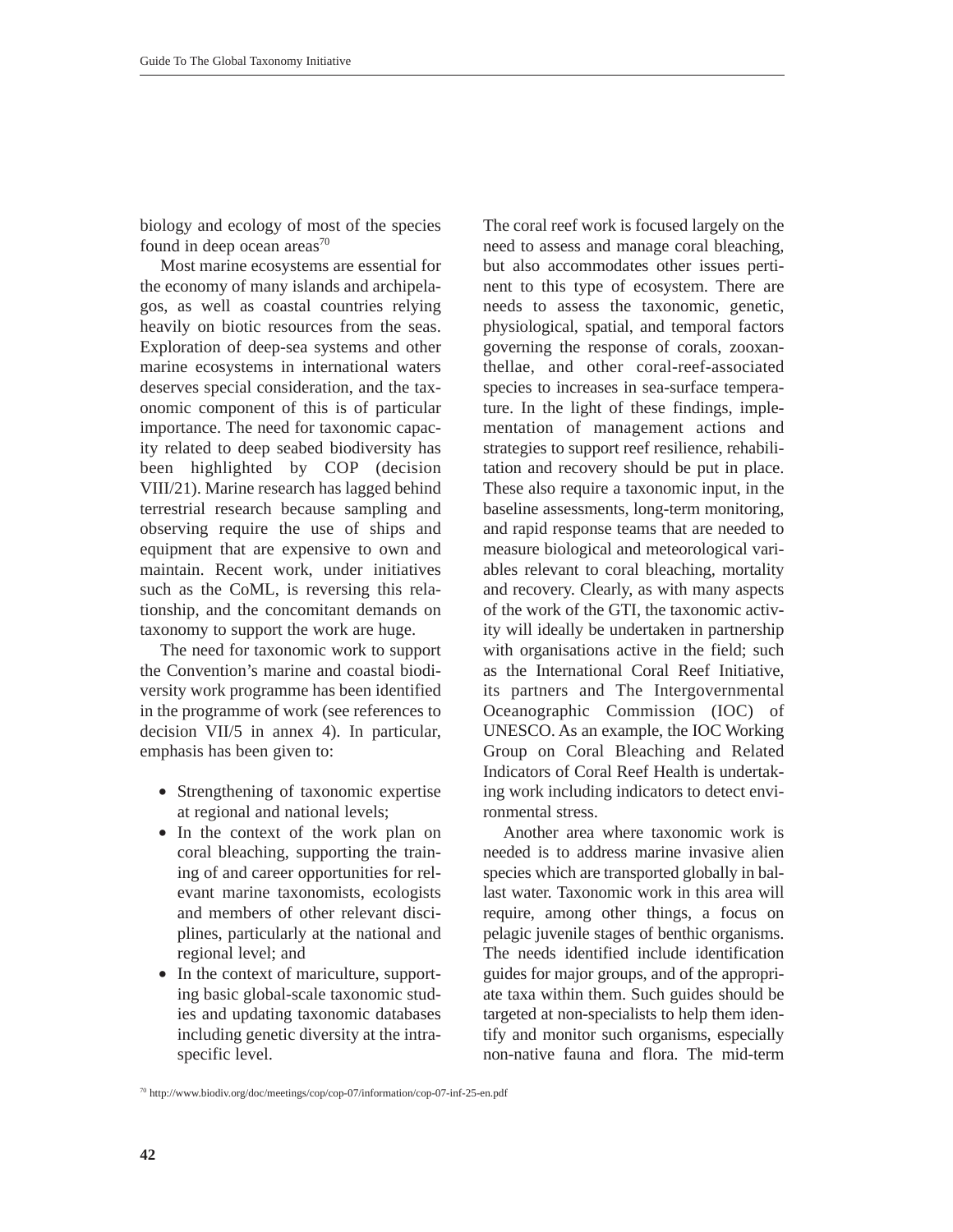evaluation report on the GloBallast Programme71 (Vousden & Okamura, 2003) noted "*Identification of introduced species requires training and considerable expertise. It would be highly ambitious to expect any of the countries to be able to identify introduced species with any certainty without assistance from experts in the field of invasion biology and taxonomy. The methodology taught during the PBS (Project baseline survey) relies on identifying all specimens collected to least taxonomic unit. The PBS consultancy team provided the PCU (project coordination unit) with a list of global taxonomic experts for distribution to all participating countries*." The same report noted the importance of sustainability in the monitoring of ballast organisms, and in this context stated "*countries also realise that they will need advice on the taxonomy and other pertinent scientific aspects of any invasive species as, by their very nature, such species will probably not be familiar to local or even regional experts*." (Vousden & Okamura, 2003).

For deep sea systems, priority areas for protection in the deep seas include seamounts, hydrothermal vents, cold-water corals and other vulnerable ecosystems (decision VII/5). Furthermore, the COP requested for a compilation and synthesis of information of deep seabed genetic resources, and has adopted a specific decision on the issue of deep seabed genetic resources beyond the limits of national jurisdication (decision VIII/21). Because deep sea areas are difficult to sample and

require expensive technology, research efforts require considerable financial output, and thus collaborative efforts between organizations would provide a cost-effective approach. Some examples of this approach are the Census of Marine Life, the OASIS (Oceanic seamounts: an integrated study)<sup>72</sup> project, the Sea Around Us Project<sup>73</sup>, and Seamounts online<sup>74</sup>. DIVER-SITAS, in a report submitted to SBSTTA $^{75}$ , included a Sample Framework Project on Marine waters.

Several tools providing information on marine organisms are available on the web, including databases of fish names, some with biological information or images of both larvae and adults<sup>76</sup>, while Cephalopods are covered at 'Cephbase'77. These and many other data providers can be accessed through the Ocean Biogeographic information System, OBIS<sup>78</sup>

# *3.2.10 Dry and sub-humid lands biodiversity*

The programme of work for biological diversity in dry and sub-humid lands, encompasses Mediterranean, arid, semiarid, grassland, and savannah ecosystems (decision V/23) and includes several elements for which taxonomic input is required. These include assessment of status and trends, identification of specific areas within dry and sub-humid lands of particular value for biological diversity and/or under particular threat, the develop-

<sup>71</sup> http://globallast.imo.org/

<sup>72</sup> http://www.rrz.uni-hamburg.de/OASIS/Pages/page1.html

<sup>73</sup> www.seaaroundus.org

<sup>74</sup> http://seamounts.sdsc.edu

<sup>75</sup> document UNEP/CBD/SBSTTA/4/INF/1

<sup>76</sup> http://www.nmfs.hawaii.edu/library/tax.html provides links to the California Academy of Sciences Catalog of Fishes, FishBase, LarvalBase, and the USFDA Regulatory Fish Encyclopedia.

<sup>77</sup> http://www.cephbase.utmb.edu/

<sup>78</sup> http://www.iobis.org/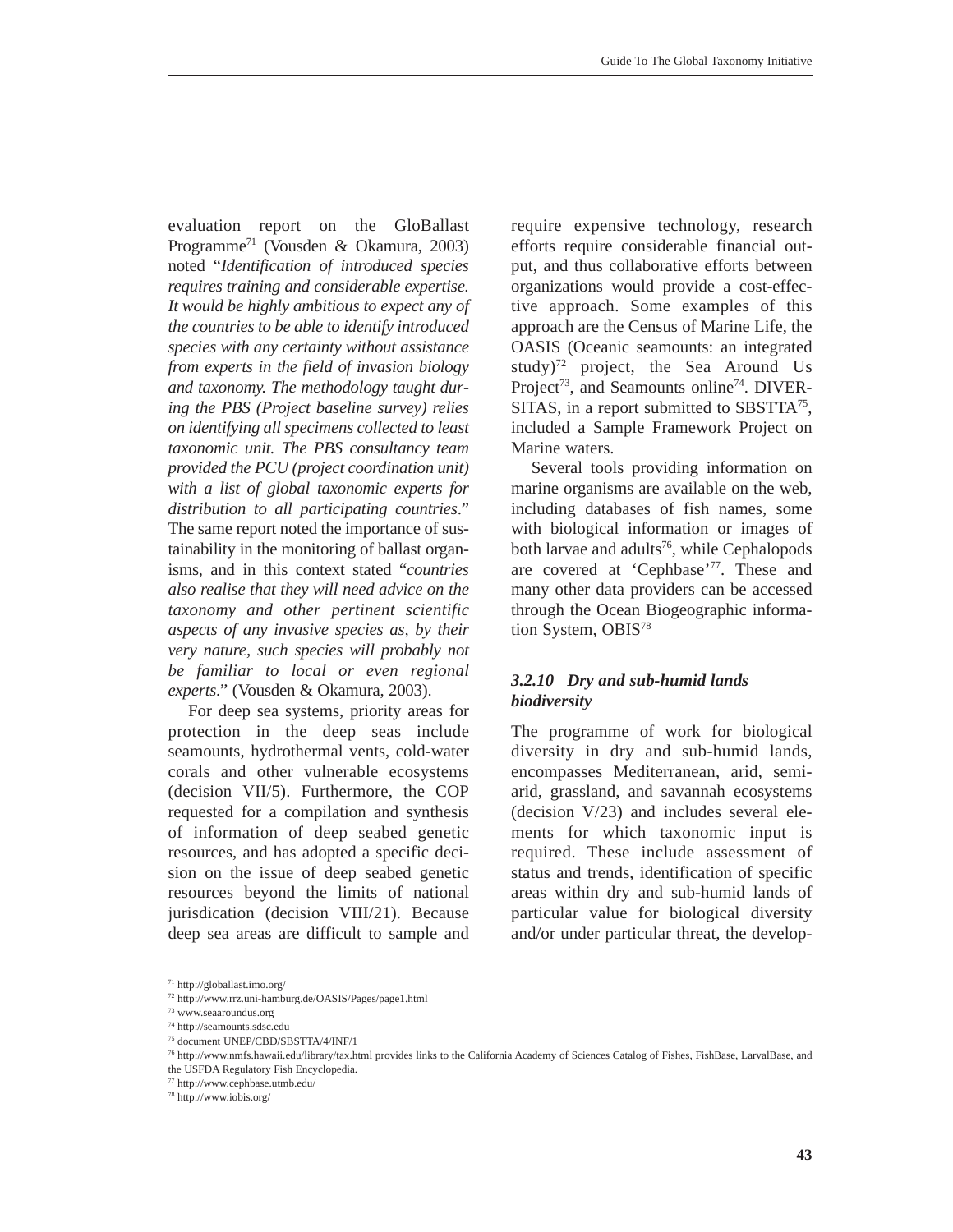ment of indicators, and *in situ* and *ex situ* conservation of dry and sub-humid lands biodiversity.

Key elements of dry and sub-humid ecosystems, both in terms of sensitivity to disturbance and as indicators, are the organisms that maintain the crucial soil crust. Increasing knowledge of what these organisms are, how they are distributed and how they can be identified, has been recognised as important both for maintaining the integrity of dry and sub-humid ecosystems and for their value as indicators of ecosystem health. Thus particular needs that have been highlighted (in the GTI PoW) are increasing taxonomic capacity to identify crust-forming lichens and develop identification tools, improving knowledge of the micro-organisms in nutrient cycling, and increasing taxonomic information on pests and diseases. Dry and sub-humid lands also contain a significant number of land races and wild relatives of important crops such as wheat, barley, durum, and lentil. The genetic diversity of these land races and wild relatives, once catalogued, can provide an important source of genetic material with a high tolerance for drought, salinity, etc. for cross breeding. However, it has also been recognised that many countries, particularly developing countries, have so far not been able to provide sufficient financial support for the required assessment and taxonomic studies, and that there is a need to develop appropriate skills in taxonomy.79 This is of particular relevance to dry and sub-humid lands, which encompass many developing countries especially in Africa and Asia.

Although there is a clear need for taxonomic skills to carry out identifications in

the first place, there is an equal need to provide easy to use tools for the subsequent use of non-specialists. A common theme through much of the GTI is that taxonomists ultimately do not carry out all identifications, but provide identification tools – keys, field guides, identification cards etc – that enable others without their specialised knowledge to identify organisms. The taxonomists themselves can then serve as backup support in the case of particular problems.

#### *3.2.11 Inland waters biological diversity*

Some groups of animals and plants in inland waters (e.g. many fish, crustacea) are of great social and economic importance. Moreover, monitoring and assessment of fresh-water ecosystems involves access to detailed taxonomic knowledge of a variety of groups, or the distillation of such knowledge in field-guides. However, there are serious gaps in taxonomic knowledge for many of the groups involved (see excerpts from decision VII/4 in annex 4).

The programme of work on biodiversity of inland waters (decision VII/4) identifies a focus for field guide production: "*the development of the series of regional guides to the taxonomy of freshwater fish and invertebrates (including adult terrestrial forms where appropriate) as an input to ecosystem monitoring for river and lake health*". The production of such guides is, like many taxonomic activities that support the Convention, already in progress. Perhaps uniquely for taxonomic products, however, some of these are available on the internet in a site hosted by the World Bank (Kottelatt, 2001) (see section 5.2.1.5 of this Guide).

<sup>79</sup> AHTEG report on Biological Diversity of Dry and Sub-humid Lands, 2003 – document UNEP/CBD/SBSTTA/8/INF/2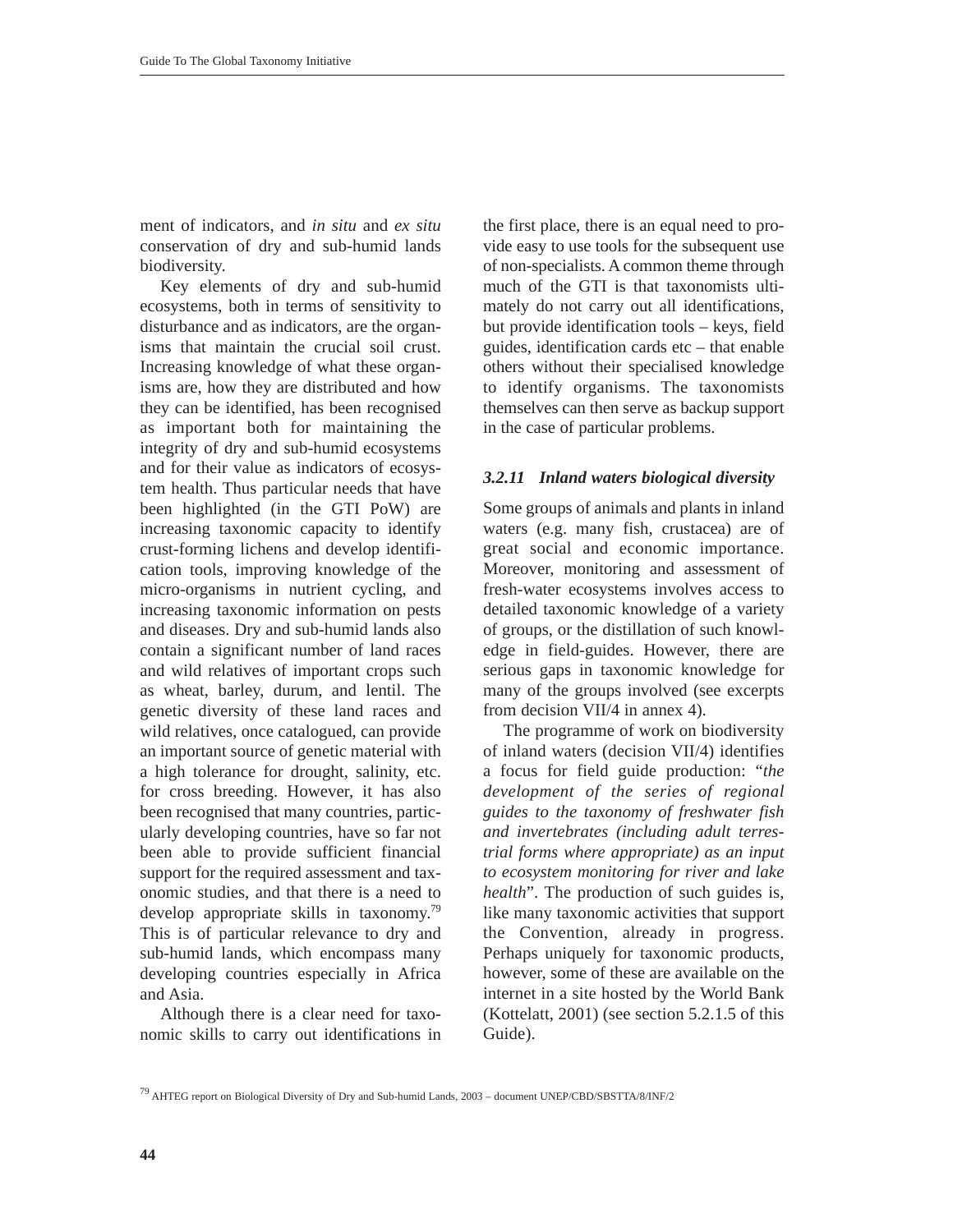A DIVERSITAS report submitted to SBSTTA<sup>80</sup>, included two proposals on taxonomy and inventory of inland water biodiversity.

#### *3.2.12 Agricultural biological diversity*

'Agricultural biodiversity' is a broad term that includes all components of biological diversity of relevance to food and agriculture, and that constitute the agro-ecosystem (see decision V/5). The first Global Biodiversity Outlook (SCBD, 2001) identified three constituent functional groups:

- Producers ("*the domestic, cultivated, farmed and semi-wild species (mainly flowering plants, fishes, birds and mammals) whose production provides human food, together with the varieties and wild relatives that expand the genetic resource base for future breeding improvements*");
- Support services ("*the wild and semimanaged species (mainly microorganisms and invertebrates) that provide services supporting agricultural production, notably the soil biota, pollinators and the predators that affect pest species*");
- Pests and pathogens ("*the wild species (mainly micro-organisms and invertebrates) that decrease agricultural production by causing disease or damage to producers*").

Because the CBD has stressed the importance of mitigating the negative effects of agricultural systems and practices on other ecosystems (decision V/5), 'agricultural biodiversity' also covers organisms in environments that may be impacted by farming practices. This is a natural concomitant of the application of the 'ecosystem approach' espoused by the CBD.

Some degree of taxonomic input is needed on each of these functional groups in order to deliver fully on their objectives within the thematic Programme of Work. This need ranges from basic identification of species living in agricultural ecosystems (beneficial, neutral and pests), to taxonomic research to establish the identity of wild relatives of agriculturally important species. Also important is basic knowledge on the functional relationships between organisms; the sort of data often recorded by taxonomists.

While the importance of broadening the genetic resource base of agricultural products through wild relatives has been mentioned in Convention literature several times $81$ , there has been little discussion on what must be done, this perhaps being perceived as part of the work of the FAO under the various Plant and Farm Animal genetic resources programmes. However, the identities of the wild relatives of many crops are not well known, and considerable taxonomic work is required to identify and, in some cases, describe them. For example, Ethiopia represents one of the world's eight major centres of crop plant diversity, the region providing the origin of 12 widespread crops and a number of others used within the area. However, the country's flora and vegetation types are not fully known (Groombridge, 1992). This has led to a project proposed as a GTI Pilot from Ethiopia to complete a study of the country's flora.

The organisms providing the 'support services', include those responsible for

<sup>80</sup> document UNEP/CBD/SBSTTA/4/INF/1

<sup>81</sup> e.g., decisions III/11 and V/5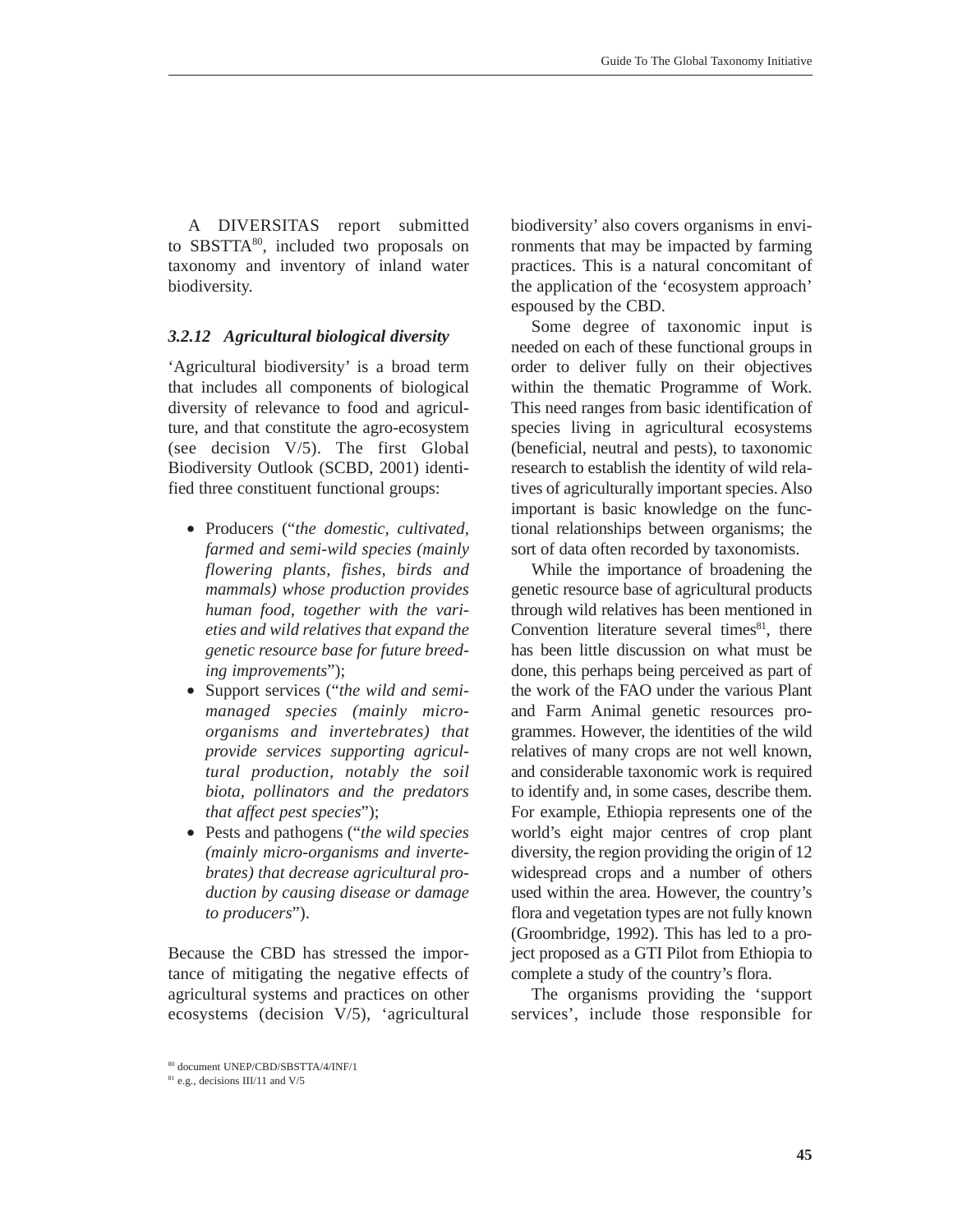maintaining natural processes and cycles both below ground and above it. Two areas have been highlighted: soil biodiversity and pollinators.

#### 3.2.12.1 Soil biodiversity

The importance of taxonomic work on soil micro-organisms (including symbionts) has been highlighted several times in COP decisions. An International Initiative for the Conservation and Sustainable Use of Soil Biodiversity has been established as a crosscutting initiative within the programme of work on agricultural biodiversity (decision VI/5). The FAO and other relevant organizations have been invited to facilitate and coordinate this initiative, and more information can be found through the Soil Biodiversity Portal<sup>82</sup>. Soil biodiversity work requires a major taxonomic component, especially given the numbers of species (and relatively few of those species are believed known) and the difficulties involved in distinguishing them. Notably, the report of the Asian GTI workshop in 2002 stressed the very low numbers of taxonomists of micro-organisms who were active in the region (Wilson *et al.*, 2003).

A framework for action was adopted by the COP in 2006 (decision VIII/23, section B) in order to facilitate further implementation of the soil biodiversity initiative, and the framework highlights the important cross linkage between the initiative and the GTI. Products in this area are likely to include development of standard methods for identification of soil biodiversity to different taxonomic levels; and increased knowledge of soil biodiversity to aid in the identification of indicators of the "health" of below-ground biological diversity. One of the proposals submitted as a prospective

GTI Pilot Project focused on termites of significance to agricultural biodiversity, both as pest and beneficial elements, and included collecting data on termites in major taxonomic collections at a global level. These data would be used to elucidate the distribution patterns of beneficial soilinhabiting species linked in with existing studies on the role of such termites in soil quality and fertility, and assess the decline of beneficial species in agricultural lands.

## 3.2.12.2 The International Pollinators Initiative (IPI)

Pollination is an essential ecosystem service that depends to a large extent on symbiosis between species, the pollinated and the pollinator. Reduction in numbers, or loss, of either will affect the survival of both taxa. Not all plants depend on animals for pollination, of course. Many plants are wind pollinated, such as grasses and many staple food crops. However, at least one-third of the world's agricultural crops depend upon pollination provided by insects and other animals. Some forest trees and other plants also require pollination by animals in order to reproduce. Pollinators, therefore, are essential for diversity in diet and for the maintenance of natural resources. The assumption that pollination is a "free ecological service" is somewhat misleading, in that resources, such as refuges of natural vegetation, are required. Where these are reduced or lost they become limiting and adaptive management practices are required. Such management must be based upon good information on the identities of the pollinators in order to be successful.

Throughout the world, agricultural production and agro-ecosystem diversity, as well as populations of native vegetation, are

<sup>82</sup> http://www.fao.org/AG/AGL/agll/soilbiod/fao.stm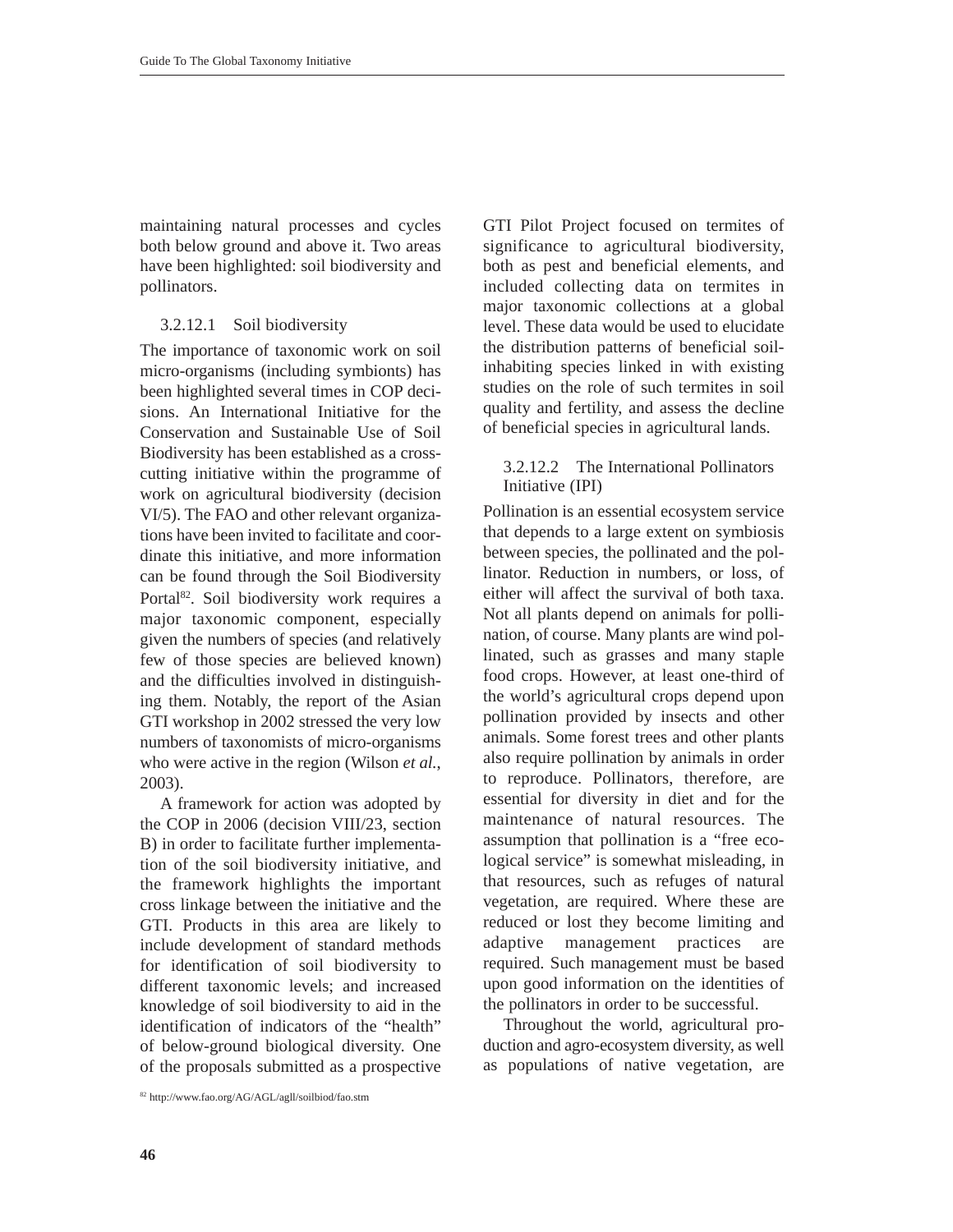threatened by declining populations of pollinators. Many pollinators are bees, of which there are over 25,000 different species, and which visit and pollinate a diverse range of plants. Both the diversity of wild plants and the variability of food crops depend on this bee diversity. Though bees form the most important group of pollinators, other insects such as butterflies and moths, flies and beetles, and vertebrates such as bats, squirrels, birds and some primates, also pollinate plants. Some plants are visited by many different pollinators, while others have specific requirements. The same applies to the pollinators, some being generalists and others specialists. Therefore, pollination as a science requires detailed investigation, and the application of management practices is intricate. In most cases, there is a lack of knowledge about the exact relations between individual plant species and their pollinators, but studies in this field demonstrate that they are often quite specific.

Considering the urgent need to address the issue of worldwide decline of pollinator diversity, the COP established an *International Initiative for the Conservation and Sustainable Use of Pollinators* in 2000 (decision V/5, section II), and subsequently a plan of action, which includes an objective to address the lack of taxonomic information about pollinators (see excerpts of decision VI/5 in annex 4). The taxonomic requirements of the IPI are made explicit throughout the text of the plan of action, and clearly the availability of taxonomic knowledge on pollinators should be part of taxonomic needs assessments for the GTI. The plan of action is very specific about some of the needs already recognised. For example, there is a requirement to promote the development of identification keys for bee genera, since the number of bee genera for which such keys are not available is

'unacceptably high'. As noted, there are other insect and vertebrate pollinators of agricultural and other important plants (for example the weevil pollinators of oil palms). Therefore easy-to-use keys and / or automated identification systems to families, genera and species of pollinators are required. This activity forms part of the first stage of activities on global monitoring of pollinators.

Element 3 of the plan is capacity-building, which states: "*One major area which needs addressing is the capacity of countries to address the taxonomic impediment, which derives from serious shortfalls in investment in training, research and collections management. It seriously limits our capability to assess and monitor pollinator decline globally, in order to conserve pollinator diversity and to manage it sustainably. The global taxonomic impediment is costly, especially when expressed in terms of those research initiatives in pollination and conservation ecology which are wholly dependent on access to sound bee taxonomy and are rendered wholly non-viable in its absence. There is also a global taxonomic deficit, that is, the unacceptably high numbers of bee genera for which identification keys are not available*." An action to meet this is to "*Build taxonomic capacity to carry out inventories of the pollinator diversity and distribution in order to optimise their management, through,* inter alia*, the training of taxonomists and parataxonomists of bees and other pollinators*." Additional activities in this section which involve a strong taxonomic element are to "*Develop tools and mechanisms for the international and regional exchange of information for the conservation, restoration and sustainable use of pollinators. This may include … Developing and updating global and national lists of threatened pollinator*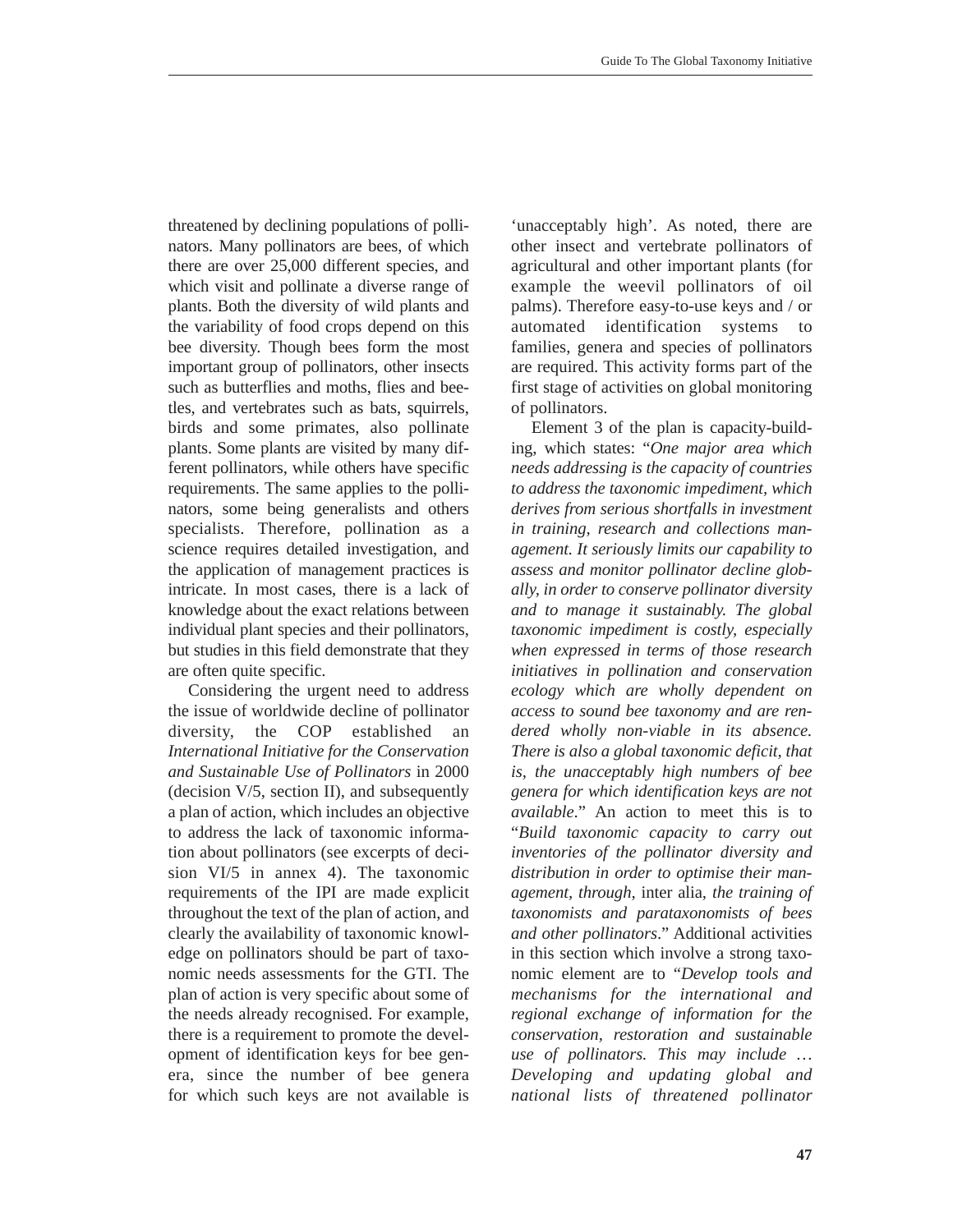*species, and produce multilingual manuals on pollinator conservation and restoration for farmers.*" Further suggested actions in the same text are: strengthening national institutions to support taxonomy of bees and other pollinators, through, among other things, (a) Maintaining continuity of taxonomic and reference collections of bees and other pollinators; (b) Recognition of centres of excellence in bee taxonomy and establishment of centres of excellence as appropriate; and (c) Repatriation of data through capacity-building and benefit-sharing.

The taxonomic needs outlined in the IPI are perhaps the most explicit in any Convention document other than the GTI decisions themselves.

#### 3.2.12.3 Pests and pathogens

A major component of agricultural work all over the world has been associated with identifying the pests and diseases affecting domesticated plants and animals, and finding ways of treating them (including the use of natural enemies). The work identified ranges from basic alpha-taxonomy of pests and natural enemies, to how the information is presented and distributed, to assessment (and the taxonomic capacity that underlies it). Two needs assessments similar to this have been carried out recently by ASEANET, focussed on pests and pathogens in South East Asia (Evans *et al.*, 2002), and the other on arthropod pests of the same region (Naumann & Jisoh, 2002**).** Both made a number of recommendations, focussed on the necessity of bringing the relevant collections of organisms held in countries of the region up to a standard appropriate to meet the identification needs identified, and provision of information.

<sup>84</sup> http://gmba.unibas.ch/index/index.htm

The COP suggested a collection of case studies of pest and disease control mechanisms, including the role of natural enemies and other organisms at field and landscape levels (decision V/5). The clear link between pests and GTI was made when COP requested that the GTI be included in the joint work plan between the secretariats of the CBD and the International Plant Protection Convention<sup>83</sup>.

#### *3.2.13 Mountain biological diversity*

Mountains cover about 25 per cent of the earth's terrestrial surface and are particularly fragile and important systems. They serve as refuges for many species, including endemic and endangered species, are frequently biological diversity hotspots, and can harbour a high genetic diversity of crops, livestock, and their wild relatives. Ecosystem types such as forests, dry and sub-humid lands, inland waters and agricultural systems, are an integral part of mountain habitats, and taxonomic information needs pertaining to these thematic areas is also applicable to their occurrence in mountain ecosystems. The only priority so far set for the GTI in this thematic area is for taxonomic work underpinning identification, monitoring and assessment of mountain biological diversity, but COP has requested others be developed (decision VII/27).

Within the programme of work for the GTI, the planned activity on mountain biodiversity was elaborated by COP in 2006 (see annex 13), with a focus on collating relevant information and expertise at regional levels. Several existing initiatives are identified as key actors including the GMBA84, the Mountain Partnership, and the Mountain Forum. Others such as ICIMOD<sup>85</sup>

<sup>&</sup>lt;sup>83</sup> see paragraph  $11(g)$  of decision VIII/3, contained in annex 12

<sup>85</sup> http://www.icimod.org/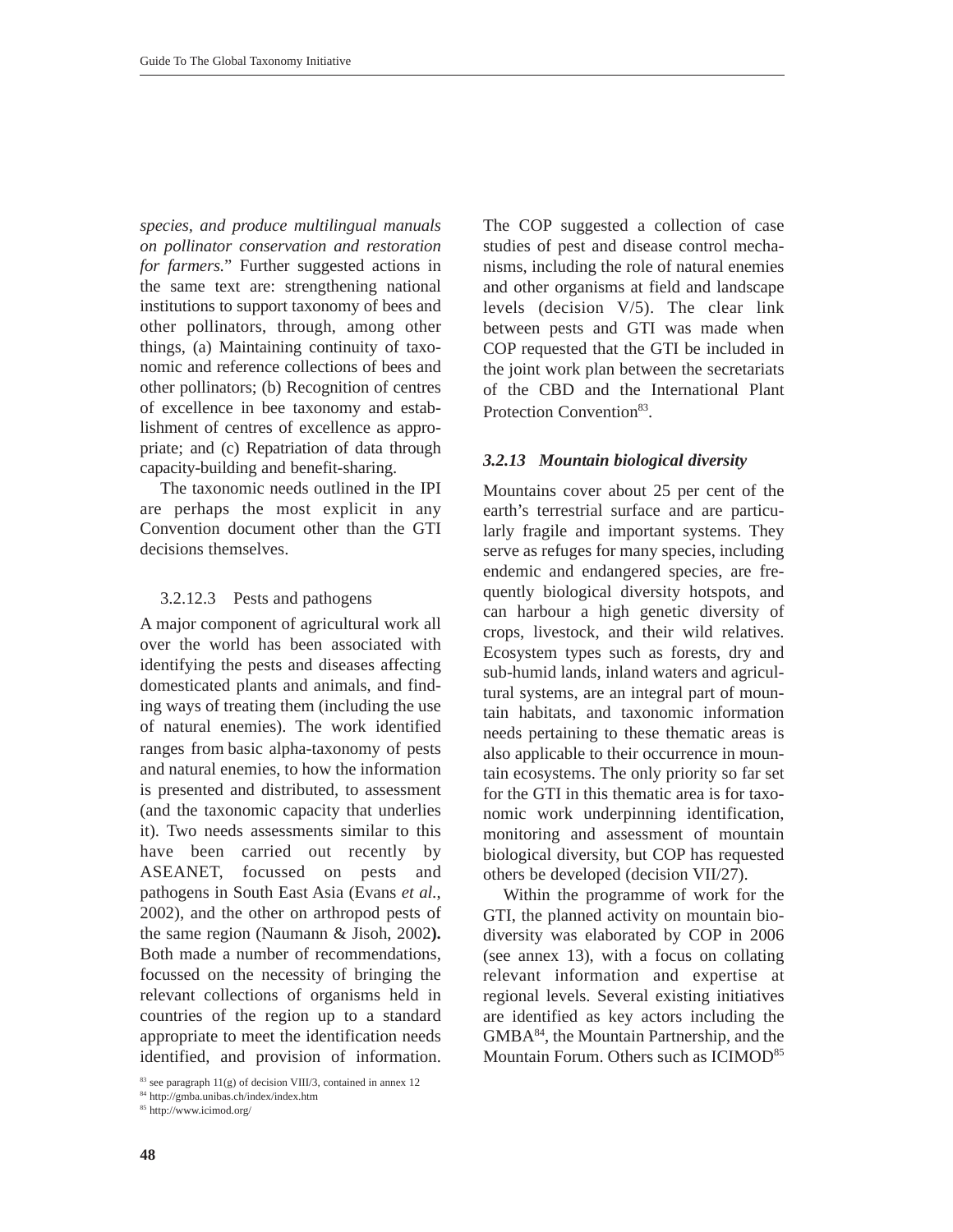are not specifically mentioned but are key actors nonetheless. Together these actors should identify research priorities and formulate of programmes and projects, as highlighted by workshops directed at developing technical cooperation networks of taxonomic institutions in the ANDEAN and South Asian subregions (ANDINONET<sup>86</sup> and  $SACNET<sup>87</sup>$  respectively).

#### *3.2.14 Island biological diversity*

A programme of work on island biological diversity was developed and adopted by the COP in 2006 (decision VIII/1). One of the priority actions (3.2) for Parties is to "compile detailed inventories of island species, assess their conservation status, including the main threat criteria, and develop the taxonomic expertise necessary to facilitate this." (see excerpts from the decision in annex 4). Suggested activities to support this priority action included taxonomic studies or revisions of important island taxa, including marine, freshwater and terrestrial species, as well as taxonomic training and preparation of guides to enable researchers to identify poorly known biological groups, coral species and other associated island species.

Also in 2006, the COP adopted a planned activity on island biodiversity as part of the GTI programme of work. In this regard, the COP noted that islands incorporate all types of biodiversity and therefore the planned activities 8 to 18 of the existing programme of work also contribute to conservation and sustainable use of island biodiversity. Nevertheless, the COP recognized that special support is needed in the case of islands,

in particular for regional approaches to meeting taxonomic needs and building capacity.

## *3.2.15 Access and benefit-sharing*

One of the three objectives of the Convention is "the fair and equitable sharing of benefits arising out of the utilization of genetic resources". Article 15 of the Convention recognises the sovereignty of States over their natural resources and provides that "*access to genetic resources shall be subject to the prior informed consent of the Contracting Party providing such resources*". It "*shall also be based on mutually agreed terms*" in order to ensure the possibility of sharing of benefits arising from the commercial or other utilization of these genetic resources.

However, no benefits can be shared if the genetic resources themselves are not known and utilized. The first step to bring about benefit-sharing is knowledge of the identity of species and strains of potential interest and their distributions. Thus inventories at sub-national and national levels can provide an immediate value as a base for both legislative action and investigation of potential or actual benefits.

These activities are of particular importance at the country level, at which most arrangements regarding access and benefit sharing must, or are most effectively, handled. The importance of inventories for access and benefit-sharing issues has led to the identification of their assessment and inventory (together with the information management systems to deal with this information) as key activities in this context. Parties are already

<sup>86</sup> http://www.andinonet.org.ve/

<sup>87</sup> http://www.biodiversityasia.org/sacnet/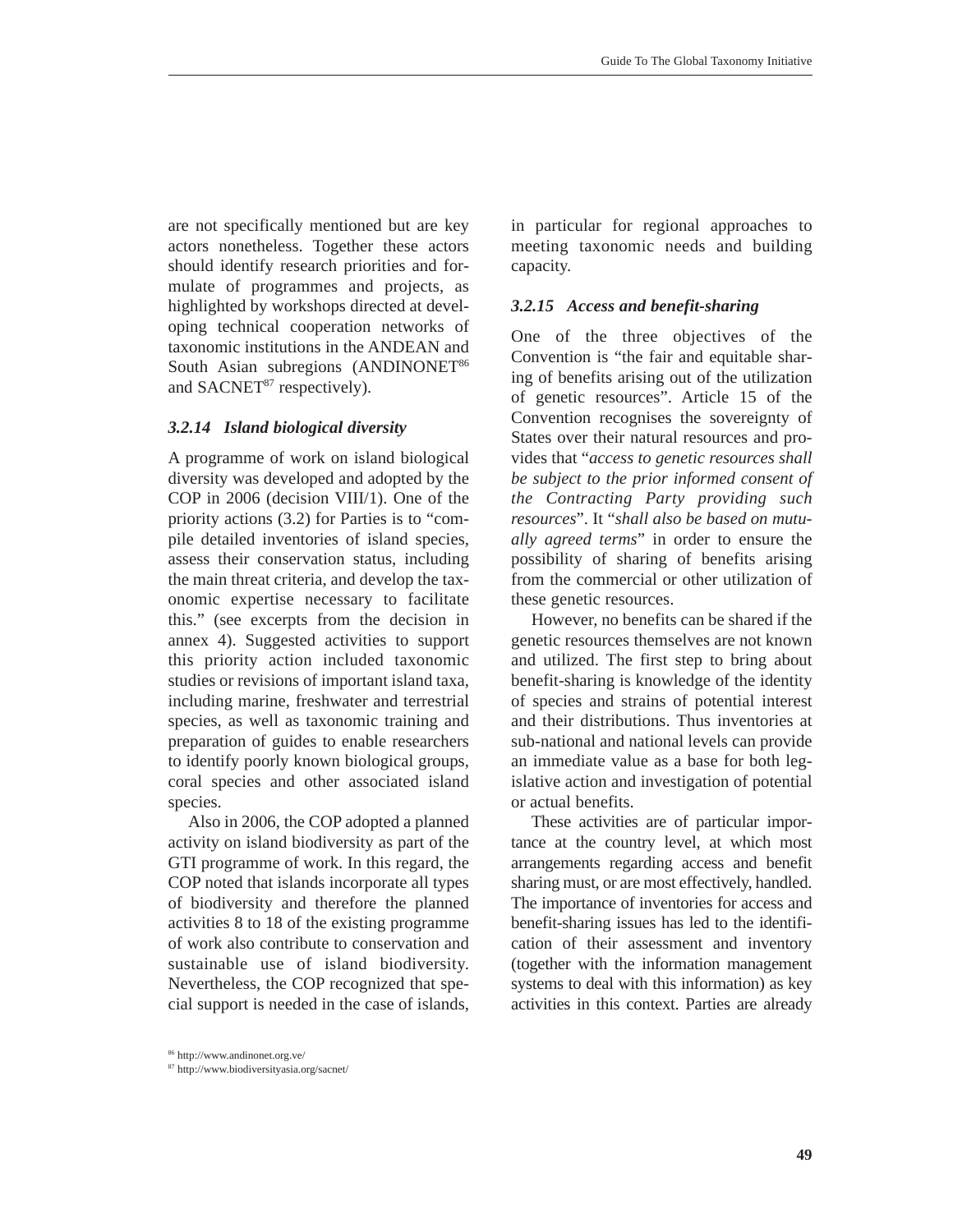committed to developing inventories of their biodiversity under Article 7 of the Convention. The more each country can properly inventory, collect, classify and utilize its biological resources, the greater will be the potential benefits to that country. A key component of this is national capacity-building in taxonomy and related disciplines. However, as discussed above, taxonomy is one science where no country has all of the expertise it needs. It is a globally collaborative science, which when handled well, builds supportive networks globally.

The primary goal of the GTI in this respect is to assist countries in carrying out inventory work in a timely and efficient manner. Inventory data can come from five sources:

1. *Published data*: These include checklists, catalogues, taxonomic revisions etc. Access to these may involve working with natural history libraries in major museums and herbaria. Increasingly, key works in the 'legacy literature' are being digitised and placed on the internet (e.g. the *Biologia Centrali-Americana* for animals and plants of Mesoamerica<sup>88</sup>). However, in most cases past publications have not been digitised, and must be sought with the aid of specialists and librarians. Modern works are increasingly appearing electronically as well as in print, although it is still a very small proportion and cannot yet be considered an adequate source.

2. *On-line databases*: These, while also incomplete, are rapidly increasing in number and scope and give names and localities where the species concerned have been collected. They may be drawn from collections held in museums on a regional basis (e.g. the European Natural History

Specimen Information Network, ENHSIN or its successor, BioCASE<sup>89</sup>, a global basis  $(GBIF<sup>90</sup>)$ , a portal which gives access to specimen, observational and nomenclatural data made available from many providers on a global basis) or be fully compiled lists from countries (e.g. the list of trees of El Salvador<sup>91</sup>). This action is meeting a need identified by the Convention, which agreed that such access is a necessity (decision IV/1.D), and an output for GTI in this area is interactive catalogues of material available, linked to taxonomic collections.

3. *Collections held by museums and herbaria both in and outside a country*: Most large institutions now regard repatriation of information as an important activity, and are willing to partner with countries to obtain grants for data capture and development. The issues associated with data repatriation have been explored in detail by Ruiz & Pooma (2000). A successful example in repatriating data from foreign collections, is a collaborative project among CONABIO, INBio, and the Missouri Botanical Garden Herbarium with the support of GBIF.

4. *Collecting and identifying new material*: This may be done by nationals or in partnership with non-nationals. The latter method is likely to be of particular value to countries with an under-developed taxonomic infrastructure. In this case, an agreement between the partners should clearly specify terms and conditions for collections, curation, management, and use of the specimens collected (based on full prior informed consent). All collecting must reflect national laws and permit regulations. Such agreements need to be realistic, of course. Some attempts made to protect genetic resources

<sup>88</sup> http://www.sil.si.edu/digitalcollections/bca/

<sup>89</sup> http://www.biocase.org/

<sup>90</sup> http://www.gbif.org

<sup>91</sup> htthp://internt.nhm.ac.uk/cgi-bin/botany/ESTrees/index.dsml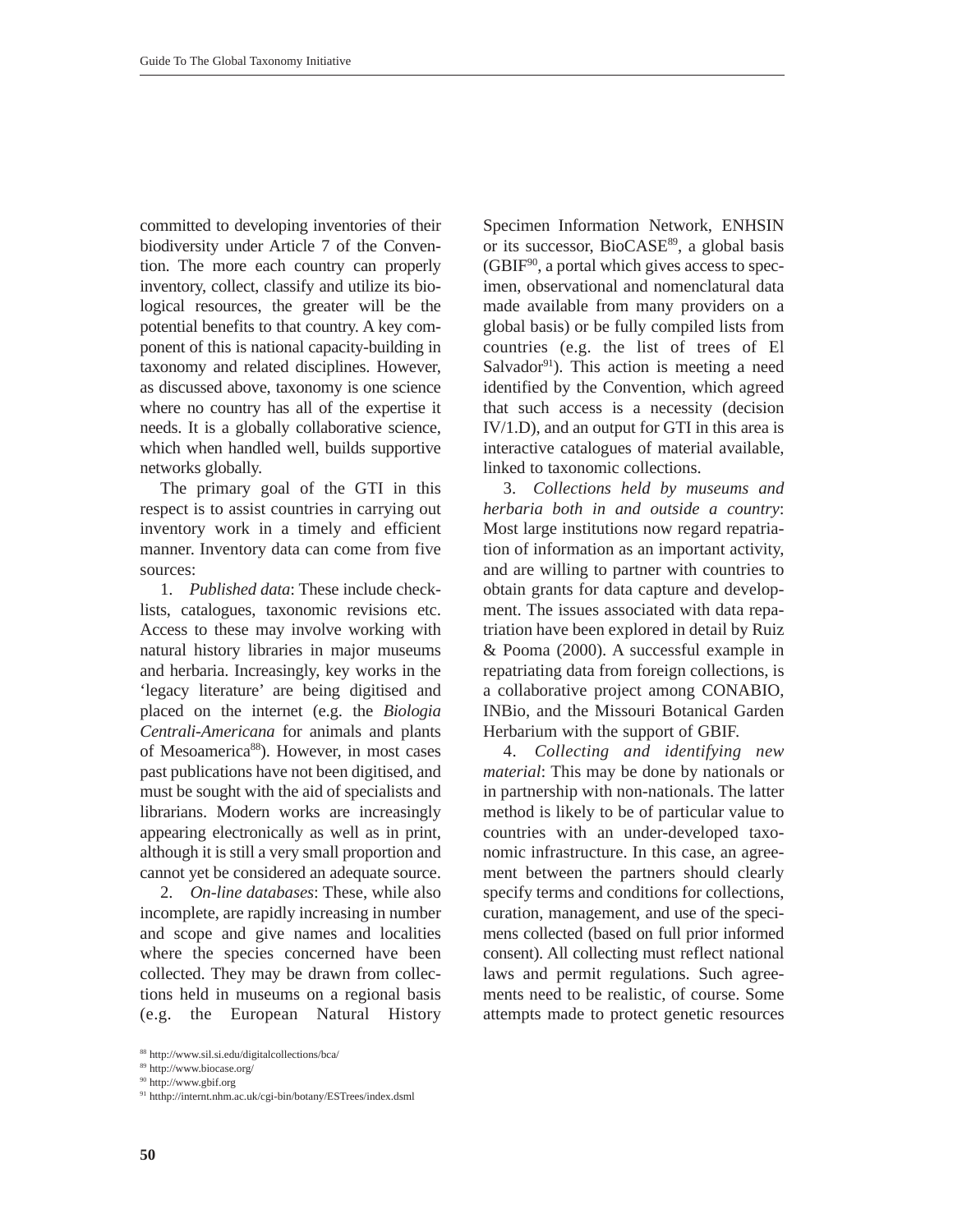from misappropriation through overly restrictive legislation affecting collecting have slowed down implementation of the Convention, including the development of national inventories. A requirement that all specimens be identified to the species level, for example, would be very difficult for any non-national partner to deal with, particularly in the case of microfauna such as insects. In many collecting enterprises nontarget taxa are collected by chance as a 'bycatch' of the target organisms and are unlikely to be identifiable by the collectors. Moreover, for collections of species-rich and poorly known organisms such as invertebrates and micro-organisms, most of the species collected within the target taxa would be unknown and need to be described before names are available, a time-consuming process. It should also be noted that discouraging such 'by-catch' by allowing only targeted collecting is a waste of precious time and resources, and will, in the long run, only slow the process of inventory and deprive future generations of key ecological and biodiversity data.

Among other priorities, the Global Taxonomy Initiative will concentrate on developing capacity in the collection and classification of biodiversity. Projects in this area will be designed to develop capacity in collecting and maintaining biological collections. Taxonomic information, specifically including genetic level data, will be critical in tracing the origin of resources.

A major element in increasing capacity to properly inventory and access biological resource information is effective information management. Therefore, a key element of the GTI is the development of appropriate IT tools to allow access to existing data, and to provide efficient data entry of new information generated.

5. *Use of indigenous knowledge*: Indigenous and local communities have detailed knowledge of biodiversity elements which may be databased with the prior informed consent of these communities and appropriate safeguards (Pfeiffer & Uril, 2003). Traditional knowledge of the uses of a particular organism may be associated with the nomenclature used in the inventory. This provides evidence of prior use and is important to establish appropriate intellectual property rights. It also safeguards such knowledge in a period when oral traditions are being lost and with them the taxonomic and associated knowledge of the people. The people of the Cook Islands have produced a valuable database of their fauna and flora, in their National Heritage project<sup>92</sup>

There are increasing issues regarding collection by non-nationals and subsequent taxonomic work on specimens collected taking place outside the country of origin. As part of their implementation of the CBD provisions on access and benefit-sharing, many countries are evaluating and changing the permit systems for researchers. It is an important step to safeguard rights, but if the system developed is too difficult, restrictive, expensive or time-consuming, researchers will not be able to do the key taxonomic work that the country needs, hindering the development of inventories, and other information needed to implement the Convention. Strong but practical processes of research, collections, and export permits are key components of a strong national access and benefit-sharing strategy. Current analyses of best practices and lessons learned from early regulatory

<sup>92</sup> The Cook Islands Biodiversity Database: http://www2.bishopmuseum.org/pbs/cookislands/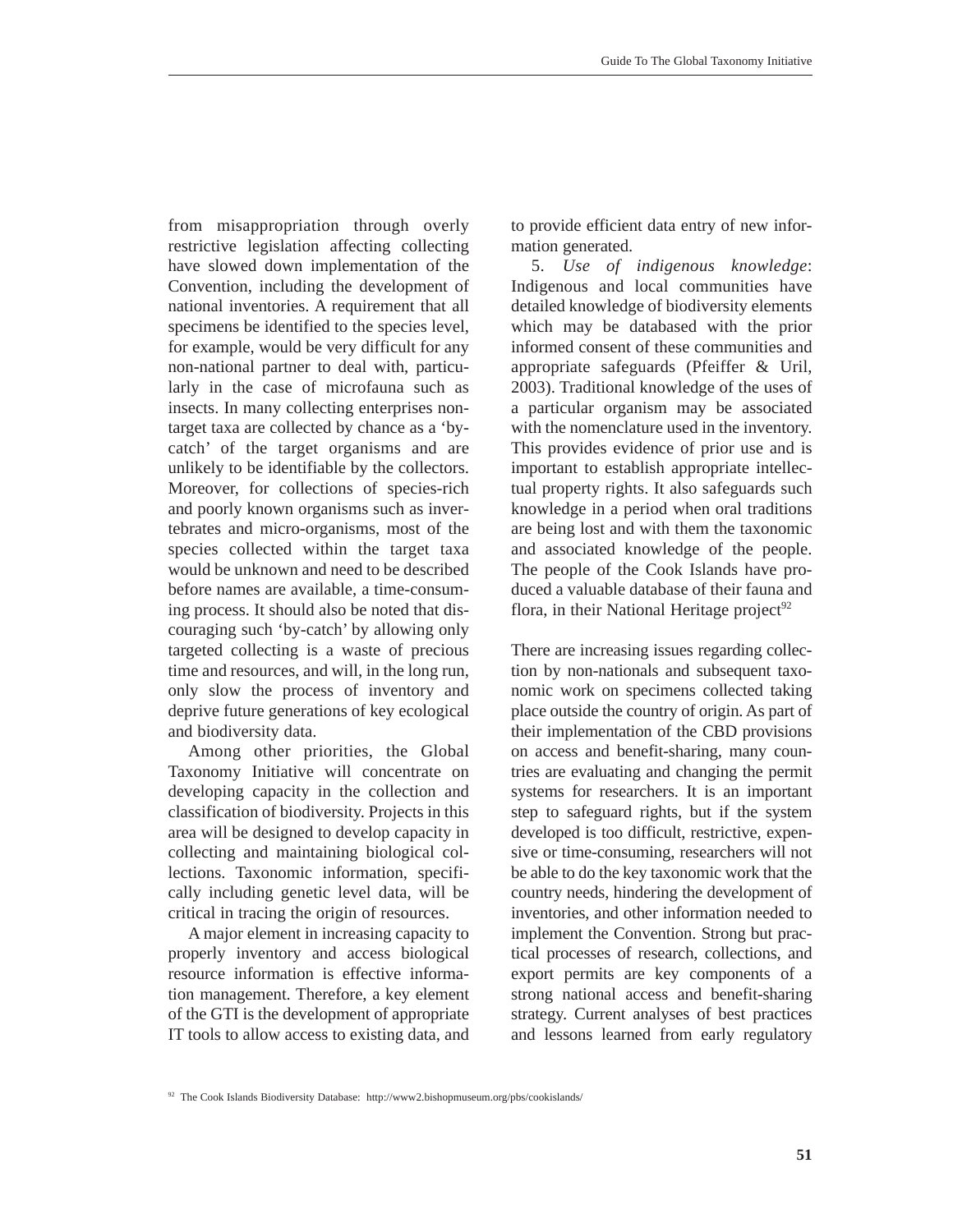changes will make it easier for all nations to effectively build a proper system.

This issue is of prime importance to regional and subregional initiatives being encouraged by the GTI. During the GTI regional meeting in Asia in 2000, trans-border research issues and permits were discussed and the workshop called for a streamlined approach to obtaining permission to undertake taxonomic research under the GTI (Wilson *et al.*, 2003). The issue has also been highlighted by the Coordination Mechanism of the GTI, who in their first meeting noted: "*Biological species do not observe national boundaries, and can only be understood and sustained if their variation can be studied and assessed in the natural habitats throughout their entire geographic range. Much taxonomic research depends on transnational activities and international cooperation involving joint fieldwork, travel of personnel, and the frequent exchange of data, samples, and biological specimens. The Coordination Mechanism advises the Executive Secretary to urge Parties to the Convention to facilitate such efforts of international cooperation for taxonomic research as are needed to help implementing activities of the Convention by,* inter alia*, establishing clear and unambiguous mechanisms for granting the necessary permissions for approved research projects, field work, collection of biological specimens, and free exchange of personnel, data and relevant materials*."93

The Convention has provided the "Bonn Guidelines on Access to Genetic Resources and the Fair and Equitable Sharing of the Benefits Arising out of their Utilization" (decision VI/24). These guidelines were developed to assist Parties, Governments and other stakeholders in developing an

overall access and benefit-sharing regime. They include a number of references to taxonomic research, and recommendations as to how activities to implement the GTI might be accommodated. Relevant portions of the text are given in Annex 4. Specifically they recommend that "Taxonomic research, as specified in the Global Taxonomy Initiative, should not be prevented, and providers should facilitate acquisition of material for systematic use and users should make available all information associated with the specimens thus obtained". An important provision is that permission for collection and research can be given for a particular set of uses, and any change of use may require a new application for prior informed consent. Uses associated with taxonomic research in the development of inventories might include: conducting research; collecting specimens; exporting specimens; retaining specimens; conducting different types of analysis (e.g. morphological, molecular or genetic); exchanging specimens freely outside the country; publishing data about the specimens (particularly distributional); importing necessary equipment and chemicals to carry out the research (preferably with tax exemption), etc.

In order to enable researchers to obtain information on what regulations are in force, and what permits are required, countries have been asked to designate 'National Focal Points' and establish 'Competent National Authorities', the first of whom might be responsible for informing those seeking information of relevant procedures, and information on the competent national authority responsible for granting access to a specific genetic resource. Together they could take a number of practical steps to

<sup>93</sup> available through the GTI Portal at www.biodiv.org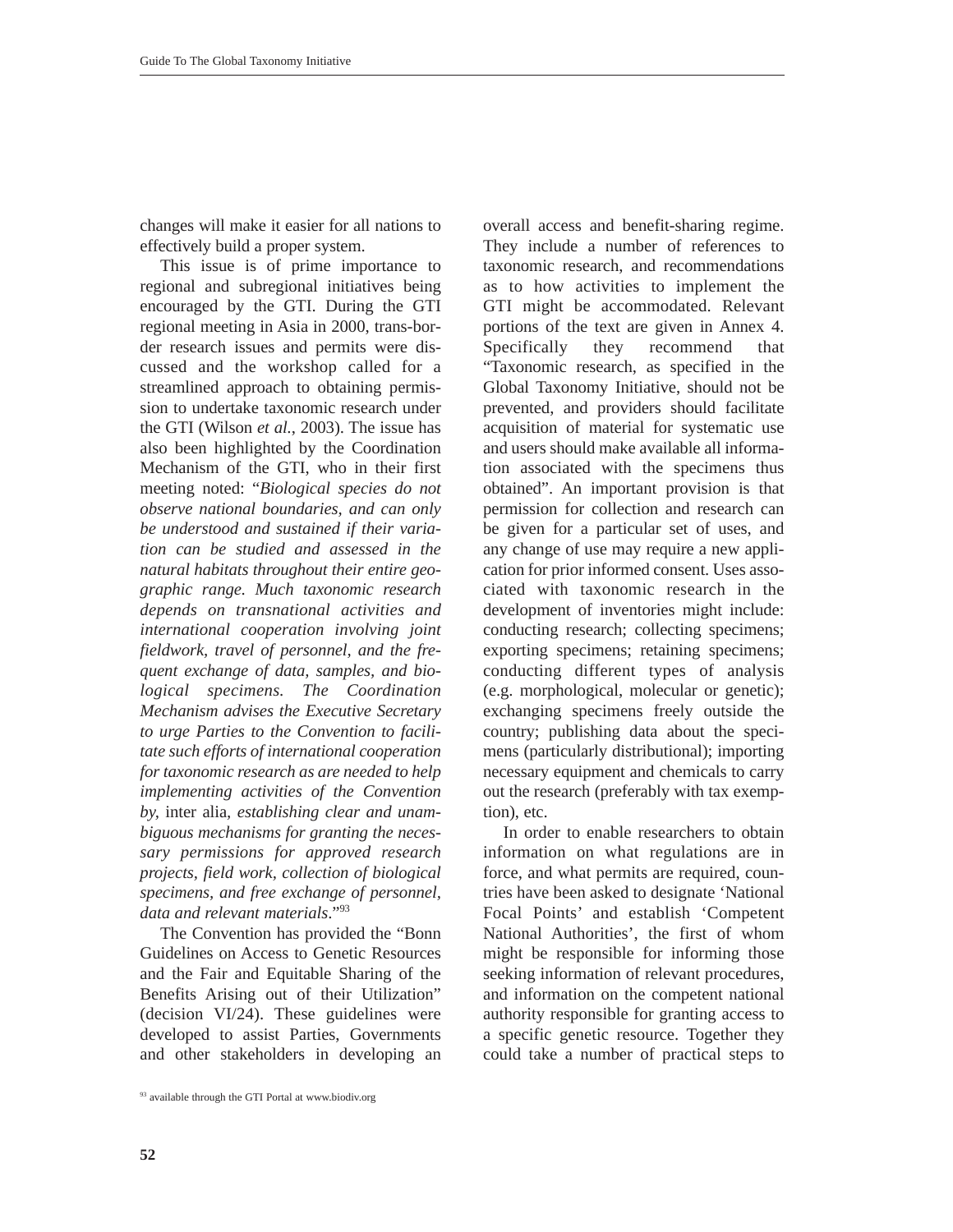facilitate access to genetic resources for taxonomic research, such as:

- 1. Undertaking necessary steps at the national level for the requirements of taxonomic research to be taken into account.
- 2. Making information related to research, collecting and export permit requirements available on an appropriate national web site, together with appropriate contact points, at each of their Embassies or Consulates, and through the National CBD/GTI Focal Point and access & benefit-sharing Focal Point (recognizing that in most countries these permits are given by different offices and generally different Ministries, and may be multiple).
- 3. Making information regarding legal requirements for exchange of biological specimens and about current legislation and rules for access and benefit-sharing available through the GTI portal as recommended by  $COP<sup>94</sup>$ .

A database on access and benefit-sharing measures including national and regional strategies, policies, legislations and regulations developed by Parties to assist with the implementation of access and benefit-sharing provisions of the Convention is available on the Convention website<sup>95</sup>.

At the World Summit on Sustainable Development, in 2002, Governments called for action to "negotiate within the framework of the Convention on Biological Diversity, bearing in mind the Bonn Guidelines, an international regime to promote and safeguard the fair and equitable sharing of benefits arising out of the utilization of genetic resources". The CBD Ad Hoc Open-ended Working Group on access and benefit-sharing was mandated by the Conference of the Parties to elaborate and negotiate the international regime on access and benefit-sharing and to complete its work before the tenth meeting of the Conference of the Parties. In this context, it will be important for the negotiators of the international regime to keep in mind the need to develop a regime that will take into account the particular requirements of taxonomic research.

## *3.2.16 Invasive alien species*

Invasive alien species (IAS) are species introduced deliberately or unintentionally outside their natural habitats to places where they have the ability to establish themselves, out-compete natives and take over the new environments<sup>96</sup>. They are widespread in the world and occur in all categories of living organisms and all types of ecosystems. The threat to biodiversity due to invasive alien species is considered second only to that of habitat loss, and the impacts are predicted to increase in future for many types of ecosystems (MEA 2005). There are a large number of pathways or mechanisms by which invasive alien species can affect biodiversity $97$ .

The work under the Convention on IAS has highlighted the important role of taxonomy for understanding and management of

<sup>94</sup> see paragraph 6(b) of decision VI/8, in annex 10

<sup>95</sup> http://intranet.biodiv.org/programmes/socio-eco/benefit/measures.aspx

<sup>96</sup> This is not intended as a formal definition. There are various definitions for terms such as invasive alien species, alien species, exotic species, nonnative species, etc. A glossary of relevant terms used in international fora is being developed and will be available through the portal on invasive alien species on the CBD website.

<sup>97</sup> see document UNEP/CBD/SBSTTA/11/INF/4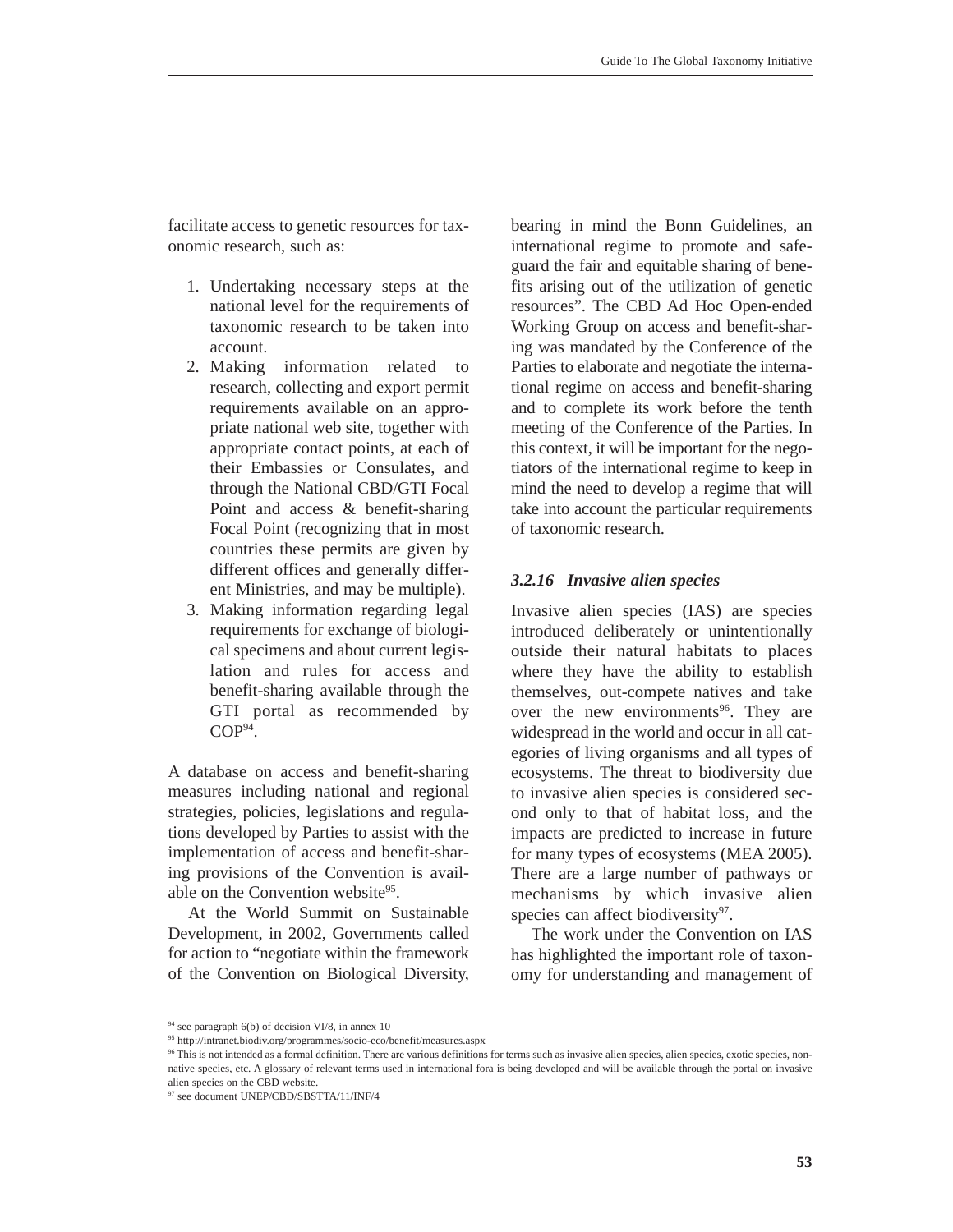IAS98. The following points in particular have been noted:

- Research and monitoring activities on IAS should attempt to include a baseline taxonomic study of biodiversity. At the national (or other appropriate) level this will ensure that IAS can be recognised and distinguished from the biota naturally present;
- Such a survey should include local communities; and
- Relevant extant databases pertaining to IAS should be inventoried and synthesised, including incident lists, potential threats to neighbouring countries, information on taxonomy, ecology and genetics of invasive alien species and on control methods. Since this decision, progress has been made and a list of IAS-related databases compiled<sup>99</sup>.

The Global Invasive Species Programme (GISP), a key partner in implementation of

**Box 3-3 The Davis Declaration**

the Convention's work on invasive alien species, has produced a Global Strategy on Invasive Alien Species (McNeely *et al*., 2001). This strategy also emphasises the need for building research capacity using a cross-sectoral and multi-disciplinary approach, and including "*Strengthening infrastructure for research on IAS (e.g. systematics, taxonomy, ecology) at national and regional levels*". It suggests that an international committee to correlate and manage updated taxonomic nomenclature for all IAS would be a useful resource. Also highlighted is the importance of building capacity to identify, record and monitor invasions and provide current lists of potential and established IAS.

The capacity necessary to meet the information needs was outlined in the Davis Declaration<sup>100</sup>, an output from a Workshop on Development of Regional Invasive Alien Species Information Hubs, held in Davis, USA in 2001 (see Text box 3-3). The concept is to establish a

Workshop on Development of Regional Invasive Alien Species Information Hubs, Including Requisite Taxonomic Services, In North America and Southern Africa 14-15 February 2001, Davis, California

We the participants in the aforementioned scientific workshop:

**Recognize:** The negative impacts of invasive alien species (IAS) on native biodiversity; ecosystem functions and services; the productivity of agriculture, forestry, wildlife, and fisheries; and human health are very costly to society. These costs are measured not just in economic terms, but also in damaged goods and equipment, food and water shortages, environmental degradation, loss of native species, increased rates and severity of natural disasters, disease epidemics, and harm to human welfare.

Every country has been impacted by IAS. Unless coordinated efforts involving the cooperation of all stakeholders are implemented to minimize the movement of IAS, invasions

<sup>98</sup> decisions V/8, VI/8, VI/23

<sup>99</sup> http://www.gisinetwork.org/Documents/DRAFTIASDB.html

<sup>100</sup> http://www.invasivespecies.gov/laws/declarations.shtml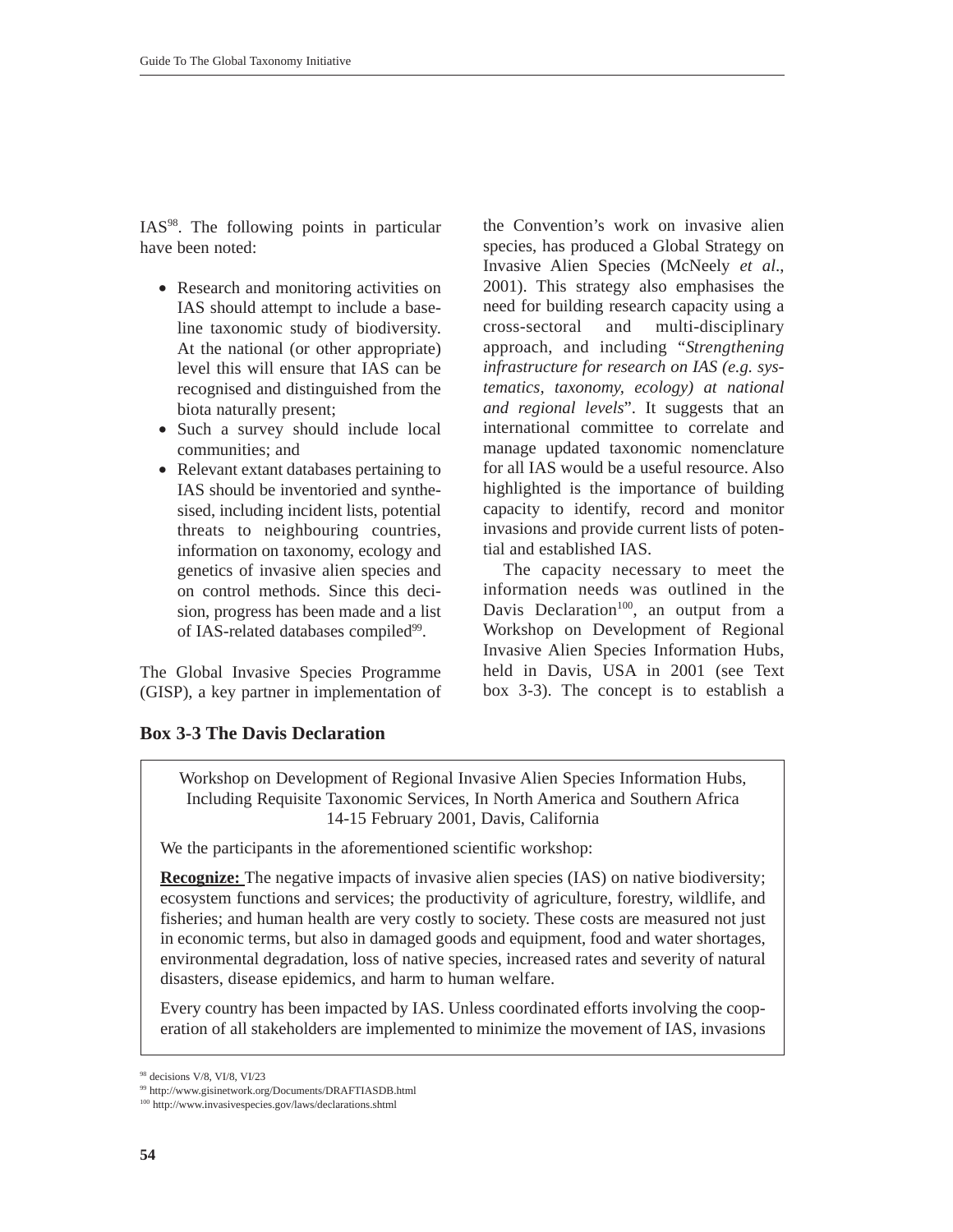will become more frequent and their impacts more severe as the globalization of trade, transport and human travel increase.

Coordinated efforts to restrict the movement of IAS require that all nations have access to taxonomic capabilities, information services, and useful tools to support and implement prevention policies and develop effective response strategies.

Invasions of non-native species are greatly increasing the need for taxonomic services, while the number of taxonomists and resources for taxonomic capacity-building are decreasing worldwide.

Initiatives relevant to strengthening IAS information services are proliferating, with agencies and organizations providing information for many purposes and on many geographic scales. These initiatives are not well coordinated. Some are overlapping or duplicative. Major gaps remain in coverage for some taxonomic groups and regions of the world.

## Therefore, we

**Conclude that**: There is an urgent need to develop a comprehensive global strategy to strengthen and coordinate IAS taxonomic and information services.

Thus, we:

## **Encourage**:

- Establishment of a global information system based on a network of regional information hubs for providing information services and tools relating to IAS and building wherever possible on existing efforts $178$ .
- Support of IAS information services by strengthening of the infrastructure for information technology and management, taxonomic identification, systematics research, vouchering and collections management worldwide.
- Development of tools to increase taxonomic capacity worldwide. These tools, which should be made available wherever possible in hard copy, on CD, and on the Internet, include, *inter alia*, a guide to taxonomic services for IAS; common nomenclatural standards; identification aids; searchable lists of floras and faunas; and training programs for new taxonomists and parataxonomists.
- Establishment of partnerships with key stakeholder groups, including industry, nongovernmental organizations, and the general public, for developing and applying taxonomic services and information to combat IAS.

**Note with Approval**: The Global Invasive Species Programme's plans to promote taxonomy as a key component of national capacity in IAS prevention and management, encourage research to address taxonomic needs, and help coordinate a distributed IAS information network to include early warning and predictive functions.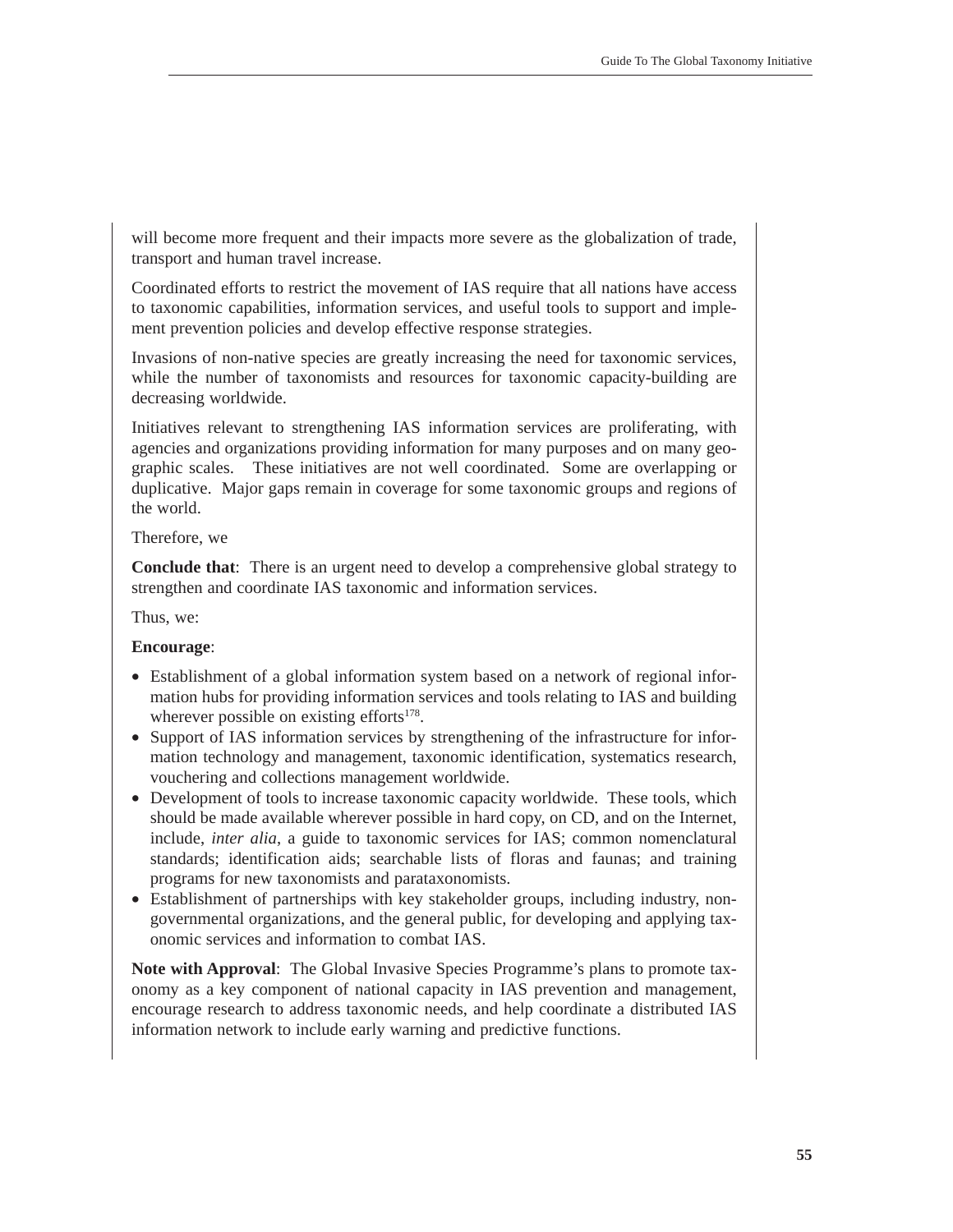## **Call upon**:

- The Integrated Taxonomic Information System (ITIS), the Global Biodiversity Information Facility (GBIF), BioNET-INTERNATIONAL, and the Global Taxonomy Initiative (GTI) to make IAS a priority, establish global standards for IAS taxonomic classification, and improve the availability of accurate IAS taxonomic information.
- The Convention on Biological Diversity (CBD), International Plant Protection Convention (IPPC), and other relevant bodies to recognize the need and encourage support for better coordination, additional tools, and immediate capacity-building in IAS information and taxonomic services.
- National, regional and international research and development agencies to make resources available to better coordinate and increase the capacity of IAS information and taxonomic services, in order to meet the immediate needs of both developing and developed countries.

#### APPENDIX

**Background** The workshop brought together scientists from Africa, North America, and international organizations who are participating in national, regional and global efforts to develop taxonomic services and/or information networks to better inform work on invasive alien species (IAS). The objectives of the workshop were to share experience in developing distributed information networks relevant to IAS and to provide recommendations on concepts and criteria for developing and coordinating IAS regional information hubs and requisite taxonomic services in order to facilitate identification, assessment, and rapid response to IAS. The workshop was sponsored by the U.S. Geological Survey (USGS) in cooperation with the Global Invasive Species Programme (GISP). It was hosted by the University of California at Davis, which is providing technical support to various domestic and international efforts for developing and coordinating IAS information services. Workshop presentations assessed the need for a distributed IAS information system, supported by essential taxonomic services, and provided overviews of initiatives at the global level, in eastern and southern Africa, and in the Western Hemisphere. Working sessions focused on IAS information management and technical issues, and on issues at the interface between IAS taxonomic services and information systems.

The workshop produced the Davis Declaration to focus international attention and resources on development and coordination of IAS information and taxonomic services, and a report (in preparation) containing specific recommendations for strengthening IASrelated taxonomic capacity and for implementing a global network of regional information hubs. The workshop products will provide important support for ongoing taxonomic initiatives (e.g., ITIS, GTI, BioNET-INTERNATIONAL) and for GISP plans to develop a global IAS information network. They will also provide guidance for planning pilot regional invasive species hubs in Mexico and South Africa, for which seed grants are being provided through the Environmental Diplomacy Fund of the U.S. Department of State.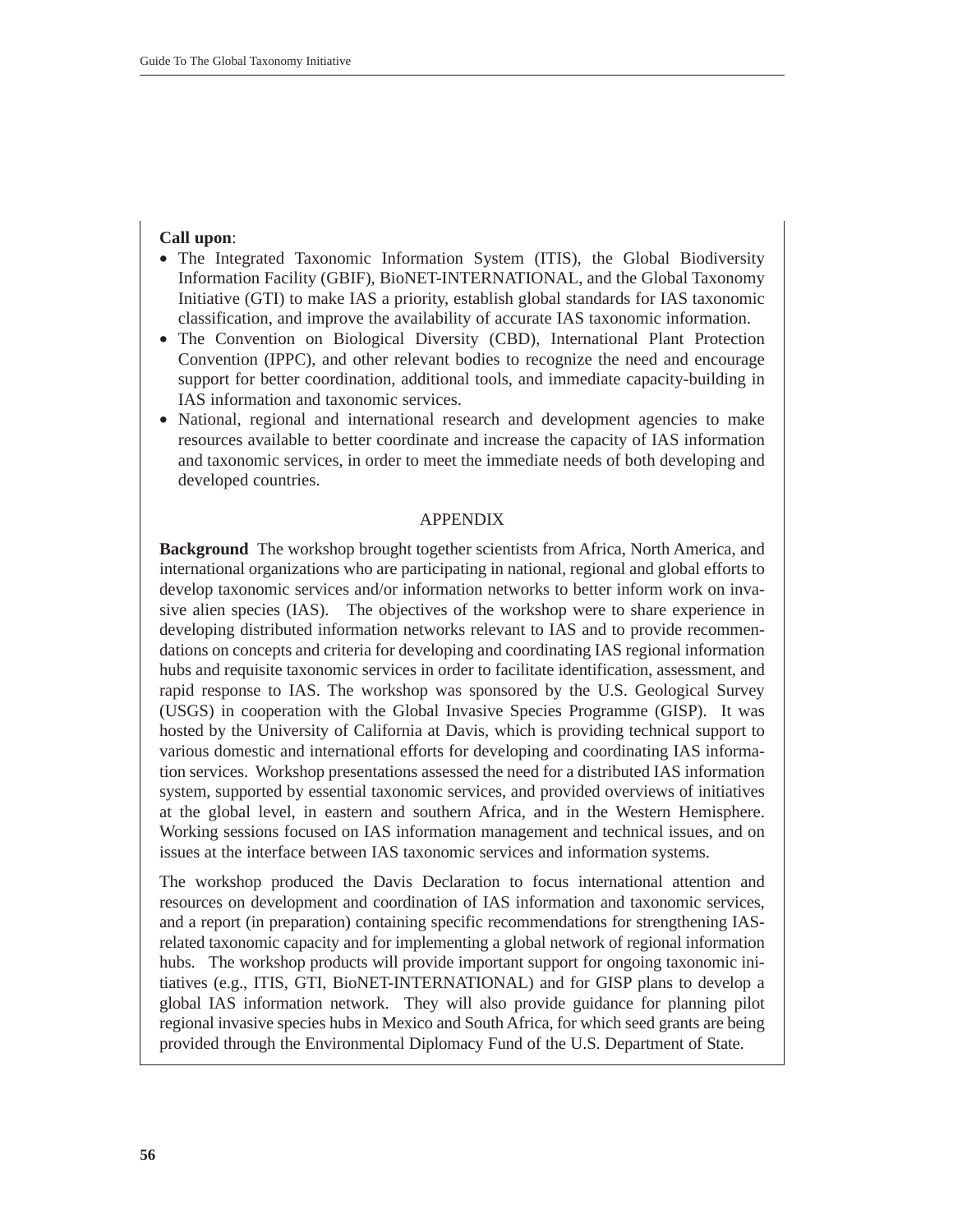global information network based on a series of regional information hubs providing information services on IAS. Each hub would develop a core set of information products, coordinate existing information systems and encourage new initiatives to meet regional needs, facilitate synthesis and integration of information from many countries and sources, ensure application of appropriate data standards and vocabularies, and provide quality control and documentation. A Global Invasive Species Information Network has been set up to achieve some of these objectives $101$ .

Other recommendations from Davis include:

- (i) Support of IAS information services by strengthening the infrastructure for information technology and management, taxonomic identification, systematics research, vouchering and collections management worldwide;
- (ii) Development of tools to increase taxonomic capacity worldwide. These tools, which should be made available wherever possible in hard copy, on CD, and on the internet, include, *inter alia*, a guide to taxonomic services for IAS; common nomenclatural standards; identification aids; searchable lists of floras and faunas; and training programs for new taxonomists and parataxonomists; and
- (iii) Establishment of partnerships with key stakeholder groups, including industry, non-governmental organizations, and the general public, for developing and applying taxonomic services and information to combat IAS.

Further work on the information management element of the proposal was carried out at a joint meeting with the Clearing-house Mechanism in Montreal in 2002 (SCBD,  $2002$ <sup>102</sup>. The meeting endorsed the concept of regional hubs, and suggested that extant networks, such as those affiliated to BioNET-INTERNATIONAL, explore opportunities to utilise their infrastructure in their development. A number of technical issues were discussed, including standards for taxonomy, which were:

- (i) Increase the standardization of taxonomic usage within the network, taking into account the following:
- (ii) Encourage cooperation among hubs to ensure that all are using the same names for species;
- (iii) Recognize and communicate changes in taxonomic concepts of individual invasive species without delay across hubs;
- (iv) Encourage adoption by hubs of standard nomenclatures of higher taxonomic groups, where developed and accepted under the appropriate nomenclatural codes;
- (v) Use the taxonomic resources of GBIF, ITIS and/or Species 2000 that provide access to baseline taxonomic data to ensure interoperability;
- (vi) Enable the inclusion of unidentified or partially identified specimens in the information system;
- (vii) Allow species level updates of specimen-associated data, such as distribution and ecological impact, upon their eventual naming or re-identification in the information system;

<sup>101</sup> http://www.gisinetwork.org/; http://www.biodiv.org/doc/meetings/cop/cop-08/information/cop-08-inf-35-en.pdf

<sup>102</sup> http://www.biodiv.org/doc/meetings/cop/cop-06/information/cop-06-inf-18-en.doc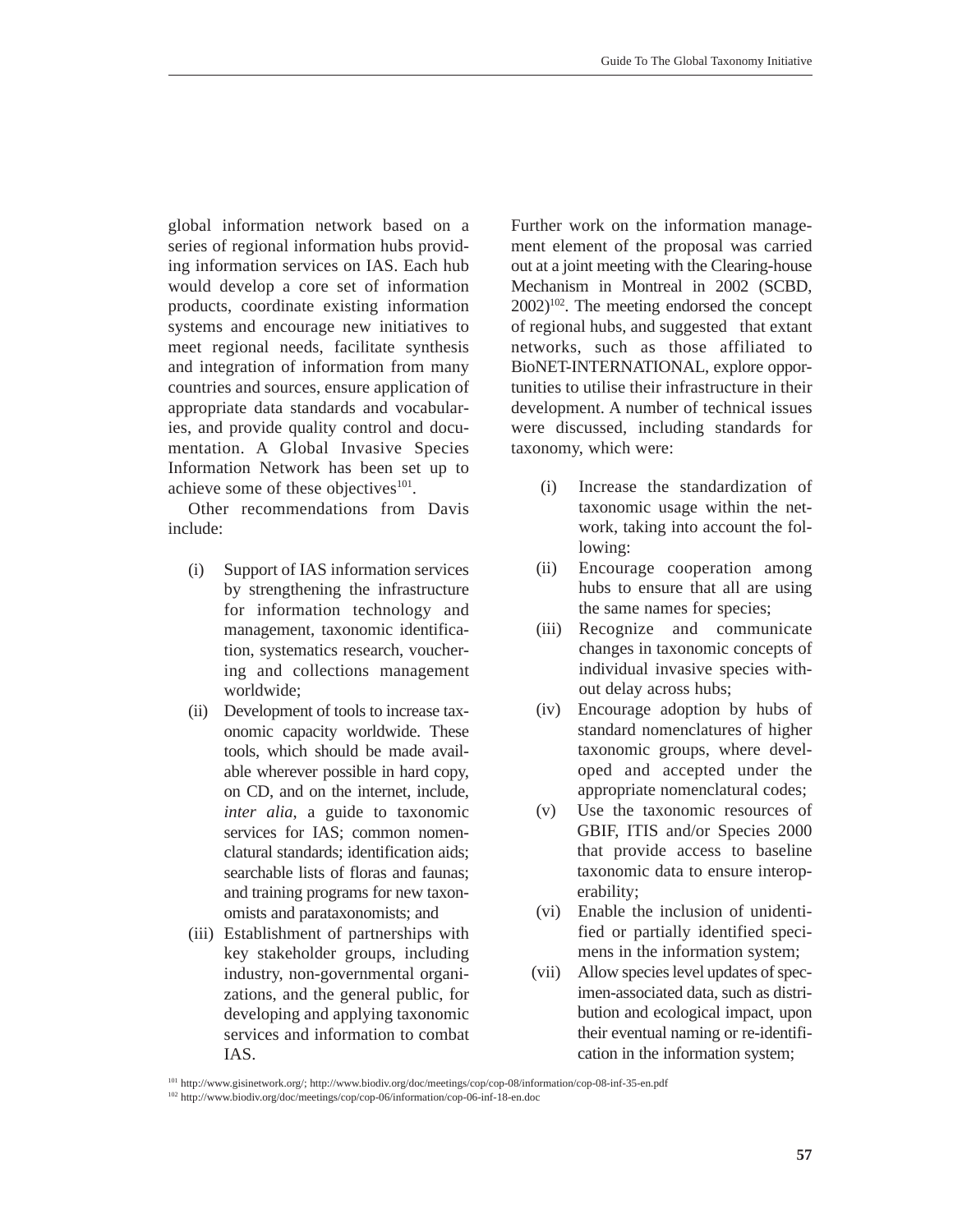- (viii) Encourage hubs to recommend to affiliated institutions to follow best practices, such as:
	- i. Maintenance of voucher collections of invasive species (including genetic material), whether named or not;
	- ii. Specimen identification tracking systems with the potential of active links to the information network in the case of voucher specimens;
	- iii. Mechanisms for actively linking species-level data and the specimen-level data upon which they are based.
- (ix) Allow for multiple taxonomic interpretations by the information system. Where conflicting interpretations create confusion as to the status of a species as invasive, these should be flagged as requiring priority investigation.

Additional contributions to the implementation of Article 8(h) (the Convention Article dealing with IAS) are ongoing within other international fora including, but not limited to, the International Plant Protection Convention (IPPC), regional plant protection organizations, the Food and Agriculture Organization of the United Nations, the International Maritime Organization, and the Ramsar Convention.

## *3.2.17 Support in implementation of Article 8(j) - Traditional knowledge, innovations and practise.*

Article 8(j) of the Convention concerns the knowledge, innovations and practices of

local and indigenous communities relevant to implementation of the Convention<sup>103</sup>. Traditional knowledge systems include taxonomic information, which, if used in combination with Linnean taxonomies, could be of wider value, and also serve to protect the rights of the originators. However, access to and use of traditional knowledge must have the prior informed consent of the holders of that knowledge and be based on mutually agreed terms (see discussion of access and benefit-sharing and the GTI above). The value to indigenous peoples of this activity is to enhance their ability to participate in decision-taking with regard to Convention implementation and to enable them to manage their knowledge in a period when oral traditions are breaking down and written records are not available. Guides should be made available to ensure that there is clarity on species or variants in discussions between peoples in different regions or with different cultural backgrounds. As part of this process methods of depicting and correlating taxonomies based on traditional knowledge and those based on Linnaean nomenclature need to be developed.

Local and indigenous communities are encouraged to be involved in the implementation of the Convention, including the GTI. This aspiration is included within the GTI PoW, and formed part of a report by UNESCO, DIVERSITAS and WWF (Anon, 2000). However, care must be taken to ensure that such involvement is undertaken in the most effective manner and respects the rights of the peoples concerned.

<sup>&</sup>lt;sup>103</sup> Article 8. *In-situ* conservation. Each contracting party shall, as far as possible and as appropriate: (j) Subject to its national legislation, respect, preserve and maintain knowledge, innovations and practices of indigenous and local communities embodying traditional lifestyles relevant for the conservation and sustainable use of biological diversity and promote their wider application with the approval and involvement of the holders of such knowledge, innovations and practices and encourage the equitable sharing of the benefits arising from the utilization of such knowledge, innovations and practices.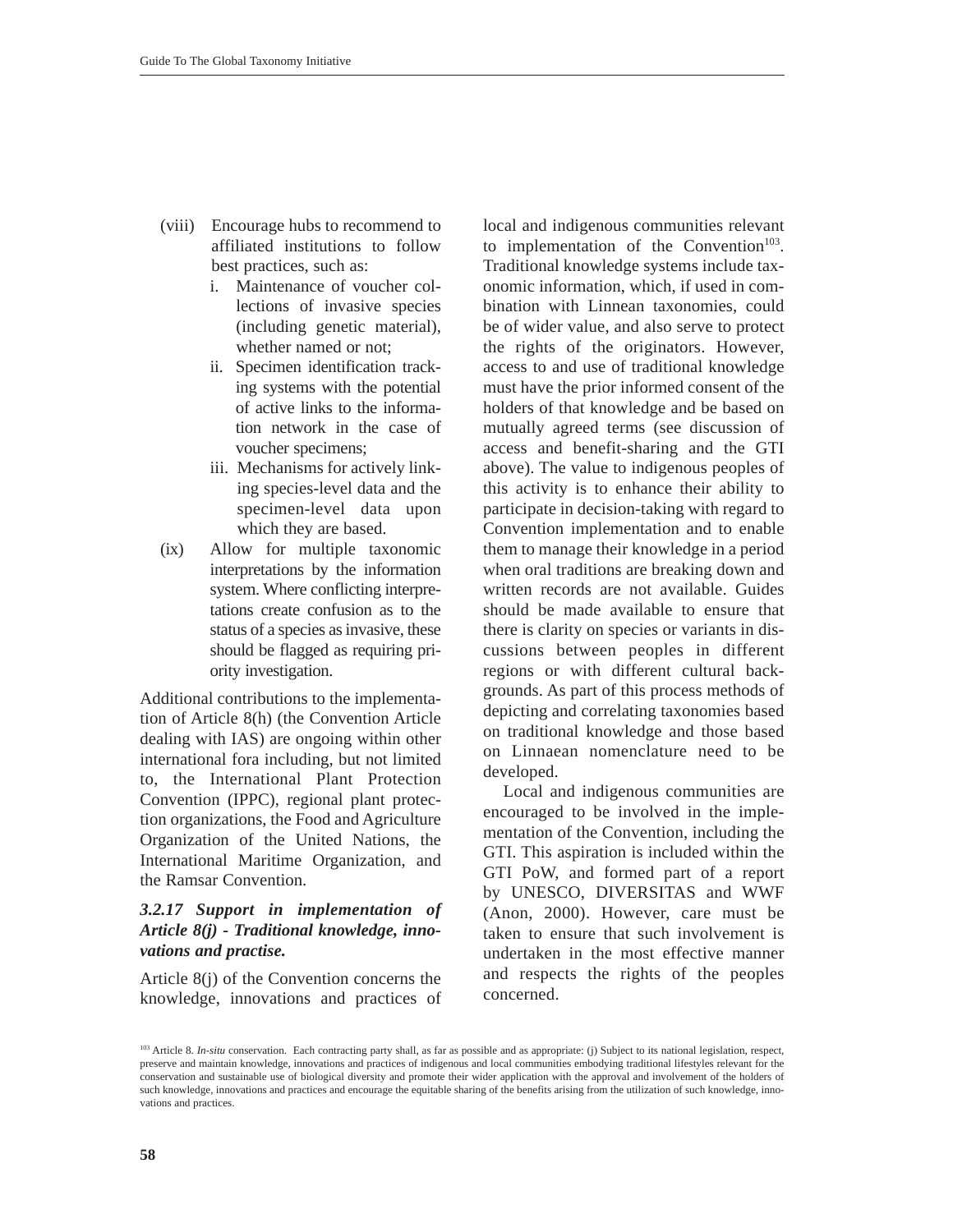# *3.2.18 Support for ecosystem approach and CBD work on assessment including impact assessments, monitoring and indicators*

The GTI was originally developed in the face of problems in implementing Article 7: Identification and Monitoring. The need for identification of components of biological diversity, and for assessment and monitoring of their status, underpins many implementation activities under the Convention. It follows that, wherever identification and monitoring activities are called for in a work programme, there is an implicit, if not explicit, requirement for taxonomic support<sup>104</sup> - work under the GTI. Where the requirement is not explicitly stated in a COP decision, there is often an acknowledgment of the need by the inclusion of a requirement for taxonomic capacity-building. Capacity-building in taxonomy is fundamental to identification, monitoring, indicators and assessments activities $105$ .

The ecosystem approach is a strategy for the integrated management of land, water and living resources that underlies Convention implementation. Within the Convention the term 'ecosystem' is defined in Article 2: "*'Ecosystem' means a dynamic complex of plant, animal and micro-organism communities and their non-living environment interacting as a functional unit*". Humans, with their cultural diversity, are an integral component of ecosystems in this approach. What this means is that any implementation activity should consider not only the animals, plants and microorganisms of a system, but also the way in which humans are engaged with that system, and how human activities, even at a distance, impact upon it.

Under the ecosystem approach, the Millennium Ecosystem Assessment  $(MEA)^{106}$  was a key activity, and in fact was the main focus of the planned activity for the ecosystem approach under the GTI PoW. The MEA found, not surprisingly, that the taxonomic knowledge available for characterizing ecosystems varied considerably. The detailed findings of the MEA provide good insights into the extent of the taxonomic impediment for management of various types of ecosystems.

The GTI also has relevance to the suite of associated environmental conventions (e.g. the Convention on Migratory Species (CMS), the Convention on International Trade in Endangered species of Flora and Fauna (CITES) the Convention to Combat Desertification (CCD) and to the Commission on Sustainable Development (CSD)).

# *3.2.19 Protected areas*

The COP adopted a programme of work on protected areas in 2004 (decision VII/28) and reviewed progress in 2006 (decision VIII/24). In addition to recognizing the important linkages between protected areas and GTI, the COP elaborated a planned activity on protected areas as part of the programme of work for the GTI.

The 2003 UN list of protected areas included more than 100,000 sites covering an area of 18.8 million square kilometres of

<sup>105</sup> See decisions III/10 and VI/7

<sup>&</sup>lt;sup>104</sup> Monitoring in a form which would require taxonomic support has been stated as necessary in, for example, the work on Marine and Coastal Biodiversity (decisions V/3, VI/3); Invasive Alien Species (decision VI/23); Agriculture (decisions III/11, V/5, VI/5); inland waters (decision VII/4); Forest Biodiversity (decision V1/22); Implementation of Article 8(j) (decision V/16); Biodiversity and tourism (decision V/25); and the Global Plant Conservation Strategy (decision VI/9).

<sup>106</sup> http://www.millenniumassessment.org/en/index.aspx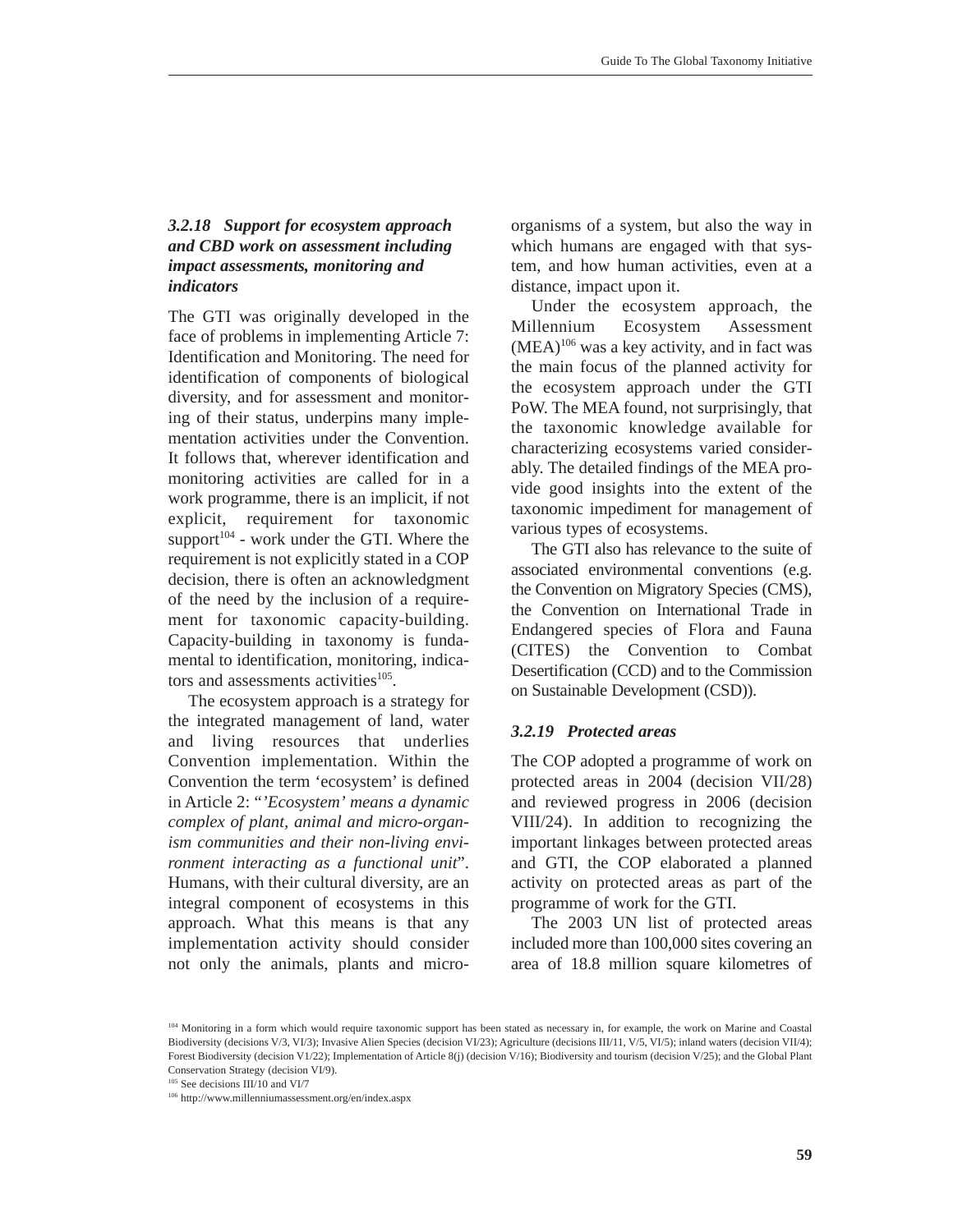which 17 million square kilometres are terrestrial – some 11.5% of Earth's land surface. These protected areas represent almost all ecosystem types: forests, savannahs, grasslands, wetlands, and coastal and marine systems, although with different degrees of coverage. Between 10% and 30% of the planet's Amazonian rain forests, the Arctic Tundra and the tropical savannah grasslands are now held in protected areas. However, less than 10% of the world's wetlands and less than 0.5% of the world's coastal and marine systems are protected.

Protected areas support biodiversity by maintaining essential ecosystems and ecological services. They provide refuge for some of the world's spectacular, valuable and often threatened biota. However, protected areas established for the conservation of biota are likely to be placed and managed in terms of the larger better known species rather than the much greater number of smaller species that may occur there $107$ , and management decisions may be biased by this (Caro & O'Doherty, 1999; Andelman, & Fagan, 2000; Lindenmayer *et al.*, 2002). Accurate information about various biodiversity components of protected areas can considerably improve the management and selection of those areas. However, for most of the designated protected areas such information is not available. The PoW on protected areas includes the need for studies to improve the knowledge of the distribution, status and trends of biological diversity in protected areas, an activity that must

involve taxonomic work to identify the components of that biodiversity<sup>108</sup>. In addition, the protected areas PoW calls for establishment of a comprehensive system of representative national systems of protected areas by 2010 by parties through expansion of protected areas in any remaining large, un-fragmented natural areas. In terms of determining appropriate sites for protected areas, data are needed on the range and ecological needs of the most species possible, and in particular about endemic and RET (Rare, Endangered, Threatened) species. However, such data are frequently either unavailable due to lack of description, or available only in large collections held in museums and herbaria. To meet these challenges, the following should be considered for any actual or proposed protected area:

- Access to specimen data from that area (i.e. via GBIF and the taxonomic institutions), particularly of endemics and locally/regionally rare entities;
- Knowledge of the role of the area in relation to the distribution of as many species as possible (using programmes such as WORLDMAP<sup>109</sup>, and ecological niche modelling (Raxworthy *et al.*, 2003; Canhos *et al.*, 2004) again dependant on taxonomic input and access to collections);
- Rapid surveys on a selection of target groups of lower organisms, using initiatives such as Conservation International's Rapid Assessment programme;

<sup>108</sup> UNEP/CBD/SBSTTA/9/6

<sup>109</sup> http://www.nhm.ac.uk/science/projects/worldmap/

<sup>&</sup>lt;sup>107</sup> The approximately 1.78 million described species are not evenly spread across taxa, but are rather concentrated in the larger organisms such as vertebrates and vascular plants (where perhaps 90% have been discovered and named). There are, however, huge gaps among the smaller organisms, such as insects, fungi, algae and protozoa, which are both far more species-rich and often more important for ecosystem function. Moreover, listing of conservation status through the red databook system seems biased in favour of the larger organisms. Although there is no reason to believe that extinction rates are any lower for invertebrates than vertebrates, 24% of the 4,763 species of mammals are threatened, while only 0.06% of the 950,000 insects have so far been assessed as threatened (SCBD, 2001).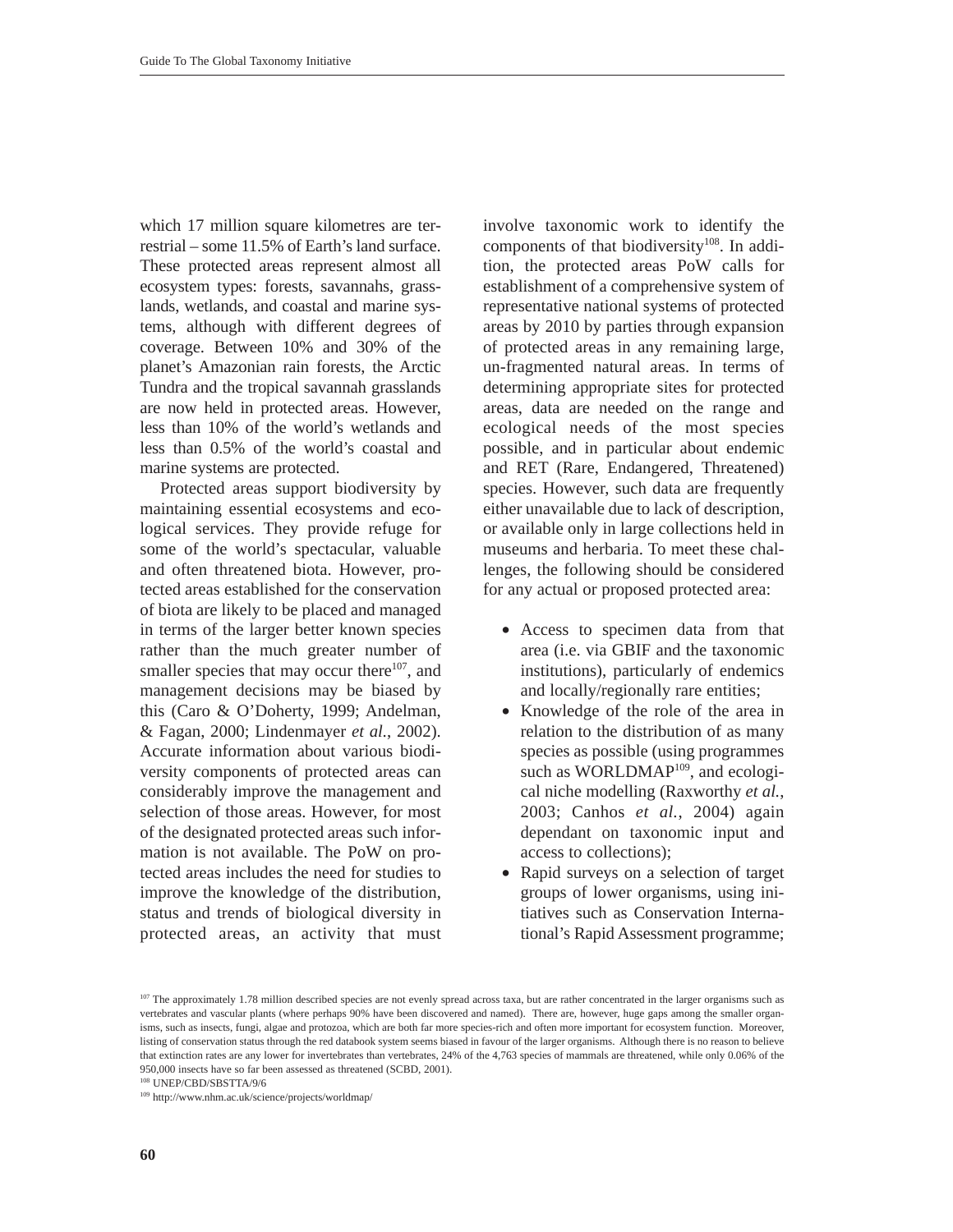- Rapid treatment of the survey results to produce (1) list of RTUs (recognizable taxonomic units, or morphospecies, which are likely to be species-level taxa but are not named and thus cannot be compared between sites) and their likely ecological roles; (2) list of species, including newly-described ones;
- Long-term monitoring of these taxa with continuing description of new species as collected; and
- Free sharing of these data, including identification aids, between geographically and ecologically related reserves.

Rigorous planning and management of protected areas requires close association between the conservation and taxonomic communities, including at the level of data sharing. It also demands focused capacitybuilding of taxonomy (King & Lyal, 2003).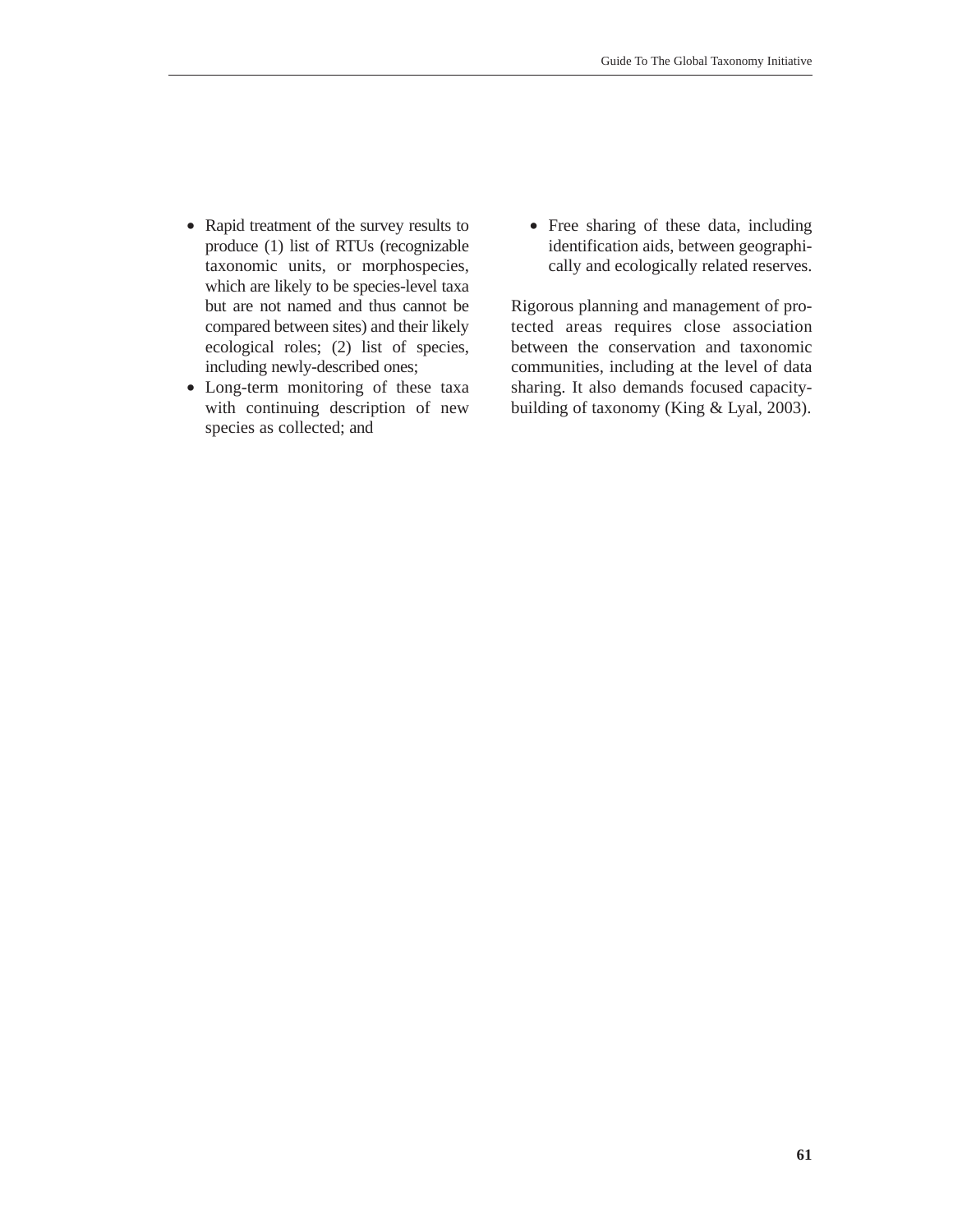# **4. DEVELOPING THE GTI AND MONITORING ITS PROGRESS**

As noted in the introduction to this Guide (section 1.2), the GTI has a dual nature, with both policy and implementation components. The function of the policy component of the GTI is to identify the priorities for action, which culminate in decisions of the COP including the programme of work. The policy aspect involves the National Focal Points within each country, the Conference of the Parties (COP) of the CBD and its Subsidiary Body on Scientific, Technical and Technological Advice (SBSTTA), the Secretariat of the Convention (SCBD) and the Coordination Mechanism of the GTI. Implementation occurs primarily as Parties translate that policy at international level into policies, strategies and activities at national level.

This section of the Guide first introduces the roles and responsibilities of the key actors in the development of policy, including the CBD secretariat, the Coordination Mechanism for the GTI, National Focal Points, the COP, and SBSTTA. In addition, it reviews some of the main mechanisms available to facilitate implementation of the GTI, including national reporting, national biodiversity strategies and action plans (NBSAPs), the roster of experts, outreach activities, taxonomic needs assessments, and pilot projects. Finally, some key obstacles and challenges to implementation of the GTI are discussed.

## **4.1 Roles and responsibilities**

#### *4.1.1 The CBD Secretariat*

Responsibility for the administration of the GTI under the Convention rests with the Executive Secretary of the SCBD in Montreal. There is a programme officer

<sup>110</sup> See the annex to decision V/9, contained in annex 9 to this guide.

primarily responsible for the GTI, and other programme officers responsible for the thematic work programmes and other crosscutting issues who may contribute to work on the GTI from time to time. On a day-today basis, some of the main duties of the CBD Secretariat include preparing documentation for SBSTTA, COP and other meetings, gathering and analyzing information for these documents, corresponding with interested parties and focal points, maintaining the GTI portal on the CBD website, forwarding requests of COP to Parties and others, following up on implementation of various activities under the GTI, and liaising with key organizations and partners in order to inform people of the GTI and how they can contribute to its implementation.

## *4.1.2 The GTI Coordination Mechanism*

In managing the GTI the Executive Secretary is advised by a Coordination Mechanism, comprising delegates from each of the UN regions as well as from relevant international organisations. This was set up by the COP at its fifth meeting in  $2000^{110}$  with a series of tasks to undertake, including the development of the PoW in concert with the Executive Secretary, and the in-depth review of the PoW that occurred at COP-8 in 2006. There are several aspects of the decision on GTI taken by COP-8 for which the Coordination Mechanism will be able to provide advice to the Executive Secretary, including but not limited to;

- Design and implementation of the global taxonomic needs assessment envisaged as planned activity 3 in the PoW;
- Development of specific taxonomic, outcome-oriented deliverables for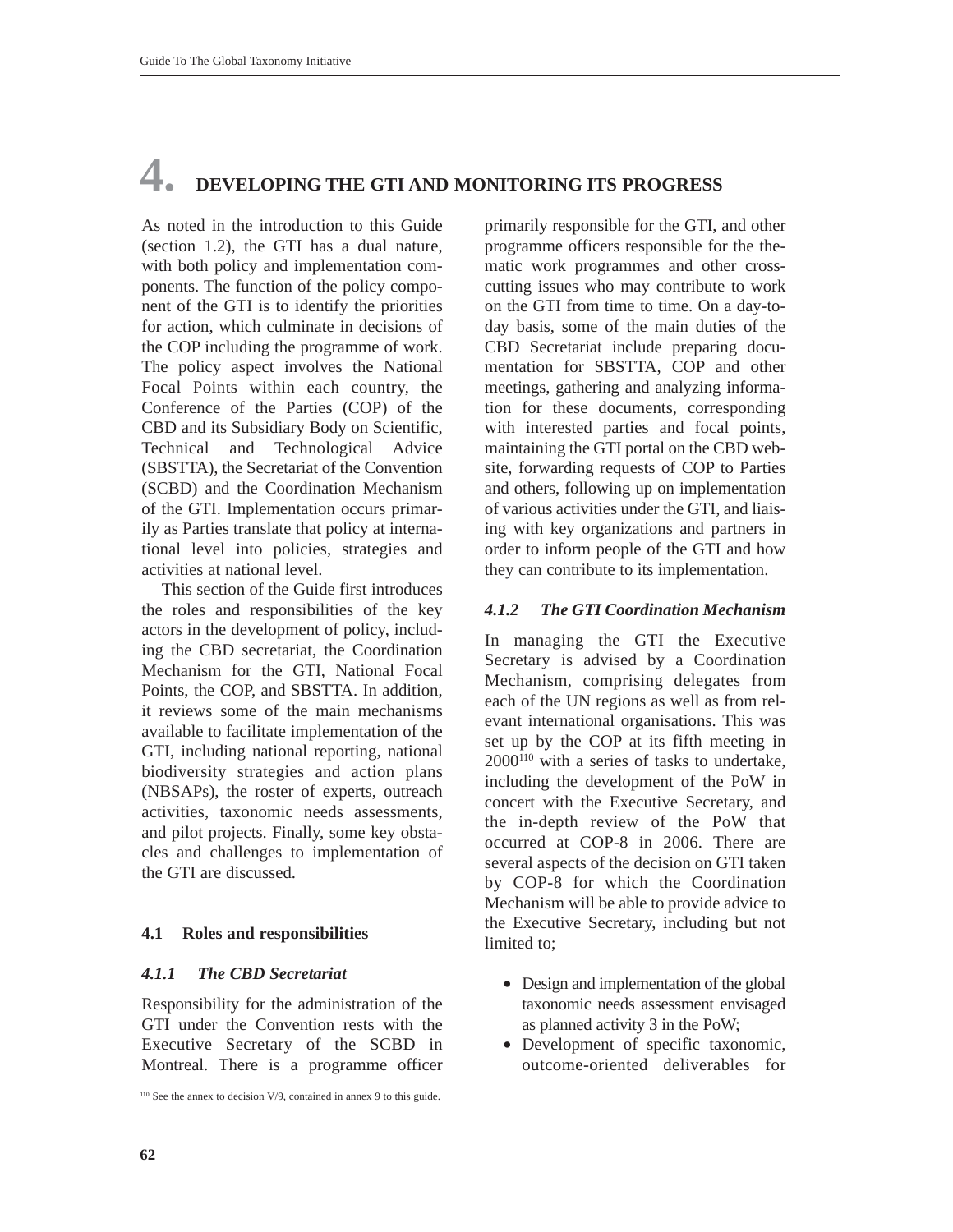each of the planned activities of the PoW, in advance of COP-9; and

• Fundraising and implementation for a project development seminar to assist countries in developing projects to address identified taxonomic needs.

Reports of formal meetings of the Coordination Mechanism are available on the GTI Portal. The group also communicates via email and is likely to use online discussion forums on the GTI Portal as an additional means to interact.

#### *4.1.3 National Focal Points*

All Parties have a CBD National Focal Point – an individual or office within Government that takes the lead in CBD matters. However, in order to provide a more focused link between the SCBD and individual Parties on the GTI, Parties have been invited to designate National Focal Points for the GTI<sup>111</sup>. These GTI National Focal Points should be one or more expert individuals or institutions who have the appropriate technical background and expertise to understand taxonomic needs in relation to the CBD. Focal Points have been or will be designated for a number of activities under the Convention, including the GTI. The identities and contact points of the GTI National Focal Points can be found on the GTI Portal or can be requested by contacting the Secretariat.

In order to help the GTI Focal Points be as effective as possible, some of the responsibilities of the job have been summarized (see Text-box 4-1). These activities are only

## **Box 4-1 Suggestions for action by CBD and GTI National Focal Points**

These were identified by the meeting of the Coordination Mechanism for the Global Taxonomy Initiative (GTI) held in Kuala Lumpur on 8 February 2004, and circulated to Focal Points in a Notification by the Executive Secretary on 16 September 2004<sup>1</sup>.

Parties should:

• *Appoint National Focal Points for the GTI (in accordance with decisions V/9 and VI/8 of the Conference of the Parties). These focal points should comprise one or more expert individuals or institutions who together have the appropriate technical background and expertise to understand taxonomic needs in relation to the Convention on Biological Diversity and have the capacity to fully perform the focal point role.*

National Focal Points for the Convention on Biological Diversity should:

• *Empower and support national focal points for the GTI in their efforts to make contact and communicate regularly with the taxonomic community in their country, where possible making use of existing networks.*

National Focal Points for the Convention on Biological Diversity and the GTI should:

• *Integrate taxonomy into all projects as appropriate to ensure implementation of decision VI/8, on the GTI programme of work, and that taxonomic needs are met in all thematic areas of the Convention on Biological Diversity.*

111NOTIFICATION. Suggested actions for promoting implementation of the programme of work for the Global Taxonomy Initiative. Ref.: SCBD/STTM/LR/44307 http://www.biodiv.org/doc/notifications/2004/ntf-2004-073-gti-en.pdf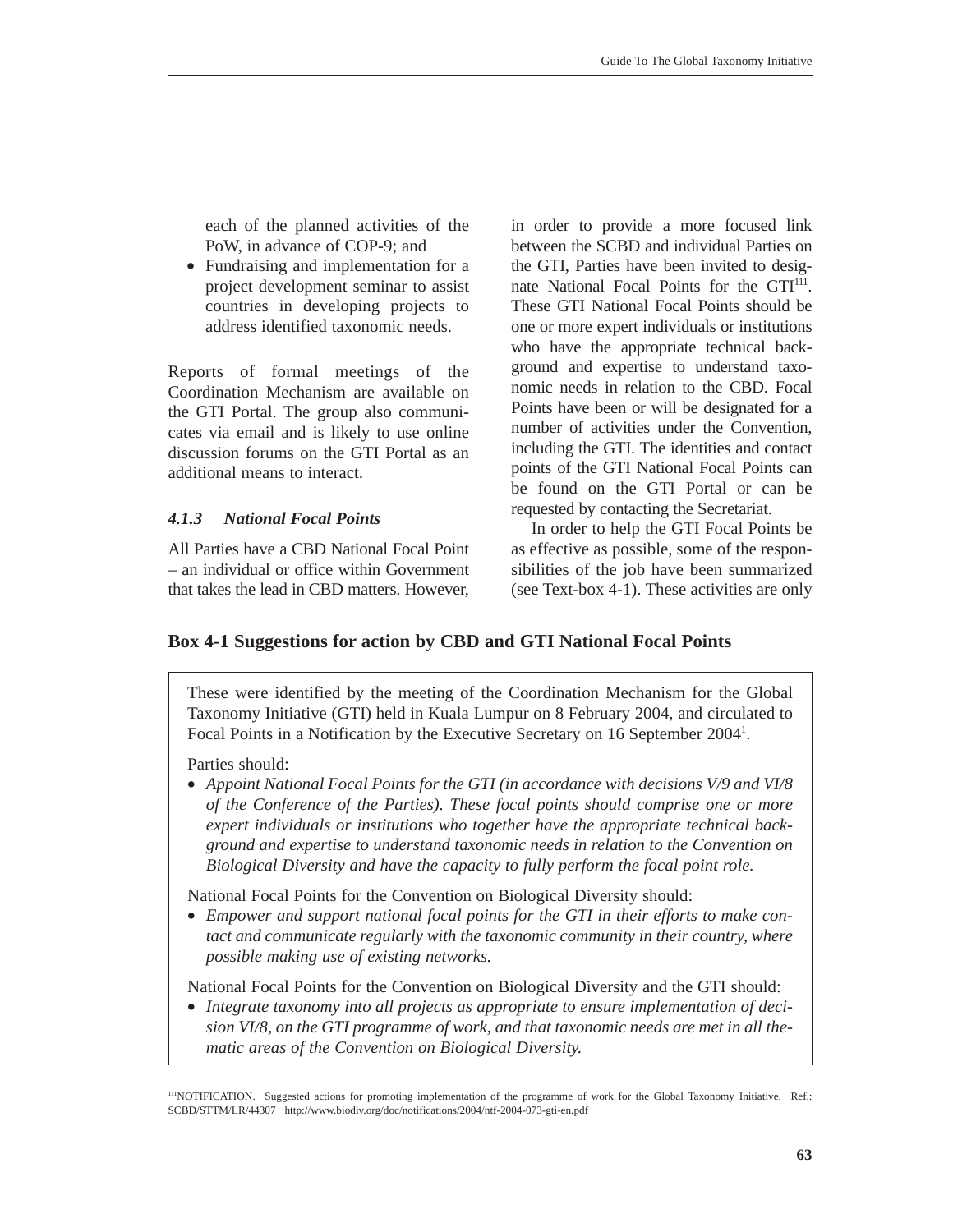- *Create links with national biodiversity strategy and action plans, the clearinghouse mechanism, (NCSAs), the Global Environment Facility and other relevant processes so that the need for taxonomy is understood in each of these processes and so that taxonomists understand what is required to fulfil the relevant commitments.*
- *Utilize opportunities within national capacity self-assessments and GEF enabling activities to identify priority taxonomic needs for implementing the Convention on Biological Diversity.*
- *Take responsibility for provision of information to the Secretariat of the Convention on Biological Diversity on:*
	- *a. Taxonomic needs assessments, including reviews or studies on specific taxonomic needs;*
	- *b. Directories of taxonomic expertise;*
	- *c. Registers of biological collections; and*
	- *d. Taxonomic initiatives and networks.*

National Focal Points for the GTI should:

- *Initiate, complete and/or update as, appropriate, national taxonomic needs assessments, ensuring that these address the taxonomic needs identified in the work programmes for each thematic and cross-cutting issue under the Convention on Biological Diversity.*
- *Prepare plans for the full national implementation of the GTI programme of work, utilizing national, regional and global capacities as appropriate.*
- *Work with government and relevant organizations to mobilize resources for the taxonomic capacity-building required to meet national obligations under the Convention on Biological Diversity.*
- *Participate in and help ensure the sustainability of national, regional and global initiatives and networks aimed at taxonomic capacity-building and technical cooperation.*
- *Work to bridge the gap between taxonomists and all user groups involved (through the establishment of web sites, mailing lists, bulletin boards, presentations at scientific conferences, workshops with end-users and other means).*
- *Popularise the GTI among taxonomists and provide an interface between taxonomy and the end-users of taxonomy.*
- *Raise the level of in-country recognition for the applied nature of much taxonomic work and the critical contribution of baseline taxonomic work to all activities related to the conservation and sustainable use of biodiversity and the effective implementation of the Convention on Biological Diversity.*
- *Be proactive in seeking to realize the benefits of cooperation with other sectors, for example, plant protection services, that have relevant capacities and capacity-building needs.*
- *Provide relevant information and ongoing feedback to the taxonomic and end-user communities (on the Convention on Biological Diversity and the GTI, other*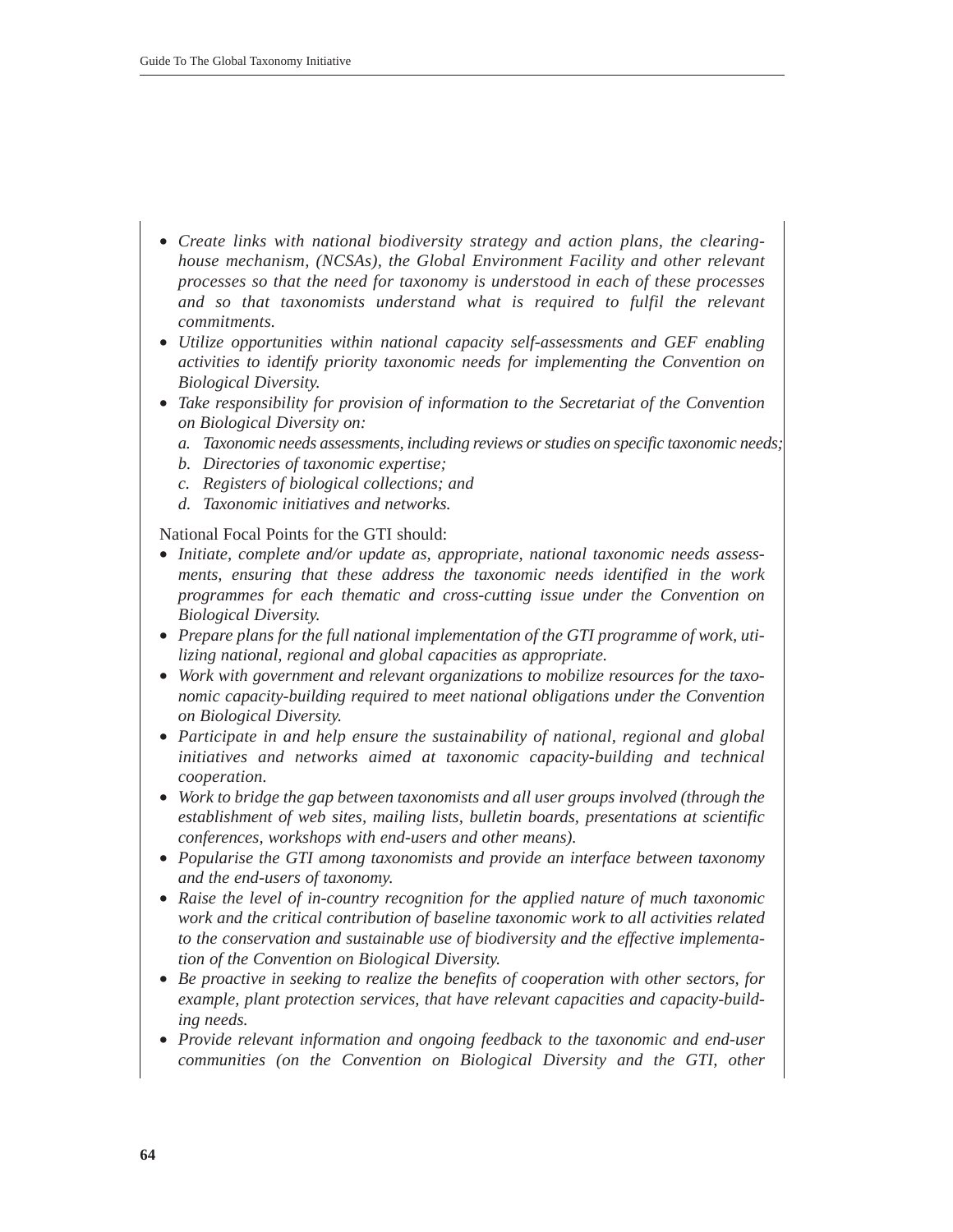*organizations and processes, contacts, government decisions, funding possibilities as well as case studies, etc.).*

- *Help to increase recognition that most taxonomic expertise can only be provided by taxonomists.*
- *Build an understanding in government of the costs involved in providing taxonomic services and support the development of programmes aimed at improving long-term employment and career opportunities for taxonomists.*
- *Facilitate regional and global implementation of the GTI programme of work through communication and cooperation with GTI National Focal Points and other stakeholders internationally.*

a suggestion from the SCBD, and may be modified by Parties according to local needs and priorities. However, they do go some way to attempting to bridge the gap between policy and implementation.

#### *4.1.4 COP and SBSTTA*

The COP, as the governing body for the Convention, makes requests and invitations to Parties to carry out certain activities related to the GTI. In addition, however, the COP can also alert other organisations and initiatives as to the priorities and encourage them to play a role in meeting needs, and it can also alert funding bodies to priorities and needs, and encourage them to provide funding. The CBD itself is not a funding body and cannot provide financial support for implementation.

The COP often bases its decisions on the GTI on recommendations of the Subsidiary Body on Scientific, Technical and Technological Advice (SBSTTA), which in recent years meets twice in each inter-sessional period between COPs. The SBSTTA helps to ensure that decisions of COP are grounded on scientific inputs, because government delegations tend to comprise scientific experts.

## **4.2 Mechanisms to facilitate Implementation**

#### *4.2.1 National reporting*

Parties use various reporting mechanisms in order to monitor and provide information regarding their implementation of the Convention. Reporting provides feedback not only to the COP but also to the Parties themselves regarding the effectiveness of their activities towards implementation.

National reports under the Convention are prepared periodically, the most recent being the third national reports. The reporting formats are agreed by COP well in advance of reporting deadlines, and to date the formats have been comprehensive, inclusive of questions regarding implementation of Article 7 and the GTI.

In order to facilitate reporting in more detail on particular topics, the COP also requests or invites Parties to provide specific thematic reports. A few such thematic reports or questionnaires have been developed, including one for the Global Taxonomy Initiative which was distributed by the Secretariat in 2004 to solicit information for the in-depth review of the GTI.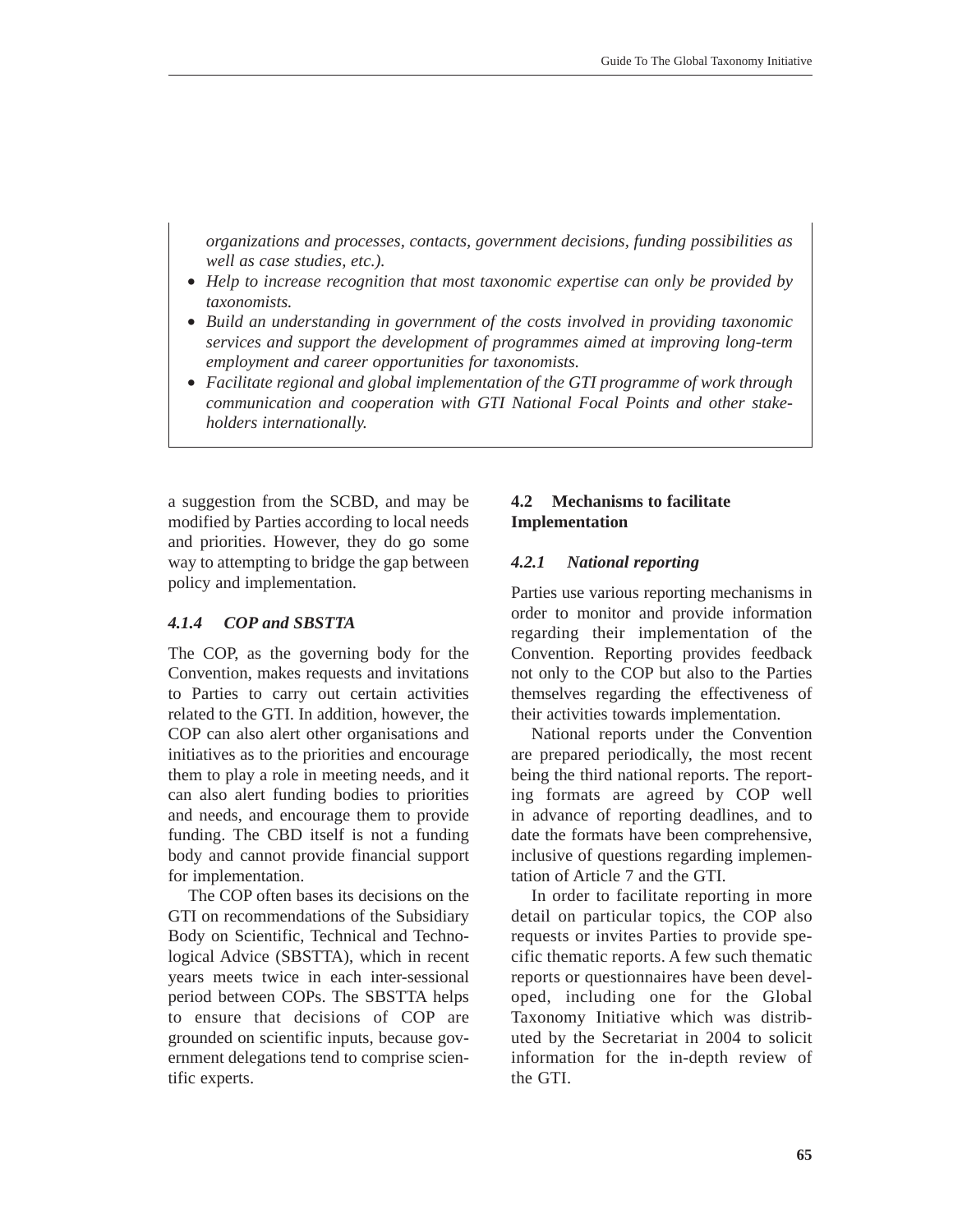The information contained in the national and thematic reports is posted on the website of the Convention $112$  and can be analysed by any visitor to the website.

Unfortunately, not all governments submit national reports and thematic reports, and among those that do, the level of detail and rigour varies significantly. Government departments that compile the reports do not always have direct contact with the organisations or individuals providing the taxonomic expertise to implement the GTI. For this reason, and because gathering detailed information is costly, the reports cannot always provide a level of detail on implementation that would be helpful. Clarity in what has been achieved would not only demonstrate the progress that is being made, but would also identify more clearly what obstacles need to be overcome. In several GTI-related workshops the participants have identified a need for taxonomists and other people implementing the GTI to interact more closely with National Focal Points of the GTI and CBD (Klopper *et al.*, 2001; the Third Global Taxonomy Workshop<sup>113</sup>; the Paris  $2003$  meeting<sup>114</sup>). This might assist the Focal Points in compiling the reports.

#### *4.2.2 NBSAPs*

Governments use national biodiversity strategies and action plans (NBSAPs) to articulate their plans for implementing COP decisions in a national context. Ideally, the results of taxonomic needs assessments should be made clear in an NBSAP, specifying how the taxonomic impediment to implementation of the CBD can be addressed at national level. Many of these NBSAPs are accessible through the CBD web site $115$ .

#### *4.2.3 Roster of experts*

The clearing-house mechanism maintained a roster of experts for the various thematic areas and cross-cutting issues under the Convention, including the GTI. However, the maintenance of the roster was discontinued in 2006 (decision VIII/10). Other available databases of taxonomic expertise are highlighted on the GTI Portal.

#### *4.2.4 Outreach*

If people do not understand the importance of the Convention, or indeed of taxonomy to underpin its implementation, the implementation of the CBD will be impaired. Thus the need to raise awareness and to educate on the importance of taxonomy to underpin the Convention is critical to the success of the Global Taxonomy Initiative.

At its eighth meeting in 2006, the COP requested the Executive Secretary to undertake awareness-raising activities specific to taxonomy, as part of the Global Initiative on Communication, Education and Public Awareness (CEPA) under the Convention<sup>116</sup>.

In the Global Taxonomy Workshop in Pretoria the participants produced a strategy for building taxonomic capacity as part of the GTI. This strategy, refined at a subsequent meeting in Paris (Annex 5), includes a set of activities that stretch from the policy level to implementation. Key aspects involve outreach to all stakeholders, whether engaged in policy-level work, implementing the CBD in one of the thematic areas or other

<sup>112</sup> http://www.biodiv.org/reports/analyzer.aspx

<sup>113</sup> http://www.bionet-intl.org/opencms/opencms/resourceCentre/onlinePublications/3GTW/index.htm

<sup>114</sup> http://www.biodiv.org/doc/meetings/sbstta/sbstta-09/information/sbstta-09-inf-16-en.pdf

<sup>115</sup> http://www.biodiv.org/world/nbsaps.asp - actual NBSAPs are accessible using the link from the side-bar on this page.

<sup>116</sup> decisions VIII/3 and VIII/6.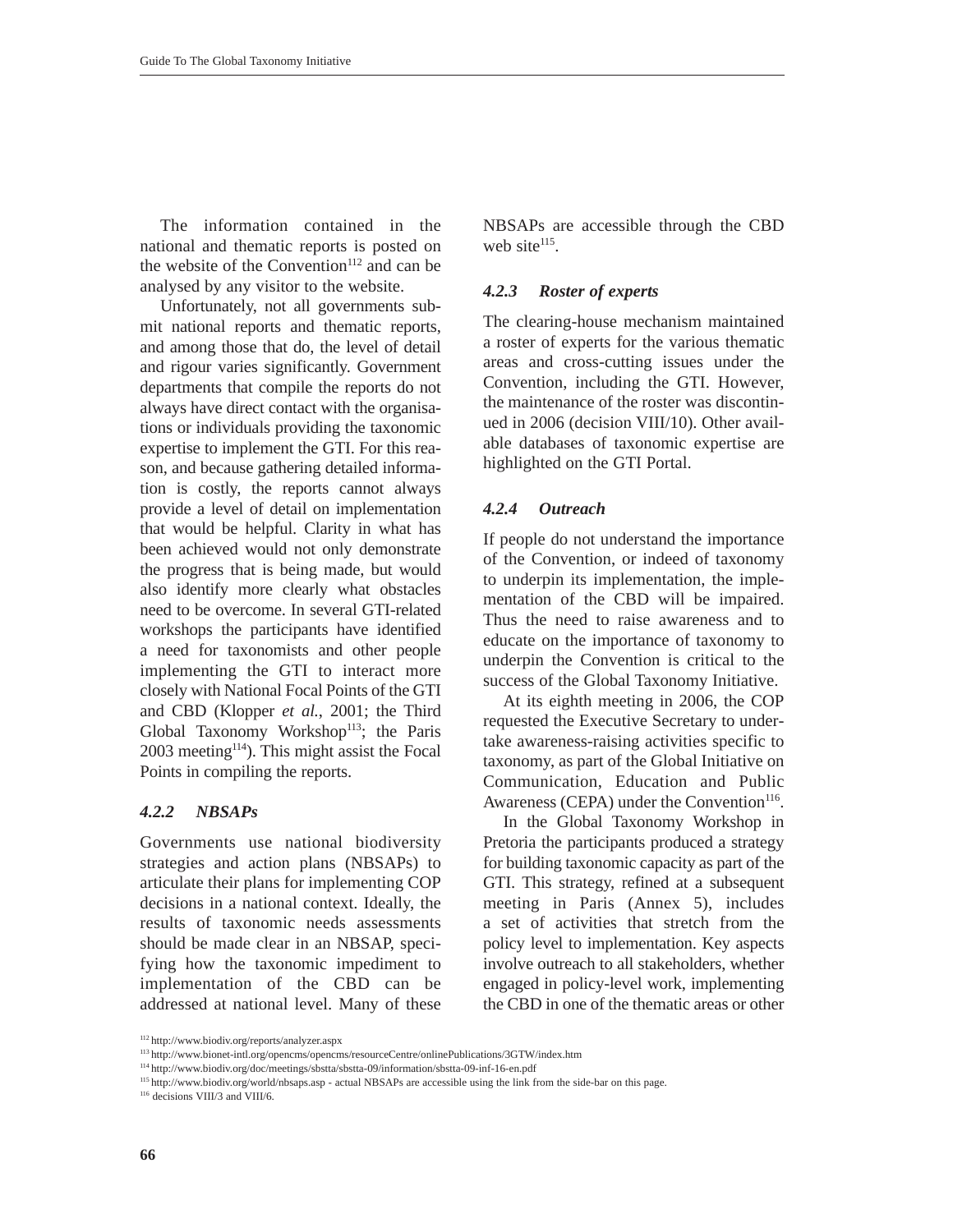cross-cutting issues, or in taxonomy itself. This is to ensure that they all are aware of the GTI as an overarching political framework and as a necessary integrated component of CBD implementation, and their own role in ensuring its success. The table reproduced in Annex 5 provides a list of partners who have committed themselves in one or other meeting to undertaking these actions. However, where outreach is concerned, every stakeholder, whether institutional or individual, has an equal responsibility and right to participate.

The very existence of the GTI and the massive endorsement it has received in a succession of CBD, COP and SBSTTA meetings is itself a powerful argument to use in explaining the importance of taxonomic integration with other CBD implementation.

Numerous activities have taken place in the past few years, including presentations on the GTI by the CBD Secretariat, members of the GTI Coordination Mechanism, and others at a number of workshops and meetings, including four regional and one global workshops on the GTI, and set-up meetings for Regional Taxonomic Technical Cooperation Networks. A number of papers have been written and published in various books and journals, including Cresswell & Bridgewater, (2000); Klopper *et al.* (2002); Lyal (2001, 2004, 2004a), Samper, (2004); Shimura (2003, 2004). A brochure on the GTI has been produced by the SCBD, the GTI Portal is maintained on the CBD site, and other websites are maintained by various GTI National Focal Points globally. There have also been publications in the CBD Technical Series related to taxonomy<sup>117</sup>.

While all of these things are useful and necessary, there needs to be a greater effort at outreach outside of those already active in Convention activities. These include taxonomists themselves, funders, and users of taxonomic information.

### *4.2.5 Taxonomic needs assessments*

As has been noted in Section 3, taxonomic needs assessments can be used to identify priority needs across the various sectors implementing the CBD. They may be carried out across whatever geographic area is deemed appropriate, and either attempt to examine the whole gamut of activities under the CBD or focus on one area, such as aspects of agricultural biodiversity (Naumann & Jisoh, 2002; Evans *et al*., 2002), or conservation (UK report, unpublished).

The results of the needs assessment can be incorporated into the NBSAP, or taken as a free-standing document. In either respect, however, it displays needs, and allows the taxonomic community, the other sectors, and the policy-makers to prioritise actions and resources. Thus priorities can be simultaneously placed on the implementation and policy agendas. Moreover, in identifying particular needs, the output required to meet them, and the users of that information, the assessment results will provide information and a route for monitoring for the National CBD Focal Point, to assist understanding of how implementation is progressing.

In addition to providing a basis for future activities the process of preparing the assessment can act as a mechanism to highlight taxonomic needs that had been overlooked, and for raising the profile of taxonomy, the GTI and other aspects of the CBD, an outcome reported by the UK GTI Focal Point (*pers comm.*).

<sup>117</sup> See in particular http://www.biodiv.org/doc/publications/cbd-ts-21.pdf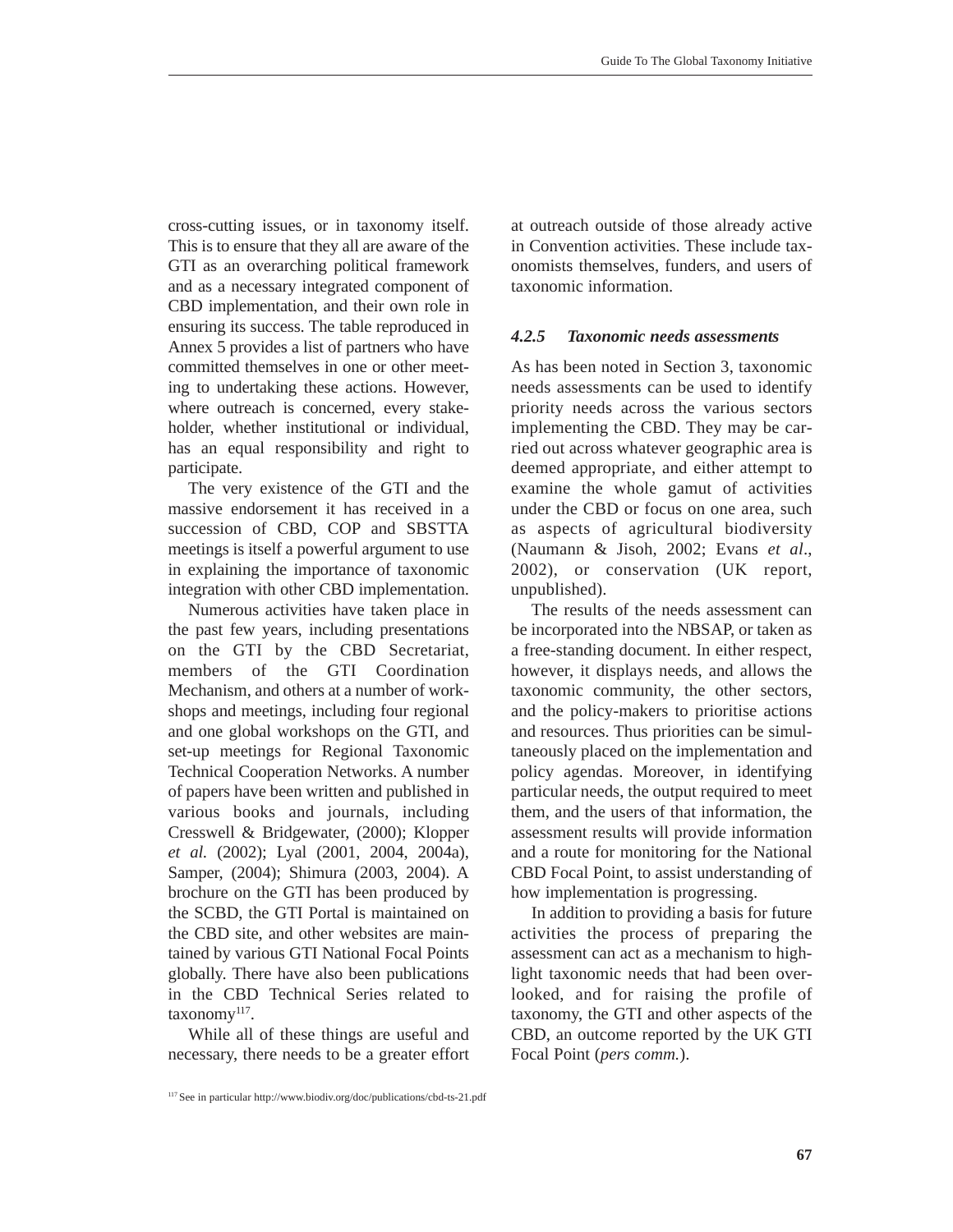#### *4.2.6 Pilot projects*

A helpful guide in the development of the GTI would be some model projects to help the various communities understand the benefits and possibilities arising from the GTI. With this in mind some pilot projects of the GTI were identified in the PoW, under each of the planned activities. In addition, calls have been made<sup>118</sup> for projects to exemplify the implementation of the GTI. Some 21 individuals and institutions responded to these calls, and some of these were listed in an information document to SBSTTA119 Overall, the main characteristic of a GTI project, be it capacity-building, information provision or taxonomic studies, is that it should be directed towards the removal of a taxonomic impediment hindering implementation of the Convention. This does not limit the work needed in any way; the only requirement is that an impediment is being addressed and the outputs will be used in a clear way to remove this impediment. Criteria that might be considered are clarity on:

- (a) Which identified taxonomic impediments are addressed (human resources, information, collections and facilities, etc.), including how such impediments were identified and the process through which they would be overcome;
- (b) How the project would provide taxonomic support to activities under the Convention;
- (c) How the proposed activities would allow parties to meet their obligations under the Convention, with particular reference to the mainte-

nance of long-term sustainability of in-country taxonomic information (if appropriate); and

(d) How robust taxonomic information shall be made available openly and dynamically, while allowing for future upgrading, meeting protocols on intellectual property rights, and ensuring future access and benefit-sharing.<sup>120</sup>

This is no different from the types of requirements that should be addressed for any implementation project – the work has to be rooted in a need and it has to be shown how the outputs will be used to meet that need. However, as has been noted above, with the vast numbers of species undescribed there is room for projects including monographic alpha-taxonomy<sup>121</sup>, cataloguing, producing keys and other identification aids identifications, training and a multiplicity of others.

A number of projects implementing the GTI are in place, some funded by the GEF (see next section), and others by a variety of different organisations. Many projects are listed in the GTI Portal, and some are discussed further under the section on funding.

#### **4.3 Obstacles to implementation**

The most important obstacle to implementation of the GTI is the inadequacy of global taxonomic resources to meet all of the priorities that have been or might be identified to implement the CBD. Even the extant museums, herbaria, university taxonomists and culture collections face a number of competing priorities, some more attuned to meeting CBD objectives, others less so.

<sup>120</sup> UNEP/CBD/SBSTTA/6/INF/4

<sup>&</sup>lt;sup>118</sup> The COP, in decision V/9: "Urges parties, Governments and relevant organizations to...communicate to the Executive Secretary and the Global Taxonomy Initiative Coordination mechanism, by 31 December 2001, … suitable programmes, projects and initiatives for consideration as pilot projects under the Global Taxonomy Initiative."; and in decision VI/8: "Endorses…further submission and elaboration of potential pilot projects." <sup>119</sup> http://www.biodiv.org/doc/meetings/sbstta/sbstta-06/information/sbstta-06-inf-04-en.pdf

<sup>&</sup>lt;sup>121</sup> primarily description of species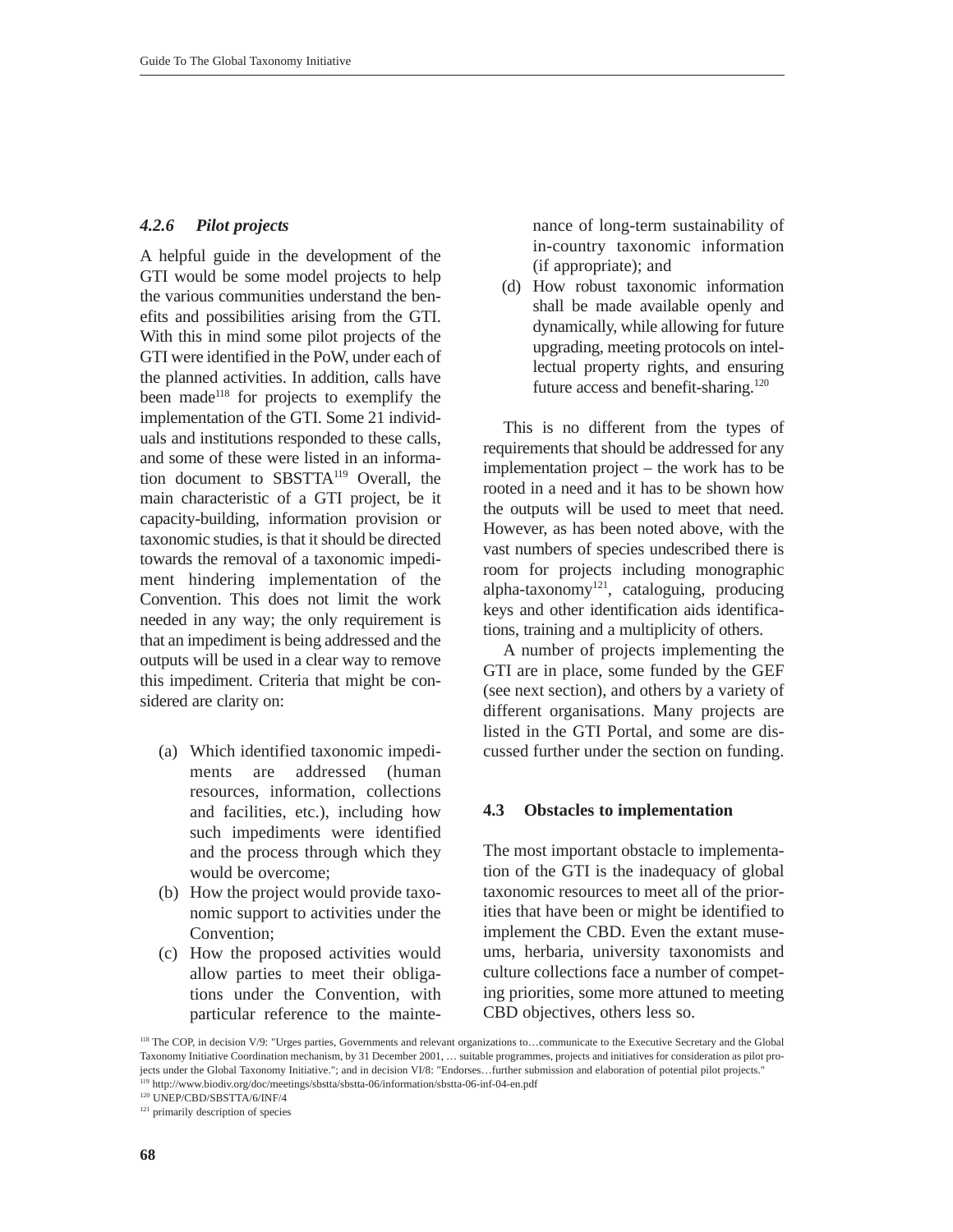Capacity-building is noted as a need throughout this Guide, and throughout the COP decisions, but this takes financial and human resources, both to develop and sustain. When capacity exists, it has to be enabled to meet the needs, and this generally takes financial resources. Taxonomic work, just like other professional advice, needs to be paid for. In perhaps the majority of cases, taxonomic needs for CBD implementation are identified and met (or not met) on an *ad hoc* basis, and discussion on them does not extend beyond the project level. Practicing taxonomists are often asked advice (and expected to give it freely) on identities of species or to provide determinations for projects funded by multilateral or bilateral agencies where an original taxonomic component of the budget was either never considered, or even removed as unnecessary. This state of affairs is clearly not satisfactory, and does not encourage the establishment of systems that could deal with CBD needs most effectively. A key aim of the GTI must be to modify the manner in which taxonomy is perceived and practiced.

A second key obstacle to implementation of the CBD is poor communication and lack of understanding about the GTI. First, the decisions of the COP are not known to many practicing taxonomists and others implementing the CBD. Many do not even realise that what they are doing is implementing the CBD, or understand the CBD and its operation. Even those who do read the decisions do not necessarily understand the implications for their work, or just what is being asked of them. The National CBD or GTI Focal Point may not be able to communicate with all taxonomists, probably because they do not know who they are, they are not in the same government department, or they are not government employees at all, but researchers at nongovernmental institutions.

As noted earlier, this communication problem applies to national reporting as well. Within countries there is generally no line of communication between those implementing the GTI and the CBD. Thus the Focal Point will not be able to contact the taxonomists, and the taxonomists will not know that their activities with respect to the GTI are being reported on or that there is a need for such reports. This is not always the case, of course; in some countries the lines of communication are being developed. However, even here there is a widespread ignorance of the CBD and how taxonomic work might be developed to help implement it.

Taxonomists, like any other scientists, will have a set of scientific objectives that determine the work that they do. These are both individually and institutionally set, and both individuals and institutions are judged upon how well they meet their targets. While some of these targets may accord with activity to implement the GTI, not all of them will, and consequently there may be a conflict in priorities (Lyal & Weitzman, 2004). It cannot be assumed that by identifying a set of needs for implementing the Convention that this ensures that taxonomists will start work to meet them. Clear incentives in different forms are needed to change this situation. Institutional priorities and performance indicators might be broadened to include relevant targets, something that might involve discussions at government level between departments charged with implementing the CBD and those controlling museums, herbaria or universities. There will also certainly have to be funding considerations.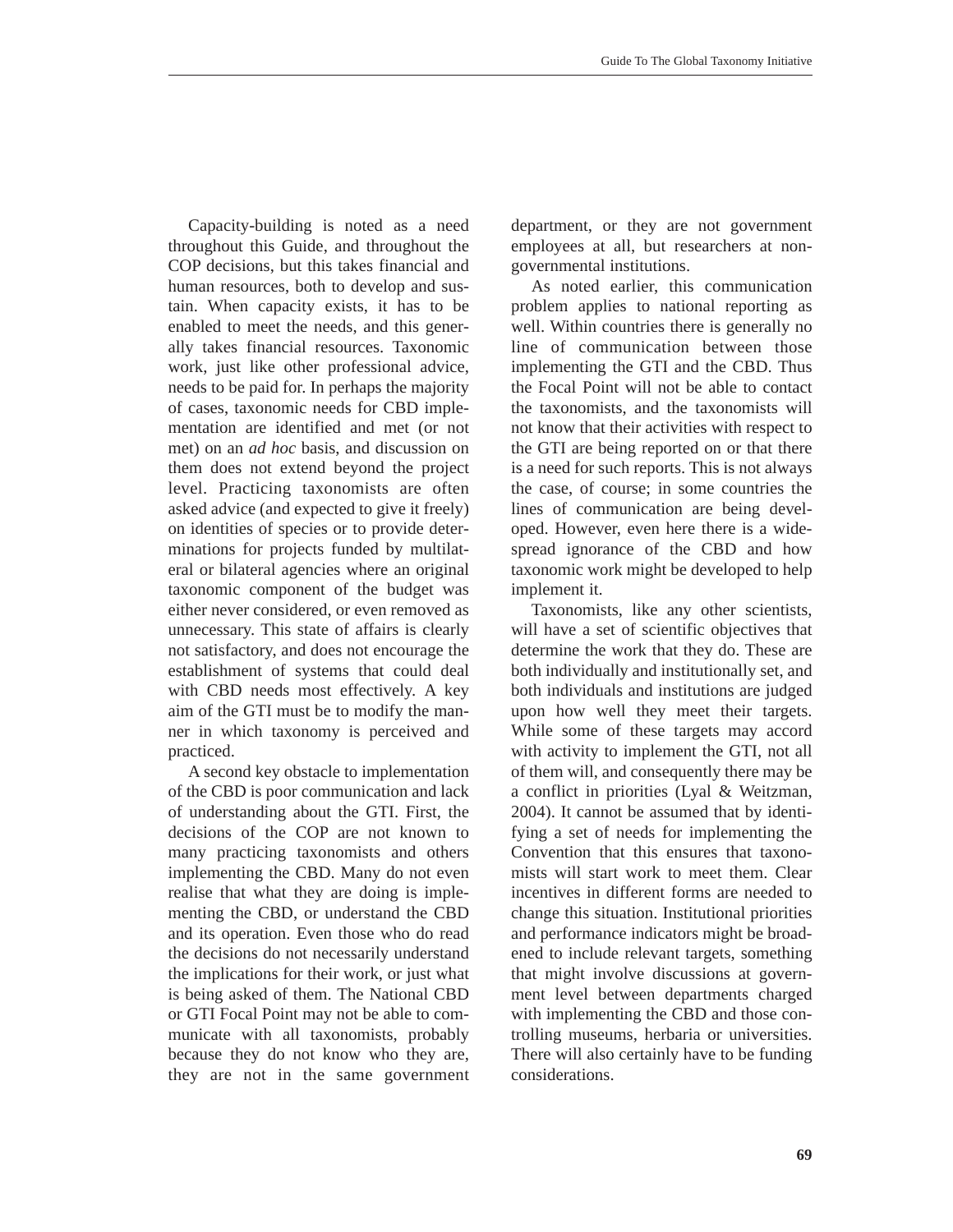A third obstacle to implementation of the GTI is the perception that there will be no taxonomic problem in implementing the convention, or that it can somehow be overcome by focusing on organisms for which there is no problem. This, of course, deprives projects of information on the

majority of species which they will encounter, deprives ecosystem managers of tools with which they might do their job, and deprives countries of knowledge of their biodiversity and thus of the chance to assert rights of access and benefit-sharing.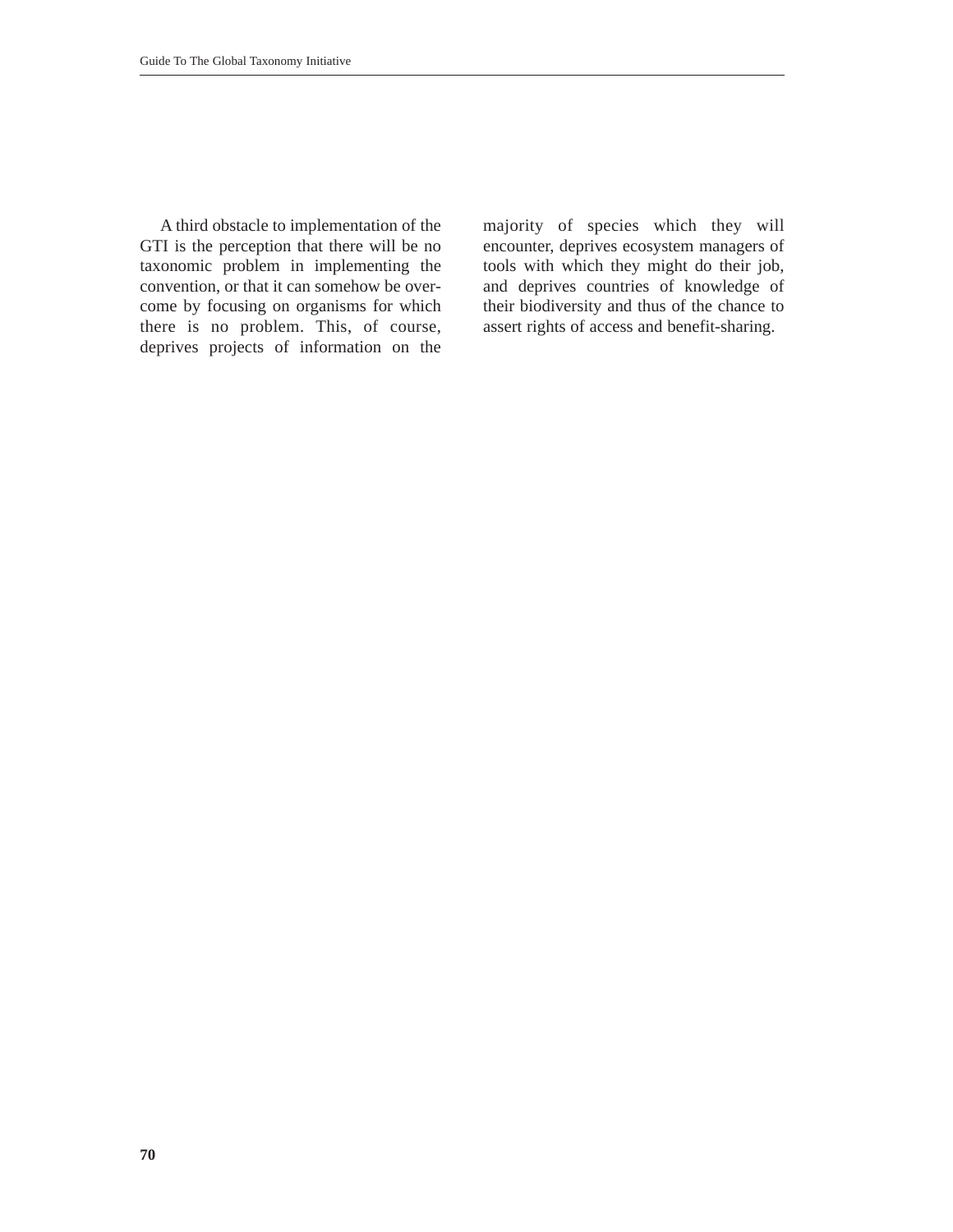# **5. FUNDING FOR THE GTI**

Funding is necessary to address the shortage of taxonomists, of taxonomic information and of taxonomic infrastructure. In many cases, developing countries have very little or no physical reference collections of local biodiversity, nor trained personnel, and in developed countries taxonomy has been under-resourced for many years, leading to a general decline in infrastructure, and a dearth of younger professionals.

The CBD is not a funding agency, and does not provide financial support for implementation projects. Instead, it sets out the policy background which in turn provides a mandate to funding organizations and other donors to support implementation of the GTI. As taxonomy is a cross-cutting issue, support to the GTI is not limited to projects with a taxonomic focus – it also includes taxonomic components of any biological diversity project. Indeed, it is likely that most taxonomic funding opportunities lie in projects and programmes aimed at addressing particular sectors.

This section of the Guide provides an overview of the main sources of funding for the GTI, and then gives examples of projects that have been funded. Finally, some key points that need to be considered in mobilizing funding for the GTI are reviewed.

#### **5.1 Sources of funding for the GTI**

The Convention commits each country Party to provide financial incentives and resources for national biodiversity activities, and requires developed country Parties to provide financial resources including new and additional financial resources to enable developing country Parties to meet the costs of implementing measures which fulfil the

obligations of this Convention. A special financial mechanism in this regard was thereby established and its operation was later entrusted to the Global Environment Facility – a relatively new multilateral trust fund established to promote international cooperation for global environment benefits. Although the GEF is frequently identified as the main source of funding, this is most apparent for large-scale projects. Smallerscale activities tend to take place with funding from other sources. Even the setting up of multinational taxonomic networks has been undertaken more times without GEF funding than with it.

The GTI PoW and other COP decisions make it very clear that funding may be sought from many sources. This section highlights a few funding sources, including all of the types of sources anticipated by Parties to the Convention – national sources, the GEF, and other multilateral, regional and bilateral mechanisms. A comprehensive listing of sources of biodiversity-related funding is available on the CBD website $122$ .

# *5.1.1 National support to taxonomy*

National budgetary supports to taxonomy may take varied forms depending on the administrative tradition and culture, and the level of available funding may also differ according to national circumstances and financial capabilities. In many countries, taxonomic funding is organized as budgetary support to such taxonomic institutions as museums, universities, libraries, herbaria, arboreta, zoos, botanical gardens, culture collection and seed bank.

In some countries, a significant portion of available funding is channelled through particular agencies or foundations. In the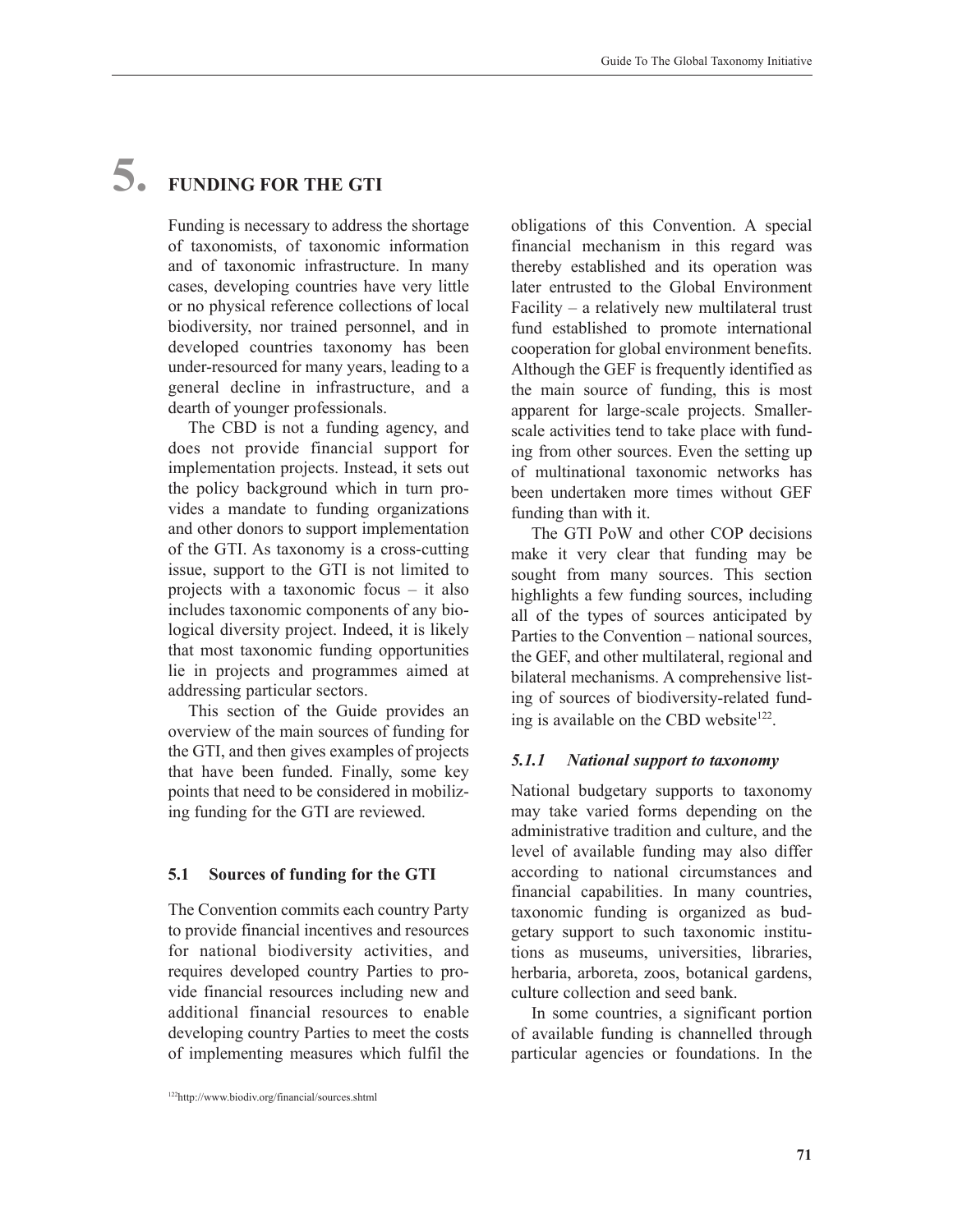United States, for example, the National Science Foundation accounts for about onefourth of federal support to academic institutions for basic research, and thus is the nation's principal support of fundamental academic research on plant biology, environmental biology and biodiversity. Its systematic biology and biodiversity inventories cluster seeks to discover, describe and inventory global species diversity, to analyze and synthesize the information derived from this global discovery effort into predictive classification systems that reflect the history of life, and to organize the information derived from this global program in efficiently retrievable forms that best meet the needs of science and society.

# *5.1.2 The Global Environment Facility*

When the Convention on Biological Diversity was negotiated, governments realized that substantial investments would be required to conserve biological diversity, and agreed that the extent to which developing country Parties will effectively implement their commitments under this Convention will depend on the effective implementation by developed country Parties of their commitments under this Convention related to financial resources and transfer of technology. A special financial mechanism was thus created to facilitate flow of new and additional financial resources from developed countries to developing countries, and the Global Environment Facility was officially designated as the institutional structure to operate the financial mechanism.

The Global Environment Facility operates as the financial mechanism for several global environmental treaties, in particular those that combat climate change, land degradation, loss of biodiversity and persistent

organic pollutants. Although being administratively linked to the World Bank, the Global Environment Facility has its own independent organizational identity, including its own Assembly, Council, Secretariat, three Implementing Agencies (United Nations Environment Programme (UNEP), United Nations Development Programme (UNDP) and the World Bank) and seven Executing Agencies (Food and Agricultural Organization of the United Nations (FAO), United Nations Industrial Development Organization (UNIDO), African Development Bank (ADB), Asian Development Bank (ADB), European Bank for Reconstruction and Development (EBRD), Inter-American Development Bank (IDB), and International Fund for Agricultural Development (IFAD)), as well as Scientific and Technical Advisory Panel (STAP)).

While designating the Global Environment Facility to operate the financial mechanism of the Convention, the Conference of the Parties established a memorandum of understanding with the GEF Council providing that the GEF financing in the focal areas will be in full conformity with guidance from the Conference of the Parties and its effectiveness will be reviewed periodically. Thus the GEF operational policy to finance taxonomy needs to be based on guidance from the Conference of the Parties. The Conference of the Parties has so far identified the following priority taxonomic areas for financial support by the GEF:

- (i) Identification and monitoring of wild and domesticated biodiversity components, in particular those under threat;
- (ii) Capacity-building, including taxonomy, to enable developing countries to develop and carry out an initial assessment for designing,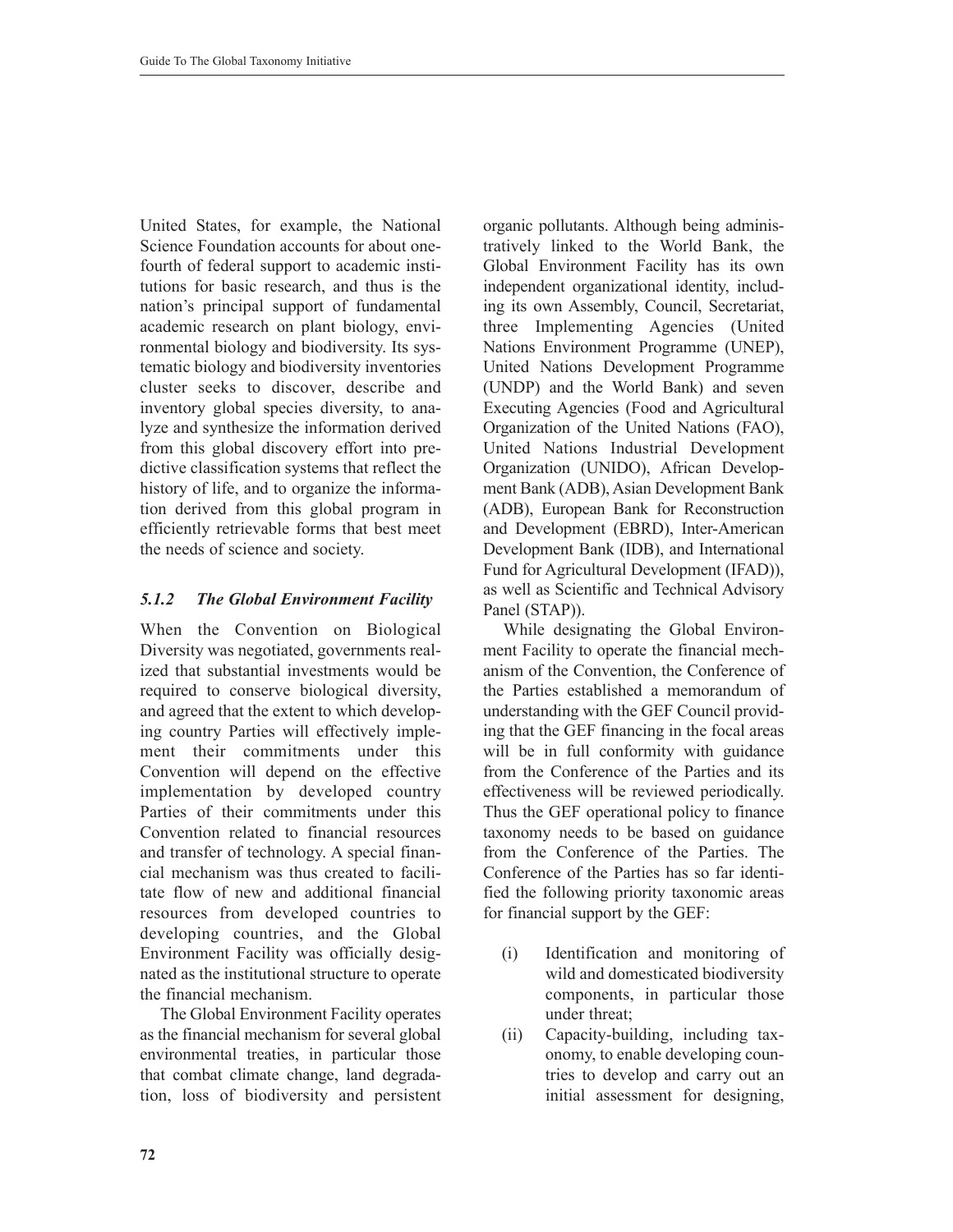implementing and monitoring programmes in accordance with Article 7, taking into account the special need of small island States;

- (iii) Country-driven activities within the context of its operation programmes to participate in the Global Taxonomy Initiative which take into account as appropriate, elements of the Suggestions for Action contained in the annex to decision IV/1 D;
- (iv) Promotion of awareness of the Global Taxonomy Initiative in the relevant activities of the Global Environment Facility, such as the Country Dialogue Workshops, and facilitation capacity-building in taxonomy, including in its Capacity Development Initiative;
- (v) National and regional taxonomic capacity-building, as a basis for implementing the programme of work for the Global Taxonomy Initiative, with particular attention to funding country-driven pilot projects identified under the Global Taxonomy Initiative, taking into consideration the special needs of least developed countries and small island developing States;
- (vi) Assistance in the implementation of the Global Taxonomy Initiative, and integration of taxonomic capacitybuilding activities into thematic and cross-cutting programmes, including supporting activities and projects, such as, where appropriate, standalone capacity-building projects;
- (vii) Implementation of the planned activities contained in the programme of work on the Global Taxonomy Initiative, including taxonomic needs assessments,

projects with a taxonomic focus or clearly identified taxonomic components, and regional activities on taxonomic capacity development and access to technology; and

(viii) Projects which help to establish and operationalize their national focal points for the Global Taxonomy Initiative and capacitybuilding activities such as, inter alia, taxonomic training related to specific taxa and information technologies.

It is expected that GEF support to taxonomy will be centered on the above priority areas identified by the Conference of the Parties, but the extent to which the GEF will be able to implement the guidance depends on a variety of factors, including project proponents, project-hosting countries, project managers at both country offices and headquarters of Implementing/Executing Agencies and of course the GEF Secretariat and Council.

In principle, all project proposals for GEF funding must be initiated or driven by the project hosting countries. This has become all the more apparent under the Resource Allocation Framework that was adopted by the GEF Council in September 2005. During the fourth replenishment period of the GEF, eligible countries are allocated *ex ante* individually or as a group with certain amount of resources, and are expected to reallocate this funding among nationally prioritized biodiversity projects.

GEF project proposals are first considered by relevant project managers of country/ regional offices or biodiversity desks of an Implementing Agency/Executing Agency, and subsequently submitted for further review at the Headquarters of the Implementing Agency/Executing Agency as well as by the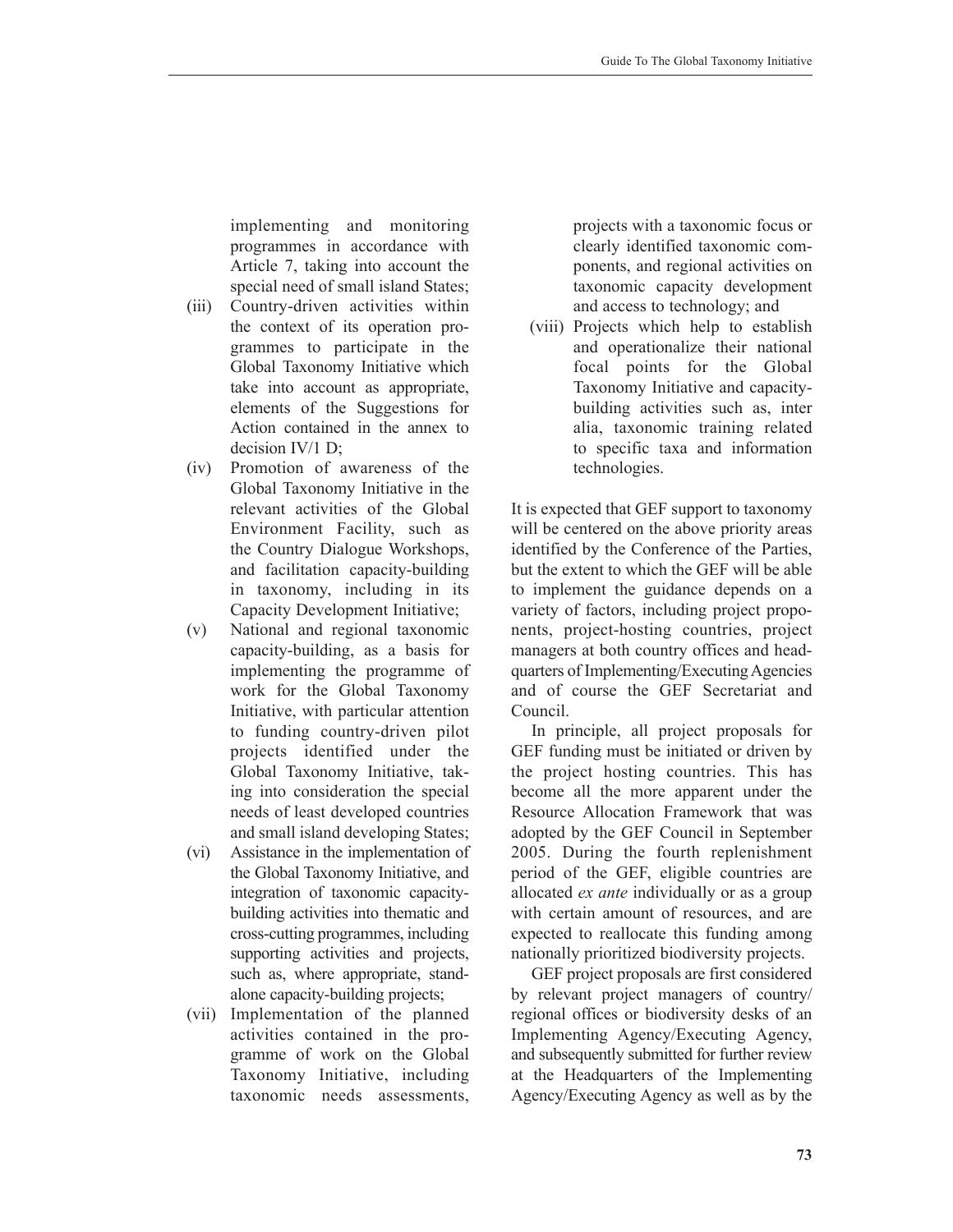GEF Secretariat. The GEF Chief Executive Officer can normally approve enabling activity project proposals and medium-sized project proposals requesting less than US\$1 million. Project proposals requiring more than US\$1 million must be included in a work program for approval by the GEF Council, and individual project briefs must be finally endorsed by the GEF Chief Executive Officer. Implementing Agencies can approve funds for project preparation in the amount of US\$25,000.

Project proposals for GEF funding are considered mainly through three windows enabling activity, operational programs, and short-term response measures, based on the GEF operational strategy. A Small Grants Programme has evolved into a standing global project whose resources have been replenished on a regular basis, and a special simplified procedure aiming at faster approval has also been developed for medium-sized projects.

*Enabling activity (EA)* – Grants for enabling activities were initially designed to help countries to prepare national strategies and action plans, and to assess needs, identify priorities and build consensus on particular issues, and are now also used to support capacity-building activities. Since 1997, the GEF has issued several guidelines for enabling activities including expedited approval procedures, and the need for addressing taxonomy has been included in these guidelines. For instance, the 'Revised Guidelines for Additional Funding of Biodiversity Enabling Activities (Expedited Procedures)'<sup>123</sup> provided for assessing capacity-building needs and defining country-specific priorities for initial assessment and monitoring programs, including

taxonomy. The new round of enabling activity is guided by the 'Operational Guidelines for Expedited Funding of National Self Assessments of Capacity Building Needs<sup>'124</sup>. The funding ceiling for enabling activity under expedited procedures for individual countries has been raised several times, and currently stands at US\$450,000 for national strategy and action plan, clearing house mechanism, and capacity-related activities of all subject areas of the Convention. The GEF has approved over 300 enabling activity projects for biodiversity, and only a limited number of countries have utilized this funding window to address national capacity needs of taxonomy and the Global Taxonomy Initiative.

*Medium-sized projects (MSPs)* – Medium-sized project proposals, limited to a maximum of US\$1 million, may be submitted on a rolling basis throughout the year, and may be approved by the GEF Chief Executive Officer. Preparation guidelines and templates $125$  have been suggested by the GEF Secretariat for easy use by proponents when submitting new proposals. MSPs are required to satisfy the requirements of a GEF operational program or short-term response measure together with a strategic priority. Several species-based conservation projects have been financed as medium-sized projects, but taxonomyoriented activities in general do not feature prominently in this window of funding.

*Full projects (FPs)* – Full project proposals are normally included in a work program coordinated by the GEF Secretariat for approval of the GEF Council at a meeting or intersessionally. Most full projects also use project development facility (PDF) funds to cover project preparatory expenses. GEF

<sup>&</sup>lt;sup>123</sup> http://www.gefweb.org/Documents/enabling\_activity\_projects/enabling\_activity\_projects.html

 $124$  Ibid

<sup>125</sup> http://www.gefweb.org/Documents/Medium-Sized\_Project\_Proposals/MSP\_Guidelines/msp\_guidelines.html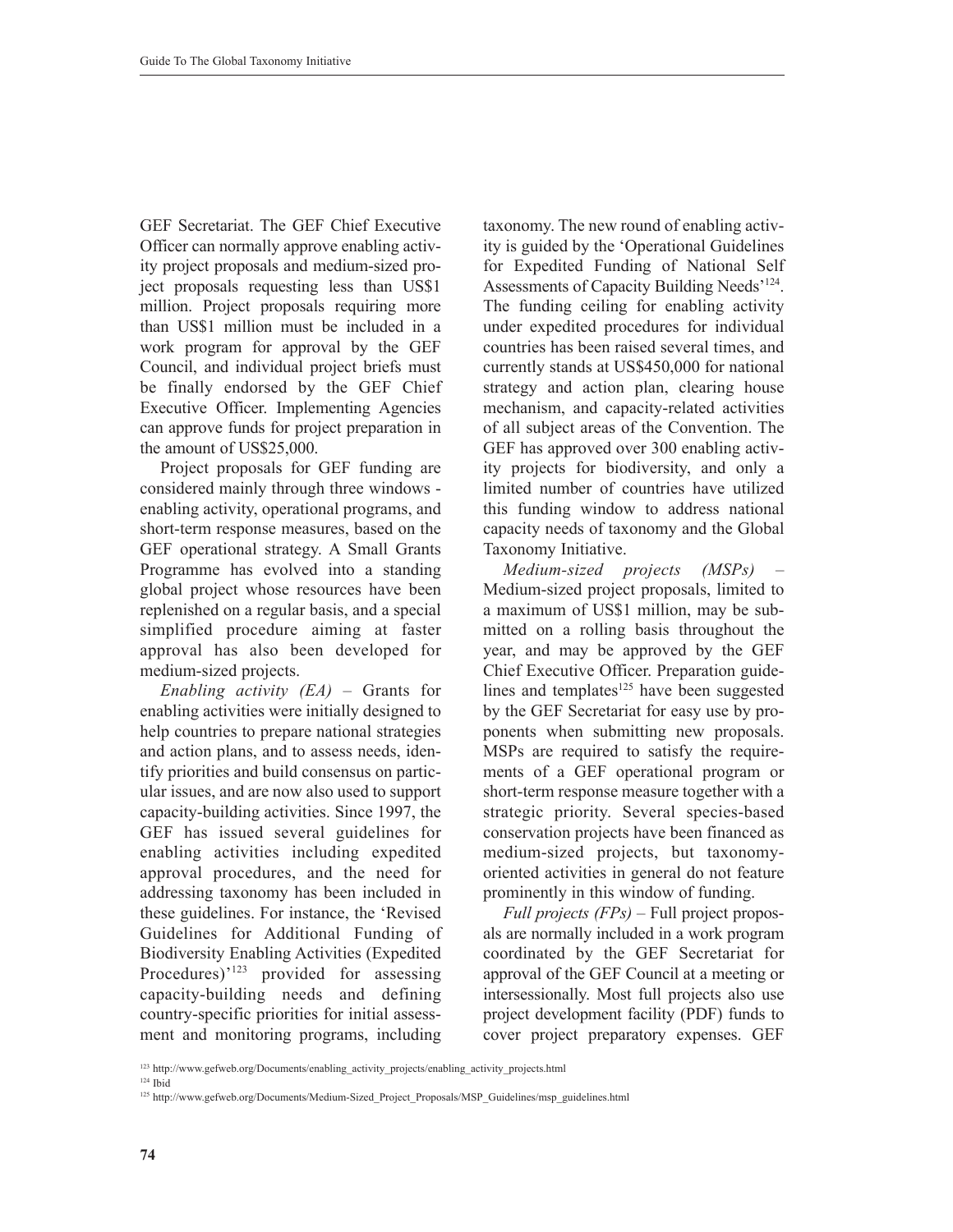accepts full project proposals based on the requirements of its operational programs, and the GEF operational programs<sup>126</sup> have been developed on arid and semi-arid zone ecosystems (OP1), coastal, marine, and freshwater ecosystems (OP2), forest ecosystems (OP3), mountain ecosystems (OP4), conservation and sustainable use of biological diversity important to agriculture (OP13), integrated ecosystem management (OP12), and sustainable land management (OP15). These operational programs do not make specific reference to the Global Taxonomy Initiative, but allow for identification activities and monitoring components.

*Short-term response measures* – this modality of funding considers proposed activities that are not an integral part of an operational program, such as those with a focus on threatened or endangered species or ecosystems, actions to reduce immediate threats to migratory species, and programs to facilitate implementation of unforeseen opportunities for national action and international cooperation to reduce specific risks of biodiversity loss. Proposals approved under short-term response measures include the popular taxonomy project entitled as "Inventory, Evaluation and Monitoring of Botanical Diversity in Southern Africa: A Regional Capacity and Institution Building Network" (SABONET).

*Small Grants Programme (SGP)* – this global project can offer individual grants of up to US\$50,000 to non-governmental organizations (NGOs) and community-based organizations (CBOs). Coordinated by UNDP, participating countries have their own national coordinator and national steering committee to review and approve project proposals under the Small Grants Programme<sup>127</sup>. The Programme has increasingly applied the requirements of the GEF operational programs to guide its operations, and a number of projects financed under the Programme involve taxonomic field work.

### *5.1.3 Other multilateral sources*

Multilateral institutions, including the United Nations system entities and regional cooperation organizations, may make contributions to implementation of the Global Taxonomy Initiative activities. The United Nations Environment Programme (UNEP) and the Food and Agriculture Organisation of the United Nations (FAO) have occasionally been involved in several global and regional taxonomic projects. The World Bank sponsored the Global Invasive Species Programme through the Bank Netherlands Partnership Programme and the Development Grant Facility.

Governing bodies of multilateral institutions have a general preference for development-oriented projects, in particular those related to the Millennium Development Goals, and thus convincing utilitarian evidence needs to be built for further taxonomic initiatives. The United Nations Development Programme and regional development banks can also be tapped for purposes of the Global Taxonomy Initiative.

# *5.1.4 Bilateral sources*

According to pledges made by donor countries, official development assistance is expected to increase significantly in the coming years, and thus offers opportunities for increasing financial support to taxonomy and the Global Taxonomy Initiative activities.

<sup>&</sup>lt;sup>126</sup> http://www.gefweb.org/Operational\_Policies/Operational\_Programs/operational\_programs.html

<sup>127</sup> http://sgp.undp.org/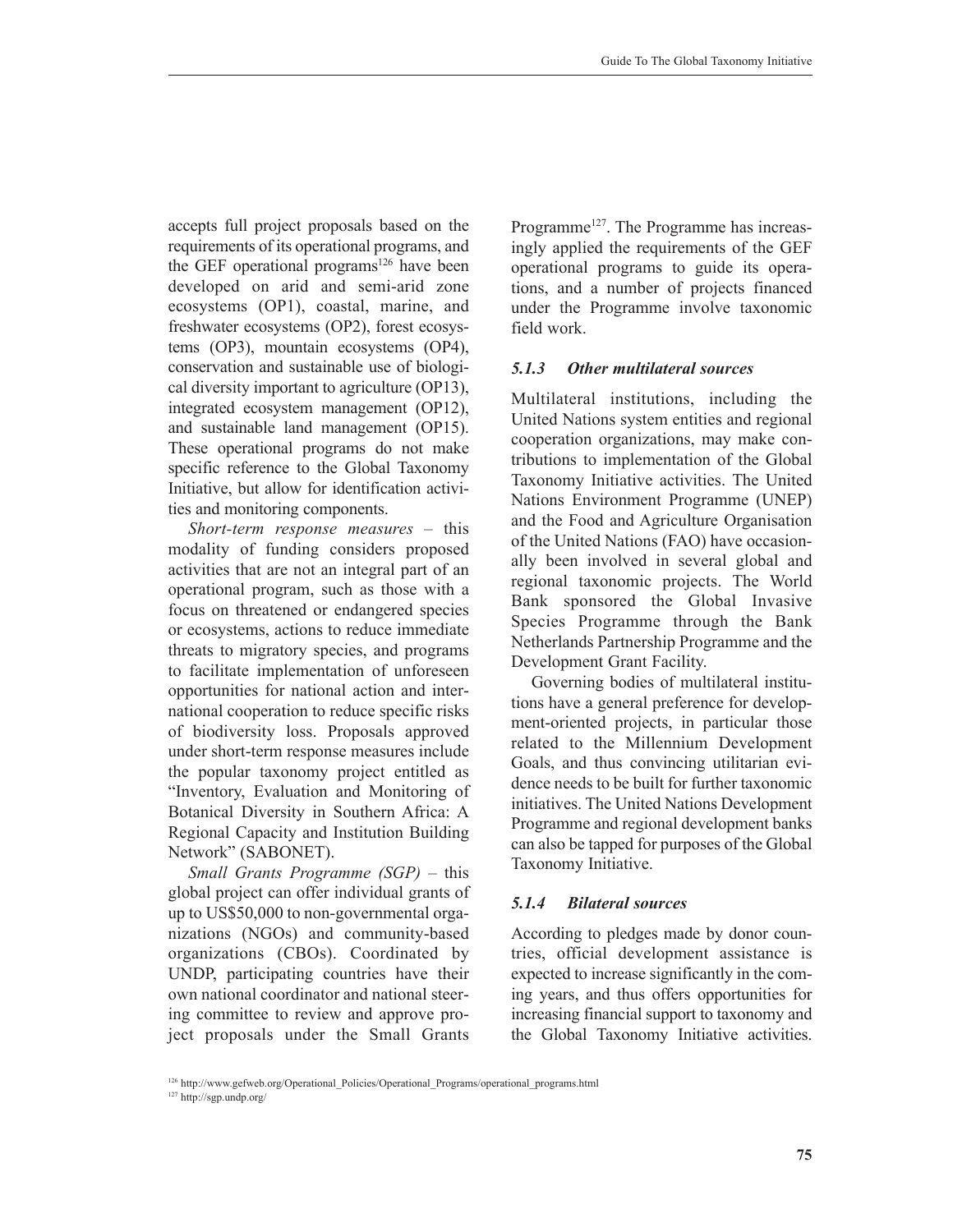Many donor governments are already active in taxonomy-related projects and activities.

Switzerland through the Swiss Agency for Development and Cooperation has contributed to the BioNET–International Fund since 1996

The Darwin Initiative<sup>128</sup> is a bilateral programme that seeks to make UK expertise available to biodiversity-rich developing countries. Its focus is supporting implementation of the CBD, and in the process has supported a number of projects that are very much aligned with the GTI. It has supported more than 400 projects covering a wide range of subjects related to the conservation and sustainable use of biodiversity in over 80 countries around the world. More than 50 of these projects have had a major taxonomic focus, aligned with the GTI.

The Belgian Development Corporation and the Royal Belgian Institute of Natural Sciences have carried out a number of GTIrelated projects $129$ . The focus of this support from Belgium is for institutions or individuals from developing countries in need of taxonomic and curatorial training. Such training should invariably have a clearly identified output in terms of increased taxonomic and/or curatorial capacity for the developing country or its region.

In Sweden, the International Foundation for Science (IFS) carries out the mission to build the scientific capacity of developing countries in sciences related to the sustainable management of biological and water resources. Since 1974, the Foundation has provided support to more than 3500 grantees in some 100 developing countries in Africa, Asia and the Pacific, and Latin America and the Caribbean.

These four countries are examples but there are many others who also support

taxonomic projects. Bilateral assistance often seeks to promote scientific and technical linkages between target countries and donor countries, and thus the extent to which bilateral assistance can support taxonomic activities very much depends upon efforts of partner scientific organizations or institutions of donor countries. Successfully financed taxonomic projects normally involve initiatives of taxonomic personnel and institutions in a developed country and effective involvement of taxonomic personnel and institutions in a developing country and strong endorsement of the latter's government.

#### *5.1.5 Nongovernmental sources*

There are a variety of funding sources outside the governmental sector, such as revenues generated by taxonomic institutions and conservation organizations, grantmaking foundations and corporate charities. Major taxonomic institutions are often in a position to attract financial flows from donor governments, businesses and individuals, and may channel portion of such flows to their partner institutions in the developing world. For instance, the Missouri Botanic Gardens supported the development and testing of taxonomic tools and contributed towards red listing initiatives. The Royal Botanic Gardens KEW has been a long-term partner in botanical research and conservation to many botanical institutions worldwide.

Conservation organizations, particularly initiated in major donor countries and with a worldwide network, have emerged as a significant and stable source of global support to biodiversity activities in the developing nations. In 2004, five major international conservation organizations attracted US\$773

<sup>129</sup> http://bch-cbd.naturalsciences.be/belgium/cooperation/aa-temp/gti/call.htm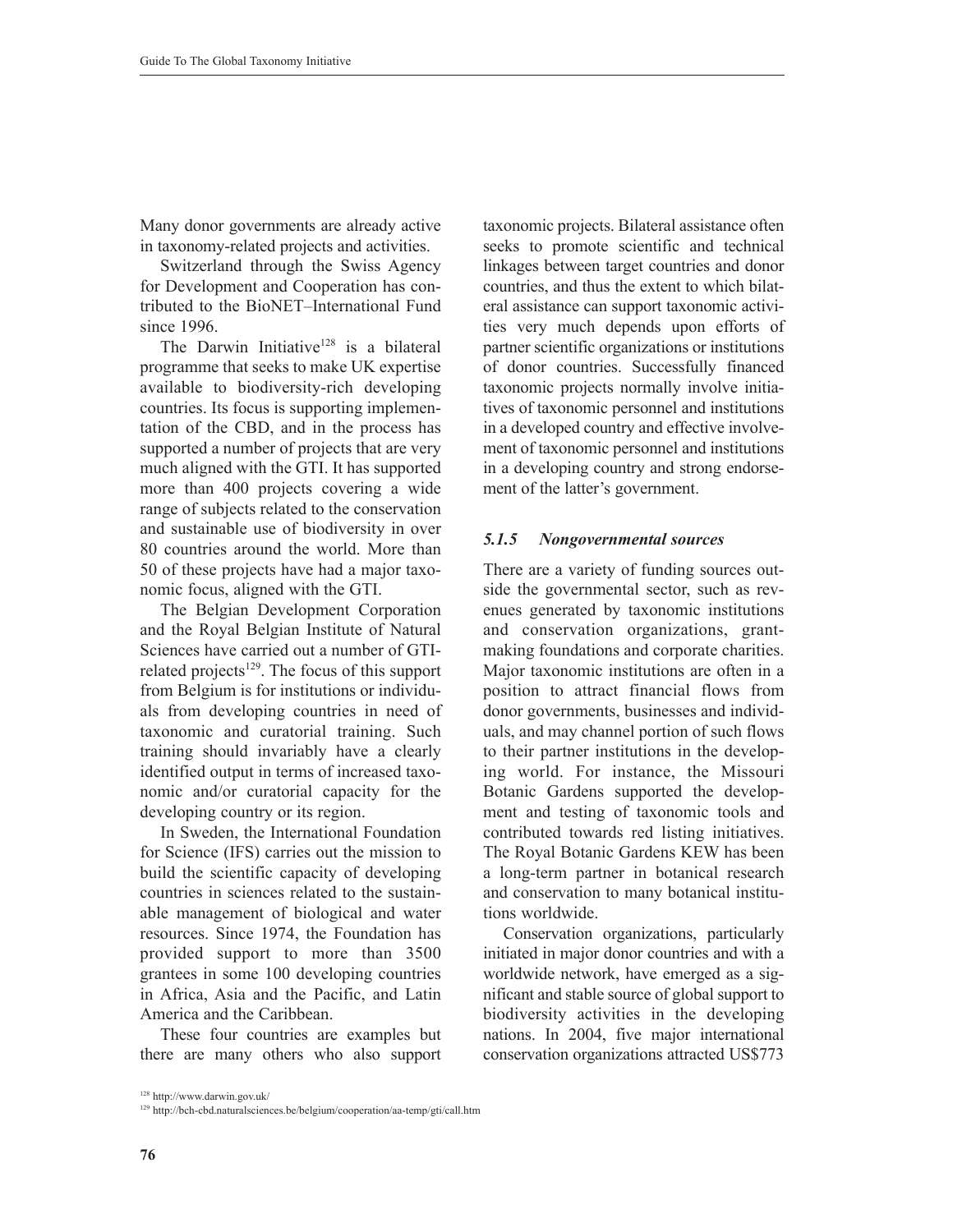million from individuals, US\$96 million from corporations and US\$270 million from foundations. These organizations have proven to be not only an effective tool for tapping dispersed private donations from the developed countries, but they also contribute to sensitization of biodiversity concerns and galvanization of political support for biodiversity action in both developing countries and developed countries. Unlike development agencies with ever changing priorities, many of these organizations have sole agenda on biodiversity and related areas, and also have professional tendency towards new discovery and fundamental research.

Private grant-making foundations are another source of funding for taxonomic activities. The Rufford Maurice Laing Foundation, the Moore Family Foundation; the Gordon and Betty Moore Foundation; the MAVA Foundation for Nature Conservation (MAVA Stiftung für Naturschutz) are major donors for the IUCN Red List Programme. The MacArthur Foundation sponsored the African Biodiversity Training Program a collaborative project between the Field Museum of Natural History Chicago and Makerere University to train graduate students studying birds, amphibians, small mammals and fungi. The Alfred P. Sloan Foundation supported the creation of the Consortium for the Barcode of Life (CBOL) which is hosted by the Smithsonian Institution's National Museum of Natural History.

## *5.1.6 Special fund for the GTI under BioNET-International and other organizations*

The COP, at its eighth meeting in 2006, invited BioNET-International and other relevant organizations, in consultation with the Coordination Mechanism for the GTI, to set up a special fund for the GTI, and to report to COP-9 on progress. Within one week of COP-8 there was already one inquiry from a country about how to make use of the fund. The modalities of the operation of the fund are expected to be established soon, and it is hoped that donors will contribute generously to the fund. Donors that already support GTI-related activities may use the fund as a means to channel some of their support.

# **5.2 Examples of GTI projects**

This section provides some examples of taxonomic projects financed by various sources of funding, including through national, multilateral and non-governmental sources. The projects may not have been explicitly conceptualized under the Global Taxonomy Initiative, but they do make clear contributions to the implementation of the activities envisaged by the Global Taxonomy Initiative.

## *5.2.1 National Project – Partnerships for Enhancing Expertise in Taxonomy (US)*

The US National Science Foundation (NSF) has established a special competition, Partnerships for Enhancing Expertise in Taxonomy  $(PEET)^{130}$ , to support competitively reviewed research projects that target groups of poorly known organisms. Projects financed by the program must train new taxonomists and must translate current expertise into electronic databases and other products with broad accessibility to the scientific community. Many U.S. academic institutions and non-academic not-for-profit organizations including academic institutions, botanical gardens, freshwater and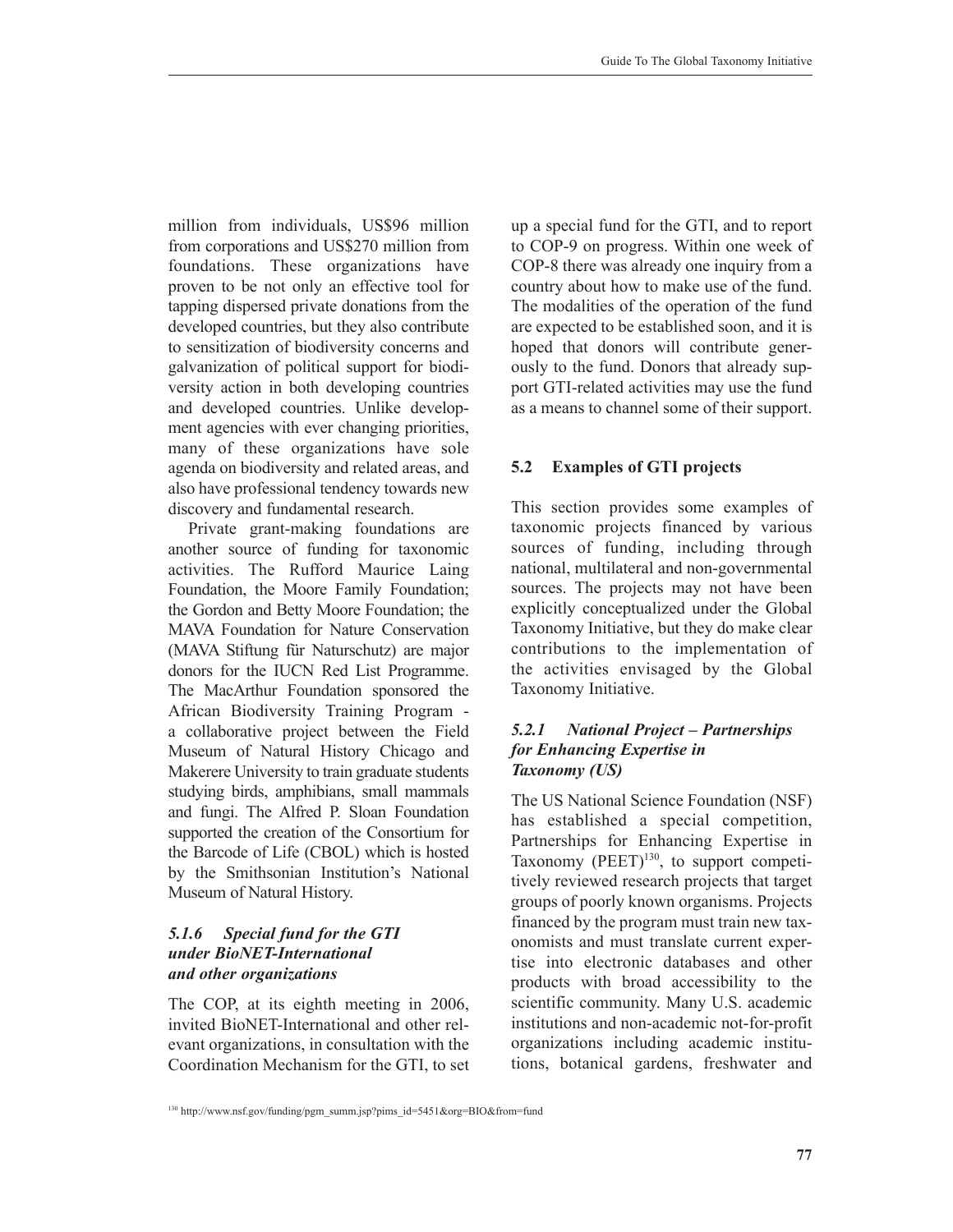marine institutes, and natural history museums, have been involved in the partnerships program, and collaborating scientists in foreign countries can be accommodated through consultant mechanisms administered by the submitting U.S. organization. Some eighty taxonomic projects have been since 1994 financed by this program in the amount of over US\$46 million.

Application for this program follows the general guidelines contained in the NSF Grant Proposal Guide (GPG). Project proposals (maximum 15 pages) generally need to address five themes: taxonomic focus, methods of study, training, conceptual issues and dissemination of results. There is no co-financing requirement for proposals under this program.

# *5.2.2 GEF Project – The Indonesian Biodiversity Collection Project*

The Indonesian Biodiversity Collection Project received a \$7 million grant over six years from the GEF through the World Bank $^{131}$ . The aim of the project was to strengthen institutional capacity of the Research and Development Center for Biology in Indonesia. The project had four components:

- Project Management and Coordination (staffing, management, institutional and sustainability issues);
- Systematic Collections and Research (storage, restoration, stabilization, and organization);
- Collections Information Systems Management (operation of the Indonesian Biodiversity Information System and development of IT skills); and

• Scientific Collaboration and Services (interns from Indonesian universities, mentors for specialist assistance in certain taxa, degree-and non-degree training, and publications).

In the Bogor Zoology Museum all specimens have been rehabilitated, moved and re-housed in a new 8,000 m², two-storey, purpose-built museum, donated by the Government of Japan. The new collection halls have state-of-the-art environmental control systems, with air conditioning system, dehumidifiers, hygroscopic wall panels, and all-new storage systems such as metal cabinets, drawers, unit trays and compactors. In the Bogor Herbarium nearly 200,000 specimens have so far been remounted on acid-free archival materials and re-stored in insect-proof metal cabinets. Air-conditioned rooms are provided for biosystematic studies. Type specimens are segregated and housed in a separate airconditioned room. Nearly 1000 full-size, insect-proof metal cabinets have replaced the old metal boxes. The use of toxic chemicals for preservation has been stopped and replaced with drying and freezing technology in both institutes.

Eighteen staff members, including ten new recruits, are pursuing higher degrees (5 PhDs and 13 masters) in taxonomy. In both institutes all collection managers have been trained in collection management in leading institutes abroad. Specialists from around the world are coming to Bogor as 'mentors' to help organize parts of the collection and to share their experience with staff. Interns from university herbaria across Indonesia have been hosted in the Herbarium and Museum for 3-6 months to expand the

131 http://www-wds.worldbank.org/servlet/WDS\_IBank\_Servlet?pcont=details&eid=000009265\_3961219143409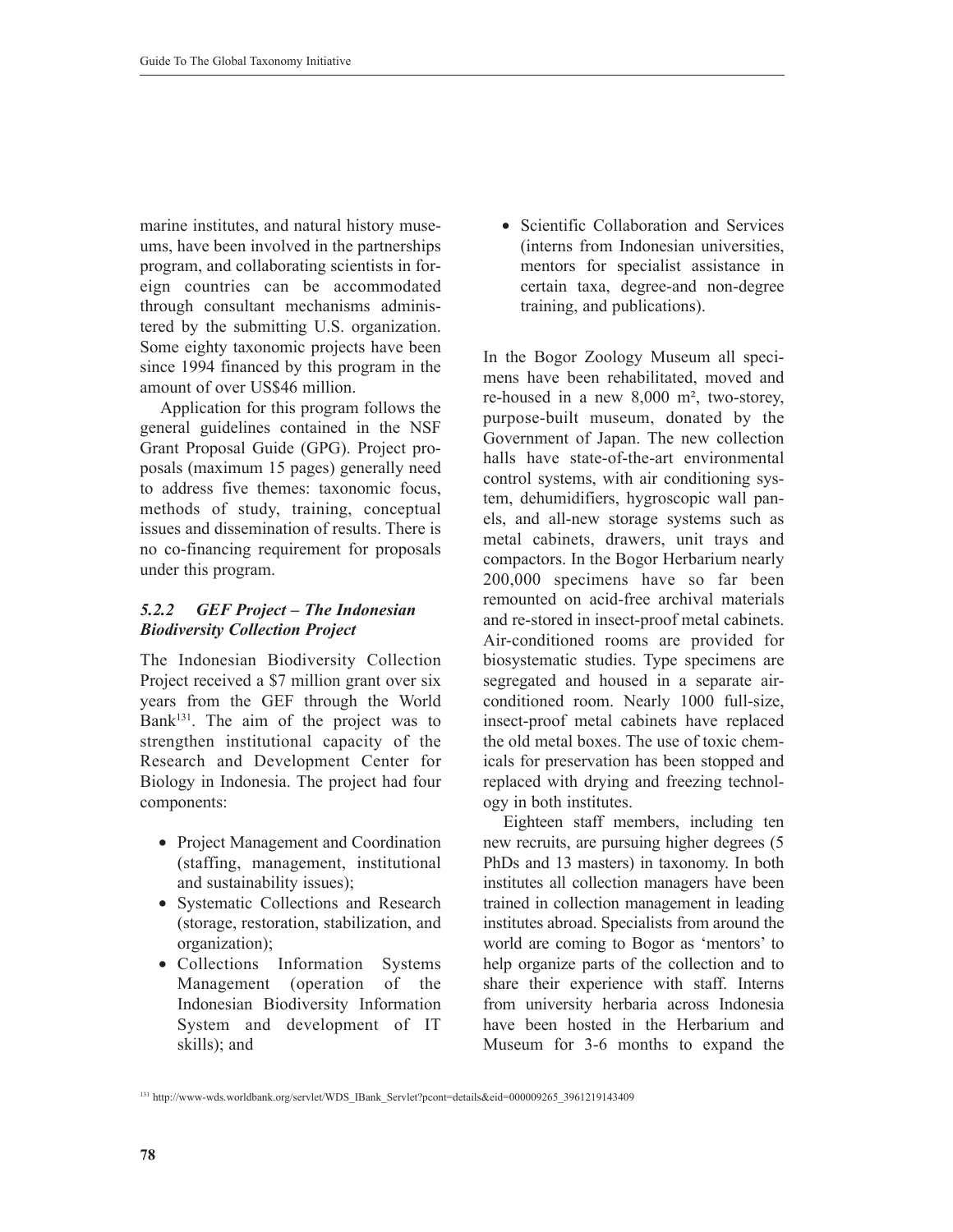benefits and experience gained beyond the central facilities. This has stimulated interest in, and attention to, the roles of collections in biodiversity conservation and established firm relationships among national specialists.

The specimen-based Indonesian Biodiversity Information System has been developed. It consists of two databases (plants and animals), containing about 240,000 plant and 80,000 animal specimen records respectively. The project has also facilitated a publication program, mainly of Indonesian-language field-guides to promote biodiversity awareness. Nineteen titles have been produced.

# *5.2.3 GEF Project – SABONET (the Southern African Botany Diversity Network)*

The Southern African Botanical Diversity Network (SABONET) is a capacity-building network of southern African herbaria and botanic gardens, with the objective of developing local botanical expertise. The ten countries participating in SABONET were Angola, Botswana, Lesotho, Malawi, Mozambique, Namibia, South Africa, Swaziland, Zambia, and Zimbabwe. SABONET's aims were to develop a strong core of professional botanists, taxonomists, horticulturists, and plant diversity specialists within the ten countries of southern Africa, competent to inventory, monitor, evaluate and conserve the botanical diversity of the region in the face of specific development challenges, and to respond to the technical and scientific needs of the Convention on Biological Diversity.

Although SABONET was not set up as a GTI project and, indeed, antedates the GTI, it meets a number of GTI objectives and can be used as a model. SABONET was a GEF Project implemented by the UNDP. South Africa's National Botanical Institute (NBI) was the Executing Agency, responsible for the overall management and administration of the project. In addition to the GEF/UNDP funding, the project was co-funded by the USAID/IUCN ROSA through the NETCAB (Regional Networking and Capacity Building Initiative) Programme. SABONET ran from 1996 to 2005.

Southern Africa, as defined within the project, has a flora of over 30,000 species of flowering plants and ferns, including the whole of one of the world's six floristic kingdoms (the Cape Floristic Region, known locally as 'fynbos'). The region also includes seventeen centres of plant diversity as identified by the IUCN/WWF:

- Arid and semi-arid ecosystems (with roughly half of the world's known succulents);
- Coastal, marine and freshwater ecosystems (including several RAM-SAR and World Heritage Sites);
- Forest ecosystems (most of which are under some form of threat); and
- Mountain ecosystems.

Despite this great botanical diversity, the countries of the region are poorly equipped in both infrastructure and human resources to inventory, monitor, and evaluate this heritage. Over the last few decades, support for the national herbaria and botanic gardens of southern Africa has been intermittent and sub-critical. In addition, many plant species are threatened with extinction, mainly through agricultural, mining, industrial, and urban activities. The 1997 IUCN Red List of Threatened Plants listed 2,652 plant species as threatened in the ten countries of southern Africa.

The outputs of SABONET included a project newsletter, occasional report series,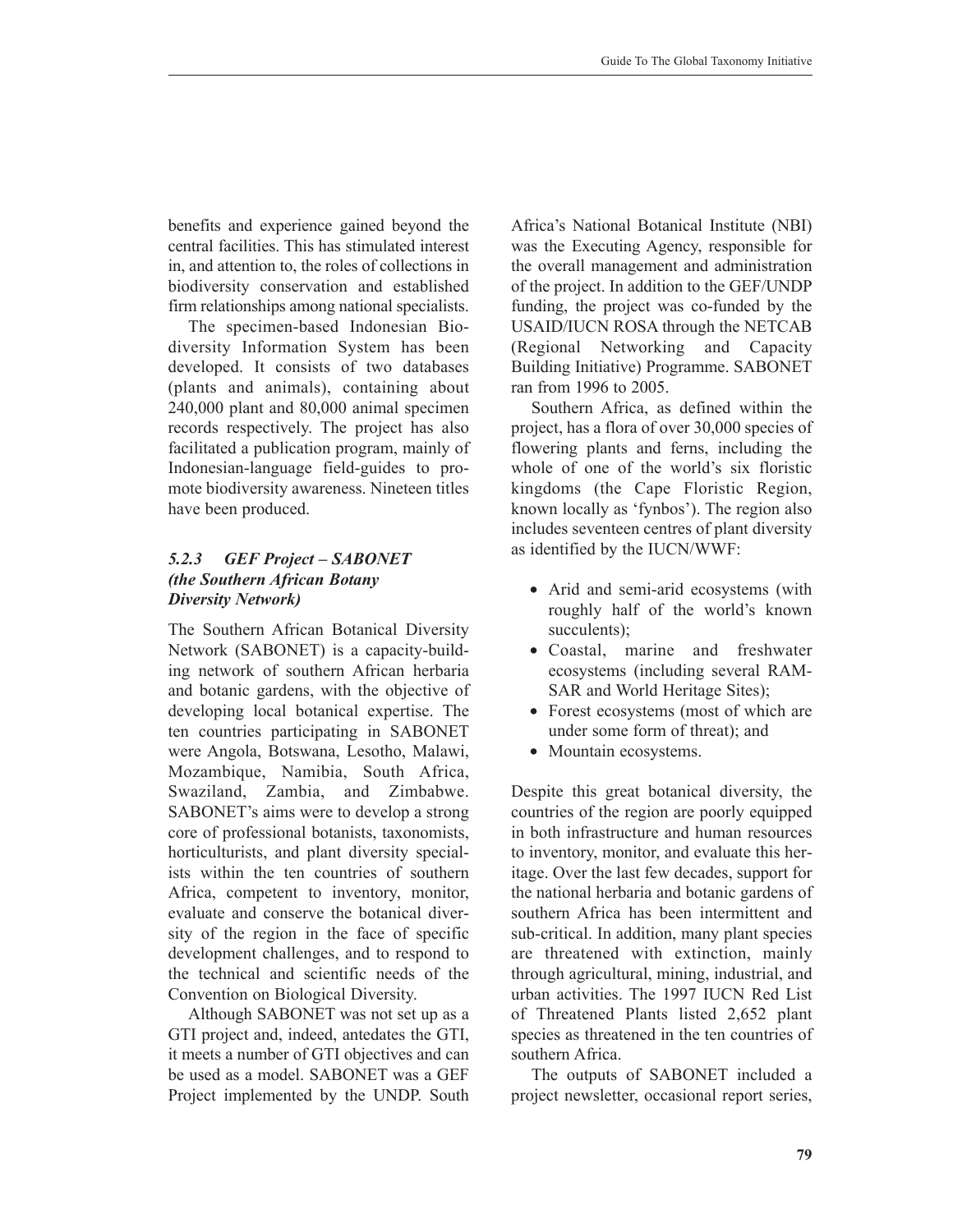trained southern African plant taxonomists, horticulturists and plant diversity specialists, electronic information systems on the region's plant diversity (including maps and relational databases), regional human and infrastructural inventories, regional and national plant checklists and Red Data lists, and a Regional Botanic Gardens Conservation Strategy.

Additional information on SABONET can be found on the internet $132$ .

### *5.2.4 GEF Project – Botanical and Zoological Taxonomic Networks in Eastern Africa (BOZONET): Linking Conservation to Taxonomy*

This UNDP project will support the countries of East Africa (Ethiopia, Kenya, Tanzania, and Uganda) to remove barriers to the flow of relevant taxonomic information, from networked centres of expertise, to the range of end-users of such information, and to assist those end-users in the use of this information for the sustainable conservation of biodiversity, through inventory, description, monitoring, and dissemination.

# *5.2.5 GEF Project – Biodiversity Resources Development Project for Costa Rica*

The Biodiversity Resources Development Project for Costa Rica<sup>133</sup> was funded by the GEF through the World Bank and ran from 1998 to 2005. Its objective was to demonstrate that increased knowledge and information about particular species enhance their value and increase the marketability of biodiversity services, by enhancing the knowledge

of Costa Rica's species, testing methodologies for undertaking a cost effective inventory, and maximizing the value of those species and the social return to the investment in knowledge through conservation and sustainable use. The project's four components were:

- Develop a framework for undertaking a biodiversity inventory of priority sub-groups within four major taxonomic groups at selected sites within five conservation areas:
- Undertake collection and cataloguing activities related to the inventory;
- Develop and test potential applications based on the inventory; and
- Strengthen the institutional capacity at the National Biodiversity Institute (INBio).

The project built on work previously carried out by  $INBio<sup>134</sup>$ . The taxonomic groups included in this project are Hymenoptera, Coleoptera, Diptera, and fungi. These four groups were chosen because, together, they cover a wide spectrum of species richness and a broad range of niches and habitats. They also cover a range of collecting and cataloguing logistical challenges and represent a range of prior taxonomic knowledge and difficulty. Species from each group are represented at the national and international level, and can provide experience relevant to other countries. These four taxonomic groups are expected to generate a large number of potential applications and potential uses.

Five conservation areas were chosen as sites for collection activities, selected

<sup>132</sup> http://www.sabonet.org.za/index.htm

<sup>133</sup> http://www-wds.worldbank.org/servlet/WDS\_IBank\_Servlet?pcont=details&eid=000009265\_3980312102353

<sup>134</sup> http://www.inbio.ac.cr/en/default.html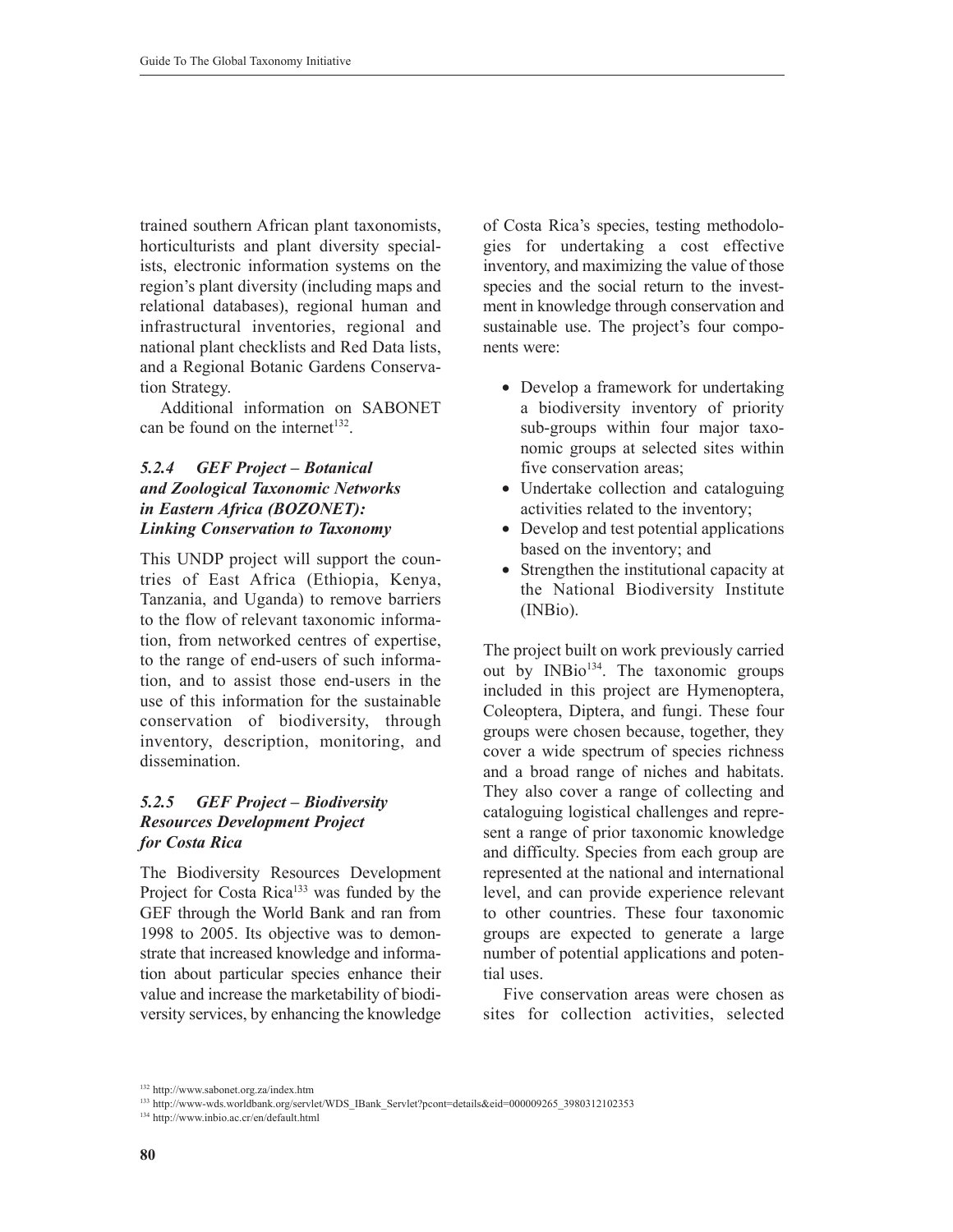because of their high coverage of Costa Rican biodiversity, significant endemism, and outstanding biological importance for Costa Rica and Meso-America, as well as their human, financial, and infrastructure resources.

Training of parataxonomists was undertaken by international specialists and Costa Rican scientists. The project is notable for the close collaboration between staff of northern institutes and local personnel.

### *5.2.6 Bilateral – Example projects supported by the UK Darwin Initiative*

The project "Taxonomic capacity-building in support of biodiversity conservation in Thailand"135, funded through the UK Darwin Initiative, aimed to establish capacity in Thailand for developing and maintaining national reference collections and identification facilities for insects in support of biodiversity conservation and research in Thailand. The outputs included keystone insect reference collections, expandable taxonomic database, expandable interactive website facility, application of remote sensing and GIS techniques, training of Thai museum staff and partners.

The project "Taxonomic training for a neglected biodiversity hotspot within Lao PDR"136 aimed at providing training in tropical botanical taxonomy to staff in key institutes in Lao PDR, and to establish the foundation for National Species Database and Threatened Plant List. The outputs included: multilingual botanical dictionary, National Species Database, Threatened Plant List, plant checklist, incorporation of collections into herbaria, and scientific papers.

## *5.2.7 Bilateral – Example projects supported by the Belgian Development Corporation and the Royal Belgian Institute of Natural Sciences*

The projects funded in 2004, the first year of the seed money availability, were:

- Herpetological Species Richness and Community Structure on the Kaieteur National Park Tepui (Guyana)
- Biodiversity assessment at three protected areas in northwest Cambodia
- Training Program for the Study of Biodiversity and Management of Rodents and Shrews in Eastern Congo (Kisangani)

## *5.2.8 Regional European Union Initiatives*

At European level there are several projects that focus on elements of the GTI. One of these is the European Distributed Institute of Taxonomy (EDIT $137$ ), which is a network sponsored by the European Commission which aims at starting to overcome the taxonomic impediment through collaboration and joint work programmes, including capacitybuilding. It has a budget of almost 12 million euros for the five year period 2006-2011. A second is the European Network for Biodiversity Information (ENBI<sup>138</sup>), which focuses on information-sharing.

## *5.2.9 Non-governmental – Investing in Nature: an eco-partnership between the HSBC Group, WWF, Botanic Gardens Conservation International and Earthwatch*

In 2002, the HSBC Group established, in eco-partnership with WWF, Botanical

<sup>135</sup> http://www.darwin.gov.uk/projects/details/13003.html

<sup>136</sup> http://www.darwin.gov.uk/projects/details/13007.html

<sup>137</sup> http://www.e-taxonomy.eu/index.php

<sup>138</sup> http://www.enbi.info/forums/enbi/index.php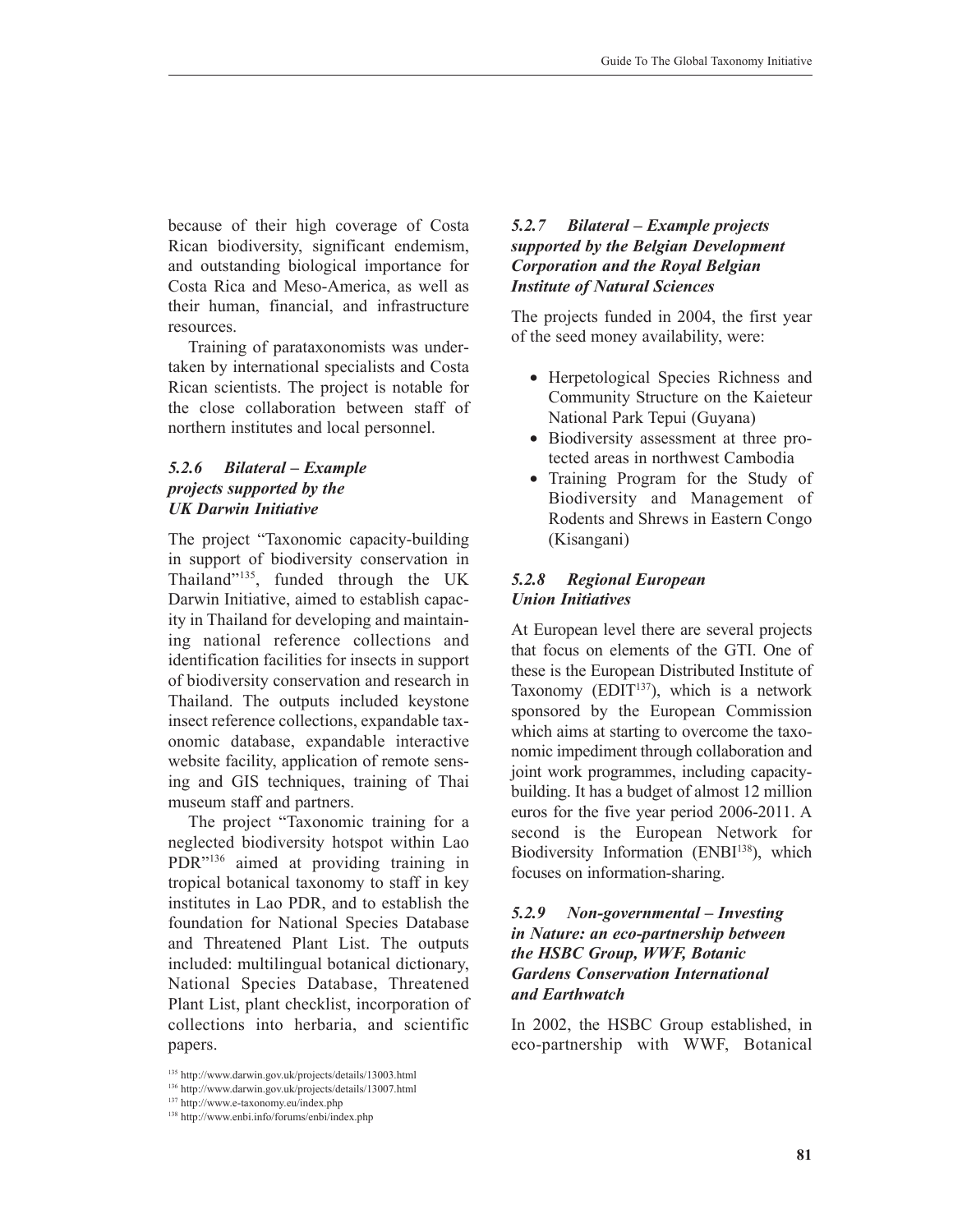Gardens Conservation International (BGCI) and Earthwatch, the Investing in Nature programme<sup>139</sup> with US\$50 million to fund conservation projects around the world over five years. Through BGCI, a US\$11.6 million donation from the programme will fund a living gene bank in botanic gardens around the world to protect 20,000 endangered plan species. It also helps BGCI raise public awareness of the value of plants through its 500 member gardens in 111 countries, revitalizing conservation in 16 major gardens in Argentina, Brazil, India, Indonesia, and the Middle East, and funding education programmes in Canada, China, Japan, the UK and the US.

### **5.3 Mobilizing funding**

Obtaining funds to support GTI activities is challenging. The whole purpose of the GTI is to remove the taxonomic impediment to implementation of the CBD by providing the taxonomic information and skills required in a timely manner. In this context, it is critical that proposals for GTI-related activities show the linkages between those activities and achievement of the objectives of the CBD. The introduction and rationale of the GTI programme of work is a useful starting point in making those linkages.

*Linking projects to identified needs and priorities* – An important first step in attracting funding is clarifying needs and priorities. Assessment of taxonomic needs and capacities is the first objective of the programme of work for the GTI. Funding should generally be allocated primarily to activities that are particularly critical at national or regional level. This usually means a focus on the needs of particular users. At the same time, however, there is a need for investment in basic alpha taxonomy, revisionary work and cataloguing in the long-term, because the taxonomic impediment is partly attributable to the unavailability of names for a vast majority of species. Donor agencies will need to be made aware that in some cases the taxonomic work that is more directly aligned with their priorities rests on basic taxonomic studies that have not been undertaken. As such, these form a necessary part of the process of implementation and should be considered eligible for funding. In any case, it is absolutely essential that potential donors are convinced of a need, and how that need relates to achievement of the CBD's objectives, otherwise the likelihood of success in mobilizing funding will be lower.

*Understanding existing funding* – Another key to mobilizing funding is understanding what other projects and initiatives have been or will be funded. This allows proposals to be developed that build on existing or past work in a complementary manner without unnecessary duplication. Governments will need to have a good understanding of past and current projects at national level in order to conduct their national taxonomic needs assessments. External resources may also be available, including the reports of the GEF and UK Darwin Initiative on their contributions to funding the GTI. In addition, governments recently requested the secretariats of the Convention and the GEF to conduct a joint analysis of funded projects related to the GTI – this analysis should be completed in the near future and will be made available through the GTI Portal.

*Understanding how to prepare funding proposals* – Taxonomic fund-raising involves expertise in both taxonomy and in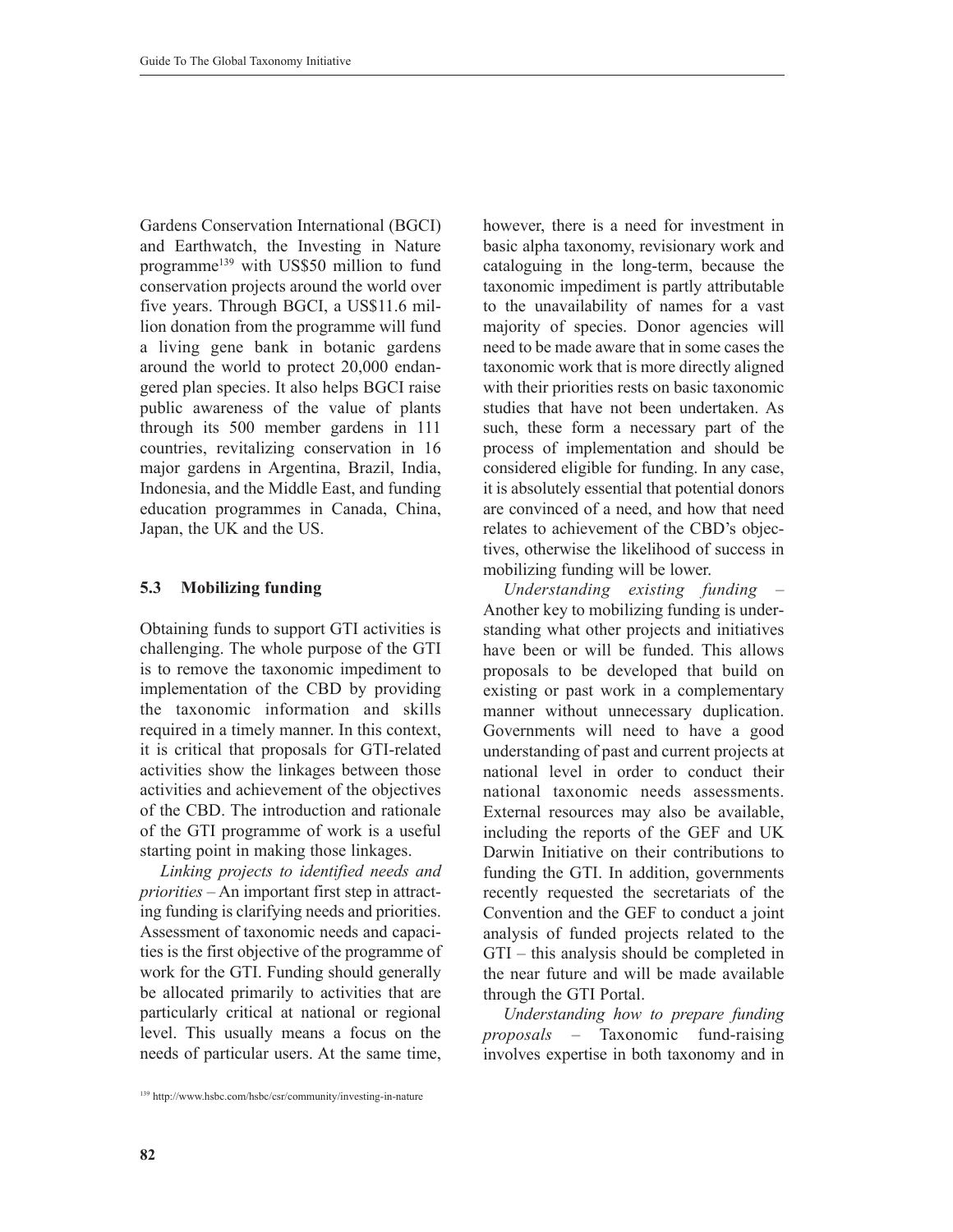fund-raising. In cases where taxonomists and other biodiversity-specialists are responsible for developing projects, they may find fund-raising to be a challenge. Fortunately, there are some mechanisms available for developing fund-raising skills. For example, the COP has recently proposed a project development seminar, focussing on identified country-level needs, to promote formulation of country-driven projects, exploring development of new projects or enhancement of existing projects<sup>140</sup>. This seminar is intended primarily for countries that have already identified their needs or have submitted proposals for GTI-related projects. Some countries are currently assessing taxonomic needs (see section 3.2.1), and the seminar will likely be convened once those assessments are completed.

There are many different sources of funding for biodiversity activities including the GTI. Multilateral, regional and bilateral financial and development agencies have been the main sources of international assistance. Governments, non-governmental organisations, the private sector and research institutions are all active in financing, or mobilizing finance for, conservation and sustainable use of biological diversity. In spite of this diversity of sources, there are some commonalities between them which should be recognized in any effort to mobilize funding (see Text-box 5-1). General steps in developing an application for funding are highlighted in text box 5-2.

*Awareness-raising* – Funding decisions are partly political, requiring a balance among competing national and global priorities. Consequently, the taxonomic share of available finances will depend in part on the ability of the taxonomic community to raise awareness about taxonomic needs and to lobby governments to factor taxonomy into budget allocation decisions. All stakeholders should therefore take a long-term interest in awareness-raising.

# **Box 5-1 Common requirements of funding bodies that may support the Global Taxonomy Initiative**

In considering applications to a funding body to implement the GTI, the following issues should be considered:

- Alignment with remit of funding body. All funding bodies, whether national, bilateral or multinational, have their individual remit, limiting what and who they are able to fund. Within this remit they will have priorities. Both the priorities and the remit may or may not be closely aligned to the GTI, and any application for funding must fit the funding body criteria and priorities as well as those of the GTI to be successful.
- Clarity on purpose of project in terms of donor priorities.
- Explicit linkage to CBD implementation. Taxonomy is unlikely to be supported for its own sake by many donors in the development and implementation sector (funders in more academic sectors may take a different view). However, taxonomy in support of identified needs stands a better chance to be funded (e.g. conservation, sustainable use, quarantine, indicators of environmental damage). Many donors will require an

<sup>140</sup> decision VIII/3, paragraph 15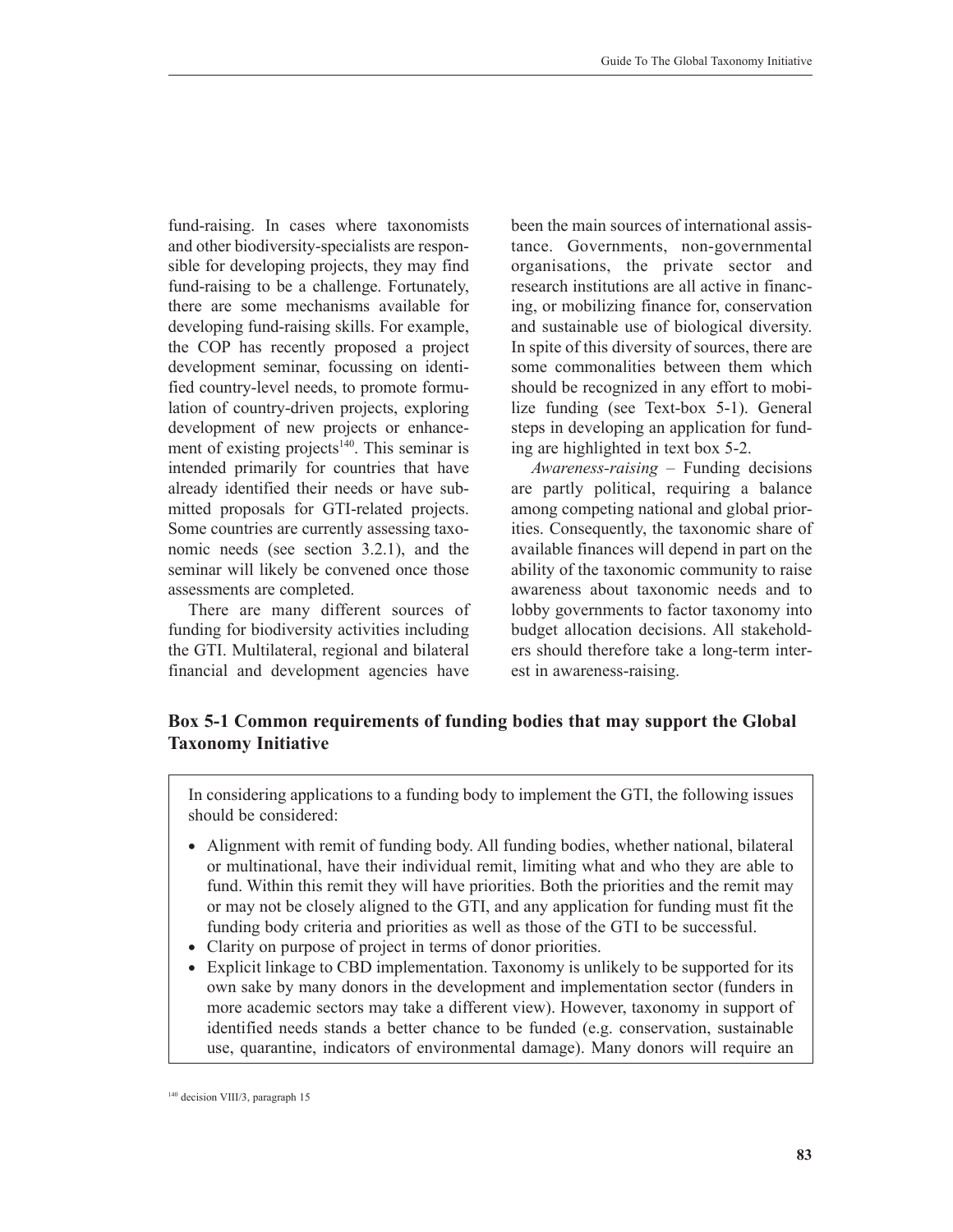explicit and demonstrable link between the taxonomic work being proposed and the outcome, in terms of CBD implementation.

- Linkage to national and regional priorities:
	- − National biodiversity strategy and action plan;
	- − Capacity Development Initiative;
	- − Country Dialogue Workshops;
	- − National programmes.
- Consistency with International Conventions.
- Clarity of linkage between activities and outputs (i.e. if we do these activities we will get these outputs, and therefore achieve the desired product).
- Financial sustainability:
	- − "A GEF project must be cost-effective, replicable and include an incentive-based design to ensure financial sustainability after the conclusion of GEF support."
	- − Financial sustainability can be demonstrated through, for example:
		- a. Direct financial commitment from the government;
		- b. Indirect commitment through allocation;
		- c. Stakeholder contribution;
		- d. Trust funds;
		- e. Long-term co-funding.
- Technical sustainability:
	- − Data collection and monitoring techniques need to be realistic and within the country's and institution's long-term capacity;
	- − Data collection needs to be replicable and standardized (both nationally and regionally);
	- − Technical training needs to be applied, maintained and captured within the relevant agencies. Continuity of human resources is critical. Absence of staff for training and long-term maintenance should not jeopardize project goals;
	- − Technical objectives and relevance needs frequent review by a technically-qualified group.
- Socio-political sustainability:
	- − Include all political parties/stakeholders in project design (political cycles rarely conform to project lifetimes);
	- − Identify Focal Points / contacts and discuss aims at an early stage;
	- − Plan for continuous sensitisation and awareness within the project (this helps address changes in political parties, policy amendments and staff movements);
	- − Review the social status and perceptions of the domestic population as it relates to project objectives – the better to realign and improve;
	- − Identify the needs of decision-makers and politicians and try to embrace within project concepts to ensure commitment and sustainability.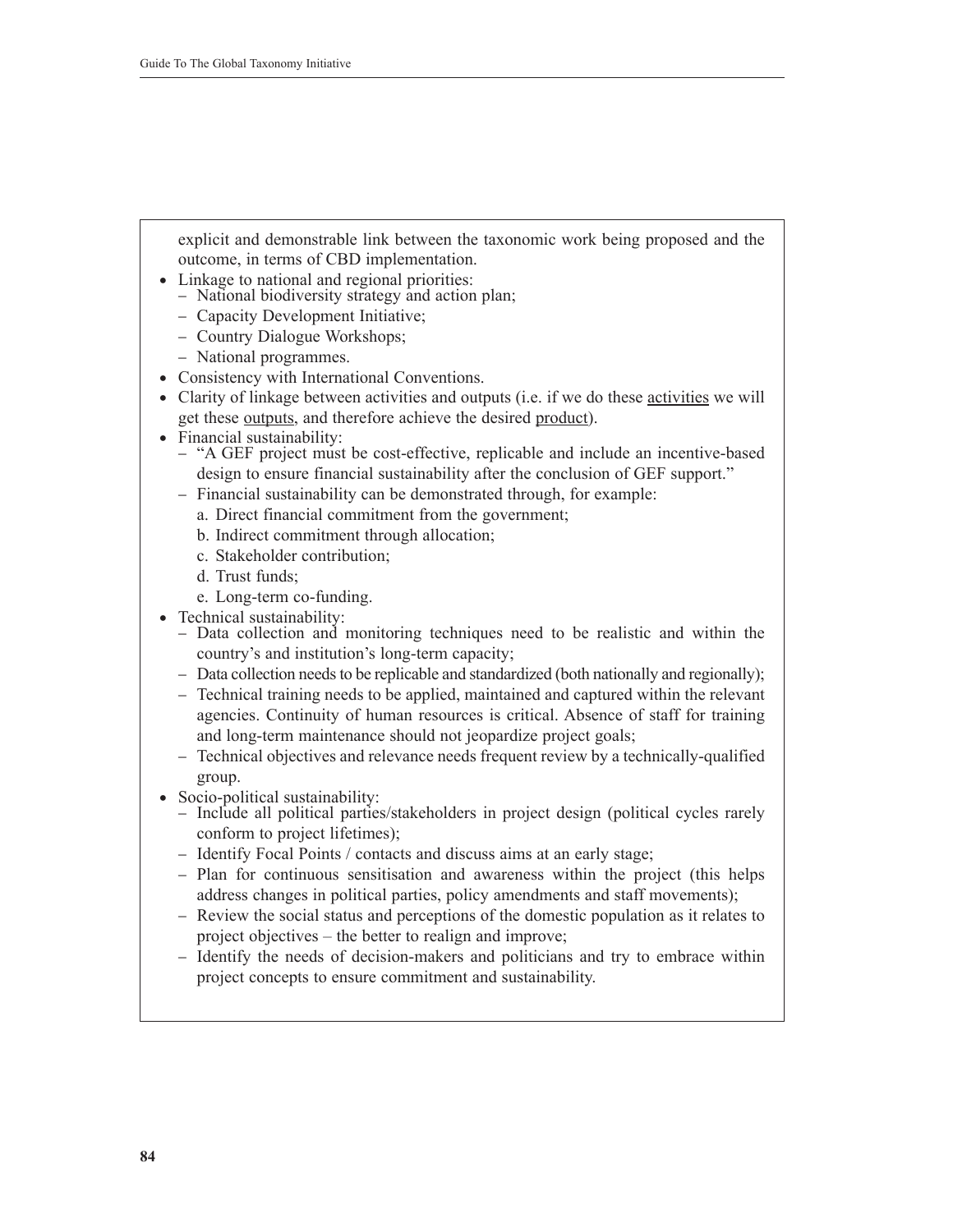# **Box 5-2 Steps in developing a project application for funding**

- 1. Become familiar with national policies of the country or countries concerned, including the NBSAPs and the outcomes of any taxonomic needs assessments.
- 2*.* Become familiar with the COP decisions on the GTI, and those relevant to any thematic areas or other cross-cutting issues of the Convention to which the proposed project is relevant.
- 3*.* Ensure that the project meets needs identified within national policies, or is consistent with them, and is consistent with the CBD Articles and relevant decisions.
- 4. Consider possible donors, multilateral (e.g. GEF (through UNDP, UNEP, World Bank), or the European Union), bilateral (e g. USAID, CIDA, GTZ, DFID, DANIDA, SIDA) or partnership (e.g. the UK Darwin Initiative, the USA's NSF). There may also be possibilities through the Development Banks and other UN agencies such as the FAO. It is important to remember that for projects with a stated global benefit (Medium Sized and Full Projects, of <\$1,000,000 and >\$1,000,000 respectively) the GEF only provides co-financing, not the full amount.
- 5. Especially if considering a multilateral or bilateral donor make contact with:
	- a. The National GTI Focal Point(s), if appointed
	- b. The National CBD Focal Point
	- c. The National or regional representative of the donor body (this may be at the appropriate embassy or consulate if a bilateral arrangement is being considered)

In the case of the GEF:

d*.* The local representative of the appropriate GEF implementing agency (UNEP / UNDP / World Bank).

e. The National GEF Operational Focal Point, who will have to endorse the project. And discuss the proposed project with them to establish its suitability and develop the initial funding proposal.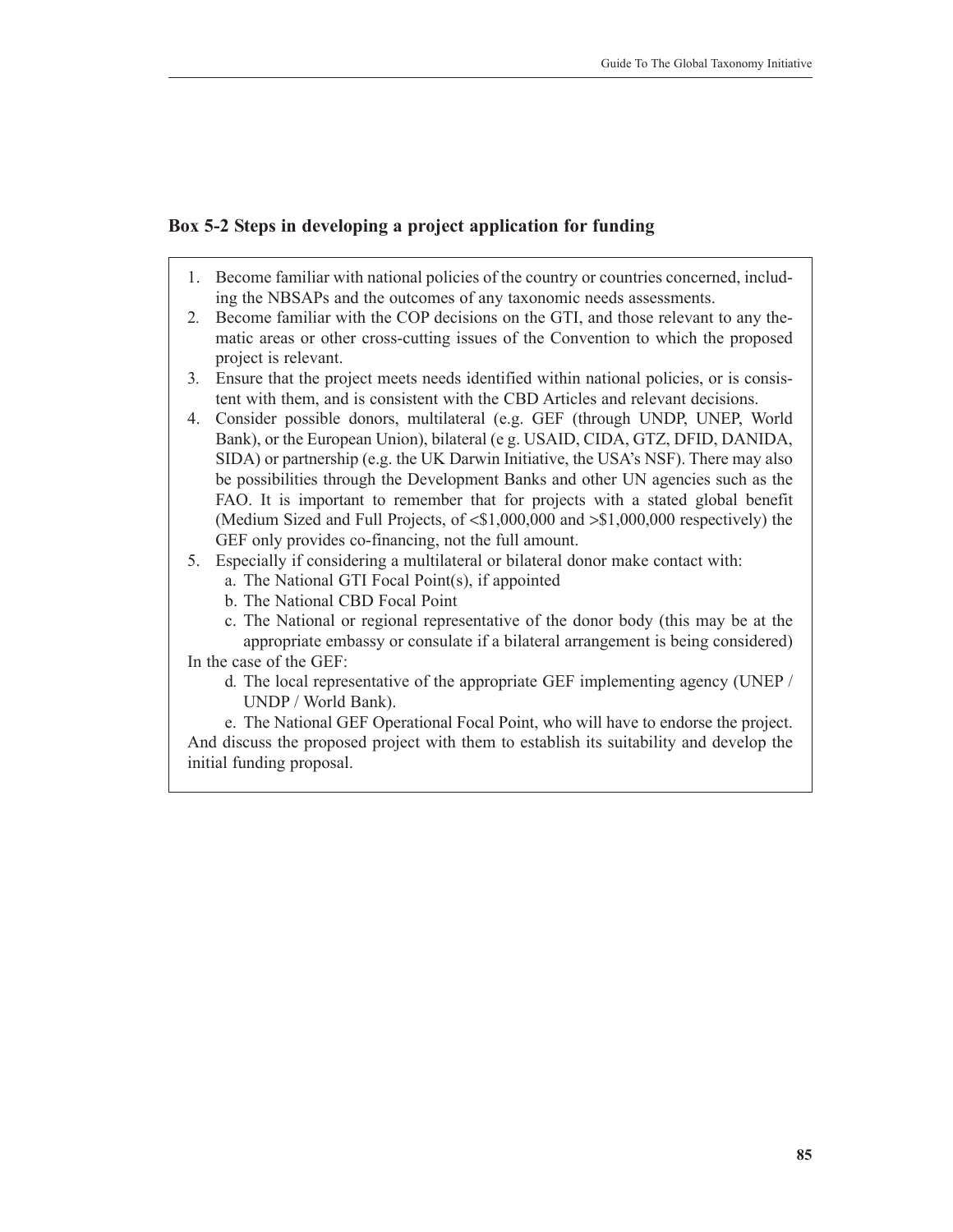# **6. INFORMATION SOURCES AND USEFUL CONTACTS**

#### **6.1 Taxonomic tools and information sources**

There are a number of tools available to assist taxonomists and others to meet taxonomic needs under the Convention. While an exhaustive list cannot be given here, some of the more important and useful tools are reviewed, many of which are available on the internet.

#### *6.1.1 Nomenclature references*

Stability of scientific nomenclature is important<sup>141</sup>. Taxonomists, editors and reviewers need to be aware of the provisions of the various Codes of Nomenclature. These codes can be acquired as hard copy or through the internet.

**Zoology**. The *International Code of Zoological Nomenclature* (International Comission on Zoological Nomenclature, 1999, ISBN 0 85301 006 4) is available on the internet<sup> $142$ </sup> or from the Secretariat of the ICZN, c/o The Natural History Museum - Cromwell Road - London SW7 5BD – UK. In addition, Thompson BIOSIS maintains a nomenclatural glossary for zoology on the internet $143$ .

**Botany**. The *International Code of Botanical Nomenclature* (currently the 'St Loius Code', to replace the earlier 'Tokyo Code') is available on line $144$ . The printed and only currently official version of the Code has been published as 'International Code of Botanical Nomenclature (St Louis Code)'. *Regnum Vegetabile* **138**. Koeltz Scientific Books, Königstein. ISBN 3-904144-22-7.

**Bacteriology.** The *International Code of Nomenclature of Bacteria (1990 Revision)* has been published by the American Society for Microbiology, Washington DC. (Lapage, *et al.* (eds), 1992). The 'List of bacterial names with standing in nomenclature' includes, alphabetically and chronologically, the nomenclature of bacteria and the nomenclatural changes as cited in the *Approved Lists of Bacterial Names* or validly published in the *International Journal of Systematic Bacteriology* or in the *International Journal of Systematic and Evolutionary Microbiology* is available on  $line<sup>145</sup>$ .

**Virology**. The International Code of Virus Classification and Nomenclature is available on  $line<sup>146</sup>$  and in Regenmortel *et al.* (2000). The International Committee on Taxonomy of Viruses web site<sup>147</sup> hosts or links to a vast amount of information on virus taxonomy, and is a vital resource.

#### *6.1.2 Other taxonomic tools*

There are a number of tools for analysis and compiling specialist databases that are available for use by those studying and analysing biodiversity from the taxonomic perspective. The list given below is by no means exhaustive, and only serves to exemplify what is available. There is no uniformity in the descriptions of the packages, since these are based on information provided on the web sites explaining or promoting the products. The 'Phylogeny Programs' web site<sup>148</sup> lists additional phylogenetic analysis programmes, and also provides links to servers

 $141$  see decision IV/1.D in annex 8 to this Guide

<sup>142</sup> http://www.iczn.org/iczn/index.jsp

<sup>143</sup> http://www.biosis.org/support/glossary/

<sup>144</sup> http://www.bgbm.fu-berlin.de/iapt/nomenclature/code/SaintLouis/0000St.Luistitle.htm

<sup>145</sup> http://www.bacterio.cict.fr/index.html

<sup>146</sup> http://www.ncbi.nlm.nih.gov/ICTV/rules.html

<sup>147</sup> http://www.ncbi.nlm.nih.gov/ICTV/

<sup>148</sup> http://evolution.genetics.washington.edu/phylip/software.html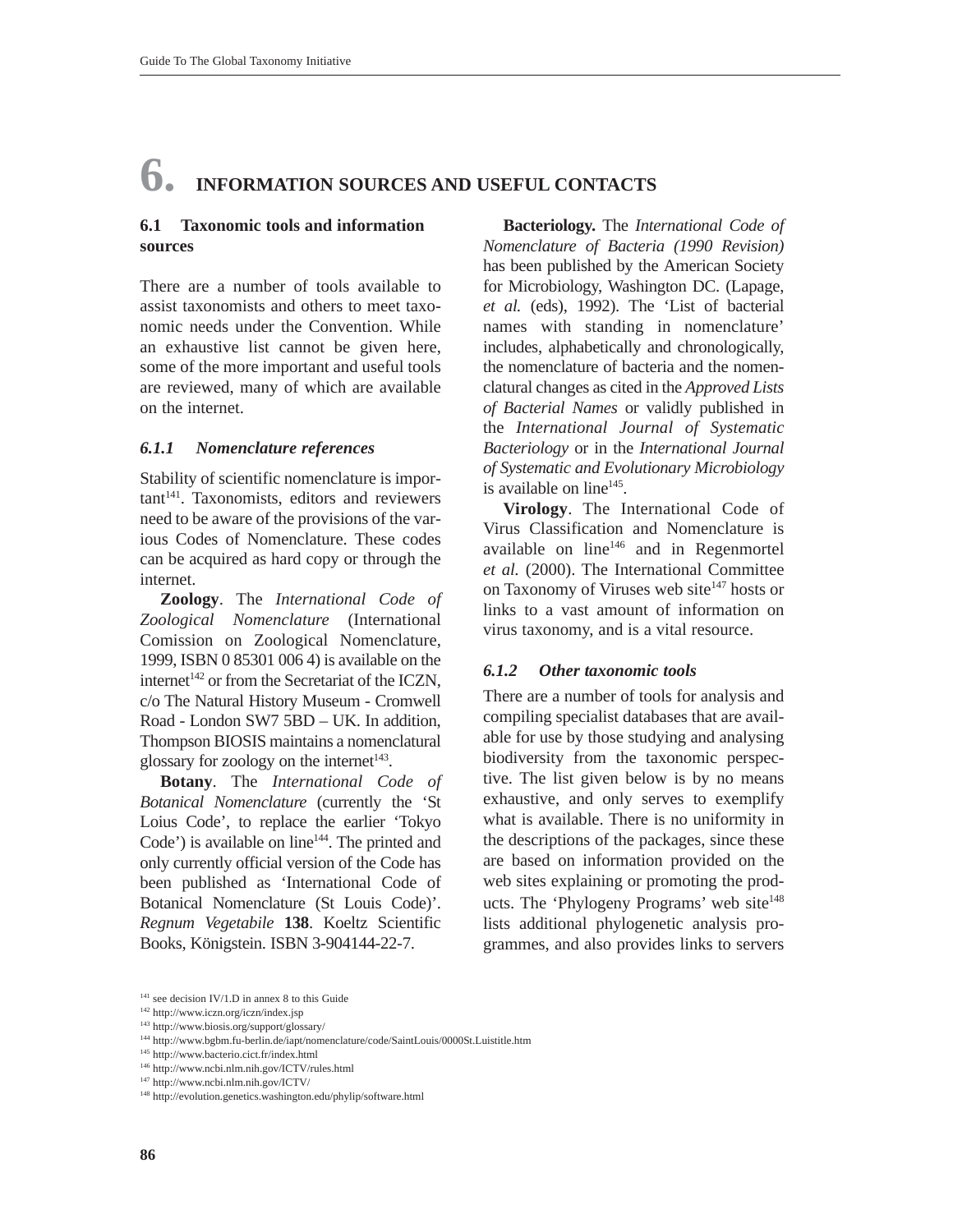providing phylogenetic analyses on line without charge.

**ArcView**<sup>149</sup> is a desktop geographic information system. With ArcView one can create intelligent, dynamic maps using data from virtually any source and across most popular computing platforms. ArcView provides the tools to allow one to work with maps, database tables, charts, and graphics simultaneously. One can also use multimedia links to add pictures, sound, and video to maps.

**Biótica**©150 is designed to handle curatorial, nomenclatural, geographical, bibliographical and ecological data. Its purpose is to assist the capture and updating of such data.

**BioLink**<sup>151</sup> is designed for those working with taxon- and specimen-based information, particularly taxonomists, ecologists, collection managers and biogeographers. It is suitable for use by individual researchers, large collection-holding institutions, or global collaborations. The programme manages taxon-based information such as nomenclature, distribution, classification, ecology, morphology, illustrations, multimedia and literature. Specimen-based information includes collection sites, collectors and collection dates, museum storage locations, loans and accession and catalogue numbers. BioLink also records information on ecological characteristics, traps and bulk samples.

**Biota 2**<sup>152</sup> manages specimen-based biodiversity and collections data for ecologists, biodiversity inventories, and collections managers. It can manage images and literature citation records linked to species, specimen, collection and locality records. It also includes a Web server offering query-based access to data and images.

The **DELTA**<sup>153</sup> format (DEscription Language for TAxonomy) is a flexible method for encoding taxonomic descriptions for computer processing. It has been adopted by the International Taxonomic Databases Working Group (TDWG) as a standard for data exchange. DELTA-format data can be used to produce natural-language descriptions, interactive or conventional keys, cladistic or phenetic classifications, and information-retrieval systems.

**DiGIR**<sup>154</sup> is a protocol and a set of tools for linking a community of independent databases into a single, searchable "virtual" collection. The DiGIR protocol was developed by the University of Kansas Biodiversity Research Center Informatics group in collaboration with the Museum of Vertebrate Zoology at UC Berkeley and the California Academy of Sciences. DiGIR is currently a public open source project with an international team of contributors, including Centro de Referência em Informação Ambiental (CRIA), Brazil. It, along with BioCASE, is used to link many of the data providers to GBIF.

**GARP**<sup>155</sup> (Genetic Algorithm for Ruleset Production) is an algorithm that determines characteristics of a species native habitat based on environmental data observed at known collection points. A GARP analysis looks for similarities in the environmental profiles of the collection locations and forms conclusions about the range of the species based on factors such as

<sup>149</sup> http://www.esri.com/software/arcview/

<sup>150</sup> http://www.conabio.gob.mx/informacion/biotica\_ingles/doctos/acerca\_biotica.html

<sup>151</sup> http://www.biolink.csiro.au/index.html

<sup>152</sup> http://viceroy.eeb.uconn.edu/biota

<sup>153</sup> http://biodiversity.uno.edu/delta/

<sup>154</sup> http://www.specifysoftware.org/Informatics/informaticsdigir/

<sup>155</sup> http://www.specifysoftware.org/Informatics/informaticsdesktopgarp/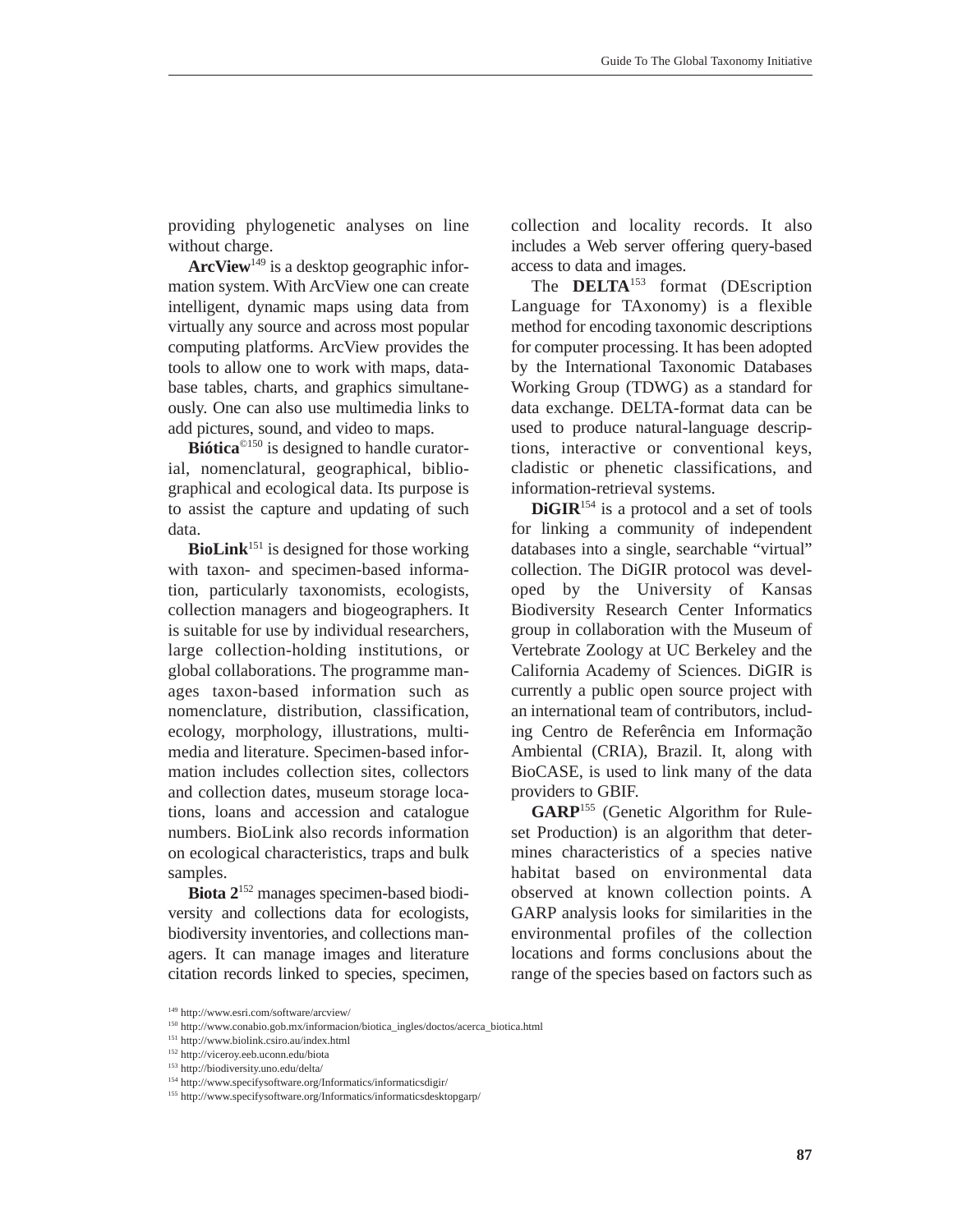temperature, precipitation, elevation, and soil type.

**ITIS Taxonomic Workbench<sup>156</sup> - The** ITIS Taxonomic Workbench is a Windowsbased software tool used for editing and manipulating taxonomic data for submission into the ITIS online system. It covers names relationships, references, and distributional data.

**KE EMu**<sup>157</sup> provides collections management facilities for museums, art galleries, herbaria and botanic gardens. KE EMu is a feature rich museum management system designed to provide comprehensive management and access to very large and diverse collections. Unlike other museum software, KE EMu integrates an extensible multi-discipline catalogue with interpretative information and multimedia resources. Natural history support includes taxonomic definitions, specimen identification, type status, field trips and a gazetteer. KE EMu supports multi-discipline querying with automatic adjustment of display based on the object's type. EMu supports all museum management functions, including accessioning, deaccessioning, program and exhibition development and general event management, loans and external movements, internal locations and internal movement histories, conservation and condition checks, insurance, indemnity, valuation. All management modules conform to the 'SPECTRUM' standard for museum documentation. EMu allows association of specimen data, names, images, documentation and other information. It is used by many major museums. Supporting a range of

<sup>156</sup> http://www.itis.usda.gov/twb.html

<sup>158</sup> http://www.eti.uva.nl/Products/Linnaeus.html

<sup>160</sup> http://www.sinauer.com/detail.php?id=4707

industry standards, including DiGIR, Darwin Core, XML and Dublin Core, KE EMu is used by the world's largest natural history museums.

Linnaeus  $\mathbf{II}^{158}$  facilitates biodiversity documentation and species identification. It is devised for systematists and biodiversity researchers. It supports the creation of taxonomic databases, the construction of easy-touse identification keys, and allows the display and comparison of distribution patterns.

**LUCID**<sup>159</sup> is a set of programmes that can be used for creating and editing identification keys. It also handles with images and taxonomic descriptions.

MacClade<sup>160</sup> provides theory and tools for the graphic and interactive analysis of molecular and morphological data, phylogeny, and character evolution. The program includes many tools for data manipulation, including molecular sequence alignment. *MacClade* reconstructs and displays character evolution on the phylogenetic tree, and, as the user manipulates the tree on screen, the program gives feedback via tree graphics, statistics, and charts. Systematists and other evolutionary biologists can use its flexible tools to analyze phylogeny and character evolution, and its ease of use allows beginning students to grasp phylogenetic principles in an interactive environment.

Mantis<sup>161</sup> is a biological database manager that can store taxonomic and specimen data, images and sounds. It includes management tools for citations, specimen loans, and addresses. It can generate publication-ready "Material examined" lists and publicationready "Specimen measurements" tables. It

<sup>157</sup> http://www.kesoftware.com/emu/

<sup>159</sup> http://www.lucidcentral.com/

<sup>161</sup> http://140.247.119.145/Mantis/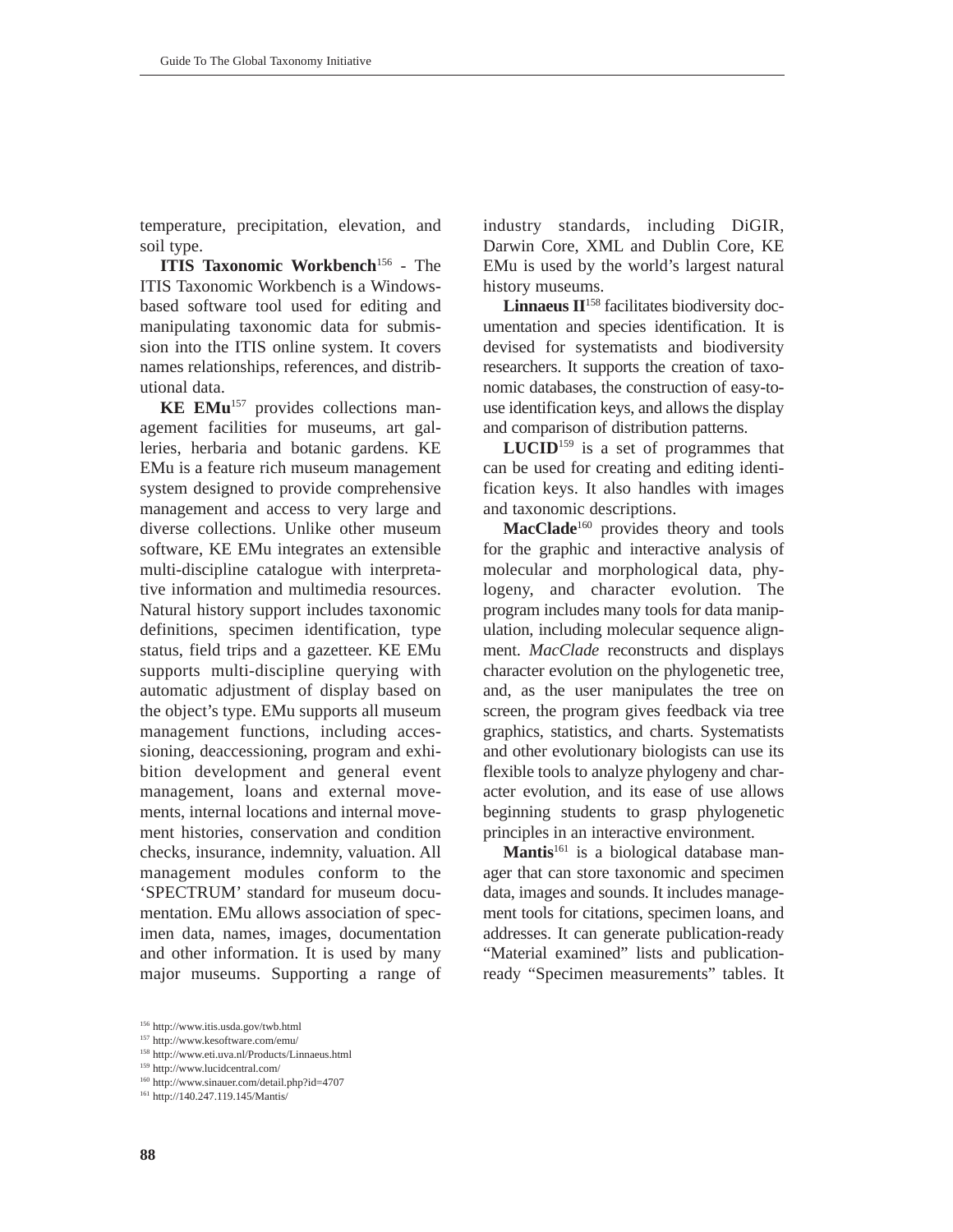can store information about parasites, host plants etc. and includes label design tools.

 $MEXA<sup>162</sup>$  is a programme to enable rapid identification of biological specimens. The user picks character states present in specimens from a list of possibilities. As the character states are scored by user selection, MEKA eliminates taxa that no longer match the list of scored character states. Windows display different aspects of the underlying database. As the identification progresses the windows are updated automatically. An index screen makes it easy to find and score particular classes of character states. MEKA allows the user to perform identifications by scoring character states in any order, making it possible to identify fragmentary Specimens.

**Mesquite**<sup>163</sup> is software for evolutionary biology, designed to help biologists analyze comparative data about organisms. Its emphasis is on phylogenetic analysis, but some of its modules concern population genetics, while others do non-phylogenetic multivariate analysis. Because it is modular, the analyses available depend on the modules installed. Analyses include, reconstruction of ancestral states (parsimony, likelihood), tests of process of character evolution, including correlation, Simulation of character evolution (categorical, DNA, continuous), parametric bootstrapping (integration with programs such as PAUP and NONA), morphometrics (PCA, CVA, geometric morphometrics), and coalescence (simulations, other calculations), tree comparisons and simulations (tree similarity, Markov speciation models).

**NONA**<sup>164</sup> is a Windows command line/text program used to search for most parsimonious trees, calculate consensus trees, etc. It is extremely fast, in general MUCH faster than competing software. Winclada<sup>165</sup> is written to utilize NONA either directly as a search engine for phylogenetic analysis, or the two programs may be used separately.

**PAUP**<sup>166</sup> ('Phylogenetic Analysis Using Parsimony') is a widely-used program used for cladistic analysis based on the input of a character matrix. It can analyse both morphological and molecular data, and includes parsimony, distance matrix, invariants, and maximum likelihood methods as well as many indices and statistical tests.

Platypus<sup>167</sup> - Platypus is a relational database program developed by the ABRS Fauna Online project that is used to automatically compile and generate the web files for the *Australian Faunal Directory*. It manages taxonomic, geographic, ecological, host-taxon, palaeontological, bibliographic and graphic information, as well as botanical names and specimen collection data Data compiled in Platypus can readily be made available to GBIF. The expected users are taxonomists, collection managers, ecologists; and compilers of checklists, catalogues, bibliographies, graphics and biodiversity information.

**Specify**<sup>168</sup> is a research application, a database, and network interface for biological collections information. It manages specimen data such as descriptions of collecting locations, participants and determination histories as well as information about collections transactions such as loans, exchanges, accessions and gifts. It is

<sup>162</sup> http://www.mip.berkeley.edu/meka/

<sup>163</sup> http://mesquiteproject.org/mesquite/mesquite.html

<sup>164</sup> http://www.cladistics.com/about\_nona.htm

<sup>165</sup> http://www.cladistics.com/

<sup>166</sup> http://paup.csit.fsu.edu/

<sup>167</sup> http://www.deh.gov.au/biodiversity/abrs/online-resources/software/platypus/index.html

<sup>168</sup> htttp://www.specifysoftware.org/Specify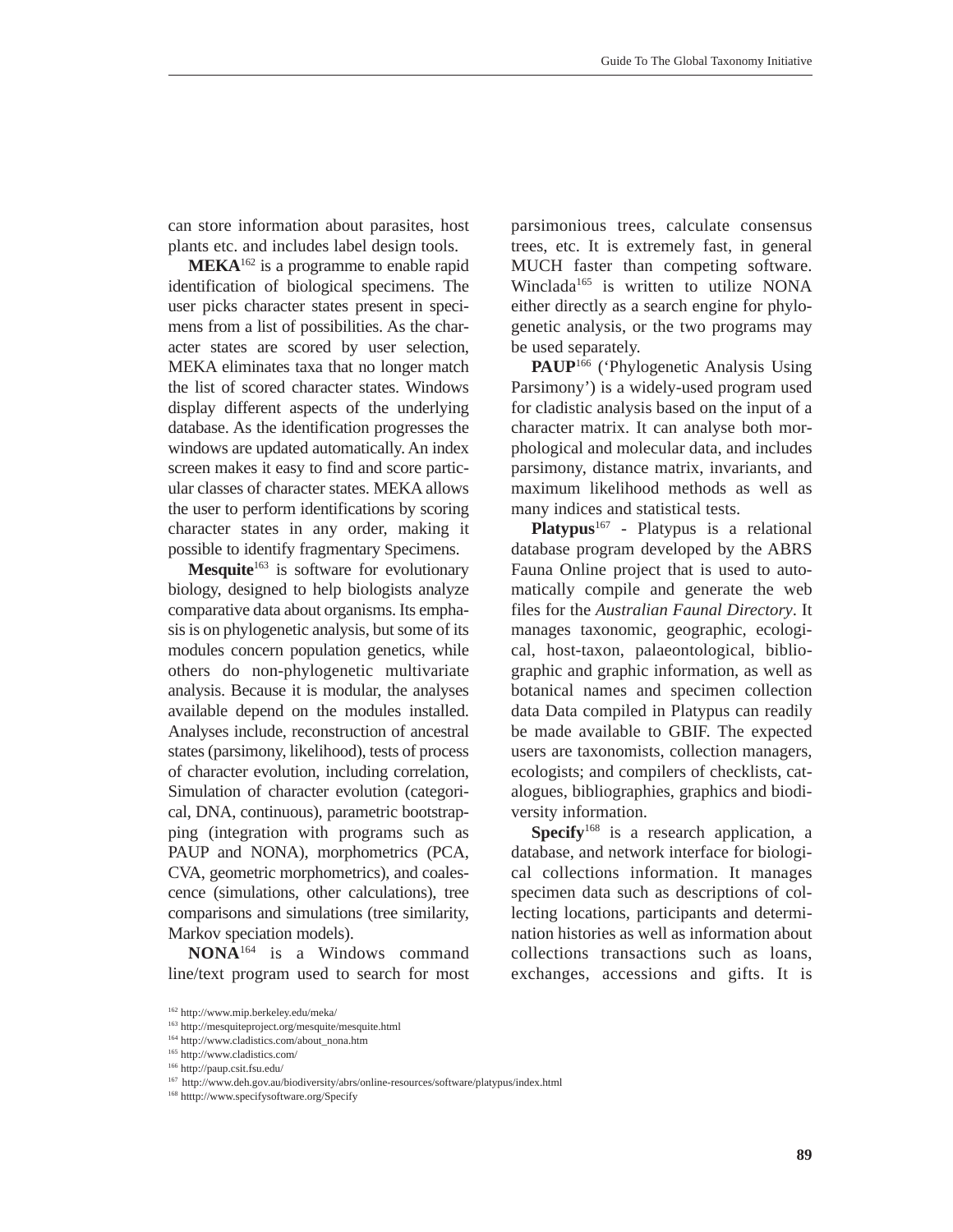designed to facilitate accurate, consistent and efficient data entry. For example, a user only has to enter information about a location once and that description then applies to all events and specimens that reference it. Similarly, information about a person only has to be entered once, and that person can then be associated with specimens as a collector, donor, determiner, borrower or loan provider. Specify can serve XML-structured specimen records using the DiGIR protocol, now used for many collections.

**TreeBASE**<sup>169</sup> is a relational database of phylogenetic information hosted by the University at Buffalo. TreeBASE stores phylogenetic trees and the data matrices used to generate them from published research papers. TreeBASE accepts all types of phylogenetic data (e.g., trees of species, trees of populations, trees of genes) representing all biotic taxa.

#### **6.2 Key partners**

There are an increasing number of national and international initiatives with objectives supporting or congruent with those of the GTI. Annex 7 provides contact information for some of the key bodies and organizations that contribute to the GTI. This section provides details on two key institutions that play leading roles in the implementation of the GTI programme of work, namely BioNET-INTERNATIONAL (with a focus on capacity-building) and the Global Biodiversity Information Facility (with a focus on information-sharing). There is also a short explanation about the CBD's clearing-house mechanism.

**BioNET-INTERNATIONAL**170, the Global Network for Taxonomy, is a global

<sup>170</sup> http://www.bionet-intl.org/

in developing countries. It is comprised of sub-regional LOOPs (Locally Organised and Operated Partnerships) of developing country institutions, supported by a con sortium of developed country institutions, and managed by the BioNET-INTERNA-TIONAL Technical Secretariat. Its purpose is to enable developing countries to achieve realistic self-reliance in taxonomy to support regional and national programmes for eradication of poverty, via sustainable use of natural resources and agricultural development, and conservation of biodiversity (including implementation of the Convention on Biological Diversity). BioNET-INTER-NATIONAL and its LOOPs have been active in developing and implementing the GTI. Building on past collaboration, the BioNET and CBD Secretariats have agreed to strengthen cooperation at the LOOP and global levels, with efforts particularly focussed on the 2010 biodiversity target. Areas identified for joint work include taxonomy-related aspects of the clearing-house mechanism, biosafety, technology transfer and, via the Global Taxonomy Initiative, other areas of the Convention. Established LOOPs exist in the Caribbean (CARINET), Northern, East, West and southern Africa (NAFRINET, EAFRINET, WAFRINET and SAFRINET respectively), South East Asia (ASEANET), East Asia (EASIANET), the Andean Countries (ANDINONET), the South Pacific (PACINET) and Europe (EuroLOOP). Proposed LOOPs awaiting government endorsements are South Asia (SACNET), North Eurasia (NEURA-SIANET) the South America Southern Cone (LATINET), Mesoamerica (MESOAMER-INET).

initiative for capacity-building in taxonomy

<sup>169</sup> http://www.treebase.org/treebase/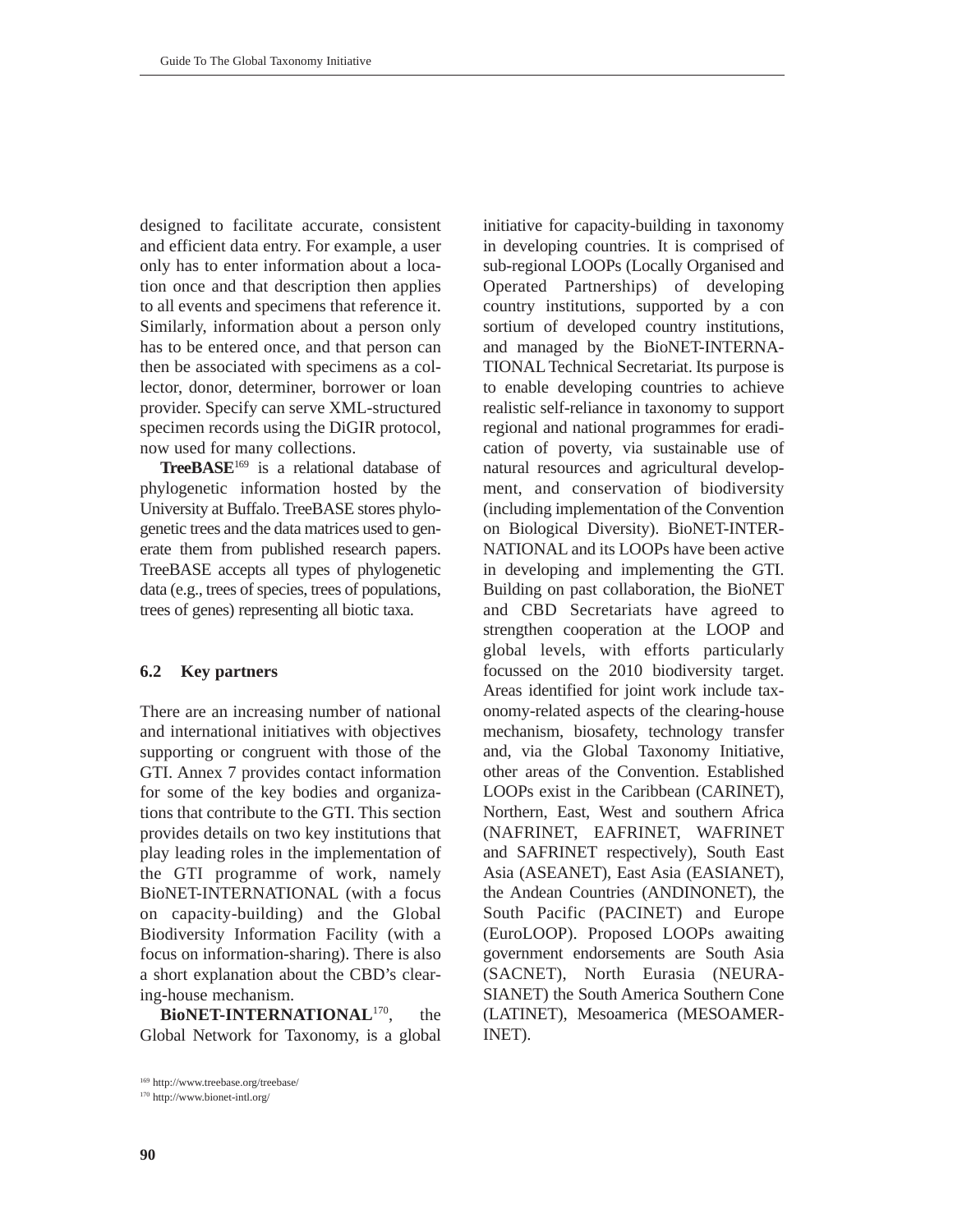**The Global Biodiversity Information Facility** (GBIF)<sup>171</sup> The mission of GBIF is to make the world's primary data on biodiversity freely and universally available via the Internet. The GBIF vision is that it will contribute to economic growth, ecological sustainability, social outcomes and scientific research by increasing the utility, availability and completeness of primary scientific biodiversity information available on the Internet. GBIF works cooperatively with and in support of several other international organizations concerned with biodiversity. These include (but are not limited to) the CHM and the GTI of the CBD , and regional biodiversity information networks, such as the European Network for Biodiversity Information  $(ENBI)^{172}$ , which may also provide tools and training. Functionally, GBIF encourages, coordinates and supports the development of worldwide capacity to access the vast amount of biodiversity data held in natural history museum collections, libraries and databanks. Near term GBIF developments will focus on species and specimen- and observation-level data. Technically, GBIF is evolving to be an interoperable network of biodiversity databases and information technology tools using web services and Grid technologies. In the near term, GBIF will provide a global metadata registry of the available biodiversity data with open interfaces. Anyone can then use it to construct thematic portals and specialised search facilities. Building on the contents of this registry, GBIF will provide its own central portal that enables simultaneous queries against biodiversity databases held by distributed, worldwide sources. In the long term, molecular, genetic, ecological and ecosystem level databases can be linked to the system. These will facilitate and enable data mining of unprecedented utility and scientific merit. As its work programs progress, GBIF will enable users to navigate and put to use the world's vast quantities of biodiversity information. This information is vital to generating economic, environmental, social and scientific benefits from the sustainable use, conservation and study of biodiversity resources. The **clearing-house mechanism** (CHM)<sup>173</sup>

of the Convention on Biological Diversity seeks to support the Convention's thematic and cross-cutting programmes of work by promoting cooperation in six key areas: tools for decision-making, training and capacitybuilding, research, funding, technology transfer, and the repatriation of information. Its aims are to: promote and facilitate technical and scientific cooperation, within and between countries; develop a global mechanism for exchanging and integrating information on biodiversity and; develop the necessary human and technological network. The clearing-house mechanism is coordinated by the Executive Secretary and overseen and guided by an Informal Advisory Committee (IAC) set up by the Parties to the Convention. In addition, a network of National Focal Points for the mechanism addresses matters relating to technical and scientific cooperation. The GTI portal is the part of the CHM dedicated to the GTI.

# **6.3 Further information**

Further information on the GTI is available through the GTI Portal. In addition, the

 $171$  http://www.gbif.org<br>  $172$  http://www.enbi.info/forums/enbi/index.php

<sup>173</sup> http://www.biodiv.org/chm/default.aspx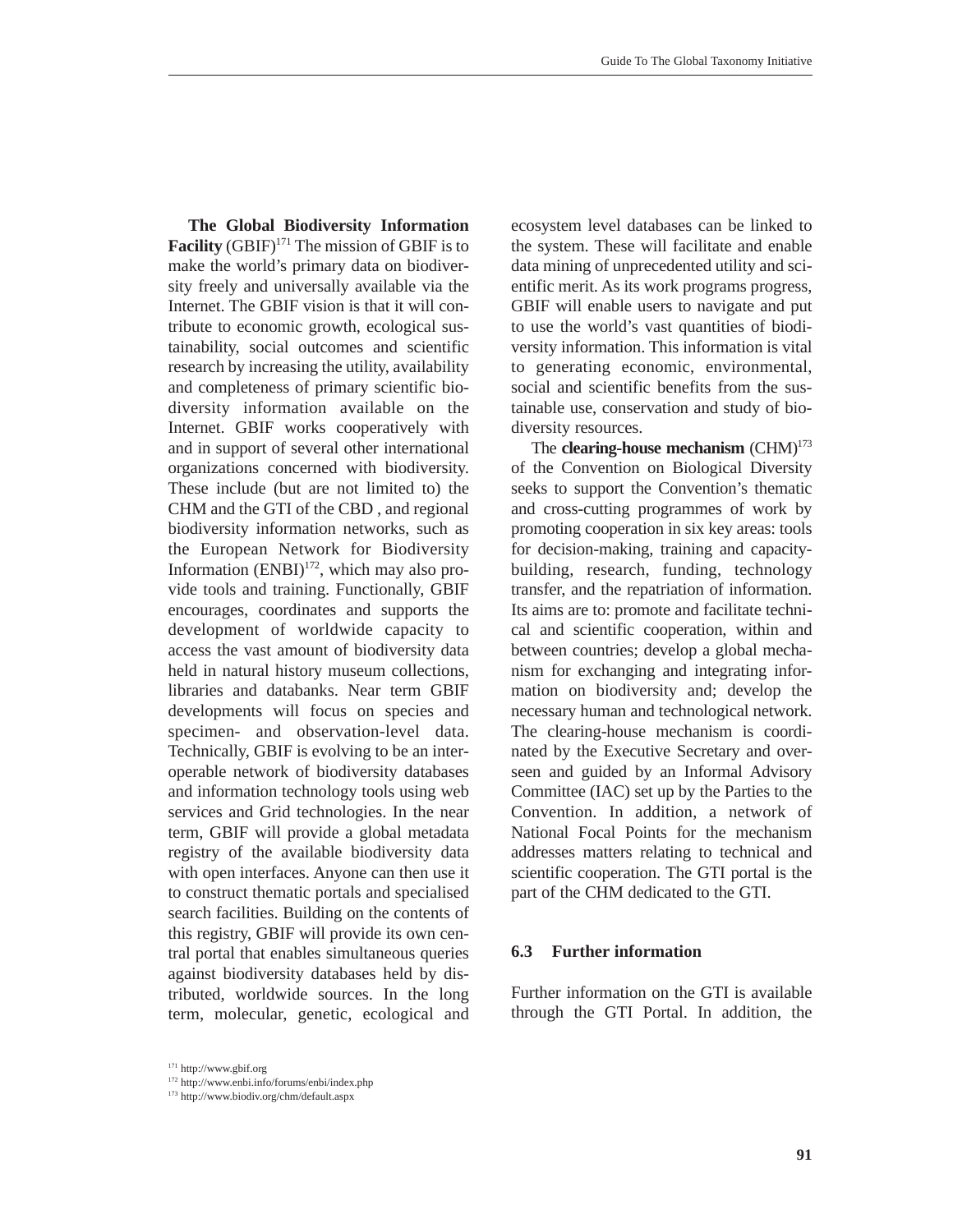annexes to this Guide are also intended to provide additional information. Annex 1 is a list of acronyms used in this guide and, in cases of organizations, associated web links. A list of references and other publications for further reading is compiled in Annex 2 to this Guide. Annex 3 lists documents specific to taxonomy and the GTI which have been produced under the auspices of the CBD. Annex 4 summarizes excerpts from COP decisions which are not specific to the GTI but which cross-reference the GTI in the context of other work programmes. Annex 5 contains the strategy for taxonomic capacity-building developed at the Third Global Taxonomy Workshop, held in Pretoria in 2002, and a workshop in Paris, held in 2003. Annex 6 gives a sample questionnaire that can be adapted for use in national taxonomic needs assessments. Annex 7 provides contact information for key partners and organizations. Annexes 8 through 13 contain decisions on the GTI from the third to the eighth meetings of the COP.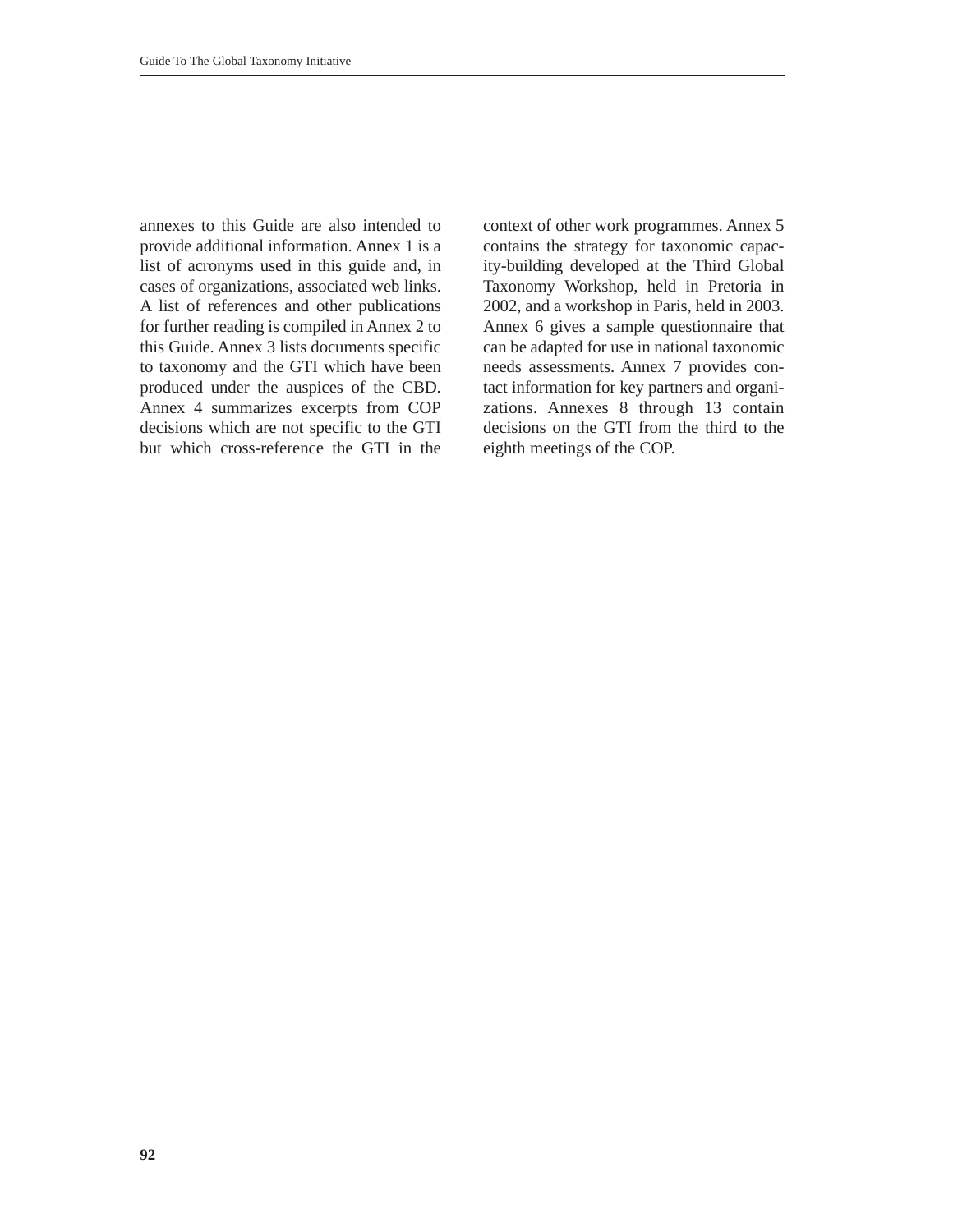| Ŗ |
|---|
|   |
|   |
|   |
|   |
|   |
|   |
|   |
|   |
|   |
|   |

# ACRONYMS USED IN TEXT **ACRONYMS USED IN TEXT**

| ACRONYM /<br>TERM | MOLLL<br>片<br>INSTITU<br><b>NAME</b>                         | DESCRIPTION                                                                                                                                                                                                                                                                                          | URL IF APPROPRIATE                       |
|-------------------|--------------------------------------------------------------|------------------------------------------------------------------------------------------------------------------------------------------------------------------------------------------------------------------------------------------------------------------------------------------------------|------------------------------------------|
| <b>ABRS</b>       | Study<br>Resources<br>Australian<br>Biological               | sustainable use of Australia's biodiversity.<br>to provide, through strategic partnerships,<br>the Environment and Heritage. Its aim is<br>Australia Division of the Department of<br>the underlying taxonomic knowledge<br>The ABRS is a Program within Parks<br>necessary for the conservation and | http://www.deh.gov.au/biodiversity/abrs/ |
| <b>AHTEG</b>      | <b>rechnical</b><br>Expert Group<br>Ad-Hoc <sup>-</sup>      | advise on any particular issue. Members<br>Group of experts set up by the CBD to<br>are drawn from the CBD Roster of<br>Experts                                                                                                                                                                      |                                          |
| <b>ANDINONET</b>  |                                                              | Community (Bolivia, Colombia, Ecuador,<br>support capacity building in Taxonomy<br>A Technical Cooperation Network to<br>for the Countries of the Andean<br>Peru and Venezuela)                                                                                                                      | http://www.bionet-intl.org/andinonet/    |
| <b>ASEANET</b>    |                                                              | for the Countries of the ASEAN region.<br>support capacity building in Taxonomy<br>A Technical Cooperation Network to                                                                                                                                                                                |                                          |
| <b>BioCASE</b>    | <b>Collections Access</b><br>Service for Europe<br>Biologica | information service providing researchers<br>collection holders. The aim is to enhance<br>BioCASE will establish a web-based<br>collections in Europe while leaving<br>control of the information with the<br>with unified access to biological                                                      | http://www.biocase.org/                  |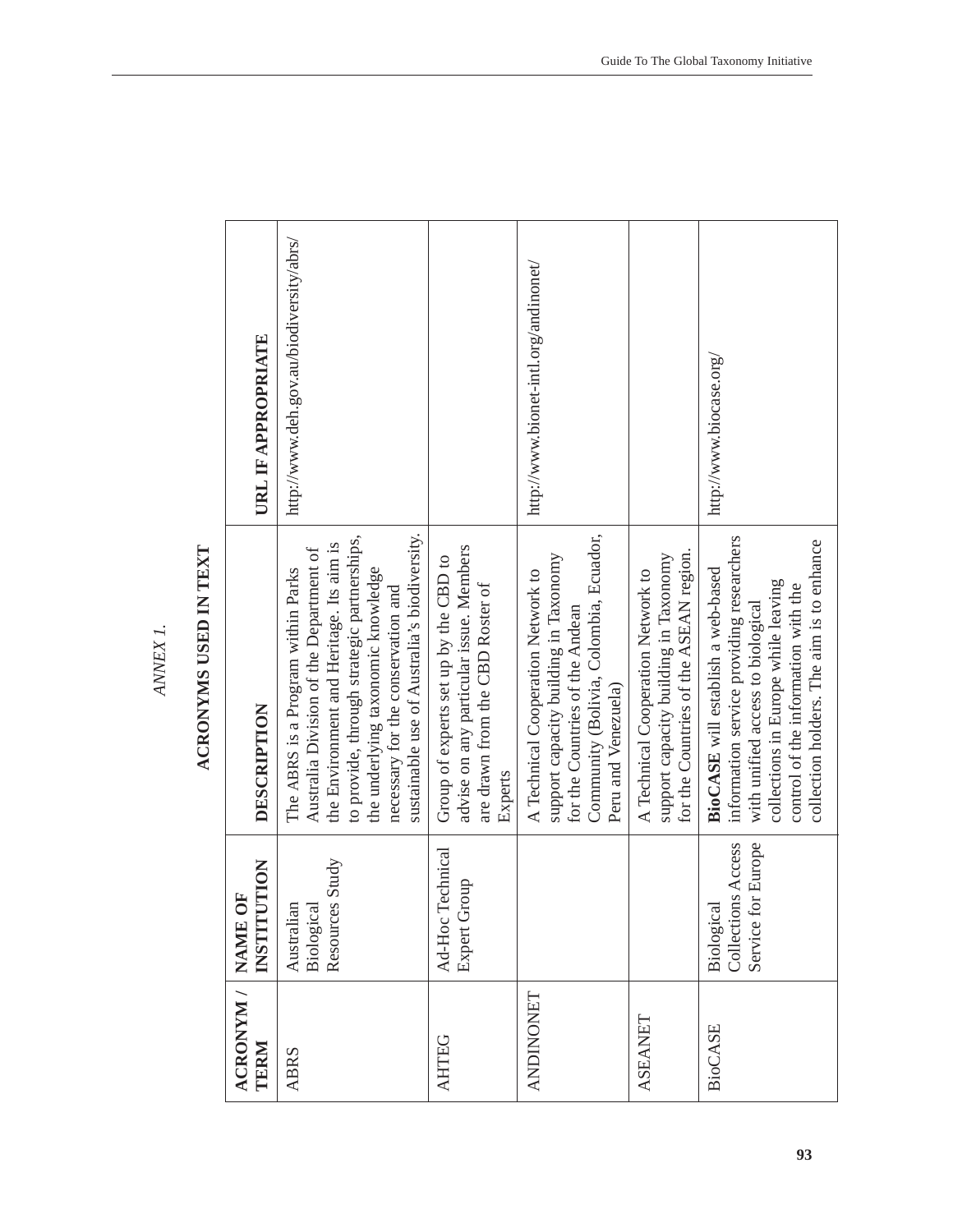| ACRONYM /<br>TERM | <b>NOLLLO</b><br><b>FO</b><br><b>NAME</b><br><b>INSTIT</b>                   | DESCRIPTION                                                                                                                                                                                                                                                                                                                                                                                                                                                                                                                                                                                       | URL IF APPROPRIATE    |
|-------------------|------------------------------------------------------------------------------|---------------------------------------------------------------------------------------------------------------------------------------------------------------------------------------------------------------------------------------------------------------------------------------------------------------------------------------------------------------------------------------------------------------------------------------------------------------------------------------------------------------------------------------------------------------------------------------------------|-----------------------|
|                   |                                                                              | the over-all value of biological collections<br>are used by GBIF to link many of its data<br>infrastructure for environmental sciences,<br>as an essential, but presently fragmented<br>access to all European collections, while<br>systematics, and life sciences in general,<br>by means of implementing a sustainable<br>providers. BioCASE, along with DiGIR,<br>leaving the control over the information<br>which provides researchers with unified<br>and under-exploited European research<br>supply in the hands of the information<br>and expandable information service,<br>providers. |                       |
| BOZONET           | Africa<br>Botanical and<br>Networks in<br>Taxonomic<br>Zoological<br>Eastern | See text                                                                                                                                                                                                                                                                                                                                                                                                                                                                                                                                                                                          |                       |
| CABI              | <b>CAB</b> International                                                     | organisation. Its purpose is the generation,<br>dissemination and use of knowledge in<br>development, human welfare and the<br>CAB International is a not-for-profit<br>the applied biosciences to enhance<br>environment.                                                                                                                                                                                                                                                                                                                                                                        | http://www.cabi.org/  |
| CBD               | Convention on<br>Biological<br>Diversity                                     |                                                                                                                                                                                                                                                                                                                                                                                                                                                                                                                                                                                                   | http://www.biodiv.org |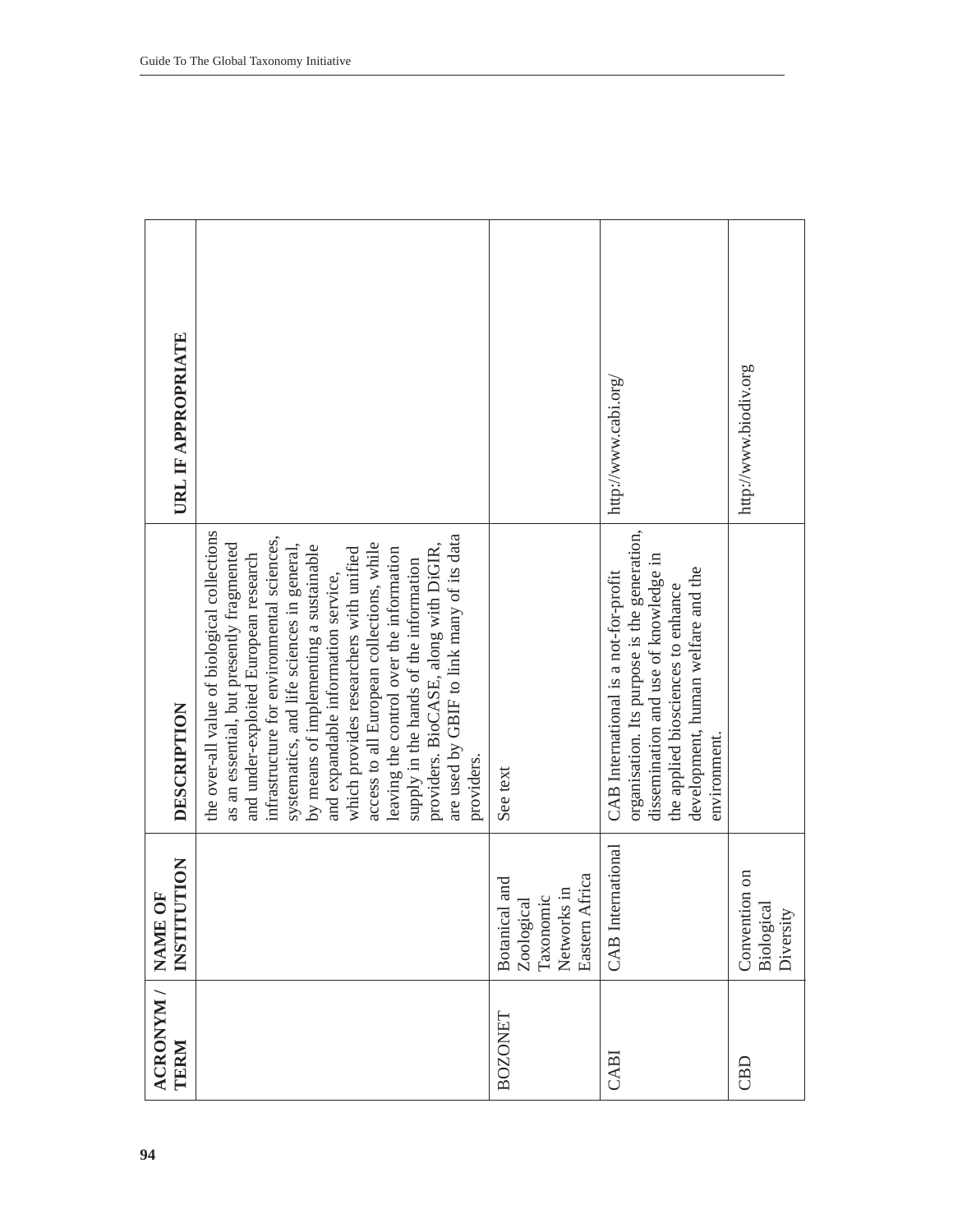| ACRONYM /<br>TERM | <b>UTION</b><br>5<br><b>INSTIT</b><br><b>NAME</b>                                                 | DESCRIPTION                                                                                                                                                                                                                                                                                                                                               | URL IF APPROPRIATE                |
|-------------------|---------------------------------------------------------------------------------------------------|-----------------------------------------------------------------------------------------------------------------------------------------------------------------------------------------------------------------------------------------------------------------------------------------------------------------------------------------------------------|-----------------------------------|
| CCC               | Coral Cay Conservation                                                                            | teams of volunteers to survey some of the<br>world's most endangered coral reefs and<br>depend on them for food and livelihood.<br>closely with the local communities who<br>tropical forests. Its mission is to protect<br>these crucial environments by working<br>It is a not-for-profit organisation at the<br>"cutting edge of ecotourism". It sends | http://www.coralcay.org/index.php |
| CCD               | Convention to Combat<br><b>United Nations</b><br>Desertification                                  |                                                                                                                                                                                                                                                                                                                                                           | http://www.unccd.int/main.php     |
| CETAF             | European Taxonomic<br>Consortium of<br>Facilities                                                 |                                                                                                                                                                                                                                                                                                                                                           | http://www.cetaf.org/             |
| CoML              | Census of Marine Life                                                                             | See text                                                                                                                                                                                                                                                                                                                                                  | http://www.coml.org/coml.htm      |
| <b>CITES</b>      | in Endangered Species<br>International Trade<br>Flora and<br>Convention on<br>of Wild I<br>Fauna. |                                                                                                                                                                                                                                                                                                                                                           | http://www.cites.org/             |
| CMS               | Migratory Species<br>United Nations<br>Convention on                                              |                                                                                                                                                                                                                                                                                                                                                           | http://www.wcmc.org.uk/cms/       |
| CONABIO           | Commission<br>of the<br>Biodiversity<br>Knowledge<br>and Use<br>National<br>for the               | Biodiversity Information (SNIB); support<br>A Mexican Inter-Ministerial Commission<br>mainly dedicated to: conform and keep<br>projects and studies focused on the<br>knowledge and sustainable use of<br>updated the National System of                                                                                                                  | http://www.conabio.gob.mx/        |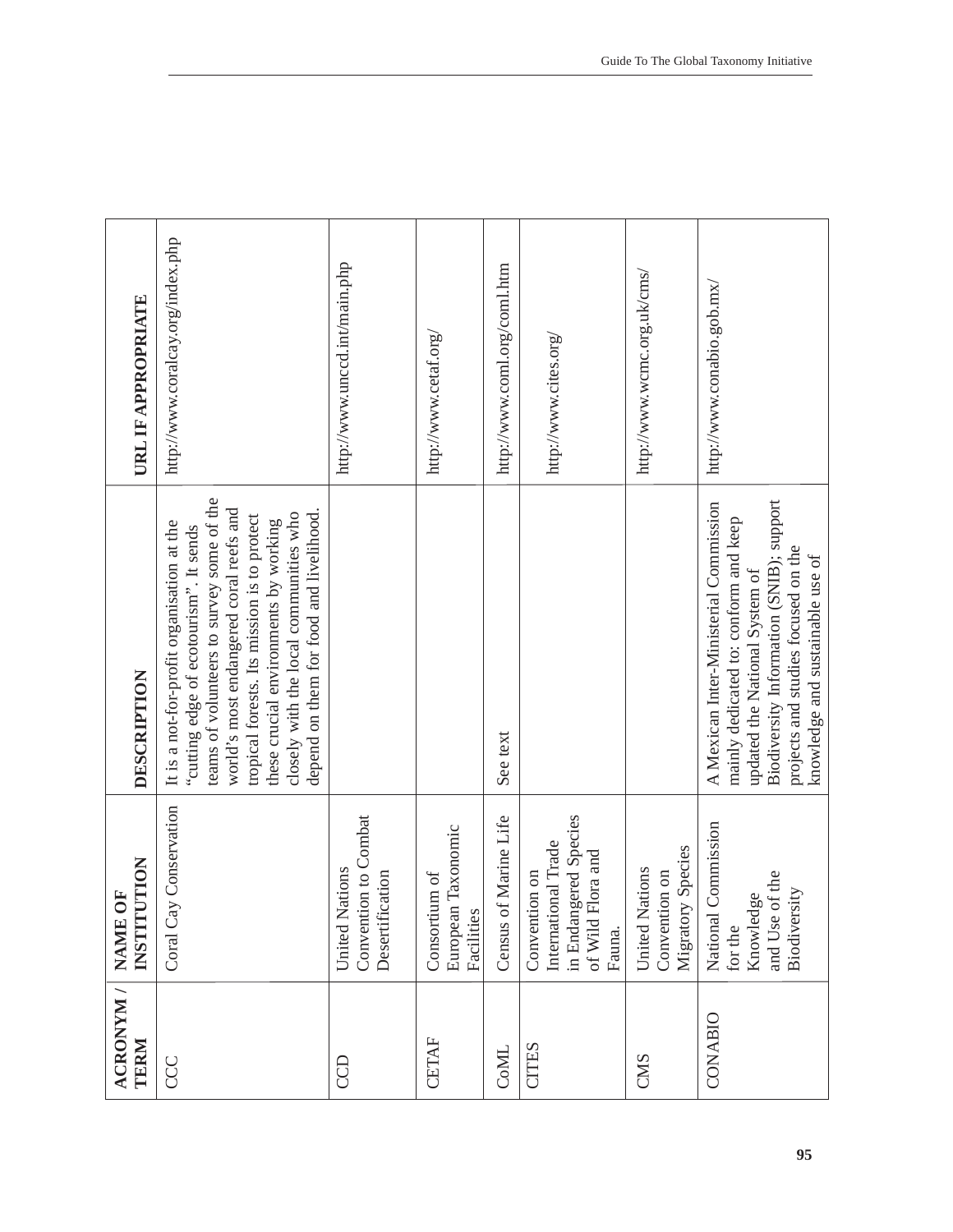| ACRONYM /<br>TERM | NOLLOI<br>ŌF<br><b>NAME</b><br><b>INSTIT</b>                          | DESCRIPTION                                                                                                                                                                                                                                                                                           | URL IF APPROPRIATE                         |
|-------------------|-----------------------------------------------------------------------|-------------------------------------------------------------------------------------------------------------------------------------------------------------------------------------------------------------------------------------------------------------------------------------------------------|--------------------------------------------|
|                   |                                                                       | biodiversity; advise governmental<br>undertake special projects; share<br>institutions and other sectors;<br>the knowledge of biological<br>international agreements<br>related to biodiversity;<br>diversity; follow up of<br>and provide services<br>to the public.                                 |                                            |
| COP               | Conference of the<br>Parties                                          | Convention through the decisions it takes<br>Convention on Biological Diversity, and<br>at its periodic meetings. Some other UN<br>The COP is the governing body of the<br>advances implementation of the<br>Converntions also have a COP.                                                            |                                            |
| CSD               | <b>UN Commission</b><br>on Sustainable<br>Development                 |                                                                                                                                                                                                                                                                                                       | http://www.un.org/esa/sustdev/             |
| ENHSIN            | <b>History Specimen</b><br>European Natural<br>Information<br>Network |                                                                                                                                                                                                                                                                                                       | http://www.nhm.ac.uk/science/rco/enhsin/   |
| ENBI              | European Network<br>for Biodiversity<br>Information                   | biodiversity data will therefore have to be<br>the world's biodiversity it is necessary to<br>digitised and made accessible through an<br>For using, monitoring and understanding<br>information to its full potential. Primary<br>utilize the existing biodiversity<br>integrated shared information | http://www.enbi.info/forums/enbi/index.php |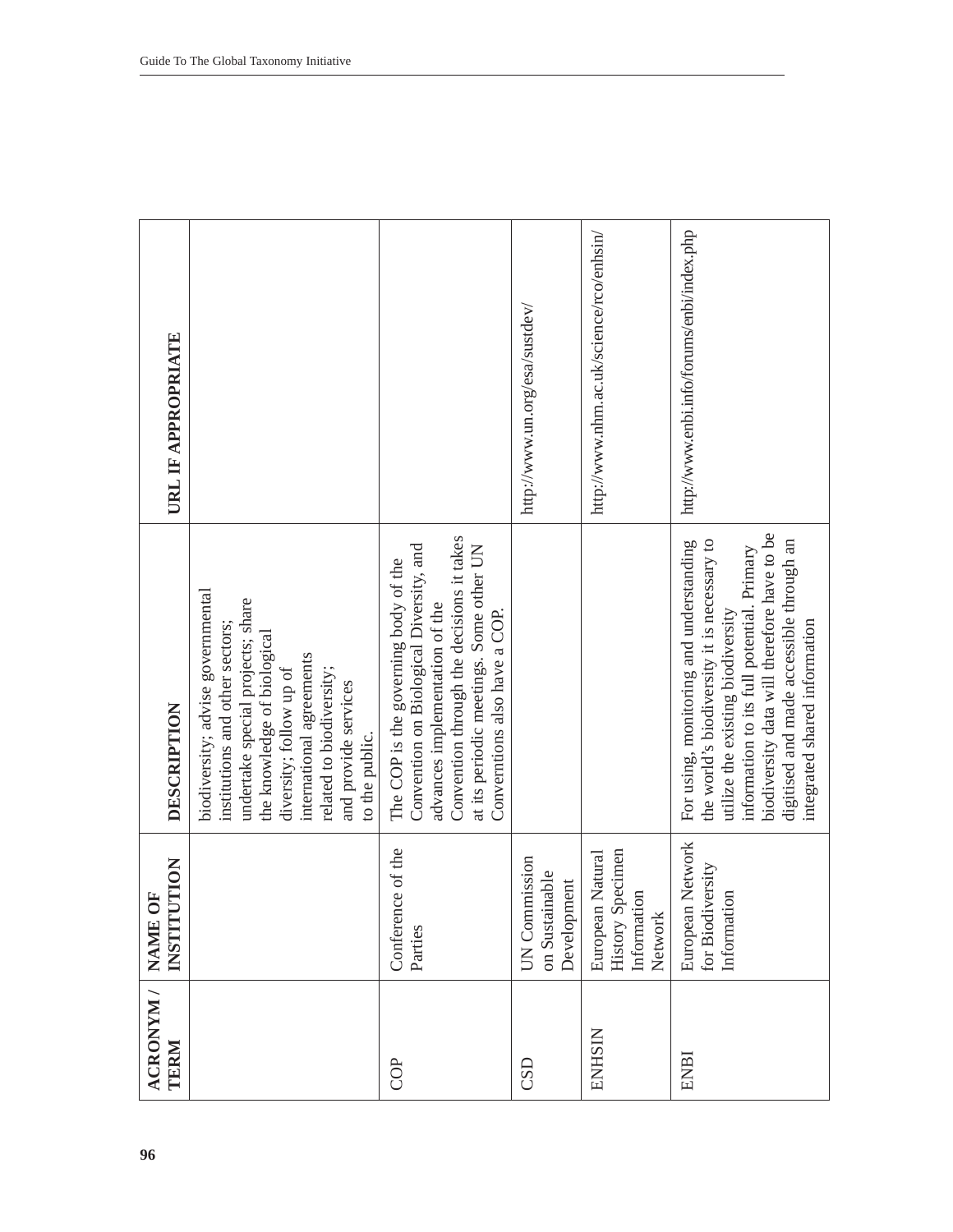| <b>URL IF APPROPRIATE</b>                            |                                                                                                               | http://www.eti.uva.nl/                                                                                                                                                                                                                                                                                                                                                                                       | http://www.fao.org/                                                 | http://www.gbif.org                               | http://www.gefweb.org/                                                                           | http://invasivespecies.nbii.gov/as/gisin.htm<br>(moving to: http://www.gisinetwork.org) |
|------------------------------------------------------|---------------------------------------------------------------------------------------------------------------|--------------------------------------------------------------------------------------------------------------------------------------------------------------------------------------------------------------------------------------------------------------------------------------------------------------------------------------------------------------------------------------------------------------|---------------------------------------------------------------------|---------------------------------------------------|--------------------------------------------------------------------------------------------------|-----------------------------------------------------------------------------------------|
| DESCRIPTION                                          | ENBI is to establish a strong European<br>infrastructure. The major objective of<br>network for this purpose. | organization in operational relations with<br>UNESCO. It stated mission is to develop<br>promote the broad use of taxonomic and<br>computer-aided information systems, to<br>and produce scientific and educational<br>biodiversity knowledge worldwide. It<br>improve the general access to and<br>maintains on its web site a list of<br>taxonomists with a global basis.<br>The ETI is a non-governmental |                                                                     | See section 6                                     | on Biological Diversity. See text for more<br>Financial mechanism for the Convention<br>details. |                                                                                         |
| <b>NOLLLON</b><br>Č<br><b>NAME</b><br><b>TISSTIT</b> |                                                                                                               | Center for<br>cation<br>Taxonomic<br>Identific<br>Expert                                                                                                                                                                                                                                                                                                                                                     | Organization of the<br>Nations<br>Agriculture<br>Food and<br>United | Biodiversity<br>Information<br>Facility<br>Global | Environment<br>Facility<br>Global                                                                | Invasive<br>Information<br>Network<br>Species<br>Global                                 |
| ACRONYM /<br>TERM                                    |                                                                                                               | ETI                                                                                                                                                                                                                                                                                                                                                                                                          | FAO                                                                 | <b>GBIF</b>                                       | <b>GEF</b>                                                                                       | <b>GISIN</b>                                                                            |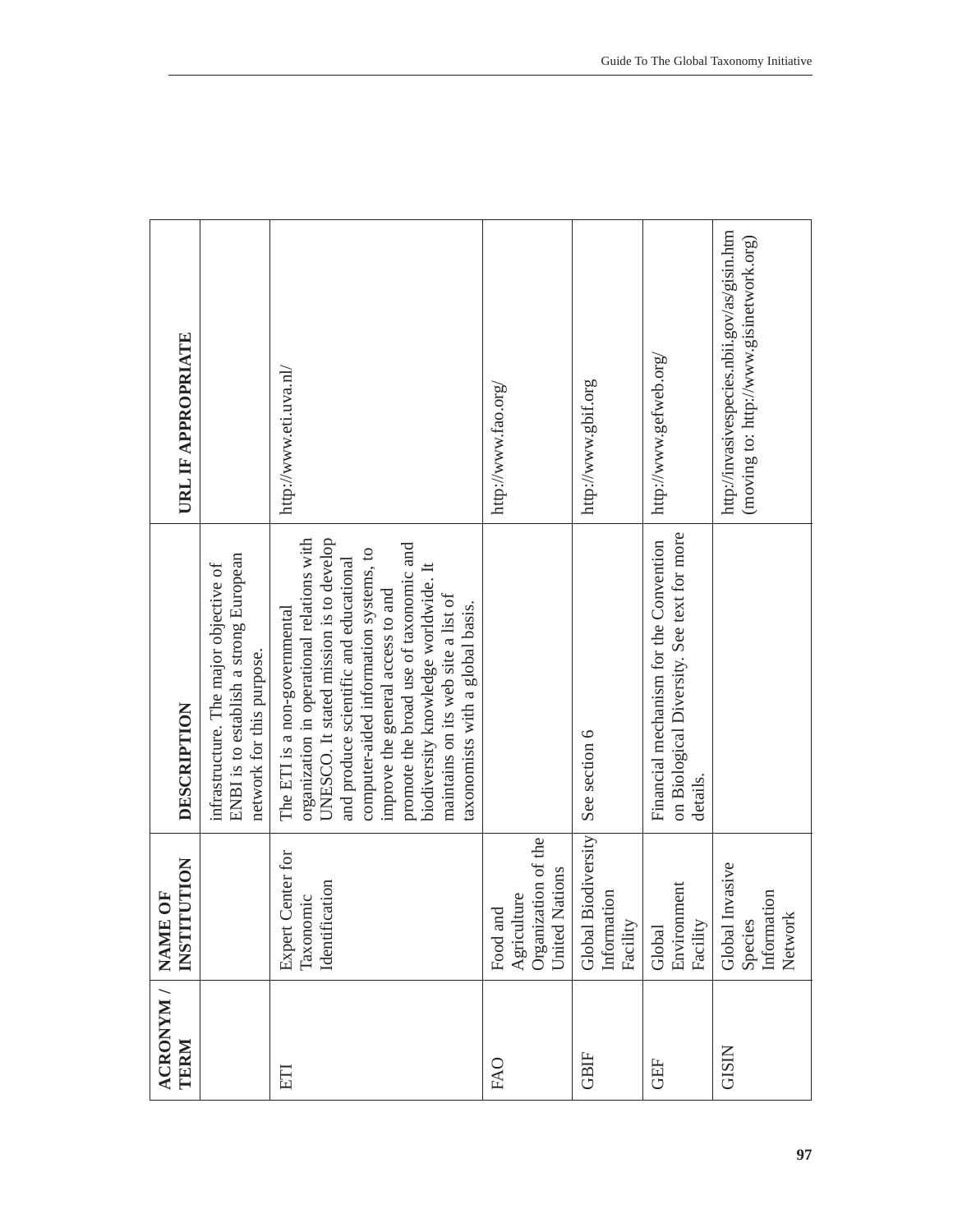| ACRONYM / NAME<br>TERM | <b>NOLLO.</b><br>Ō<br><b>INSTIT</b>                               | DESCRIPTION                                                                                                                                                                                                                                                                                                                                                               | URL IF APPROPRIATE                                                   |
|------------------------|-------------------------------------------------------------------|---------------------------------------------------------------------------------------------------------------------------------------------------------------------------------------------------------------------------------------------------------------------------------------------------------------------------------------------------------------------------|----------------------------------------------------------------------|
| <b>GISP</b>            | nvasive<br>Programme.<br>Species<br>Global                        | See text for details                                                                                                                                                                                                                                                                                                                                                      |                                                                      |
| <b>GMBA</b>            | Global Mountain<br>Biodiversity<br>Assessment                     |                                                                                                                                                                                                                                                                                                                                                                           | http://www.unibas.ch/gmba/                                           |
| GSPC                   | Global Strategy for<br>Plant Conservation                         | CBD strategy linked to the $GTI$ – see text                                                                                                                                                                                                                                                                                                                               | http://www.biodiv.org/programmes/<br>cross-cutting/plant/default.asp |
| <b>GTI</b>             | Global Taxonomy<br>Initiative                                     |                                                                                                                                                                                                                                                                                                                                                                           |                                                                      |
| IAS                    | Alien<br>Invasive<br>Species                                      |                                                                                                                                                                                                                                                                                                                                                                           |                                                                      |
| ICIMOD                 | International Centre<br>for Integrated<br>Development<br>Mountain |                                                                                                                                                                                                                                                                                                                                                                           | http://www.icimod.org/                                               |
| IOC                    | Intergovernmental<br>Oceanographic<br>Commission<br>(UNESCO)      | IOC provides member states of the United<br>technology and through the coordination<br>Nations with an essential mechanism for<br>ocean and coastal problems through the<br>ocean. The IOC assists governments to<br>sharing of knowledge, information and<br>global co-operation in the study of the<br>address their individual and collective<br>of national programs. | http://ioc.unesco.org/iocweb/index.php                               |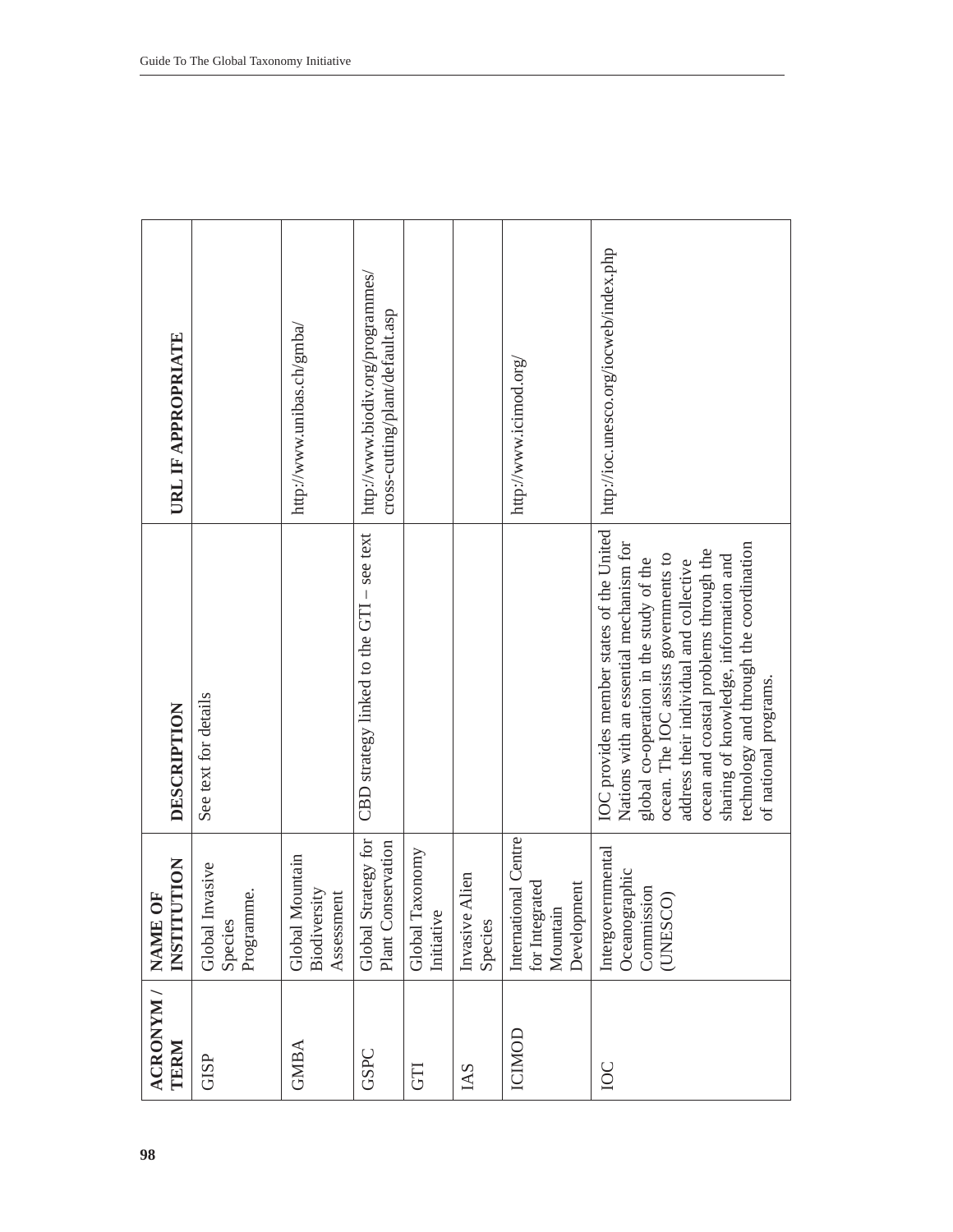| URL IF APPROPRIATE                                 |                                                                   | http://www.biodiv.org/programmes/areas/<br>agro/pollinators.asp                              | http://www.ipni.org/index.html                                                                                                                                                                                                                                                                                                                                                                                                                                                                           | http://www.itis.usda.gov/index.html.                                                                                                                                                                                                                                                                       |
|----------------------------------------------------|-------------------------------------------------------------------|----------------------------------------------------------------------------------------------|----------------------------------------------------------------------------------------------------------------------------------------------------------------------------------------------------------------------------------------------------------------------------------------------------------------------------------------------------------------------------------------------------------------------------------------------------------------------------------------------------------|------------------------------------------------------------------------------------------------------------------------------------------------------------------------------------------------------------------------------------------------------------------------------------------------------------|
| DESCRIPTION                                        |                                                                   | Programme set up within the Agricultural<br>Biodiversity thematic Area of the CBD            | direct contributions by all members of the<br>associated basic bibliographical details of<br>all seed plants. Its goal is to eliminate the<br>will be a dynamic resource, depending on<br>information about plant names. The data<br>need for repeated reference to primary<br>being standardized and checked. IPNI<br>(IPNI) is a database of the names and<br>are freely available and are gradually<br>The International Plant Names Index<br>sources for basic bibliographic<br>botanical community. | ITIS is also a partner of Species 2000 and<br>organizations; and taxonomic specialists.<br>Canadian, and Mexican agencies; other<br>A source of taxonomic information for<br>some groups of plants, animals, and<br>microbes of North America and the<br>world. ITIS is a partnership of U.S.<br>the GBIF. |
| <b>NOLLLO</b><br>Ō<br><b>NAME</b><br><b>INSTIT</b> | The International<br>Commission of<br>Oceanographic<br>Q<br>UNESC | Sustainable Use of<br>Conservation and<br>Initiative for the<br>International<br>Pollinators | International Plant<br>Index<br>Names                                                                                                                                                                                                                                                                                                                                                                                                                                                                    | Information<br>Taxonomic<br>Integrated<br>System                                                                                                                                                                                                                                                           |
| ACRONYM /<br>TERM                                  | IOS                                                               | $\Xi$                                                                                        | <b>INd</b>                                                                                                                                                                                                                                                                                                                                                                                                                                                                                               | <b>ITIS</b>                                                                                                                                                                                                                                                                                                |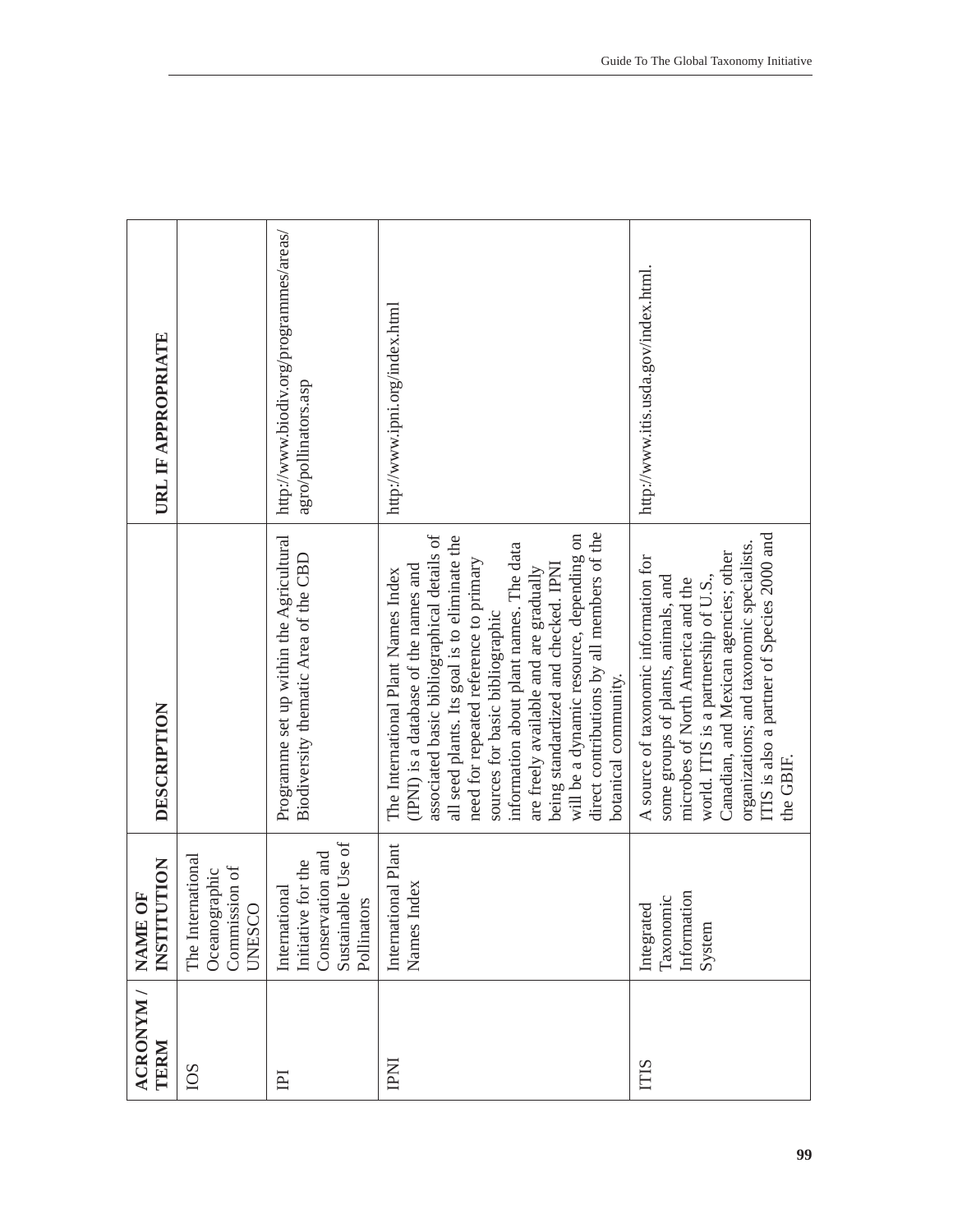| ACRONYM /<br>TERM | <b>UTION</b><br>ð<br><b>INSTIT</b><br>NAME                                                | DESCRIPTION                                                                                                                                                                                                                                                                                                                                                                                                                                                                                                                                                                                                                                                                                                                                                                                                                                                                                                                                                  | URL IF APPROPRIATE                                    |
|-------------------|-------------------------------------------------------------------------------------------|--------------------------------------------------------------------------------------------------------------------------------------------------------------------------------------------------------------------------------------------------------------------------------------------------------------------------------------------------------------------------------------------------------------------------------------------------------------------------------------------------------------------------------------------------------------------------------------------------------------------------------------------------------------------------------------------------------------------------------------------------------------------------------------------------------------------------------------------------------------------------------------------------------------------------------------------------------------|-------------------------------------------------------|
| LOOP              | Owned and<br><b>ATIONAL</b><br>Partnership of<br>Operated<br>BioNET-<br>INTERN<br>Locally | Networks in Taxonomy set up as part of<br>Regional Technical Cooperation<br>BioNET-INTERNATIONAL                                                                                                                                                                                                                                                                                                                                                                                                                                                                                                                                                                                                                                                                                                                                                                                                                                                             |                                                       |
| MEA               | lennium<br>Assessment<br>Ecosystem<br>The Mil                                             | Secretary-General Kofi Annan in June 2001<br>of ecosystem change for human well-being<br>as needs of other users in the private sector<br>that an assessment process modeled on the<br>of the Convention on Biological Diversity,<br>Convention to Combat Desertification, the<br>MA will be repeated every 5-10 years and<br>Convention on Migratory Species, as well<br>Ramsar Convention on Wetlands, and the<br>information concerning the consequences<br>and it will help to meet assessment needs<br>useful to its stakeholders, it is anticipated<br>and civil society. If the MA proves to be<br>The Millennium Ecosystem Assessment<br>changes. The MA was launched by U.N.<br>(MA) is an international work program<br>designed to meet the needs of decision<br>regularly conducted at national or sub-<br>makers and the public for scientific<br>and options for responding to those<br>that ecosystem assessments will be<br>national scales. | http://www.millenniumassessment.org/<br>en/index.aspx |
| <b>NHM</b>        | Museum,<br>The Natural<br>History<br>London                                               | Globally-significant collections, library<br>and source of taxonomic expertise.                                                                                                                                                                                                                                                                                                                                                                                                                                                                                                                                                                                                                                                                                                                                                                                                                                                                              | http://www.nhm.ac.uk                                  |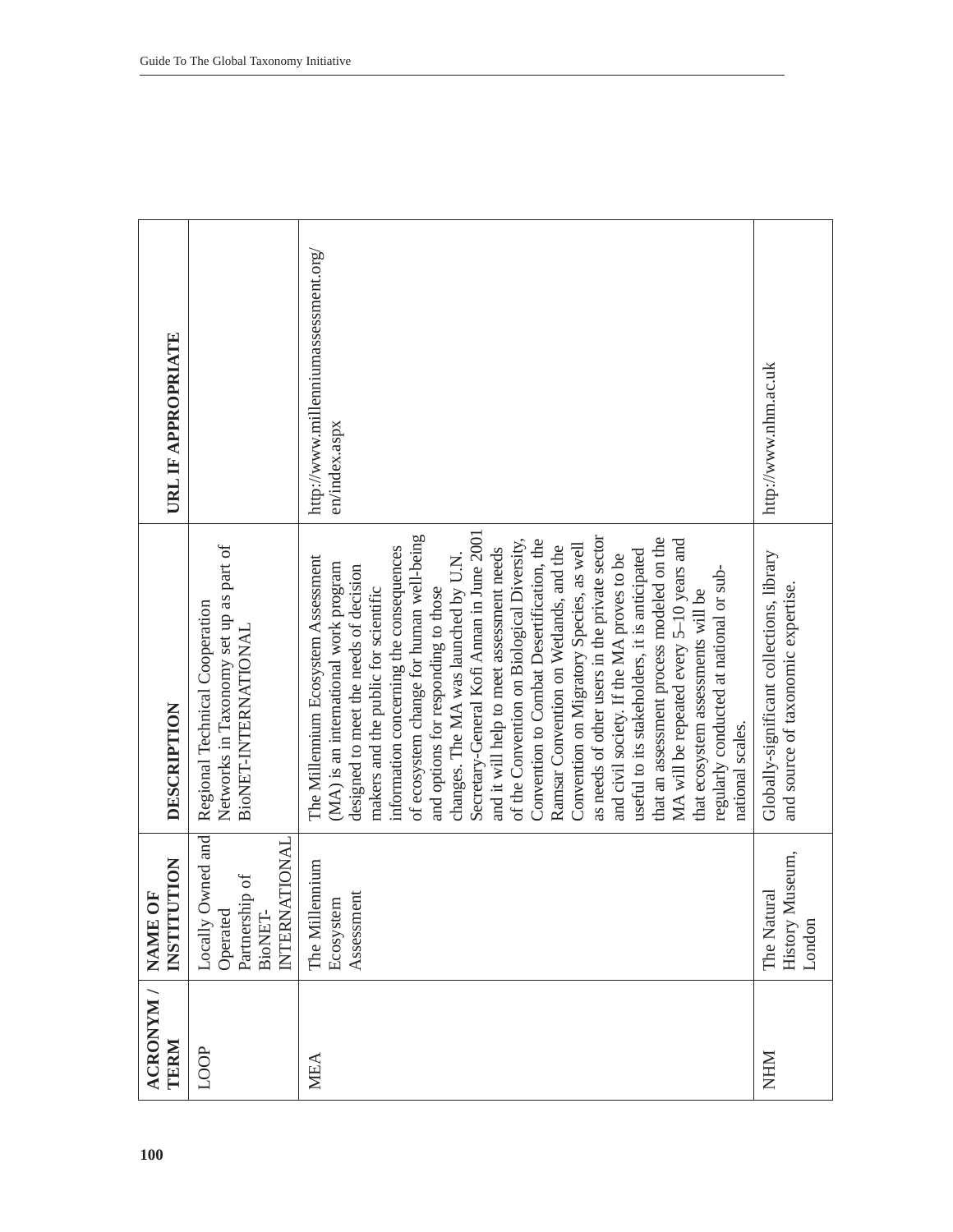| ACRONYM /<br>TERM | NOILLOL<br>Č<br><b>NAME</b><br><b>INSTIT</b>                    | DESCRIPTION                                                                                                                                                                                                                                                                                                                        | URL IF APPROPRIATE                      |
|-------------------|-----------------------------------------------------------------|------------------------------------------------------------------------------------------------------------------------------------------------------------------------------------------------------------------------------------------------------------------------------------------------------------------------------------|-----------------------------------------|
| NSBAP             | Biodiversity and<br>Action Plan<br>Nationa                      |                                                                                                                                                                                                                                                                                                                                    |                                         |
| ICIPE             | Center for Insect<br>Physiology and<br>International<br>Ecology | This mandate is reflected in the operative<br>train, and develop methods for managing<br>enhance the useful effects of arthropods.<br>ICIPE's mandate is to conduct research,<br>animal, plant and environmental health.<br>4-H paradigm, of improving human,<br>environmentally friendly ways and<br>pests and disease vectors in | http://www.icipe.org/                   |
| ICTV              | The International<br>Committee on<br>taxonomy of<br>Viruses     | See text                                                                                                                                                                                                                                                                                                                           | http://www.ncbi.nlm.nih.gov/ICTV,       |
| <b>IPPC</b>       | International Plant<br>Convention<br>Protection                 | measures for their control. It is governed<br>introduction of pests of plants and plant<br>secure action to prevent the spread and<br>The IPPC is an international treaty to<br>products, and to promote appropriate<br>Phytosanitary Measures (ICPM)<br>by the Interim Commission on                                              | https://www.ippc.int/IPP/En/default.jsp |
| <b>ITIS</b>       | information System<br>International<br>Taxonomic                | See text                                                                                                                                                                                                                                                                                                                           | http://www.itis.usda.gov/               |
| IUCN              | Conservation<br>The World<br>Union                              | agencies, and 800-plus NGOs. More than<br>Has members from some 140 countries<br>include 77 States, 114 government                                                                                                                                                                                                                 | http://www.iucn.org/                    |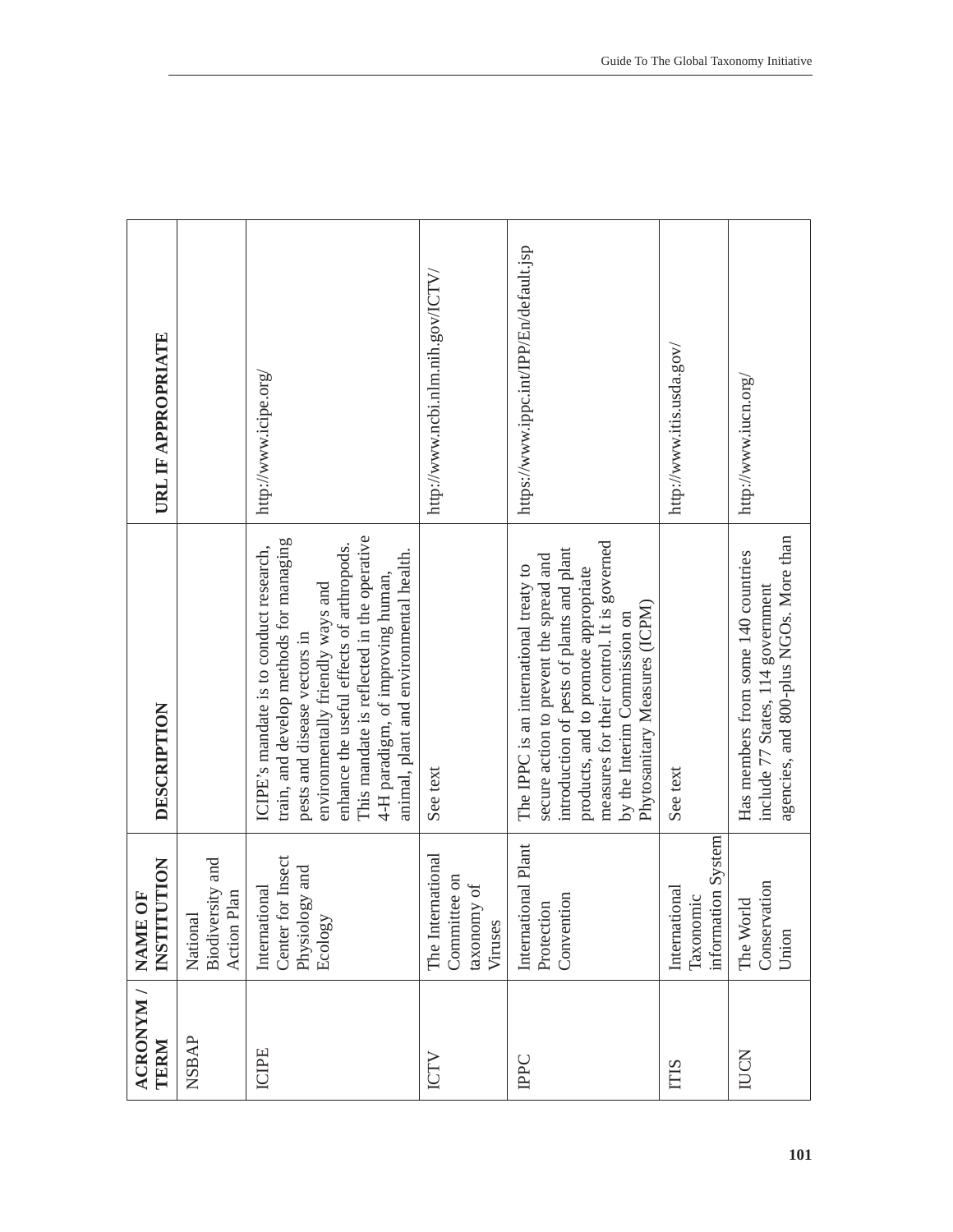| ACRONYM /<br>TERM | <b>UTION</b><br>5<br><b>INSTIT</b><br><b>NAME</b>                | DESCRIPTION                                                                                                                                                                                                                                                                                                                                                                                                                      | URL IF APPROPRIATE                                       |
|-------------------|------------------------------------------------------------------|----------------------------------------------------------------------------------------------------------------------------------------------------------------------------------------------------------------------------------------------------------------------------------------------------------------------------------------------------------------------------------------------------------------------------------|----------------------------------------------------------|
|                   |                                                                  | countries volunteer their services to its six<br>scientists and experts from more than 180<br>partnerships has generated environmental<br>working on some 500 projects. For more<br>members in offices around the world are<br>conventions, global standards, scientific<br>knowledge and innovative leadership.<br>global commissions. Its 1000 staff<br>than 50 years this 'Green Web' of<br>10,000 internationally-recognised |                                                          |
| <b>OASIS</b>      | integrated study<br>seamounts: an<br>Oceanic                     |                                                                                                                                                                                                                                                                                                                                                                                                                                  | http://www.trz.uni-hamburg.de/OASIS/<br>Pages/page1.html |
| PoW               | Work (generally, in<br>the Guide, of the<br>Programme of<br>GTI) |                                                                                                                                                                                                                                                                                                                                                                                                                                  |                                                          |
| <b>RBGK</b>       | otanic<br>Gardens, Kew<br>Royal B                                |                                                                                                                                                                                                                                                                                                                                                                                                                                  | http://www.rbgkew.org.uk/                                |
| SABONET           | The South African<br><b>Botanical Network</b>                    | See text                                                                                                                                                                                                                                                                                                                                                                                                                         |                                                          |
| SACNET            | capacity-building<br>Southern Asian<br>network for<br>taxonomic  | the node for exchange of information and<br>liaise with other such Networks globally<br>and support implementation of the work<br>SACNET is a regional loop of BioNET-<br>INTERNATIONAL. It will function as<br>expertise in Taxonomy in the region;<br>organise capacity building activities;                                                                                                                                   | http://www.biodiversityasia.org/sacnet/                  |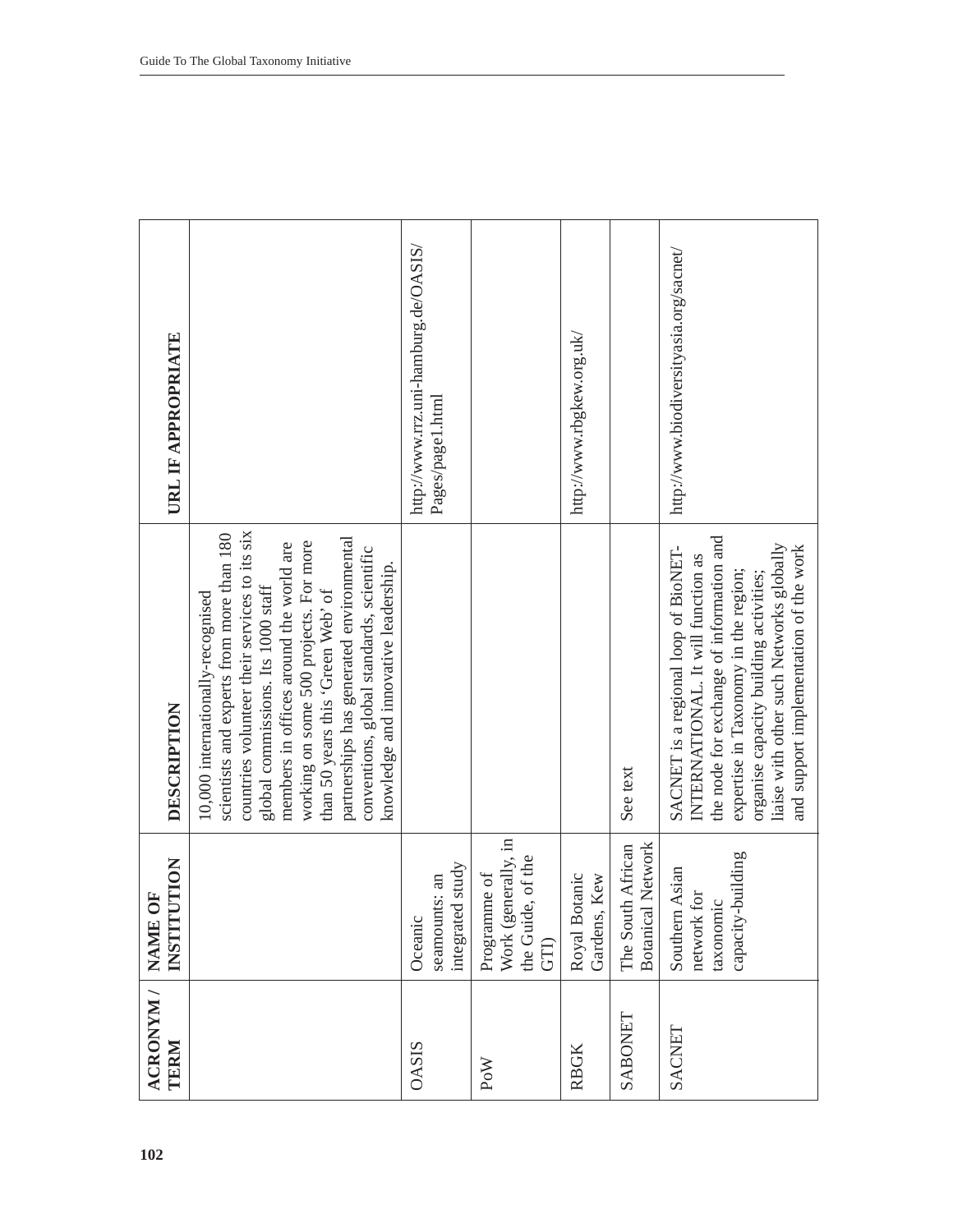| URL IF APPROPRIATE        |                                                                                                                       |                                                                                                                                                                                                                                                                                                                                                                                                                                    |                                                                | http://www.si.edu/                                                              |                                                                                                                                                                                                                                                                                                                                                                                             |
|---------------------------|-----------------------------------------------------------------------------------------------------------------------|------------------------------------------------------------------------------------------------------------------------------------------------------------------------------------------------------------------------------------------------------------------------------------------------------------------------------------------------------------------------------------------------------------------------------------|----------------------------------------------------------------|---------------------------------------------------------------------------------|---------------------------------------------------------------------------------------------------------------------------------------------------------------------------------------------------------------------------------------------------------------------------------------------------------------------------------------------------------------------------------------------|
| DESCRIPTION               | Taxonomy Initiative (GTI) in South Asia.<br>Biological Diversity through the Global<br>programme of the Convention on | responding to questions that the COP may<br>put to the body. How SBSTTA carries out<br>operandi, which can be found in Annex 1<br>measures taken in accordance with the<br>assessments of the status of biological<br>diversity; assessments of the types of<br>provisions of the Convention; and<br>of decision IV/16 (as amended by<br>its work is described in its modus<br>Its functions include: providing<br>decision V/20). |                                                                | Globally-significant collections, library<br>and source of taxonomic expertise. | be likened to a World Flora. It is expected<br>synonyms with places of publication and<br>types, short descriptions of all taxa from<br>vascular plants on a world basis. It may<br>that it will include accepted names and<br>A long term project aiming to record<br>distributions, references to literature<br>essential taxonomic information on<br>family to infraspecific rank, keys, |
| TUTION<br><b>INSTI</b>    |                                                                                                                       | Subsidiary Body<br>Technical and<br>Technological<br>on Scientific,<br>Advice                                                                                                                                                                                                                                                                                                                                                      | Secretariat of the<br>Convention on<br>Biological<br>Diversity | Smithsonian<br>Institution                                                      | Species Plantarum<br>Project                                                                                                                                                                                                                                                                                                                                                                |
| ACRONYM / NAME OF<br>TERM |                                                                                                                       | SBSTTA                                                                                                                                                                                                                                                                                                                                                                                                                             | SCBD                                                           | $\overline{\mathbf{S}}$                                                         | <b>SPP</b>                                                                                                                                                                                                                                                                                                                                                                                  |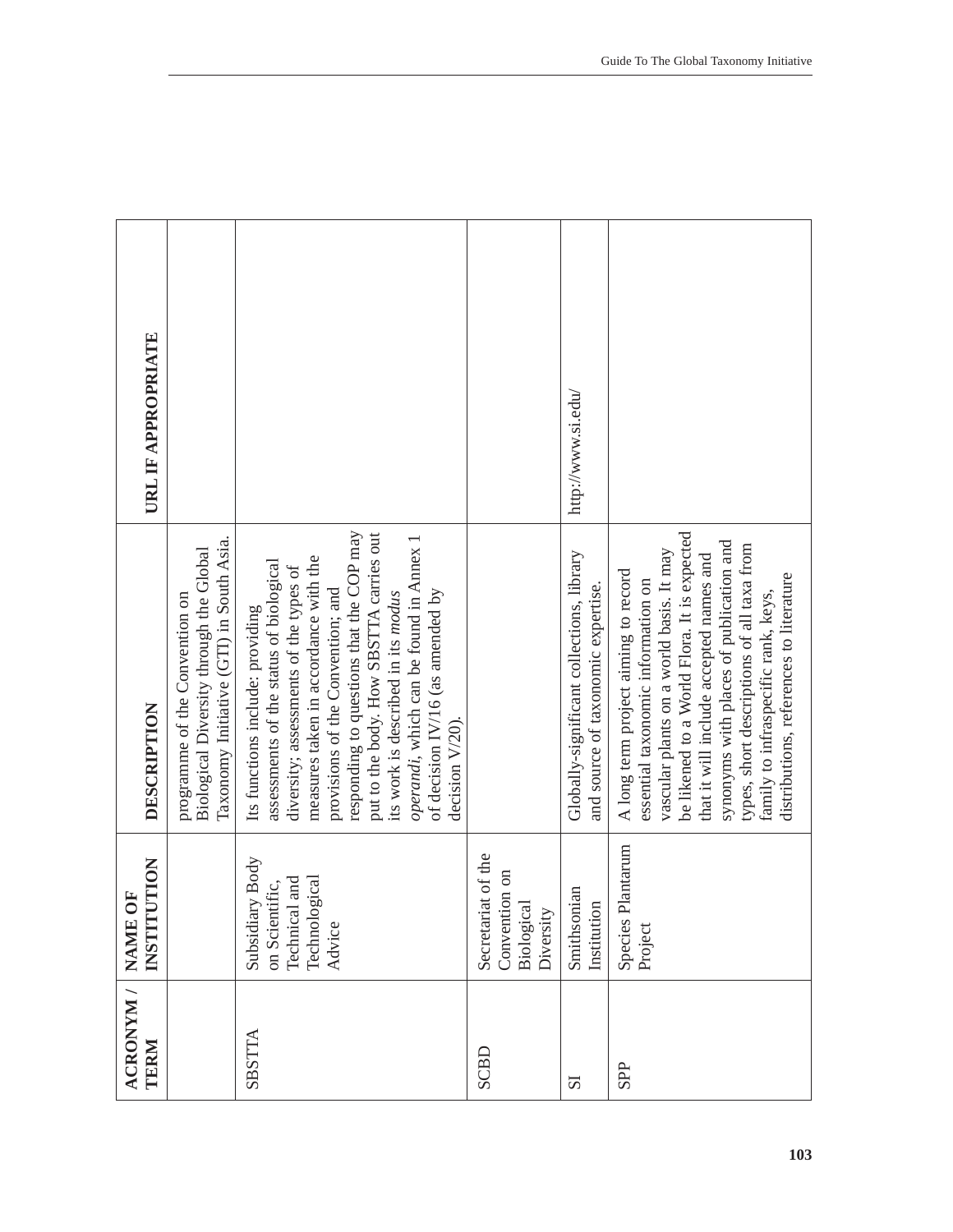| URL IF APPROPRIATE                                |                                                                    | http://www.sp2000.org/ | http://www.ubio.org/                                                                                                                                                                                                                                                                                                                                                                                                                           |                                                |                                                | http://www.unesco.org/science/index.shtml                                    | http://www.wfcc.info/                                                                                           |
|---------------------------------------------------|--------------------------------------------------------------------|------------------------|------------------------------------------------------------------------------------------------------------------------------------------------------------------------------------------------------------------------------------------------------------------------------------------------------------------------------------------------------------------------------------------------------------------------------------------------|------------------------------------------------|------------------------------------------------|------------------------------------------------------------------------------|-----------------------------------------------------------------------------------------------------------------|
| DESCRIPTION                                       | comments, etc. It will be linked to the<br>Global Plant Checklist. | See text               | information on living things using any of<br>(TNS) catalogs names and classifications<br>comprehensive and collaborative catalog<br>organisms. The Taxonomic Name Server<br>of names of all living (and once-living)<br>library community to join international<br>uBio is an initiative within the science<br>to enable tools that can help users find<br>the names that may be related to an<br>efforts to create and utilize a<br>organism. | Acts as an implementing agency for<br>the GEF. | Acts as an implementing agency for<br>the GEF. |                                                                              | Commission of the International Union of<br>Biological Sciences (IUBS) and a<br>The WFCC is a Multidisciplinary |
| <b>NOILD</b><br>Ō<br><b>NAME</b><br><b>INSTIT</b> |                                                                    | 2000<br>Species        | Biological Indexer<br>and Organizer<br>Universal                                                                                                                                                                                                                                                                                                                                                                                               | United Nations<br>Development<br>Programme     | United Nations<br>Environment<br>Programme     | United Nations<br>Scientific and<br>Organisation<br>Educational,<br>Cultural | World Federation<br>Collections<br>of Culture                                                                   |
| ACRONYM /<br>TERM                                 |                                                                    | SP2000                 | uBio                                                                                                                                                                                                                                                                                                                                                                                                                                           | UNDP                                           | <b>UNEP</b>                                    | <b>UNESCO</b>                                                                | WFCC                                                                                                            |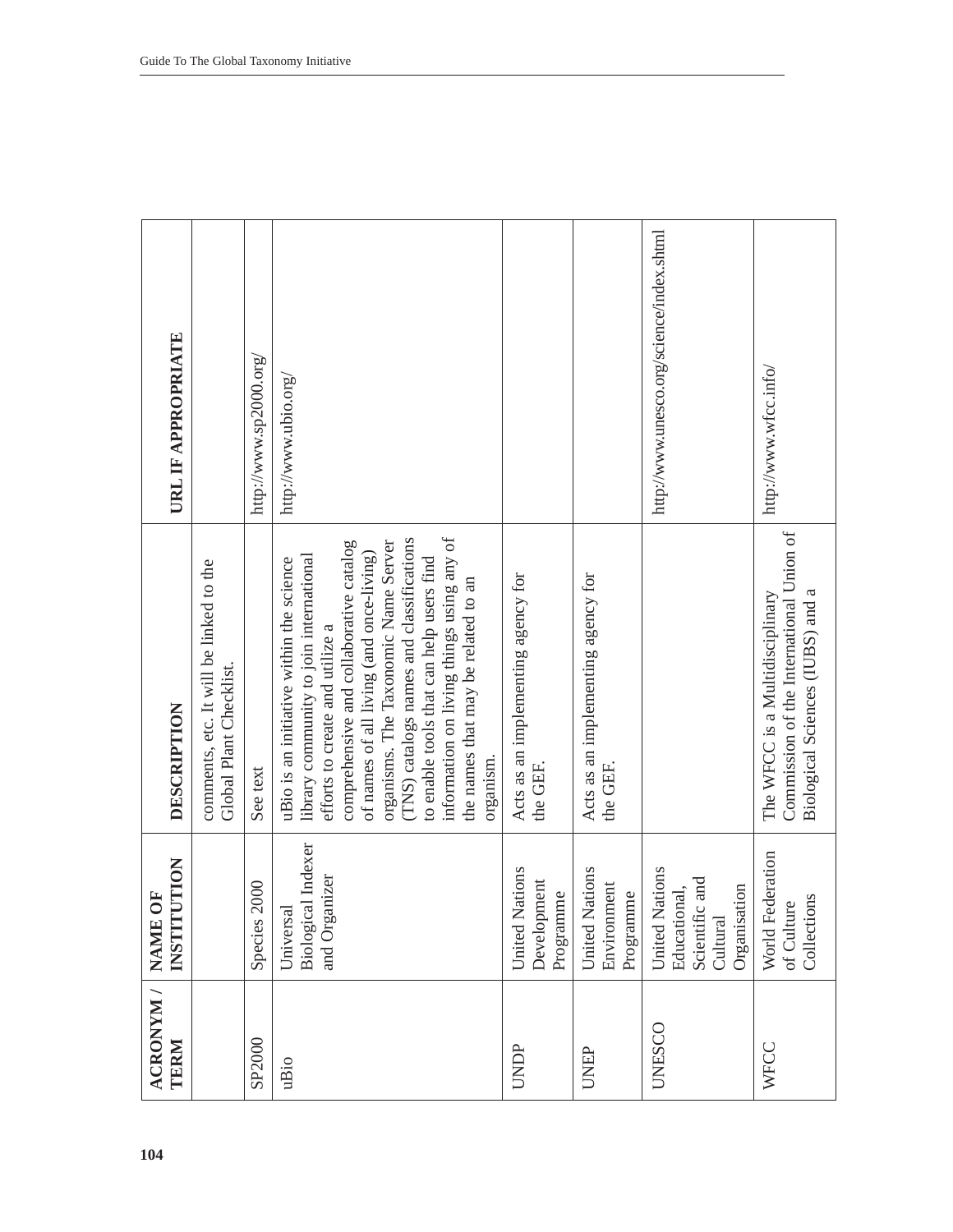| URL IF APPROPRIATE                                                                                    |                                                                                                                                                                                                                                                                                                                                                                                                                                                                                                                                                                                                            | http://www.johannesburgsummit.org/            | http://www.panda.org/                                                                                                                                                                     |
|-------------------------------------------------------------------------------------------------------|------------------------------------------------------------------------------------------------------------------------------------------------------------------------------------------------------------------------------------------------------------------------------------------------------------------------------------------------------------------------------------------------------------------------------------------------------------------------------------------------------------------------------------------------------------------------------------------------------------|-----------------------------------------------|-------------------------------------------------------------------------------------------------------------------------------------------------------------------------------------------|
| DESCRIPTION                                                                                           | of Microbiological Societies (IUMS). The<br>distribution of cultures of microorganisms<br>network between the collections and their<br>Federation within the International Union<br>conferences, publications and newsletters<br>provide liaison and set up an information<br>WFCC is concerned with the collection,<br>and support the establishment of culture<br>and cultured cells. Its aim is to promote<br>perpetuation of important collections.<br>collections and related services, to<br>and work to ensure the long term<br>users, to organise workshops and<br>authentication, maintenance and | 1992 Summit in Johannesburg                   | to halt the accelerating destruction of our<br>offices. All these offices do all they can<br>WWF is a global organization acting<br>locally through a network of family<br>natural world. |
| $\begin{array}{ll} \text{ACRONYM} / & \text{NAME OF} \\ \text{TERM} & \text{INSTITUTION} \end{array}$ |                                                                                                                                                                                                                                                                                                                                                                                                                                                                                                                                                                                                            | World Summit on<br>Development<br>Sustainable | Wide Fund<br>for Nature<br>World V                                                                                                                                                        |
|                                                                                                       |                                                                                                                                                                                                                                                                                                                                                                                                                                                                                                                                                                                                            | <b>WSSD</b>                                   | <b>WWF</b>                                                                                                                                                                                |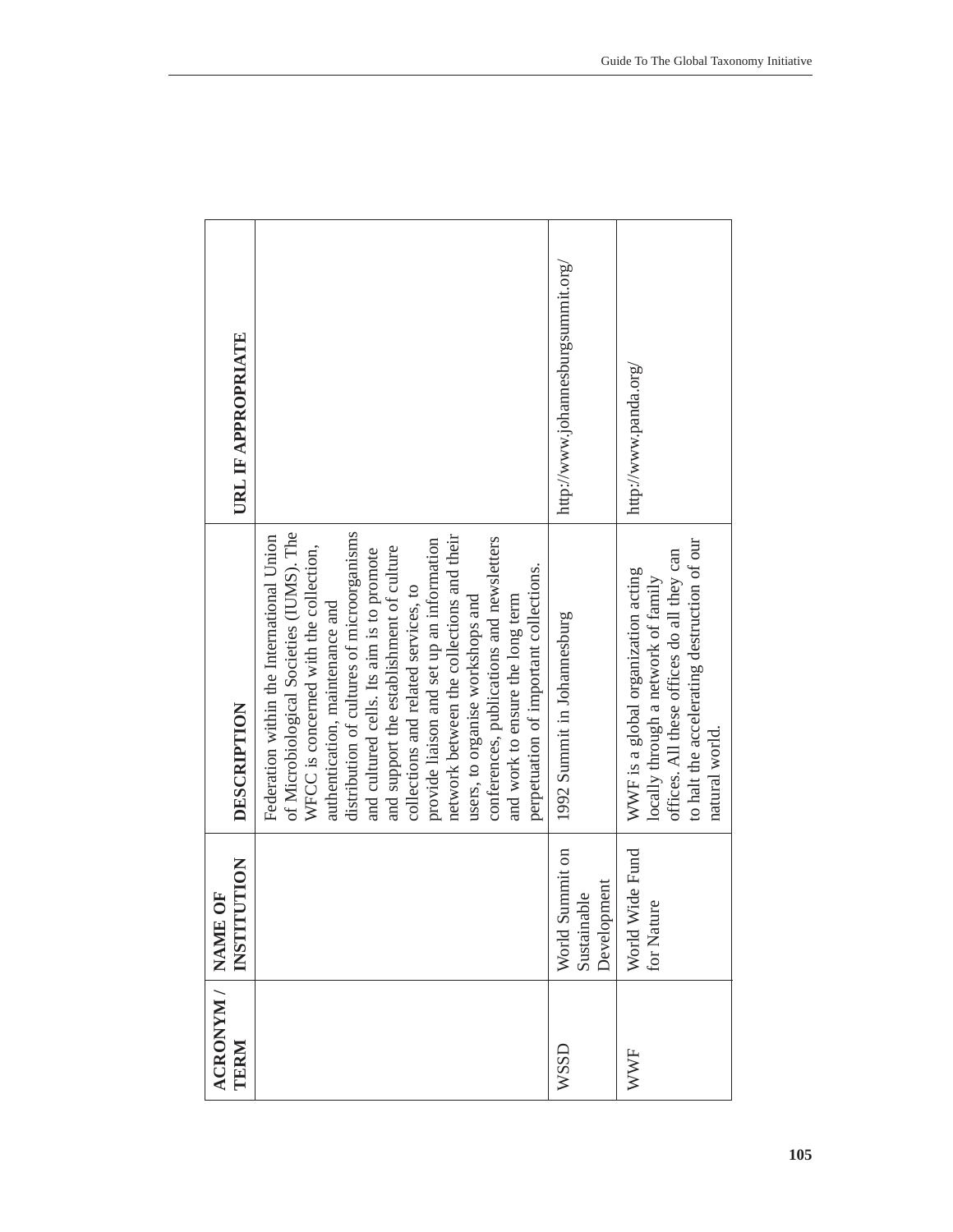# *ANNEX 2.*

# REFERENCES AND FURTHER READING

(n.b., see also many CBD documents listed in annex 3, and other documents referenced in footnotes throughout the text of this guide)

- Andelman, S.J. & Fagan, W.F., 2000, Umbrellas and flagships: Efficient conservation surrogates or expensive mistakes*? Proceedings of the National Academy of Sciences*, 97(11), 5954–5959
- Anon, 1998, *The Darwin Declaration*, Environment Australia, Canberra. ISBN: 0 642 21413 1. Available in printed form from: Australian Biological Resources Study, Environment Australia, Department of the Environment, GPO Box 636, Canberra, ACT 2601, Australia, and at the URLs: http://www.biodiv.org/crosscutting/taxonomy/darwin-declaration.asp and http://www.anbg.gov.au/abrs/flora/ webpubl/darwinw.htm
- Anon, 1998b, *The Global Taxonomy Initiative: Shortening the Distance between Discovery and Delivery*, Environment Australia, Canberra. ISBN: 0 642 56803 0. Available in printed form from: Australian Biological Resources Study, Environment Australia, Department of the Environment, GPO Box 636, Canberra, ACT 2601, Australia, and at the URLs: http://www.biodiv.org/cross-cutting/taxonomy/short-dist.asp and http:// www.anbg.gov.au/abrs/flora/web publ/london.htm
- Anon, 1998c, *The Global Taxonomy Initiative: Using Systematic Inventories to meet Country and Regional Needs*, DIVERSITAS, Systematics Agenda 2000, New York. Available in printed form from the American Museum of Natural History, Central Park West at 79<sup>th</sup>

St., New York, NT 10024, USA, and at the URL: http://www.biodiv.org/ doc/meetings/sbstta/sbstta-04/information/sbstta-04-inf-07-en.pdf

- Anon, 1999, *Implementing the GTI: Recommendations from DIVERSITAS element 3, including an assessment of present knowledge of key species groups*. Available at the URL: http://wwwbiodiv.org/doc/ref/gti-diversitas.pdf
- Anon, 1999a, Report of the STAP brainstorming on the use of taxonomic information. Key outcomes and suggestions. GEF/C.14/ Inf.13. www.gefweb.org/COUNCIL/GEF  $C14/\text{gef}$  c14 inf13.doc
- Anon, 2000, Mechanisms for management of the GTI, with a consideration on inclusion of traditional and indigenous knowledge perspectives on current taxonomic systems. Available at the URL: http:// www.biodiv.org/doc/meetings/sbstta/ sbstta-05/information/sbstta-05-infgti-en.pdf
- Blackmore, S., 2002, Biodiversity update progress in taxonomy. *Science* 298, 365.
- Canhos, V.P., Souza, S., Giovanni, R. & Canhos, D.A.L., 2004, Global biodiversity informatics: setting the scene for a "new world' of ecological modeling. *Biodiversity Informatics*, 1, 1-13. [http:// jbi.nhm.ku.edu/ - accessed 1/12/2004]
- Caro, T.M. & O'Doherty, G., 1999, On the use of surrogate species in conservation biology*. Conservation Biology*, 13(4), 805-814.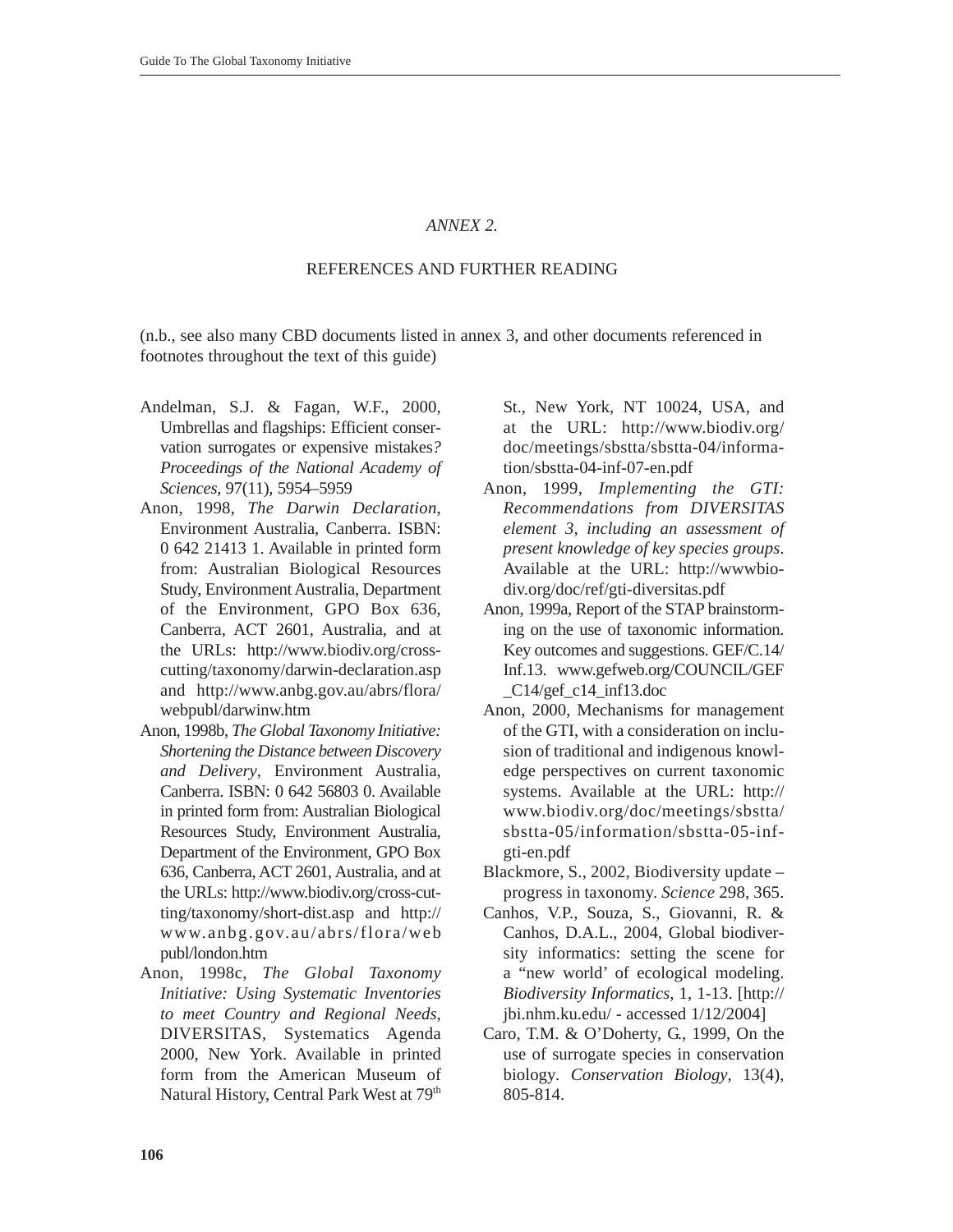- Chavan, V. & Krishnan, S., 2003, Natural history collections: a call for national information infrastructure. *Current Science,* 84(1), 34-42.
- Cresswell, I & Bridgewater, P., 2000, The Global Taxonomy Initiative – Quo vadis? *Biology International*, 38, 12-16.
- Evans, G., Lum, K.Y. & Muroch, L., 2002, *Needs assessment in taxonomy and biosystematics for plant pathogenetic organisms in countries of South East Asia*. Unpublished report to AusAID, 67 pp.
- Golding, J.S. & Timberlake, 2004, How taxonomists can bridge the gap between taxonomy and conservation science. *Conservation Biology,* 17, 1177-1178.
- Groombridge, B. (Ed.), 1992, *Global Biodiversity. Status of the Earth's living resources*. Chapman and Hall, London, 585pp.
- Hopkins, G.W. & Freckleton, R.P., 2002. Declines in the numbers of amateur and professional taxonomists: implications for conservation. *Animal Conservation*, 5, 245-249.
- Iguchi, K., K. Matsuura, K. McNyset, A. T. Peterson, R. Scachetti-Pereira, K. A. Powers, D. A. Vieglais, E. O. Wiley, & T. Yodo. 2004. Predicting invasions of North American basses in Japan using native range data and a genetic algorithm. *Transactions of the American Fisheries Society*, 133:845-854.
- King, N. & Lyal, C.H.C., 2003, Meeting the gaps in protected area management – overcoming the taxonomic impediment. Paper presented to the Vth World Parks Congress, Durban.
- Klopper, R.R., Smith, G.F. & Chikuni, A.C. (Eds), 2001, The Global Taxonomy Initiative: documenting the biodiversity of Africa / L'Initiative Taxonomique Mondiale: documenter la biodiversité en Afrique. Proceedings of a workshop held

at the Kirstenbosch National Botanical Garden, Cape Town, South Africa, 27 February to 1 March 2001. *Strelitzia*, 12,  $202$  (English) + 204 (French) pages.

- Klopper, R.R., Smith, G.F. & Chikuni, A.C., 2002, The Global Taxonomy Initiative in Africa. *Taxon* 51, 159-165.
- Kottelat, M., 2001, Freshwater fishes of Northern Vietnam. A preliminary checklist of fishes known or expected to occur in northern Vietnam with comments on systematics and nomenclature. The World Bank. http://lnweb18.worlbank. org/ESSD/envext.nsf/48ByDocName/To olsFreshwaterFishesofNorthernVietnam 2001 (URL accessed 27.Nov.2004)
- Lapage, S.P. *et al.* (Eds), 1992. *International Code of Nomenclature of Bacteria (1990 Revision). Bacteriological Code*. American Society for Microbiology, Washington DC.
- Lyal, C.H.C., 2001, The Global Taxonomy Initiative. *NSC Alliance News*, 29(6), 4, 10.
- Lyal, C.H.C., 2004, Strategy and symbioses: Building capacity for the GTI in Asia. pp 80-88 in Shimura, J., Ed., *Building Capacity in Biodiversity Information Sharing* 2003, NIES, Japan, 254pp.
- Lyal, C.H.C., 2004a, The GTI Programme of Work. pp 1-7 in Shimura, J., Ed., *Building Capacity in Biodiversity Information Sharing 2003*, NIES, Japan, 254pp.
- Lyal, C.H.C. & Weitzman, A.L., 2004, Taxonomy: Exploring the Impediment, *Science*, 305, 1106.
- Lindenmayer, D.B., Manning, A.D., Smith, P.L., Possingham, H.P., Fischer, J., Oliver, I & McCarthy, M.A., 2002, The focal-species approach and landscape restoration: a critique. *Conservation Biology*, 16(2), 338-345.
- Lowry, P.P. & Smith, P.P., 2003, Closing the gulf between botanists and conservationists. *Conservation Biology*, 17, 1175-1176.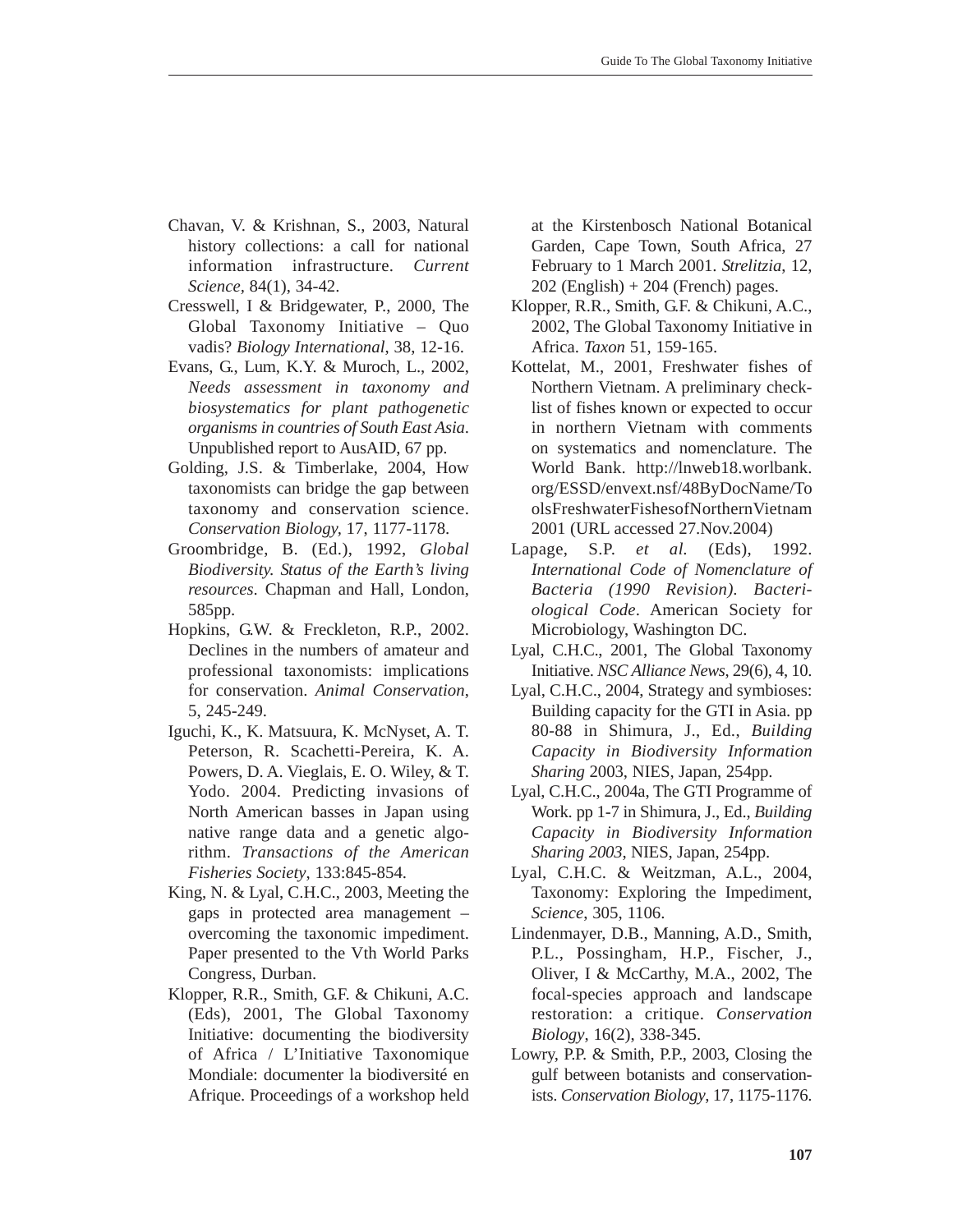- Navarro S., A.G., Peterson, A.T. & Gordillo-Martinez, A., 2003, Museums working together: The atlas of the birds of Mexico. *Bulletin of the British Ornithologists' Club*, 123A:207-225
- McNeely, J.A., 2002, The role of taxonomy in conserving biodiversity. *Journal for Nature Conservation*, 10, 145-153.
- McNeely, J.A., Mooney, H.A., Neville, L.E., Schei, P. & Waage, J.K., (Eds), 2001, *A Global Strategy on Invasive Alien Species*. IUCN Gland, Switzerland, and Cambridge, U.K., in collaboration with the Global Invasive Species Programme.  $X + 50$ pp.
- MEA (Millenium Ecosystem Assessment). 2005. Ecosystems and Human Wellbeing: Biodiversity Synthesis. World Resources Institute, Washington, D.C.
- Novotny, V., Basset, Y., Bremer, B., Cizek, L., Drozd, P., Miller, S. & Weiblen, G., 2002, Low host specificity of herbivorous insects in a tropical forest. *Nature*, 416, 841-844.
- Naumann, I.D. & Jisoh, M. Md., 2002, *Needs assessment in taxonomy of arthropod pests of plants in countries of South East Asia: biosystematics, collection and information management.* Unpublished report to AusAID, 118 pp.
- Petersen, F.T., Meier, R. & Larsen, M. N., 2003, Testing species richness estimation methods using museum label data on the Danish Asilidae. *Biodiversity and Conservation*, 12: 687-701.
- Pfeiffer, J. & Uril, Y., 2003, The role of indigenous parataxonomists in botanical inventory: from Herbarium Amboinense to Herbarium Floresense. *Telopea* 10(1), 61-72.
- Raxworthy, C.J., Martinez-Meyer, E., Horning, N., Nussbaum, R.A., Schneider, G.E., Ortega-Huerta, M.A. & Peterson, A.T., 2003, Predicting distributions of

known and unknown reptile species in Madagascar. *Nature*, 462, 837-841.

- M.H.V. van Regenmortel, C.M. Fauquet, D.H.L. Bishop, E.B. Carstens, M.K. Estes, S.M. Lemon, J. Maniloff, M.A. Mayo, D.J. McGeoch, C.R. Pringle, & R.B. Wickner (2000). *Virus Taxonomy: The Classification and Nomenclature of Viruses*. The Seventh Report of the International Committee on Taxonomy of Viruses. Virus Taxonomy, VIIth report of the ICTV. Academic Press, SanDiego, 1167pp.
- Ruiz, M. & Pooma, R., 2000, *Going Home. A manual on the repatriation of information from ex-situ conservation and research institutions to countries of origin*. Royal Botanic Gardens, Kew. pp 28.
- Samper, C., 2004, Taxonomy and environmental policy. *Philosophical transactions of the Royal Society. Biological Sciences.* 359(1444), 721-728.
- SCBD, 2001, *Global Biodiversity Outlook*. Montreal, 282pp.
- SCBD, 2002, Scientific And Technical Cooperation And The Clearing-House Mechanism. Report of the Joint Convention on Biological Diversity/ Global Invasive Species Programme Informal Meeting on Formats, Protocols and Standards for Improved Exchange of Biodiversity-related Information. Note by the Executive Secretary. UNEP\ CBD/COP/6/INF/18. URL: http://www. biodiv.org/doc/meetings/cop/cop-06/ information/cop-06-inf-18-en.doc
- Shimura, J., (Ed.), 2003, *Global Taxonomy Initiative in Asia. Report and Proceedings of the 1st GTI Regional Workshop in Asia*. Putrajaya, Malaysia, September 2002. NIES, Japan, 314 pp.
- Shimura, J. (Ed), 2004, *Building capacity in biodiversity information sharing, 2003*. NIES, Japan. 254 pp.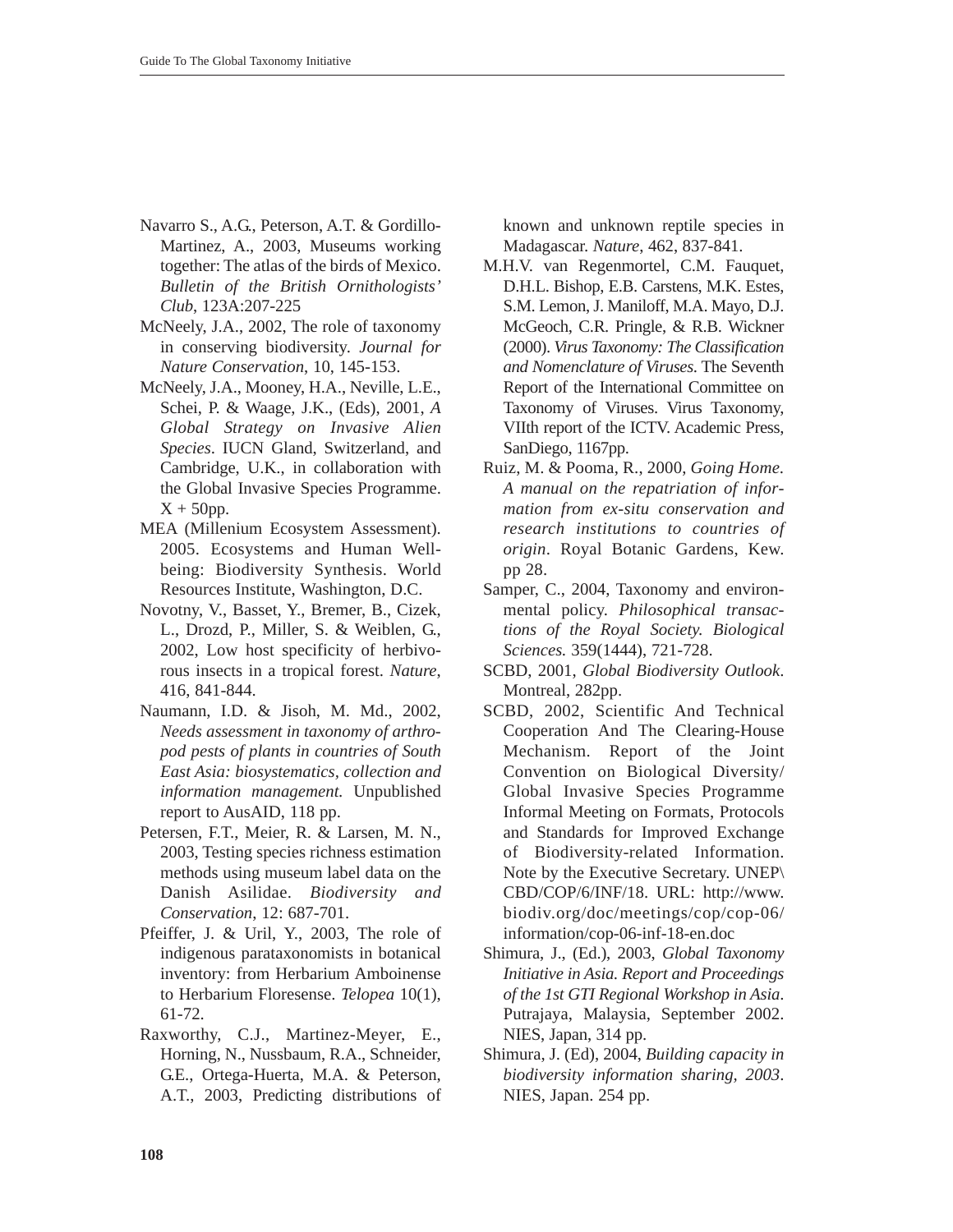- Smith, T., 2004, [response to Golding & Timberlake], *Conservation Biology*, 18, 7-8.
- Smith, P.P., Lowry, P.P., Timberlake, J. & Golding, J.S., 2004, The work of taxonomy [letter in response], *Conservation Biology*, 18, 8-9.
- Steenkamp, Y. & Smith, G.F., 2002, Addressing the needs of the users of botanical information. *South African Botanical Diversity Network Report* 15: 52pp.
- Suarez, A.V. & Tsutsui, N.D., 2004, The value of museum collections for research and society. *BioScience*, 54 (1): 66-74.
- Vousden, D. & Okamura, B., 2003, *GloBallast Project Independent Mid*

*Term Evaluation (MTE): Final Report, 31 March 2003*. IMO London.

- Wemmer, C., Rudran, R., Dallmeier, F. & Wilson, D.E., 1993, Training developing-country nationals is the critical ingredient to conserving global diversity. *BioScience*, 43, 762-767.
- Wilson, K., Shimura, J., Lyal, C.H.C. & Cresswell, I. (Eds.), 2003, *Building Capacity: Bangladesh to Bali and Beyond. Report of First Global Taxonomy Initiative Workshop in Asia*. 75pp NIES, Japan.
- Yahner, R.H., 2004, The work of taxonomy, *Conservation Biology*, 18, 6-7.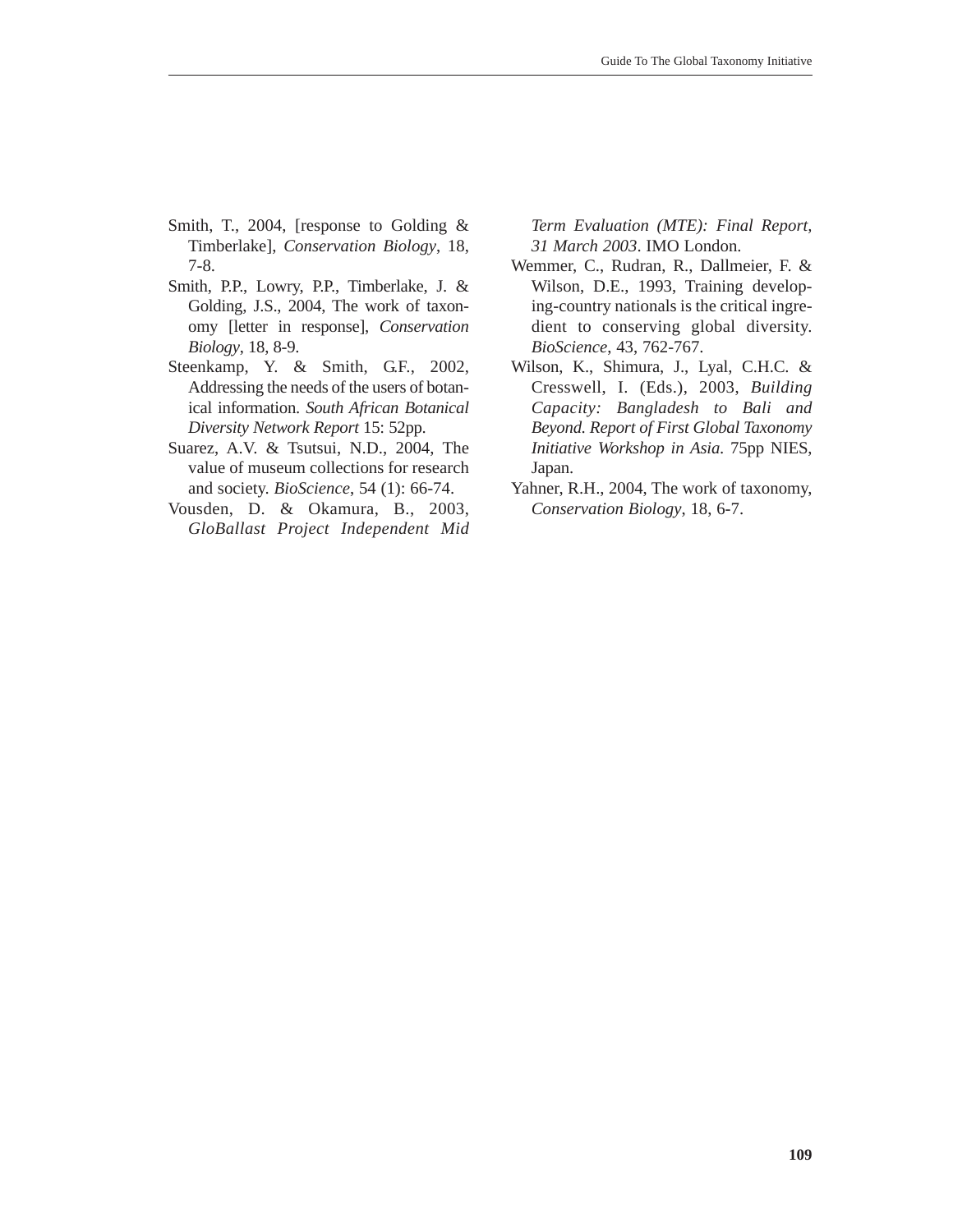# *ANNEX 3.*

# **CONVENTION DOCUMENTS SPECIFICALLY ON TAXONOMY AND THE GLOBAL TAXONOMY INITIATIVE**

This annex lists documents prepared for SBSTTA, recommendations of SBSTTA, documents prepared for COP, COP decisions, and other documents.

### **Documents submitted to SBSTTA**

UNEP/CBD/SBSTTA/2/5

Practical approaches for capacity-building for taxonomy. http://www.biodiv.org/doc/ meetings/sbstta/sbstta-02/official/sbstta-02-05-en.pdf

UNEP/CBD/SBSTTA/3/Inf.32/ GEF Workshop: Removing the taxonomic impediment. http://www.biodiv.org/doc/ meetings/sbstta/sbstta-03/information/ sbstta-03-inf-32-en.pdf

UNEP/CBD/SBSTTA/4/6/ Further advancement of the Global Taxonomy Initiative. http://www.biodiv.org/ doc/meetings/sbstta/sbstta-04/official/ sbstta-04-06-en.pdf

UNEP/CBD/SBSTTA/4/6/CORR.1 Further advancement of the Global Taxonomy Initiative. (corrigendum) http://www.biodiv.org/doc/meetings/sbstta/ sbstta-04/official/sbstta-04-06-corr1-en.pd

UNEP/CBD/SBSTTA/4/INF/1 The Global Taxonomy Initiative: Shortening the Distance Between Discovery and Delivery. Report of a meeting held at Linnean Society, London, UK on September 10-11 1998 http://www. biodiv.org/doc/meetings/sbstta/ sbstta-04/information/sbstta-04-inf-01-en.pdf

### UNEP/CBD/SBSTTA/4/INF/6

The Global Taxonomy Initiative: recommendations from DIVERSITAS Element 3, including an assessment of present knowledge of key species groups http://www.biodiv.org/doc/meetings/sbstta/s bstta-04/information/sbstta-04-inf-06-en.pdf

# UNEP/CBD/SBSTTA/4/INF/7

The Global Taxonomy Initiative: Using Systematic Inventories to Meet Country and Regional Needs. http://www.biodiv. org/doc/meetings/sbstta/sbstta-04/ information/sbstta-04-inf-07-en.pdf

# UNEP/CBD/SBSTTA/5/4

Item 3.3 of the Provisional Agenda Review of the Global Taxonomy Initiative. http://www.biodiv.org/doc/meetings/sbstta/ sbstta-05/official/sbstta-05-04-en.pdf

### SBSTTA/5 inf GTI.

Mechanisms for management of the GTI, with a consideration of traditional and indigenous knowledge perspectived on current taxonomic systems. Report of a meeting held 20 December 1999 at UNESCO, Paris. http://www.biodiv.org/ doc/meetings/sbstta/sbstta-05/ information/sbstta-05-inf-gti-en.pdf

# UNEP/CBD/SBSTTA/6/10

The Global Taxonomy Initiative. Draft work programme. http://www.biodiv.org/doc/meetings/sbstta/ sbstta-06/official/sbstta-06-10-en.pdf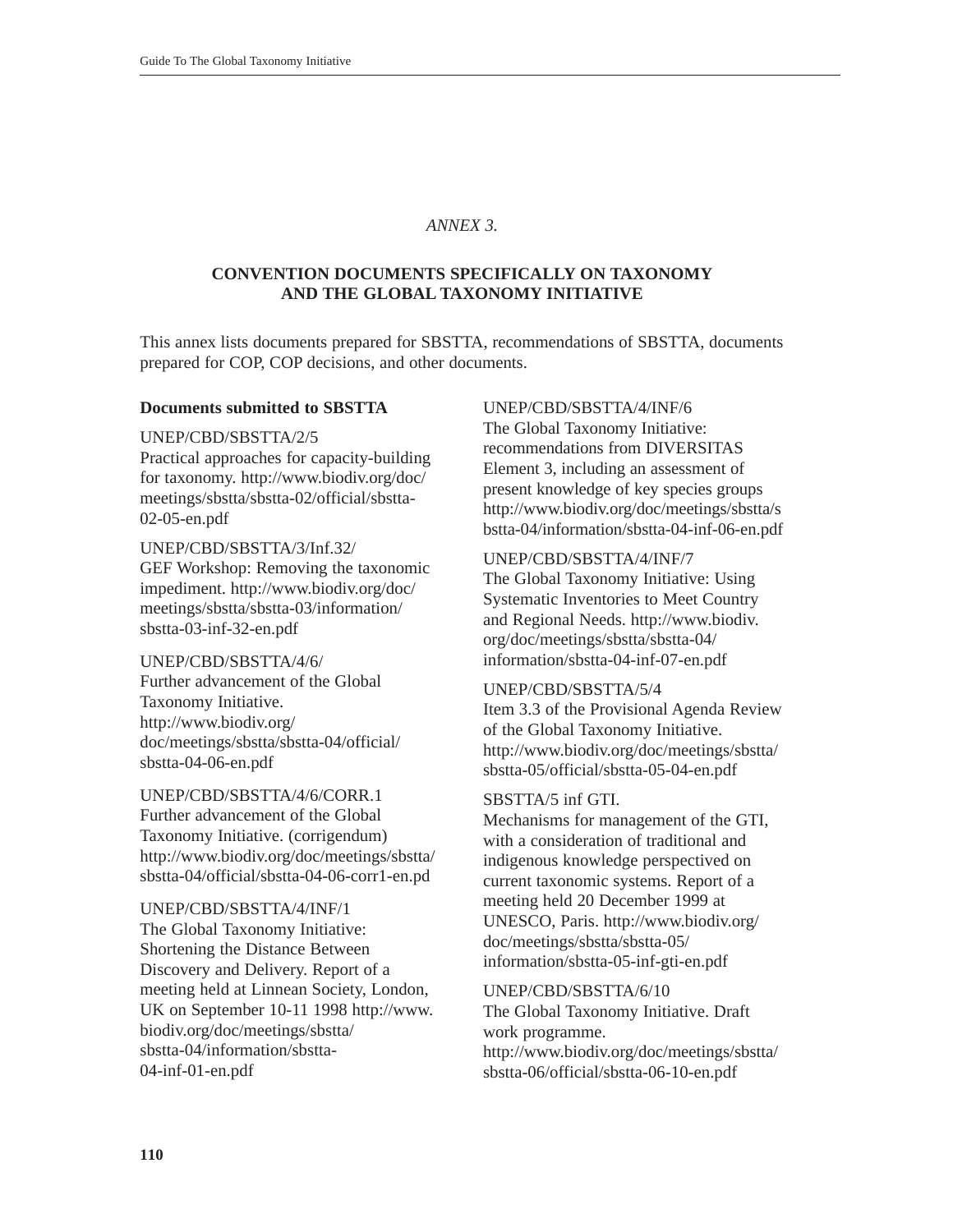# UNEP/CBD/SBSTTA/6/INF/4

Global Taxonomy Initiative. Progress report on the Global Taxonomy Initiative http://www.biodiv.org/doc/meetings/ sbstta/sbstta-06/information/ sbstta-06-inf-04-en.pdf

# UNEP/CBD/SBSTTA/6/INF/4/ADD1

Global Taxonomy Initiative. Progress report on the Global Taxonomy Initiative Regional Meeting of Scientists in Central America, Costa Rica, 6-9 February 2001 http://www.biodiv.org/doc/meetings/sbstta/ sbstta-06/information/sbstta-06-inf-04 add1-en.pdf

### UNEP/CBD/SBSTTA/8/3

Progress in the implementation of the programmes of work on cross-cutting issues [includes a component on the GTI] http://www.biodiv.org/doc/meetings/sbstta/ sbstta-08/official/sbstta-08-03-en.pdf

# UNEP/CBD/SBSTTA/9/3

Progress in the implementation of the work on cross-cutting issues [includes a component on the GTI] http://www. biodiv.org/doc/meetings/sbstta/sbstta-09/official/sbstta-09-03-en.pdf

# UNEP/CBD/SBSTTA/9/INF/16

Global Taxonomy Initiative: Progress and implementation of the programme of work http://www.biodiv.org/doc/meetings/sbstta/s bstta-09/information/sbstta-09-inf-16-en.pdf

UNEP/CBD/SBSTTA/9/INF/17 Preliminary report of first Global Taxonomy Initiative workshop in Asia http://www.biodiv.org/doc/meetings/sbstta/s bstta-09/information/sbstta-09-inf-17-en.pdf

# UNEP/CBD/SBSTTA/9/INF/30 Draft guide to the Global Taxonomy

Initiative. http://www.biodiv.org/doc/ meetings/sbstta/sbstta-09/ information/sbstta-09-inf-30-en.pdf

# UNEP/CBD/SBSTTA/10/3

Progress report on the implementation of the programmes of work on relevant crosscutting issues [includes a component on the GTI] http://www.biodiv.org/doc/ meetings/sbstta/sbstta-10/official/ sbstta-10-03-en.pdf

# UNEP/CBD/SBSTTA/10/16

The Global Taxonomy Initiative: Development of the process and the guidelines for the in-depth review of the programme of work http://www. biodiv.org/doc/meetings/sbstta/ sbstta-10/official/sbstta-10-16-en.pdf

### UNEP/CBD/SBSTTA/10/17

Outline of the Global Taxonomy Initiative guide. http://www.biodiv.org/doc/meetings/ sbstta/sbstta-10/official/sbstta-10-17-en.pdf

# UNEP/CBD/SBSTTA/11/5

In-depth review of the implementation of the programme of work for the Global Taxonomy Initiative. http://www.biodiv. org/doc/meetings/sbstta/sbstta-11/official/sbstta-11-05-en.pdf

### UNEP/CBD/SBSTTA/11/5/Add.1

In-depth Review of the Implementation of the Programme of Work for the Global Taxonomy Initiative: Elements of Planned Activities for the New Programmes of Work http://www.biodiv.org/doc/meetings/ sbstta/sbstta-11/official/ sbstta-11-05-add1-en.pdf

# **Recommendations of SBSTTA**

SBSTTA Recommendation II/2: Practical approaches for capacity-building for taxonomy. (This was endorsed by COP III/10, and thus forms part of that decision.) http://www.biodiv.org/ recommendations/?m=SBSTTA-02&id=6993&lg=0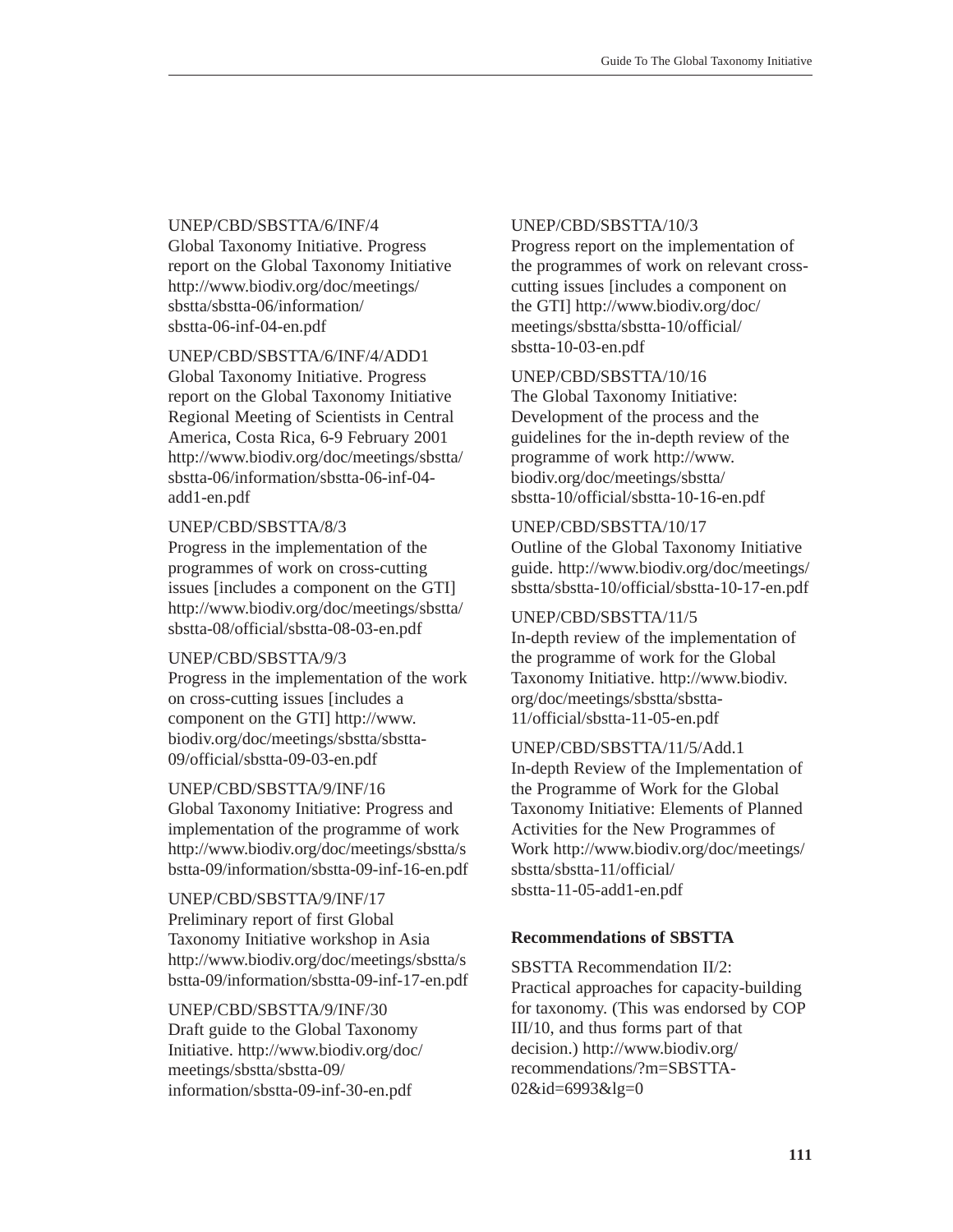SBSTTA Recommendation IV/2. Further advancement of a Global Taxonomy Initiative. http://www. biodiv.org/recommendations/?m=SBSTTA-04&id=7012&lg=0

SBSTTA Reccomendation V/3. Review of the Global Taxonomy Initiative. http://www.biodiv.org/recommendations/? m=SBSTTA-05&id=7020&lg=0

SBSTTA Reccomendation VI/6 The Global Taxonomy Initiative; programme of work. http://www. biodiv.org/recommendations/?m=SBSTTA-06&id=7037&lg=0

SBSTTA Recommendation IX/3. Global Taxonomy Initiative. http://www.biodiv.org/recommendations/? m=SBSTTA-09&id=7459&lg=0

SBSTTA Recommendation X/12 Global Taxonomy Initiative: development of the process and the guidelines for the indepth review of the programme of work and outline of the Global Taxonomy Initiative guide. http://www.biodiv.org/ recommendations/default.aspx?m=SBSTT A-10&id=10693&lg=0

SBSTTA Recommendation XI/2 In-depth review of the implementation of the programme of work for the Global Taxonomy Initiative. http://www.biodiv. org/recommendations/default.aspx?m=SBS TTA-11&id=10960&lg=0.

# **Documents submitted to COP**

UNEP/CBD/COP/4/INF/28

The Darwin Declaration. Submission by the Government of Australia http://www. biodiv.org/doc/meetings/cop/cop-04/information/cop-04-inf-28-en.pdf

# UNEP/CBD/COP/6/INF/23

The Global Taxonomy Initiative. Report on progress and status http://www.biodiv. org/doc/meetings/cop/cop-06/information/cop-06-inf-23-en.pdf

UNEP/CBD/COP/8/17/ADD1

Elaboration of Relative Roles of the CHM in Dealing with Taxonomic Databases Including: The Inter-American Biodiversity Information Network, BioNET, the Global Biodiversity Information Facility, Species 2000, the Integrated Taxonomic Information System and Natureserve. http://www. biodiv.org/doc/meetings/cop/cop-08/official/cop-08-17-add1-en.pdf

# UNEP/CBD/COP/8/INF/46

Outcomes and Recommendations of the Meeting on "Biodiversity – the megascience in focus". http://www.biodiv.org/doc/meetings/cop/co p-08/information/cop-08-inf-46-en.pdf

# **COP decisions**

COP decision IV/1:

Report and recommendations of the third meeting of the Subsidiary Body on Scientific, Technical and Technological Advice, and instructions by the Conference of the Parties to the Subsidiary Body on Scientific, Technical and Technological Advice. D. Global Taxonomy Initiative. http://www. biodiv.org/decisions/default.aspx?m=COP-04&id=7124&lg=0

COP decision V/9: Global Taxonomy Initiative: Implementation and further advance for the Suggestions for Action. http://www.biodiv. org/decisions/default.aspx?m=COP-05&id=7151&lg=0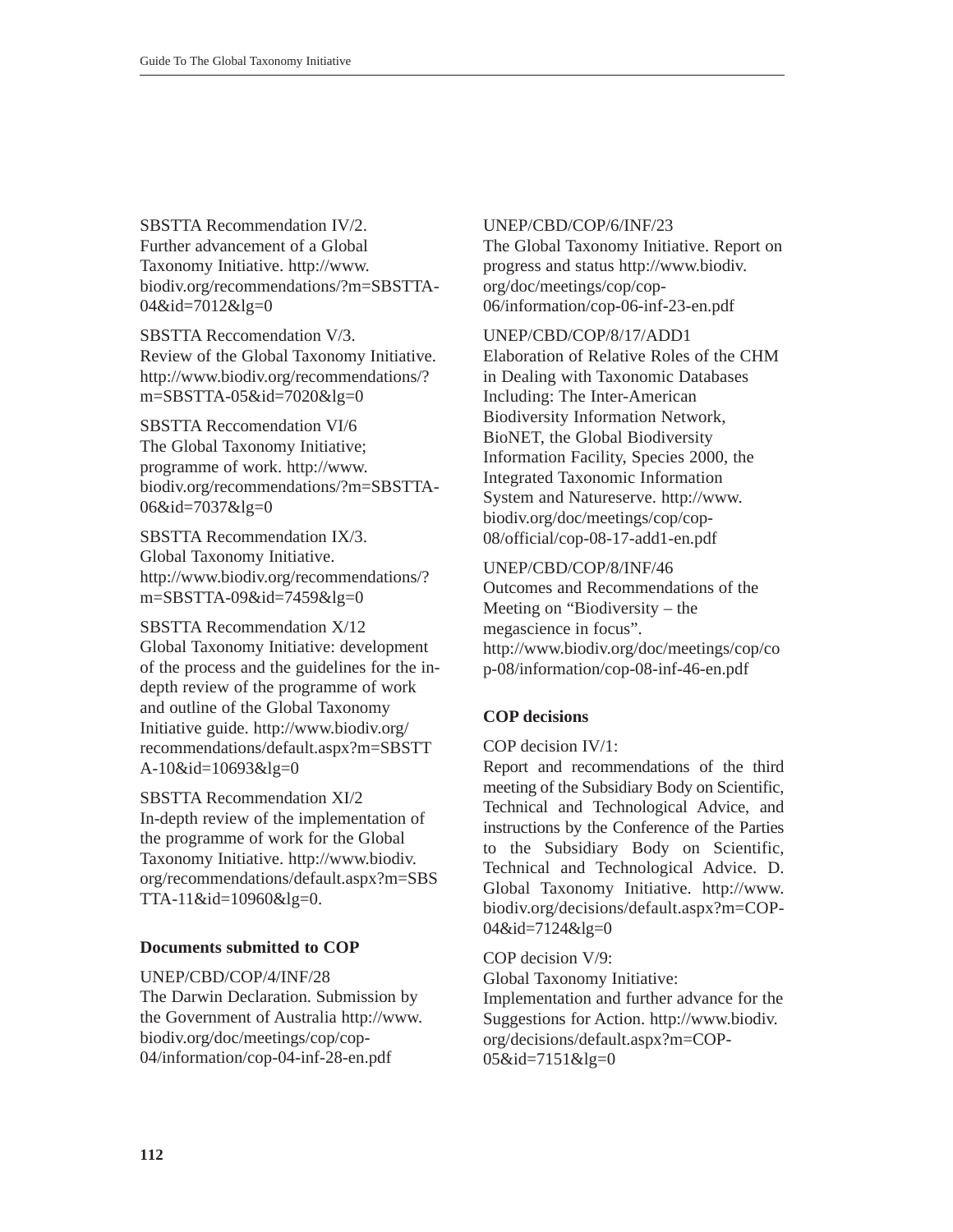COP decision VI/8: Global Taxonomy Initiative. http://www.biodiv.org/decisions/ default.aspx?m=COP-06& id=7182&lg=0

COP decision VII/9: Global Taxonomy Initiative. http://www.biodiv.org/decisions/ default.aspx?m=COP-07&id=7746&lg=0

COP decision VIII/3: Global Taxonomy Initiative: in-depth review of the implementation of the programme of work for the Global Taxonomy Initiative. http://www.biodiv.org/decisions/default.asp x?m=COP-08&id=11015&lg=0

# **Reports of the GTI Coordination Mechanism**

Reports of the meetings of the GTI Coordination Mechanism are available through the GTI Portal.

# **Other documents**

UNEP/CBD/WG-ABS/1/INF/2 Access and benefit-sharing and the Global Taxonomy Initiative. Document submitted to First meeting of the Ad-Hoc Open-ended Working Group on Access and Benefit-Sharing (Bonn, Germany, 22 - 26 October 2001) http://www.biodiv.org/doc/ meetings/abs/abswg-01/information/ abswg-01-inf-02-en.pdf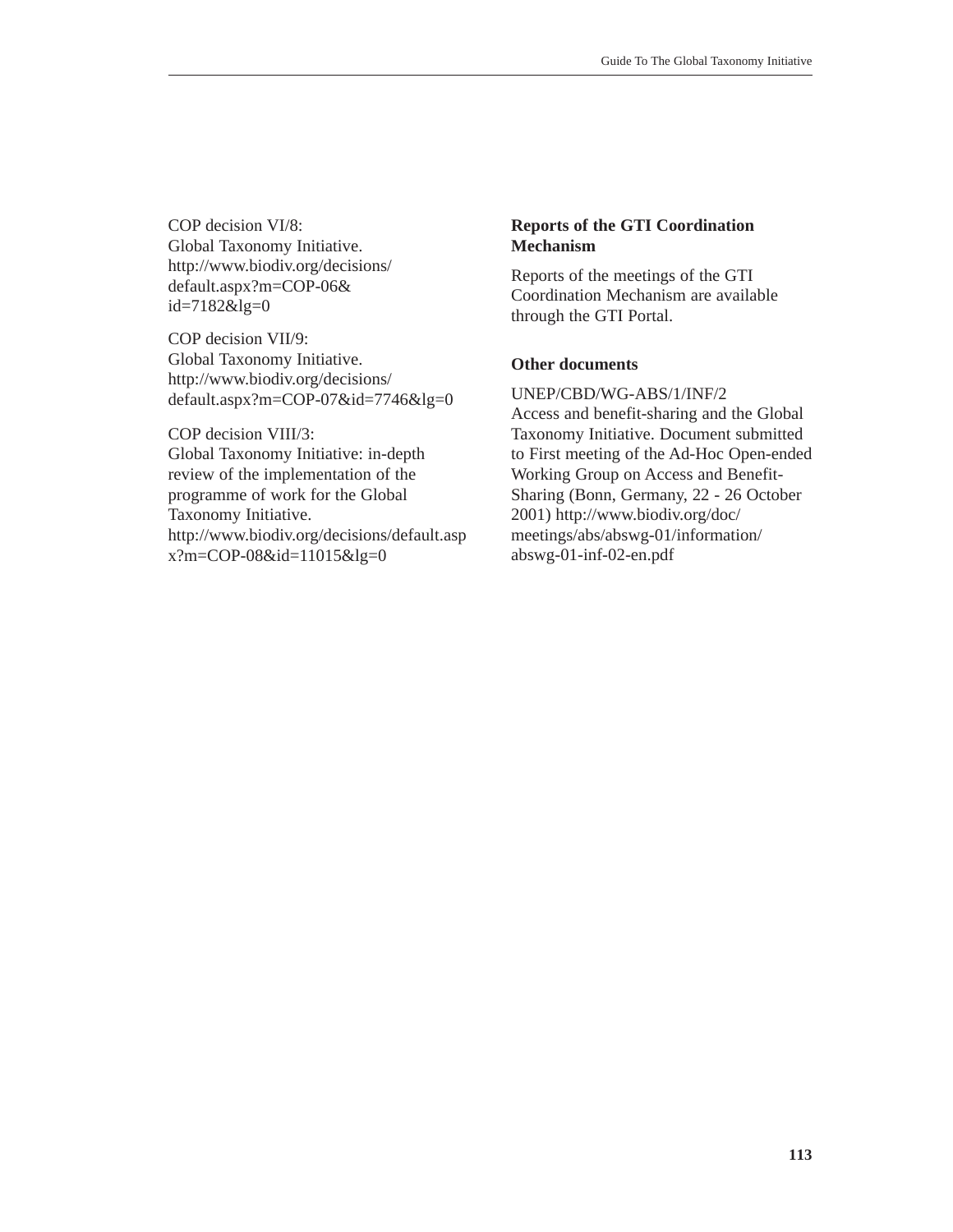# *ANNEX 4.*

# **KEY ELEMENTS OF COP DECISIONS RELEVANT TO THE GTI**

The text below is simply extracted from the decisions cited, and in each case refers to the GTI. The relevant decisions should be consulted to ensure that the text is seen in full context. Moreover, there are many other aspects of the decisions which will depend on the involvement of the GTI for implementation, although this is not made explicit. Text from supporting documents (SBSTTA documentation, information documents etc) is generally not included here, although it provides a very valuable additional source of information and more detail on where taxonomic information is required.

| <b>COP</b><br><b>Decision</b> | <b>Text</b>                                                                                                                                                                                                   |  |  |
|-------------------------------|---------------------------------------------------------------------------------------------------------------------------------------------------------------------------------------------------------------|--|--|
|                               | Island biological diversity                                                                                                                                                                                   |  |  |
| VIII/1                        | Annex (programme of work)<br>Priority action 3.2. Compile detailed inventories of island species, assess<br>their conservation status, including the main threat criteria, and develop the                    |  |  |
|                               | taxonomic expertise necessary to facilitate this.                                                                                                                                                             |  |  |
|                               | Supporting action 3.2.4: Undertake taxonomic studies or revisions of<br>important island taxa, including marine, freshwater and terrestrial species.                                                          |  |  |
|                               | Supporting action 3.2.11: Provide taxonomic training and prepare guides to<br>enable researchers to identify poorly known biological groups, coral species<br>and other associated island species.            |  |  |
|                               | <b>Forest biological diversity</b>                                                                                                                                                                            |  |  |
| V/4                           | Noting the importance of supporting work on taxonomic, ecological and<br>socioeconomic issues for the restoration of forest ecosystems and<br>conservation and sustainable use of forest biological diversity |  |  |
| <b>VIII/15</b>                | Decision on the framework for monitoring implementation of the<br>achievement of the 2010 target and integration of targets into the thematic<br>programmes of work:                                          |  |  |
|                               | 22. <i>Emphasizes</i> the need for taxonomic studies in forest biodiversity, taking<br>into account the relevant activities in the programme of work for the Global<br>Taxonomy Initiative                    |  |  |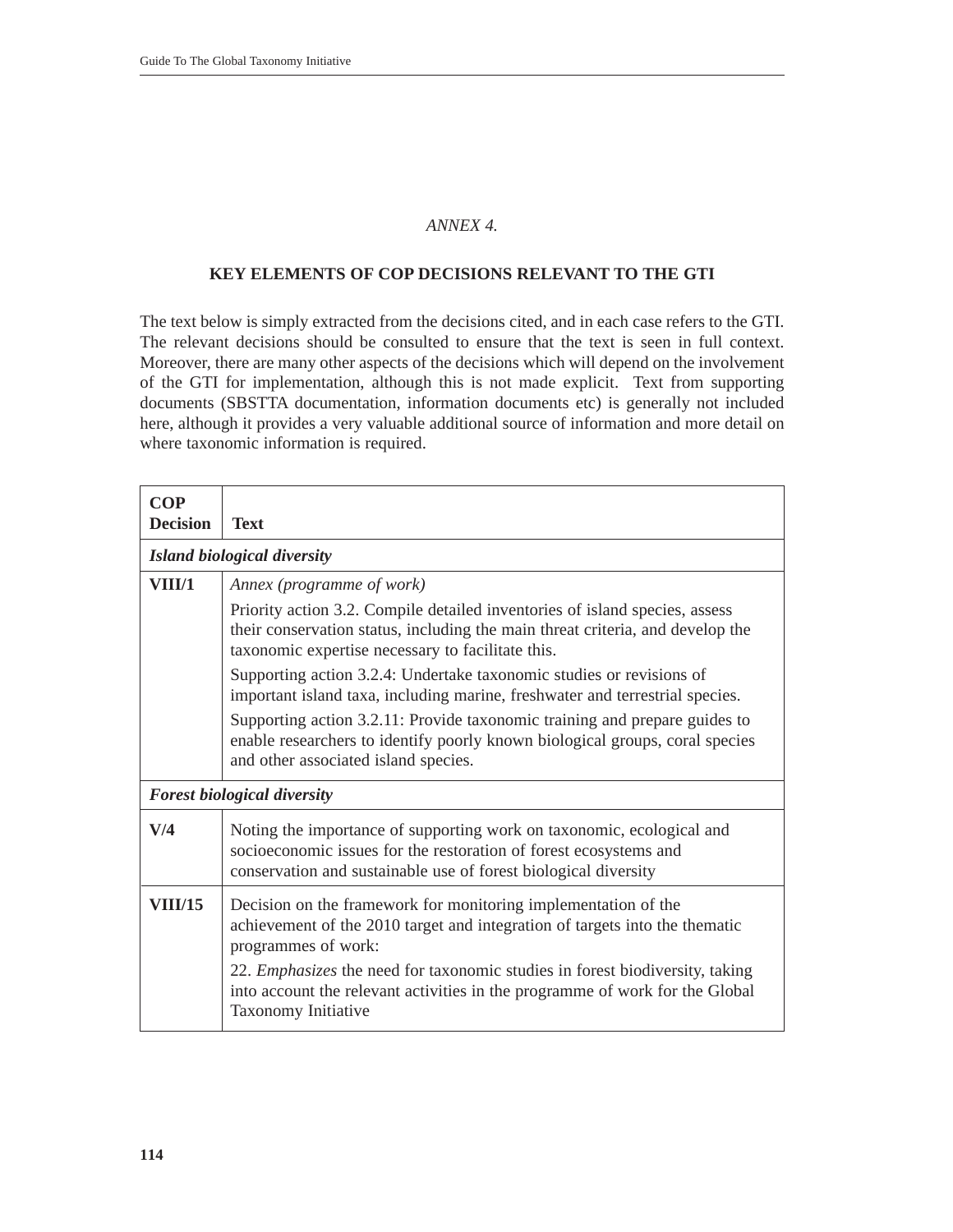| <b>COP</b><br><b>Decision</b> | <b>Text</b>                                                                                                                                                                                                                                                                                                                                                                                                                                                                                                                                                                                                                                                                                                           |
|-------------------------------|-----------------------------------------------------------------------------------------------------------------------------------------------------------------------------------------------------------------------------------------------------------------------------------------------------------------------------------------------------------------------------------------------------------------------------------------------------------------------------------------------------------------------------------------------------------------------------------------------------------------------------------------------------------------------------------------------------------------------|
|                               | Marine and coastal biological diversity                                                                                                                                                                                                                                                                                                                                                                                                                                                                                                                                                                                                                                                                               |
| V/3                           | Section I. Coral reefs                                                                                                                                                                                                                                                                                                                                                                                                                                                                                                                                                                                                                                                                                                |
|                               | 6. Urges Parties, other Governments and relevant bodies to implement<br>response measures to the phenomenon of coral bleaching by:                                                                                                                                                                                                                                                                                                                                                                                                                                                                                                                                                                                    |
|                               | (e) Supporting capacity-building measures, including training of and career<br>opportunities for marine taxonomists, ecologists and members of other<br>relevant disciplines, particularly at the national level;                                                                                                                                                                                                                                                                                                                                                                                                                                                                                                     |
|                               | Annex - Priority areas for action on coral bleaching                                                                                                                                                                                                                                                                                                                                                                                                                                                                                                                                                                                                                                                                  |
|                               | A. Information-gathering:                                                                                                                                                                                                                                                                                                                                                                                                                                                                                                                                                                                                                                                                                             |
|                               | Issue: Our ability to adequately project, and thus mitigate, the impacts of<br>global warming on coral-reef ecosystems and the human communities which<br>depend upon coral-reef services is limited by the paucity of information on:                                                                                                                                                                                                                                                                                                                                                                                                                                                                                |
|                               | (a) The taxonomic, genetic, physiological, spatial, and temporal factors<br>governing the response of corals, zooxanthellae, the coral-zooxanthellae<br>system, and other coral-reef-associated species to increases in sea-surface<br>temperature;                                                                                                                                                                                                                                                                                                                                                                                                                                                                   |
|                               | Response:                                                                                                                                                                                                                                                                                                                                                                                                                                                                                                                                                                                                                                                                                                             |
|                               | (b) Implement and coordinate baseline assessments, long-term monitoring, and<br>rapid response teams to measure the biological and meteorological variables<br>relevant to coral bleaching, mortality and recovery, as well as the socio-eco-<br>nomic parameters associated with coral-reef services. To this end, support and<br>expand the Global Coral Reef Monitoring Network and regional networks, and<br>data-repository and dissemination systems including Reef Base - the Global<br>Coral Reef Database. Also, the current combined Sida-SAREC and World Bank<br>programme on coral-reef degradation in the Indian Ocean, as a response to the<br>1998 coral-bleaching event, could be used as an example; |
|                               | <b>B</b> Capacity-building                                                                                                                                                                                                                                                                                                                                                                                                                                                                                                                                                                                                                                                                                            |
|                               | Issue: There is a substantial lack of trained personnel to investigate the causes<br>and consequences of coral bleaching events.                                                                                                                                                                                                                                                                                                                                                                                                                                                                                                                                                                                      |
|                               | Response: Support the training of and career opportunities for marine<br>taxonomists, ecologists, and members of other relevant disciplines,<br>particularly at the national and regional level.                                                                                                                                                                                                                                                                                                                                                                                                                                                                                                                      |
| VI/3                          | The Conference of the Parties:<br>3. Invites the Executive Secretary to continue developing further<br>the work plan on physical degradation and destruction of coral<br>reefs as contained in annex I to recommendation VI/2 of the                                                                                                                                                                                                                                                                                                                                                                                                                                                                                  |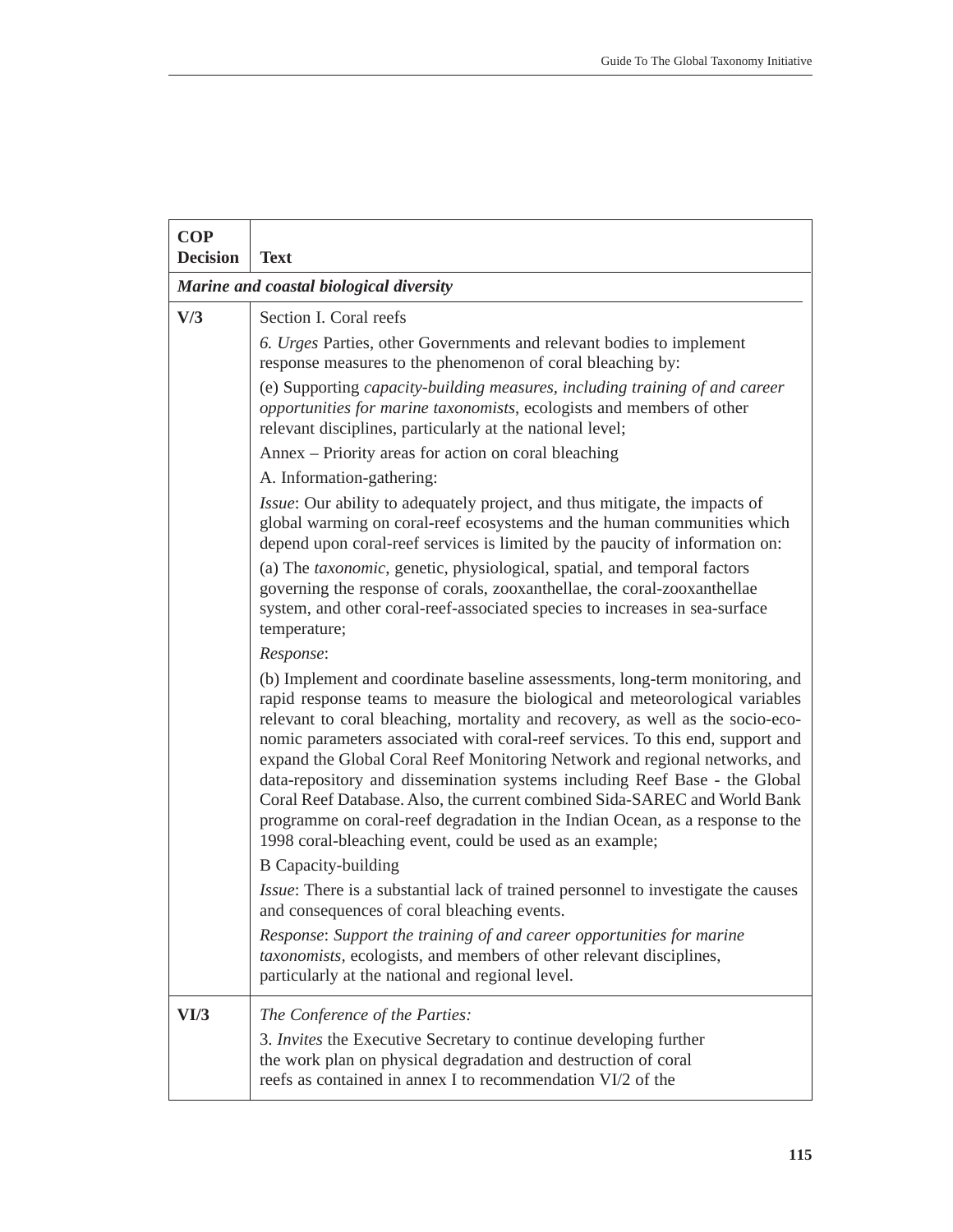| <b>COP</b><br><b>Decision</b> | <b>Text</b>                                                                                                                                                                                                                                                                                                                                                                    |
|-------------------------------|--------------------------------------------------------------------------------------------------------------------------------------------------------------------------------------------------------------------------------------------------------------------------------------------------------------------------------------------------------------------------------|
|                               | Subsidiary Body on Scientific, Technical and                                                                                                                                                                                                                                                                                                                                   |
|                               | Technological Advice;<br>Annex II to SBSTTA recommendation VI/2 - Specific work plan on coral<br>bleaching, activity $2(f)$ :                                                                                                                                                                                                                                                  |
|                               | Support the training of and career opportunities for marine taxonomists,<br>ecologists, and members of other relevant disciplines, particularly at the<br>national and regional level.                                                                                                                                                                                         |
| VII/5                         | Annex I – Elaborated programme of work, operational objective 2.1,<br>suggested activities:                                                                                                                                                                                                                                                                                    |
|                               | (j) To promote, in collaboration with the Global Taxonomy Initiative, the<br>strengthening of taxonomic expertise at regional and national levels.                                                                                                                                                                                                                             |
|                               | Appendix 1 to annex $I$ – Specific work plan on coral bleaching, section 3 on<br>capacity-building:                                                                                                                                                                                                                                                                            |
|                               | (b) Support the training of and career opportunities for relevant marine<br>taxonomists, ecologists and members of other relevant disciplines, particularly<br>at the national and regional level.                                                                                                                                                                             |
|                               | Appendix 5 to annex I - Research and monitoring priorities associated with                                                                                                                                                                                                                                                                                                     |
|                               | Programme Element 4 on Mariculture:<br>(c) (i) Support for basic global-scale taxonomic studies, possibly in                                                                                                                                                                                                                                                                   |
|                               | conjunction with the Global Taxonomy Initiative (GTI);                                                                                                                                                                                                                                                                                                                         |
|                               | (f) (iii) Update of taxonomic databases including genetic diversity at the intra-<br>specific level.                                                                                                                                                                                                                                                                           |
| <b>VIII/21</b>                | Conservation and sustainable use of deep seabed genetic resources beyond the<br>limits of national jurisdiction:                                                                                                                                                                                                                                                               |
|                               | 9. Emphasizes the urgent need, especially in developing countries, to build<br>capacities relating to deep seabed biodiversity, including taxonomic capacity;<br>to promote scientific and technical cooperation and technology transfer; and<br>to exchange information regarding activities undertaken within the deep<br>seabed beyond the limits of national jurisdiction. |
|                               | Biological diversity of dry and sub-humid lands                                                                                                                                                                                                                                                                                                                                |
| VII/4                         | 4. Requests the Executive Secretary, in consultation with Parties, to develop<br>targets for the implementation of the programme of work, taking into account<br>especially national action programmes to combat desertification, the Global<br>Strategy for Plant Conservation, the Global Taxonomy Initiative, the Strategic                                                 |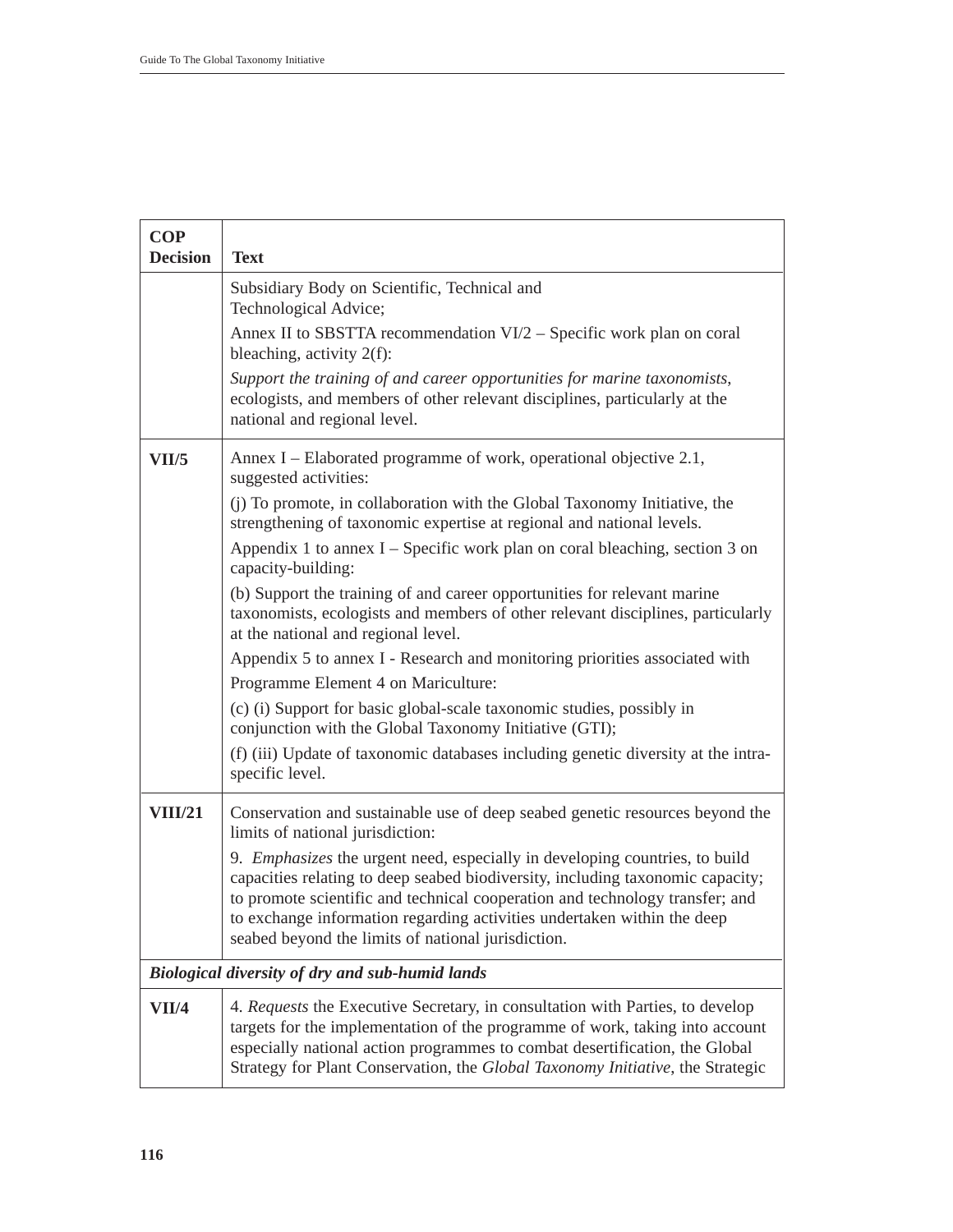| <b>COP</b><br><b>Decision</b> | <b>Text</b>                                                                                                                                                                                                                                                                                                                                                                                                                                                                                                                                                                                                                                                                           |
|-------------------------------|---------------------------------------------------------------------------------------------------------------------------------------------------------------------------------------------------------------------------------------------------------------------------------------------------------------------------------------------------------------------------------------------------------------------------------------------------------------------------------------------------------------------------------------------------------------------------------------------------------------------------------------------------------------------------------------|
|                               | Plan of the Convention, as well as the Plan of Implementation of the World<br>Summit on Sustainable Development, for consideration by the Subsidiary<br>Body on Scientific, Technical and Technological Advice. Such a process<br>could follow the approach taken in the development of the Global Strategy for<br>Plant Conservation (decision VI/9, annex) and be in line with decision VII/8,<br>on monitoring and indicators;                                                                                                                                                                                                                                                     |
| <b>VIII/15</b>                | Decision on the framework for monitoring implementation of the achievement of<br>the 2010 target and integration of targets into the thematic programmes of work:<br>17. Emphasizes the need for taxonomic studies in the implementation of the<br>programme of work on the biological diversity of dry and sub-humid lands,<br>taking into account the relevant activities in the programme of work for the<br>Global Taxonomy Initiative;                                                                                                                                                                                                                                           |
|                               | <b>Biological diversity of inland waters</b>                                                                                                                                                                                                                                                                                                                                                                                                                                                                                                                                                                                                                                          |
| VI/2                          | 3. <i>Emphasizes</i> the importance of review and elaboration of the programme of<br>work on biological diversity of inland water ecosystems, as outlined in the<br>progress report of the Executive Secretary on thematic programmes of work,<br>and of the implementation of activity 11 of the programme of work on the<br>Global Taxonomy Initiative;                                                                                                                                                                                                                                                                                                                             |
| VII/4                         | 17. Encourages Parties, other Governments and relevant organizations to<br>improve national, regional and global <i>data</i> on inland water ecosystem goods<br>and services, their uses and related socio-economic variables; on species and<br>all taxonomic levels; on basic hydrological aspects and water supply; and on<br>the threats to which inland water ecosystems are subjected;<br>19. Recognizes the usefulness of these guidelines to create baseline or<br>reference data sets for inland water ecosystems of different types and to<br>address the serious gaps that exist in knowledge of taxonomy, distribution,<br>and conservation status of freshwater species; |
| VII/4                         | Annex – Programme of Work<br><b>Activities of the Parties</b><br>3.1.1. Encourage, and where possible support, applied research to gain an<br>improved understanding of the status, trends, taxonomy and uses of biological<br>diversity in inland water ecosystems, including transboundary systems where<br>applicable.<br>3.1.3. In line with the Global Taxonomy Initiative (GTI) encourage studies<br>aimed at improving the understanding of the taxonomy of the biological<br>diversity of inland water ecosystems.                                                                                                                                                            |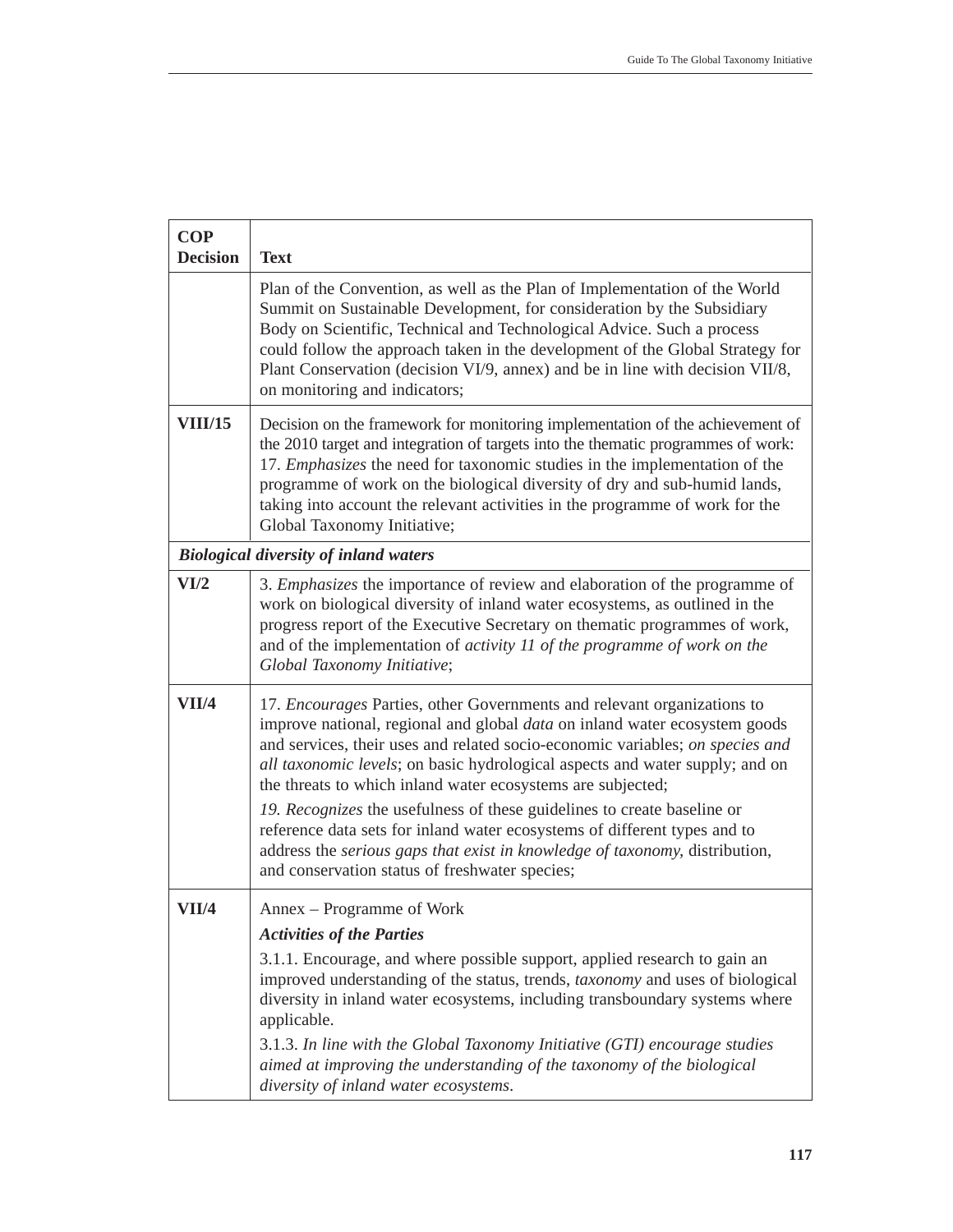| <b>COP</b><br><b>Decision</b> | <b>Text</b>                                                                                                                                                                                                                                                                                                                                                                                                                                                                              |
|-------------------------------|------------------------------------------------------------------------------------------------------------------------------------------------------------------------------------------------------------------------------------------------------------------------------------------------------------------------------------------------------------------------------------------------------------------------------------------------------------------------------------------|
|                               | 3.1.4. Support efforts to achieve international consistency and interoperability<br>of taxonomic nomenclature, databases and metadata standards, as well as<br>data-sharing policies.                                                                                                                                                                                                                                                                                                    |
|                               | <b>Supporting activities of the Executive Secretary</b>                                                                                                                                                                                                                                                                                                                                                                                                                                  |
|                               | 3.1.7. As part of the agreed programme of work for the GTI, support and<br>assist, in collaboration with suitable partners, the development of the series of<br>regional guides to the taxonomy of freshwater fish and invertebrates<br>(including adult terrestrial forms where appropriate) as an input to ecosystem<br>monitoring for river and lake health (as specified by decision of the<br>Conference of the Parties to the Convention on Biological Diversity).                 |
|                               | <b>Activities of the Parties</b>                                                                                                                                                                                                                                                                                                                                                                                                                                                         |
|                               | 3.2.3. (b) (ii) The taxonomy of the group should be reasonably well<br>understood;                                                                                                                                                                                                                                                                                                                                                                                                       |
|                               | $3.2.3.$ (c) In view of the great economic importance of some groups (e.g.<br>inland water fish species and aquatic macro-invertebrates), and of the large<br>gaps in taxonomic knowledge for many species, capacity-building in<br>taxonomy should focus on inland water biodiversity of economic as well as<br>ecological importance.                                                                                                                                                  |
|                               | <b>Agricultural biological diversity</b>                                                                                                                                                                                                                                                                                                                                                                                                                                                 |
| V/5                           | 'II. International Initiative for the Conservation and Sustainable Use of<br>Pollinators'                                                                                                                                                                                                                                                                                                                                                                                                |
|                               | The Conference of the Parties                                                                                                                                                                                                                                                                                                                                                                                                                                                            |
|                               | 15. Decides to establish an International Initiative for the Conservation and<br>Sustainable Use of Pollinators as a cross-cutting initiative within the<br>programme of work on agricultural biodiversity to promote coordinated action<br>worldwide to:                                                                                                                                                                                                                                |
|                               | (b) Address the lack of taxonomic information on pollinators;                                                                                                                                                                                                                                                                                                                                                                                                                            |
| V/5                           | Annex – Programme of work on agricultural biodiversity, section A:                                                                                                                                                                                                                                                                                                                                                                                                                       |
|                               | 3. The proposed elements of the programme of work have been developed<br>bearing in mind the need:                                                                                                                                                                                                                                                                                                                                                                                       |
|                               | (c) To ensure harmony with the other relevant programmes of work under the<br>Convention on Biological Diversity, including those relating to forest<br>biological diversity, inland water biological diversity, marine and coastal<br>biological diversity, and dry and subhumid lands, as well as with cross-cutting<br>issues such as access and benefit-sharing, sustainable use, indicators, alien<br>species, the Global Taxonomy Initiative, and issues related to Article 8 (j); |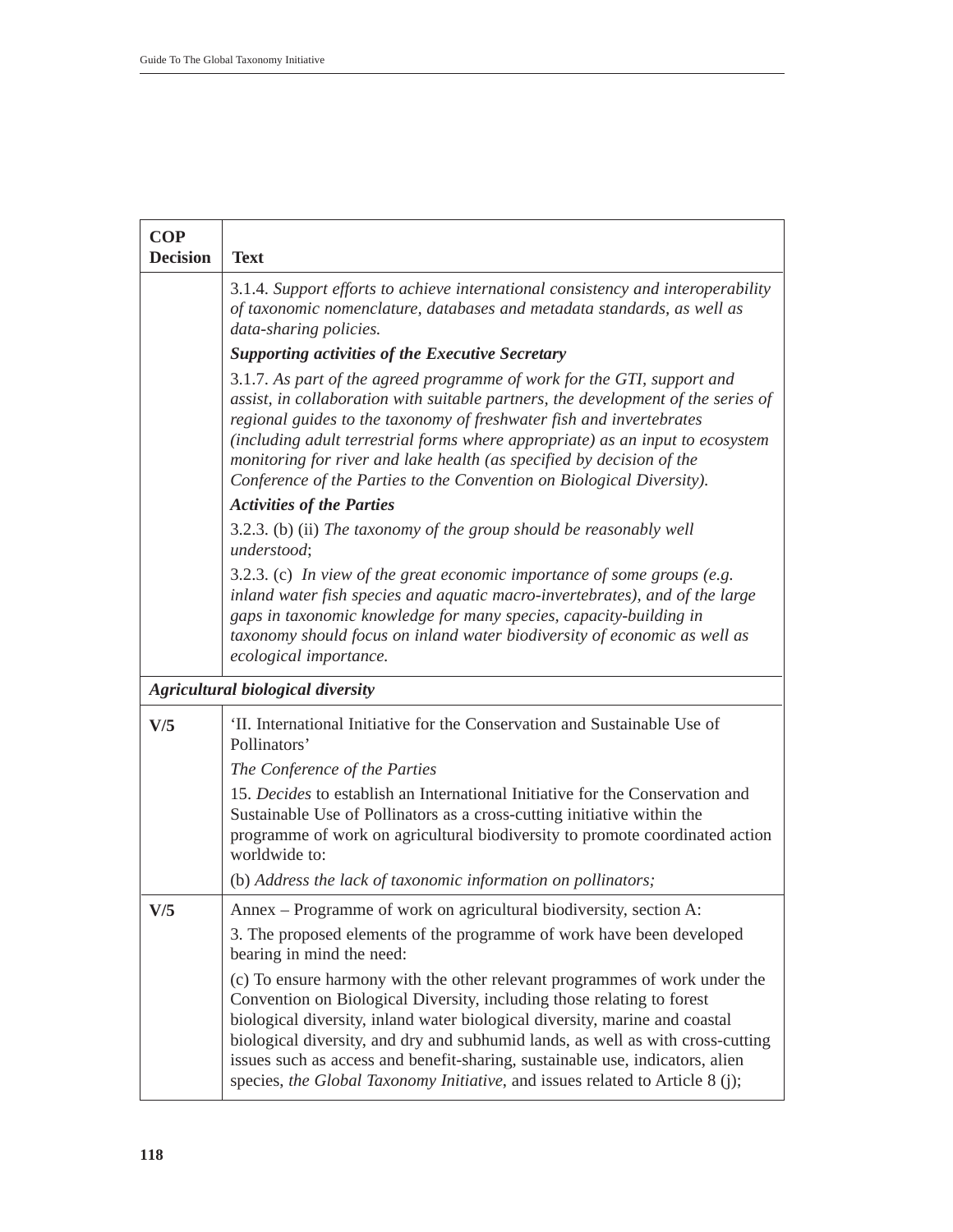| <b>COP</b><br><b>Decision</b> | <b>Text</b>                                                                                                                                                                                                                                                                                                                                                                                                                                                                                                                                                                                                                                                                                                                                                                                                                                              |
|-------------------------------|----------------------------------------------------------------------------------------------------------------------------------------------------------------------------------------------------------------------------------------------------------------------------------------------------------------------------------------------------------------------------------------------------------------------------------------------------------------------------------------------------------------------------------------------------------------------------------------------------------------------------------------------------------------------------------------------------------------------------------------------------------------------------------------------------------------------------------------------------------|
| VI/5                          | Annex II – Plan of action for the International Initiative for the Conservation<br>and Sustainable use of Pollinators:                                                                                                                                                                                                                                                                                                                                                                                                                                                                                                                                                                                                                                                                                                                                   |
|                               | 6. The aim of the International Initiative for the Conservation and Sustainable<br>Use of Pollinators is to promote coordinated action worldwide to:                                                                                                                                                                                                                                                                                                                                                                                                                                                                                                                                                                                                                                                                                                     |
|                               | (b) Address the lack of taxonomic information on pollinators;                                                                                                                                                                                                                                                                                                                                                                                                                                                                                                                                                                                                                                                                                                                                                                                            |
|                               | 7. The Initiative is to be implemented as a cross-cutting initiative within the<br>programme of work on agricultural biodiversity, with appropriate links to<br>other thematic programmes of work, particularly those on forest biological<br>diversity and the biodiversity of dry and sub-humid lands, and with relevant<br>cross-cutting issues, particularly the Global Taxonomy Initiative and work on<br>invasive alien species. The Initiative provides an opportunity to apply the<br>ecosystem approach.                                                                                                                                                                                                                                                                                                                                        |
|                               | Section III. Elements of the Plan. Element 1. Assessment.                                                                                                                                                                                                                                                                                                                                                                                                                                                                                                                                                                                                                                                                                                                                                                                                |
|                               | Rationale: In addition to the "taxonomic impediment" (see element 3), there<br>is also a global "taxonomic deficit," that is, the unacceptably high numbers<br>of bee genera for which identification keys are not available<br>Activities:                                                                                                                                                                                                                                                                                                                                                                                                                                                                                                                                                                                                              |
|                               | 1.3 Assess the state of scientific and indigenous knowledge on pollinator<br>conservation, in order to identify gaps in knowledge and opportunities for<br>application of knowledge; including:                                                                                                                                                                                                                                                                                                                                                                                                                                                                                                                                                                                                                                                          |
|                               | (a) Taxonomic knowledge                                                                                                                                                                                                                                                                                                                                                                                                                                                                                                                                                                                                                                                                                                                                                                                                                                  |
|                               | 1.4 Promote the development of identification keys for bee genera                                                                                                                                                                                                                                                                                                                                                                                                                                                                                                                                                                                                                                                                                                                                                                                        |
|                               | Element 3. Capacity-building.                                                                                                                                                                                                                                                                                                                                                                                                                                                                                                                                                                                                                                                                                                                                                                                                                            |
|                               | Rationale: One major area which needs addressing is the capacity of countries<br>to address the taxonomic impediment, which derives from serious shortfalls in<br>investment in training, research and collections management. It seriously limits<br>our capability to assess and monitor pollinator decline globally, in order to<br>conserve pollinator diversity and to manage it sustainably. The global taxonomic<br>impediment is costly, especially when expressed in terms of those research<br>initiatives in pollination and conservation ecology which are wholly dependent<br>on access to sound bee taxonomy and are rendered wholly non-viable in its<br>absence. There is also a global taxonomic deficit, that is, the unacceptably high<br>numbers of bee genera for which identification keys are not available.<br><b>Activities</b> |
|                               | 3.4. Build taxonomic capacity to carry out inventories of the pollinator<br>diversity and distribution in order to optimise their management, through,                                                                                                                                                                                                                                                                                                                                                                                                                                                                                                                                                                                                                                                                                                   |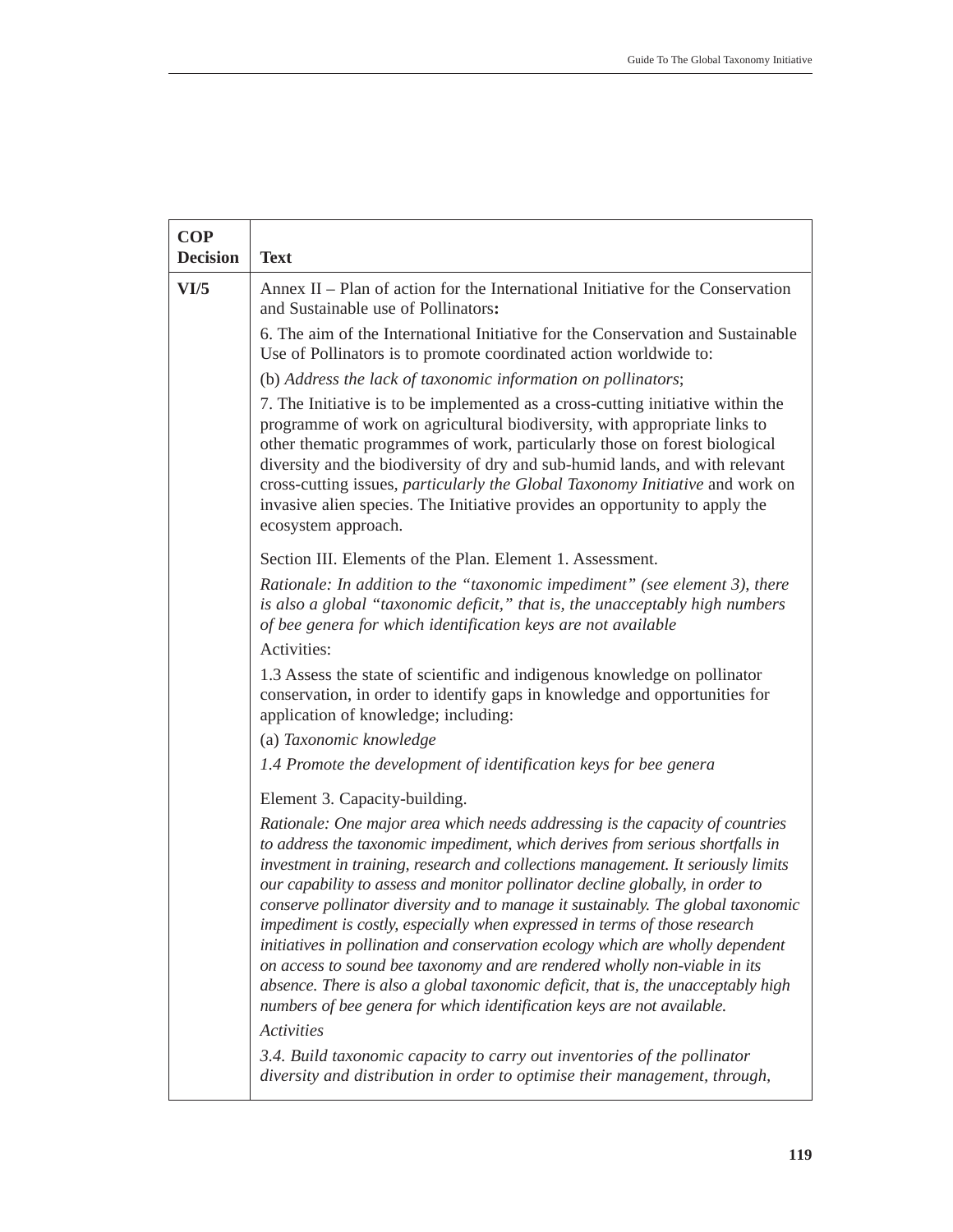| <b>COP</b>      |                                                                                                                                                                                                                                                                                                                                                                                                                                                                                                                                                                   |
|-----------------|-------------------------------------------------------------------------------------------------------------------------------------------------------------------------------------------------------------------------------------------------------------------------------------------------------------------------------------------------------------------------------------------------------------------------------------------------------------------------------------------------------------------------------------------------------------------|
| <b>Decision</b> | <b>Text</b>                                                                                                                                                                                                                                                                                                                                                                                                                                                                                                                                                       |
|                 | inter alia, the training of taxonomists and parataxonomists of bees and other<br>pollinators.                                                                                                                                                                                                                                                                                                                                                                                                                                                                     |
|                 | Ways and means:                                                                                                                                                                                                                                                                                                                                                                                                                                                                                                                                                   |
|                 | The taxonomic elements would also be promoted through the Global<br>Taxonomy Initiative.                                                                                                                                                                                                                                                                                                                                                                                                                                                                          |
|                 | Element 4. Mainstreaming. Activities:                                                                                                                                                                                                                                                                                                                                                                                                                                                                                                                             |
|                 | 4.3. Strengthen national institutions to support taxonomy of bees and other<br>pollinators, through, inter alia:                                                                                                                                                                                                                                                                                                                                                                                                                                                  |
|                 | (a) Assessing national taxonomic needs (this would contribute<br>to activity $1.3$ );                                                                                                                                                                                                                                                                                                                                                                                                                                                                             |
|                 | (b) Maintaining continuity of taxonomic and reference collections of bees and<br>other pollinators;                                                                                                                                                                                                                                                                                                                                                                                                                                                               |
|                 | (c) Recognition of centres of excellence in bee taxonomy and establishment of<br>centres of excellence as appropriate;                                                                                                                                                                                                                                                                                                                                                                                                                                            |
|                 | (d) Repatriation of data through capacity-building and benefit-sharing.                                                                                                                                                                                                                                                                                                                                                                                                                                                                                           |
|                 | Ways and means                                                                                                                                                                                                                                                                                                                                                                                                                                                                                                                                                    |
|                 | The taxonomic elements would also be promoted through the Global<br>Taxonomy Initiative.                                                                                                                                                                                                                                                                                                                                                                                                                                                                          |
|                 | Timing of expected outputs                                                                                                                                                                                                                                                                                                                                                                                                                                                                                                                                        |
|                 | Progressively increased capacity at national level for taxonomy, information<br>management, assessment and communication.                                                                                                                                                                                                                                                                                                                                                                                                                                         |
|                 | Consideration of pollinators and related dimensions of agricultural<br>biodiversity incorporated into national biodiversity and/or agricultural sector<br>plans in 50 countries by 2010.                                                                                                                                                                                                                                                                                                                                                                          |
| <b>VIII/23</b>  | B. International Initiative for the Conservation and Sustainable use of Soil<br>Biodiversity, Annex on the Framework for Action                                                                                                                                                                                                                                                                                                                                                                                                                                   |
|                 | 2. The Initiative is to be implemented as a cross-cutting initiative within<br>the programme of work on agricultural biodiversity, through the<br>coordination, and with the technical and policy support of FAO, with<br>appropriate links to other thematic programmes of work of the Convention,<br>particularly those on the biodiversity of dry and sub-humid lands, mountain<br>and forest biological diversity, and with relevant cross-cutting issues,<br>particularly the Global Taxonomy Initiative and work on technology<br>transfer and cooperation. |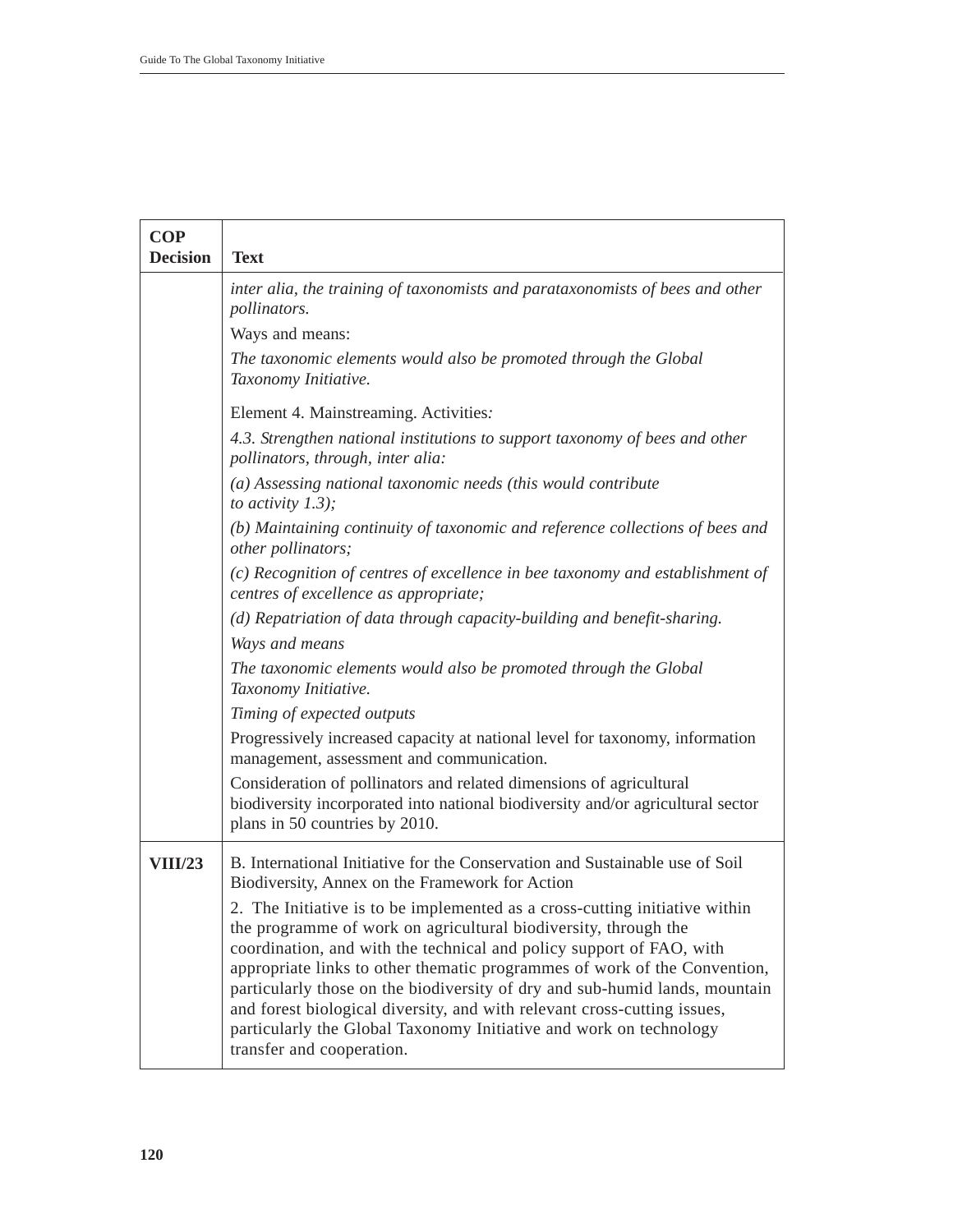| <b>COP</b><br><b>Decision</b> | <b>Text</b>                                                                                                                                                                                                                                                                                                                                                                                         |
|-------------------------------|-----------------------------------------------------------------------------------------------------------------------------------------------------------------------------------------------------------------------------------------------------------------------------------------------------------------------------------------------------------------------------------------------------|
|                               | Mountain biological diversity                                                                                                                                                                                                                                                                                                                                                                       |
| <b>VII/27</b>                 | 10. Requests the Executive Secretary: (f) With the assistance of the Global<br>Taxonomy Initiative Co-ordination Mechanism to develop and incorporate<br>activities and targets appropriate to mountain ecosystems within the GTI<br>programme of work for consideration at SBSTTA-11, taking into account the<br>COP-7 decision on targets.                                                        |
|                               | Programme of work:                                                                                                                                                                                                                                                                                                                                                                                  |
|                               | Action 1.5.3. Develop, validate and implement sustainable use practices for<br>plants, animals and microorganisms at the genetic, species, population,<br>community and ecosystem levels.                                                                                                                                                                                                           |
|                               | Goal 3.1. To develop work on identification, monitoring and assessment of<br>mountain biological diversity                                                                                                                                                                                                                                                                                          |
|                               | Action 3.1.2. Conduct mountain surveys in priority areas, for conservation<br>and sustainable use of mountain biological diversity. These surveys should<br>consider inventories at genetic, species and ecosystem levels.                                                                                                                                                                          |
|                               | Action 3.1.3. Apply, whenever appropriate, the programmes of work of the<br>global initiatives such as the Global Taxonomy Initiative, Millennium<br>Ecosystem Assessment and the Global Invasive Species Programme.                                                                                                                                                                                |
|                               | <b>Access and benefit-sharing</b>                                                                                                                                                                                                                                                                                                                                                                   |
| VI/24                         | Section A, Annex – Bonn guidelines on access to genetic resources and fair<br>and equitable sharing of the benefits arising out of their utilization.<br>11. The objectives of the Guidelines are the following:                                                                                                                                                                                    |
|                               | (l) Taxonomic research, as specified in the Global Taxonomy Initiative, should<br>not be prevented, and providers should facilitate acquisition of material for<br>systematic use and users should make available all information associated<br>with the specimens thus obtained.                                                                                                                   |
|                               | 16. Recognizing that Parties and stakeholders may be both users and<br>providers, the following balanced list of roles and responsibilities provides<br>key elements to be acted upon:                                                                                                                                                                                                              |
|                               | (b) In the implementation of mutually agreed terms, users should:                                                                                                                                                                                                                                                                                                                                   |
|                               | (viii) When supplying genetic resources to third parties, honour any terms<br>and conditions regarding the acquired material. They should provide this<br>third party with relevant data on their acquisition, including prior informed<br>consent and conditions of use and record and maintain data on their supply<br>to third parties. Special terms and conditions should be established under |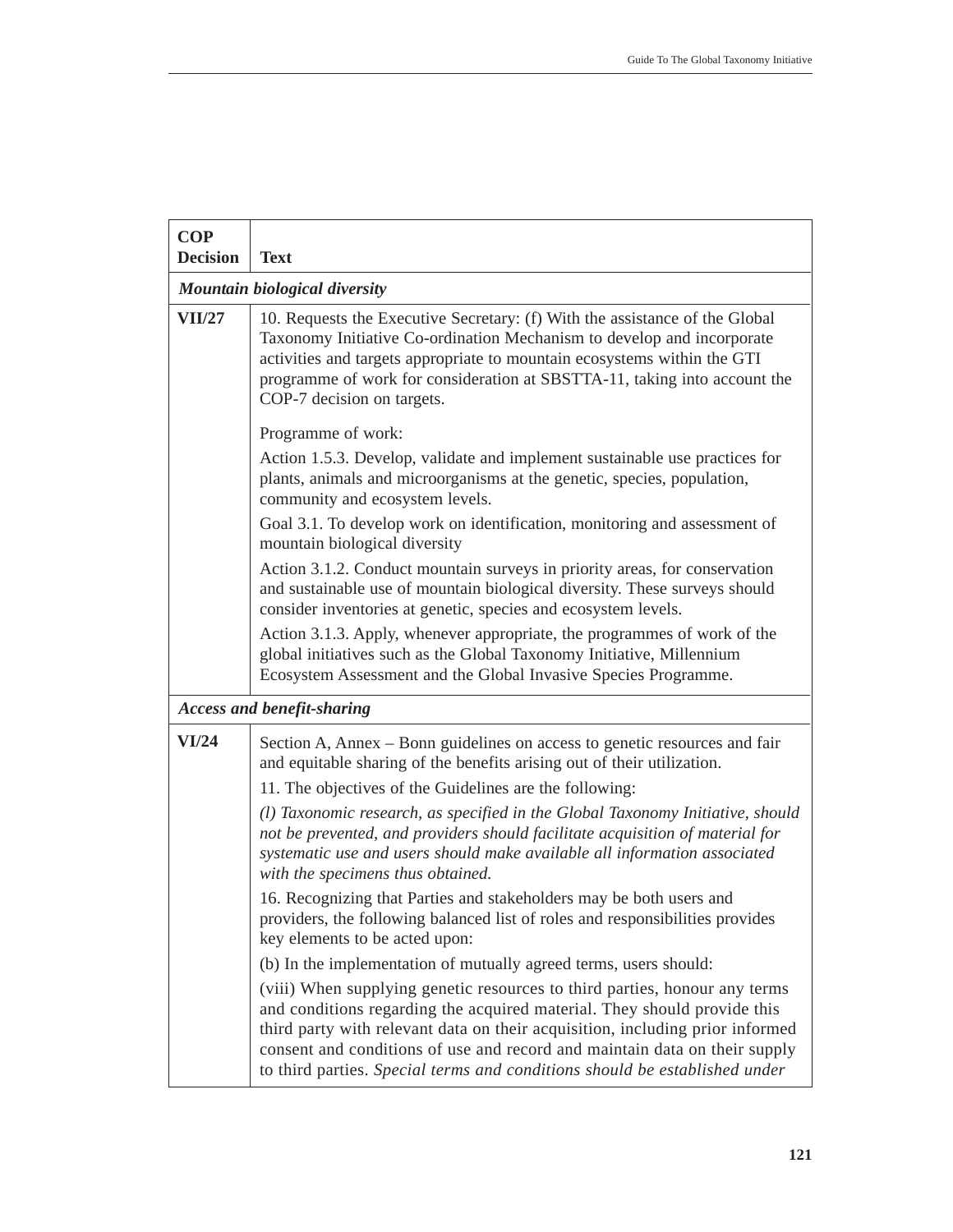| <b>COP</b><br><b>Decision</b> | <b>Text</b>                                                                                                                                                                                                                                                                                                                                                                                                                                                                                                                                                                                  |
|-------------------------------|----------------------------------------------------------------------------------------------------------------------------------------------------------------------------------------------------------------------------------------------------------------------------------------------------------------------------------------------------------------------------------------------------------------------------------------------------------------------------------------------------------------------------------------------------------------------------------------------|
|                               | mutually agreed terms to facilitate taxonomic research for<br>non-commercial purposes;                                                                                                                                                                                                                                                                                                                                                                                                                                                                                                       |
|                               | 34. Prior informed consent should be based on the specific uses for which<br>consent has been granted. While prior informed consent may be granted<br>initially for specific use(s), any change of use including transfer to third<br>parties may require a new application for prior informed consent. Permitted<br>uses should be clearly stipulated and further prior informed consent for<br>changes or unforeseen uses should be required. Specific needs of taxonomic<br>and systematic research as specified by the Global Taxonomy Initiative should<br>be taken into consideration. |
|                               | 36. An application for access could require the following information to be<br>provided, in order for the competent authority to determine whether or not<br>access to a genetic resource should be granted. This list is indicative and<br>should be adapted to national circumstances:                                                                                                                                                                                                                                                                                                     |
|                               | (f) Accurate information regarding intended use (e.g.: taxonomy, collection,<br>research, commercialization);                                                                                                                                                                                                                                                                                                                                                                                                                                                                                |
|                               | 42. The following principles or basic requirements could be considered for the<br>development of mutually agreed terms:                                                                                                                                                                                                                                                                                                                                                                                                                                                                      |
|                               | (e) Different uses may include, <i>inter alia</i> , <i>taxonomy</i> , collection, research,<br>commercialization;                                                                                                                                                                                                                                                                                                                                                                                                                                                                            |
|                               | 44. The following provides an indicative list of typical mutually agreed terms:                                                                                                                                                                                                                                                                                                                                                                                                                                                                                                              |
|                               | (f) Whether the genetic resources can be transferred to third parties and<br>conditions to be imposed in such cases, e.g. whether or not to pass genetic<br>resources to third parties without ensuring that the third parties enter into<br>similar agreements except for taxonomic and systematic research that is not<br>related to commercialization;                                                                                                                                                                                                                                    |
|                               | Appendix II: Monetary and non-monetary benefits                                                                                                                                                                                                                                                                                                                                                                                                                                                                                                                                              |
|                               | 2. Non-monetary benefits may include, but not be limited to:                                                                                                                                                                                                                                                                                                                                                                                                                                                                                                                                 |
|                               | (k) Access to scientific information relevant to conservation and sustainable use<br>of biological diversity, including biological inventories and taxonomic studies;                                                                                                                                                                                                                                                                                                                                                                                                                        |
| VI/24                         | Section B. Other approaches, including the development of an action<br>plan for capacity-building - Annex: Draft elements for an Action Plan for<br>capacity-building for access to genetic resources and benefit-sharing<br>3. The following key areas, which require capacity-building initiatives, should                                                                                                                                                                                                                                                                                 |
|                               | be considered in a flexible and transparent manner, based on a demand-driven<br>approach, taking into account the different situations, needs, capabilities and                                                                                                                                                                                                                                                                                                                                                                                                                              |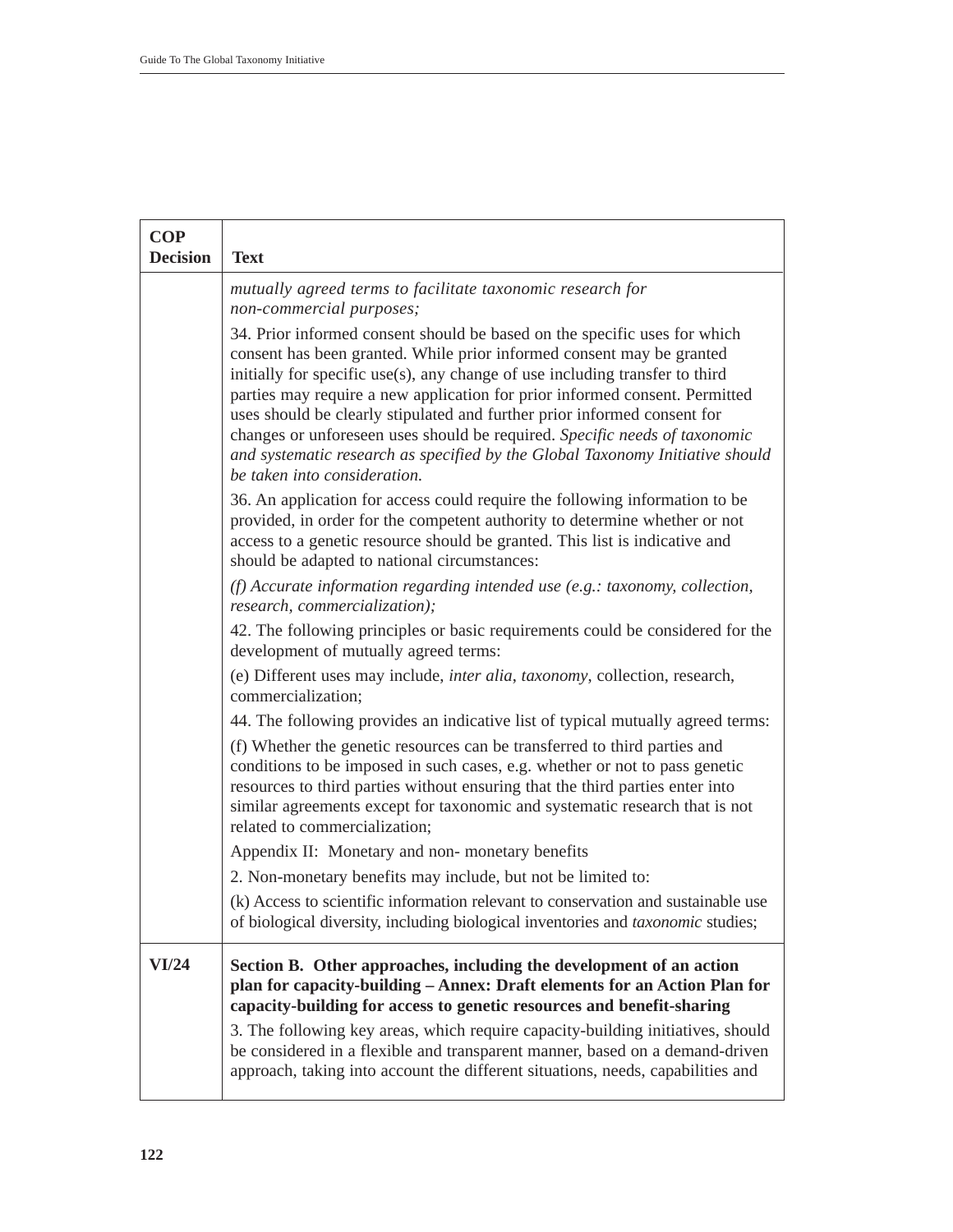| <b>COP</b><br><b>Decision</b> | <b>Text</b>                                                                                                                                                                                                                                                                                       |
|-------------------------------|---------------------------------------------------------------------------------------------------------------------------------------------------------------------------------------------------------------------------------------------------------------------------------------------------|
|                               | stages of development of each country and should avoid duplication of efforts<br>between various capacity building initiatives:                                                                                                                                                                   |
|                               | (b) Assessment, inventory and monitoring of biological resources, and<br>traditional knowledge including taxonomic capacity, within the context of the<br>Global Taxonomy Initiative;                                                                                                             |
|                               | 5. The following mechanisms could be used for the implementation of<br>capacity-building measures for access to genetic resources and<br>benefit-sharing:                                                                                                                                         |
|                               | (1) The Global Taxonomy Initiative;                                                                                                                                                                                                                                                               |
| <b>VII/19</b>                 | F. Needs for capacity-building identified by countries to implement the Bonn<br>Guidelines - Annex: Action plan on capacity-building for access to genetic<br>resources and benefit-sharing:                                                                                                      |
|                               | 5. Capacities should be strengthened at the systemic, institutional and<br>individual levels in the following key areas:                                                                                                                                                                          |
|                               | (b) Assessment, inventory and monitoring of genetic resources, and traditional<br>knowledge including taxonomic capacity, inter alia, within the context of the<br>Global Taxonomy Initiative, and of in situ and ex situ conservation activities;                                                |
|                               | (c) The capacity of indigenous and local communities to assess, inventory and<br>monitor genetic resources and related traditional knowledge, with their<br>approval and consent, using the Global Taxonomy Initiative and other<br>relevant initiatives;                                         |
|                               | 9. Actions at the regional and subregional levels and at the international<br>levels:                                                                                                                                                                                                             |
|                               | (h) The Global Taxonomy Initiative;                                                                                                                                                                                                                                                               |
| <b>VIII/4</b>                 | Section A, Annex. Potential elements for inclusion in the international regime<br>on ABS:                                                                                                                                                                                                         |
|                               | Environmentally sound research utilizing genetic resources and associated<br>traditional knowledge is promoted, and commercial and non-commercial<br>scientific research, including taxonomic research, are distinguished.                                                                        |
|                               | Alien species that threaten ecosystems, habitats or species                                                                                                                                                                                                                                       |
| V/8                           | The Conference of the Parties                                                                                                                                                                                                                                                                     |
|                               | 14. Requests the Executive Secretary to collaborate with the Global Invasive<br>Species Programme, the Food and Agriculture Organization of the United<br>Nations, the International Maritime Organization, the World Health<br>Organization and other relevant organizations, and other relevant |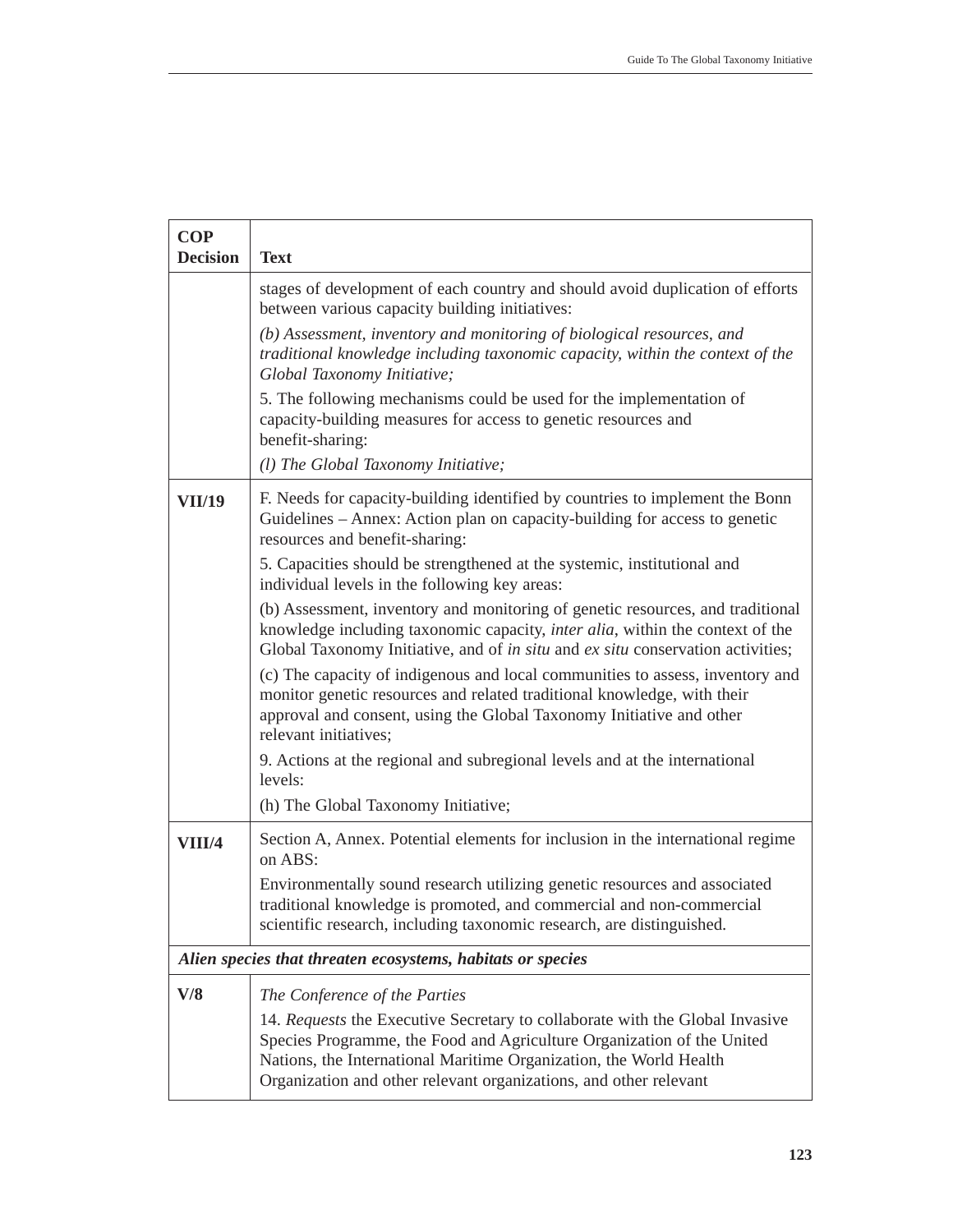| <b>COP</b><br><b>Decision</b> | <b>Text</b>                                                                                                                                                                                                                                                                                                                                                                                                                                                                                                                                                                                                                                                                                                                                                                                                        |
|-------------------------------|--------------------------------------------------------------------------------------------------------------------------------------------------------------------------------------------------------------------------------------------------------------------------------------------------------------------------------------------------------------------------------------------------------------------------------------------------------------------------------------------------------------------------------------------------------------------------------------------------------------------------------------------------------------------------------------------------------------------------------------------------------------------------------------------------------------------|
|                               | internationally and regionally binding and nonbonding instruments to assist<br>the Parties to the Convention in:                                                                                                                                                                                                                                                                                                                                                                                                                                                                                                                                                                                                                                                                                                   |
|                               | (g) Assessing priorities for taxonomic work;                                                                                                                                                                                                                                                                                                                                                                                                                                                                                                                                                                                                                                                                                                                                                                       |
|                               | Annex II – Outline for case-studies on alien species                                                                                                                                                                                                                                                                                                                                                                                                                                                                                                                                                                                                                                                                                                                                                               |
|                               | To the extent possible, case-studies should be short and succinct summaries of<br>experience on alien species at the country and regional levels. A case-study<br>should focus on the prevention of introduction, control, and eradication of<br>alien species that threaten ecosystems, habitats or species.                                                                                                                                                                                                                                                                                                                                                                                                                                                                                                      |
|                               | Case-studies should include the following sections (a summary of the informa-<br>tion may be provided under each heading, and a more detailed paper may be<br>attached; if the information were not available, this should be indicated in the<br>appropriate section):                                                                                                                                                                                                                                                                                                                                                                                                                                                                                                                                            |
|                               | 1. Description of the problem                                                                                                                                                                                                                                                                                                                                                                                                                                                                                                                                                                                                                                                                                                                                                                                      |
|                               | (c) Description of the alien species concerned: biology of the alien species<br>(the scientific name of species should be indicated if possible) and ecology of<br>the invasion(s) (type of and potential or actual impacts on biological diversity<br>and ecosystem(s) invaded or threatened, and stakeholders involved)                                                                                                                                                                                                                                                                                                                                                                                                                                                                                          |
|                               | (e) Assessment and monitoring activities conducted and methods applied,<br>including difficulties encountered (e.g. uncertainties due to missing taxonomic<br>knowledge)                                                                                                                                                                                                                                                                                                                                                                                                                                                                                                                                                                                                                                           |
| VI/23                         | 24. Urges Parties, Governments and relevant organizations, at the appropriate<br>level, with the support of relevant international organizations to promote and<br>carry out, as appropriate, research and assessments on:                                                                                                                                                                                                                                                                                                                                                                                                                                                                                                                                                                                         |
|                               | (h) Priorities for taxonomic work through, inter alia, the Global Taxonomy<br>Initiative;                                                                                                                                                                                                                                                                                                                                                                                                                                                                                                                                                                                                                                                                                                                          |
|                               | Annex: Guiding principle 5: Research and monitoring                                                                                                                                                                                                                                                                                                                                                                                                                                                                                                                                                                                                                                                                                                                                                                |
|                               | In order to develop an adequate knowledge base to address the problem, it is<br>important that States undertake research on and monitoring of invasive alien<br>species, as appropriate. These efforts should attempt to include a baseline<br>taxonomic study of biodiversity. In addition to these data, monitoring is the<br>key to early detection of new invasive alien species. Monitoring should<br>include both targeted and general surveys, and benefit from the involvement<br>of other sectors, including local communities. Research on an invasive alien<br>species should include a thorough identification of the invasive species and<br>should document: (a) the history and ecology of invasion (origin, pathways<br>and time-period); (b) the biological characteristics of the invasive alien |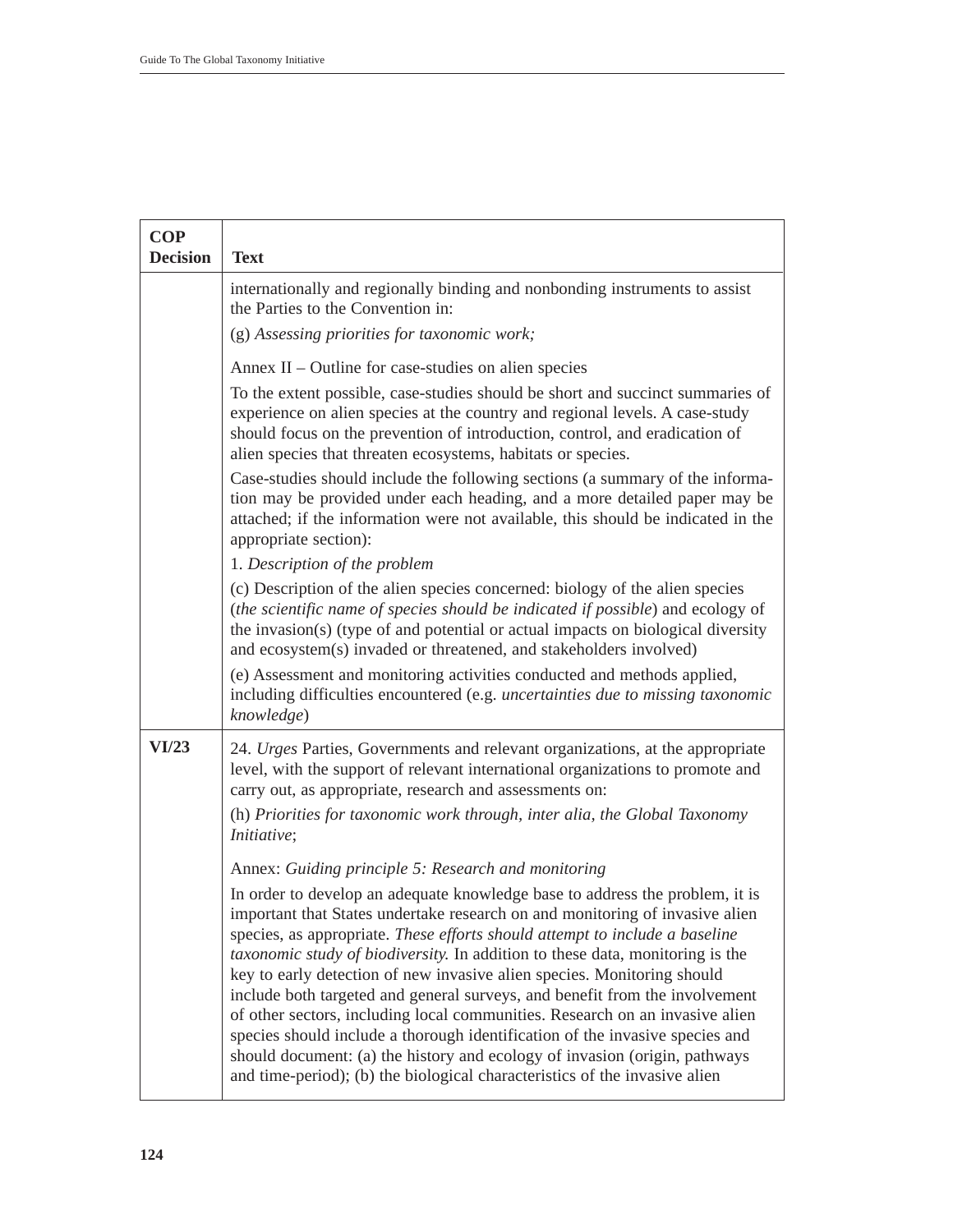| <b>COP</b><br><b>Decision</b> | <b>Text</b>                                                                                                                                                                                                                                                                                                                                                                                                                                                                                                                                                                                                                                                                                                                                                                                                                                                                                                                                                                                            |  |  |
|-------------------------------|--------------------------------------------------------------------------------------------------------------------------------------------------------------------------------------------------------------------------------------------------------------------------------------------------------------------------------------------------------------------------------------------------------------------------------------------------------------------------------------------------------------------------------------------------------------------------------------------------------------------------------------------------------------------------------------------------------------------------------------------------------------------------------------------------------------------------------------------------------------------------------------------------------------------------------------------------------------------------------------------------------|--|--|
|                               | species; and (c) the associated impacts at the ecosystem, species and genetic<br>level and also social and economic impacts, and how they change over time.                                                                                                                                                                                                                                                                                                                                                                                                                                                                                                                                                                                                                                                                                                                                                                                                                                            |  |  |
|                               | Guiding principle 8: Exchange of information                                                                                                                                                                                                                                                                                                                                                                                                                                                                                                                                                                                                                                                                                                                                                                                                                                                                                                                                                           |  |  |
|                               | 1. States should assist in the development of an inventory and synthesis of<br>relevant databases, including taxonomic and specimen databases, and the<br>development of information systems and an interoperable distributed network<br>of databases for compilation and dissemination of information on alien<br>species for use in the context of any prevention, introduction, monitoring and<br>mitigation activities. This information should include incident lists, potential<br>threats to neighbouring countries, information on taxonomy, ecology and<br>genetics of invasive alien species and on control methods, whenever<br>available. The wide dissemination of this information, as well as national,<br>regional and international guidelines, procedures and recommendations such<br>as those being compiled by the Global Invasive Species Programme should<br>also be facilitated through, inter alia, the clearing-house mechanism of the<br>Convention on Biological Diversity. |  |  |
| <b>VIII/27</b>                | 50. Emphasizes the need for taxonomic studies to deal with invasive alien<br>species, and encourages implementation of the planned activity on invasive<br>alien species within the programme of work of the Global Taxonomy Initiative                                                                                                                                                                                                                                                                                                                                                                                                                                                                                                                                                                                                                                                                                                                                                                |  |  |
|                               | Article $8(j)$ and related provisions                                                                                                                                                                                                                                                                                                                                                                                                                                                                                                                                                                                                                                                                                                                                                                                                                                                                                                                                                                  |  |  |
| V/16                          | Annex – Programme of work on the implementation of Article 8 (j) and<br>related provisions of the Convention on Biological Diversity                                                                                                                                                                                                                                                                                                                                                                                                                                                                                                                                                                                                                                                                                                                                                                                                                                                                   |  |  |
|                               | Task 13. The Ad Hoc Working Group to develop a set of guiding principles<br>and standards to strengthen the use of traditional knowledge and other forms<br>of knowledge for the conservation and sustainable use of biological diversity,<br>taking into account the role that traditional knowledge can play with respect<br>to the ecosystem approach, in situ conservation, taxonomy, biodiversity<br>monitoring and environmental impact assessments in all biodiversity sectors.                                                                                                                                                                                                                                                                                                                                                                                                                                                                                                                 |  |  |
|                               | <b>Identification, monitoring and assessment</b>                                                                                                                                                                                                                                                                                                                                                                                                                                                                                                                                                                                                                                                                                                                                                                                                                                                                                                                                                       |  |  |
| III/10                        | The Conference of the Parties                                                                                                                                                                                                                                                                                                                                                                                                                                                                                                                                                                                                                                                                                                                                                                                                                                                                                                                                                                          |  |  |
|                               | Reaffirming the central importance of the implementation of Article 7 in<br>ensuring that the objectives of the Convention are met,                                                                                                                                                                                                                                                                                                                                                                                                                                                                                                                                                                                                                                                                                                                                                                                                                                                                    |  |  |
|                               | Stressing the fundamental role of taxonomy in identifying the components of<br>biological diversity,                                                                                                                                                                                                                                                                                                                                                                                                                                                                                                                                                                                                                                                                                                                                                                                                                                                                                                   |  |  |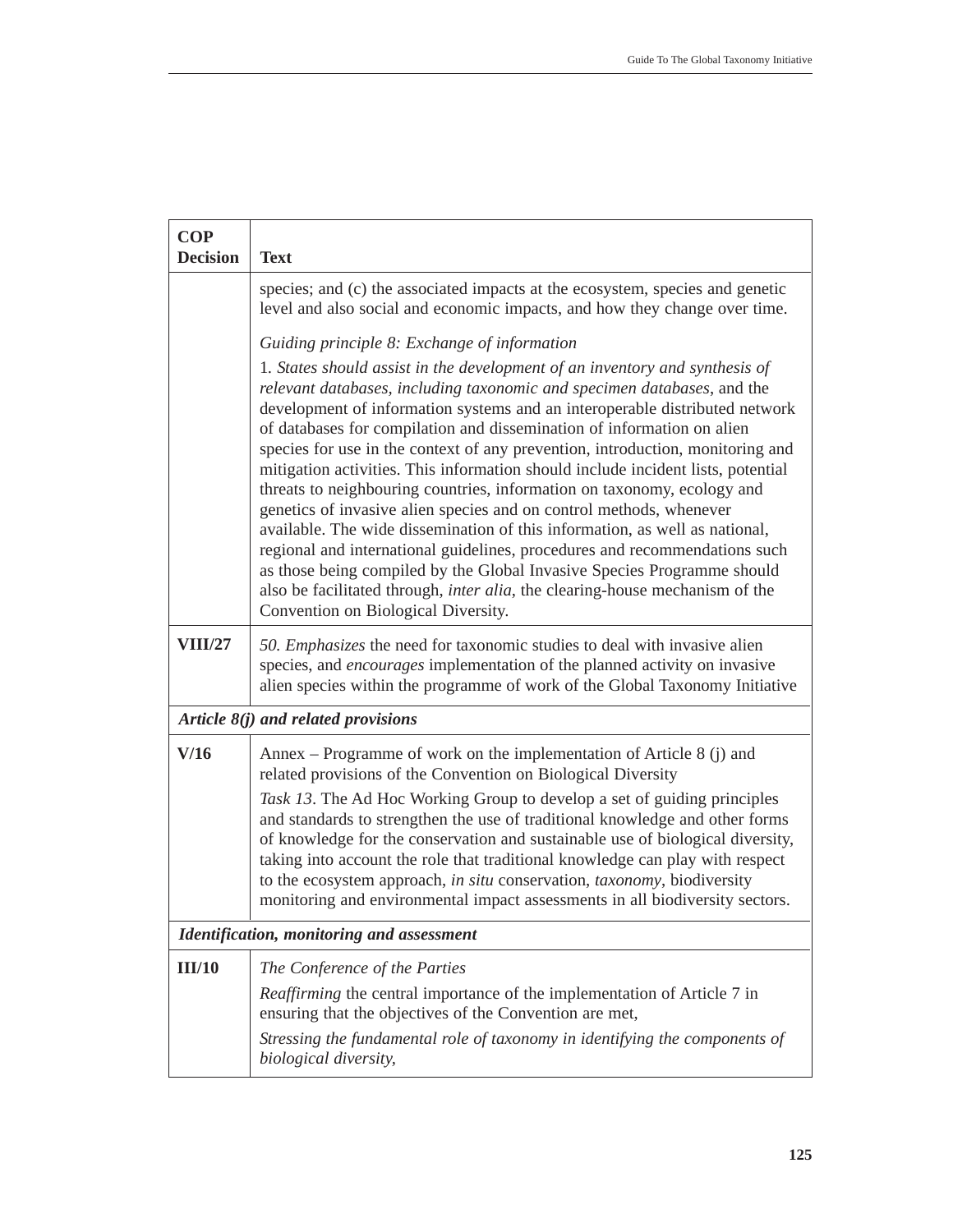| <b>COP</b><br><b>Decision</b> | <b>Text</b>                                                                                                                                                                                                                                                                                                                                                                                                                                                        |
|-------------------------------|--------------------------------------------------------------------------------------------------------------------------------------------------------------------------------------------------------------------------------------------------------------------------------------------------------------------------------------------------------------------------------------------------------------------------------------------------------------------|
|                               | Recognizing the lack of taxonomic capacity in many countries,                                                                                                                                                                                                                                                                                                                                                                                                      |
|                               | Recognizing also the necessity of capacity-building to enable Parties to carry<br>out identification, monitoring and assessment within the remit of the<br>Convention,                                                                                                                                                                                                                                                                                             |
|                               | <i>Noting</i> the review of methodologies for assessment of biological diversity<br>contained in annex I of document UNEP/CBD/COP/3/13 and the discussion<br>of indicators contained in annex II of that document,                                                                                                                                                                                                                                                 |
|                               | 1. Urges Parties to identify indicators of biological diversity and to develop<br>innovative methods of implementing Article 7 as a high priority, in particular<br>commending the value of rapid biological diversity assessment approaches as<br>an efficient and cost-effective way of assessing biological diversity and<br>identifying priorities for action, and recognizing also the role of remote<br>sensing as a useful tool for monitoring;             |
|                               | 2. Endorses the recommendation II/1 of the Subsidiary Body on Scientific,<br>Technical and Technological Advice concerning indicators, monitoring and<br>assessment of biological diversity;                                                                                                                                                                                                                                                                       |
|                               | 3. Endorses the recommendation II/2 of the Subsidiary Body on Scientific,<br>Technical and Technological Advice concerning capacity-building for<br>taxonomy;                                                                                                                                                                                                                                                                                                      |
|                               | 8. Recommends to Parties that they explore ways to make taxonomic<br>information housed in collections world-wide readily available, in particular<br>to countries of origin;                                                                                                                                                                                                                                                                                      |
|                               | 10. Requests the institutional structure of the interim financial mechanism of<br>the Convention to provide financial resources to developing countries in order<br>to address the need for capacity-building, <i>including taxonomy</i> , to enable them<br>to develop and carry out an initial assessment for designing, implementing<br>and monitoring programmes in accordance with Article 7, taking into account<br>the special need of small island States. |
|                               | Annex: SBSTTA Recommendation II/1:<br>4. It was noted that improvement of taxonomic knowledge was fundamental to<br>the development of indicators and assessments.                                                                                                                                                                                                                                                                                                 |
|                               | Annex: SBSTTA Recommendation II/2:<br>Agenda item 3.4: Practical approaches for capacity-building for taxonomy<br>[the text is reproduced in full in a separate annex to this Guide)]                                                                                                                                                                                                                                                                              |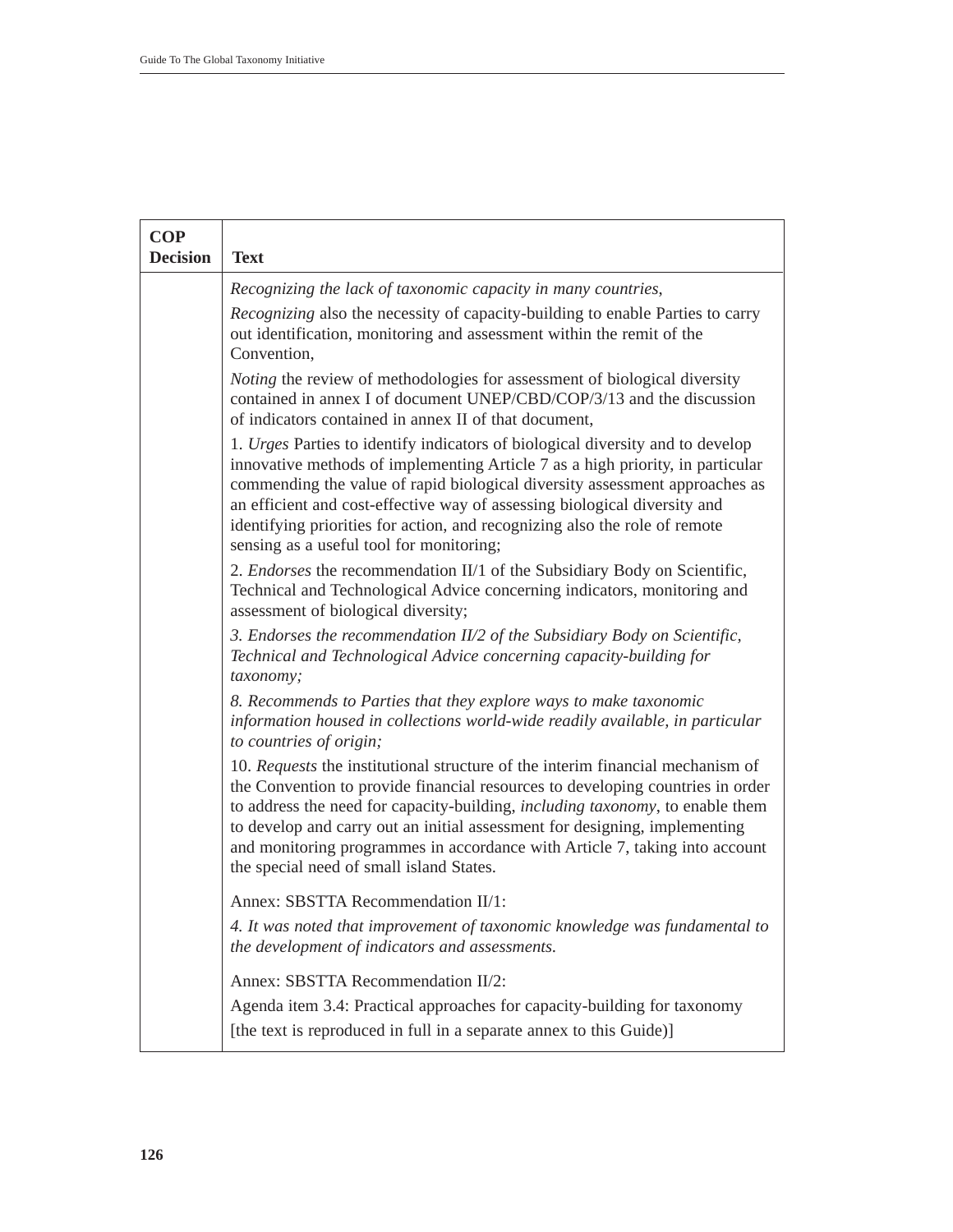| <b>COP</b><br><b>Decision</b> | <b>Text</b>                                                                                                                                                                                                                                                                                                                                                                                                                                                                                                                                                                                                                                                                                                                                                                                                                                                                                                                                                                              |
|-------------------------------|------------------------------------------------------------------------------------------------------------------------------------------------------------------------------------------------------------------------------------------------------------------------------------------------------------------------------------------------------------------------------------------------------------------------------------------------------------------------------------------------------------------------------------------------------------------------------------------------------------------------------------------------------------------------------------------------------------------------------------------------------------------------------------------------------------------------------------------------------------------------------------------------------------------------------------------------------------------------------------------|
| VI/7                          | Annex: Guidelines for incorporating biodiversity-related issues into<br>environmental impact assessment legislation and/or process and in strategic<br>environmental assessment                                                                                                                                                                                                                                                                                                                                                                                                                                                                                                                                                                                                                                                                                                                                                                                                          |
|                               | 36. Any activity aimed at the incorporation of biodiversity considerations into<br>national environmental impact assessment systems should be accompanied by<br>appropriate capacity development activities. Expertise in taxonomy,<br>conservation biology, ecology, and traditional knowledge is required as well<br>as local expertise in methodologies, techniques and procedures.<br>Environmental impact assessments should involve ecologists with extensive<br>knowledge on the relevant ecosystem(s) in the assessment team.                                                                                                                                                                                                                                                                                                                                                                                                                                                    |
| <b>Protected areas</b>        |                                                                                                                                                                                                                                                                                                                                                                                                                                                                                                                                                                                                                                                                                                                                                                                                                                                                                                                                                                                          |
| <b>VII/28</b>                 | Annex - Programme of Work on Protected Areas<br>4. The present programme of work on protected areas features<br>goals and activities that are specific to protected areas. Some<br>elements of existing programmes of work on forests, inland waters,<br>dry and subhumid lands, coastal and marine and mountain biological<br>diversity as well as the Global Strategy for Plant Conservation and the<br>Global Taxonomy Initiative also apply to protected areas. The goals<br>and activities contained in these existing programmes of work should also<br>be applied and implemented, as and whenever appropriate for their<br>respective protected areas. Other relevant guidelines developed<br>under cross-cutting issues of the CBD should also be taken into<br>account when implementing the programme of work.<br>Suggested activities of the Parties<br>4.4.3. Encourage studies to improve the knowledge of the distribution, status<br>and trends of biological diversity. |
| <b>VIII/24</b>                | 7. Recognizes the importance of linkages to avoid overlap with<br>relevant activities in thematic programmes of work (such as the<br>programmes of work on forest, inland water, dry and sub-humid lands,<br>marine and coastal, and mountain biodiversity) and under other<br>cross-cutting issues (such as Global Strategy for Plant<br>Conservation and Global Taxonomy Initiative) where these<br>programmes of work contribute to the implementation of the<br>programme of work on protected areas;                                                                                                                                                                                                                                                                                                                                                                                                                                                                                |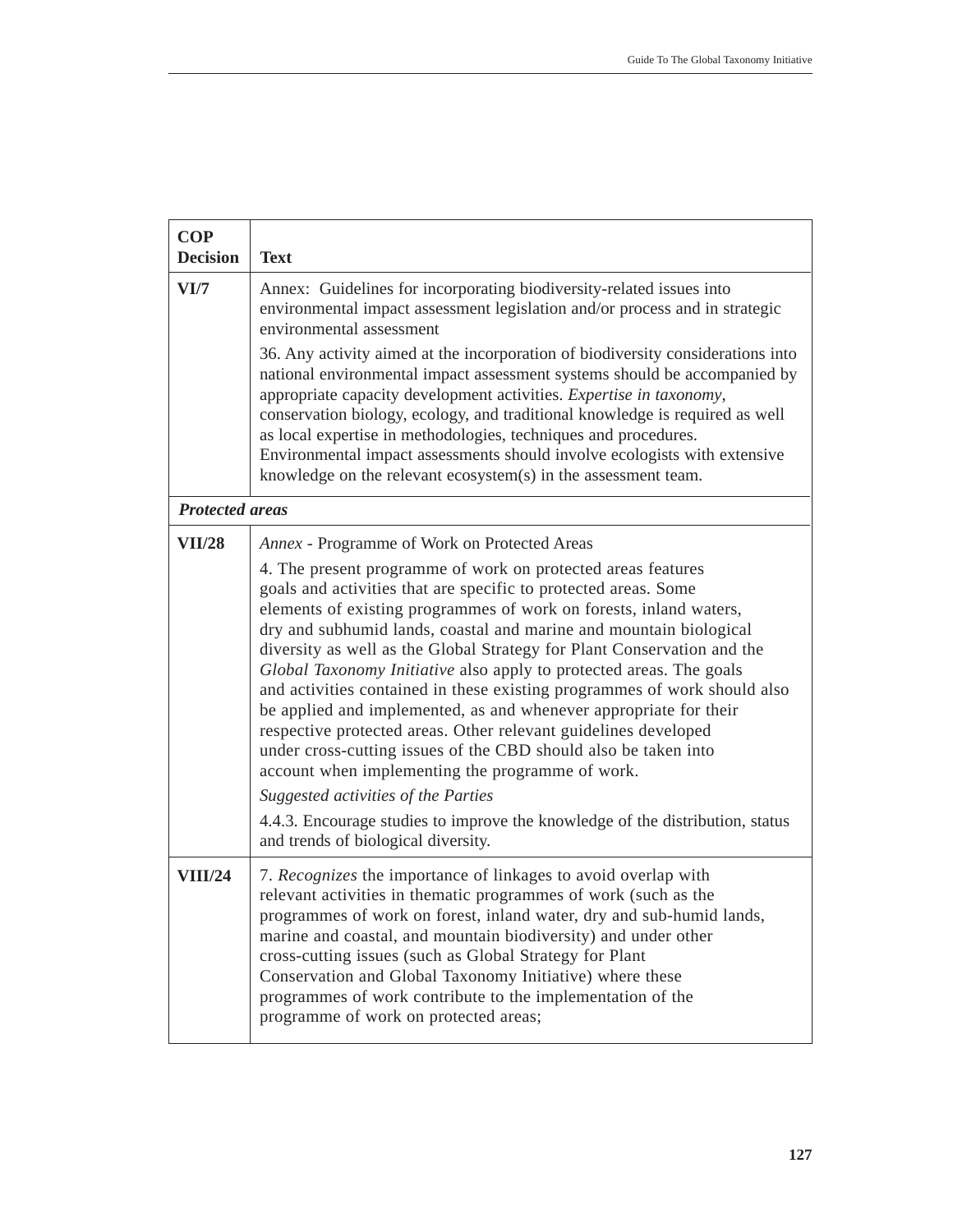| <b>COP</b><br><b>Decision</b> | <b>Text</b>                                                                                                                                                                                                                                                                                                                                                                                                                                                                                                                                                                                                                                       |
|-------------------------------|---------------------------------------------------------------------------------------------------------------------------------------------------------------------------------------------------------------------------------------------------------------------------------------------------------------------------------------------------------------------------------------------------------------------------------------------------------------------------------------------------------------------------------------------------------------------------------------------------------------------------------------------------|
|                               | <b>Global Strategy for Plant Conservation</b>                                                                                                                                                                                                                                                                                                                                                                                                                                                                                                                                                                                                     |
| VI/9                          | Annex: Global Strategy for Plant Conservation                                                                                                                                                                                                                                                                                                                                                                                                                                                                                                                                                                                                     |
|                               | 5. Within the ultimate and long-term objective, a number of sub-objectives<br>can be identified as follows:                                                                                                                                                                                                                                                                                                                                                                                                                                                                                                                                       |
|                               | (a) Understanding and documenting plant diversity:                                                                                                                                                                                                                                                                                                                                                                                                                                                                                                                                                                                                |
|                               | (iv) Promote research on the genetic diversity, systematics, taxonomy, ecology<br>and conservation biology of plants and plant communities, and associated<br>habitats and ecosystems, and on social, cultural and economic factors that<br>impact biodiversity, so that plant diversity, both in the wild and in the context<br>of human activities, can be well understood and utilized to support<br>conservation action;                                                                                                                                                                                                                      |
|                               | 14. The Strategy is not intended to be a "programme of work" analogous to<br>existing thematic and cross-cutting programmes of work under the Convention.<br>It does not, therefore, contain detailed activities, expected outputs, etc. Rather,<br>the Strategy provides a framework by means of setting outcome-orientated<br>targets (these differ from the "process" targets used so far under the<br>Convention). It is envisaged that the activities necessary to reach those targets<br>could be developed within this framework. In many cases, activities are<br>already under way, or envisaged in existing initiatives. These include: |
|                               | (c) Relevant activities under the programmes of work of the Convention on<br>Biological Diversity, including those relating to agricultural biodiversity,<br>forest biological diversity, inland water biological diversity, marine and<br>coastal biological diversity, and dry and sub-humid lands, as well as activities<br>involving cross-cutting issues such as access and benefit-sharing, sustainable<br>use, indicators, alien species, the Global Taxonomy Initiative, and issues<br>related to Article $8(j)$ .                                                                                                                        |
|                               | Guidance to the financial mechanism                                                                                                                                                                                                                                                                                                                                                                                                                                                                                                                                                                                                               |
| III/5                         | The Conference of the Parties,                                                                                                                                                                                                                                                                                                                                                                                                                                                                                                                                                                                                                    |
|                               | 2. Decides to provide the following additional guidance to the Global<br>Environment Facility in the provision of financial resources in conformity<br>with decisions I/2 and II/6 of the first and second meetings of the<br>Conference of the Parties. In this regard, the Global Environment Facility<br>shall provide financial resources to developing countries for country-<br>driven activities and programmes, consistent with national priorities and<br>objectives, recognizing that economic and social development and poverty<br>eradication are the first and overriding priorities of developing countries:                       |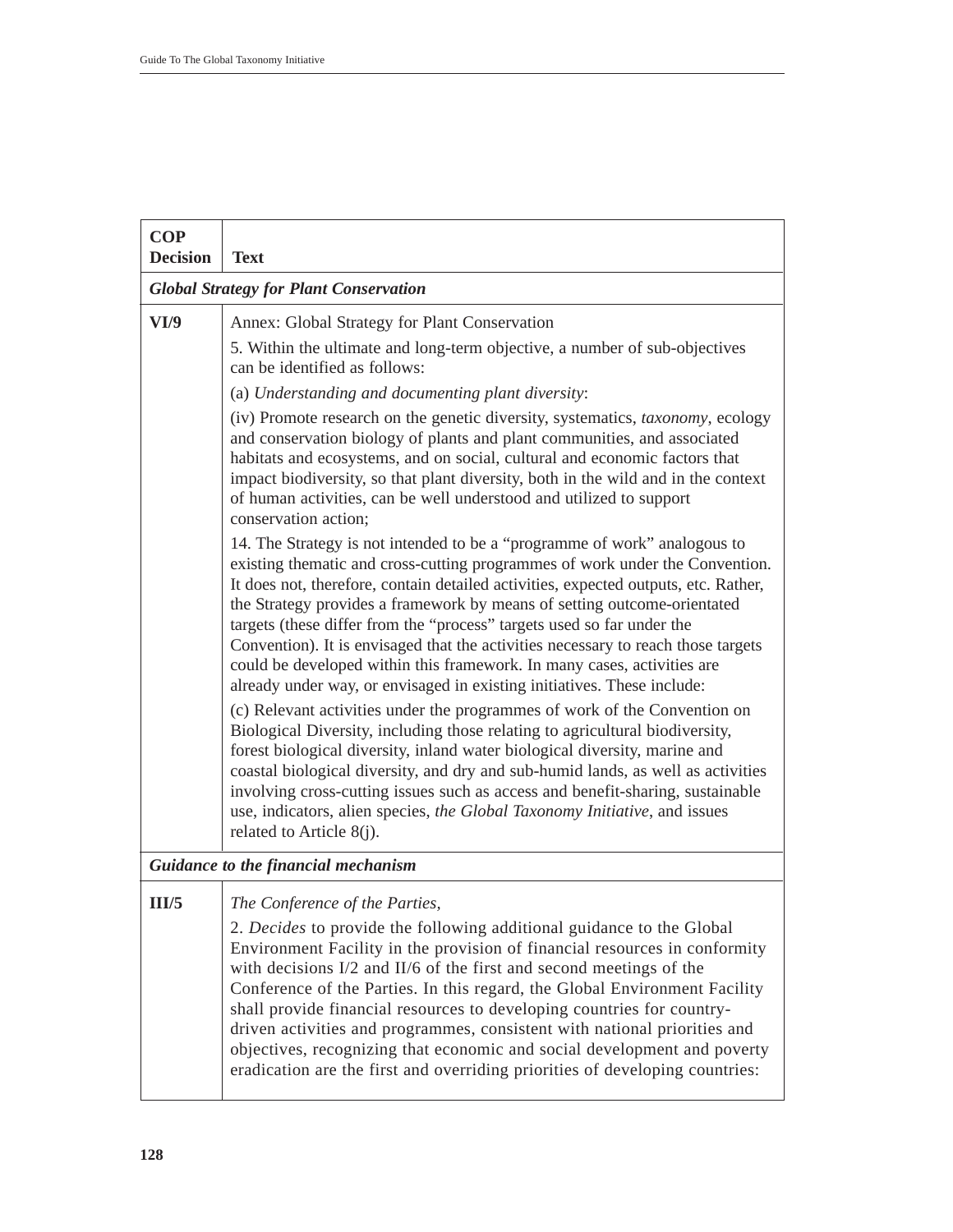| <b>COP</b><br><b>Decision</b> | <b>Text</b>                                                                                                                                                                                                                                                                                                                                                                                                                                                                                                                                                                                                                                                                                                                                                                                                                             |
|-------------------------------|-----------------------------------------------------------------------------------------------------------------------------------------------------------------------------------------------------------------------------------------------------------------------------------------------------------------------------------------------------------------------------------------------------------------------------------------------------------------------------------------------------------------------------------------------------------------------------------------------------------------------------------------------------------------------------------------------------------------------------------------------------------------------------------------------------------------------------------------|
|                               | b) For capacity-building, including taxonomy, to enable developing countries<br>to develop and carry out an initial assessment for designing, implementing<br>and monitoring programmes in accordance with Article 7, taking into account<br>the special need of small island States (Note: The Conference of the Parties<br>endorsed recommendation II/2 of the Subsidiary Body on Scientific, Technical<br>and Technological Advice, concerning capacity-building for taxonomy);                                                                                                                                                                                                                                                                                                                                                      |
| IV/1.D                        | The Conference of the Parties:<br>9. Stresses the urgent need for adequate financial resources to implement a<br>Global Taxonomy Initiative and requests the institutional structure of the<br>financial mechanism of the Convention to provide financial resources,<br>particularly to assist in implementing, through country-driven activities within<br>the context of the operational programmes of the Global Environment Facility,<br>the Suggestions for Action annexed to the present decision.                                                                                                                                                                                                                                                                                                                                |
| IV/13                         | The Global Environment Facility should:<br>4. In accordance with decision IV/7 and with Article 7 of the Convention and<br>also within the context of implementing national biological diversity strategies<br>and plans, provide adequate and timely financial support to Parties for<br>projects and capacity-building activities for implementing the programme of<br>work of forest biological diversity at the national, regional and subregional<br>levels and the use of the clearinghouse mechanism to include activities that<br>contribute to halting and addressing deforestation, basic assessments and<br>monitoring of forest biological diversity, including taxonomic studies and<br>inventories, focusing on forest species, other important components of forest<br>biological diversity and ecosystems under threat; |
| V/9                           | The Conference of the Parties:<br>6. Urges eligible Parties and consortia of eligible Parties to seek resources for<br>above priority actions through the financial mechanism, and requests the<br>financial mechanism to continue promoting awareness of the Global<br>Taxonomy Initiative in its outreach activities, such as the Capacity<br>Development Initiative and the Country Dialogue Workshops, and to<br>investigate ways both within and outside its operational programme structure<br>to facilitate capacity-building in taxonomy, and the implementation of the<br>short-term activities referred to in the annex to the present decision.                                                                                                                                                                              |
| V/13                          | The Conference of the Parties,<br>2. Decides to provide the following additional guidance to the Global<br>Environment Facility in the provision of financial resources, in conformity with                                                                                                                                                                                                                                                                                                                                                                                                                                                                                                                                                                                                                                             |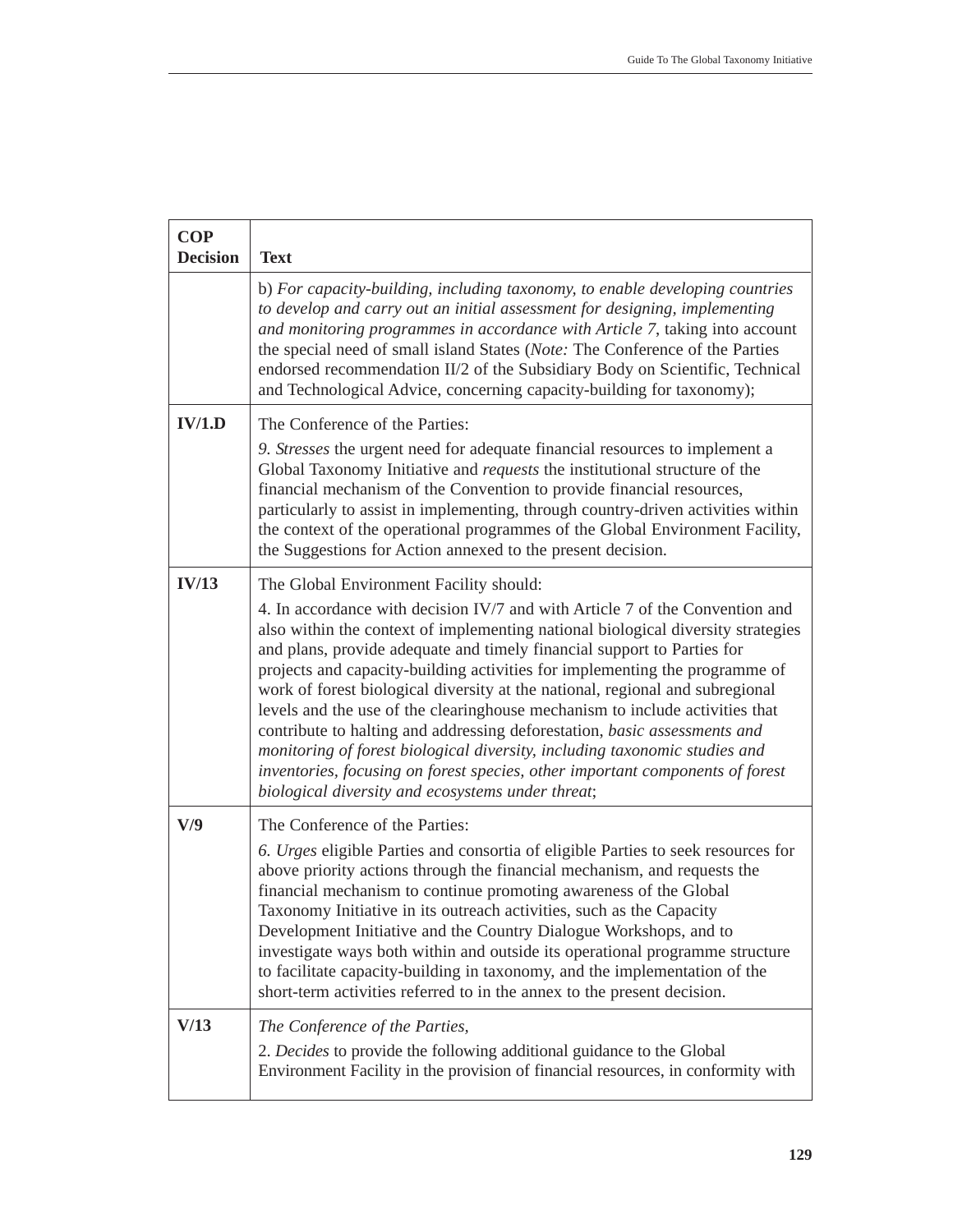| <b>COP</b><br><b>Decision</b> | <b>Text</b>                                                                                                                                                                                                                                                                                                                                                                                                                                                                                                                                                                                                                                                                                                                                                                                                                                                                                                                                                                                         |
|-------------------------------|-----------------------------------------------------------------------------------------------------------------------------------------------------------------------------------------------------------------------------------------------------------------------------------------------------------------------------------------------------------------------------------------------------------------------------------------------------------------------------------------------------------------------------------------------------------------------------------------------------------------------------------------------------------------------------------------------------------------------------------------------------------------------------------------------------------------------------------------------------------------------------------------------------------------------------------------------------------------------------------------------------|
| V/13                          | decisions I/1, II/6, III/5 and IV/13 of the Conference of the Parties. In this<br>regard, the Global Environment Facility shall provide financial resources to<br>developing country Parties for country-driven activities and programmes,<br>consistent with national priorities and objectives, recognizing that economic and<br>social development and poverty eradication are the first and overriding priorities<br>of developing countries. The Global Environment Facility, as the institutional<br>structure operating the financial mechanism, should provide support:<br>k) To continue promoting awareness of the Global Taxonomy Initiative in the<br>relevant activities of the Global Environment Facility, such as the Country<br>Dialogue Workshops, and to facilitate capacity-building in taxonomy,<br>including in its Capacity Development Initiative;                                                                                                                          |
| VI/17                         | 10. The Global Environment Facility as the institutional structure operating<br>the financial mechanism should provide financial resources:<br>(f) For national and regional taxonomic capacity-building, as a basis for<br>implementing the programme of work for the Global Taxonomy Initiative, with<br>particular attention to funding country-driven pilot projects identified under<br>the Global Taxonomy Initiative, taking into consideration the special needs of                                                                                                                                                                                                                                                                                                                                                                                                                                                                                                                         |
| <b>VII/20</b>                 | least developed countries and small island developing States;<br>7. Invites Parties, other Governments, regional and international organizations to<br>take full account of the importance of taxonomic capacities in achieving the goals<br>of the Convention, to support taxonomic activities to attain the 2010 target, and to<br>provide all necessary support to national, and where appropriate regional,<br>taxonomic centres of research and expertise; and urges the Parties, other<br>Governments and the Global Environment Facility, in accordance with its<br>mandate, and other relevant funding organizations to provide adequate and timely<br>support to developing countries to assist in the implementation of the Global<br>Taxonomy Initiative, and for integrating taxonomic capacity-building activities<br>into thematic and cross-cutting programmes, including supporting activities and<br>projects, such as, where appropriate, stand-alone capacity-building projects; |
| <b>VIII/15</b>                | Paragraphs 24 to 26 are copies of paragraphs 12 to 14 of decision VIII/3 on<br>the GTI which is reproduced in different annex to this guide.                                                                                                                                                                                                                                                                                                                                                                                                                                                                                                                                                                                                                                                                                                                                                                                                                                                        |
|                               | <b>Other references to GTI</b>                                                                                                                                                                                                                                                                                                                                                                                                                                                                                                                                                                                                                                                                                                                                                                                                                                                                                                                                                                      |
| VIII/6                        | Global Initiative on Communication, Education and Public Awareness, annex<br>I on the short-list of priority activities, under Priority activity 3:<br>Develop messages to overcome these gaps and to provide information on the<br>following, inter alia The relevance of taxonomy for nature conservation<br>supporting sustainable development.                                                                                                                                                                                                                                                                                                                                                                                                                                                                                                                                                                                                                                                  |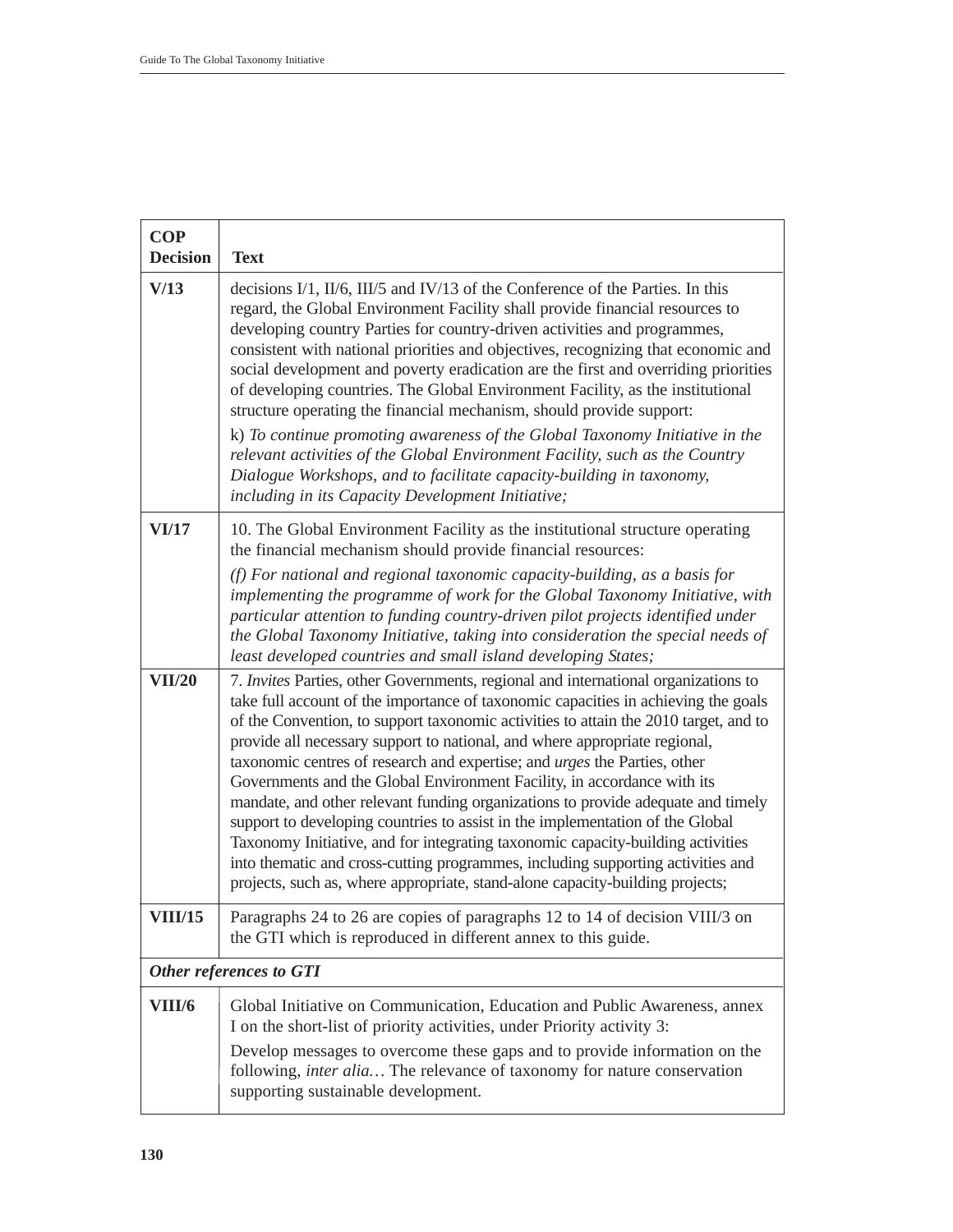| <b>COP</b><br><b>Decision</b> | <b>Text</b>                                                                                                                                                                                                                                                                                                                                                                                                                                                                                                                                                                                                                                                                                                                                                                                                                                                                                                                                                                                               |
|-------------------------------|-----------------------------------------------------------------------------------------------------------------------------------------------------------------------------------------------------------------------------------------------------------------------------------------------------------------------------------------------------------------------------------------------------------------------------------------------------------------------------------------------------------------------------------------------------------------------------------------------------------------------------------------------------------------------------------------------------------------------------------------------------------------------------------------------------------------------------------------------------------------------------------------------------------------------------------------------------------------------------------------------------------|
| <b>VIII/15</b>                | Framework for monitoring implementation of the achievement of the 2010<br>target and integration of targets into the thematic programmes of work:<br>12. <i>Emphasizes</i> the need for capacity-building, access to and transfer of<br>technology in accordance inter alia with Article 16.2 of the Convention and<br>adequate financial resources, especially for developing countries, particularly<br>the least developed and small island developing States amongst them, and<br>countries with economies in transition, in order to enable them to develop<br>knowledge, including taxonomic knowledge, to gain access to relevant<br>information on their biodiversity, and to better implement activities to achieve<br>and monitor progress towards the goals and targets;                                                                                                                                                                                                                       |
| VII/23                        | Scientific and technical cooperation and the clearing-house mechanism<br>6. Requests the Executive Secretary to use the clearing-house mechanism, in<br>collaboration with the informal advisory committee, to continue to strengthen<br>collaboration with international partners and organizations for review at the<br>eighth meeting of the Conference of the Parties and to report on that<br>collaboration, including an elaboration of the relative roles of the clearing-<br>house mechanism and information facilities dealing in particular with<br>taxonomic databases including, IABIN (Inter-American Biodiversity<br>Information Network) hubs, BioNet LOOPs (Locally Owned and Operated<br>Partnerships), NatureServe CDCs (Centres for Data Conservation), nodes of<br>the Global Biodiversity Information Facility and Species 2000 and the<br>Integrated Taxonomic Information System's Catalogue of Life;<br>[note: this report was made to COP 8 in document UNEP/CBD/COP/8/17/Add.1] |
| III/4                         | Clearing-house mechanism to promote and facilitate technical and scientific<br>cooperation<br>The Conference of the Parties,<br>Noting also:<br>(a) The crucial part played by technical and scientific cooperation on all<br>aspects of biological diversity, including taxonomy and transfer of technology,<br>in ensuring the capacity of the clearing-house mechanism to play an<br>important role in the implementation of the Convention;                                                                                                                                                                                                                                                                                                                                                                                                                                                                                                                                                           |
| V/21                          | Cooperation with other bodies<br>The Conference of the Parties,<br>7. Requests the Executive Secretary to take the study into consideration and,<br>in collaboration with the Secretariat of the Convention on Migratory Species,<br>to develop a proposal on how migratory species could be integrated into the                                                                                                                                                                                                                                                                                                                                                                                                                                                                                                                                                                                                                                                                                          |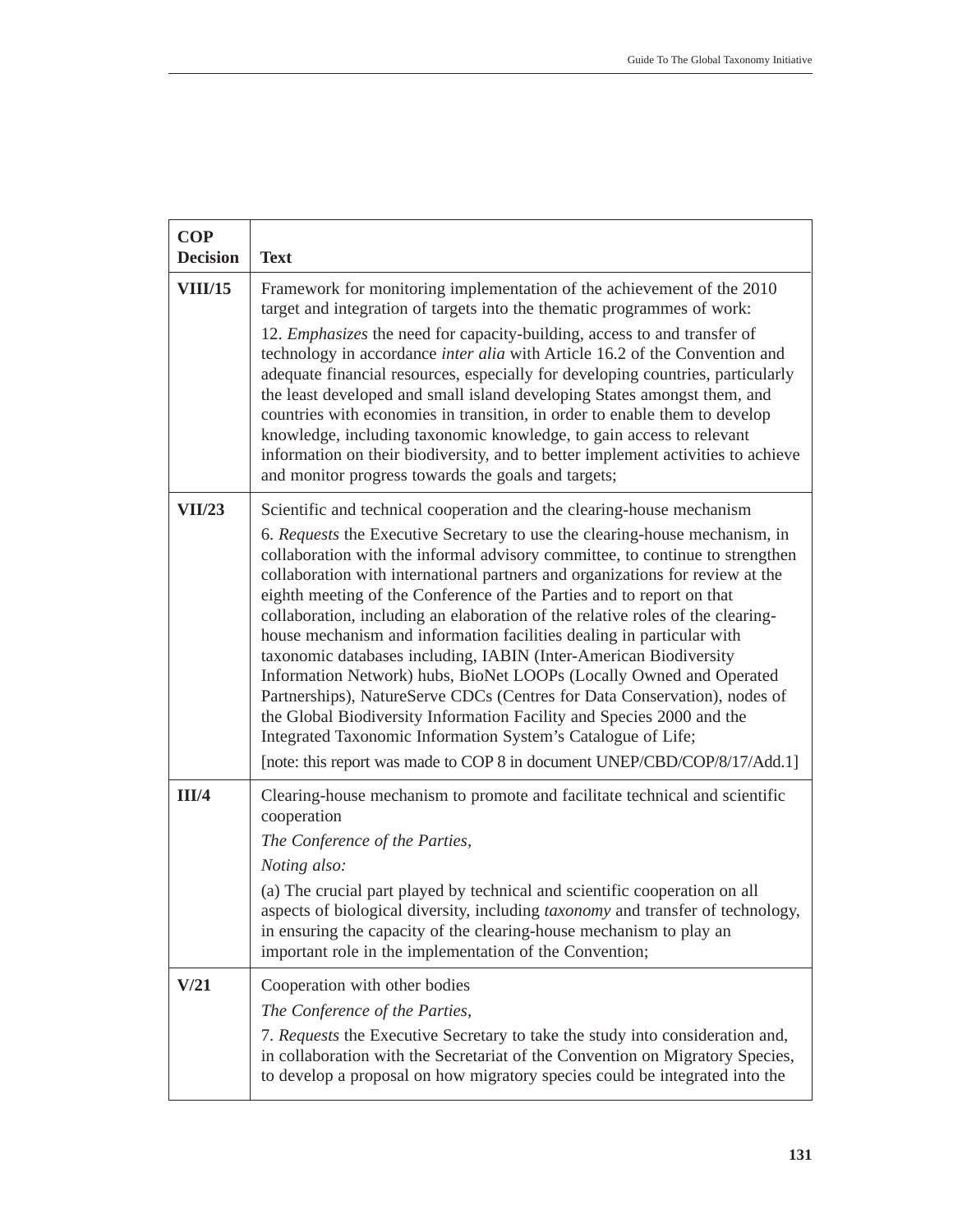| <b>COP</b><br><b>Decision</b> | <b>Text</b>                                                                                                                                                                                                                                                                                                                                                                                                                       |
|-------------------------------|-----------------------------------------------------------------------------------------------------------------------------------------------------------------------------------------------------------------------------------------------------------------------------------------------------------------------------------------------------------------------------------------------------------------------------------|
|                               | work programme of the Convention on Biological Diversity, and the role the<br>Convention on Migratory Species could play in the implementation of the<br>Convention on Biological Diversity with regard to, <i>inter alia</i> , the ecosystem<br>approach, the Global Taxonomy Initiative, indicators, assessments and<br>monitoring, protected areas, public education and awareness, and sustainable<br>use, including tourism; |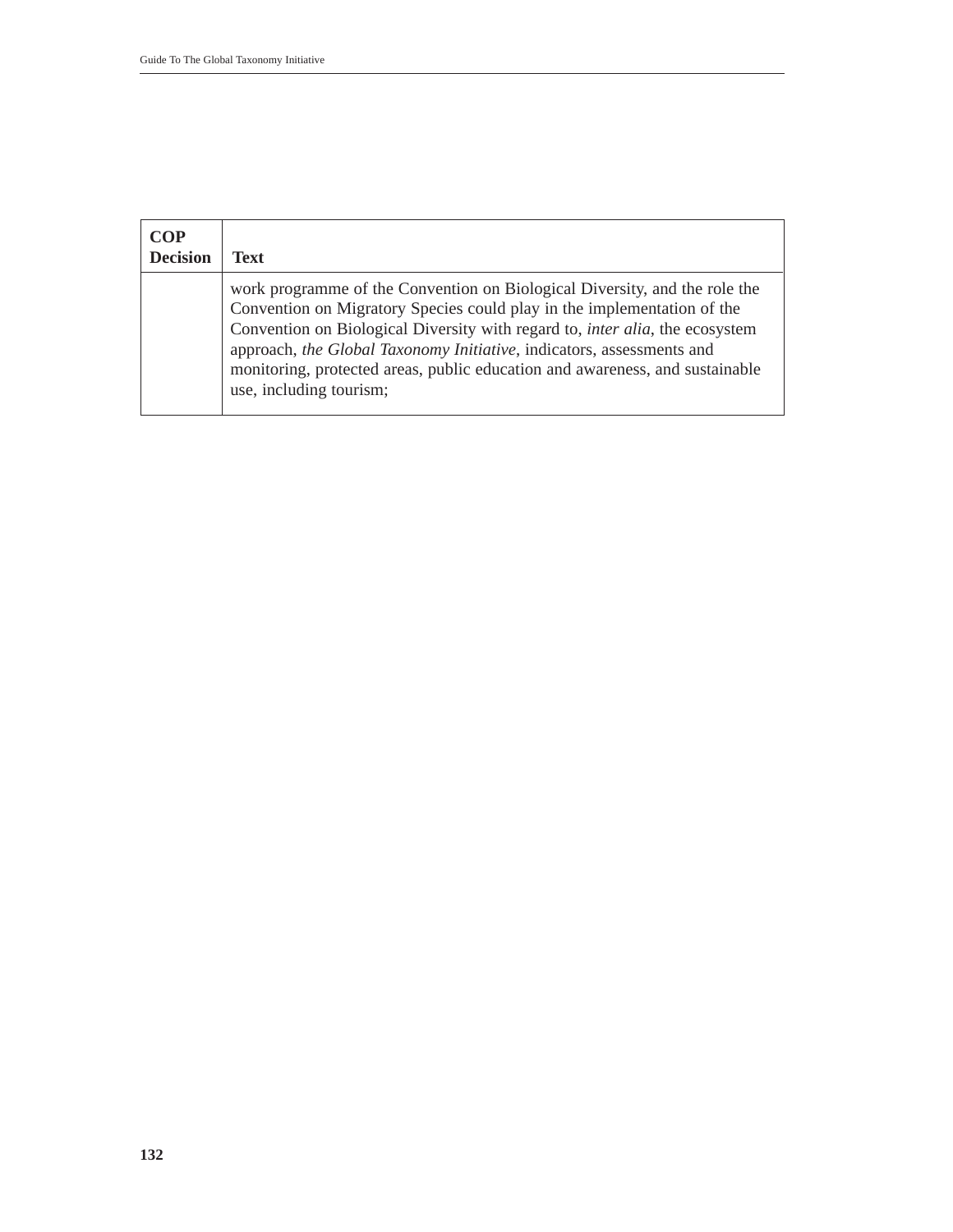ANNEX 5. *ANNEX 5.*

# OUTLINE STRATEGY FOR TAXONOMIC CAPACITY-BUILDING **OUTLINE STRATEGY FOR TAXONOMIC CAPACITY-BUILDING**

This table arose from the Third Global Taxonomy Workshop, held in Pretoria in 2002, and a workshop in Paris, held in 2003. It was submitted to SBSTTA 9 as part of an information document<sup>174</sup> A sample of partner commitments<sup>175</sup> to a strategy for delivering taxonomic capacity and products needed by users including those in the following sectors: agriculture; forestry; environment managers; conservationists; policy and decision makers; indigenous and local communities; private sector (national and biotechnology and health issues (including emerging diseases). Many of the partners listed will be taking action at some level in multinational); publicly-owned companies; ecotourism; biosecurity; biosafety; access and benefit-sharing; bioindicators; This table arose from the Third Global Taxonomy Workshop, held in Pretoria in 2002, and a workshop in Paris, held in 2003. It was submitted to SBSTTA 9 as part of an information document<sup>174</sup> A sample of partner commitments<sup>175</sup> to a strategy for delivering taxonomic capacity and products needed by users including those in the following sectors: agriculture; forestry; environment managers; conservationists; policy and decision makers; indigenous and local communities; private sector (national and multinational); publicly-owned companies; ecotourism; biosecurity; biosafety; access and benefit-sharing; bioindicators; biotechnology and health issues (including emerging diseases). Many of the partners listed will be taking action at some level in most if not all areas; although only the largest components of their undertaking are listed most if not all areas; although only the largest components of their undertaking are listed

| Strategy element                  | Actions identified by Partners at the workshops                                             | Partners committed to date                 |
|-----------------------------------|---------------------------------------------------------------------------------------------|--------------------------------------------|
| 1. End-user focus:<br>Meet stake- | Carry out needs assessments, including identifying full<br>range of stakeholders and users; | 1. GBIF, GISP, ICIPE, NHM,<br>UNESCO, WFCC |
| holder needs.                     | Incorporate market research techniques in assessing stake-<br>$\mathcal{C}$                 |                                            |
|                                   | holder needs, including methods of ensuring stakeholder                                     | GBIF, IUCN                                 |
|                                   | take-up of taxonomic products;                                                              | CCC, GBIF, GISP, ICIPE,                    |
|                                   | Establish discussion fora;<br>3                                                             | IPPC, ITIS, IUCN, RBGK,                    |
|                                   | Form partnerships with users;<br>4                                                          | SP2000, UNESCO                             |
|                                   | Establish regional coordination;<br>5                                                       | <b>BioNET LOOPS</b><br>$\overline{5}$      |
|                                   | Improve stabilisation of names and develop concordances<br>$\circ$                          | GBIF, ITIS, NHM, RBGK,<br>Ġ.               |
|                                   | between different classifications;                                                          | SP2000                                     |
|                                   | Increase the rate at which specimens are identified and<br>$\overline{ }$                   | GBIF, RBGK                                 |
|                                   | new species described;                                                                      | CCC, ENBI, NHM, RBGK                       |
|                                   | Sharing of biodiversity data with developing country end-<br>$\infty$                       | ABRS, GBIF, GISP, ICIPE,                   |
|                                   | users:                                                                                      | ITIS, RBGK, SPP, SP2000                    |
|                                   | Make taxonomic products more relevant to non-taxonomic<br>$\circ$                           | ABRS, GISP, SPP, UNESCO,<br>$\supseteq$    |
|                                   | issues;                                                                                     | WFCC                                       |
|                                   | Assist with delivery of products;<br>$\overline{10}$                                        | GBIF, GISP, IUCN<br>$\exists$              |
|                                   | Include feedback on products from users and 'lessons<br>$\equiv$                            |                                            |
|                                   | learned' in projects.                                                                       |                                            |

 $^{175}$ http://www.bionet-intl.org/3gtw/paris/commitments.htm http://www.bionet-intl.org/3gtw/paris/commitments.htm $^{174}$  UNEP/CBD/SBSTTA/9/INF/16 174 UNEP/CBD/SBSTTA/9/INF/16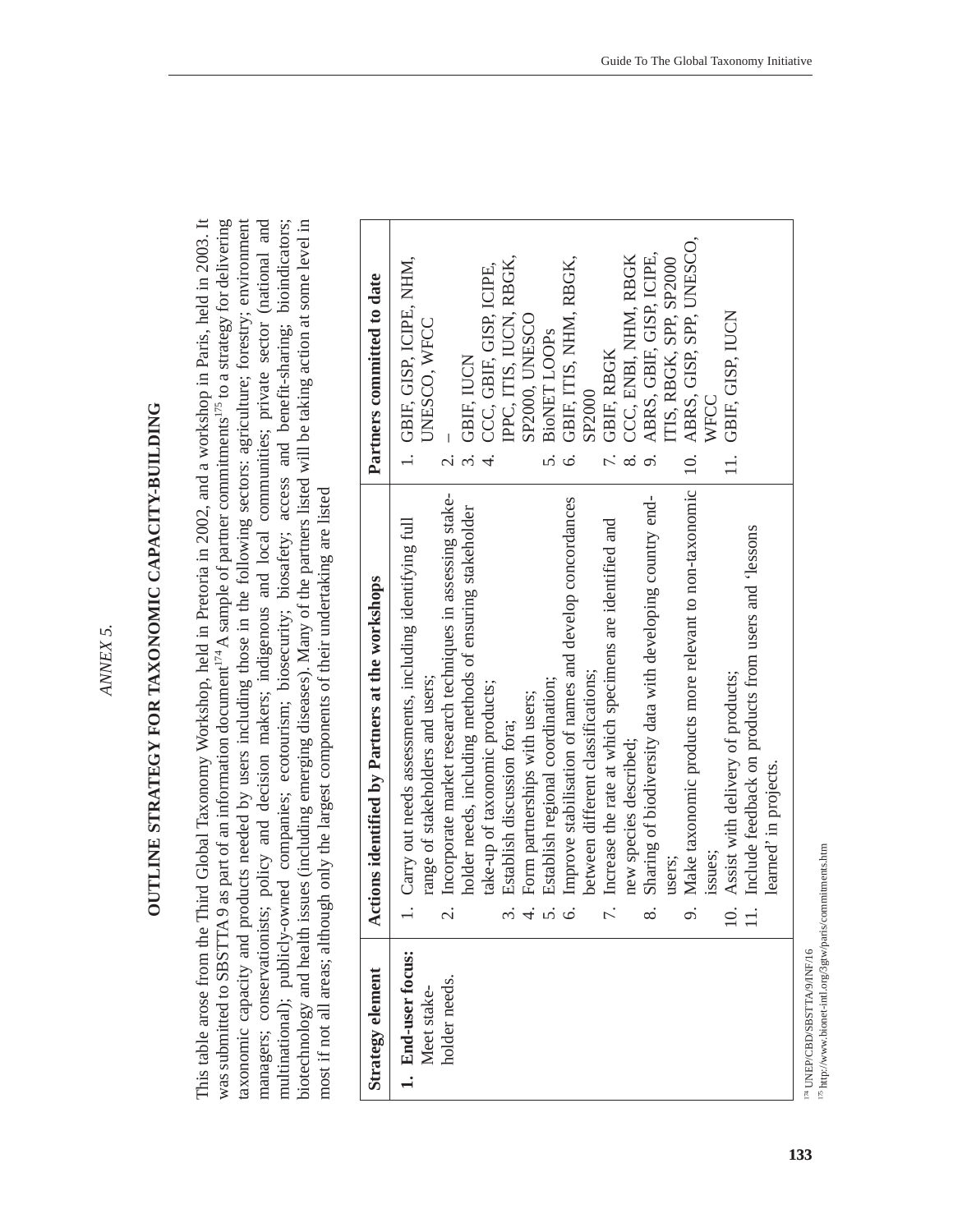| <b>Strategy element</b>                                                                                                                                          | Actions identified by Partners at the workshops                                                                                                                                                                                                                                                                                                                                                                                                                                                                                                                                                                                                                                                                                               | Partners committed to date                                                                                                                                                                                                                                                                                                                                                                                                           |
|------------------------------------------------------------------------------------------------------------------------------------------------------------------|-----------------------------------------------------------------------------------------------------------------------------------------------------------------------------------------------------------------------------------------------------------------------------------------------------------------------------------------------------------------------------------------------------------------------------------------------------------------------------------------------------------------------------------------------------------------------------------------------------------------------------------------------------------------------------------------------------------------------------------------------|--------------------------------------------------------------------------------------------------------------------------------------------------------------------------------------------------------------------------------------------------------------------------------------------------------------------------------------------------------------------------------------------------------------------------------------|
| and international<br>commitment to<br>fulfil national<br>partnership:<br>multi-sectoral<br>political and<br>obligations<br>Generate<br>effective<br>2. Political | Participate in global initiative on biodiversity communica-<br>Phytosanitary Measures regarding need for support to tax-<br>Work with CBD and other conventions and related UN<br>Raise profile of taxonomy with key sectors of society,<br>including policy and decision-makers and champion<br>Raise awareness through Interim Commission on<br>Participate in bodies reporting to government on<br>tion, education and public awareness (CEPA);<br>taxonomy nationally and regionally;<br>Develop education programmes.<br>Establish regional coordination;<br>Conduct media campaigns;<br>Engage decision makers;<br>biodiversity issues;<br>onomy;<br><b>bodies:</b><br>$\dot{\mathcal{C}}$<br>$\infty$<br>$\sigma$<br>5.<br>ن<br>پ<br>3 | CCC, GBIF, NHM, UNESCO<br>ABRS, GBIF, GISP, ICIPE,<br>SP2000, UNESCO, WFCC<br>IUCN, NHM, RBGK, SPP,<br>ABRS, CCC, GBIF, GISP,<br>ABRS, CCC, GBIF, GISP,<br>ABRS, CCC, GBIF, GISP,<br>ICIPE, IUCN, RBGK,<br>IUCN, SPP, UNESCO<br>ICIPE, IUCN, RBGK<br><b>BioNET LOOPS</b><br><b>UNESCO</b><br><b>UNESCO</b><br>GBIF<br>IPPC<br>$\overline{\tau}$ .<br>$\sigma$<br>$\overline{C}$<br>$\infty$<br>ທ່<br>Ġ.<br>$\dot{\mathfrak{c}}$<br>4 |
| cooperation and<br>partnership:<br>collaboration,<br>global scales.<br>partnerships,<br>building to<br>Enhance<br>3. Global                                      | Drive pro-activity of groups, networks and societies in link-<br>Strengthen networking between institutes, individuals and<br>Increase collaboration with BioNET-INTERNATIONAL<br>Improve effectiveness of National Focal Points;<br>Build on the collaboration of CBD and IPPC;<br>Promote access and benefit-sharing for<br>Establish regional coordination.<br>inclusiveness of all<br>ing together;<br>countries;<br>LOOP <sub>S</sub><br>v.<br>V.<br>ທ່                                                                                                                                                                                                                                                                                  | GBIF, IUCN, RGBK, WFCC<br>CETAF, GBIF, IUCN, NHM,<br>ABRS, CCC, GBIF, IUCN,<br>NHM, SPP, UNESCO<br>UNESCO, WFCC<br><b>BioNET LOOPs</b><br>SPP. UNESCO<br>GBIF, NHM<br>GISP. IPPC.<br>$\dot{\mathfrak{c}}$<br>s.<br>$\acute{\circ}$<br>$\overline{\mathcal{C}}$<br>4.                                                                                                                                                                 |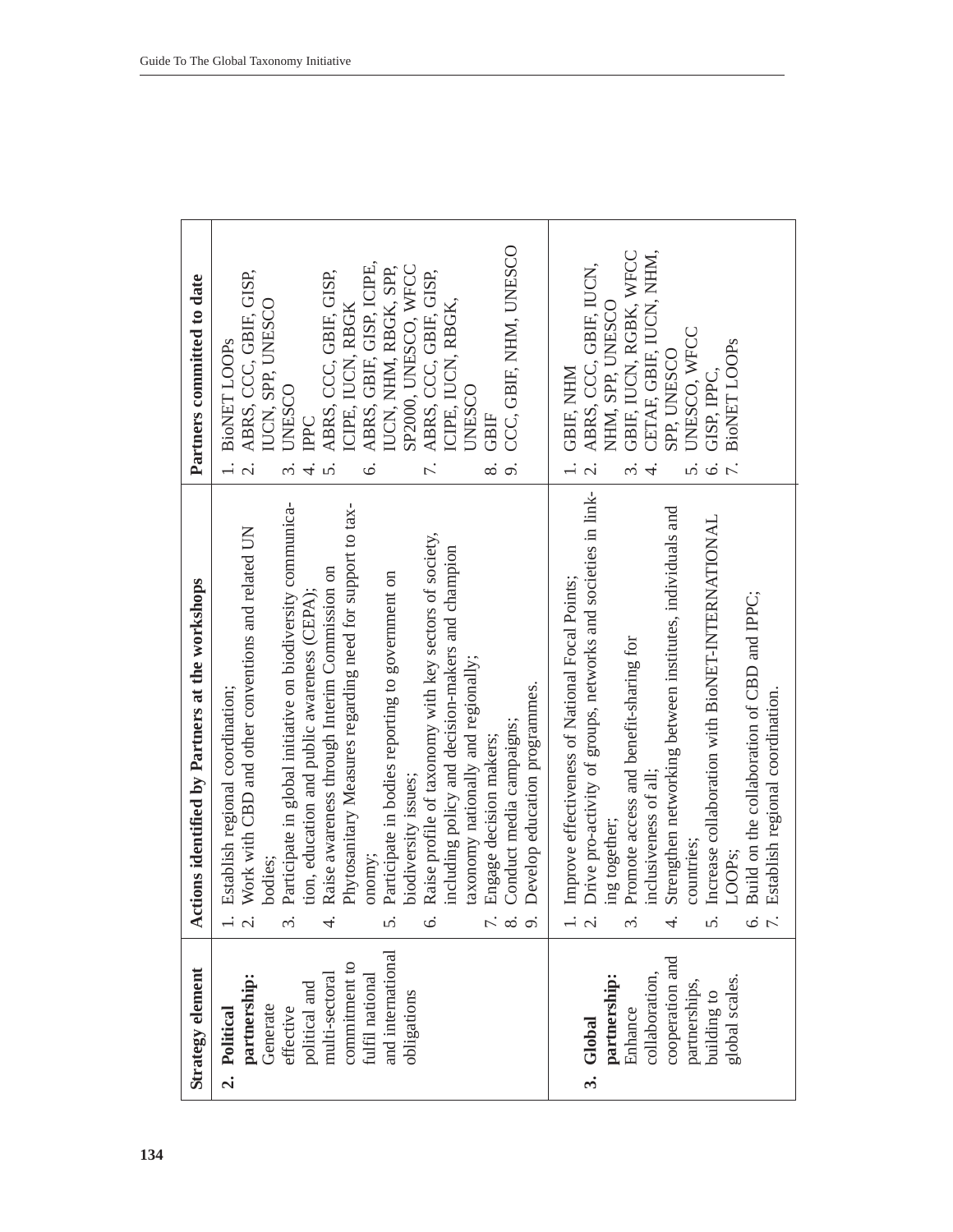| Strategy element                                                                                                                                   | ctions identified by Partners at the workshops<br>₹                                                                                                                                                                                                                                                                                                                                                                                                                                                                                                                                                                                                                                                                                                                                                                                                                                                                                                                                          | Partners committed to date                                                                                                                                                                                                                                                                                                                      |
|----------------------------------------------------------------------------------------------------------------------------------------------------|----------------------------------------------------------------------------------------------------------------------------------------------------------------------------------------------------------------------------------------------------------------------------------------------------------------------------------------------------------------------------------------------------------------------------------------------------------------------------------------------------------------------------------------------------------------------------------------------------------------------------------------------------------------------------------------------------------------------------------------------------------------------------------------------------------------------------------------------------------------------------------------------------------------------------------------------------------------------------------------------|-------------------------------------------------------------------------------------------------------------------------------------------------------------------------------------------------------------------------------------------------------------------------------------------------------------------------------------------------|
| Awareness and<br>Improve access<br>to and analysis<br>of policy-level<br>information<br>community.<br>taxonomic<br>within the<br>action:<br>.<br>न | Promote support to taxonomy as it relates to phytosanitary<br>Build awareness of taxonomic networks among Regional<br>Analyze information obtained to relate taxonomic output<br>Contribute to harmonising the format of national reports<br>Develop and sustain awareness of relevant Convention<br>Develop and sustain awareness of development pro-<br>issues of National Plant Protection Organisations<br>Liase through International Phytosanitary Portal<br>Develop and sustain awareness of donor policy<br>COP decisions, including on thematic areas,<br>Develop and sustain awareness of NBSAPs;<br>cross-cutting issues as well as the GTI;<br>gramme processes and objectives;<br>Establish regional coordination<br>Plant Protection organisations;<br>under various conventions;<br>to development objectives;<br>backgrounds;<br>(in future):<br>(NPPO <sub>s</sub> );<br>$\omega$ $\omega$<br>4<br>5<br>$\circ$<br>$\overline{ }$<br>$\infty$<br>$\circ$<br>$\overline{10}$ | ABRS, GISP, IUCN, WFCC<br>ABRS, GISP, NHM, IUCN,<br>GISP, IUCN, WFCC<br>GISP, IUCN, WFCC<br>ABRS, GISP, IPPC<br><b>BioNET LOOPS</b><br><b>BioNET LOOPs</b><br>RBGK, WFCC<br>IUCN, WFCC<br><b>IUCN</b><br><b>THE</b><br>$\overline{\Omega}$<br>o.<br>10.<br>$\dot{\mathfrak{c}}$<br>$\overline{5}$<br>$\vec{r}$ .<br>$\acute{\circ}$<br>$\infty$ |
| meet sustainable<br>tural capacity to<br>and infrastruc-<br>Build human<br>development<br>Capacity-<br>building:<br>needs.<br>ທ່                   | Develop capacity within current structures and processes;<br>Assist in development of curricula in tertiary institutions<br>Help assess taxonomic needs assessments for NPPOs<br>Develop long-term strategy for sustaining capacity<br>Identify and include new elements, structures and<br>Improve access to new information technologies<br>Pursue current activities in relation to training in<br>using "Phytosanitary Capacity Evaluation"<br>Access and mobilise resources<br>taxonomy and parataxonomy<br>processes;<br>$-1$ $\alpha$ $\alpha$<br>4<br>$\sigma$<br>$\circ$<br>$\overline{ }$<br>$\infty$                                                                                                                                                                                                                                                                                                                                                                              | IUCN, NHM, SPP, UNESCO,<br>ABRS, CABI, GBIF, GISP,<br>CCC, GBIF, GISP, IUCN,<br>GBIF, GISP, UNESCO<br>GBIF, GISP, RBGK<br>RBGK, UNESCO<br>ABRS, UNESCO<br>GBIF, GISP<br><b>UNESCO</b><br>WFCC<br><b>TPPC</b><br>$\overline{4}$<br>$\overline{5}$<br>$\infty$<br>$\overline{\mathcal{N}}$<br>$\dot{\mathfrak{c}}$<br>$\circ$                     |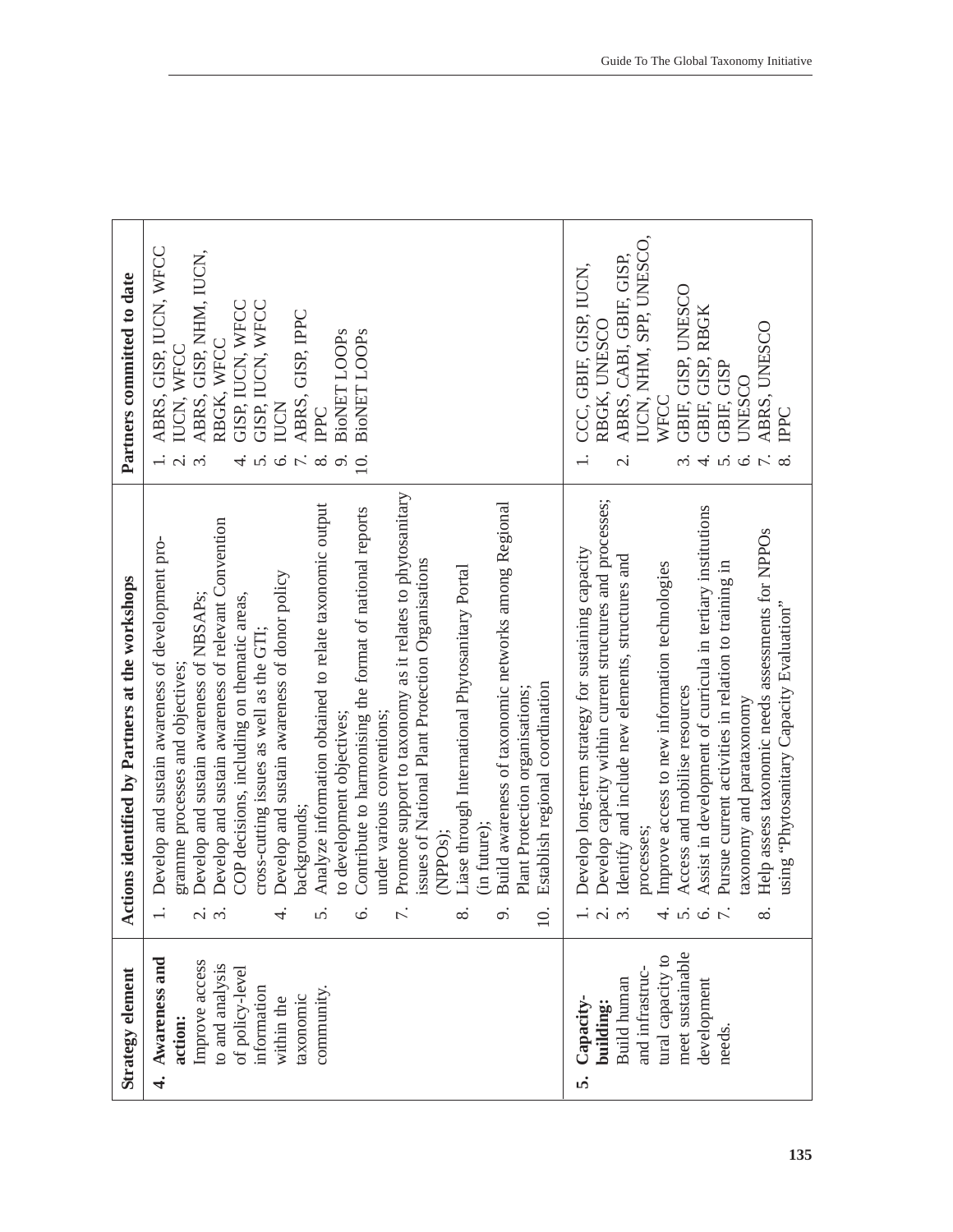| Strategy element                                                                                                                                                    | ctions identified by Partners at the workshops<br>∢                                                                                                                                                                                                                                                                                                                                                                                                                      | Partners committed to date                                                                                                                                                                                                                                                                                                                                       |
|---------------------------------------------------------------------------------------------------------------------------------------------------------------------|--------------------------------------------------------------------------------------------------------------------------------------------------------------------------------------------------------------------------------------------------------------------------------------------------------------------------------------------------------------------------------------------------------------------------------------------------------------------------|------------------------------------------------------------------------------------------------------------------------------------------------------------------------------------------------------------------------------------------------------------------------------------------------------------------------------------------------------------------|
|                                                                                                                                                                     | Establish Regional Biodiversity Centres based on existing<br>Support advanced training in taxonomy, curation and<br>Establish regional coordination<br>other relevant disciplines<br>infrastructure                                                                                                                                                                                                                                                                      | Herbarium (Netherlands),<br>CABI, ICIPE, WFCC<br>Amsterdam, National<br>CABI, University of<br><b>BioNET LOOPS</b><br>o.<br>$\overline{0}$ .<br>$\exists$                                                                                                                                                                                                        |
| and knowledge<br>responsiveness<br>base to enable<br>science skills<br>maintain and<br>to emerging<br>Sustainably<br>taxonomic<br>Science:<br>enhance<br>needs<br>ق | Develop mechanisms for linking taxonomists to end users;<br>Generate interest in taxonomy as a science and encourage<br>Develop and improve training programmes and curricula;<br>people to join discipline; find mechanisms and incentives<br>Support and strengthen existing collections, institutions<br>Adopt new technologies and techniques;<br>Complete the Catalogue of Life;<br>Establish regional coordination.<br>for employing taxonomists;<br>and networks; | ABRS, GBIF, ICIPE, RBGK,<br>GBIF, GISP, IUCN, RBGK,<br>ABRS, CCC, GBIF, NHM,<br>RBGK, UNESCO, WFCC<br>CCC, GBIF, GISP, NHM,<br>IUCN, NHM, RBGK,<br><b>JNESCO, WFCC</b><br>JNESCO, WFCC<br><b>BioNET LOOPS</b><br>GBIF, RBGK<br>SPP, SP2000<br>WFCC<br>$\overline{r}$ .<br>Ġ<br>$\overline{\mathcal{C}}$<br>4                                                     |
| to and exchange<br>information and<br>Improve access<br>[This is one of<br>GBIF's major<br>nformation:<br>of taxonomic<br>Taxonomic<br>products.<br>goals]<br>7.    | Improve transfer and interpretation of taxonomic products<br>Develop and link databases of taxonomic information;<br>Improve access and communication among experts;<br>Decrease publication time for taxonomic works;<br>Exploit appropriate information technology;<br>Improve access to specimens and data;<br>Improve accessibility of publications;<br>Establish regional coordination.<br>from providers to users;                                                 | ABRS, GBIF, SPP, UNESCO<br>ABRS, CCC, Fauna Europea,<br>IUCN, NHM, RBGK, WFCC<br>ABRS, European Catalogue<br>ABRS, ENBI, GBIF, ITIS,<br>ENBI, ETI, GBIF, ITIS,<br>GBIF, NHM, RBGK, SI<br>IUCN-SIS, NHM, NSF,<br>of Names, GBIF, ITIS,<br>IUCN, NHM, RBGK,<br>RBGK, SP2000<br>SP2000, WFCC<br>$\vec{r}$<br>$\overline{\mathcal{N}}$<br>S.<br>$\dot{\mathfrak{c}}$ |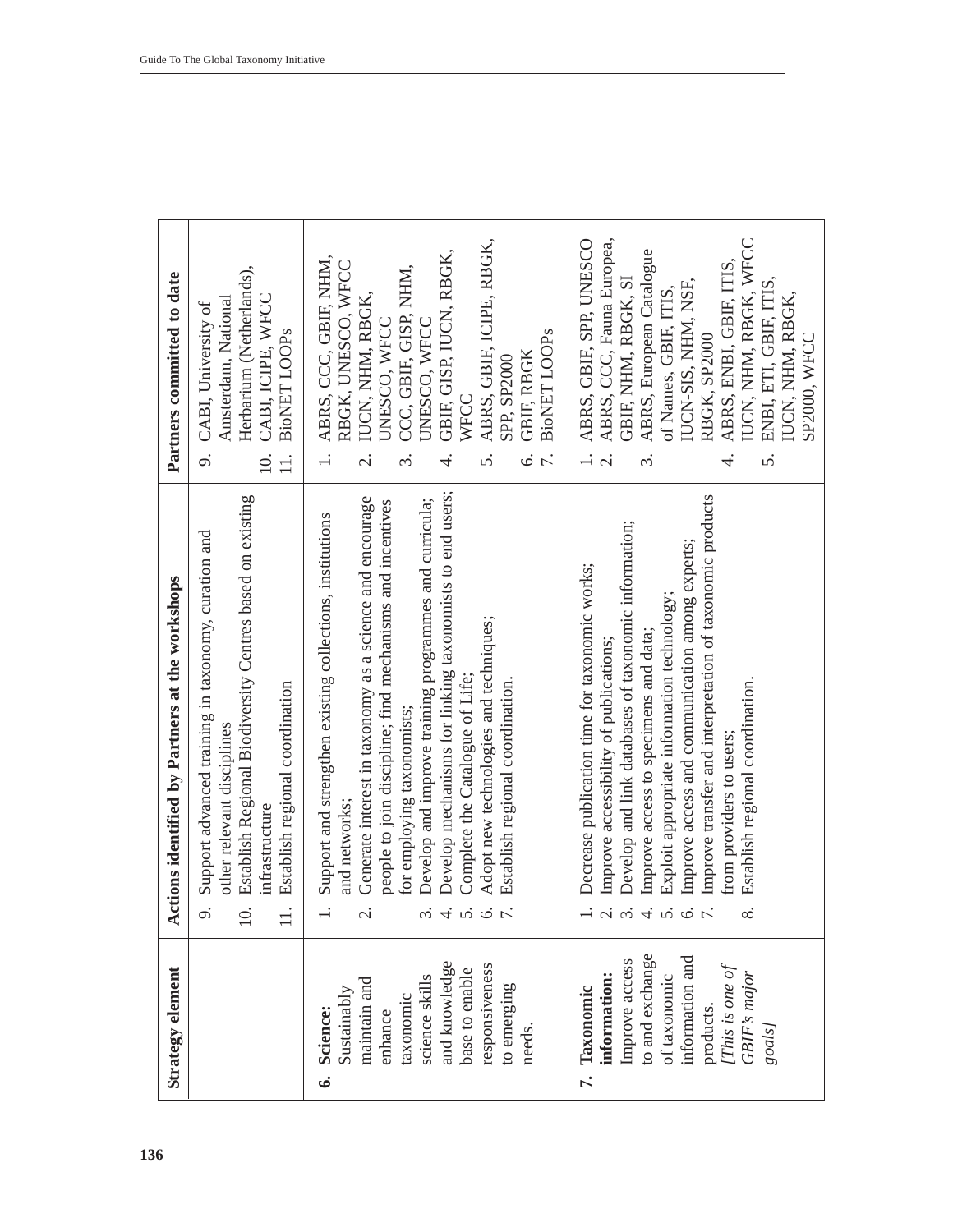| Strategy element                                                                                                                                | Actions identified by Partners at the workshops                                                                                                                                                                                                                                                                                                                                                                                                                                                                                | Partners committed to date                                                                                                                                                         |
|-------------------------------------------------------------------------------------------------------------------------------------------------|--------------------------------------------------------------------------------------------------------------------------------------------------------------------------------------------------------------------------------------------------------------------------------------------------------------------------------------------------------------------------------------------------------------------------------------------------------------------------------------------------------------------------------|------------------------------------------------------------------------------------------------------------------------------------------------------------------------------------|
|                                                                                                                                                 |                                                                                                                                                                                                                                                                                                                                                                                                                                                                                                                                | CCC, ETI, GBIF, GISP, ITIS,<br>RBGK, SP2000, UNESCO,<br>ETI, GBIF, GISP, IUCN,<br><b>BioNET LOOPs</b><br>SP2000, WFCC<br>WFCC<br>$\circ$<br>$\overline{r}$ .<br>$\infty$           |
| Accelerate the<br>full taxonomic<br>cycle: discovery,<br>description,<br>dissemination.<br>determination<br>Timeliness:<br>and<br>ထံ            | Examine new approaches to components of the taxonomic<br>Improve response times - provide quicker and more<br>Improve and develop new tools and technologies in<br>accurate identification and description;<br>Establish regional coordination.<br>cycle and the cycle in total;<br>taxonomic research;<br>$\dot{\circ}$<br>$\dot{\mathfrak{c}}$<br>4.                                                                                                                                                                         | ABRS, ETI, GBIF, NHM, SPP,<br>ETI, GBIF, NHM, RBGK,<br>ABRS, UNESCO, WFCC<br><b>BioNET LOOPS</b><br>WFCC<br>WFCC<br>$\overline{\mathcal{C}}$<br>$\tilde{\mathfrak{c}}$             |
| production of<br>resources are<br>9. Resourcing:<br>available for<br>appropriate<br>Access and<br>resources<br>mobilise<br>product)<br>(ensure) | Develop co-funding partnerships based on end-user needs;<br>Enhance skills/institutional capacity in writing/managing<br>(e.g. trade; expand ecotourism products to new groups);<br>Identify new resources via new areas of application<br>Assist with workshops aimed at developing project<br>Establish regional support and coordination.<br>Improve communication skills;<br>Improve media relation skills;<br>proposals for funding;<br>successful proposals;<br>$\overline{\mathcal{C}}$<br>$\dot{\mathfrak{c}}$<br>4.66 | ABRS, GBIF, GISP, NHM,<br>GISP, UNESCO, WFCC<br>RBGK, SPP, WFCC<br>CCC, GISP, NHM<br><b>BioNET LOOPS</b><br><b>NHM</b><br>CCC<br>$\dot{\circ}$<br>$\overline{a}$<br>$\overline{c}$ |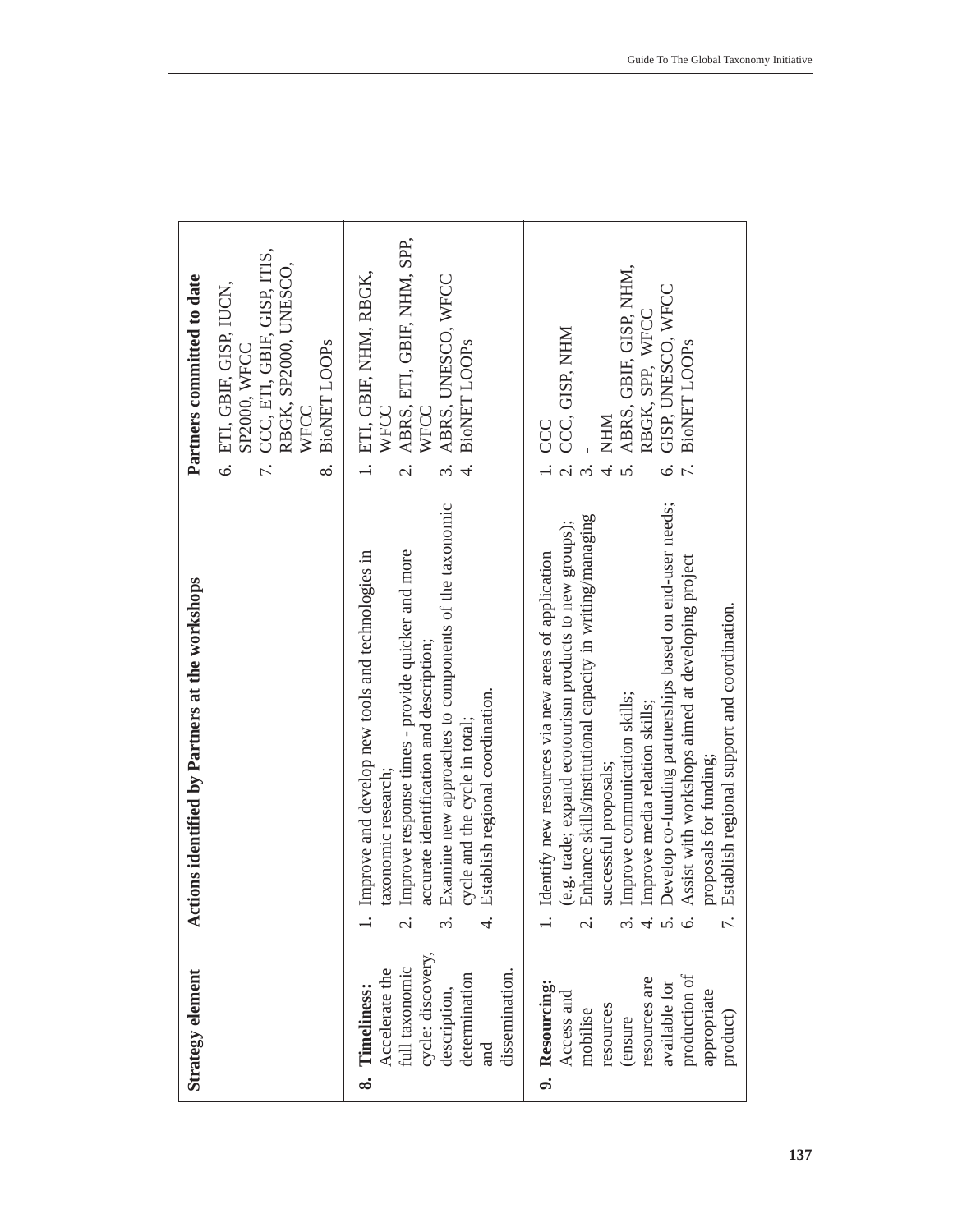#### *ANNEX 6.*

#### **SAMPLE QUESTIONNAIRE FOR A TAXONOMIC NEEDS ASSESSMENT**

This questionnaire is based on that developed for the UK taxonomic needs assessment of conservation bodies, and may not be fully appropriate for other purposes. However, it does give some ideas which could be used.

#### **IMPORTANT**

**The personal details you provide are protected by the provisions of the Data Protection Act. Under the terms of this legislation the Board of Trustees of the NHM, our data controller, is responsible for processing this information fairly and lawfully.**

#### **How will my information be used?**

Some of the information on taxonomic needs that is collected will be made available publicly in the form of a report that may be published on the World Wide Web. This will include the names of the organisations consulted and key needs identified by particular groups of organisations.

This information will only be made available with your explicit permission, all other information will be kept private and only used for statistical purposes.

 $\Box$  Please tick this box if you are happy for the information outlined above to be made available

You may withhold permission for *any* of your details to be published via the internet at any time.

By submitting the form enclosed you consent to the Museum collecting and processing the data you provide within the terms of the Data Protection Act and using that data only for the purposes outlined above.

You have a right to access or amend these data at any time by contacting the GTI focal point at the Natural History Museum.

## *N.B. This component was incorporated into the UK needs assessment in order to comply with UK and EU law.*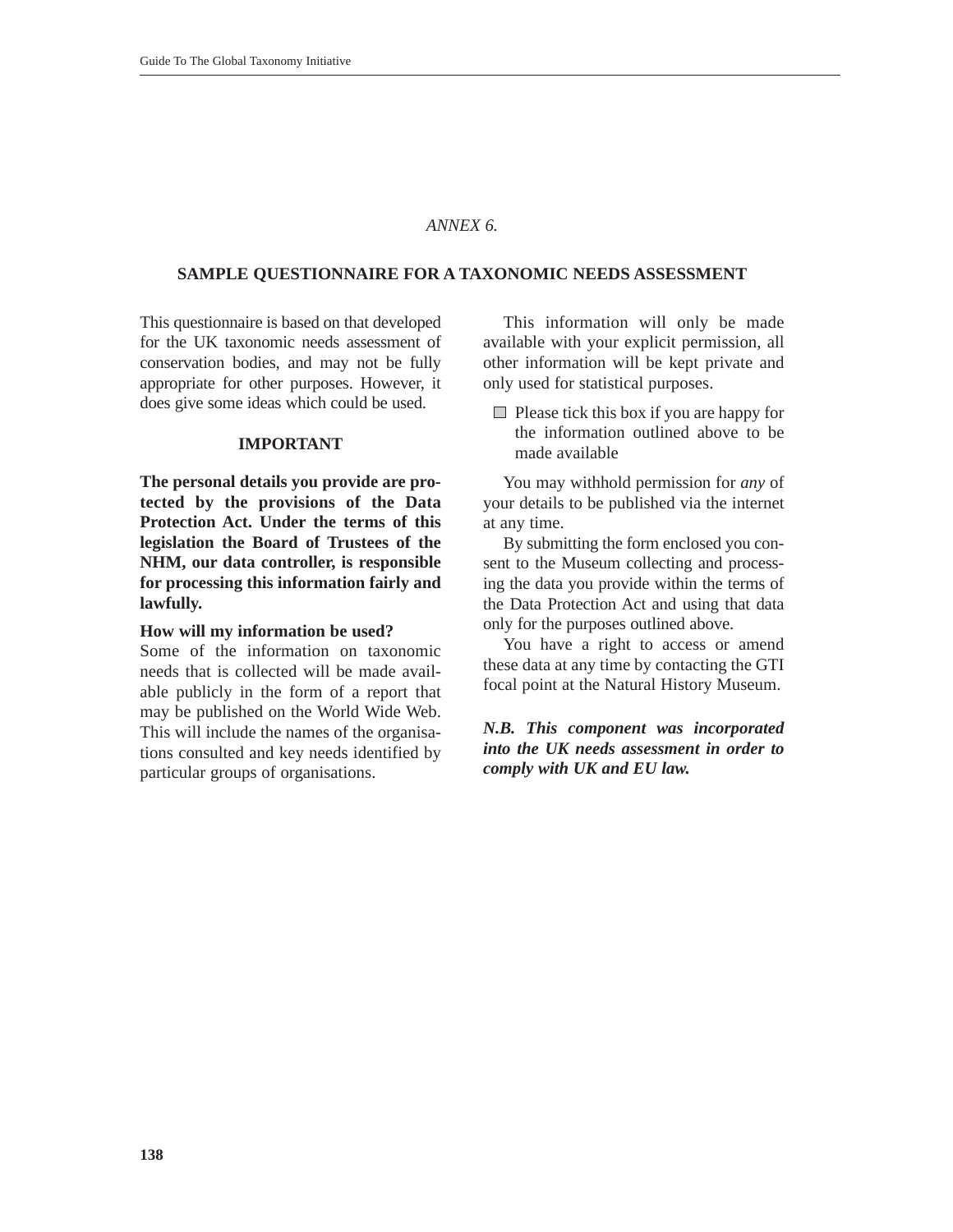# **Part 1 – About your organisation**

| Details of Organisation             |  |
|-------------------------------------|--|
| Name and Address of<br>organisation |  |
| Homepage (URL)                      |  |

| Name of person who has filled in questionnaire |  |  |  |  |  |  |
|------------------------------------------------|--|--|--|--|--|--|
| Name                                           |  |  |  |  |  |  |
| Position in organisation                       |  |  |  |  |  |  |
| Phone/Fax                                      |  |  |  |  |  |  |
| Email                                          |  |  |  |  |  |  |

| Is your organisation (please tick one or several) |                                               |
|---------------------------------------------------|-----------------------------------------------|
| $\Box$ A statutory agency                         | $\Box$ A private company                      |
| $\Box$ A government department                    | $\Box$ A research institution                 |
| $\Box$ A national non-governmental organisation   | $\Box$ An amateur society                     |
| $\Box$ A regional non-governmental organisation   | $\Box$ A university or other educational body |
| $\Box$ An environmental management body           | $\Box$ A small business                       |
| Other (please specify);                           |                                               |
|                                                   |                                               |

Please Provide a brief statement of the role and interests of your organisation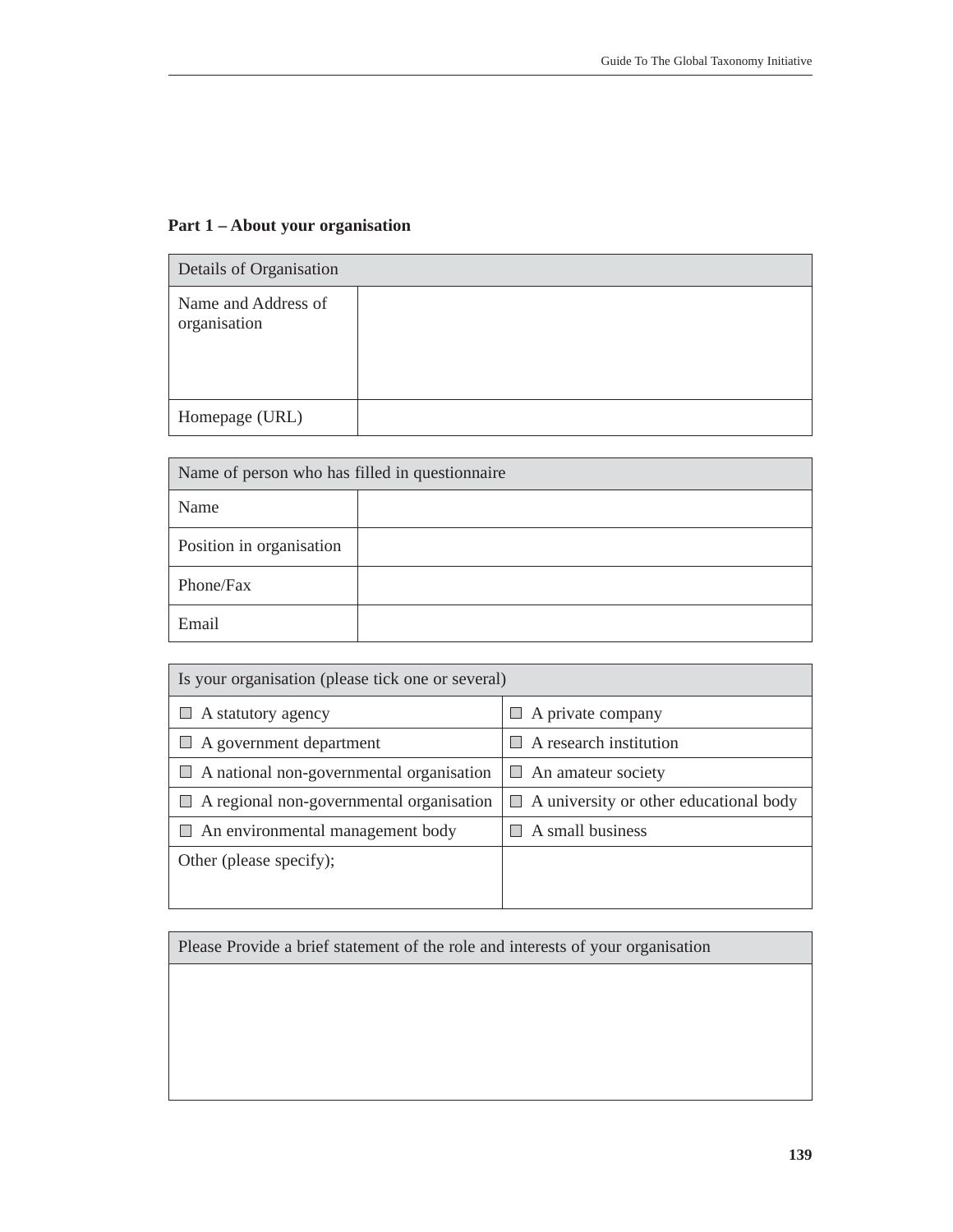| Please indicate the Ecosystem(s) to which your activities relate. Write '1' for most and '2' for some. |                                   |  |  |  |  |  |  |
|--------------------------------------------------------------------------------------------------------|-----------------------------------|--|--|--|--|--|--|
| $\Box$ Agricultural biodiversity                                                                       | $\Box$ Forest biodiversity        |  |  |  |  |  |  |
| $\Box$ Dry and sub-humid lands biodiversity                                                            | $\Box$ Inland waters biodiversity |  |  |  |  |  |  |
| $\Box$ Marine and coastal biodiversity                                                                 | Island biodiversity<br>ш          |  |  |  |  |  |  |
| $\Box$ Mountain biodiversity                                                                           |                                   |  |  |  |  |  |  |
| $\Box$ More detailed term (one-4 words only)                                                           |                                   |  |  |  |  |  |  |
|                                                                                                        |                                   |  |  |  |  |  |  |
|                                                                                                        |                                   |  |  |  |  |  |  |

| Please indicate the CBD Cross-Cutting Issue to which your activities relate. Write '1' for<br>most and '2' for some. |                                                    |  |  |  |  |  |
|----------------------------------------------------------------------------------------------------------------------|----------------------------------------------------|--|--|--|--|--|
| $\Box$ Access to genetic resources and<br>benefit-sharing                                                            | $\Box$ Invasive alien species                      |  |  |  |  |  |
| $\Box$ Traditional knowledge, innovations,<br>and practices                                                          | Biodiversity and tourism                           |  |  |  |  |  |
| $\Box$ Climate change and biodiversity                                                                               | Economics, trade and incentive measures            |  |  |  |  |  |
| $\Box$ 2010 biodiversity target                                                                                      | □ Global Taxonomy Initiative                       |  |  |  |  |  |
| $\Box$ Ecosystem approach                                                                                            | Global Strategy for Plant Conservation<br><b>I</b> |  |  |  |  |  |
| $\Box$ Impact assessment                                                                                             | Indicators                                         |  |  |  |  |  |
| $\Box$ Liability and redress                                                                                         | Protected areas                                    |  |  |  |  |  |
| $\Box$ Public education and awareness                                                                                | Sustainable use of biodiversity                    |  |  |  |  |  |
| $\Box$ Technology transfer and cooperation                                                                           |                                                    |  |  |  |  |  |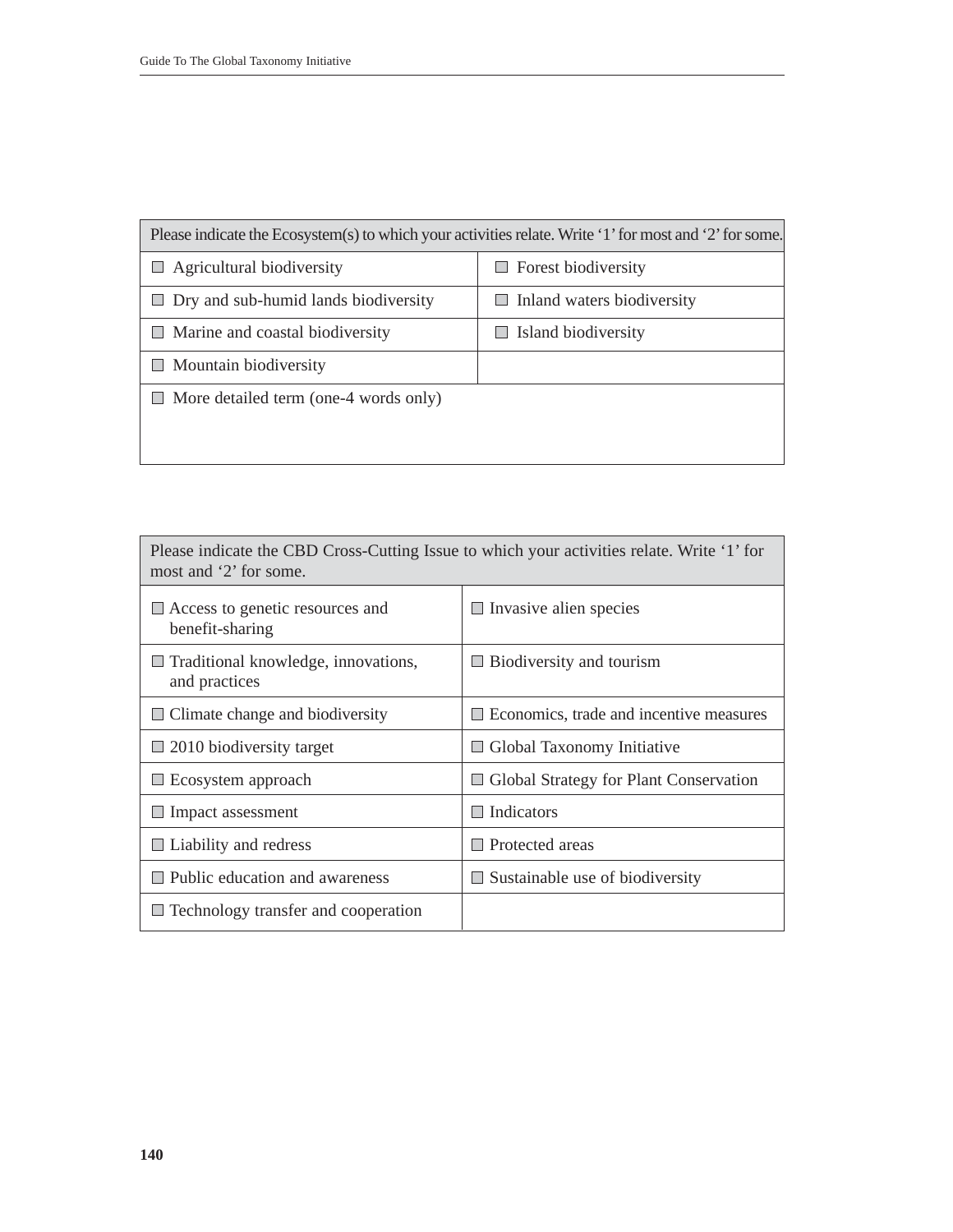| <b>Terrestrial Species</b><br>$\Box$ Birds<br>$\Box$ Insects and spiders<br>$\Box$ Mammals<br>$\Box$ Microorganisms<br>$\Box$ Plants (Cryptogamic)<br>$\Box$ Plants (Vascular)<br>$\Box$ Reptiles and amphibians<br>$\Box$ Invasive alien species<br><b>Marine Species</b><br><b>Birds</b><br><b>College</b><br>$\Box$ Fish<br>Invertebrates<br><b>In the </b><br>Mammals<br>$\Box$<br>Microorganisms<br>$\Box$<br>$\Box$ Plants<br>$\Box$ Invasive alien species<br><b>Freshwater</b><br>Fish<br><b>College</b><br>$\Box$ Invertebrates<br>Micro-organisms<br>$\Box$ Plants<br>$\Box$ Invasive alien species<br>Other (please specify); | With which of the following groups of species is the work of your organisation most con<br>cerned (please tick one or several and if appropriate specify species) |  |
|------------------------------------------------------------------------------------------------------------------------------------------------------------------------------------------------------------------------------------------------------------------------------------------------------------------------------------------------------------------------------------------------------------------------------------------------------------------------------------------------------------------------------------------------------------------------------------------------------------------------------------------|-------------------------------------------------------------------------------------------------------------------------------------------------------------------|--|
|                                                                                                                                                                                                                                                                                                                                                                                                                                                                                                                                                                                                                                          |                                                                                                                                                                   |  |
|                                                                                                                                                                                                                                                                                                                                                                                                                                                                                                                                                                                                                                          |                                                                                                                                                                   |  |
|                                                                                                                                                                                                                                                                                                                                                                                                                                                                                                                                                                                                                                          |                                                                                                                                                                   |  |
|                                                                                                                                                                                                                                                                                                                                                                                                                                                                                                                                                                                                                                          |                                                                                                                                                                   |  |
|                                                                                                                                                                                                                                                                                                                                                                                                                                                                                                                                                                                                                                          |                                                                                                                                                                   |  |
|                                                                                                                                                                                                                                                                                                                                                                                                                                                                                                                                                                                                                                          |                                                                                                                                                                   |  |
|                                                                                                                                                                                                                                                                                                                                                                                                                                                                                                                                                                                                                                          |                                                                                                                                                                   |  |
|                                                                                                                                                                                                                                                                                                                                                                                                                                                                                                                                                                                                                                          |                                                                                                                                                                   |  |
|                                                                                                                                                                                                                                                                                                                                                                                                                                                                                                                                                                                                                                          |                                                                                                                                                                   |  |
|                                                                                                                                                                                                                                                                                                                                                                                                                                                                                                                                                                                                                                          |                                                                                                                                                                   |  |
|                                                                                                                                                                                                                                                                                                                                                                                                                                                                                                                                                                                                                                          |                                                                                                                                                                   |  |
|                                                                                                                                                                                                                                                                                                                                                                                                                                                                                                                                                                                                                                          |                                                                                                                                                                   |  |
|                                                                                                                                                                                                                                                                                                                                                                                                                                                                                                                                                                                                                                          |                                                                                                                                                                   |  |
|                                                                                                                                                                                                                                                                                                                                                                                                                                                                                                                                                                                                                                          |                                                                                                                                                                   |  |
|                                                                                                                                                                                                                                                                                                                                                                                                                                                                                                                                                                                                                                          |                                                                                                                                                                   |  |
|                                                                                                                                                                                                                                                                                                                                                                                                                                                                                                                                                                                                                                          |                                                                                                                                                                   |  |
|                                                                                                                                                                                                                                                                                                                                                                                                                                                                                                                                                                                                                                          |                                                                                                                                                                   |  |
|                                                                                                                                                                                                                                                                                                                                                                                                                                                                                                                                                                                                                                          |                                                                                                                                                                   |  |
|                                                                                                                                                                                                                                                                                                                                                                                                                                                                                                                                                                                                                                          |                                                                                                                                                                   |  |
|                                                                                                                                                                                                                                                                                                                                                                                                                                                                                                                                                                                                                                          |                                                                                                                                                                   |  |
|                                                                                                                                                                                                                                                                                                                                                                                                                                                                                                                                                                                                                                          |                                                                                                                                                                   |  |
|                                                                                                                                                                                                                                                                                                                                                                                                                                                                                                                                                                                                                                          |                                                                                                                                                                   |  |
|                                                                                                                                                                                                                                                                                                                                                                                                                                                                                                                                                                                                                                          |                                                                                                                                                                   |  |
|                                                                                                                                                                                                                                                                                                                                                                                                                                                                                                                                                                                                                                          |                                                                                                                                                                   |  |
|                                                                                                                                                                                                                                                                                                                                                                                                                                                                                                                                                                                                                                          |                                                                                                                                                                   |  |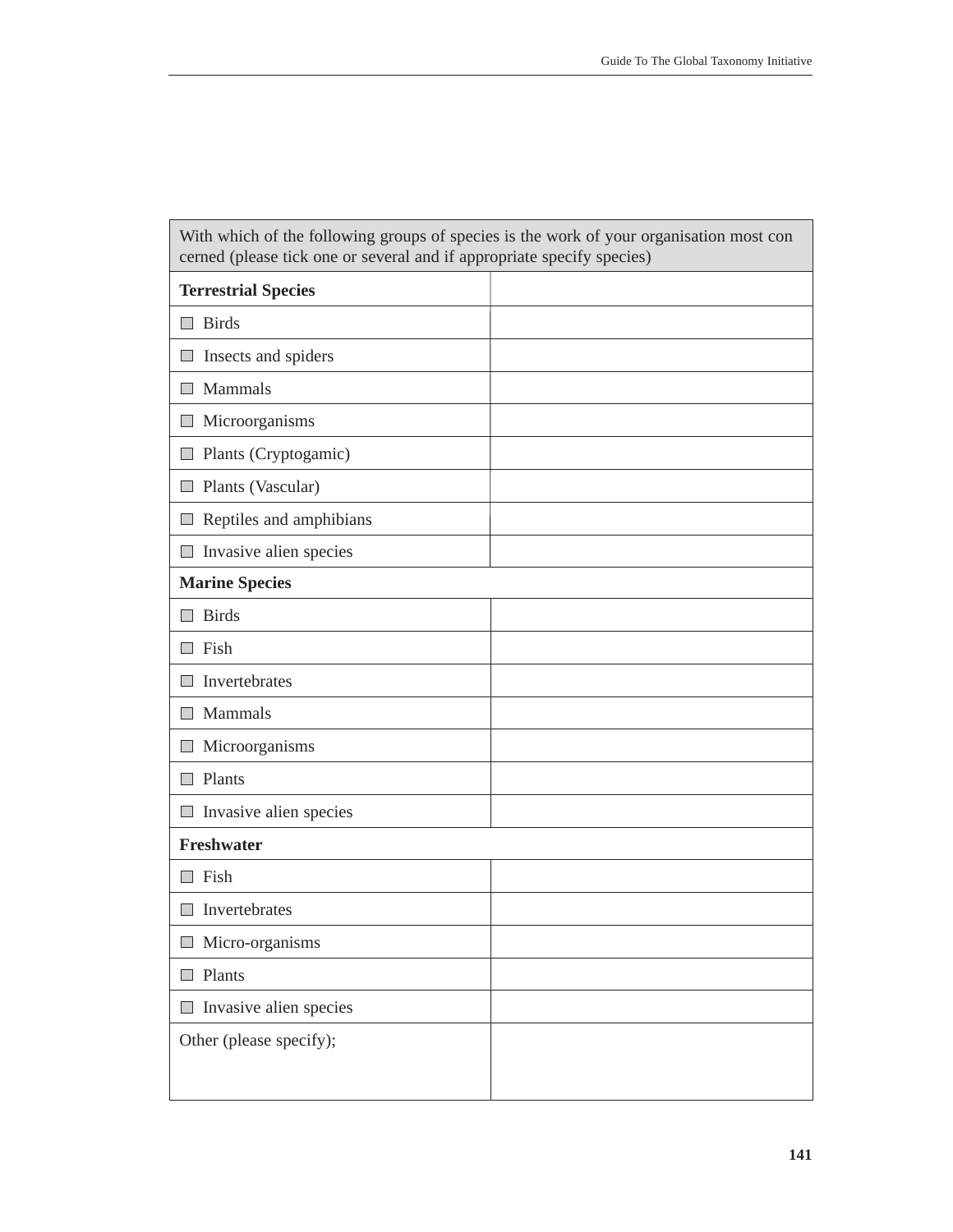| Which of the following activities is your organisation involved in: (please tick one or several) |                                                 |  |  |  |  |  |  |
|--------------------------------------------------------------------------------------------------|-------------------------------------------------|--|--|--|--|--|--|
| Identification, assessment<br>H<br>and monitoring                                                | $\Box$ Conservation                             |  |  |  |  |  |  |
| $\Box$ Legal and policy                                                                          | $\Box$ Capacity-building                        |  |  |  |  |  |  |
| Developing reference collections                                                                 | Assessment of phylogenetic diversity            |  |  |  |  |  |  |
| $\Box$ Molecular assessment methods                                                              | $\Box$ Producing identification aids/tools      |  |  |  |  |  |  |
| $\Box$ Developing ecological indicators                                                          | $\Box$ Indicator species taxonomy               |  |  |  |  |  |  |
| $\Box$ Compiling biodiversity inventories                                                        | Environmental impact assessment                 |  |  |  |  |  |  |
| $\Box$ Climate change monitoring                                                                 | Developing rapid assessment techniques          |  |  |  |  |  |  |
| $\Box$ Environmental monitoring                                                                  | $\Box$ Environmental research                   |  |  |  |  |  |  |
| $\Box$ Environmental consulting                                                                  | $\Box$ Analysing species distribution           |  |  |  |  |  |  |
| Managing protected areas<br>ш                                                                    | Selecting/designating protected areas<br>$\Box$ |  |  |  |  |  |  |
| $\Box$ Habitat restoration                                                                       | $\Box$ Species reintroductions                  |  |  |  |  |  |  |
| Identifying wild relatives<br>$\Box$                                                             | Natural resources exploitation                  |  |  |  |  |  |  |
| Disease control                                                                                  | Ecotourism                                      |  |  |  |  |  |  |
| Basic taxonomic training<br>$\Box$                                                               | $\Box$ Professional/accredited training         |  |  |  |  |  |  |
| Publishing educational materials<br>Ш<br>Government                                              | $\Box$ Providing information to inform          |  |  |  |  |  |  |
| <b>Enforcing Government policy</b>                                                               | $\Box$ CITES                                    |  |  |  |  |  |  |
| $\Box$ Legislation and species protection                                                        |                                                 |  |  |  |  |  |  |
| Other (please specify)                                                                           |                                                 |  |  |  |  |  |  |
|                                                                                                  |                                                 |  |  |  |  |  |  |
|                                                                                                  |                                                 |  |  |  |  |  |  |
|                                                                                                  |                                                 |  |  |  |  |  |  |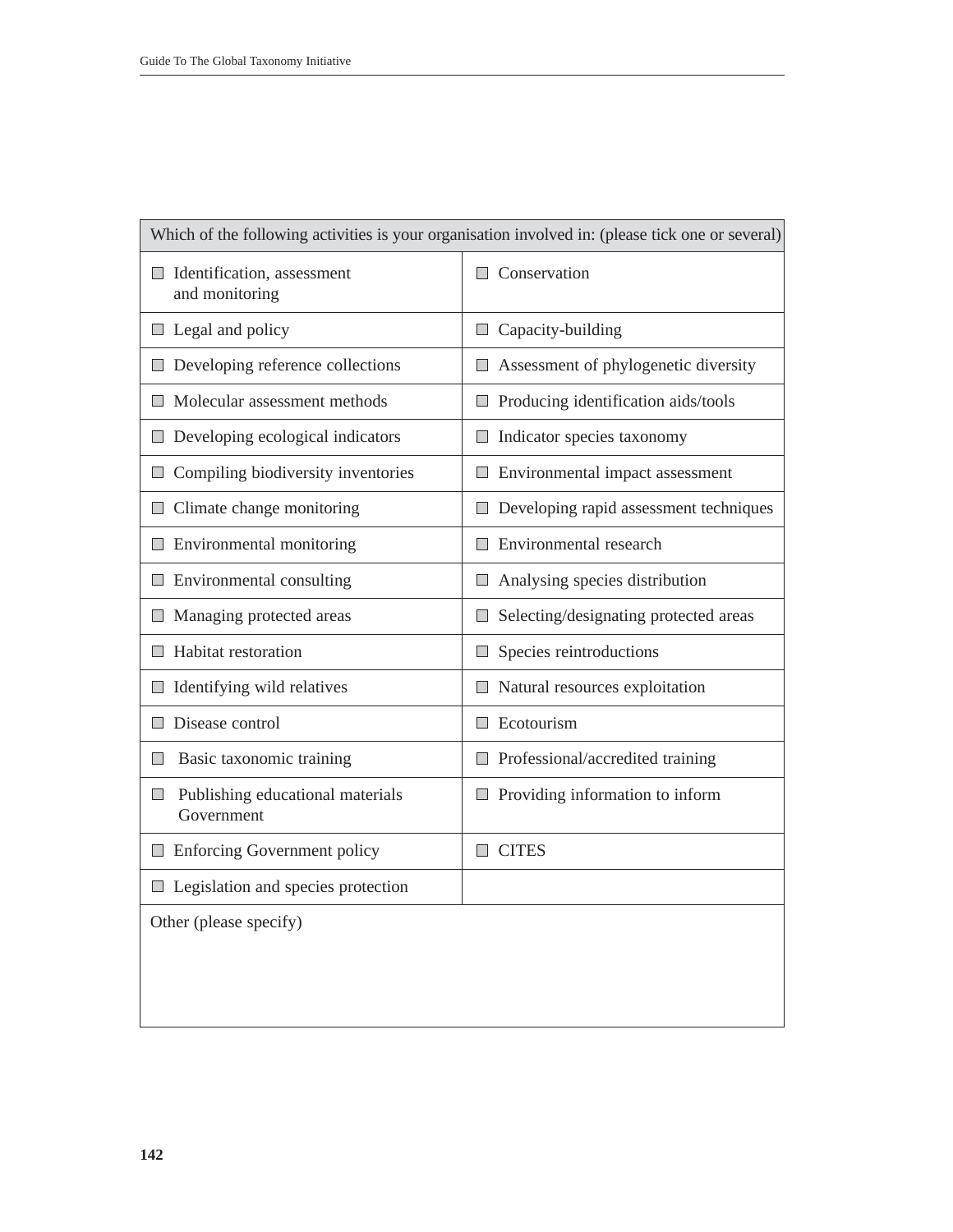Part 2 - About your organisation's use of taxonomic information **Part 2 – About your organisation's use of taxonomic information**

the work of your organisation and in column 2 rank them according to importance from 1 (very important) to 5 (unimportant). In column 3 state whether the resources are available or unavailable. In column 4 please identify the source of the resources (e.g. in-country professionals, amateurs, local library), and in column 5 indicate whether the sour Please read through the following list of information and services. Please identify which of these services are most important for Please read through the following list of information and services. Please identify which of these services are most important for the work of your organisation and in column 2 rank them according to importance from 1 (very important) to 5 (unimportant). In column 3 state whether the resources are available or unavailable. In column 4 please identify the source of the resources (e.g. in-country professionals, amateurs, local library), and in column 5 indicate whether the source is in your view sustainable. Column 6 is for your comments. Column 6 is for your comments.

| 6. Additional Comments                                                                   |                      |                                                     |                                              |                               |                                   |                                     |                                                                                 |                          |
|------------------------------------------------------------------------------------------|----------------------|-----------------------------------------------------|----------------------------------------------|-------------------------------|-----------------------------------|-------------------------------------|---------------------------------------------------------------------------------|--------------------------|
| $5.$ Sustainable (y/n/?)                                                                 |                      |                                                     |                                              |                               |                                   |                                     |                                                                                 |                          |
| 4. Source                                                                                |                      |                                                     |                                              |                               |                                   |                                     |                                                                                 |                          |
| $3.$ Available (y/n)                                                                     |                      |                                                     |                                              |                               |                                   |                                     |                                                                                 |                          |
| 2. Importance                                                                            |                      |                                                     |                                              |                               |                                   |                                     |                                                                                 |                          |
| and services you<br>use, or would use if they were available<br>1. Taxonomic information | <b>Species Lists</b> | of animals<br>• Lists of scientific names<br>plants | of animals/plants<br>• Lists of common names | · Information on name changes | • Lists of invasive alien species | • Lists of protected animals/plants | (e.g. neighbours, sources of pests)<br>countries<br>• Lists of species in other | • Other (please specify) |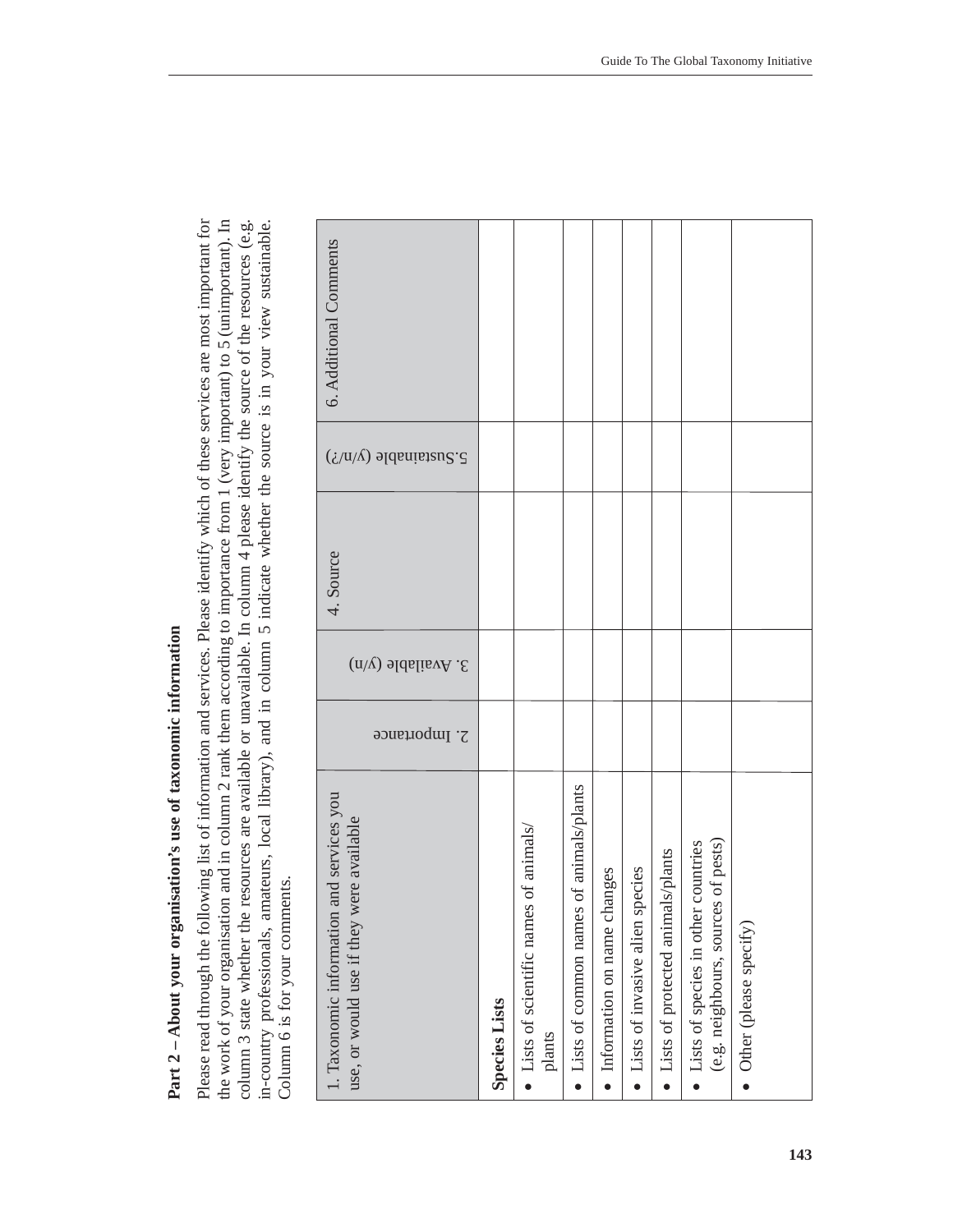| Additional Comments |  |  |  |  |
|---------------------|--|--|--|--|

Guide To The Global Taxonomy Initiative

| 6. Additional Comments                                                                |                             |                     |                                  |                               |                                    |                                      |                                                    |                                                   |                                                    |                        |
|---------------------------------------------------------------------------------------|-----------------------------|---------------------|----------------------------------|-------------------------------|------------------------------------|--------------------------------------|----------------------------------------------------|---------------------------------------------------|----------------------------------------------------|------------------------|
| $\mathcal{S}.\mathsf{S}$ distantable (y/n/?)                                          |                             |                     |                                  |                               |                                    |                                      |                                                    |                                                   |                                                    |                        |
| 4. Source                                                                             |                             |                     |                                  |                               |                                    |                                      |                                                    |                                                   |                                                    |                        |
| 3. Available (y/n)                                                                    |                             |                     |                                  |                               |                                    |                                      |                                                    |                                                   |                                                    |                        |
| 2. Importance                                                                         |                             |                     |                                  |                               |                                    |                                      |                                                    |                                                   |                                                    |                        |
| 1. Taxonomic information and services you<br>use, or would use if they were available | <b>Identification Tools</b> | Field guides (paper | (paper)<br>· Identification keys | Identification tools (CD-ROM) | · Identification tools (web based) | Images/Photographs of animals/plants | Specialised identification<br>services (taxonomic) | · Formal (taxonomic) plant/animal<br>descriptions | Access to specimens of animals/plants<br>$\bullet$ | Other (please specify) |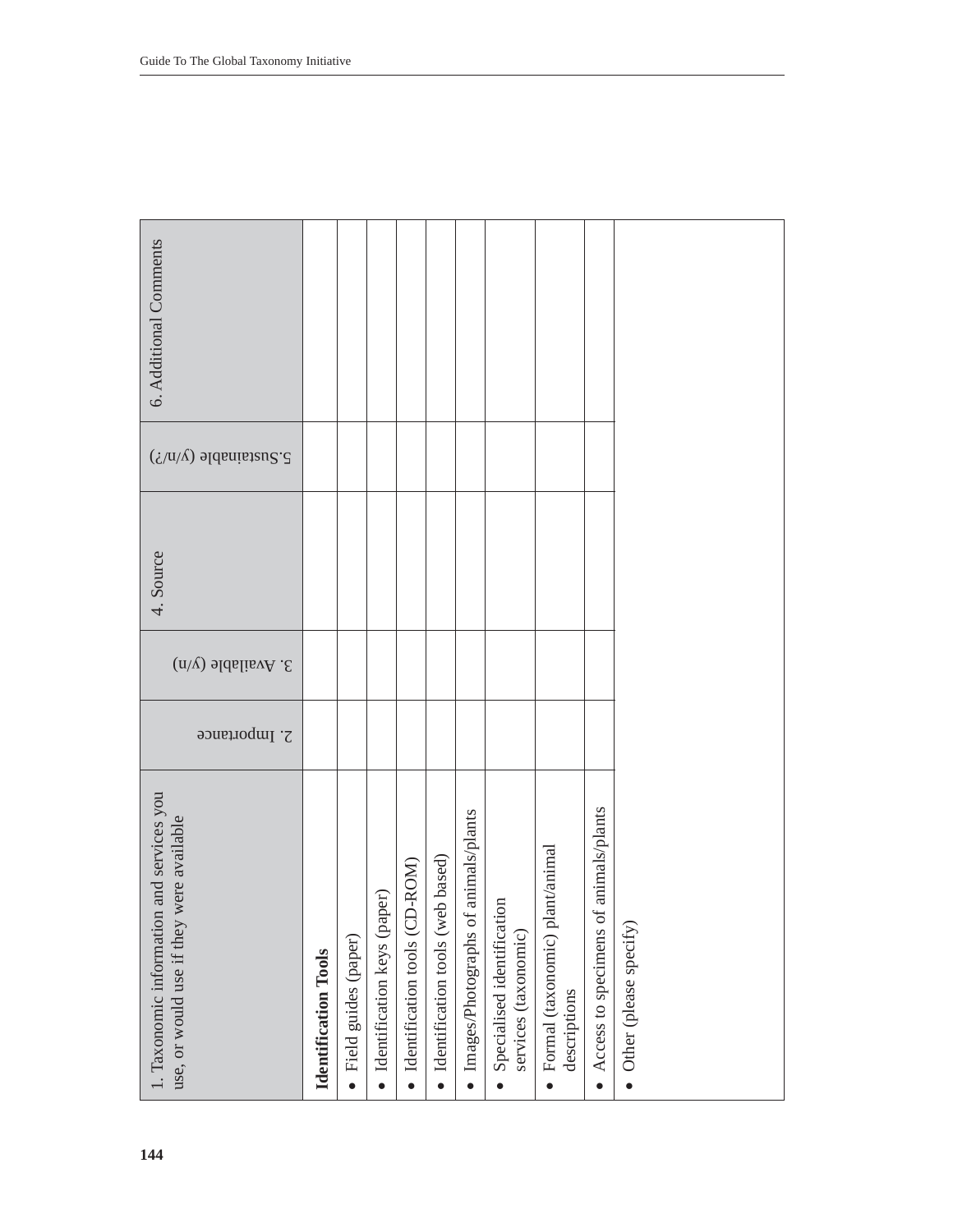| 6. Additional Comments                                                                   |                                                                                                                                                                  |                                        |                          |                                                      |                                              |                          |                                           |                                         |                                          |                                                         |                                                    |
|------------------------------------------------------------------------------------------|------------------------------------------------------------------------------------------------------------------------------------------------------------------|----------------------------------------|--------------------------|------------------------------------------------------|----------------------------------------------|--------------------------|-------------------------------------------|-----------------------------------------|------------------------------------------|---------------------------------------------------------|----------------------------------------------------|
| $\sum_{\lambda}$ ustainable (y/n/?)                                                      |                                                                                                                                                                  |                                        |                          |                                                      |                                              |                          |                                           |                                         |                                          |                                                         |                                                    |
| 4. Source                                                                                |                                                                                                                                                                  |                                        |                          |                                                      |                                              |                          |                                           |                                         |                                          |                                                         |                                                    |
| $3.$ Available (y/n)                                                                     |                                                                                                                                                                  |                                        |                          |                                                      |                                              |                          |                                           |                                         |                                          |                                                         |                                                    |
| 2. Importance                                                                            |                                                                                                                                                                  |                                        |                          |                                                      |                                              |                          |                                           |                                         |                                          |                                                         |                                                    |
| 1. Taxonomic information and services you<br>were available<br>use, or would use if they | Eclogical Information (relevant data can sometimes be obtained from taxonomic institutions, although this is generally not<br>the primary source of information) | Habitat requirements of animals/plants | Phenological information | Information on the conservation<br>status of species | plant interactions<br>Information on animal/ | • Other (please specify) | <b>Species Distributional Information</b> | Point data from specimens (via the web) | Point data from specimens (other source) | Information on local species distributions<br>$\bullet$ | · Information on national species<br>distributions |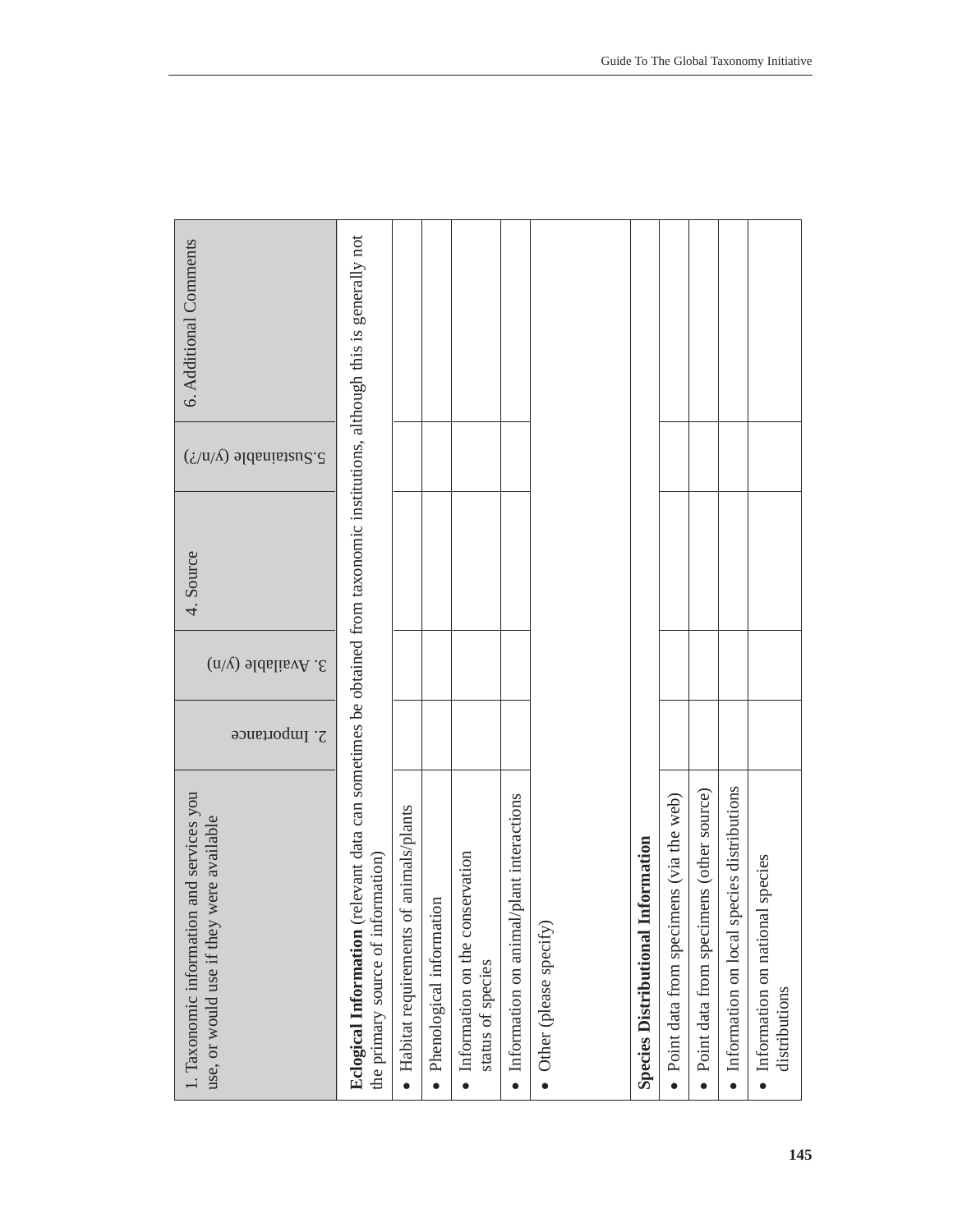| 6. Additional Comments                                                                   |                                                    |                                |                       |                          |                         |                            |                                        |                                              |                                                |                                     |
|------------------------------------------------------------------------------------------|----------------------------------------------------|--------------------------------|-----------------------|--------------------------|-------------------------|----------------------------|----------------------------------------|----------------------------------------------|------------------------------------------------|-------------------------------------|
| $\sum_{i=1}^{\infty}$ sustainable (y/n/?)                                                |                                                    |                                |                       |                          |                         |                            |                                        |                                              |                                                |                                     |
| 4. Source                                                                                |                                                    |                                |                       |                          |                         |                            |                                        |                                              |                                                |                                     |
| 3. Available (y/n)                                                                       |                                                    |                                |                       |                          |                         |                            |                                        |                                              |                                                |                                     |
| 2. Importance                                                                            |                                                    |                                |                       |                          |                         |                            |                                        |                                              |                                                |                                     |
| and services you<br>use, or would use if they were available<br>1. Taxonomic information | · Information on regional species<br>distributions | Distribution maps<br>$\bullet$ | GIS data<br>$\bullet$ | • Other (please specify) | Educational Information | Public education materials | Information on literature<br>$\bullet$ | ials<br>Training courses/materi<br>$\bullet$ | Specimens for student examination<br>$\bullet$ | Other (please specify)<br>$\bullet$ |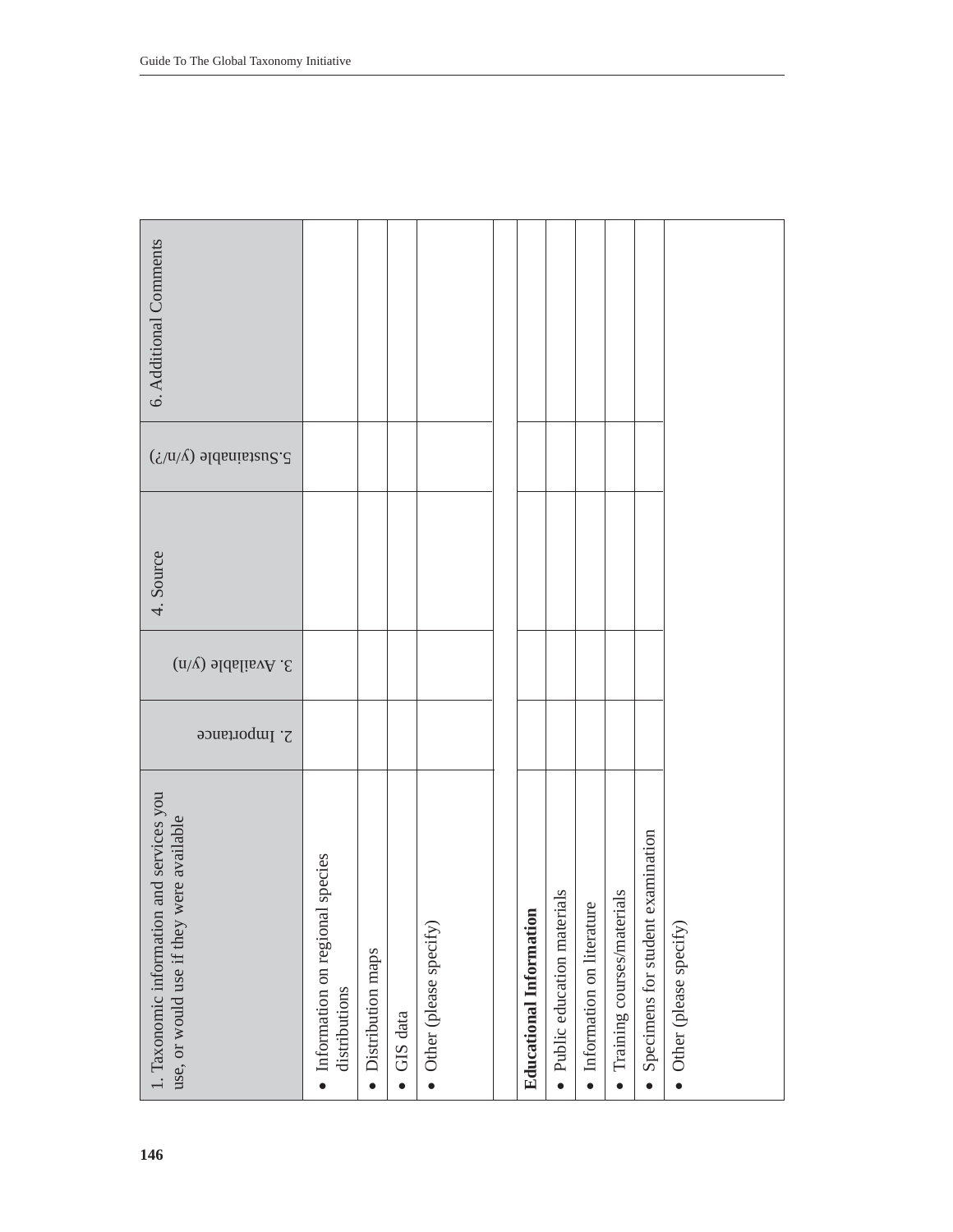Please use the following page to provide more detailed information on the taxonomic information or services you require for biodiversity conservation which are currently unavailable (e.g. specific species/areas, or other types of information not included in the above list)

Many thanks for your time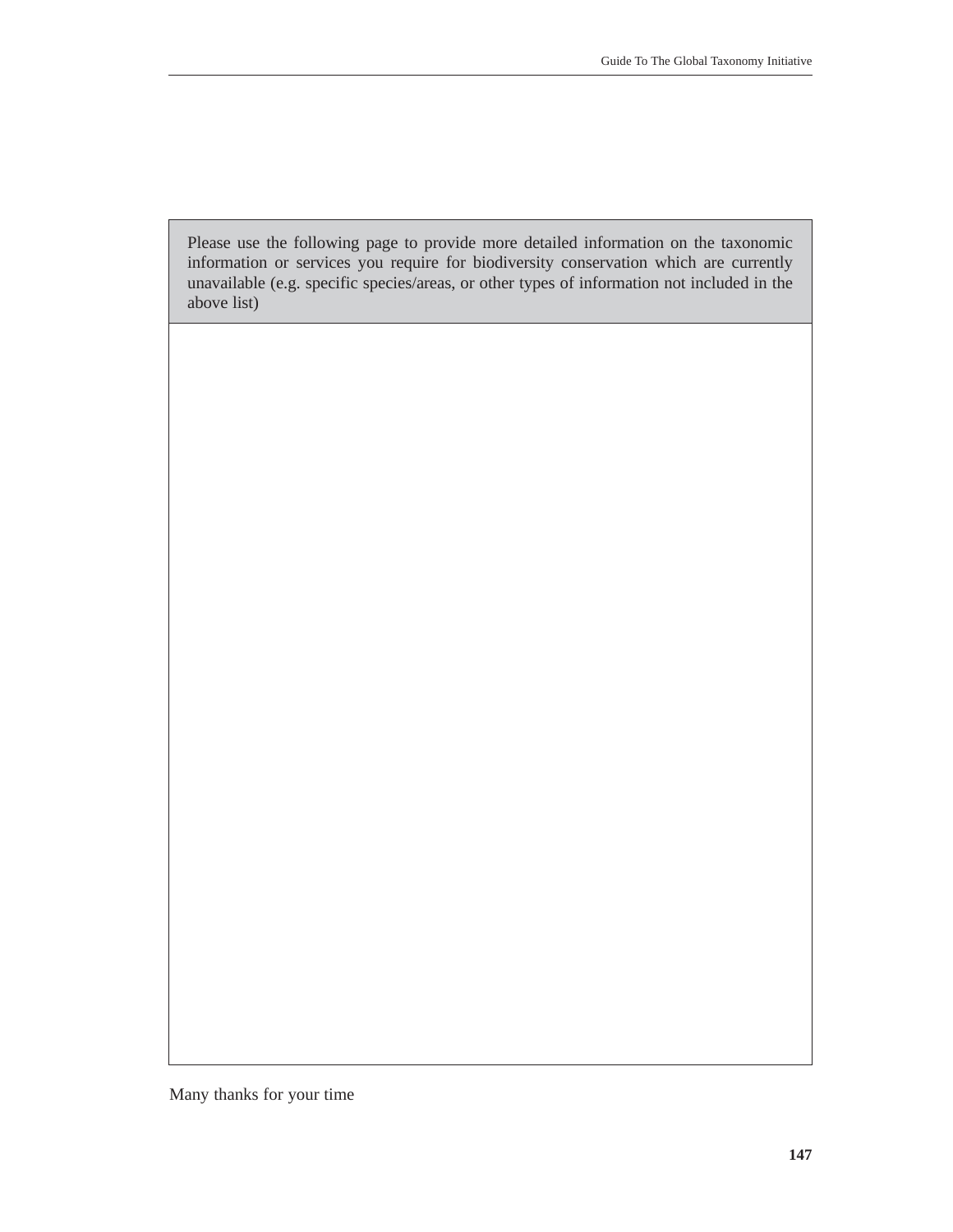#### *ANNEX 7.*

## **USEFUL CONTACT ADDRESSES**

(n.b., internet links for these and many other relevant organizations are provided throughout the text of this guide)

#### **BioNET-INTERNATIONAL**

The Global Network for Taxonomy Technical Secretariat, Bakeham Lane, Egham, Surrey, TW20 9TY, United Kingdom. Telephone: + 44 (0) 1491 829036/7/8 Facsimile: + 44 (0) 1491 829082 E-mail: bionet@bionet-intl.org. URL: http://www.bionet-intl.org/

# **BioNET Regional Networks (LOOPs – Locally Organized and Operated Partnerships):**

ANDINONET (Andean countries) http://www.andinonet.org.ve

CARINET (Caribbean) http://carinet.ecoport.org

EAFRINET (East Africa) http://eafrinet.ecoport.org

NAFRINET (North Africa) nafrinet@yahoo.fr

SAFRINET (Southern Africa) http://safrinet.ecoport.org

ASEANET (South-east Asia) http://aseanet.org

EASIANET (East Asia) http://www.easianet.nies.go.jp/hk

EuroLOOP (Europe) ulenberg@science.uva.nl PACINET (South Pacific) Gilianne.brodie@jcu.edu.au

WAFRINET (West Africa) b.james@cgiar.org

LATINET (South America Southern Cone) ticky@csnat.unt.edu.ar

MesoAmeriNET (Mesoamerica)

alherrer@inbio.ac.cr

NEURASIANET (North Eurasia) nema@zin.ru; mab.ru@relcom.ru

SACNET (South Asia) http://www.biodiversityasia.org/sacnet

#### **CABI Publishing: North American office**

CAB International 10 East 40th Street Suite 3203 New York, NY10016 USA Tel: +1 212 481 7018 Toll Free: +1 800 528 4841 Fax: +1 212 686 7993 E-mail: cabi-nao@cabi.org

## **CABI Publishing: European office**

CAB International, Wallingford, Oxfordshire, OX10 8DE **IK** Tel: +44 1491 832111 Fax: +44 1491 829292 E-mail: orders@cabi.org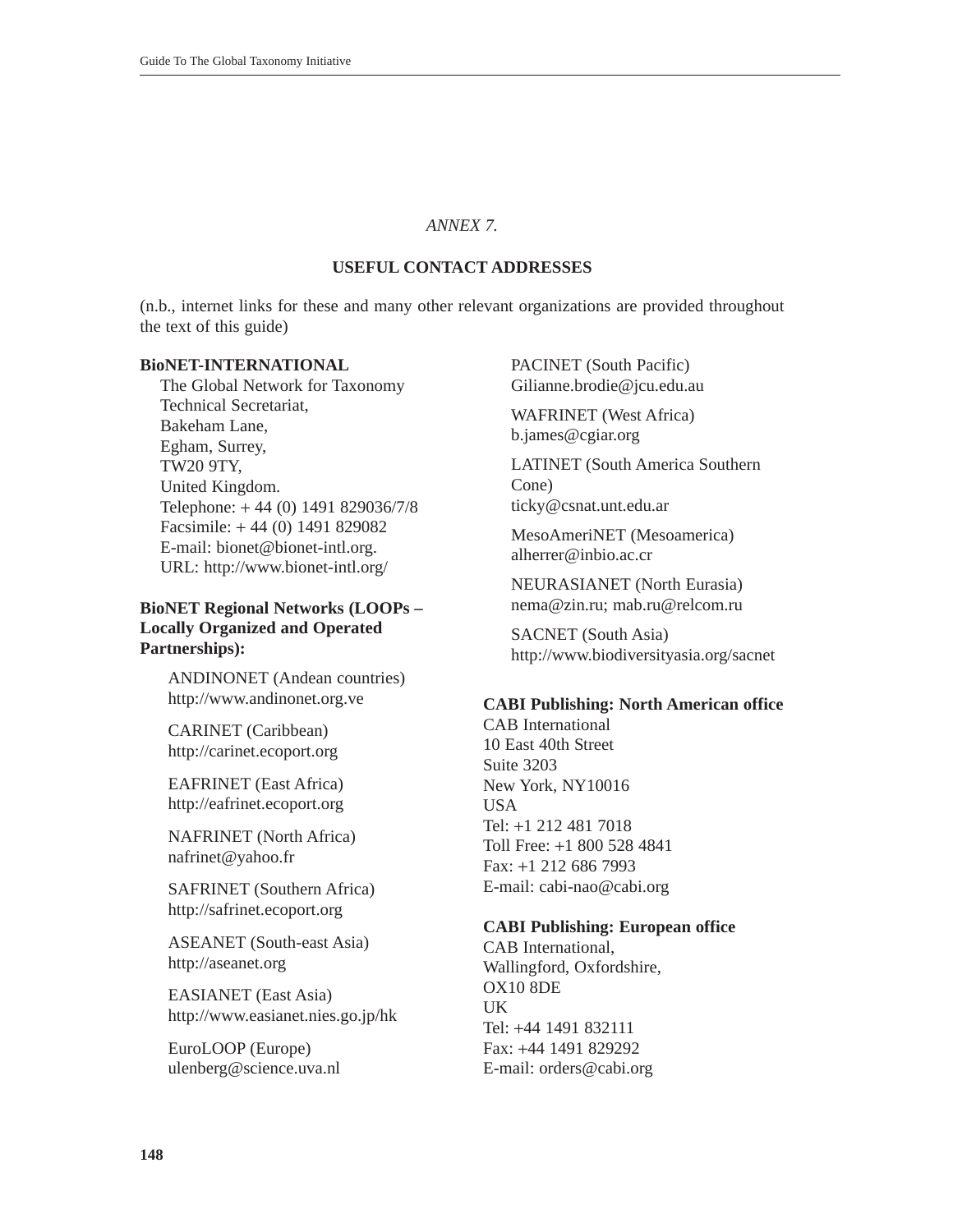#### **Clearing-House Mechanism,**

Secretariat of the Convention on Biological Diversity, 413 Saint-Jacques, Suite 800, Montréal, Québec, Canada H2Y 1N9, Telephone: +1 514 288 2220, Fax: +1 514 288 6588, E-mail: secretariat@biodiv.org URL: http://www.biodiv.org/chm/default.aspx

# **EDIT – European Distributed Institute of Taxonomy.**

http://www.e-taxonomy.eu/index.php

# **Food and Agriculture Organization of the United Nations**

Viale delle Terme di Caracalla 00100 Rome, Italy Telephone: (+39) 06 57051 Cable address: FOODAGRI ROME Telex: 625852/610181 FAO I Fax: (+39) 06 570 53152 Email: FAO-HQ@fao.org

## **Global Biodiversity Information Facility**

GBIF Secretariat, Universitetsparken 15, DK-2100 Copenhagen, Denmark Tel: +45 35 32 14 70 Fax: +45 35 32 14 80 E-mail: gbif@gbif.org URL: www.gbif.org

## **Global Environment Facility**

1818 H Street, NW, Washington, D.C., 20433, USA. Tel: (+1) 202-473-0508. Fax: (+1) 202-522-3240. URL: http://www.gefweb.org

## **Global Invasive Species Programme**

Claremont 7735, Cape Town, South Africa Telephone: +27 21 799 8800 Fax: + 27 21 797 1561 URL: http://www.gisp.org

# **IUCN – The World Conservation Union**

Rue Mauverney 28 Gland 1196 Switzerland Phone: +41 (22) 999-0000 Fax: +41 (22) 999-0002 webmaster@iucn.org

## **The Ramsar Convention on Wetlands**

Rue Mauverney 28 CH-1196 Gland Switzerland Tel: 41 22 999 0170 Fax: 41 22 999 0169 ramsar@ramsar.org

# **Royal Botanic Gardens, Kew**

Richmond, Surrey TW9 3AB UK Tel: 44 (0)20 8332 5000 Fax: 44 (0)20 8332 5197 http://www.rbgkew.org.uk/

# **Smithsonian Institution**

National Museum of Natural History 10th Street and Constitution Ave. NW Washington, D.C. 20560 Tel: 202.633.1000 info@si.edu

# **Species 2000**

School of Plant Sciences, The University of Reading Reading, RG6 6AS United Kingdom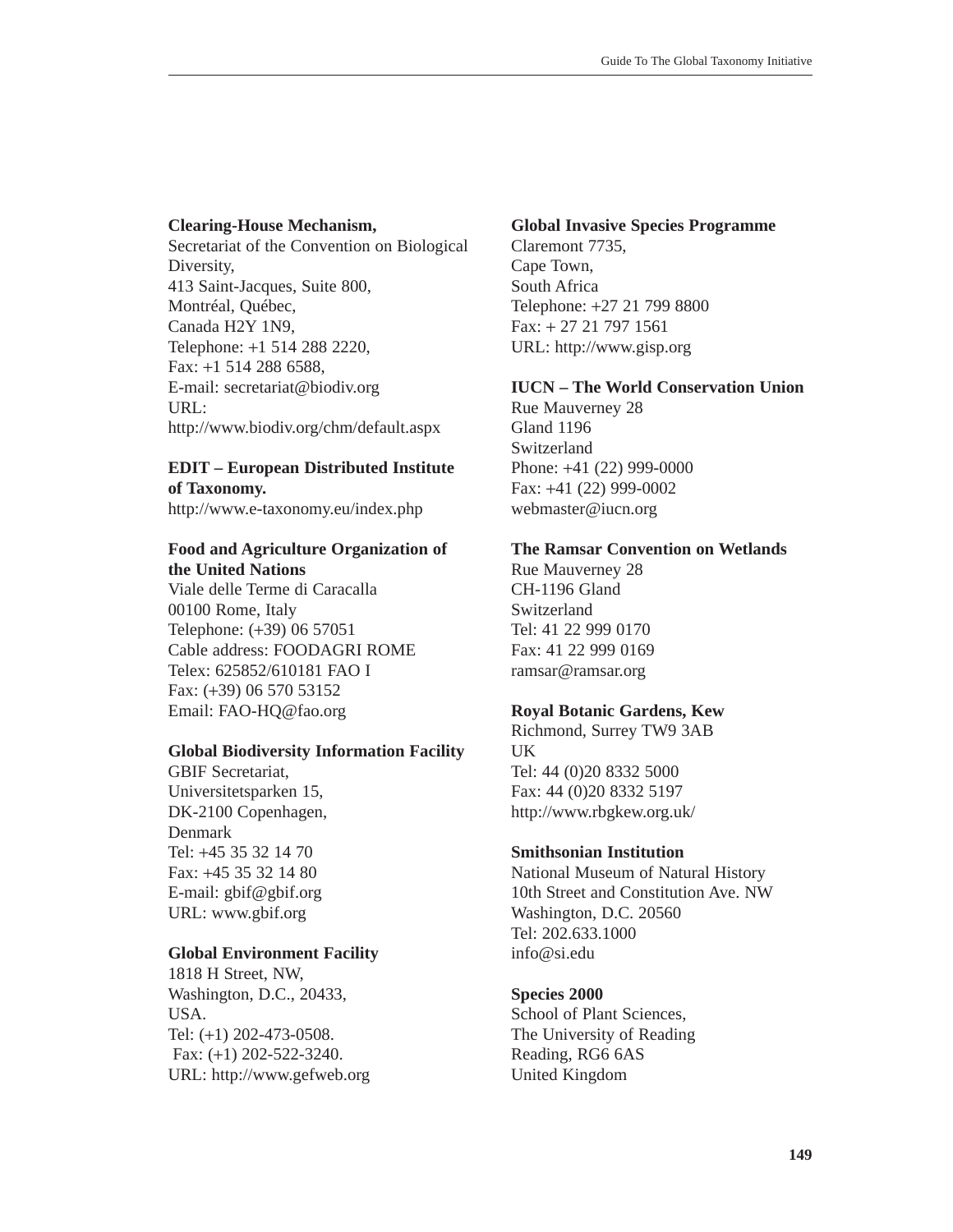tel: +44 (0)118 931 6466 fax: +44 (0)118 975 3676 e-mail: sp2000@sp2000.org URL: www.sp2000.org

## **United Nations Development Programme**

Global Environment Facility Unit (UNDP-GEF) 304 East 45th Street 9th Floor New York, NY 10017 U.S.A. URL: http://www.undp.org/gef/.

## **United Nations Educational, Scientific and Cultural Organization (UNESCO)** UNESCO – MAB,

Division of Ecological Sciences 1, rue Miollis Paris 75732 Cedex 15 France Tel: +33 1 45 68 40 67 Fax: +33 1 45 68 58 04 E-MAIL: MAB@UNESCO.ORG

## **United Nations Environment Programme**

United Nations Avenue, Gigiri PO Box 30552, 00100 Nairobi, Kenya Tel: (254-20) 621234 Fax: (254-20) 624489/90 URL: http://www.unep.org

# **UNEP – World Conservation Monitoring Centre**

219 Huntingdon Road Cambridge CB3 0DL, UK Tel: +44 (0)1223 277314 Fax: +44 (0)1223 277136 email: info@unep-wcmc.org

## **The World Bank**

Global Environment Division, 1818 H Street, NW, Washington, DC, USA. Tel. (+1) 202-473-1816. Fax: (+1) 202-522-3256. URL: http://www.worldbank.org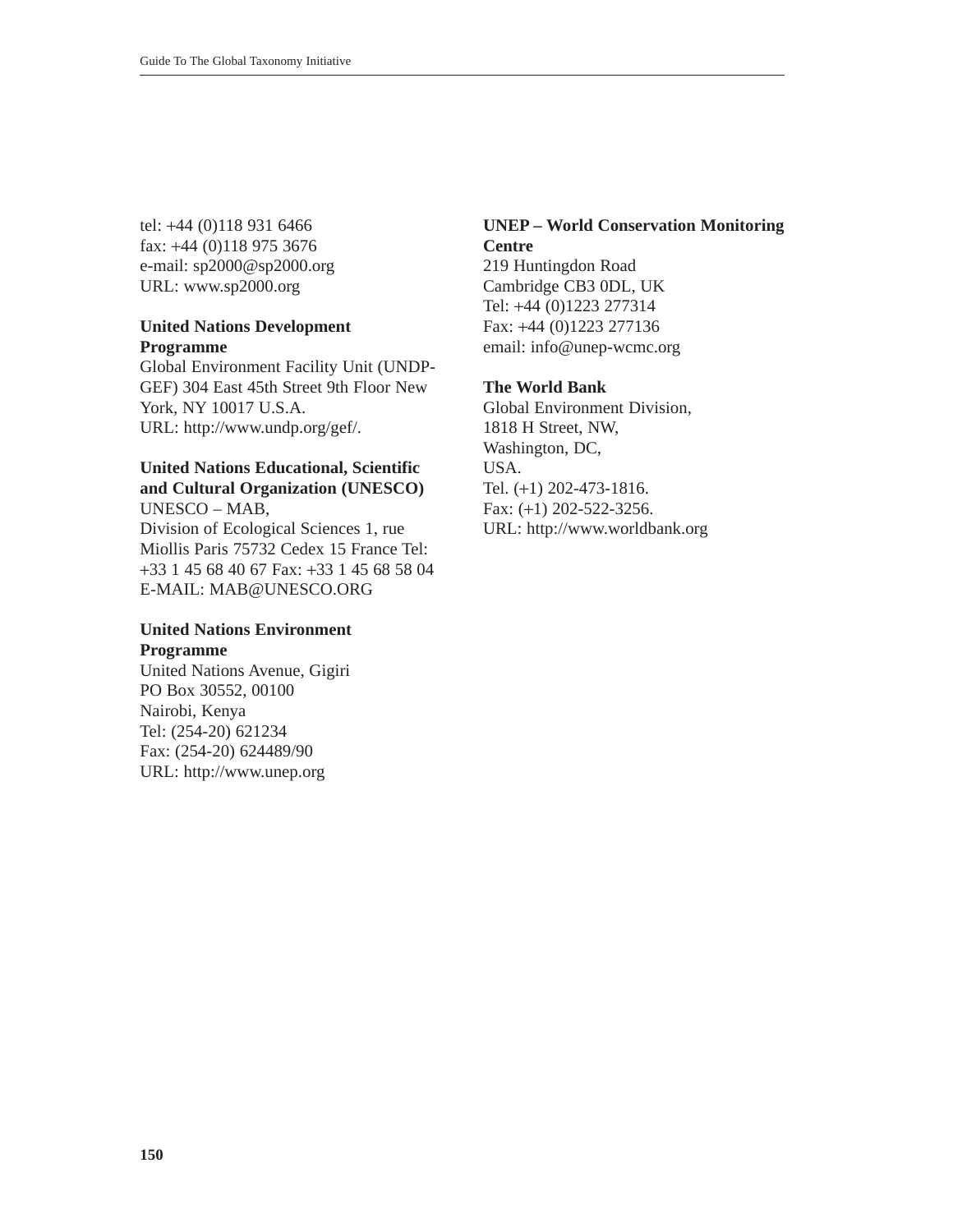#### *ANNEX 8.*

# **COP DECISION III/10 ENDORSING SBSTTA RECOMMENDATION II/2 ON PRACTICAL APPROACHES FOR CAPACITY-BUILDING FOR TAXONOMY**

#### *The SBSTTA,*

*Recalling* paragraph 7 of decision II/8, which requested the second meeting of the SBSTTA to address the issue of the lack of taxonomists that are required for Parties to implement the Convention and to advise the Conference of the Parties at its third meeting on ways and means to overcome this problem, taking into account existing studies and ongoing initiatives while adopting more practical direction of taxonomy linked to bio-prospecting and ecological research on conservation and sustainable use of biological diversity and its components;

*Recognizing* that biological collections are the basis of taxonomy and are also sources of genetic resources;

*Having* examined the note by the Secretariat (UNEP/CBD/SBSTTA/2/5) and finding an extraordinary level of agreement that enhanced taxonomic capacity is a *sine qua non* for the implementation of the Convention;

*Recommends* that the Conference of the Parties consider the following:

1. There is a scarcity of taxonomists, taxonomic collections, and institutional facilities, and there is a need to take measures to alleviate this situation worldwide, to facilitate and assist countries in implementing the Convention on Biological Diversity. In particular, national institutions and regional and subregional networks should be established or strengthened and linkages enhanced with taxonomic institutions in developing and developed countries. In strengthening the taxonomic base, consideration must be given to the information needs for bio-prospecting, habitat conservation, sustainable agriculture and the sustainable utilization of biological resources.

2. Capacity-building for taxonomy should be linked to the effective implementation of the Convention on Biological Diversity, particularly the national identification of areas of high diversity to threatened taxa, taxa that are or may be of value to humanity, and those with potential use as biological indicators for conservation and sustainable use of biological diversity.

3. Development of guidelines and programme priorities for funding, including for the financial mechanism under the Convention, should take account of the specific needs for capacity-building in taxonomy to serve areas such as bio-prospecting, habitat conservation and the sustainable use of biological diversity. Such support should recognize the need for adequate, long-term housing of collections and records and longterm research.

4. For new taxonomists to be recruited, there is a need to provide employment opportunities. It is urgent that Parties take this need into consideration and integrate it into the programme of capacity-building.

5. Where appropriate, national taxonomic needs assessment and action plans should be developed by setting national priorities, mobilizing available institutional resources, and identifying available funds. Countries could benefit from regional and subregional collaboration.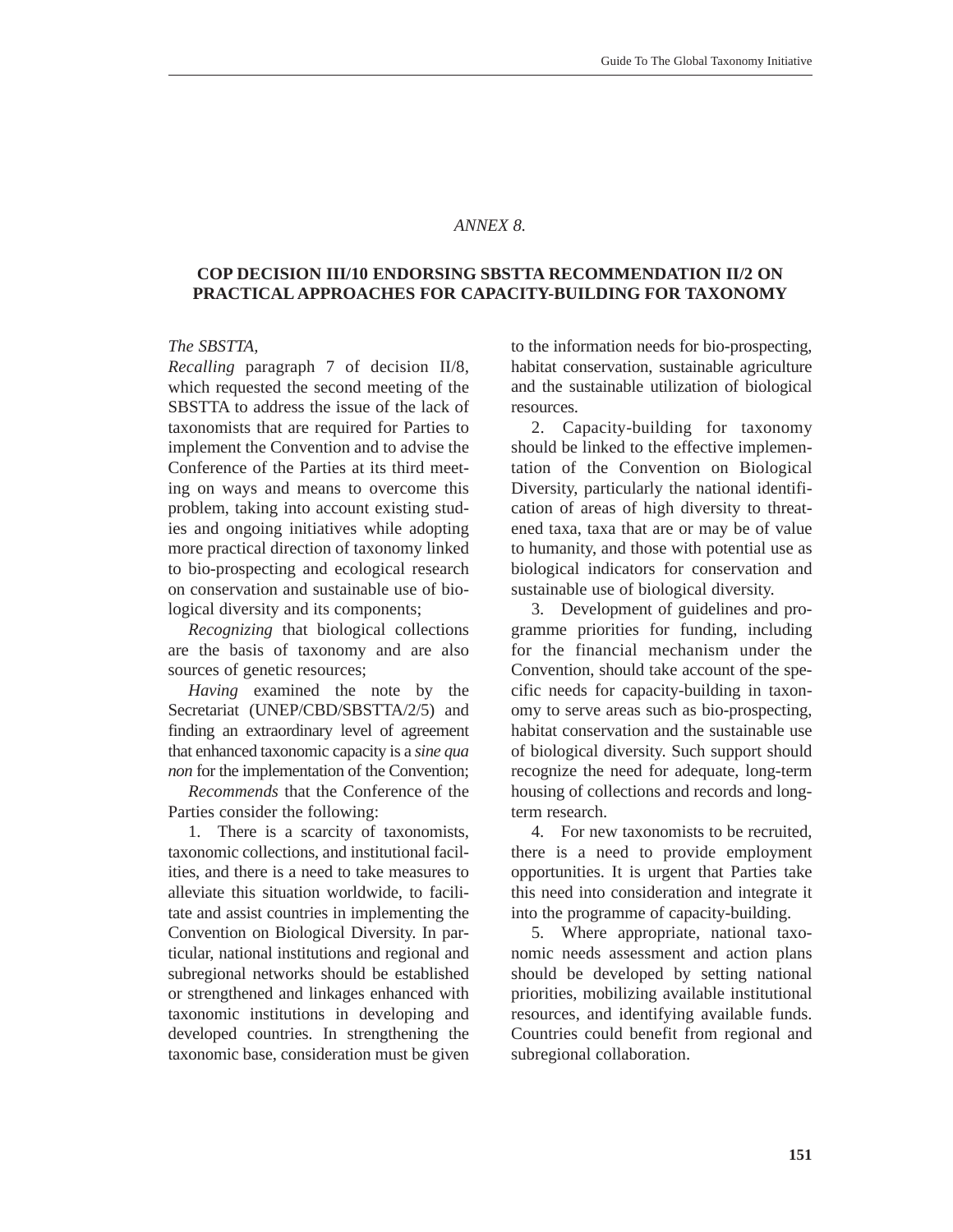6. The importance of establishing regional and subregional training programmes was recognized. Attention should also be given to the training of specialists, parataxonomists, and technicians in this field. The field of taxonomy must be integrated with training activitie such as biological monitoring and assessments. Maximum use should be made of existing institutions and those organizations active in these fields.

7. There is an urgent need to make the information on existing taxonomic knowledge, including information about the taxa in worldwide collections, available to countries of origin.

8. Taxonomic information to assist capacity-building in taxonomy should be included within the clearing-house mechanism. The taxonomic work embodied in existing archives and inventories, field guides and publications needs to be updated and readily accessible through worldwide services and the duplication of work already conducted should be avoided. The dissemination of information should further the objectives of the Convention and be linked to user needs. This sharing of information will require greater international collaboration. It should also be recognized that traditional taxonomic systems offer a valuable perspective on biological diversity and should be considered part of the total taxonomic knowledge base at national, regional and subregional levels.

9. Since taxonomy generally involves the use of biological collections, those concerned should consider the adoption of mutually agreed upon material transfer agreements or equivalent instruments in accordance with the provisions of the Convention on Biological Diversity for exchange of biological specimens and information relating to them.

10. The Conference of the Parties should consider instructing the Global Environment Facility to support a Global Taxonomy Initiative, providing the necessary funds for the following actions related to capacity-building in taxonomy:

- (a) *developing* national, regional and subregional training programmes;
- (b) *strengthening* reference collections in countries or origin including, where appropriate, the exchange of paratypes on mutually agreed upon terms;
- (c) *making* information housed in collections worldwide and the taxonomy based on them available to the countries of origin;
- (d) *producing* and distributing regional taxonomic guides;
- (e) *strengthening* infrastructure for biological collections in countries of origin, and the transfer of modern technologies for taxonomic research and capacity-building; and
- (f) *disseminating* taxonomic information worldwide, inter alia, by the clearing-house mechanism.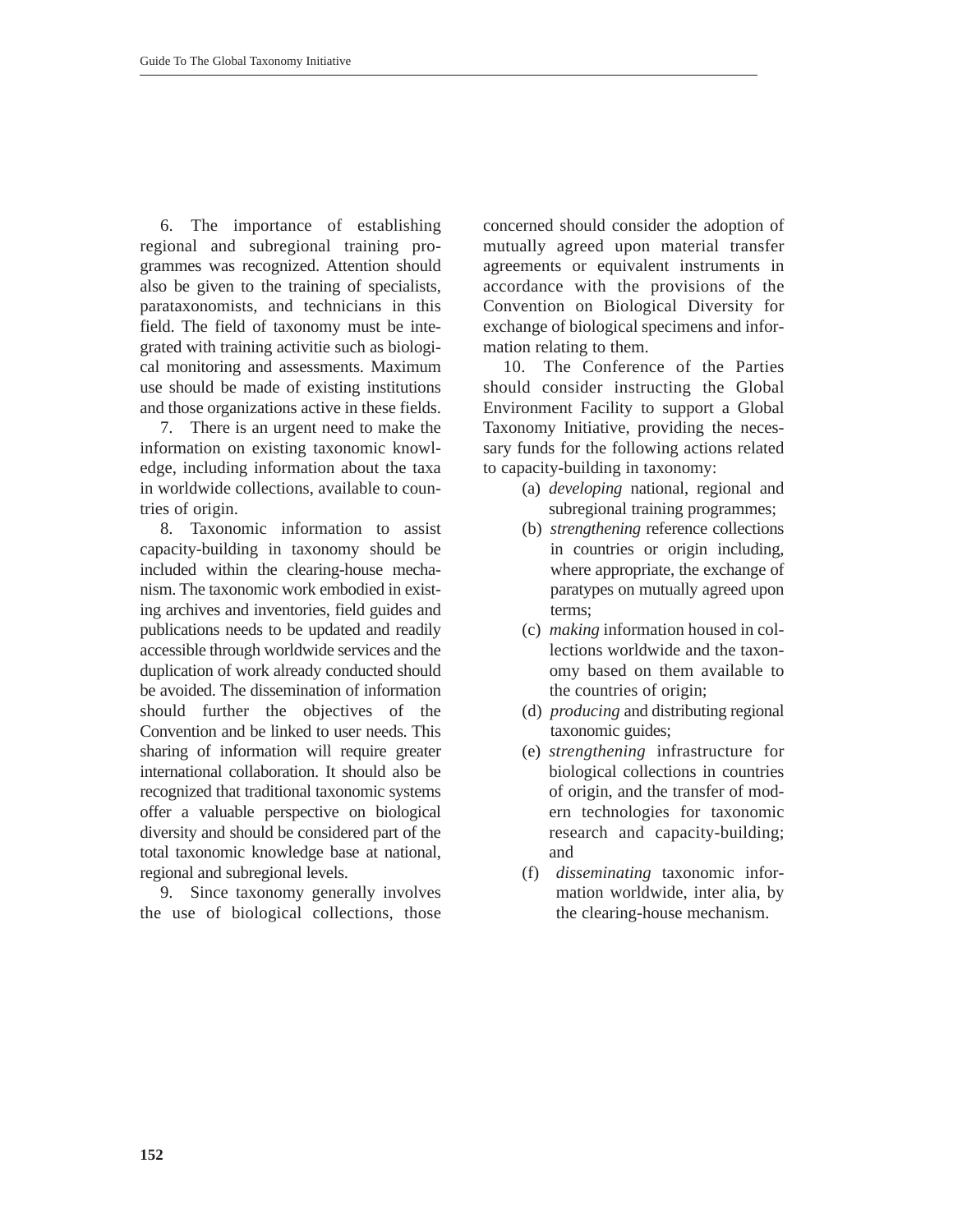#### *ANNEX 9.*

#### **COP DECISION IV/1**

Report and recommendations of the third meeting of the Subsidiary Body on Scientific, Technical and Technological Advice, and instructions by the Conference of the Parties to the Subsidiary Body on Scientific, Technical and Technological Advice

#### **D. Global Taxonomy Initiative**

Note: paragraphs 1 and 3 have been retired by the COP.

#### *The Conference of the Parties,*

*Noting* decision III/10, supporting a Global Taxonomy Initiative, and the activities being supported by the financial mechanism on taxonomy,

*Recognizing* the need for taxonomic input in many activities aimed at the conservation and sustainable use of biological diversity and the lack of taxonomic capacity in a majority of countries,

*Recalling* that paragraph 3 of decision III/10, in which the Conference of the Parties endorsed the recommendation II/2 of the Subsidiary Body on Scientific, Technical and Technological Advice concerning capacity-building for taxonomy through a Global Taxonomy Initiative,

*Taking into account* the urgency for the availability of taxonomic information to countries of origin, and the need of developing countries to develop national collections and human and institutional capacities in taxonomy,

1. *Acknowledges* the work already under way by the financial mechanism in response to decision III/10 of the Conference of the Parties, and requests the Global Environment Facility to report on

these experiences at the fifth meeting of the Conference of the Parties;

2. *Stresses* the urgent need for the further implementation of recommendation II/2 of the Subsidiary Body on Scientific, Technical and Technological Advice concerning capacity-building in all fields of taxonomy to assist in the implementation of the Convention, through the incorporation of targeted actions in its workplan, including promoting regional activities to set regional agendas;

3. *Endorses*, as initial advice, the Suggestions for Action in the annex to the present decision to develop and implement a Global Taxonomy Initiative, and *requests* the Subsidiary Body on Scientific, Technical and Technological Advice to examine and provide advice on the further advancement of a Global Taxonomy Initiative;

4. *Recognizes* that the implementation of a Global Taxonomy Initiative should occur on the basis of country-driven projects at the national, regional and subregional levels;

5. *Invites* the United Nations Environment Programme to assist in the global implementation of a Global Taxonomy Initiative, as offered by the Executive Director in his address to the Conference of the Parties at its fourth meeting;

6. *Encourages* Governments to make available appropriate resources to enhance the availability of taxonomic information;

7. *Encourages* Governments to develop bilateral and multilateral training and employment opportunities for taxonomists, particularly for those dealing with poorly known organisms;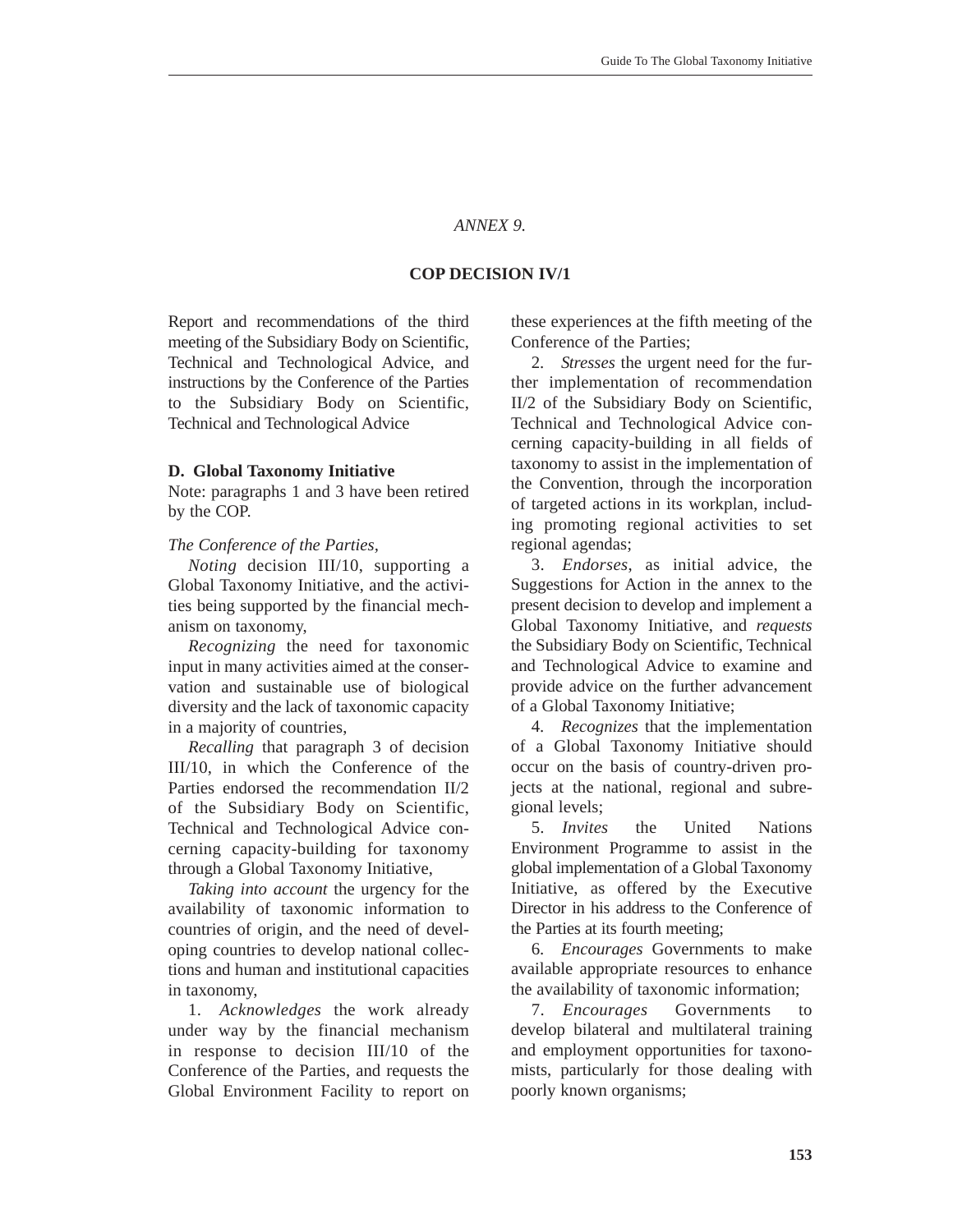8. *Stresses* the need to consider indigenous and traditional knowledge as an important existing information source that should be taken into account, and made available through appropriate mechanisms;

9. *Stresses* the urgent need for adequate financial resources to implement a Global Taxonomy Initiative and *requests* the institutional structure of the financial mechanism of the Convention to provide financial resources, particularly to assist in implementing, through country-driven activities within the context of the operational programmes of the Global Environment Facility, the Suggestions for Action annexed to the present decision.

## **Annex**

## SUGGESTIONS FOR ACTION

1. The Executive Secretary should, as a matter of urgency, seek means outside of core funding of the Convention, to appoint a Programme Officer with appropriate operational resources to have responsibility for the further development of a Global Taxonomy Initiative, through the network of existing global, regional and national relevant institutions and organizations. The officer should especially coordinate actions to meet the need, recognized by the meeting, for each country to conduct a national taxonomic needs assessment, and to link to national reporting under the Convention on Biological Diversity and immediately coordinate a global directory of taxonomic expertise and biological collections. This information resource should be made available in both electronic and paper form.

2. Parties and authorities responsible for museums and herbaria should invest, on a long-term basis, in the development of appropriate infrastructure for their national collections. As part of that investment, donors, both bilateral and multilateral, in their commitment to the conservation and sustainable use of biological diversity in countries where they provide investment support, should support infrastructural needs of collection-holding institutions.

3. Parties and international donors should encourage partnerships between institutions in developed and developing countries so as to promote scientific collaboration and infrastructure rationalization. Such collaboration should include the development of national, subregional, regional and global training initiatives. Taxonomic institutions in each nation, both individually and regionally, should develop national priorities in taxonomic training, infrastructure, new technology, capacitybuilding and market needs.

4. Parties and authorities should adopt internationally agreed levels of collection housing (climate control, fire protection systems, pest control, acceptable levels of workplace health and safety) that ensure protection of collections and the well-being of all people working on and accessing collections.

5. Parties and international donors should provide training programmes at different educational levels, relevant to the needs of individual countries, including vocational, technical and academic training. Parties should also recognize that ongoing employment for trainees is part of an effective training scheme.

6. Parties and authorities should utilize information systems to maximum effect in taxonomic institutions. In developing priority-setting criteria for information products, taxonomic institutions should consider the needs of the wide range of users of that information, including biological diversity managers. In particular, taxonomic information, literature and checklists should be put into electronic form.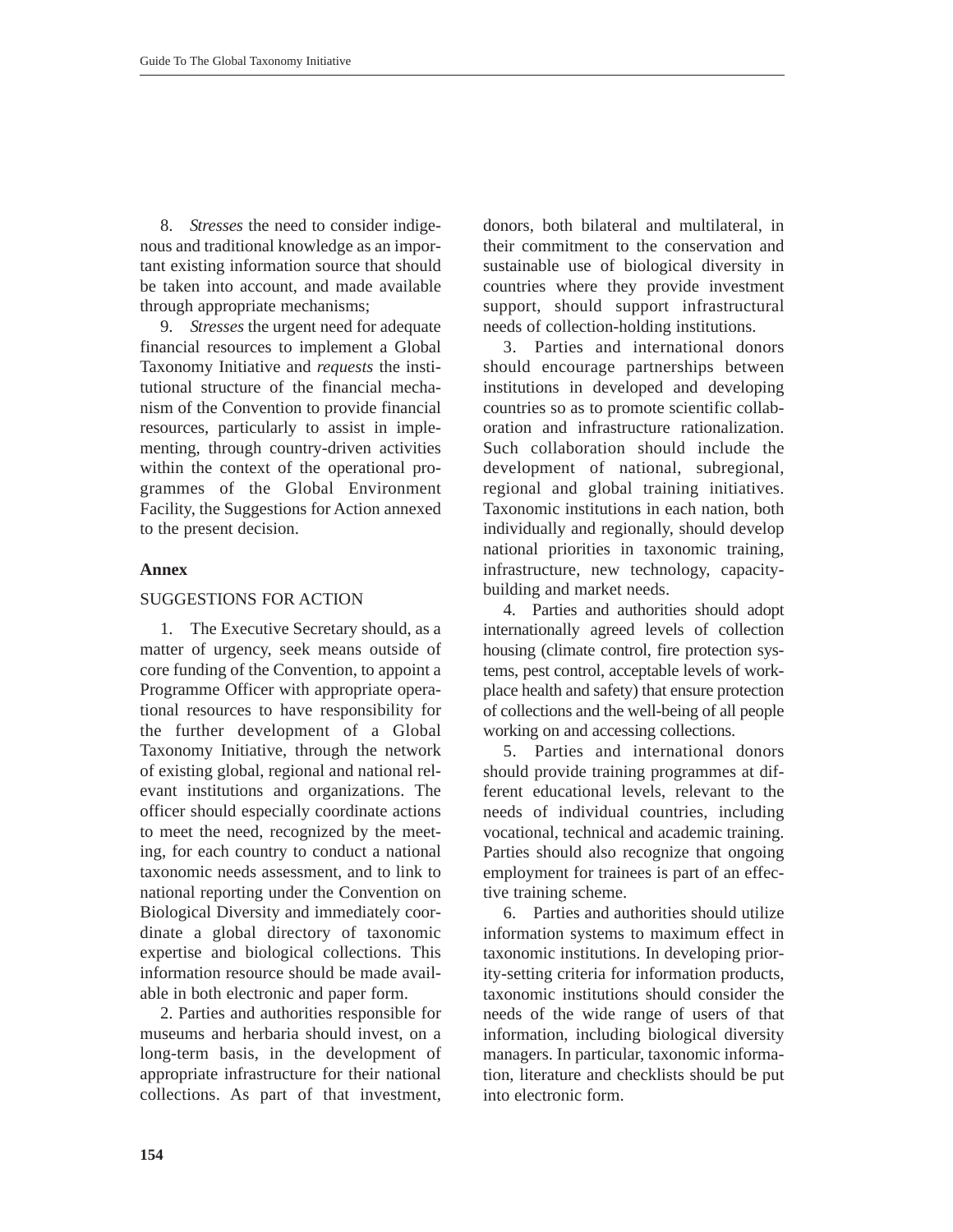7. Parties to the Convention on Biological Diversity should report on measures adopted to strengthen national capacity in taxonomy, to designate national reference centres, and to make information housed in collections available to countries of origin.

8. Institutions, supported by Parties and international donors, should coordinate their efforts to establish and maintain effective mechanisms for the stable naming of biological taxa.

9. Governments members of the Organization for Economic Cooperation and Development (OECD) should endorse and support the recommendations from the OECD Megascience Forum's Biodiversity Informatics Subgroup, regarding the development of a Global Biodiversity Informatics Facility (GBIF) to allow people in all countries to share biological diversity information and to provide access to critical authority files.

# **Implementing the actions**

10. The Executive Secretary should ensure that the clearing-house mechanism (in collaboration with the OECD Megascience Forum's Biodiversity Informatics Subgroup Initiative) develop protocols and strategies for coordinating access to and distribution of taxonomic information contained in collections. In addition, the clearing-house mechanism, through its national focal points, should establish and update directories of taxonomists and their research and identification expertise.

- 11. *In addition, Parties should*:
	- (a) Ensure that institutions responsible for biological diversity inventories and taxonomic activities are financially and administratively stable, so as to have potential for continued and growing training and employment opportunities;
- (b) Assist institutions to establish consortia to conduct regional projects;
- (c) Select or use centres of expertise at different geographical levels, capable of offering training programmes individually or in combination, where such centres include universities, museums, herbaria, botanical and zoological gardens, research institutes and international or regional organizations;
- (d) Give special attention to international funding of fellowships for specialist training abroad or for attracting international experts to national or regional courses. Appropriate areas for funding should include conventional academic courses, expeditions, collaborative research projects, secondments, institutional partnerships, regional flora and fauna, internships and tutorial guidance;
- (e) Provide programmes for re-training of qualified professionals moving into taxonomy-related fields;
- (f) Adapt training methods to the particular technical or academic backgrounds and experience of candidates. Content of courses should respond to external user demands and modern needs, taking into account cost-effectiveness in their delivery;
- (g) Ensure training programmes address gaps in knowledge and the need for specialists in given taxonomic groups, and offer a comprehensive view of biologicaldiversity issues, including new scientific/technological approaches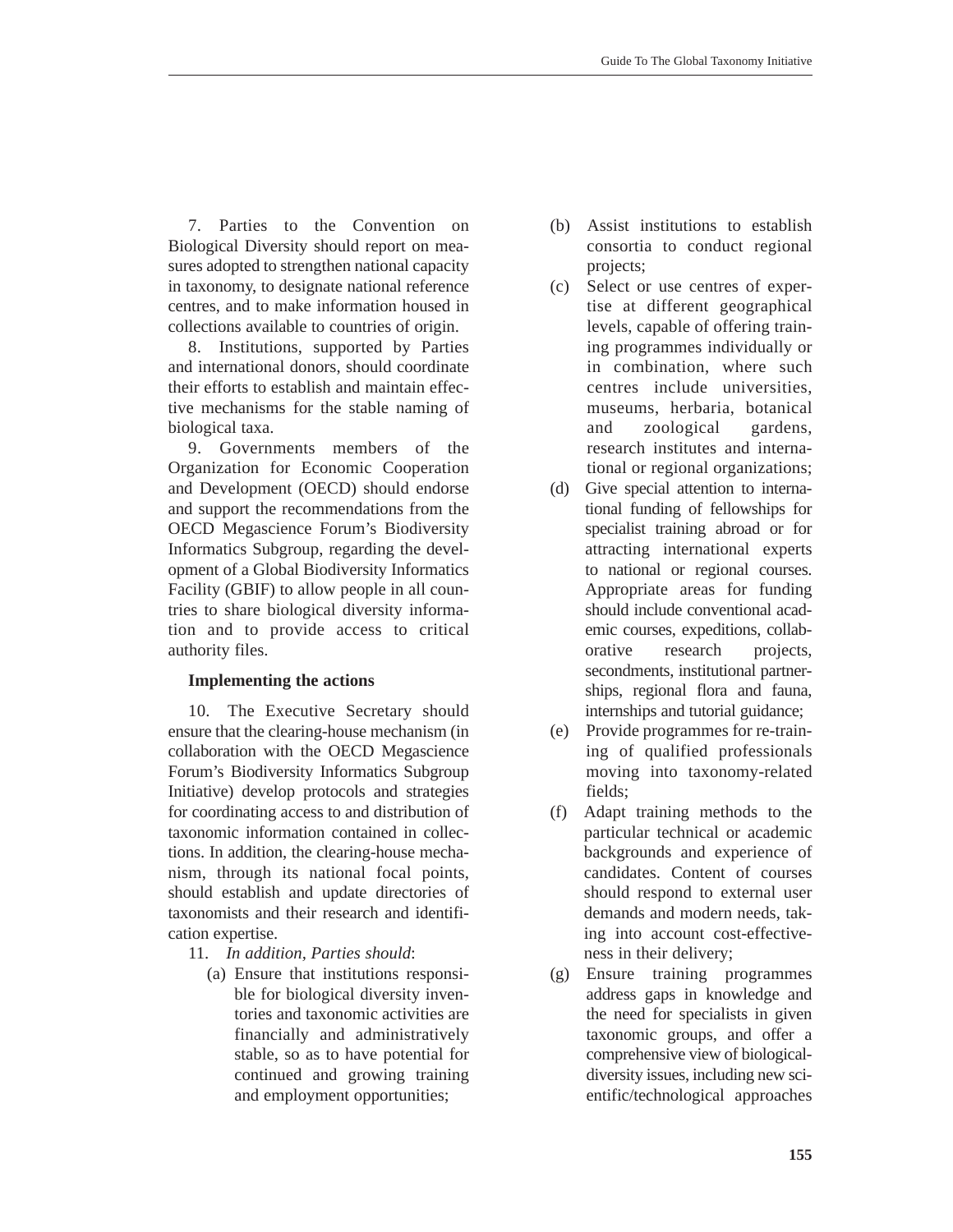to taxonomy (e.g. molecular biology/informatics);

- (h) Provide business management training, of the nature commonly offered to private-sector executives, for managers of biologicaldiversity institutions, as part of other efforts to strengthen those organizations;
- (i) Develop and maintain a register of practising taxonomists, areas of expertise and description of collections through electronic and

other means, which should be available on the Internet;

(j) Hold workshops to determine national taxonomic priorities, in the context of national biologicaldiversity studies and action plans. Once national priorities have been identified, support development of regional taxonomic priorities, including plans to database collections using mutually agreed software, quality control and core-data requirements.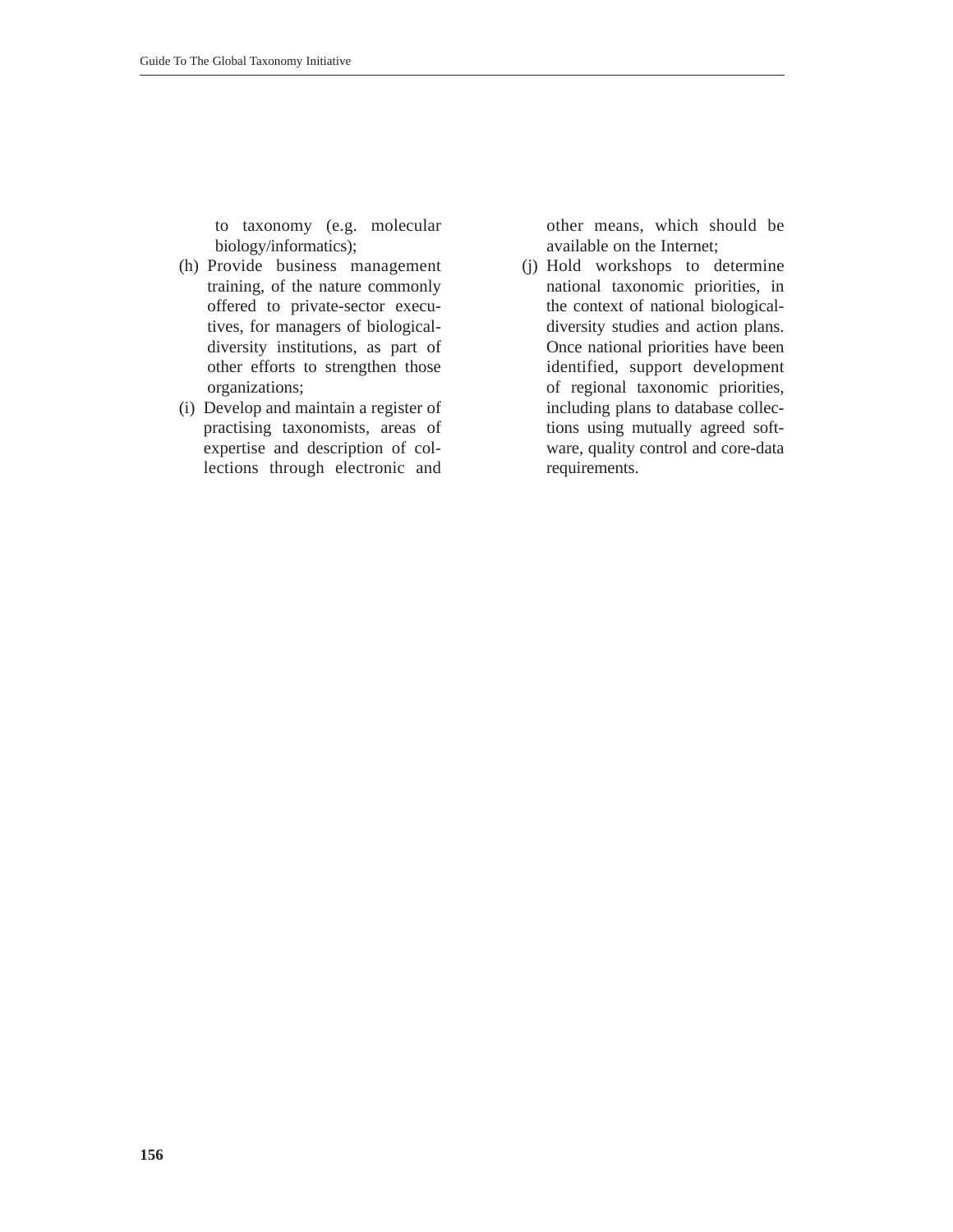#### *ANNEX 10.*

## **COP DECISION V/9: GLOBAL TAXONOMY INITIATIVE: IMPLEMENTATION AND FURTHER ADVANCE OF THE SUGGESTIONS FOR ACTION**

#### *The Conference of the Parties,*

1. *Establishes* a Global Taxonomy Initiative Coordination Mechanism to assist the Executive Secretary to facilitate international cooperation and coordinate activities under the Global Taxonomy Initiative in accordance with the terms of reference contained in the annex to this decision;

2. *Urges* Parties, Governments and relevant organizations to undertake the following priority activities to further the Global Taxonomy Initiative:

- (a) The identification of national and regional priority taxonomic information requirements;
- (b) Assessments of national taxonomic capacity to identify and, where possible, quantify national and regional-level taxonomic impediments and needs, including the identification of taxonomic tools, facilities and services required at all levels, and mechanisms to establish, support and maintain such tools, facilities and services;
- (c) Establishment or consolidation of regional and national taxonomic reference centres;
- (d) The building of taxonomic capacity, in particular in developing countries, including through partnerships between national, regional and international taxonomic reference centres, and through information networks;

(e) Communication to the Executive Secretary and Global Taxonomy Initiative Coordination Mechanism, by 31 December 2001, of suitable programmes, projects and initiatives for consideration as pilot projects under the Global Taxonomy Initiative;

3. *Requests* that the Executive Secretary, with the assistance of the Global Taxonomy Initiative Coordination Mechanism:

- (a) Draft as a component of the strategic plan for the Convention on Biological Diversity a work programme for the Global Taxonomy Initiative defining timetables, goals, products and pilot projects, emphasizing its role in underpinning conservation, sustainable use and equitable sharing of benefits, for consideration by the Subsidiary Body on Scientific, Technical and Technological Advice;
- (b) Initiate short-term activities, including regional meetings of scientists, managers and policy makers to prioritize the most urgent global taxonomic needs and facilitate the formulation of specific regional and national projects to meet the needs identified, and to report thereon to the Conference of the Parties at its sixth meeting;
- (c) Synthesize the findings of previous meetings of experts on the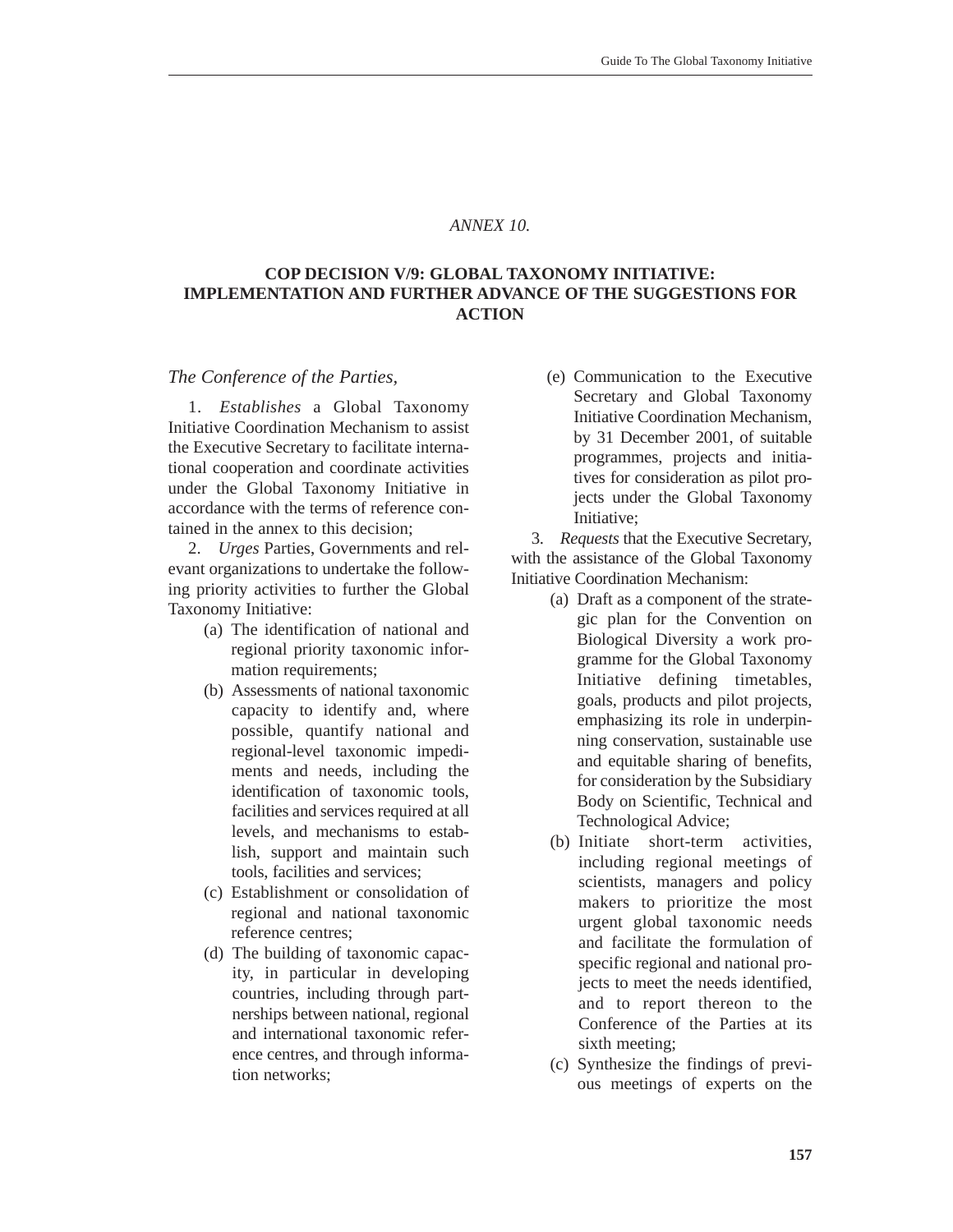Global Taxonomy Initiative (as contained in the note by the Executive Secretary on the review of the Global Taxonomy Initiative (UNEP/CBD/SBSTTA/5/4)), relevant sections of national reports submitted to the Conference of the Parties and recommendations of the Subsidiary Body on Scientific, Technical and Technological Advice on the Global Taxonomy Initiative, as advice for the proposed regional meetings;

(d) Use the Global Taxonomy Initiative as a forum to promote the importance of taxonomy and taxonomic tools in the implementation of the Convention;

4. *Requests* all Parties and Governments to designate a national Global Taxonomy Initiative focal point by 31 December 2000, linked to other national focal points, and participate in the development of regional networks to facilitate information-sharing for the Global Taxonomy Initiative;

5. *Invites* all interested international and regional conventions, initiatives and programmes to indicate their support for the Global Taxonomy Initiative and its Coordination Mechanism, through the Executive Secretary, and in so doing to specify their particular areas of interest and any support for the implementation of the Global Taxonomy Initiative that could be forthcoming;

6. *Urges* eligible Parties and consortia of eligible Parties to seek resources for the above priority actions through the financial mechanism, and requests the financial mechanism to continue promoting awareness of the Global Taxonomy Initiative in its outreach activities, such as the Capacity Development Initiative and the Country Dialogue Workshops, and to investigate

ways both within and outside its operational programme structure to facilitate capacity-building in taxonomy, and the implementation of the short-term activities referred to in the annex to the present decision.

# ANNEX: TERMS OF REFERENCE FOR THE COORDINATION MECHANISM OF THE GLOBAL TAXONOMY INITIATIVE

## **Mandate**

Building on the guidance contained in recommendation V/3 of the Subsidiary Body on Scientific, Technical and Technological Advice, the Coordination Mechanism shall assist the Executive Secretary to facilitate international cooperation and to coordinate activities on matters pertaining to the implementation and development of the Global Taxonomy Initiative (GTI). The Executive Secretary in carrying out this mandate will work closely with the clearing-house mechanism and report on progress of the Global Taxonomy Initiative to every other meeting of the Subsidiary Body on Scientific, Technical and Technological Advice, and, as appropriate, to the Conference of the Parties. The first meeting of the Coordination Mechanism shall take place no later than 30 November 2000. Meetings of the coordination mechanism can only take place with adequate representation from all regions, and subject to available resources.

# **Specific short-term activities to be undertaken prior to the sixth meeting of the Conference of the Parties**

The Executive Secretary with the assistance of the Coordination Mechanism shall:

(a) Develop a work programme for the Global Taxonomy Initiative, consistent with the Convention strategic plan, for considera-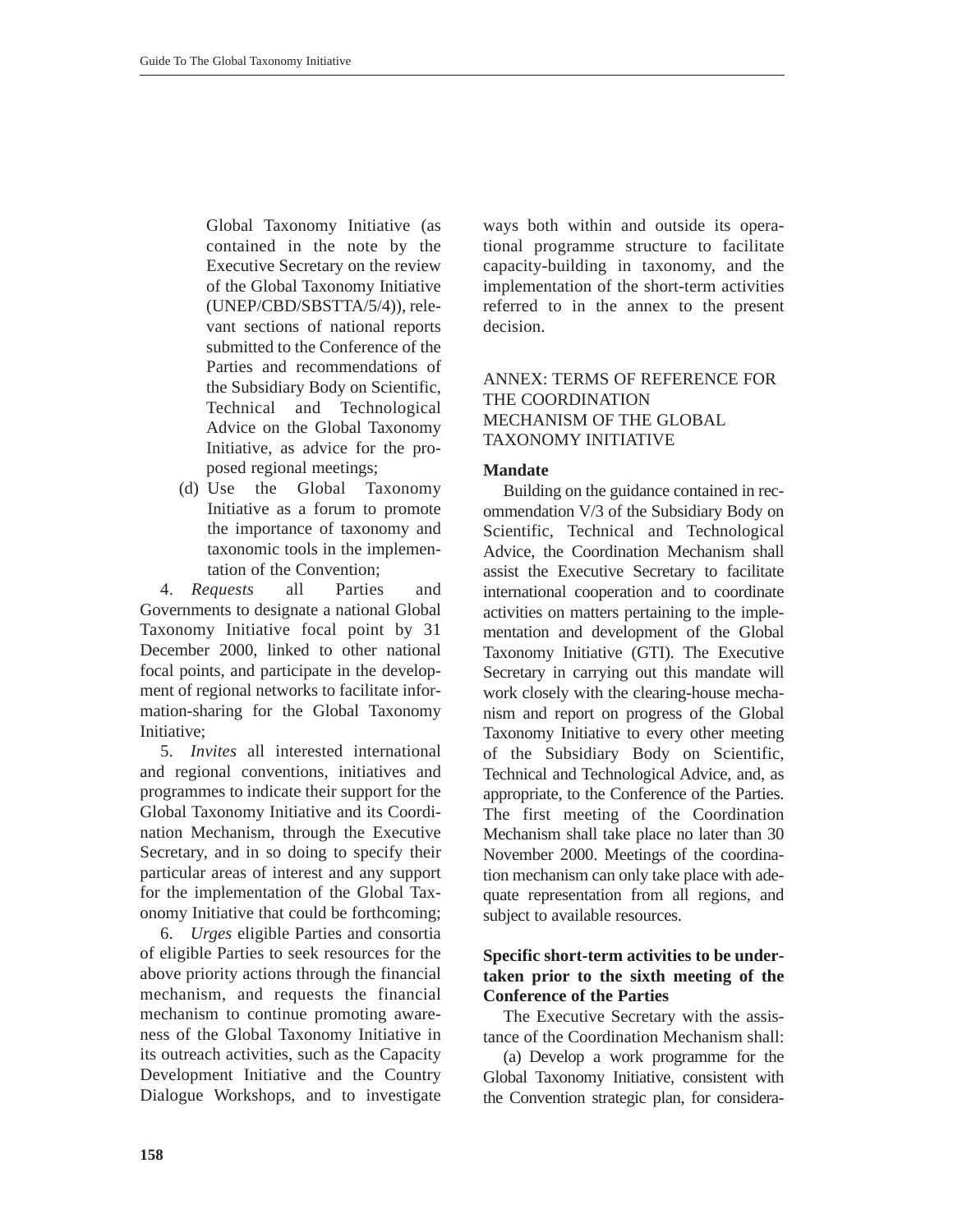tion by the Subsidiary Body on Scientific, Technical and Technological Advice;

(b) Convene regional meetings of scientists, managers and policy makers to prioritize the most urgent global taxonomic needs for consideration by the Subsidiary Body on Scientific, Technical and Technological Advice in finalizing the Global Taxonomy Initiative work programme;

(c) Establish mechanisms to use the Global Taxonomy Initiative as a forum to promote the importance of taxonomy and taxonomic tools in the implementation of the Convention's programmes of work.

#### **Membership**

The Executive Secretary, in consultation with the Bureau of the Subsidiary Body on Scientific, Technical and Technological Advice shall at the earliest opportunity select 10 members of the Coordination Mechanism, with due regard to geographical balance to allow two representatives from each region, on a rotational basis. The Executive Secretary shall invite a limited number of leading relevant organizations such as the United Nations Environment Programme, the United Nations Educational, Scientific and Cultural Organization, the Food and Agriculture Organization of the United Nations, the International Council of Scientific Unions, the Global Biodiversity Information Facility, the Global Environment Facility, and BioNET-INTERNATIONAL to participate in the work of the Coordination Mechanism.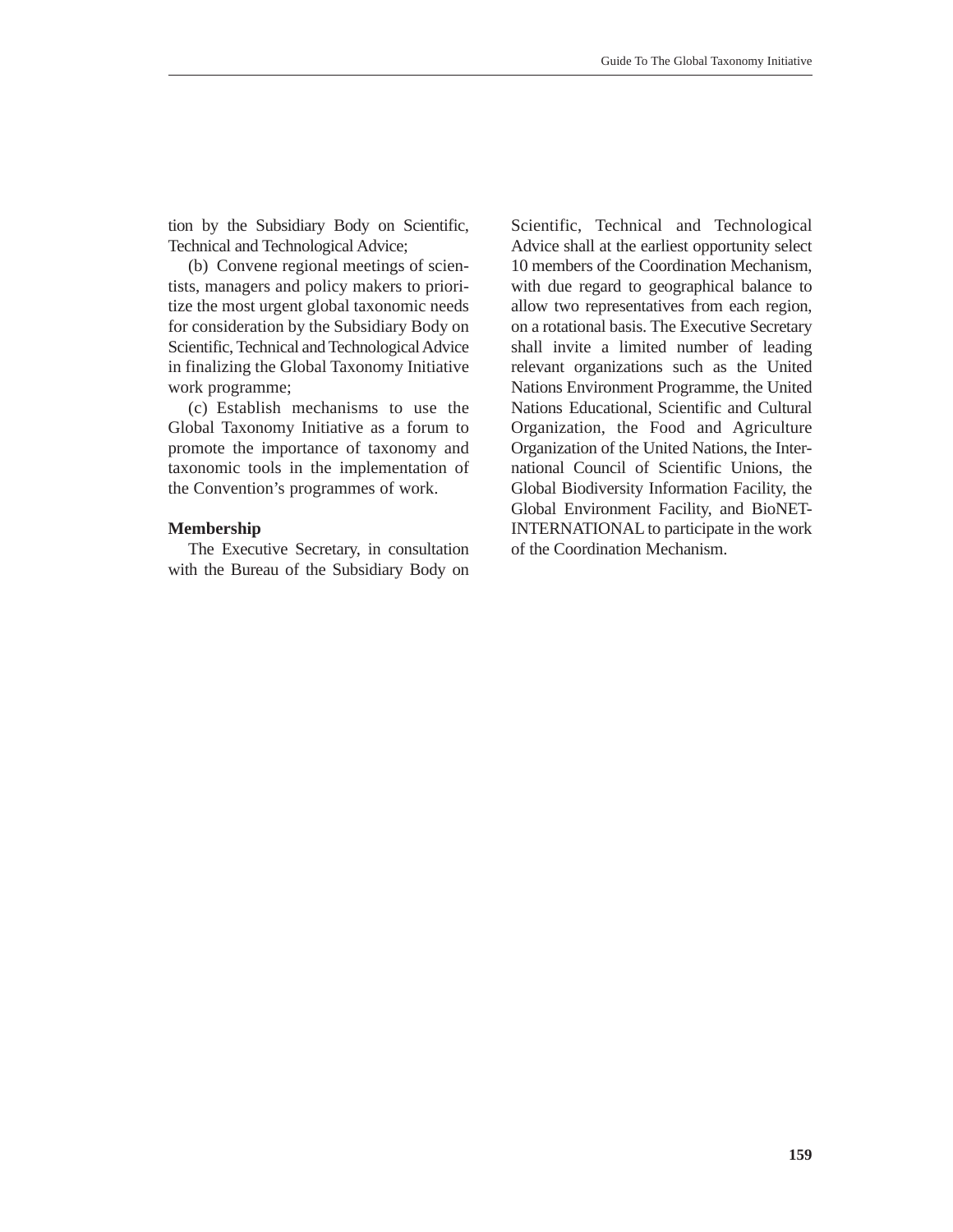# *ANNEX 11.*

## **COP DECISION VI/8: GLOBAL TAXONOMY INITIATIVE**

*The Conference of the Parties,* 

*Understanding* taxonomy to be a priority in implementing the Convention on Biological Diversity,

*Noting* that some groups of organisms provide particular taxonomic difficulties in national and regional monitoring and assessment work, particularly organisms at the micro level,

*Recognizing* the need for a programme of work at the national, regional and global levels, and the particular value of regional activities,

*1. Endorses* the programme of work for the Global Taxonomy Initiative, as annexed to the present decision, and the further submission and elaboration of potential pilot projects, including those listed in the progress report by the Executive Secretary on the Global Taxonomy Initiative and the report on progress and status of the Global Taxonomy Initiative;

*2. Urges* Parties, Governments, international and regional organizations, and other relevant organizations to promote, and, as appropriate, carry out, the programme of work;

*3. Recognizing* the value of supporting and building on existing national, regional, subregional and global initiatives, partnerships and institutions, invites the Executive Secretary to encourage the involvement of such entities to support Parties, Governments and relevant organizations in carrying out the programme of work, and recommends the continuation of the regional workshops on the Global Taxonomy Initiative to facilitate this process;

*4. Emphasizes* the need to coordinate activities with other existing initiatives, such as the Global Biodiversity Information Facility and the clearing-house mechanism of the Convention on Biological Diversity;

*5. Requests* the Executive Secretary to complete the guide to the Global Taxonomy Initiative, and provide information and clarification to Parties and Governments concerning the Global Taxonomy Initiative, in particular on the process for developing projects aimed at implementing the programme of work, including existing guidance from the financial mechanism;

*6. Requests* all Parties and other Governments to:

- a. Designate a National Focal Point for the Global Taxonomy Initiative, linked to other National Focal Points, as requested in decision V/9, paragraph 4;
- b. Provide updated information, through the clearing-house mechanism, about legal requirements for exchange of biological specimens and about current legislation and rules for access and benefitsharing in terms of the needs of the Global Taxonomy Initiative;
- c. Initiate the setting up of national and regional networks to aid the Parties in their taxonomic needs in implementing the Convention on Biological Diversity;

*7. Considers* capacity development at the national and regional levels as a driving force in implementing the programme of work;

*8. Decides* that the post of Global Taxonomy Initiative Programme Officer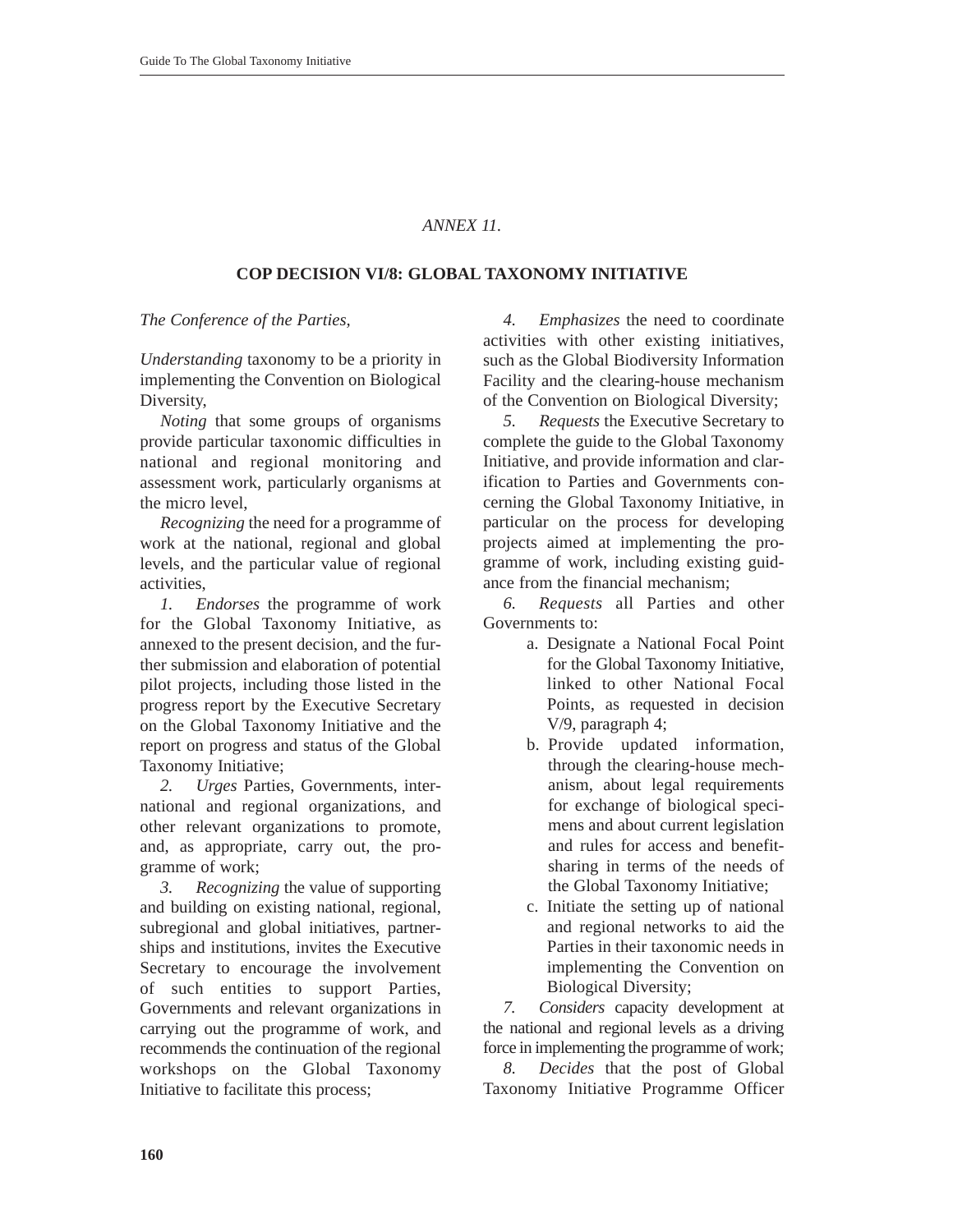within the Secretariat of the Convention on Biological Diversity be made permanent, with funding from the core budget of the Convention, and that adequate operational funds be provided to enable the occupant of the post to carry out her or his duties.

#### Annex

# **PROGRAMME OF WORK FOR THE GLOBAL TAXONOMY INTIATIVE**

**Contents** 

#### I. INTRODUCTION

#### II. PROGRAMME OF WORK

A. Overall objectives

- 1. What has the Conference of the Parties asked the GTI to be?
- 2. What should the GTI achieve?
- 3. Operational objectives

B. Taxonomic needs assessments at the national, regional and global levels

1. Operational objective 1 - Assess taxonomic needs and capacities at national, regional and global levels for the implementation of the Convention

C. Targeted actions

2. Operational objective 2 - Provide focus to help build and maintain the systems and infrastructure needed to obtain, collate and curate the biological specimens that are the basis for taxonomic knowledge.

3. Operational objective 3 - Facilitate an improved and effective infrastructure/system for access to taxonomic information; with priority on ensuring countries of origin gain access to information concerning elements of their biodiversity.

4. Operational objective 4 - Within the major thematic work programmes of the Convention include key taxonomic objectives to generate information needed for decision-making in conservation and sustainable use of biological diversity and its components.

5. Operational objective 5 - Within the work on cross-cutting issues of the Convention include key taxonomic objectives to generate information needed for decisionmaking in conservation and sustainable use of biological diversity and its components.

## III. MONITORING AND ASSESSMENT OF THE GTI

#### **I. INTRODUCTION**

1. Broadly understood, taxonomy is the classification of life, though it is most often focused on describing species, their genetic variability, and their relationships to one another. For the purposes of the Convention taxonomy is taken in its broadest sense and is inclusive of systematics and biosystematics at the genetic, species and ecosystem levels.

2. The Global Taxonomy Initiative (GTI) covers the taxonomic work required to support the implementation of the Convention at all three levels of biodiversity (genetic, species and ecosystem), and is concerned with all organisms, i.e. plants, animals and micro-organisms.

3. The GTI has been established under the Convention on Biological Diversity to underpin decision-making in conservation of biological diversity, sustainable use of its components and equitable sharing of the benefits derived from the utilization of genetic resources, by addressing:

- a. The lack of taxonomic information on the identity of components of biological diversity in many parts of the world; and
- b. The need to build capacity for taxonomic activity in all regions, but especially developing countries, including reference materials,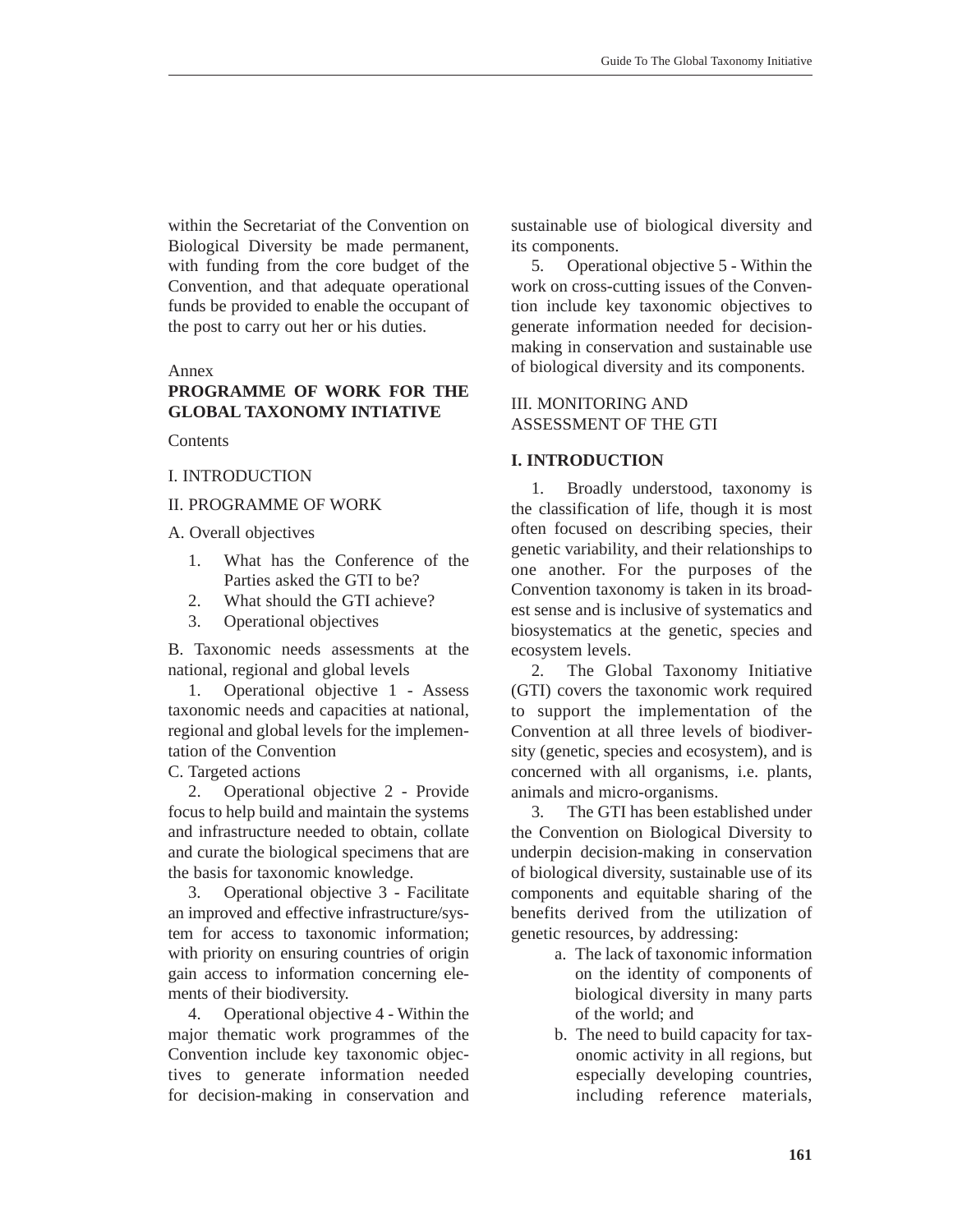databases, and taxonomic expertise relevant to the objectives of the Convention on Biological Diversity.

4. In its decision V/9, adopted at its fifth meeting, the Conference of the Parties requested the Executive Secretary to draft as a component of the Strategic Plan for the Convention on Biological Diversity a programme of work for the GTI defining timetables, goals, products and pilot projects.

5. The Conference of the Parties established the GTI specifically to support its work programmes in the thematic areas (marine and coastal biological diversity, agricultural biodiversity, dry and sub-humid land biological diversity, inland water biological diversity, forest biological diversity and mountain biological diversity), and in the cross-cutting issues (invasive alien species, access and benefit-sharing, scientific assessments, indicators, traditional knowledge) under the Convention.

6. Section II contains a programme of work for the GTI. It presents successively (i) the overall objectives of the programme of work, (ii) activities addressing taxonomic needs assessments at the global, regional and national levels, and (iii) targeted actions within the broader work programmes of the Convention on Biological Diversity.

# **II. PROGRAMME OF WORK**

## **A. Overall objectives**

## **1. What has the Conference of the Parties asked the GTI to be?**

1. In its decision III/10, on identification, monitoring and assessment, the Conference of the Parties established the need for specific action under the Convention in capacity-building in taxonomy, through its endorsement of SBSTTA recommendation  $II/2$ .

2. In decision IV/1 D, the Conference of the Parties endorsed, as initial advice, a set of Suggestions for Action to develop and implement a Global Taxonomy Initiative. The Conference of the Parties stressed the urgent need for the further implementation of recommendation II/2 of the Subsidiary Body on Scientific, Technical and Technological Advice concerning capacity-building in all fields of taxonomy to assist in the implementation of the Convention, through the incorporation of targeted actions in its work plan, including promoting regional activities to set regional agendas.

3. In decision V/9, the Conference of the Parties adopted a range of activities for the GTI, including the preparation of a programme of work for the GTI defining timetables, goals, products and pilot projects. The format adopted has taken into account that provided in decision V/20, on the operations of the Convention, which specifies the following parameters:

- a. Planned activities;
- b. The expected products;
- c. The timing of each of these activities and products;
- d. The actors carrying out these activities and cooperation with relevant organizations;
- e. The mechanisms used to realize and/or support the goals and activities, or to generate the expected products; and
- f. Financial, human-resource and other capacity requirements.

4. Also in decision V/9, the Conference of the Parties urged that "pilot projects" for the GTI be submitted to the Executive Secretary and the GTI Coordination Mechanism by Parties, Governments and relevant organizations by 31 December 2001.

## **2. What should the GTI achieve?**

5. The GTI should seek to provide the key information required for the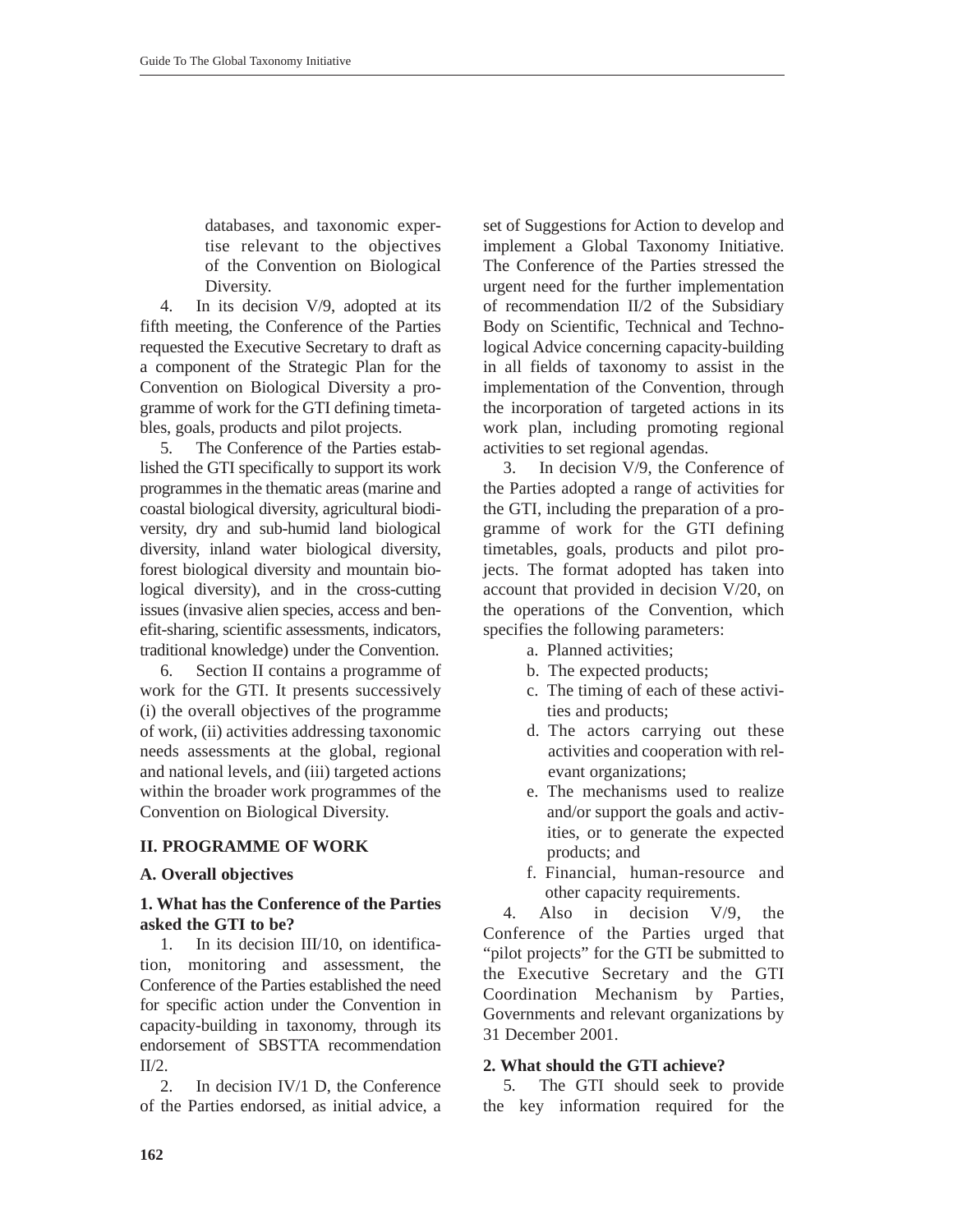implementation of the Convention on Biological Diversity, particularly Article 7, on identification and monitoring, through increasing the fundamental biological data essential to underpin the conservation, sustainable use and equitable sharing of the benefits from the utilization of biological diversity. That is, to address the problems of insufficient knowledge of all components of biological diversity (including their classification, description, value and function) and lack of taxonomic capacity, to overcome what has been termed "the taxonomic impediment".

6. In formulating the programme of work to achieve this end, the GTI should provide the global platform to help accelerate current taxonomic efforts in areas identified as high priority by countries and regional groupings of countries.

7. The GTI programme of work has been designed to focus on supplying the needed taxonomic information to support the major work areas of the Convention, and the need to support capacity-building to ensure the ability of countries to undertake the priority taxonomic work required to implement the Convention.

8. This programme of work is intended to fulfil the following functions:

- a. To contribute to the implementation of the Convention's Strategic Plan (in preparation).
- b. To set operational objectives with clear expected outputs and ways and means through which to achieve the set objectives;
- c. To provide the rationale for the choice of the operational targets, with indications of opportunities for further elaboration of the programme of work; and
- d. To serve as a guide to all biodiversity stakeholders on specific objectives to which they can contribute

individually or collectively, at the local, national or international level.

# **3. Operational objectives**

9. In considering the following five operational objectives, it will be necessary to address capacity-building specifically with regard to human resources, systems and infrastructure needs in taxonomy, at the local, national, regional and global levels. It has been recognized that, for operational objectives 4 and 5, further setting of priorities might be required for integration within the work plans of the Convention:

*Operational objective 1:* Assess taxonomic needs and capacities at national, regional and global levels for the implementation of the Convention.

*Operational objective 2:* Provide focus to help build and maintain the human resources, systems and infrastructure needed to obtain, collate and curate the biological specimens that are the basis for taxonomic knowledge.

*Operational objective 3:* Facilitate an improved and effective infrastructure/ system for access to taxonomic information; with priority on ensuring that countries of origin gain access to information concerning elements of their biodiversity. *Operational objective 4:* Within the major thematic work programmes of the Convention include key taxonomic objectives to generate information needed for decision-making in conservation and sustainable use of biological diversity and its components.

*Operational objective 5:* Within the work on cross-cutting issues of the Convention, include key taxonomic objectives to generate information needed for decisionmaking in conservation and sustainable use of biological diversity and its components.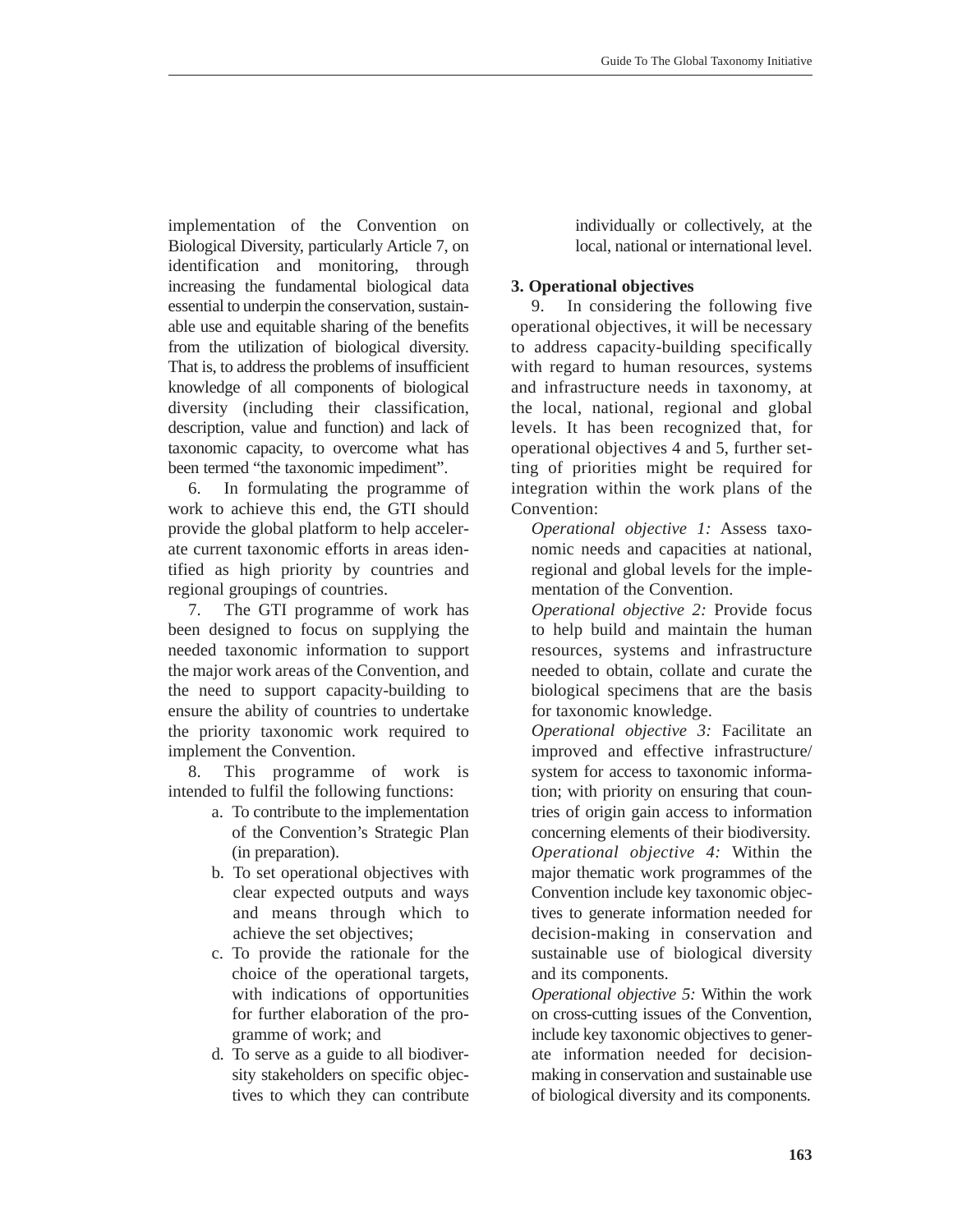10. Diagram 1 summarizes the rationale and linkages between the above operational objectives.

11. It is important to note that the planned activities described in sections B and C below are designed to be mutually rein-

forcing in achieving the overall objective of the GTI, and outputs from one objective will help facilitate greater achievement of the other activities. Particular stress may be placed upon the necessity outlined in planned activity 3 for capacity development at



**Diagram 1**. Rationale and linkages between the five operational objectives of the programme of work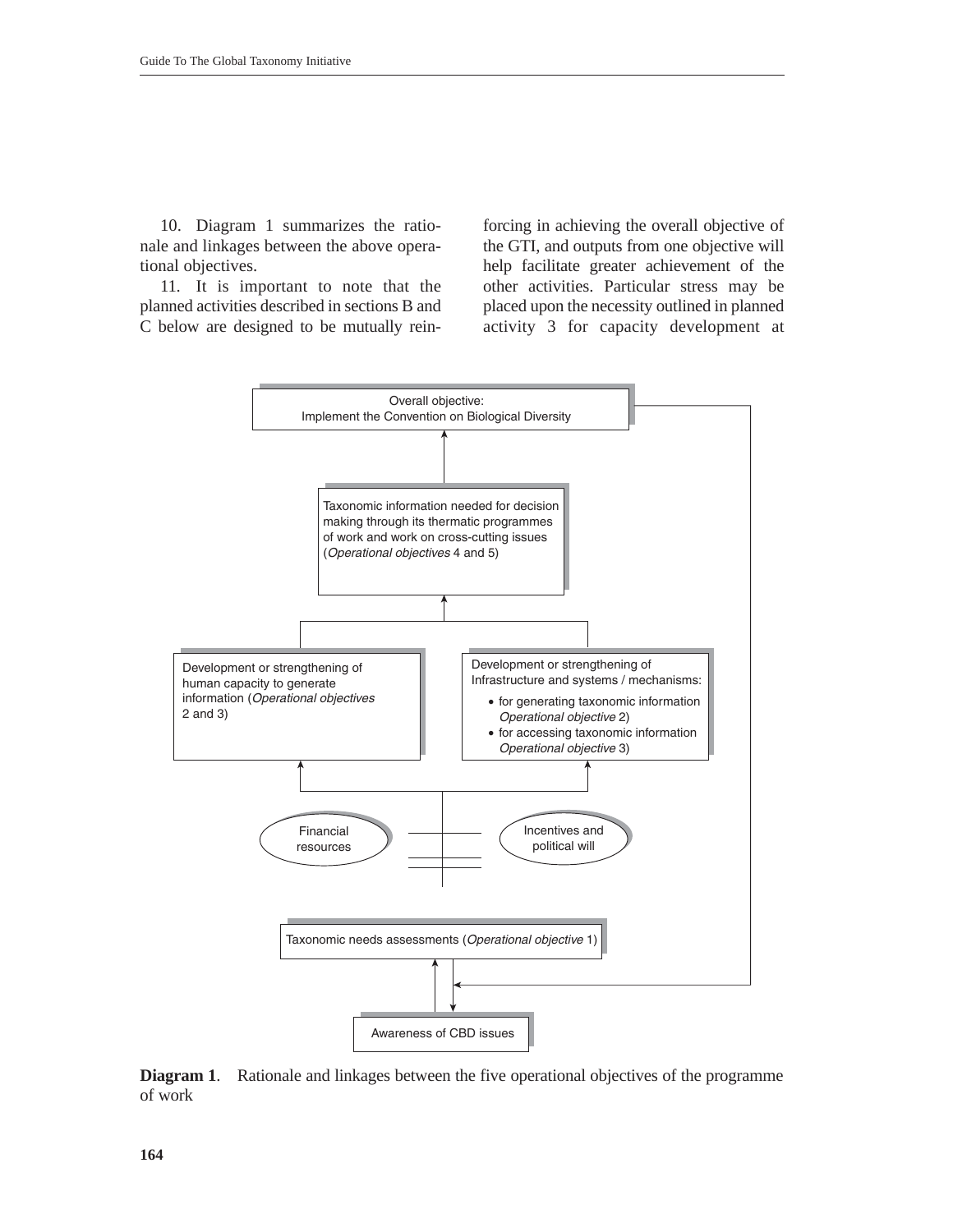national, regional and global levels, with emphasis on facilitating and fostering both South-South and South-North partnerships and information exchange. Bilateral, multinational and regional cooperation and networking will be of importance in implementing the programme of work.

## **B. Taxonomic needs assessments at the national, regional and global levels**

## **1. Operational objective 1 - Assess taxonomic needs and capacities at national, regional and global levels for the implementation of the Convention**

1.1. *Planned activity 1: Country-based taxonomic needs assessments and identification of priorities*

i. Rationale

In its decision IV/1 D, the Conference of the Parties recognized the need for each country to conduct a national taxonomic needs assessment. Furthermore, in decision V/9, the Conference of the Parties urged Parties, Governments and relevant organizations to undertake as a priority activity, assessments of national taxonomic capacity to identify and, where possible, quantify national and regional-level taxonomic impediments and needs. Assessments should be undertaken within the framework of undertaking the necessary planning to produce or update national biodiversity strategies and action plans under the Convention. To this end, the needs assessments will be required to clearly articulate how the lack of taxonomic information and/or capacity is an impediment to the implementation of national biodiversity strategies and action plans.

The Global Environment Facility (GEF) has been requested to support developing countries in undertaking the necessary needs assessments upon which to base action. (Decision III/5 provides additional guidance to the GEF to provide financial resources to developing countries for country-driven activities and programmes, targeting capacity-building, including taxonomy, to enable developing countries to develop and carry out an initial assessment for designing, implementing and monitoring programmes. Decision V/9 urges eligible Parties and consortia of eligible Parties to seek resources for the agreed priority actions, including needs assessments, through the financial mechanism.)

ii. Outputs

Each country would provide through their national biodiversity strategies and action plans, as well as through national reports to the Conference of the Parties, a report on their taxonomic capacity and priority needs, which would then be disseminated through the Convention's clearinghouse mechanism.

iii. Timing

In its decision V/9, the Conference of the Parties urged Parties, Governments and relevant organizations to undertake this priority activity and, while not setting a specific timeframe, requested Parties to report on their actions to the Conference of the Parties at its sixth meeting (April 2002). As this is a fundamental part of the process of clearly identifying solutions to current lack of capacity it is very important for all countries to complete their needs assessment as soon as possible. Full or preliminary needs assessments should have been reported to the Executive Secretary by December 2001 for report to the Conference of the Parties at its sixth meeting, and final assessments by December 2002.

iv. Actors

National Governments, with the support of national and international organizations and institutions as needed, would take primary carriage of this activity. The Executive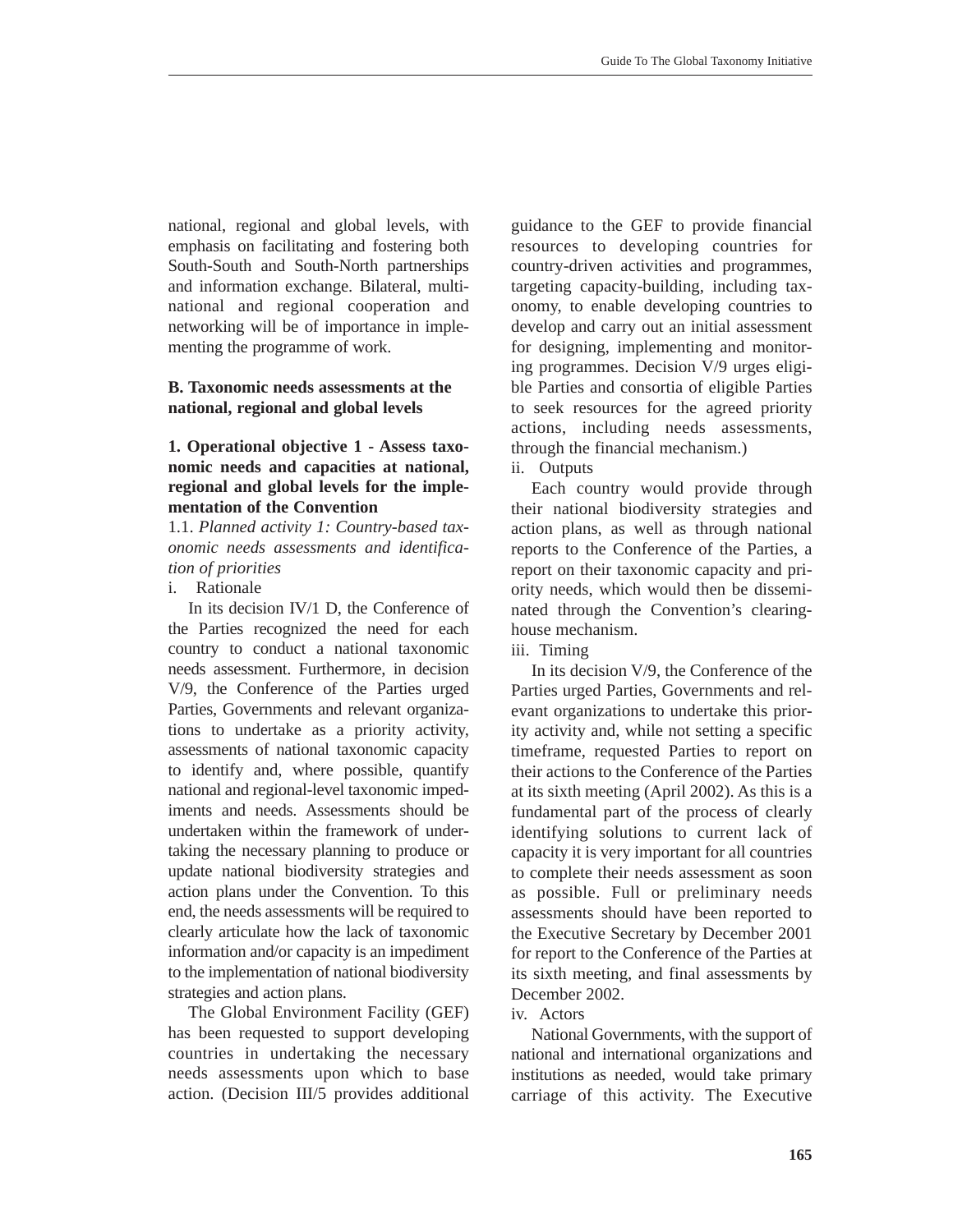Secretary would compile completed assessments into an information paper for the seventh meeting of the Conference of the Parties. v. Mechanisms

The GEF was requested to provide funds for countries to undertake their needs assessments as part of a broader biodiversity information requirements process. An approach for the development of a standardized framework and instruments will facilitate compilation and comparison of information for baseline assessments and ongoing monitoring. As initial advice, a list of issues to be addressed has been developed by DIVERSI-TAS, and was provided to SBSTTA at its fourth meeting $176$ .

vi. Financial, human resources and other capacity requirements

National Governments will be required to fund this activity, potentially with additional support from donors.

vii. Pilot projects

The development of guidelines for the preparation of country-based taxonomic needs assessments, with specific advice on the integration within the overall implementation of national biodiversity strategies and action plans, is proposed as a pilot project to be undertaken by a relevant international organization or consortium of organizations.

1.2. *Planned activity 2: Regional taxonomic needs assessments and identification of priorities* 

i. Rationale

Ideally, country-level needs assessments provide the core input into the development of an assessment of regional capacity, the gaps in capacity across the region, and finally the setting of priority actions to fill the gaps. In many regions of the world it will be advantageous to pool resources and

to act cooperatively in building taxonomic capacity to support conservation and decision-making. Regional activities in taxonomy have been supported by the Conference of the Parties in decisions III/10, IV/1 D and V/9, which all identify regional level activities as a major activity for the GTI. Decision III/10 endorsed recommendation II/2 of the SBSTTA, which sought to prioritize strengthening of regional and subregional networks for taxonomy, regional collaboration and regional and subregional training programmes. Decision IV/1 D stressed the urgent need for the further implementation of recommendation II/2 of the SBSTTA concerning capacity-building in all fields of taxonomy to assist in the implementation of the Convention, through the incorporation of targeted actions in its work plan, including promoting regional activities to set regional agendas. Decision V/9 also called for the identification of national and regional priority taxonomic information requirements. Furthermore, decision V/9 called for shortterm activities, including regional meetings of scientists, managers and policy-makers to prioritize the most urgent global taxonomic needs and facilitate the formulation of specific regional and national projects to meet the needs identified.

ii. Outputs

Combined with best available information on national taxonomic needs (if possible national taxonomic needs assessments), regionally agreed plans of action, that provide identified priorities, will provide a clear focus for activities under the GTI. To develop such plans of action regional workshops will be held, under the general guidance of the Executive Secretary and the GTI Coordination Mechanism. The challenge of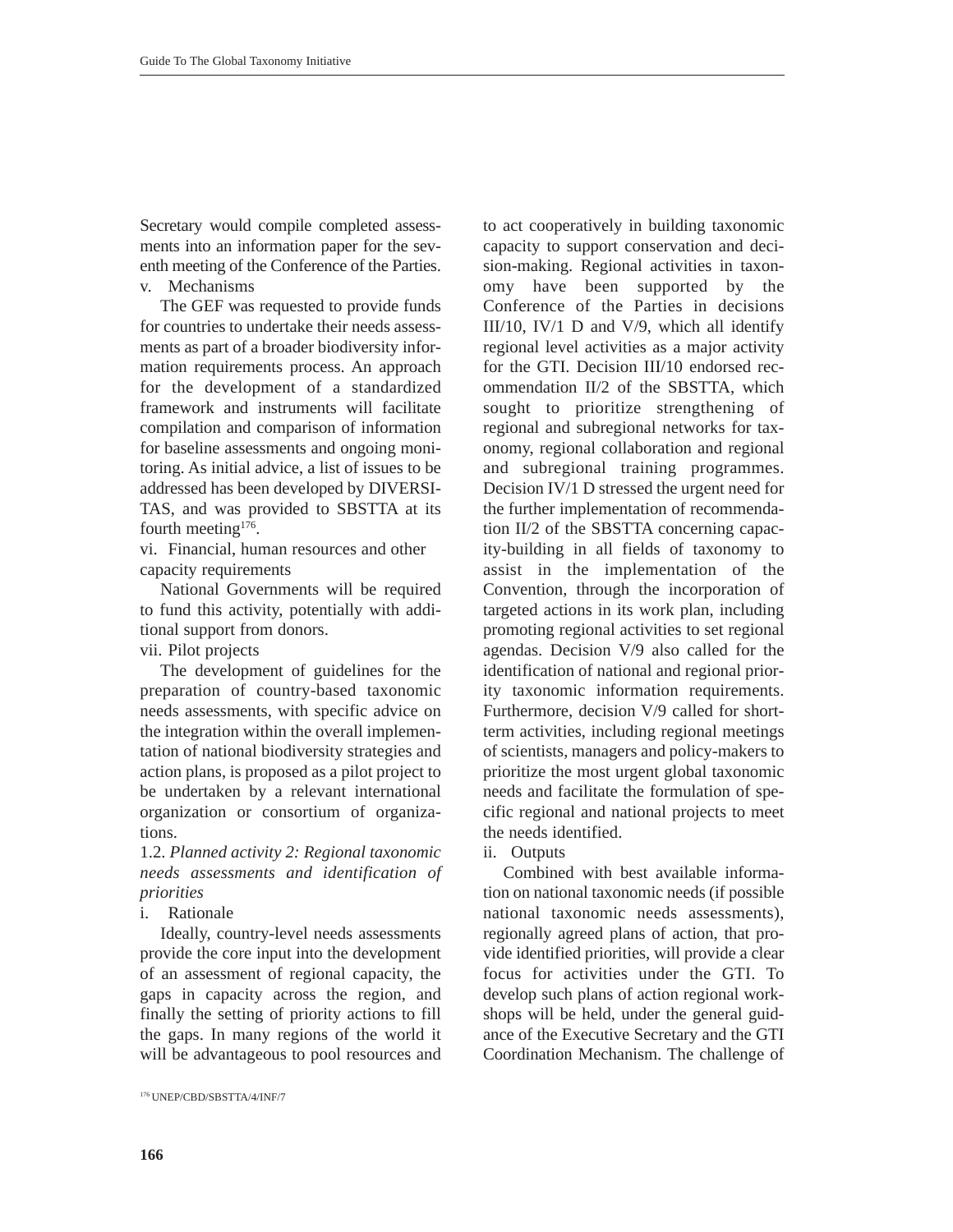the workshops will be to blend academic advice and perspective with country needs to fulfil its obligations under the Convention. iii. Timing

Two regional workshops, one in Africa and one in Central America, have taken place in 2001. Planning for a workshop in Asia, which will be held in 2002, has begun. Other meetings, including in South America, North America, Europe and a second one in Africa, are being discussed.

Ideally the GTI should endeavour to hold all regional workshops by the end of 2003, preferably by December 2003 as input to discussions at the seventh meeting of the Conference of the Parties.

iv. Actors

National governments, taxonomic institutions and global, regional and bilateral funding agencies are the main actors in the development of regional taxonomic needs assessments and priorities.

v. Mechanisms

Existing or proposed regional biodiversity projects, as well as national biodiversity strategies and action plans, will provide a key mechanism for identification of the most urgent taxonomic information requirements at the regional level. The development of regional taxonomic needs assessments and priorities is best facilitated through regional workshops supported by prior research into country level capacity, compiled into regional syntheses. Active regional networks of taxonomists would be best placed to facilitate the compilation of national needs assessments into cohesive regional syntheses.

vi. Financial, human resources and other capacity requirements

The Government of Sweden, through the Swedish International Development Cooperation Agency (SIDA), has funded two regional workshops in 2001. Japan has agreed to partially fund the Asian workshop, but no sources of funding have been agreed at this stage for additional workshops. vii. Pilot projects

Existing or proposed activities (or elements of activities) in some regions could be considered as pilot studies in the preparation of regional based taxonomic needs assessments, such as SABONET and SAFRINET in southern Africa, and BOZONET in Eastern Africa. However these existing activities need to be broadened to include all taxa, as well as input from the full range of biodiversity stakeholders needing taxonomic information. It is intended that the outputs from each regional workshop will be shared with all future workshops in order to facilitate clear and unambiguous, readily achievable pilot projects.

1.3. *Planned activity 3: Global taxonomic needs assessment*

i. Rationale

Given the nature of taxonomic activity, and the lack of knowledge of key groups of organisms with global distributions of importance to humankind and biodiversity concerns, a global dimension is critical. It is widely recognized that generally there is very little data available on global diversity and distribution patterns, and where it does exist it is usually in non-standardized formats that may restrict its usefulness. Agreed global cooperation to finalize taxonomic work on globally important groups should involve both developed and developing countries, and will provide a major input into development of capacity-building initiatives. The global taxonomic needs assessment can result from a compilation of the regional taxonomic needs assessments, with activity to provide some agreed priority actions that can be undertaken at the global level.

ii. Outputs

A concise global plan of action using the outputs from the regional workshops, with the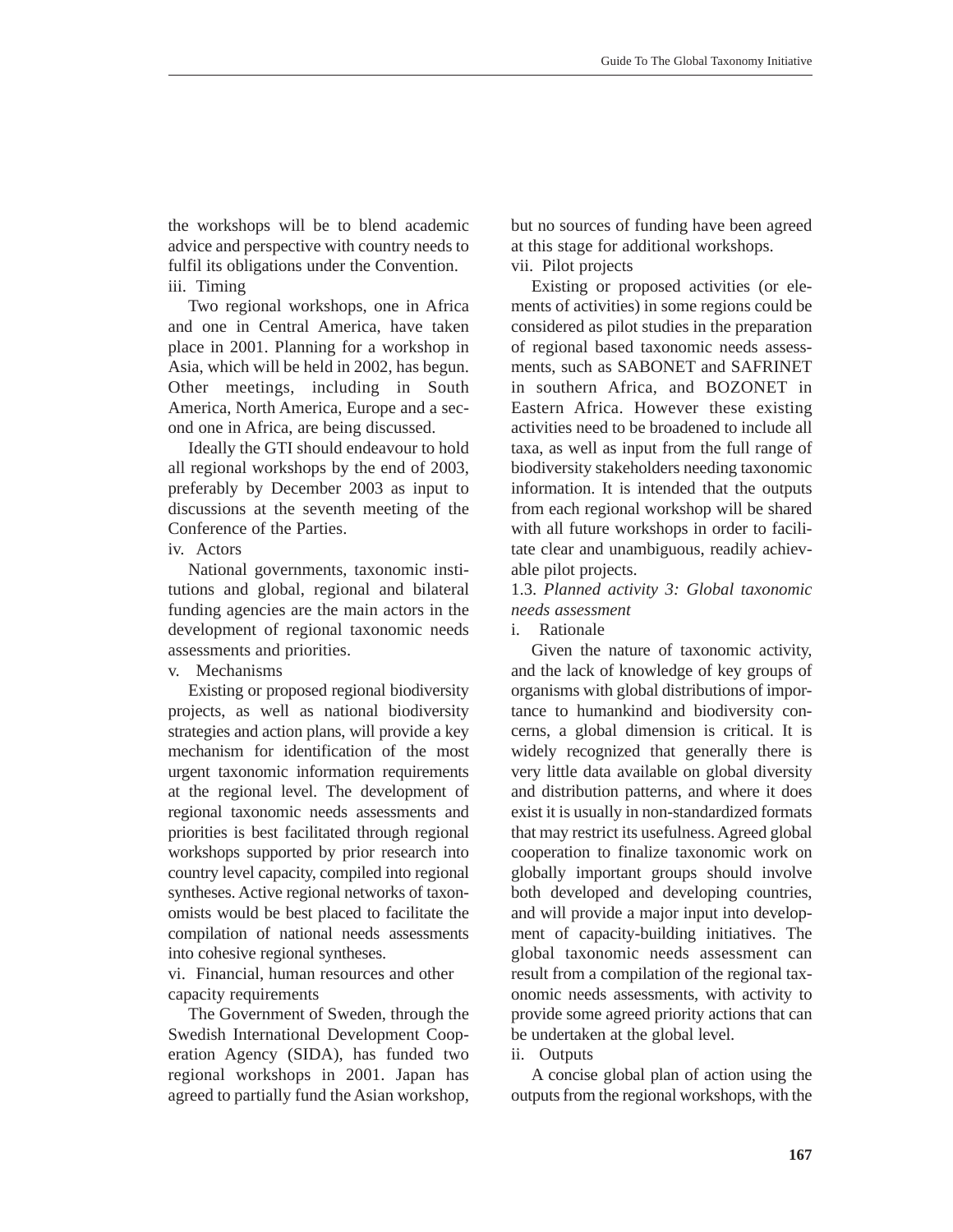advice and support of international organizations and the GTI Coordination Mechanism. iii. Timing

Progress towards production of a draft global plan of action on priority groups for study was reported to the Executive Secretary by December 2001, as input to discussions at the sixth meeting of the Conference of the Parties. A draft plan should be finalized by December 2002.

iv. Actors

National Governments, taxonomic institutions and global, regional and bilateral funding agencies are the main actors in the development of global taxonomic needs assessments and priorities. At the global level organisations such as, but not limited to, FAO, IUCN, UNEP-WCMC, UNESCO, the Ecosystem Conservation Group (ECG), and programmes such as BioNET-INTER-NATIONAL, DIVERSITAS, the Global Biodiversity Information Facility (GBIF), Species 2000, and Systematics Agenda 2000 International among others, will also have key roles to play.

v. Mechanisms

A workshop focusing on global level taxonomic priorities should be organized, perhaps through the Ecosystem Conservation Group and GBIF. The taxonomic requirements of the Millennium Ecosystem Assessment should be a significant focus of setting global priorities. Such a workshop could be held in a developing country to highlight their special needs.

vi. Financial, human resources and other capacity requirements

Funding should be sought for this activity from Parties and key intergovernmental and non-governmental science based institutions interested in this activity.

vii. Pilot projects

Some pilot projects already exist that address some elements of this activity, such as ECOPORT, Species 2000, and the developing GBIF projects.

1.4. *Planned activity 4: Public awareness and education*

i. Rationale

The need to raise awareness and to educate on the importance of taxonomy to underpin the Convention is critical to the success of the Global Taxonomy Initiative, and, within the programme of work, it is necessary to identify and target those groups who would benefit from increased awareness and education. This will include those working in and associated with work in areas of high biodiversity. In developing a public awareness and education package it will be necessary to balance the needs for formal education against the need for wider public awareness-raising. This activity will best be developed in conjunction with the activity under way following decision V/17 on education and public awareness, being carried out jointly by the Secretariat of the Convention on Biological Diversity and UNESCO. This joint activity will provide the focus for public awareness and education on taxonomy within the Convention through the development of a specific module on taxonomy. The module would test out techniques to develop regionally appropriate public awareness tools to help remove the taxonomic impediment, which would be refined in the later stages of the education and public awareness activity under the Convention, and should focus on educational materials for training to facilitate implementation of the Convention.

ii. Outputs

A package of materials and activities aimed at broadening public understanding of the importance of taxonomy in achieving the objectives of the Convention. Examples could include a brochure on the GTI, enhancement of Web pages, tutorials for education managers, popular scientific films, etc.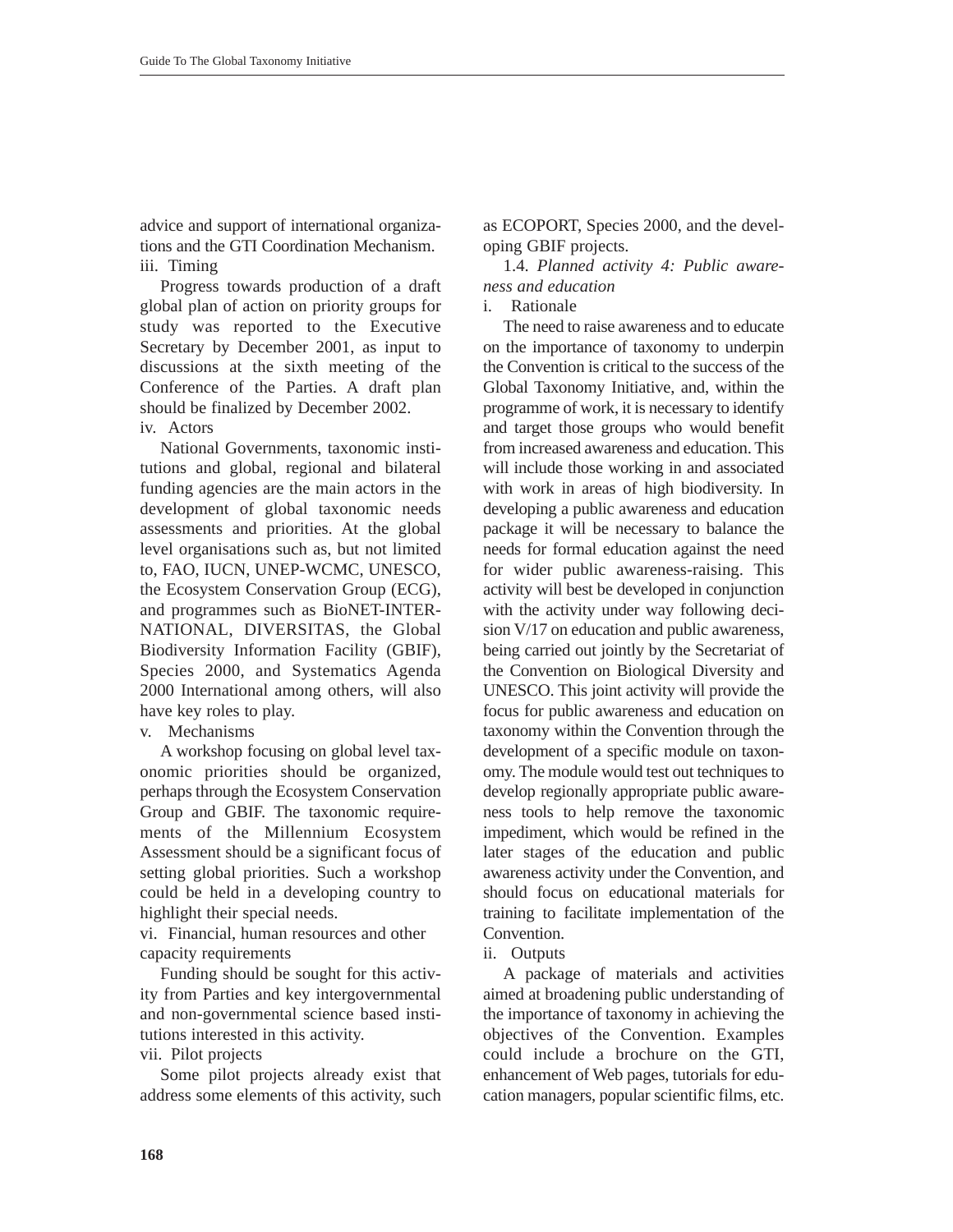A special focus on using the public awareness activity to acquire new levels of taxonomic information, through, *inter alia*, public involvement in parataxonomic activity, should form part of these initiatives.

#### iii. Timing

Activities will be planned in 2002, and further developed as appropriate.

iv. Actors

At the global level this activity could be jointly executed by the Convention Secretariat and UNESCO, but with prime carriage for this project by regional networks in conjunction with key taxonomic institutions that already have considerable experience in public-awareness programmes, and have indicated a willingness to participate in GTI activities.

v. Mechanisms

Toolkits addressing particular taxonomic issues will be developed by the lead agencies for trial in selected regions of developing and developed countries. A key mechanism will involve participatory activity by local communities to strengthen the training and awareness raising for parataxonomists.

vi. Financial, human resources and other capacity requirements

This work element will be undertaken under the Global Initiative on Biodiversity Education and Public Awareness being elaborated by the Convention Secretariat and UNESCO, as called for in decision V/17 of the fifth meeting of the Conference of the Parties

vii. Pilot projects

Pilot projects should be developed within the joint public-awareness activity of the Convention Secretariat and UNESCO. The recent activities of Systematics Agenda 2000 International and BioNET-INTERNA-TIONAL in this area could also be expanded into pilot projects under the GTI.

## **C. Targeted actions**

**2. Operational objective 2 - Provide focus to help build and maintain the systems and infrastructure needed to obtain, collate and curate the biological specimens that are the basis for taxonomic knowledge.** 

2.1 *Planned activity 5: Global and regional capacity-building to support access to and generation of taxonomic information*

i. Rationale

A significant impediment to greatly increasing the world's taxonomic base for the implementation of the Convention, and indeed more effectively utilizing the current taxonomic knowledge, lies in the limited capacity in many nations, and the decreasing taxonomic capacity world-wide. A key objective of the GTI should thus be to address the global and regional capacity-building needs, particularly of developing countries. There are two main areas of concern that need to be addressed simultaneously:

a. Human capacity-building; and

b. Infrastructure capacity-building.

Human capacity-building requires major increases in training programmes for taxonomists and parataxonomists throughout the world, for it is now well established that the "taxasphere", the world's global taxonomic expertise, is currently shrinking just at the time when we need it to advance our knowledge base rapidly. In addition to training, new employment opportunities should be created.

Maintaining and improving the existing taxonomic infrastructure can be achieved only through adequate funding, and new strategies are required to make optimal use of our past investments, while minimizing the costs and maximizing the benefits of future investments. In its decisions IV/1 D and V/9, the Conference of the Parties has urged countries to establish or consolidate regional and national taxonomic reference centres. There is a need to explore globally how the best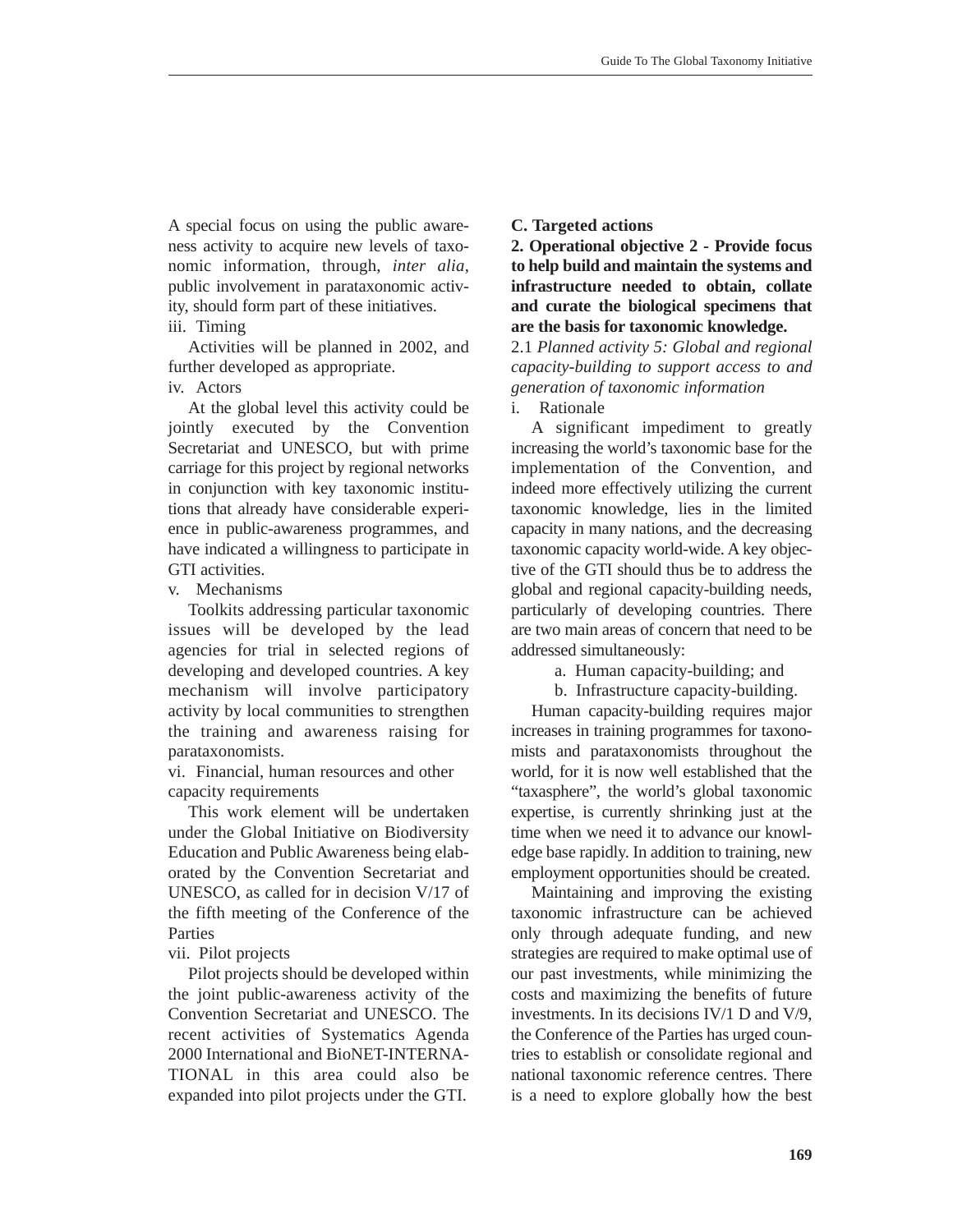possible outcomes for improving taxonomic capacity can be achieved. The GTI should address at the global and regional levels the coordination of collections infrastructure within countries and regions leading to improvements of long-term infrastructure regionally. Furthermore, such strategic planning should therefore encourage the creation or strengthening of national and regional taxonomic reference centres.

ii. Outputs

Increased human and institutional taxonomic capacity directed at meeting the needs of implementing the Convention. iii. Timing

Activities need to begin immediately and be included in all work elements throughout the programme of work, with priority in covering the major upcoming work areas of the Convention in a timely manner, such that increases in capacity are achieved prior to the major element of work being undertaken. iv. Actors

All Governments, international and national funding agencies, biosystematic institutions and taxonomic organizations have a role to play. Expert institutions in developed and developing countries and their professional staff with expertise in taxonomic groups around the world have much to offer in terms of capacity-building. Within planned activities 1 and 2 above, the development of national and regional taxonomic priorities, detailed regional priorities for capacity-building, both human and institutional, should be addressed.

v. Mechanisms

In its decision III/10, the Conference of the Parties endorsed SBSTTA recommendation II/2, concerning capacity-building for taxonomy, in which the GEF was requested to provide funds for training programmes, strengthening reference collections, making information housed in collections available to countries of origin, producing and distributing taxonomic guides, strengthening infrastructure and disseminating taxonomic information through, *inter alia*, the clearing-house mechanism.

vi. Financial, human resources and other capacity requirements

The financial and human resources requirements of this activity are substantial. Funding needs may extend beyond possible contributions from individual Parties. However, through national and regional priority-setting, it will be possible to take a staged approach to undertaking the work required.

vii. Pilot projects

Consortia of major institutions should participate in the development of pilot projects to identify priority activities including capacity-building and development of information, through facilitating regional conferences to document existing holdings and by designating lead agencies in a collegiate process to maximize taxonomic effort across all groups.

SABONET and BioNET-INTERNA-TIONAL are two existing examples of projects that could be considered pilots of a regional and global approach respectively, that could be strengthened to provide greater capacity-building activities. The Smithsonian Institution has submitted a potential pilot project on neo-tropical moths that could also be considered for regional capacity-building.

2.2. *Planned activity 6: Strengthening of existing networks for regional cooperation in taxonomy*

i. Rationale

To facilitate the development of cooperative programmes that increase taxonomic capacity in developing countries through fostering North-South and South-South collaboration.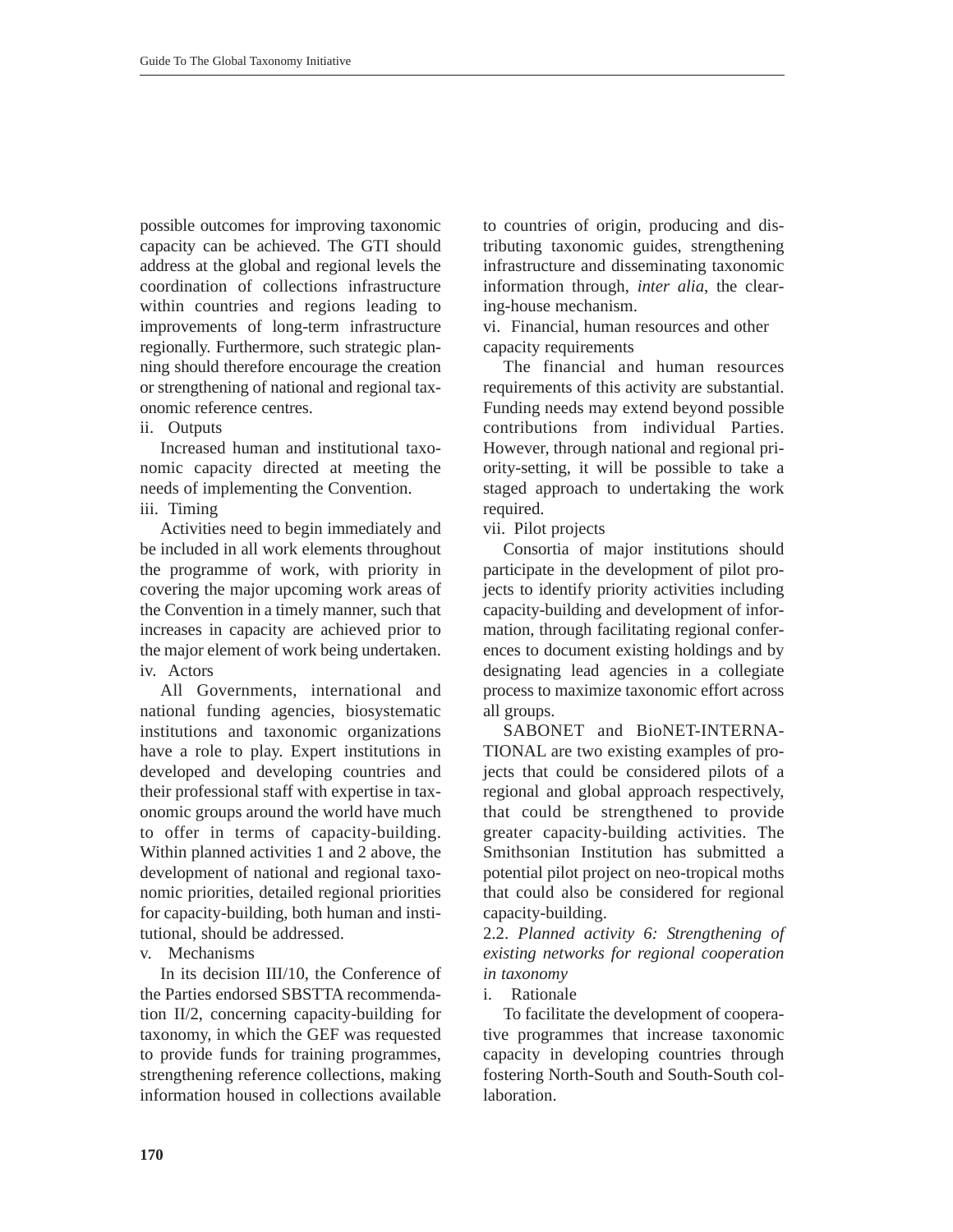Taxonomic capacity in terms of both human and institutional capacity varies widely between countries and regions. Although many developed countries have relatively comprehensive reference collections and a number of experts, no single country has a complete taxonomic inventory of national biodiversity, nor experts in all relevant taxonomic groups. In many cases, developing countries have very little or no physical reference collections of local biodiversity, nor trained personnel. Much of the existing reference material from developing countries resides in the expert institutions of the developed world, as do the experts in particular taxonomic groups. However, even in developed countries taxonomy has been under-resourced for many years, leading to a general decline in infrastructure, and a dearth of younger professionals.

In order to facilitate taxonomic capacitybuilding to underpin the Convention on Biological Diversity, cooperative programmes need to be established and/or strengthened between the countries with the expertise and reference materials and those without. A number of regional networks that facilitate cooperation between countries in building taxonomic capacity in certain taxonomic groups currently exist, e.g., SABONET, a cooperative network between 10 countries in southern Africa focused on flowering plants. The most comprehensive network currently in existence is that fostered by BioNET-INTERNATIONAL, the Global Network for Taxonomy. This initiative currently has seven extant subregional networks covering some 120 countries, with another four under development, and a further five planned. It is envisaged that these 16 networks will provide a global coverage of collaborative North-South and South-South networks for taxonomic capacity-building. The Global Network for Taxonomy is a donor-funded programme and the rate of network establishment is dependent on adequate continued funding. In establishing subregional cooperative networks, BioNET-INTERNATIONAL works through official governmental endorsement and comprehensive needs assessment activities to establish regional and national priorities.

ii. Outputs

A global network, ideally comprised of increasingly self-sufficient subregional networks, that covers all taxa. While the actual capacity-building initiatives should have a finite project-based life, ideally the networks themselves would remain in perpetuity once established and underpinned by member country Governments.

#### iii. Timing

Given that the lack of taxonomic capacity is a severe impediment to the abilities of countries to meet their obligations under the Convention on Biological Diversity, and that most taxonomic capacity can readily be shared and utilized across institutional and national boundaries, it follows that building of taxonomic capacity can best be facilitated by subregional cooperative networks and global partnerships. Therefore plans for strengthening and/or building of regional networks should at least be in place by December 2002, particularly ensuring that existing relevant networks become fully operational across the full spectrum of taxonomic groups. Strategies should be in place to complete the global coverage by December 2002. In addition, over the next five years, taxonomic institutions should look for opportunities to build capacitydevelopment partnerships, particularly between institutions in developed and developing countries.

## iv. Actors

Existing regional and subregional networks, with assistance from organizations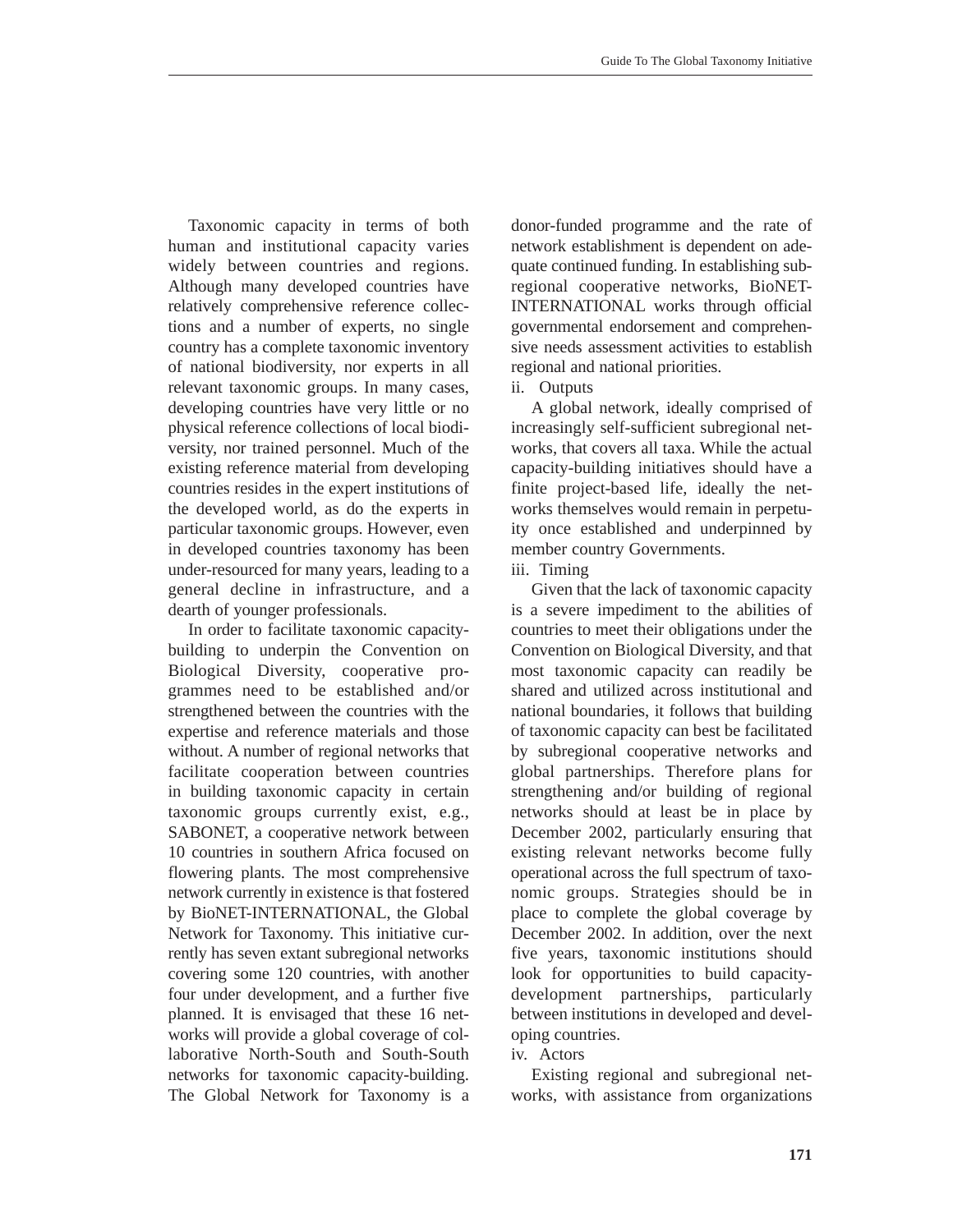such as BioNet-INTERNATIONAL and UNESCO, and with regional and extraregional partner organizations and networks, could be utilized to build a more complete coverage. These networks should play the role of implementing mechanisms, such that the GTI has access to, and interaction with all relevant taxonomic institutions within a subregion.

To facilitate this development the expert institutions of the developed world that house the relevant subregional taxonomic reference materials and information, and the professional staff with expertise in taxonomic groups from these subregions, should be actively involved.

### v. Mechanisms

An agreed strategy on strengthening and building networks to ensure global coverage both geographically and by taxon group is a huge undertaking. Different countries and regions have different levels of capacity, and different taxonomic needs and priorities. Existing subregional networks can serve as implementing mechanisms for improving taxonomic capacity in developing countries. These existing networks need to be broadened in scope, and the establishment of the remaining networks currently under development or in the planning stages needs to be undertaken as soon as possible. This will require completion of needs assessments and priority setting for each network, where these do not exist or need updating and/or expansion. Regional taxonomic reference centres that house network reference materials and host the network's Information and Communications System provide a useful mechanism to prevent duplication of infrastructure, but they require sound means of communication to provide all countries involved with equal access to the information. As part of this, improved access by taxonomists of all Parties to the taxonomic

reference material itself, particularly type specimens and material presently held outside countries of origin, is important in developing work within the GTI.

vi. Financial, human resources and other capacity requirements

Funding will be required to support the work programmes of the individual networks, but the countries themselves need to endorse the operations and specifically the human resource and institutional costs of maintaining, operating and developing such collaborative networks. These costs will depend on the status of each country's capacity and the scope of the work programmes. Such collaborative networks can be cost-saving mechanisms in certain taxonomic groups/areas because of the 'economies of scale' produced by the sharing of taxonomic capacity, and reduce the need for each country to attempt to build the needed capacity individually.

Ideally the networks should have a dedicated full-time secretariat, but depending on needs, they can be operated on a part-time basis by staff already employed within relevant institutions.

Capacity-building in taxonomy necessarily includes the infrastructure capacity to house reference material, together with all of the reference material and equipment to enable identifications.

vii. Pilot projects

Three pilot projects can be proposed. The first pilot project could work with one of the existing BioNET-INTERNATIONAL networks and evaluate the current structure, mechanisms and operations of the network to assess its ability to expand to fully meet the objectives of the GTI in underpinning the Convention on Biological Diversity. Currently, many of the existing BioNET-INTERNATIONAL networks are focused on micro-organisms and invertebrates, often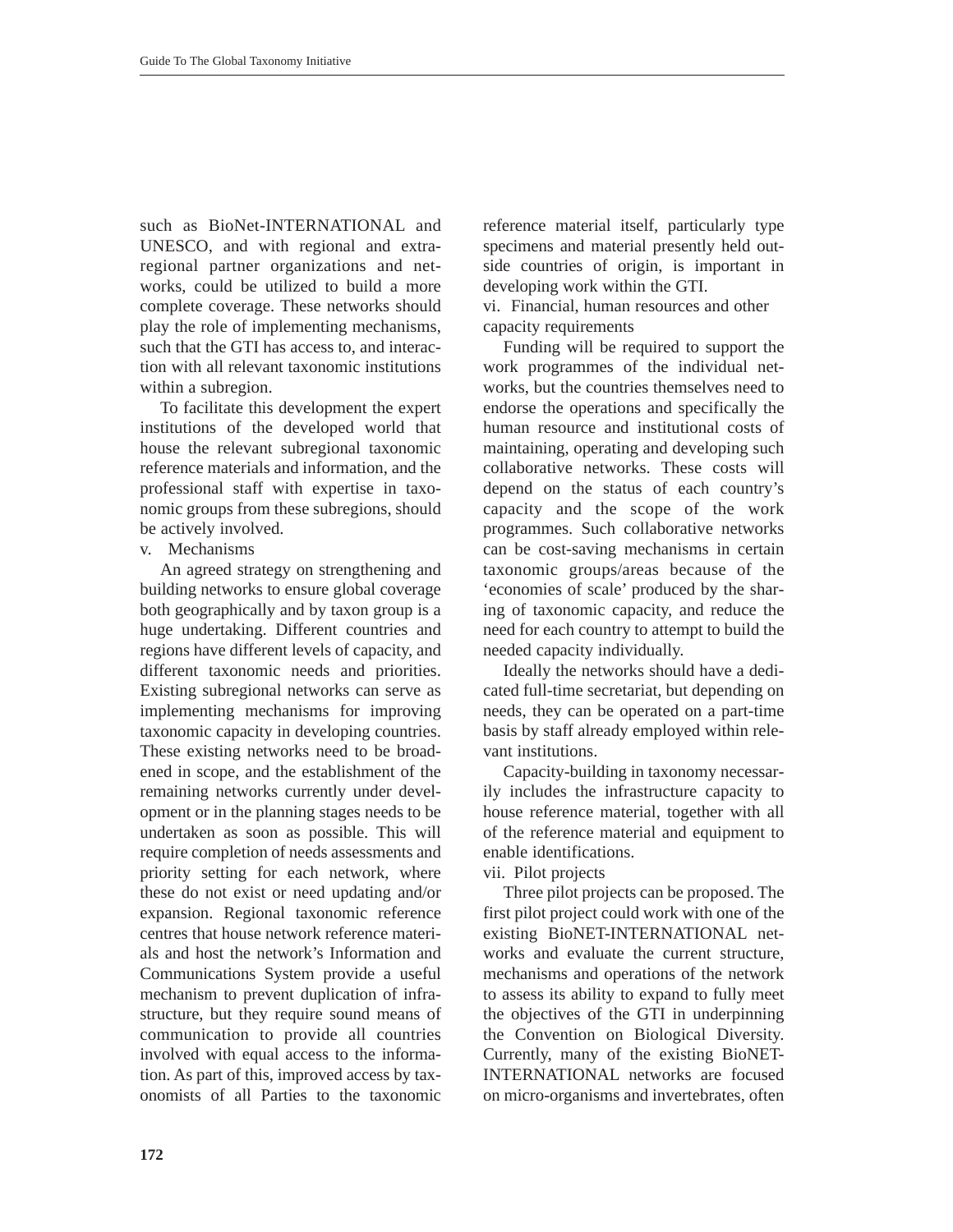with an agricultural orientation, and as such would need to be expanded to include all taxon groups and relevant institutions. The second pilot project could be undertaken in partnership with BioNET-INTERNA-TIONAL in the establishment of new networks designed to meet the requirements of the Convention. The third project is currently under formulation under the name BOZONET and is an eastern African taxonomic capacity-building project for botany and zoology.

**3. Operational objective 3 -Facilitate an improved and effective infrastructure/ system for access to taxonomic information; with priority on ensuring that countries of origin gain access to information concerning elements of their biodiversity**  3.1*. Planned activity 7: Develop a coordinated global taxonomy information system* i. Rationale

Existing taxonomic information is widely scattered and not centrally available. This activity will firstly identify the current status of major taxonomic information systems in particular their major foci, and plan a coordinated approach to the development of a global taxonomic information infrastructure, as the major element of the GTI under the Convention's clearing-house mechanism.

ii. Outputs

An agreed strategy to develop information services that optimizes access to taxonomic information systems world-wide, in appropriate formats. This strategy would also include common standards for exchange of data and consideration of intellectual property rights.

### iii. Timing

Work took place in 2001 and information was provided as an input to discussions by the sixth meeting of the Conference of the Parties; the activity will be further developed

within a five-year framework and reports provided to SBSTTA as appropriate. iv. Actors

Actors will include ECOPORT, GBIF, Species 2000, the Integrated Taxonomic Information System (ITIS), Tree of Life, NABIN, ISIS, BIN21, BCIS, BioNET-INTERNATIONAL, as well as large-scale biosystematics research institutions and other stakeholders of taxonomic information, in collaboration with the clearing-house mechanism of the Convention on Biological Diversity.

v. Mechanisms

Assessment of the objectives of each system, and their prospective target audience, as a means to evaluate the fulfilment of the needs of Parties in accessing taxonomic information required under the Convention on Biological Diversity. The existing International Plant Names Index (IPNI) and the Global Plant Checklist (IOPI) among others could provide useful models for developing a global strategy.

vi. Financial, human resources and other capacity requirements

Sources of funding need to be identified. vii. Pilot projects

As a precursor to developing pilot projects it is proposed to hold a workshop that brings together stakeholders of all the existing global and major regional biodiversity information systems to identify overlaps, synergies, and gaps in order to develop a coordinated global strategy for harmonizing the existing systems.

Several pilot projects are already under way including SABONET and Species Analyst, and several potential projects have been put forward in recent international taxonomic meetings, and submitted to the GTI as potential pilot projects, such as GLOBIS, a butterfly information system for the world, and the World Termite Database.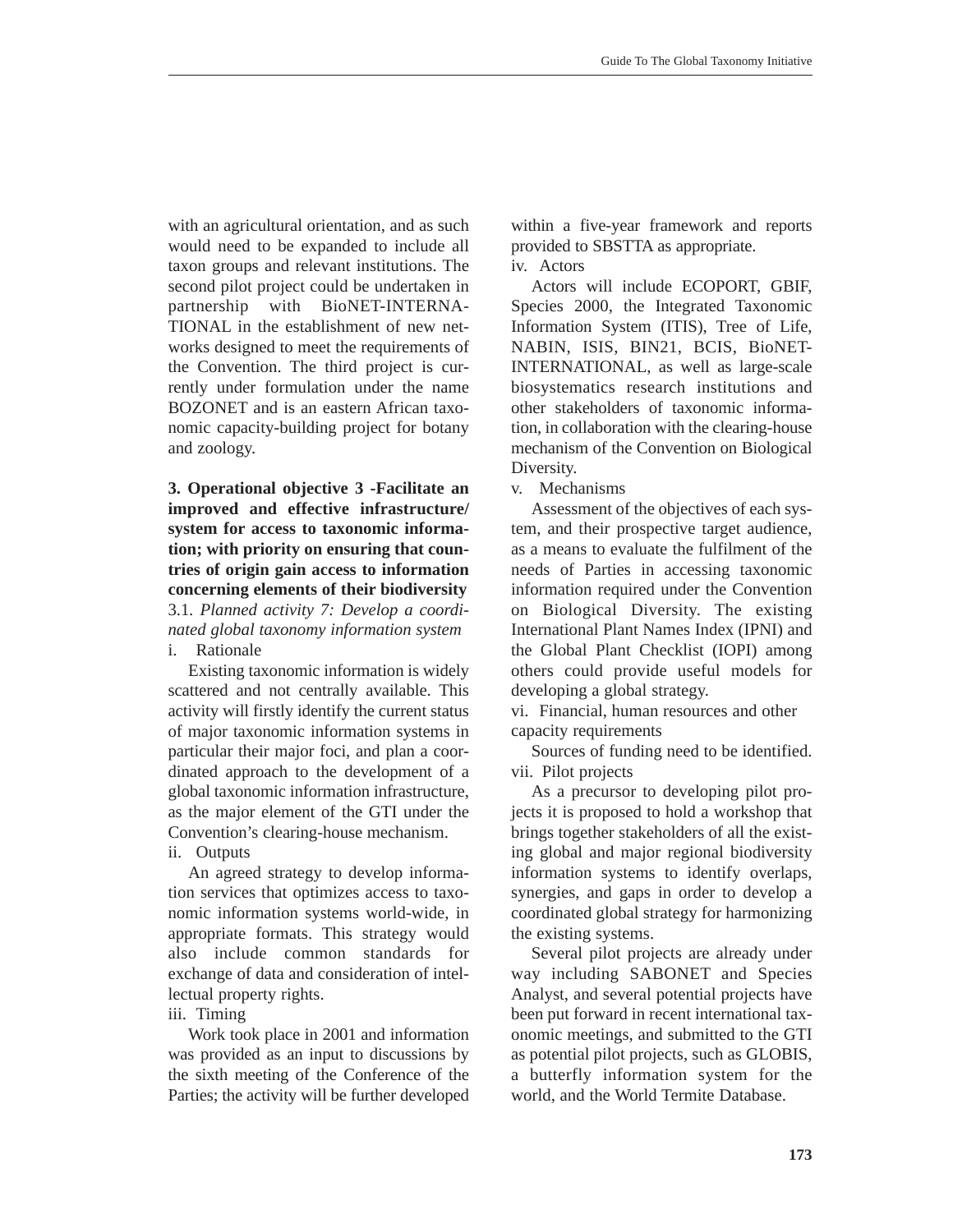**4. Operational objective 4 - Within the major thematic work programmes of the Convention include key taxonomic objectives to generate information needed for decision-making in conservation and sustainable use of biological diversity and its components** 

It is recognized that taxonomy is fundamental to the thematic areas of the Convention on Biological Diversity through discovery, identification, and documentation of biological diversity. Because there are inadequate global taxonomic resources to meet all demands, it is important to indicate taxonomic priorities within each of the thematic areas of the Convention on Biological Diversity. Such priorities should recognize indigenous knowledge systems where appropriate permission has been obtained. Within existing thematic work programmes, workshops should be conducted in appropriate regions, involving taxonomic experts to identify key taxa for inventory and monitoring programmes. Sufficient flexibility should be maintained in order to respond to possible future modifications of priorities.

4.1. *Planned activity 8: Forest biological diversity*

i. Rationale

In the annex to decision IV/7, on forest biological diversity, containing the work programme on forest biological diversity, under programme element 3 on criteria and indicators for forest biological diversity, the following activity is identified: Taxonomic studies and inventories at the national level, which provide for a basic assessment of forest biological diversity.

## ii. Outputs

An increased knowledge of the species composition of forests, through national taxonomic studies and inventories. Using this increased knowledge base facilitates selection of criteria and indicators for forest

biological diversity and may guide in the selection of sites to be protected and in the valuation of resources.

iii. Timing

As this activity is carried out at the national level there will be variable timetables globally. The second round of national reports for the implementation of the Convention was due in May 2001 and provided an opportunity for countries to report on taxonomic studies and inventories carried out at the national level that provide for a basic assessment of forest biological diversity.

## iv. Actors

National governments and institutions will have the main responsibility, with possible advice from a collaborative partnership of forest members on methodologies for the development of appropriate criteria and indicators. The active involvement of international organizations such as the Center for International Forestry Research (CIFOR), the International Centre for Research in Agroforestry (ICRAF), and the United Nations Forum on Forests (UNFF) will provide useful links between existing initiatives.

v. Mechanisms

In decision IV/7, the Conference of the Parties agreed that countries would review specific indicators of forest biological diversity derived by the major international processes related to sustainable forest management. Depending on the selection of the criteria and indicators chosen, additional taxonomic studies and inventories will then be required.

vi. Financial, human resources and other capacity requirements

These requirements will be countrydependent, and resource requirements and sources will vary.

vii. Pilot projects

To facilitate the implementation of one element of the programme of work on forest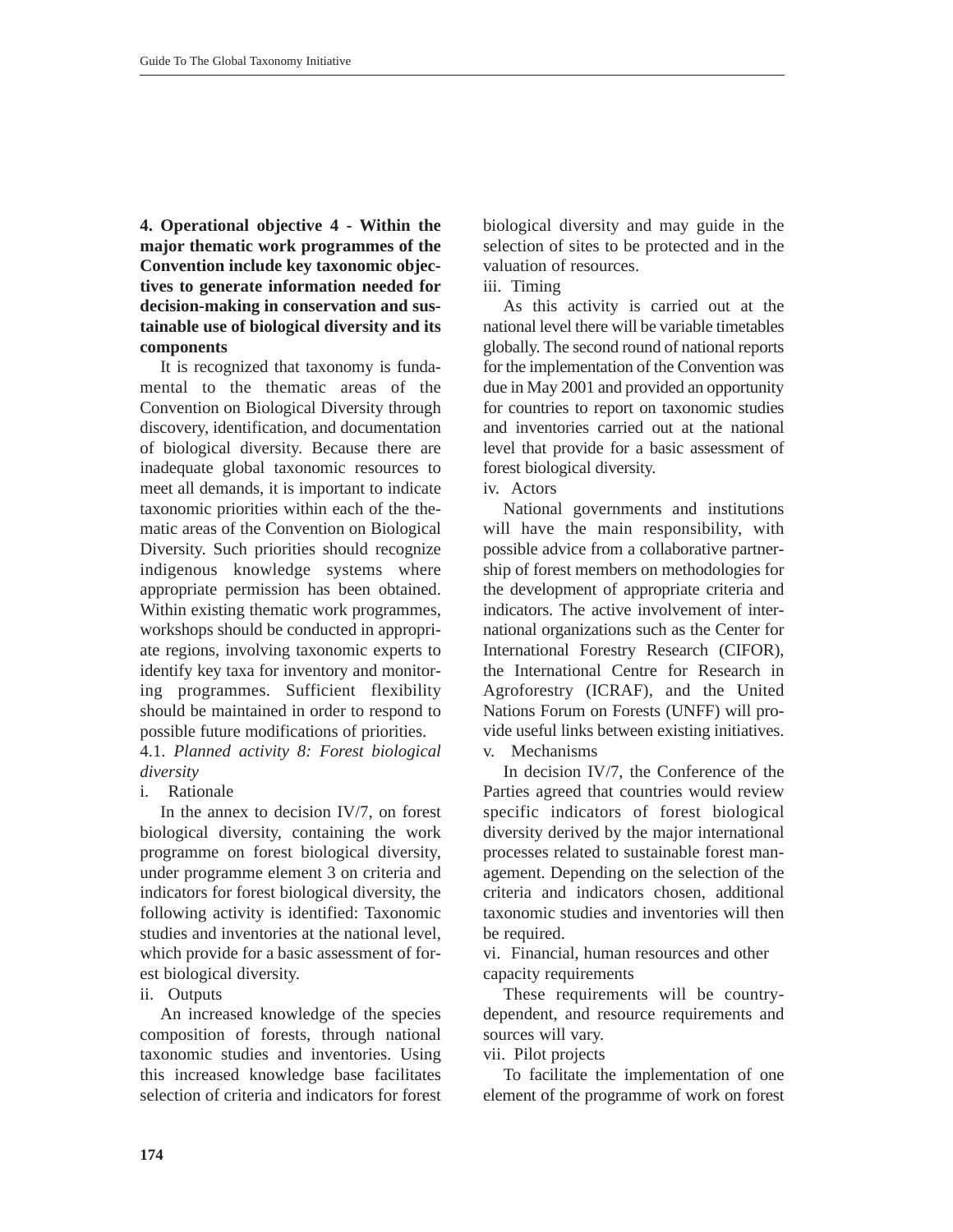biological diversity, a pilot project is proposed in the selection of indicators for below-ground diversity in forests in each of the three forest biomes: tropical, temperate, boreal. While there is a need to continue developing knowledge in many components of forest ecosystems, the least known, and highest priority, is the below-ground biological diversity. It is understood that it plays a major role in contributing to the development and the health of the above-ground biological diversity by, for instance, processing nutrients or minerals that are then made available to, and assimilated by, plant biodiversity.

4.2. *Planned activity 9: Marine and coastal biological diversity*

i. Rationale

Two major elements of taxonomic work within marine and coastal ecosystems can be considered as high priority for achieving the Convention's objectives in marine and coastal systems, namely ballast water organisms, and key organisms for monitoring the health of mangrove systems through their invertebrate fauna. The ballast water organisms sub-element will require, *inter alia*, a focus on pelagic juvenile stages of benthic organisms. The second element focuses on mangroves, which are among the world's most rapidly changing systems. Within the marine and coastal biodiversity programme of work there is a need to develop taxonomic support for baseline monitoring of invertebrate fauna in mangrove systems.

ii. Outputs

Identification aids for quarantine and other officials to identify and monitor the introduction of novel marine organisms.

Taxonomic guides to key invertebrate organisms in mangrove systems to aid management of the continuum from natural to disturbed mangrove ecosystems. Taxonomic data will also assist in selecting sites for protected areas and for resource valuation.

iii. Timing

Within the timeframe of the GloBallast programme, produce basic guides for the identification of major organism groups found in ballast water at major sources.

Within the next three years, develop taxonomic guides to the identification of mangrove invertebrate fauna that can be used as indicators of habitat change.

iv. Actors

The International Maritime Organization (IMO) should take the lead role in the taxonomic work in ballast water, under their GloBallast work programme, which would then be integrated with the activities foreseen under the invasive alien species work of the Convention on Biological Diversity, and the GTI programme of work.

International conventions, in particular the Ramsar Convention on Wetlands of International Importance especially as Waterfowl Habitat, and taxonomic institutions with expertise in coastal invertebrates should play a key role in conjunction with national institutions from Parties with significant extent of mangrove ecosystems under threat, in the implementation of the necessary taxonomic work.

v. Mechanisms

The IMO GloBallast work programme could include a taxonomic component for the identification of marine pelagic taxa, including those with adult benthic forms, which will form a key element of the GTI in the marine environment. The International Society for Mangrove Ecology (ISME) could facilitate the development of the work element on mangrove invertebrate fauna, including training workshops of key personnel from taxonomic institutions in tropical areas. Three workshops, one in Africa, one in the neotropics and one in Asia have been suggested and are in preparation for 2001 with support from UNESCO. The International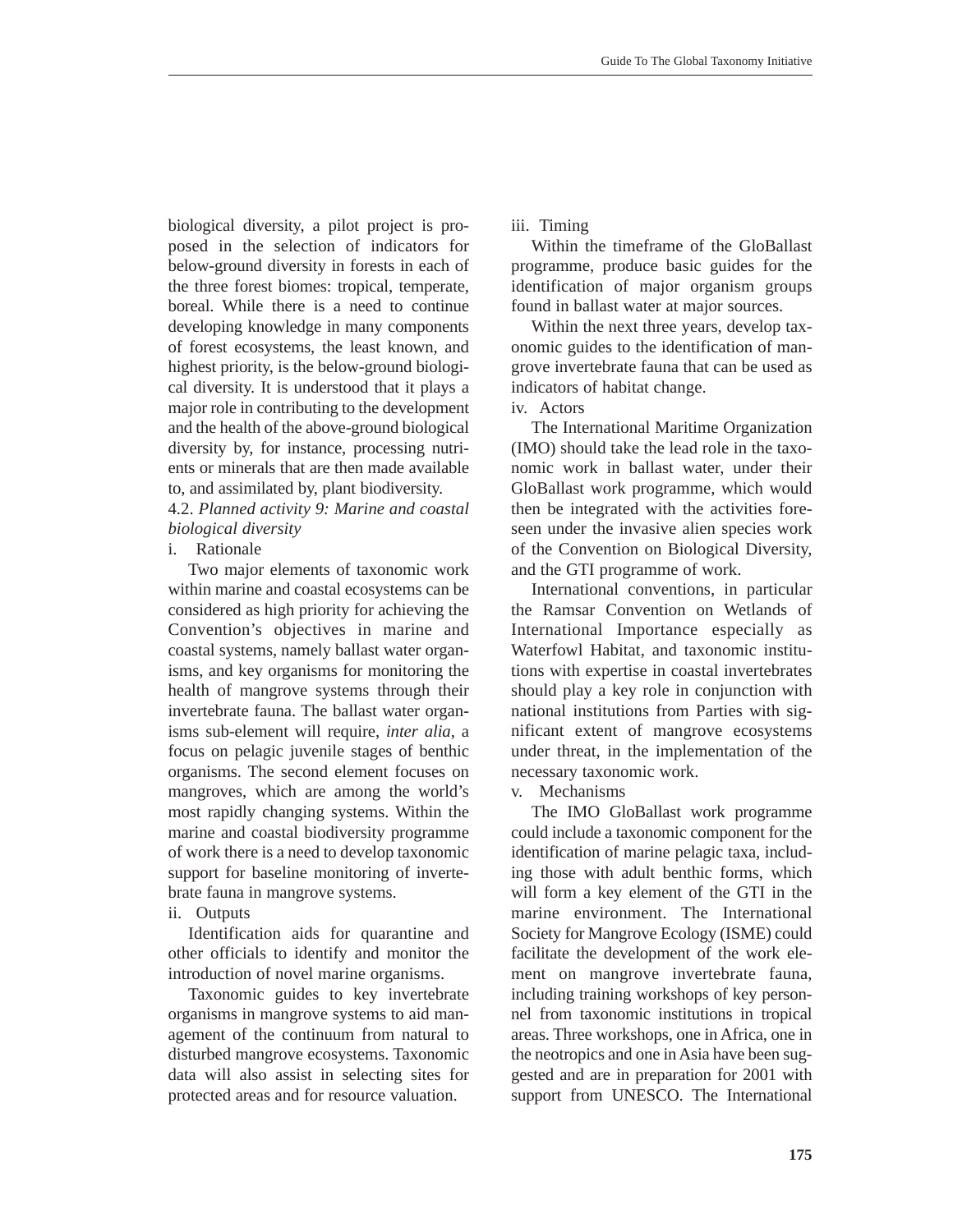Coral Reef Initiative (ICRI) and its network can assist with regard to coral reefs.

vi. Financial, human resources and other capacity requirements

The IMO GloBallast programme could provide the appropriate resources for a pilot project involving six developing countries.

Funding support is required for the three capacity-building workshops as well as appropriate infrastructure support for the mangrove invertebrate taxonomy and production of guides and ICRI work.

vii. Pilot projects

The GloBallast programme is a pilot project under the IMO, with direct relevance to the invasive alien species and GTI programmes of work.

A pilot project focused in south-east Asia on mangrove invertebrates, particularly involving Malaysia, Indonesia and Philippines, could be developed in conjunction with the International Center for Living Aquatic Resources Management (ICLARM) and ISME.

### 4.3 *Planned activity 10: Dry and sub-humid lands biodiversity*

Decision V/23 on consideration of options for conservation and sustainable use of biological diversity in dryland, Mediterranean, arid, semi-arid, grassland and savannah ecosystems establishes a programme of work, including, *inter alia*, assessment of the status and trends, identification of specific areas within dry and subhumid lands of particular value for biological diversity and/or under particular threat, and the further development of indicators. Under each of these activities targeted actions on furthering the knowledge base on the organisms that maintain the crucial soil crust should be developed at national and regional levels, as well as the need for greater knowledge of the micro-organisms in nutrient cycling, and increased taxonomic information of pests and diseases.

Correct identification of indicator taxa, such as crust-forming lichens, often requires special identification aids and techniques, and the development of such tools is necessary for increasing the capacity of rangeland managers to understand their function in maintaining dryland ecosystems. In many parts of the world, there is a need to increase taxonomic capacity to identify the lichens, and to then develop identification tools. It is important that such identification tools be designed in such a way that they can be used by rangeland managers to help in identification of key organisms.

ii. Outputs

Enhanced understanding among agricultural and rangeland managers of lichens as key indicators warning of the advance of soil degradation. This will usually take the form of loss of particular species from the system. Taxonomic work will need to develop easy-to-use identikits for key soil lichens, algae, soil invertebrates, pest insects and other herbivores, and other taxa that will be the harbingers of change.

iii. Timing

By the seventh meeting of the Conference of the Parties, have developed identification aids in consultation with appropriate national taxonomy and management agencies.

iv. Actors

The Convention to Combat Desertification (CCD) and other environmental conventions and their relevant collaborators, international agencies (including International Agriculture Research Centres (IARCs)), rangeland managers and national Governments.

v. Mechanisms

Cooperation with the CCD and other key players among international organizations

i. Rationale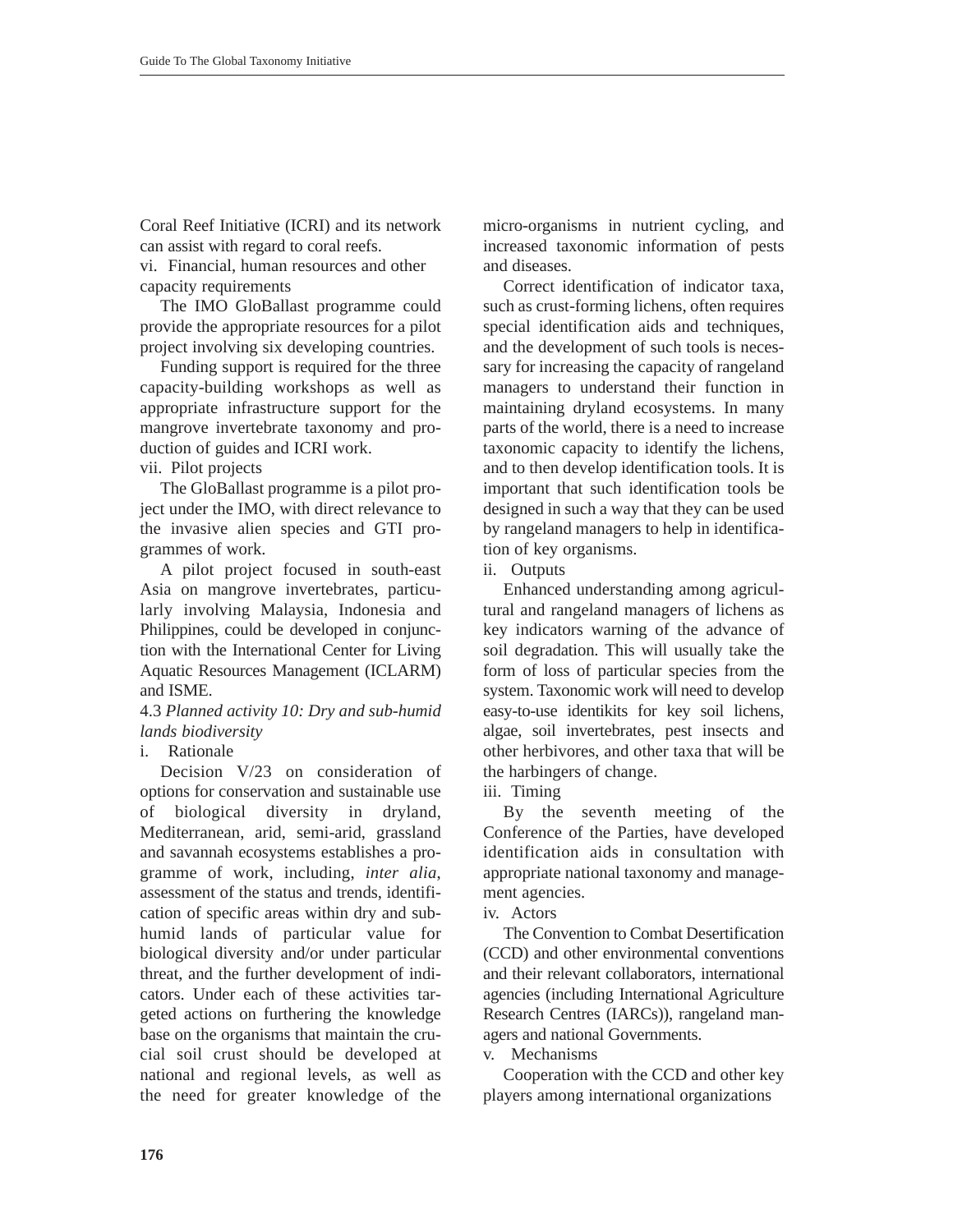vi. Financial, human resources and other capacity requirements

To facilitate global and regional cooperation and synergy in this work, a project which could attract funding from the IARCs, in conjunction with FAO, can be proposed. vii. Pilot projects

A pilot project could be developed among CCD, FAO and UNEP to assess different biological and biochemical indicators of land degradation. This project would require input from a range of taxonomic experts, including algologists and lichenologists. Input would also be required from soil scientists, who can link abiotic information with the taxonomic information obtained. Results can be distilled to a simple identikit system that will allow local managers to identify key species and determine the health of their arid/semi-arid system.

4.4 *Planned activity 11: Inland waters biological diversity*

i. Rationale

As in all other major ecosystems the current status of taxonomic knowledge in inland waters is varied both geographically, and according to the major taxon groups. For the purposes of the GTI targeted activities in rapidly increasing worldwide knowledge of freshwater fish and invertebrates are proposed as high priority.

ii. Outputs

A series of regional guides to freshwater fish and invertebrates (including adult terrestrial forms where appropriate) as an input to ecosystem monitoring for river and lake health.

iii. Timing

Produce field-usable regional guides within two years for both professional and public use.

iv. Actors

National agencies and taxonomic institutions, especially museums, should play a principal role in the implementation of this activity. International support and coordination could be provided through the UNESCO key science activity "Water and Ecosystems". Parataxonomists, in the form of interested members of the public and school students in a number of countries, have been using the technique to monitor aquatic health. This is an area that could be built upon, and maybe also linked to planned activity 11.

v. Mechanisms

Changes in the species compositions and abundance of macro-invertebrates in freshwater systems are now being studied worldwide as part of approaches to monitoring of ecosystem health. A number of key potential partners are possible for this activity, including from developed and developing country perspectives. The Scientific and Technical Review Panel of the Ramsar Convention on Wetlands of International Importance especially as Waterfowl Habitat should also be involved in this project to provide specialist expertise, and a focus on the concept of using taxonomy to help understand ecological change.

vi. Financial, human resources and other capacity requirements

There is opportunity to build on existing projects here, or assist regional collaboration between existing projects, which would contribute to the implementation of the GTI while simultaneously improving monitoring of ecosystem health.

4.5 *Planned activity 12: Agricultural biological diversity*

## i. Rationale

Within the programme of work on agricultural biological diversity, several areas require taxonomic capacity in order to deliver fully on their objectives. The need for taxonomy ranges from classical taxonomy of the species living in agricultural ecosystems, to the taxonomy of wild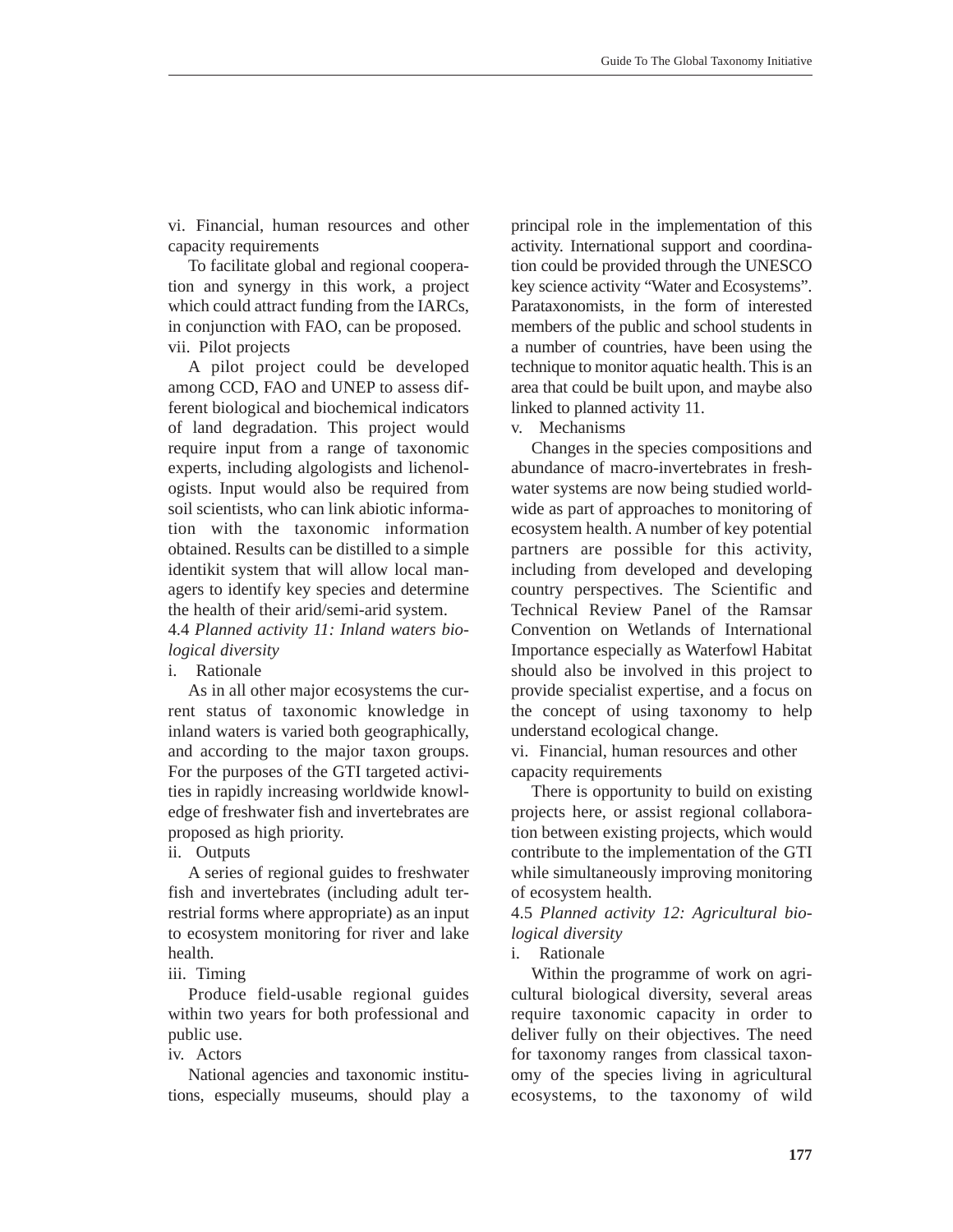relatives of agriculturally important species, to access to existing taxonomic information including basic knowledge on the functional relationships between organisms often recorded by taxonomists.

The value of training and knowledgesharing among researchers, extension workers, farmers and indigenous peoples is highlighted in decision V/5 of the Conference of the Parties to the Convention on Biological Diversity. Within the agricultural biodiversity work programme specific taxonomy-related activities are envisaged in the following subject areas: pollinators; soil and other below-ground biodiversity, to support agricultural production systems, especially in nutrient cycling; and natural enemies of pests and diseases.

As the agricultural biological diversity work programme develops, significant taxonomic activities will need to be integrated within the proposals for work.

ii. Outputs

Outputs would include: easy-to-use keys to families, genera and species of pollinators; automated identification systems for pollinators; development of standard methods for identification of soil biodiversity to different taxonomic levels; increased knowledge of soil biodiversity to aid in the identification of indicators of the "health" of below-ground biological diversity; and taxonomic training for farmers and ecosystem managers.

iii. Timing

Within the agricultural biodiversity work programme the taxonomy related activities are part of the timeframe for the development of the overall activity. Current timeframes are as follows:

> a. Pollinators - In order to initiate the process of implementation of the International Initiative for the Conservation and Sustainable Use of Pollinators a planning meeting

took place at the FAO in late 2000. A plan of action was adopted at the sixth meeting of the Conference of the Parties;

- b. Soil biota Ongoing efforts by Governments and relevant organizations will develop projects with appropriate timing;
- c. Pest and disease regulation organisms - Proposals for activities may be developed by countries and relevant organizations as determined in the programme of work on agrobiodiversity.
- iv. Actors

FAO has been invited by the Conference of the Parties in decision V/5 to lead the International Pollinators Initiative (IPI), and will prepare a proposal for the development of the IPI for the seventh meeting of SBSTTA.

Parties should make contributions on soil biota and organisms involved in pest and disease regulation. In addition, the tropical soil biology and fertility (TSBF) programme hosted by UNESCO in Nairobi is the proposed implementing agency for a full-sized GEF project, which includes major taxonomic components for assessing below-ground biodiversity. Also, the Global Integrated Pest Management (IPM) Facility, based in Rome, which is a programme cosponsored by FAO, UNEP, UNDP and the World Bank, may contribute as an organisation involved in pest and disease regulation. v. Mechanisms

The International Pollinators Initiative (IPI) will contain a major taxonomic component, and the project is currently under development.

A major taxonomic element needs to be built into all current and proposed projects dealing with the sustainable use or conservation of agricultural and non-agricultural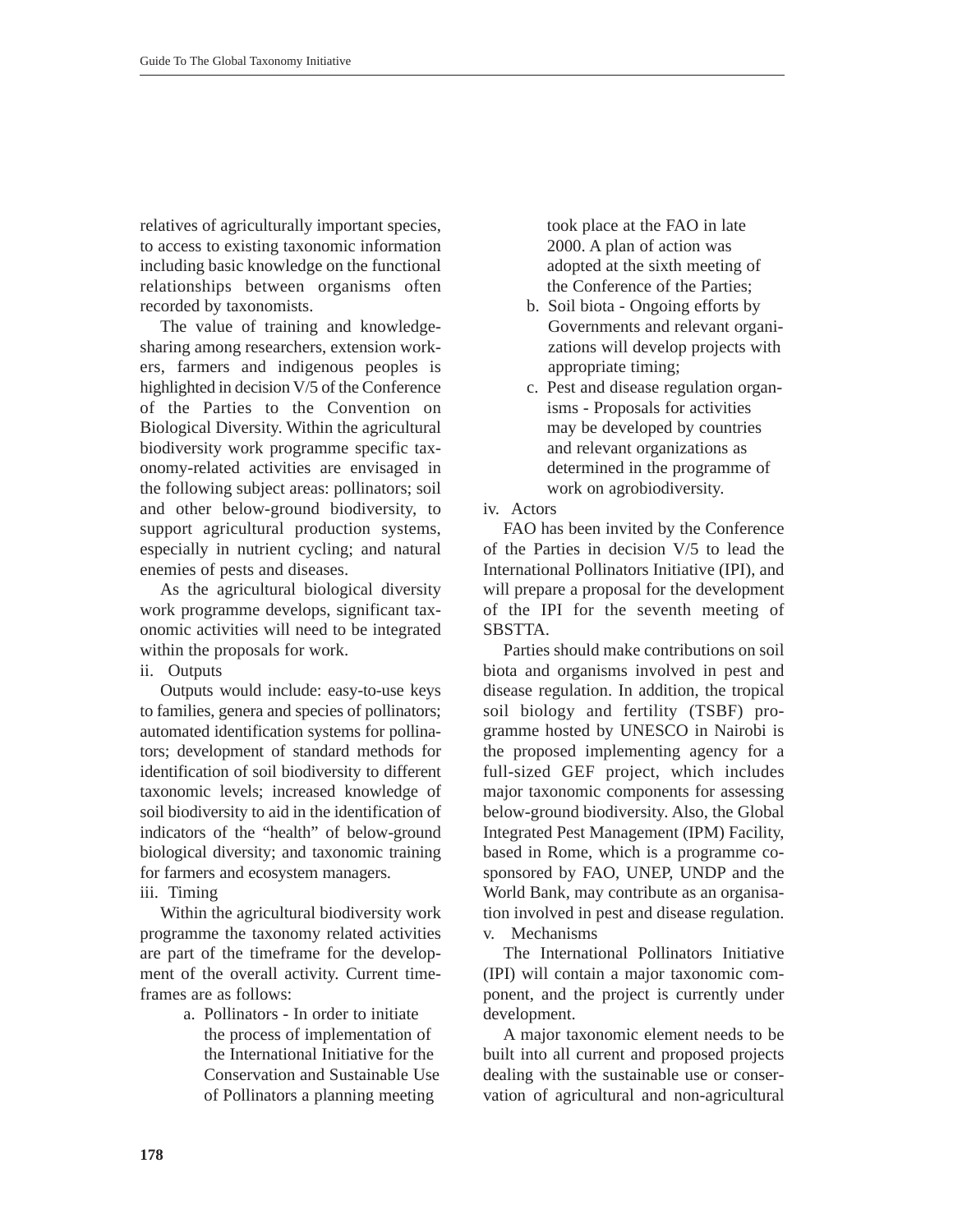lands, if we are to advance our knowledge base on the functional aspects of maintaining ecosystem processes.

As concerns organisms involved in pest and disease regulation, a scoping exercise should be undertaken to determine where the limitations exist in terms of taxonomic information, from basic alpha-taxonomy of pests and natural enemies, to how the information is presented and distributed. This work can be carried out by farmers' networks and research institutions, including the IARC system.

vi. Financial, human resources and other capacity requirements

All three elements require resources to be identified within existing and new projects, as well as additional resources to be made available to increase technical capacity in most countries of the world.

vii. Pilot projects

A major UNEP project entitled "Conservation and sustainable management of below-ground biodiversity" in seven countries is currently under assessment by UNEP. A Canadian report "Soil biodiversity: issues for Canadian agriculture" is being prepared and may be a suitable pilot. A pilot project on termites submitted by the Smithsonian Institution could also be considered.

4.6 *Planned activity 13: Mountain biological diversity* 

Development of this activity will be undertaken following discussion of this thematic work area at the seventh meeting of the Conference of the Parties. The GTI Coordination Mechanism could play an important role in proactively defining taxonomic needs related to this planned thematic activity.

**5. Operational objective 5 - Within the work on cross-cutting issues of the Convention include key taxonomic**

**objectives to generate information needed for decision-making in conservation and sustainable use of biological diversity and its components.** 

5.1. *Planned activity 14: Access and benefit-sharing*

### i. Rationale

The Conference of the Parties, in its decision V/26, identified "Assessment and inventory of biological resources as well as information management" as key capacitybuilding needs with respect to access and benefit-sharing arrangements. Indeed, the inventory of biological resources could provide useful information in view of the elaboration of measures regarding access to genetic resources and the equitable sharing of benefits arising from their exploitation. In order to carry out this inventory, increased capacity is often needed at the country level. The primary goal of the GTI is to assist countries in carrying out this inventory in a timely and efficient manner. A major element in increasing capacity to properly inventory and access biological resource information is effective information management. Therefore a key element of the GTI must be the development of appropriate information-technology tools to allow access to existing data, as well as to provide efficient entry of new information generated from any increased knowledge.

The more each country can develop its capacity to properly inventory, collect, classify, and then commercialize its biological resources, the greater will be the return of benefits to that country. These four elements (inventory, collection, classification, commercialization) can be seen as a hierarchy of increasing capacity. The GTI will concentrate on developing capacity in the collection and classification of biodiversity. The GTI should include projects designed to develop capacity in collecting and maintaining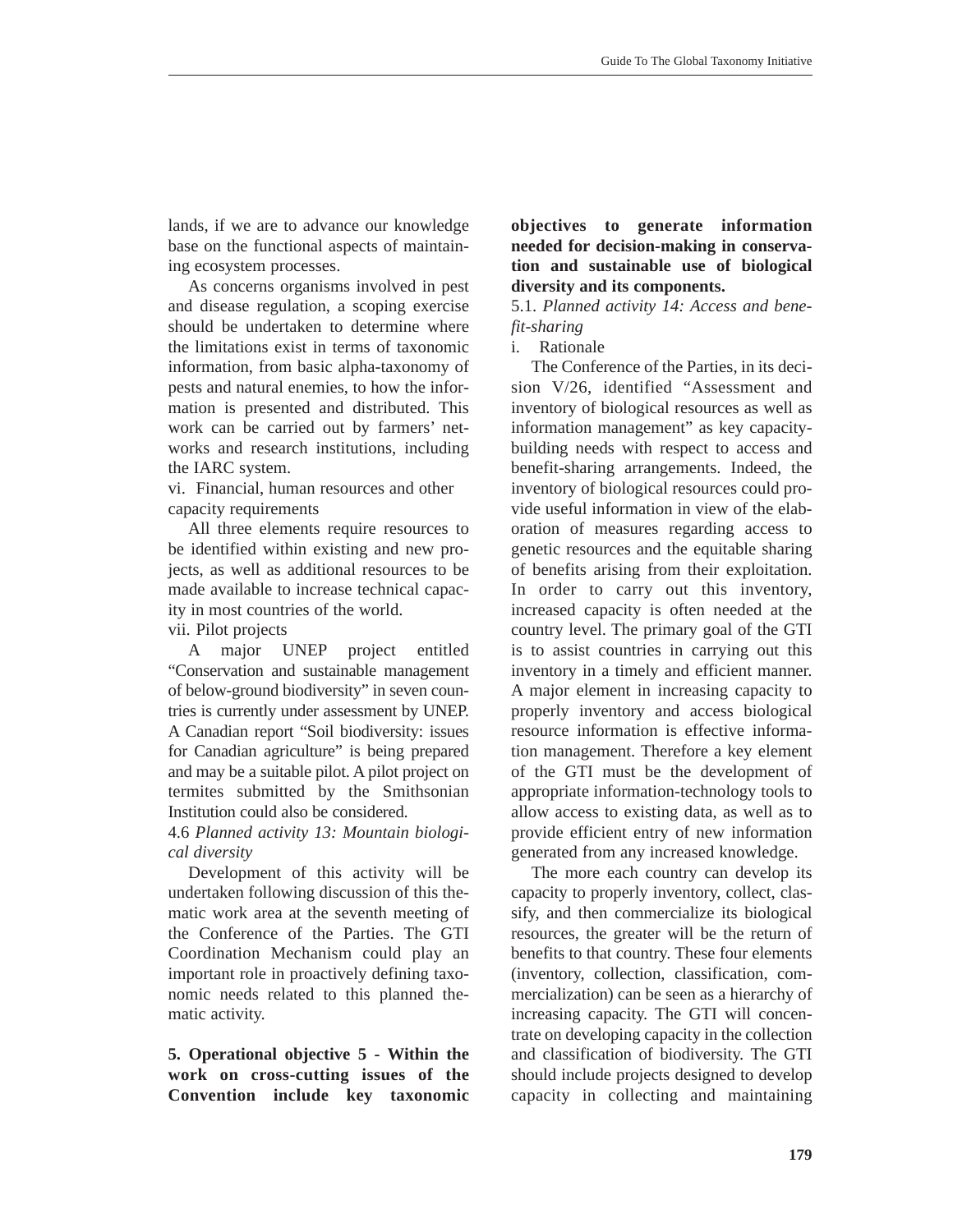biological collections, as well as the proper classification and knowledge of the biological resources. Taxonomic information, in particular at the genetic level, will be critical in tracing the origin of resources and living modified organisms (LMOs).

Increasing access by countries of origin to existing information on biological resources held elsewhere has also been highlighted as a major element of the Global Taxonomy Initiative. In decision V/26, the Conference of the Parties urged countries to adopt measures that are supportive of efforts to facilitate access to genetic resources for scientific, commercial and other uses, and associated knowledge, innovations and practices of indigenous and local communities embodying traditional lifestyles relevant to the conservation and sustainable use of biological diversity.

The first step in facilitating access is provision of information, and the Parties have agreed in decision IV/1 D to a series of actions that would increase access to information world-wide. Operational objective 3 of the present programme of work sets out a plan to begin to address this issue.

ii. Outputs

Interactive catalogues of material available, linked to taxonomic collections in herbaria and museums. Taxonomic support, including at the molecular level, to provide clear identification of specimens in the *ex situ* collections, especially in developing countries, is needed.

A series of country-driven projects could be carried out, combining the development of basic taxonomic capacity and an improved information base on biological resources.

These would assist in developing better linkages between existing initiatives that provide information electronically on genetic resources, as well as new projects to improve the access to, and range of, publicly available taxonomic information. In turn, a basis for the commercialization of components of that biological diversity would be provided.

iii. Timing

Progress in global networking between countries and taxonomic institutions holding significant *ex situ* collections should be accelerated within a five-year timeframe.

Development of pilot projects should occur as soon as possible.

iv. Actors

National (and international) culture collections, including microbial collections. The IARC system, especially the Consultative Group on International Agricultural Research (CGIAR), should be involved to select priorities for needed taxonomic effort.

Taxonomic institutions in many countries contain significant holdings of *ex situ* materials from other countries, and in particular from developing countries. Botanical gardens hold both dead and live material that may be of considerable interest to the country of origin of that material, and may also develop new or improved conservation techniques that could aid countries of origin in their conservation and sustainable use efforts.

The FAO Commission on Genetic Resources for Food and Agriculture could play a key partnership role.

The Global Biodiversity Information Facility (GBIF) may be usefully involved in this activity.

v. Mechanisms

One of the first most important measures any country can take to encourage the sustainable use of its resources and ensure proper sharing of benefits derived from their exploitation is through developing knowledge regarding their own biodiversity, and in particular full cataloguing of its diversity. Through acknowledging the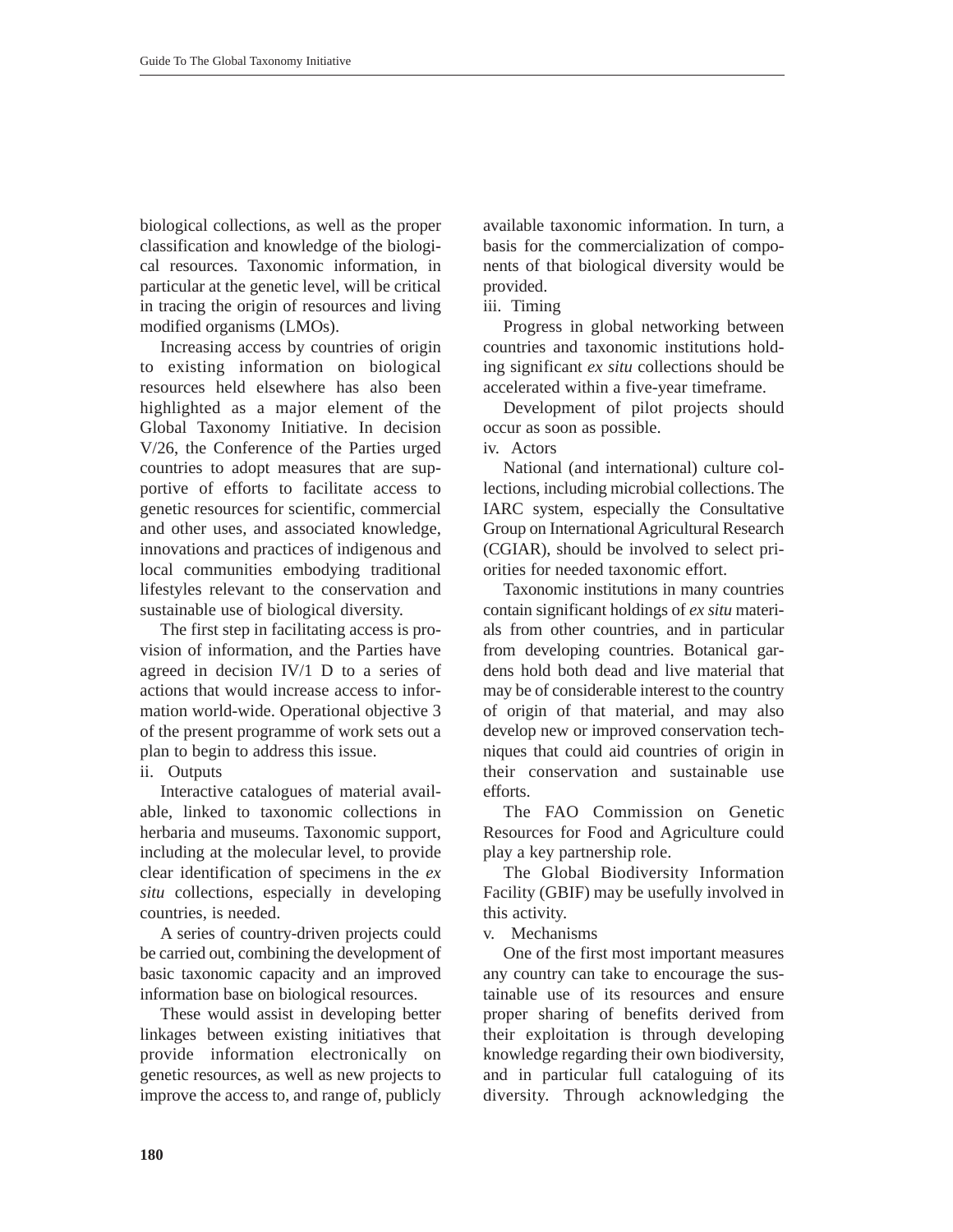importance of developing taxonomic capacity and adopting a series of suggested actions and priority activities (in its decisions IV/1 D and V/9), the Conference of the Parties has clearly indicated to Parties, Governments and relevant organizations the major work that needs to be undertaken to build taxonomic capacity within countries.

The basic mechanism for undertaking these actions and activities is through country-driven projects at the national, regional and subregional levels, which are to be implemented with the assistance of developed and developing country institutions that house *ex situ* collections (i.e. herbaria, botanical gardens, museums and zoos), and the financial mechanism. These country-driven projects need to be developed to show clearly how the development of basic taxonomic capacity leads to an improved knowledge base and understanding of the biological resources held by the country, which can then be used to attract the necessary investment in the full range of commercial uses of components of that biological diversity.

Achieving tangible results in the short term will require the promotion of a series of projects that have existing support from within both developing and developed world institutions and that clearly lead to a conservation or sustainable use outcome. A major action plan should be developed with FAO, IARCs (especially CGIAR) and BioNET-INTERNATIONAL as the key intergovernmental organizations and non-governmental organizations, among others.

vi. Financial, human resources and other capacity requirements

Capacity-building of taxonomic institutions is a costly and ongoing matter, and strategic input to help conservation and sustainable use efforts significantly must be based on those areas where useful outcomes can be demonstrated in the short to medium term. It is to be hoped that demonstrating benefit may then lead to further investment in infrastructure support and development.

New resources are needed to initiate activities, although existing resources within key organizations may be able to be mobilized for the development of an action plan. 5.2 *Planned activity 15: Invasive alien species* 

Development of this activity will be undertaken based on priorities identified through GISP phase I, the review of the status of invasive alien species and of ongoing measures addressing invasive alien species under way within the Convention on Biological Diversity, and the contents of the decisions taken by the sixth meeting of the Conference of the Parties to the Convention on Biological Diversity regarding invasive alien species $177$ .

## 5.3 *Planned activity 16: Support in implementation of Article 8(j)*

### i. Rationale

The Conference of the Parties has acknowledged that traditional biodiversityrelated knowledge (TBRK) has the potential to inform the activities of the Convention on Biological Diversity. Before it can do so, indigenous and local communities require protection of their intellectual property in any collaborative efforts aimed at meshing traditional knowledge and science. Given that the GTI has the potential to make traditional biodiversity-related knowledge more accessible to a wide range of users, due regard must be given to the concerns raised by indigenous and local communities regarding the right to preserve, protect and manage traditional biodiversity-related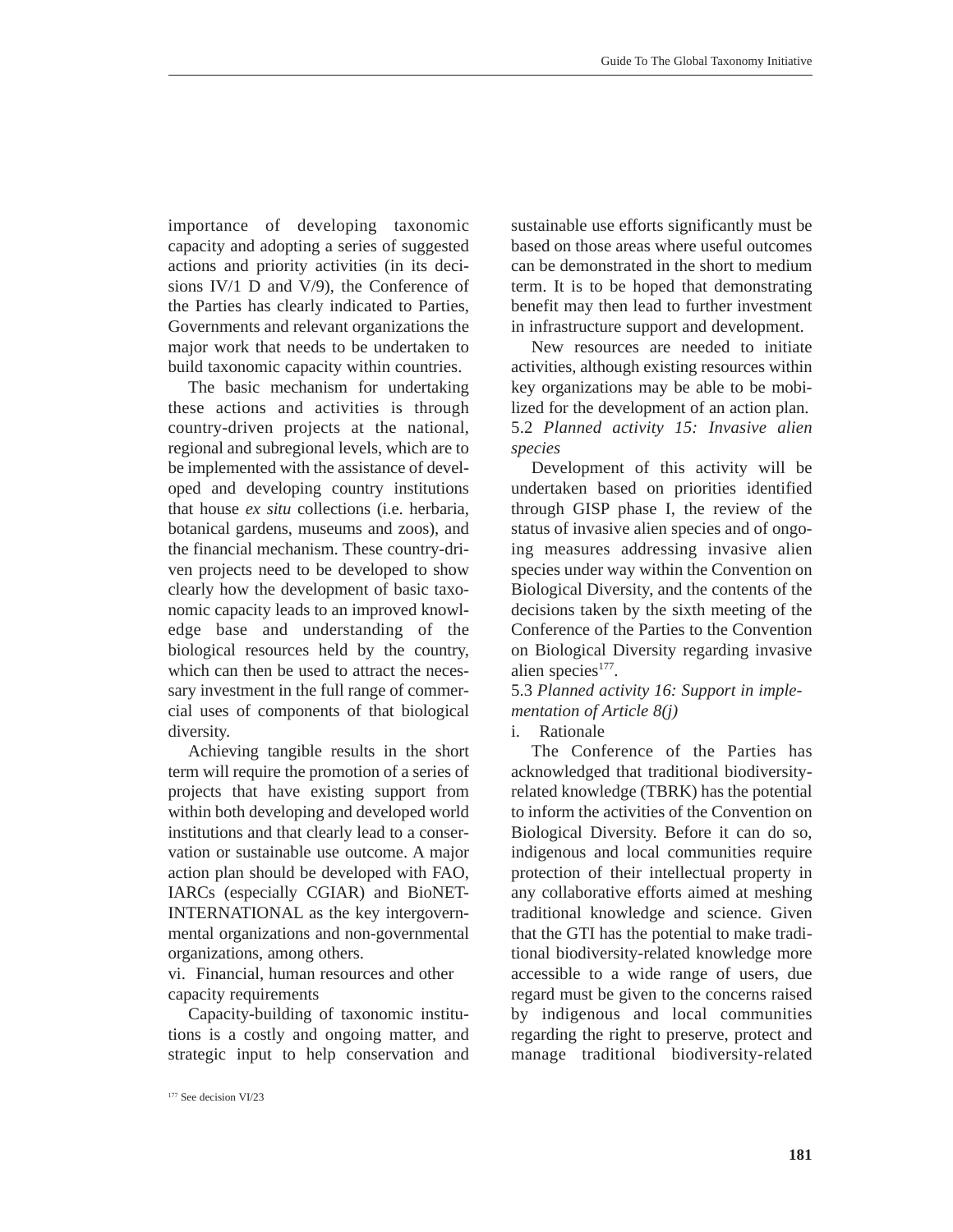knowledge, particularly traditional taxonomic knowledge.

In its decision V/16, the Conference of the Parties endorsed a programme of work to implement Article 8(j) based on a number of principles, including full and effective participation of indigenous and local communities, the valuing of traditional knowledge, acknowledgment of spiritual and cultural values and the requirement for prior informed consent from traditional knowledge holders.

Paragraph 17 of that decision requests the Parties to support the development of registers of traditional knowledge, innovations and practices of indigenous and local communities through participatory programmes and consultations with indigenous and local communities, taking into account strengthening legislation, customary practices and traditional systems of resources management, such as the protection of traditional knowledge against unauthorized use.

A number of tasks in the programme of work for the implementation of Article 8(j) have a direct bearing on the proposed activities of the GTI, in particular tasks 1, 2 and 7 in phase 1 and tasks 6, 10, 13, and 16 in phase 2 (decision V/16).

Traditional knowledge systems include taxonomic information, which if used in combination with Linnaean taxonomies could support the GTI. Access to and use of traditional knowledge must have the prior informed consent of the holders of that knowledge and be based on mutually agreed terms. When this has occurred, comparison of indigenous taxonomies and Linnaean taxonomies in different regions could be made to provide general principles to assist in the conservation and sustainable use of elements of biodiversity in different ecosystems.

ii. Outputs

Regional and subregional guides based on ethical research practices and developed

with full and effective participation of indigenous and local communities. These guides could highlight the similarities and differences between the two taxonomies and may be in the form of catalogues and species lists, or be more targeted resource material that provides interpretation information for a wide variety of environmental managers, in particular protected area and conservation managers.

iii. Timing

Preparation of guides to be completed as part of implementation activities under Article 8(j).

iv. Actors

National and subnational governments, indigenous and local groups, indigenous research centres and indigenous non-governmental organizations should take the lead in this work element. Potentially the GBIF could play a lead role in providing a global role in information distribution. Some international and national institutions already hold significant information and have active programs in compiling indigenous and local taxonomies. These institutions, with the full and effective participation of indigenous and local communities, should be encouraged through additional "catalytic" funding to ensure that their research practices are based on agreement between parties and the principle of prior informed assent.

v. Mechanisms

The Convention on Biological Diversity, UNESCO, the International Social Science Council (ISSC) and the International Council of Scientific Unions (ICSU) offer the appropriate platform to develop with the full and effective participation of indigenous and local communities suitable plans of work leading to project development. The Ad Hoc Open-ended Working Group on Article 8(j) should play a key role in advising on the development of projects.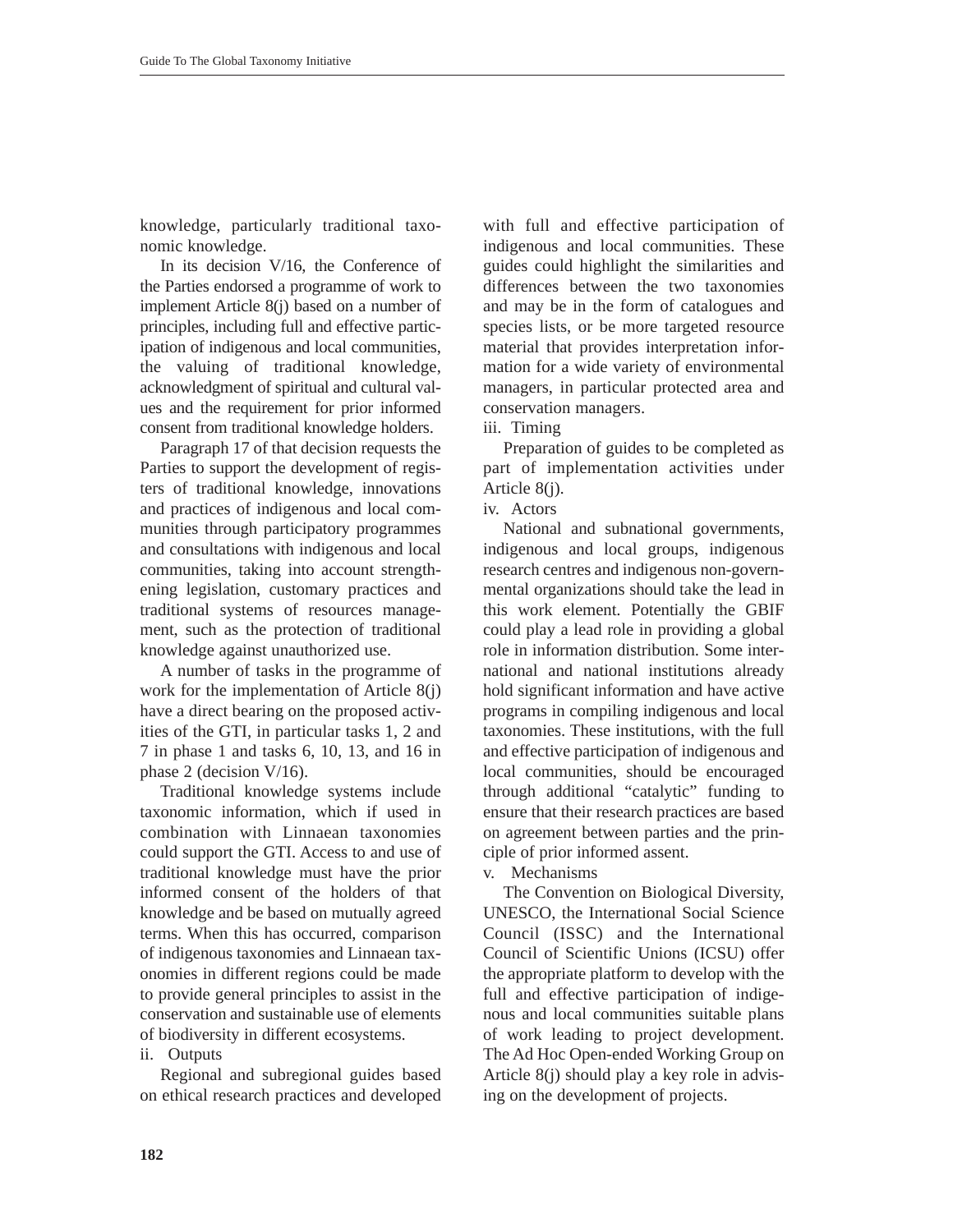vi. Financial, human resources and other capacity requirements

New resources are required to initiate this activity.

5.4 *Planned activity 17: Support for ecosystem approach and work under the Convention on Biological Diversity on assessment including impact assessments, monitoring and indicators*

i. Rationale

Under the ecosystem approach, a key activity will be the Millennium Ecosystem Assessment. The Millennium Ecosystem Assessment will require considerable scientific effort for the characterization of ecosystems, including better data on key species that comprise ecosystems and their role in maintaining ecosystem processes. In many regions taxonomic knowledge needed to fulfil these efforts is not available, which will therefore require specific activities to be undertaken (created under the GTI). The Millennium Ecosystem Assessment seeks policy-relevant information; the GTI is a policy response to a recognized impediment, or knowledge block, in our system of biodiversity understanding. The GTI seeks to facilitate gathering of the pertinent species information that would be used to characterize ecosystems, including those that help to illustrate the value of goods and services flowing from ecosystems.

The Millennium Ecosystem Assessment will be required to report on issues such as patterns of species and ecosystem diversity - the activities of the GTI in facilitating better knowledge of the species and their distribution will help provide this information. All information fed into the Millennium Ecosystem Assessment will need appropriate geo-referencing - which is a key plank for all activities envisaged under the GTI. The GTI will also be focusing on taxonomic activity in areas of relevance to the Convention, especially the key ecosystem themes. Thus the products of the GTI can complement the Millennium Ecosystem Assessment activity in thematic ecosystems, which in turn may illustrate the extent of removal of the taxonomic impediment providing a positive feedback process.

The GTI also has relevance to the suite of environmental conventions associated with the Convention on Biological Diversity (e.g., the Convention on the Conservation of Migratory Species of Wild Animals, the Convention on International Trade in Endangered Species of Wild Fauna and Flora (CITES), and the Convention on Desertification), and to the Commission on Sustainable Development, all of which have a direct interest in the outcomes of the Millennium Ecosystem Assessment. There is scope for linking envisaged work programmes under the Millennium Ecosystem Assessment with the key action areas under the GTI.

ii. Outputs

Production of taxonomic overviews to help guide the Millennium Ecosystem Assessment to focus on key areas and issues of importance. These overviews can be compiled from work under the other operational objectives, but may need special focus for the global ecosystem context of the Millennium Ecosystem Assessment.

iii. Timing

To be linked with the Millennium Ecosystem Assessment development and programme.

iv. Actors

The Millennium Ecosystem Assessment advisory mechanisms, and the UNEP World Conservation Monitoring Centre (WCMC) and UNESCO as key synthesizers.

v. Mechanisms

The Convention's cross-cutting issue of assessments and the programme of work on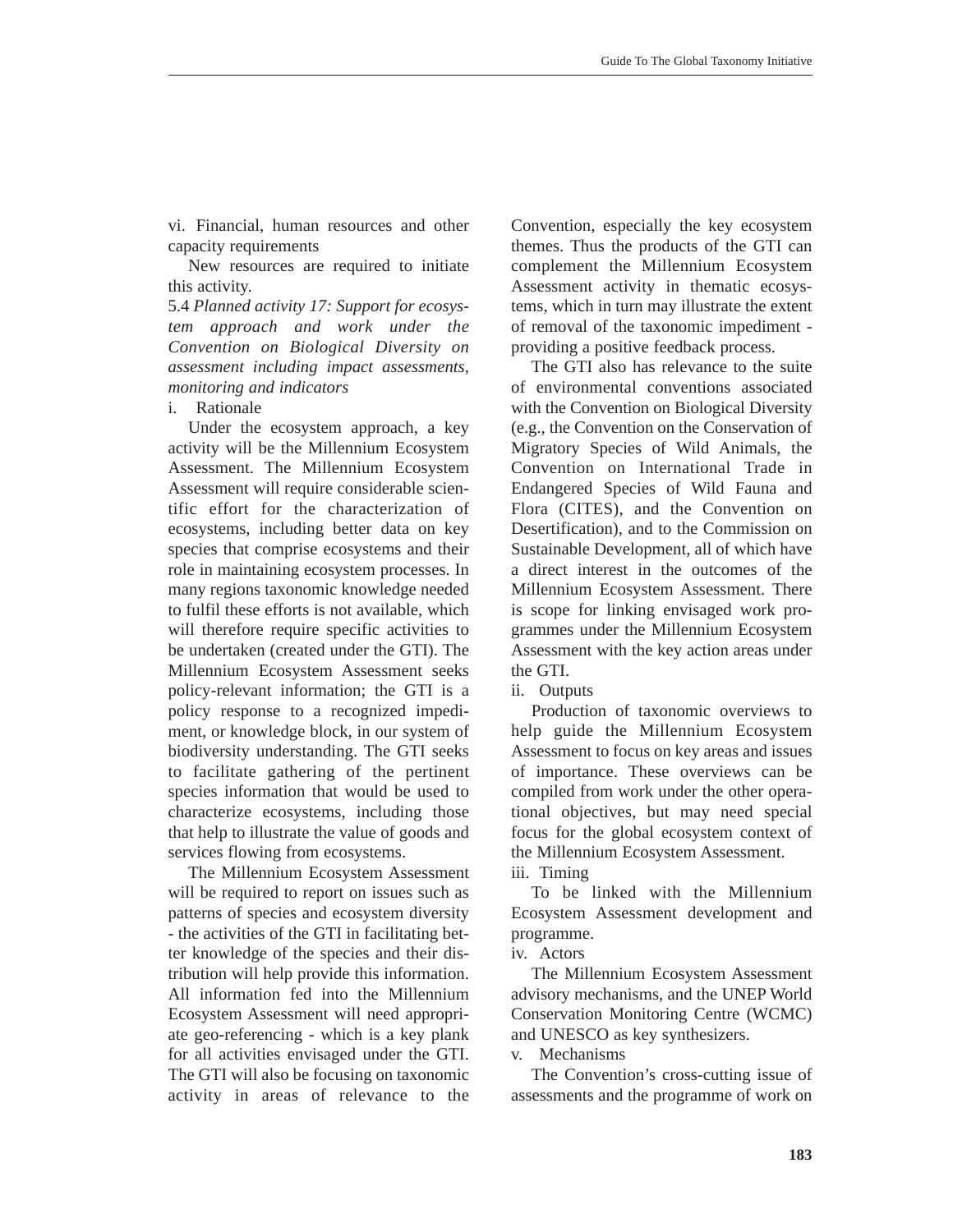indicators of biological diversity include a number of programme elements where input from the GTI would be required, including the development of a menu of indicators in thematic areas and development of methodology sheets, guidelines and training for supporting the development of national monitoring and indicator programmes. Specific input required from the GTI would be in the identification, development and testing of suitable indicators, and priority taxonomic information required as input to scientific assessments.

vi. Financial, human resources and other capacity requirements

The development of financial and human resource requirements will need to be undertaken within the development of specific Millennium Ecosystem Assessment project proposals, as well as through agreed activities in indicator development.

5.5. *Planned activity 18: Protected areas*  Development of this activity will be undertaken following discussion of this crosscutting work area. The GTI Coordination Mechanism could play an important role in proactively defining taxonomic needs related to this planned activity for the ninth meeting of SBSTTA, prior to the seventh meeting of the Conference of the Parties.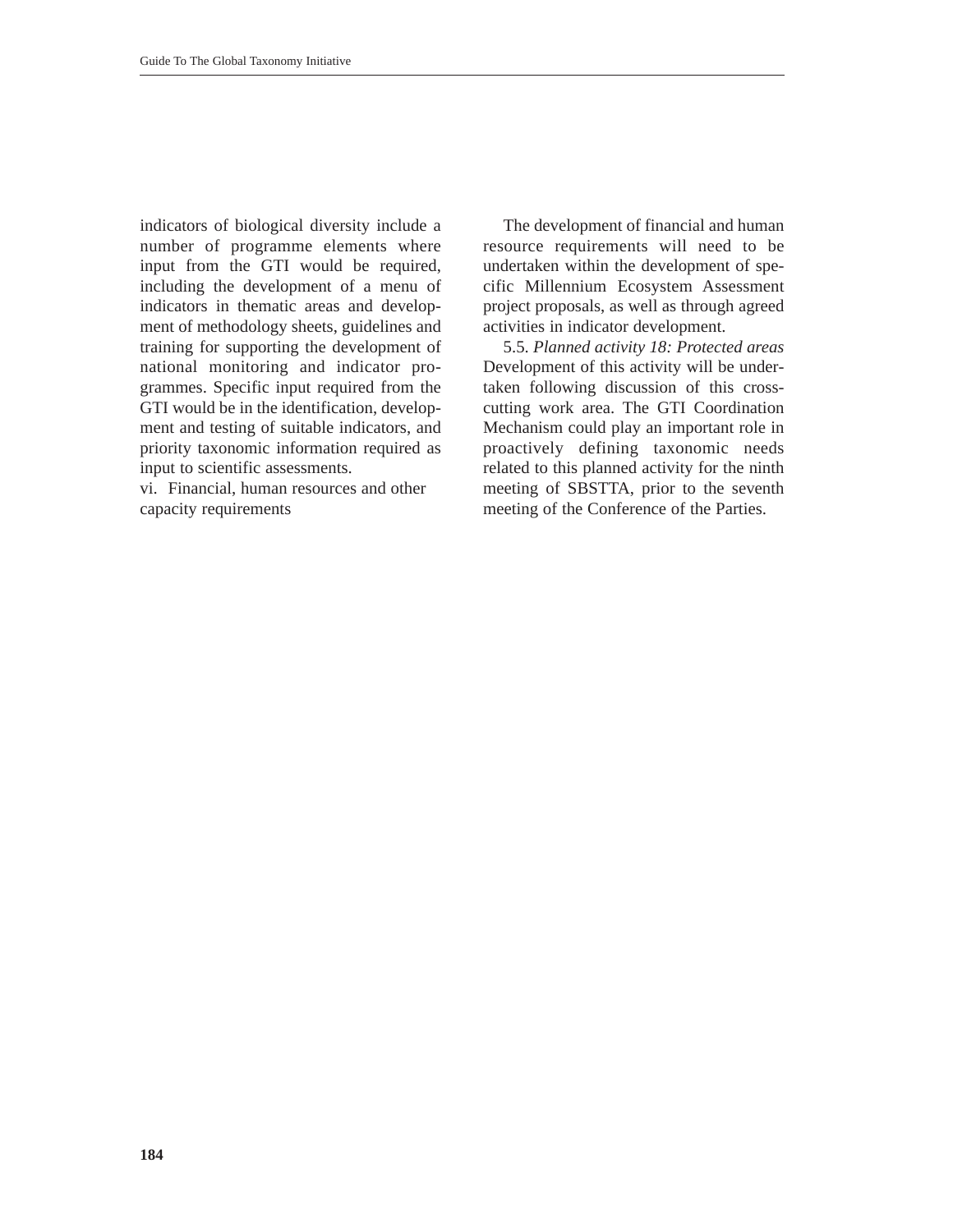### *ANNEX 12.*

### **COP DECISION VII/9: GLOBAL TAXONOMY INITIATIVE**

### *The Conference of the Parties,*

1. *Notes* the progress and commitment being made in implementing the programme of work for the Global Taxonomy Initiative;

2. *Invites* Parties, other Governments, regional and international organizations to take full account of the importance of taxonomic capacities in achieving the goals of the Convention, to support taxonomic activities to attain the 2010 target, and to provide all necessary support to national, and where appropriate regional, taxonomic centres of research and expertise; and *urges* Parties, other Governments and relevant funding organizations to provide adequate and timely support to developing countries to assist in the implementation of the Global Taxonomy Initiative, and for integrating taxonomic capacity-building activities into thematic and cross-cutting programmes, including supporting activities and projects, such as, where appropriate, stand alone capacity-building projects;

3. *Invites* Parties to appoint National Focal Points for the Global Taxonomy Initiative as called for in decision V/9, and *urges* all Parties to ensure that those focal points work with their taxonomic communities taking into account the programme of work for the Global Taxonomy Initiative;

4. *Requests* Parties to appropriately include and give full support to the taxonomic work needed to accomplish the thematic and cross-cutting programmes of work and activities under the Convention;

5. *Invites* developed country Parties to provide technical and financial support for the operations of the Coordination Mechanism of the Global Taxonomy Initiative;

6. *Requests* Parties to report on the status of implementation of the programme of work for the Global Taxonomy Initiative and further *invites* national and international, taxonomic institutions, funding organizations, financial agencies, and the financial mechanism of the Convention to contribute information on their relevant activities to the review of the Global Taxonomy Initiative for consideration by the Conference of the Parties at its eighth meeting;

7. *Requests* the Executive Secretary, in collaboration with the Coordination Mechanism for the Global Taxonomy Initiative to:

- (a) Ensure that appropriate taxonomic expertise with balanced regional representation is included in intersessional meetings and expert groups convened by the Secretariat as appropriate;
- (b) Develop the process and guidelines for the in-depth review, including mechanisms for monitoring progress in the implementation of the programme of work for the Global Taxonomy Initiative, to be finalized during the tenth meeting of the Subsidiary Body on Scientific, Technical and Technological Advice for consideration at the eleventh meeting of the Subsidiary Body; and
- (c) Undertake an analysis of the existing thematic programmes of work and cross-cutting issues with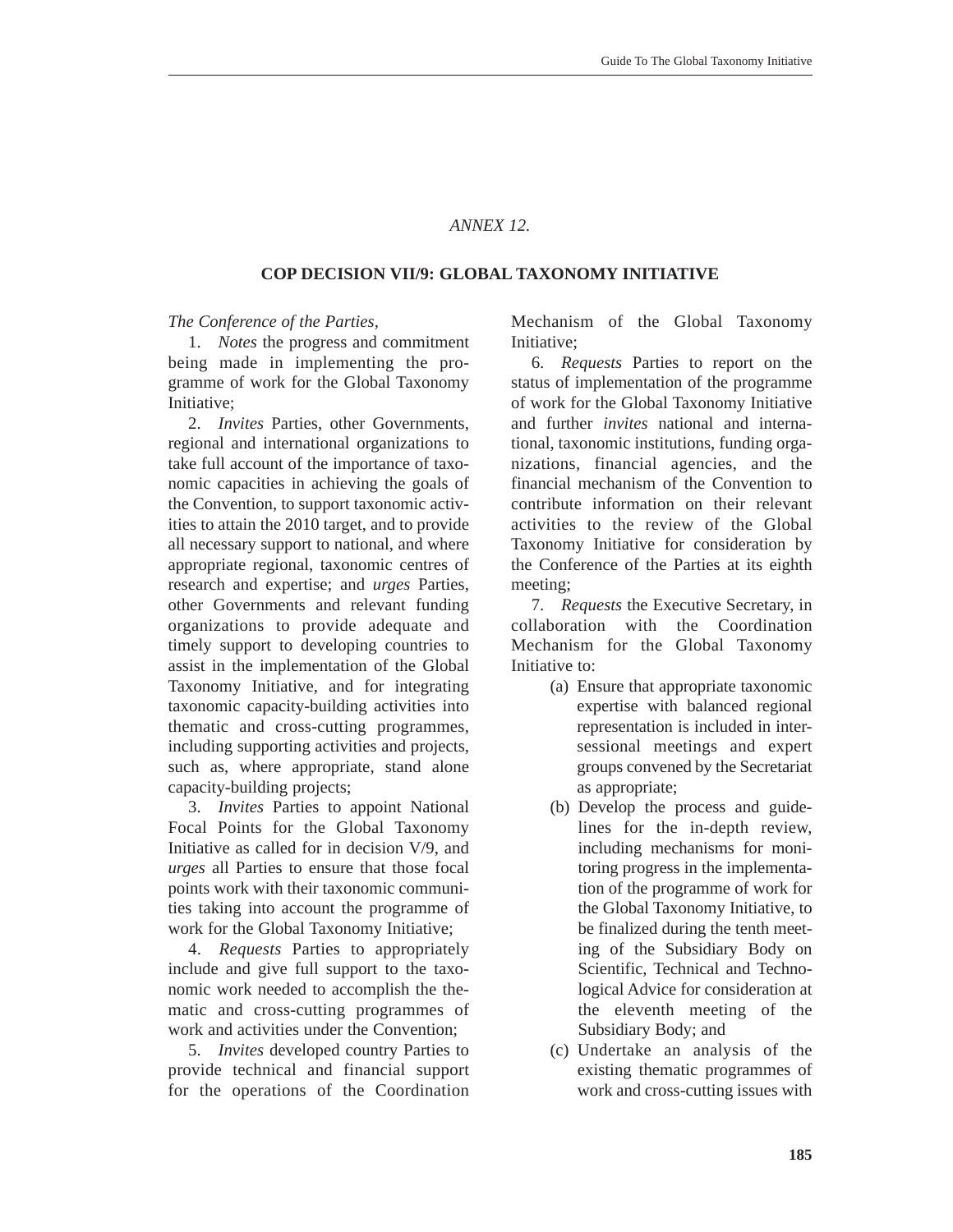respect to taxonomic components, in order to more effectively build taxonomy into the work programmes and to develop an understanding of the taxonomic capacity necessary to accomplish the targets of these programmes of work.

- (d) Undertake a gap analysis of missing elements of the existing programme of work for the Global Taxonomy Initiative in the light of the decisions at the sixth and seventh meetings of the Conference of the Parties, considering also the result of the regional workshops held after the adoption of the programme of work.
- (e) Further facilitate the synergistic collaboration between existing

initiatives, including the clearinghouse mechanism, the Global Biodiversity Information Facility, and regional and sub-regional taxonomic networks in order to develop more accessible information sources for countries on their biodiversity;

(f) Ensure that there are linkages between Articles 15 and 8(j) of the Convention, decisions VII/19 A-F of the Conference of the Parties, on access and benefit-sharing, and taxonomy;

8. *Welcomes* the contribution offered by the Government of Belgium through the Directorate-General for Development Cooperation for training in taxonomy and collection management for developing countries.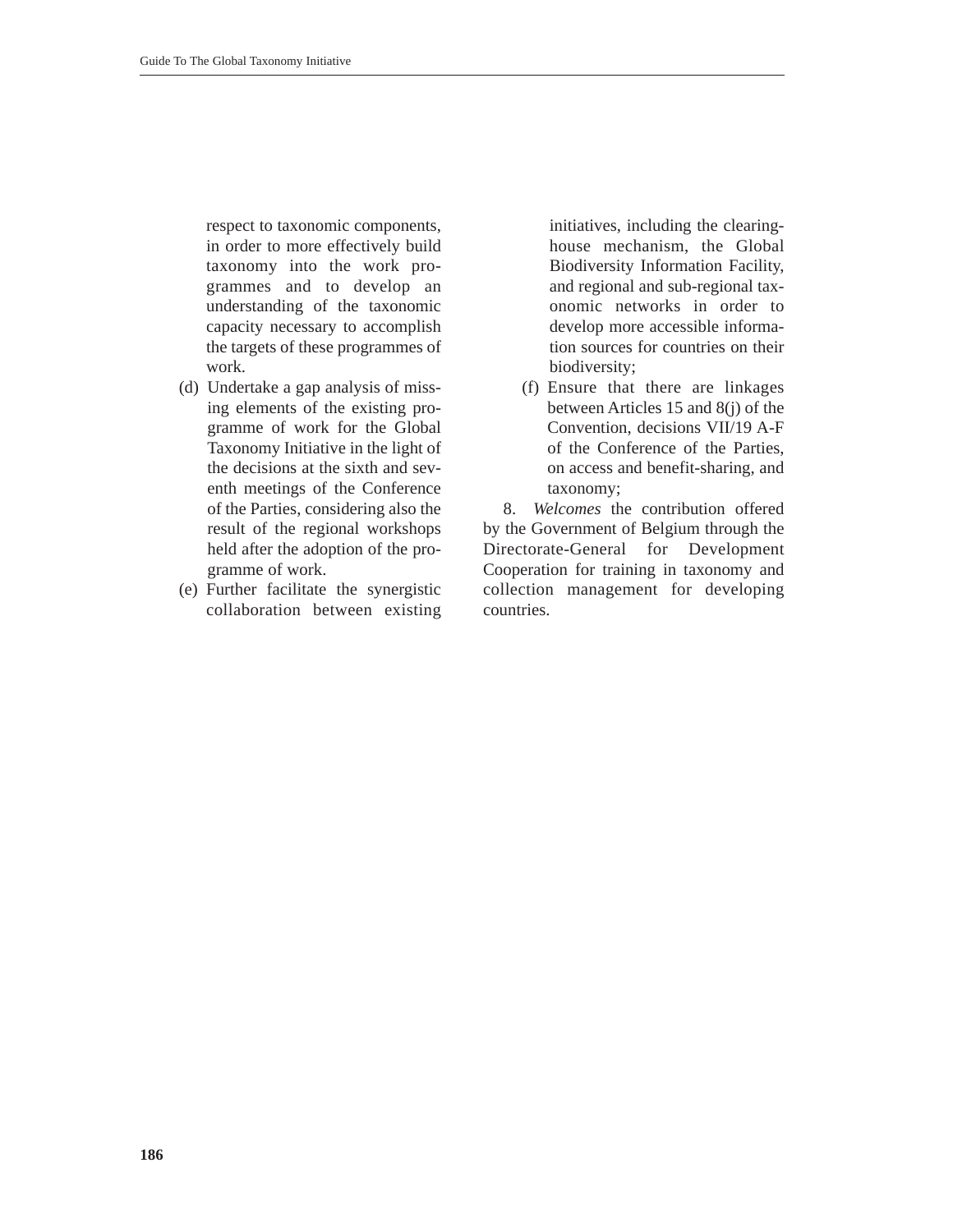### *ANNEX 13.*

## **COP DECISION VIII/3: GLOBAL TAXONOMY INITIATIVE: IN-DEPTH REVIEW OF THE IMLEMENTATION OF THE PROGRAMME OF WORK FOR THE GLOBAL TAXONOMY INITIATIVE**

#### *The Conference of the Parties*

1. *Welcomes* the progress made in the implementation of the programme of work for the Global Taxonomy Initiative, as reported in the note by the Executive Secretary (UNEP/CBD/SBSTTA/11/5) on the in-depth review of the implementation of the programme of work for the Global Taxonomy Initiative;

2. *Notes with appreciation* the contributions to the Global Taxonomy Initiative made by BioNET-INTERNATIONAL the Global Biodiversity Information Facility, CABI International, the Integrated Taxonomic Information System (ITIS) and Species 2000 and *encourages* these organizations and initiatives to continue contributing to the implementation of the Convention;

3. *Notes* that some Parties and other Governments have made significant progress in implementing activities pursuant to the programme of work for the Global Taxonomy Initiative;

4. *Notes* that the taxonomic impediment is particularly serious in countries with mega-diversity;

5. *Emphasizes* the need to build and retain capacity to address the taxonomic impediment, and in this context, explore options to ensure the long-term sustainability of the necessary financial support, and *invites* BioNET-INTERNATIONAL and other relevant organizations, in consultation with the Coordination Mechanism for the Global Taxonomy Initiative, to establish a special fund for the Global Taxonomy Initiative, and to report on progress to the Conference of the Parties at its ninth meeting;

6. *Recalling* target 1 of the Global Strategy for Plant Conservation ("A widely accessible working list of known plant species, as a step towards a complete world flora"), *welcomes* the progress made by Species 2000, the Royal Botanic Gardens, Kew, and collaborating partners towards the achievement of this target;

7. *Adopts* as a target under operational objective 3 of the programme of work for the Global Taxonomy Initiative "A widely accessible checklist of known species, as a step towards a global register of plants, animals, microorganisms and other organisms", bearing in mind the urgent need for timely provision of scientific names of organisms to support implementation of work under the Convention on Biological Diversity;

8. *Adopts* the planned activities to support implementation of the programmes of work on mountain biological diversity, invasive alien species, protected areas, and island biological diversity contained in the annex to this recommendation as complementary to the programme of work contained in the annex to decision VI/8;

9. *Urges* Parties and other Governments that have not done so to:

- a. Establish National Focal Points for the Global Taxonomy Initiative so that they can contribute to implementation of the programme of work at national level;
- b. Undertake or complete or update, as a matter of priority, national taxonomic needs assessments, including related technical, technological and capacity needs, and establish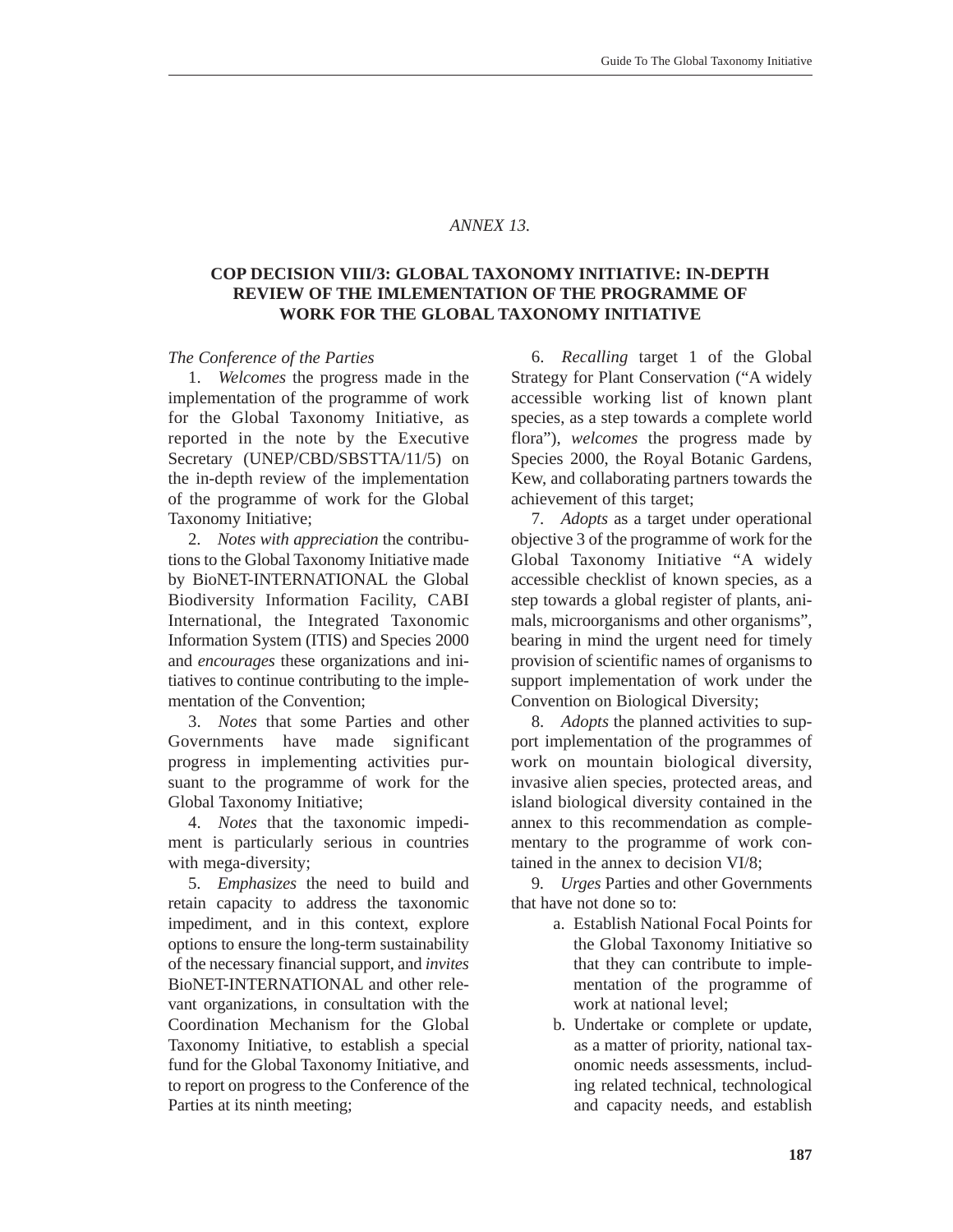priorities for taxonomic work that take into account country-specific circumstances. These assessments should take into account ongoing national biodiversity strategies and action plans as well as regional strategies and initiatives under development, with particular regard to user needs and priorities;

- c. Contribute, as appropriate, to regional and global taxonomic needs assessments;
- d. Contribute, where possible, to the implementation of the planned activities contained in the programme of work for the Global Taxonomy Initiative;
- e. Contribute, as appropriate, to initiatives facilitating the digitization of information on specimens of natural history collections, noting the importance of accessible data to support actions under the Convention;

10. *Invites* Parties, other Governments, and relevant organizations and institutions to:

- a. Use and support existing mechanisms for strengthening collaboration and communication among government agencies, the scientific community, research institutions, universities, collection holders, the private sector and stakeholders in order to improve the response to taxonomic needs for decision-making;
- b. Promote taxonomy and taxonomic products and related research as a cornerstone for inventory and monitoring of biological diversity in the framework of the implementation of the Convention and to achieve its objectives;
- c. Develop and implement strategies to support the taxonomic research

necessary to implement the Convention<sup>.</sup>

- d. Collect and disseminate information on the availability of taxonomic resources with a view to maximising the use of relevant existing resources for the effective implementation of the Global Taxonomy Initiative;
- e. Develop and implement capacitybuilding activities related to the Global Taxonomy Initiative, such as training in the areas of identification of taxa, information exchange and database management, taking into account national and regionspecific needs:
- f. Mobilize financial and technical resources to assist developing countries, in particular least developed and small island developing States, and countries with economies in transition, including those with high levels of biodiversity, to build and maintain systems and significant institutional infrastructure in order to adequately obtain, collate and curate biological specimens as well as to facilitate information exchange, including repatriation of information, on their biodiversity;
- g. Promote cooperation and networking at national, regional, sub regional and global levels in support of capacity-building activities related to the Global Taxonomy Initiative, in accordance with Articles 18 and 15 of the Convention, by, *inter alia*, making information available through the clearing-house mechanism and other means;
- h. Provide, within the framework of the terms of reference contained in decision V/9, clear guidance to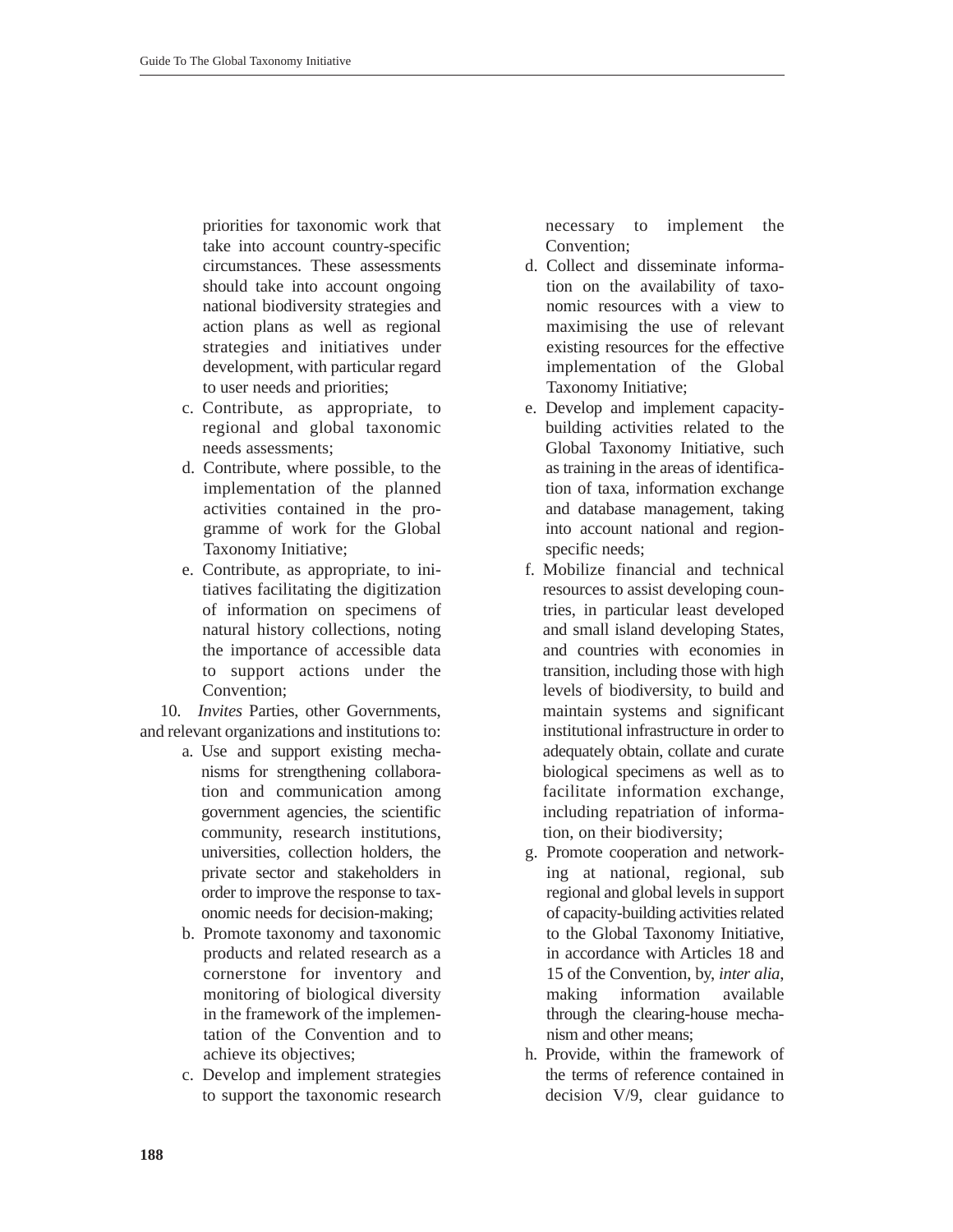National Focal Points for the Global Taxonomy Initiative on duties and specific tasks to better communicate and promote the objectives of the Initiative, working in collaboration with other stakeholders and in accordance with country needs;

- i. Facilitate, as appropriate, the integration of taxonomic information on nationally held collections in regional and global databases and information systems;
- 11. *Requests* the Executive Secretary to:
	- a. Consult with relevant organizations and funding agencies regarding the global taxonomic needs assessment called for in planned activity 3 of the programme of work for Global Taxonomy Initiative, in order to consider, *inter alia*, the scope of the assessment, options for methodology, and potential implementing agencies, with a view to completing the assessment as soon as possible, taking into account users' needs;
	- b. Continue collaborating with relevant conventions, organizations and institutions, and to foster synergies between relevant processes and programmes, in order to make available taxonomic information, expertise and relevant technologies needed to achieve the objectives of the Convention on Biological Diversity, noting in particular, taxonomic priorities at national, regional and global levels;
	- c. Continue collaborating with existing initiatives, including the Global Biodiversity Information Facility, the Integrated Taxonomic information System and Species 2000, to develop the Electronic Catalogue of

Names of Known Organisms and the Catalogue of Life;

- d. Continue collaborating with existing initiatives, including those of BioNET-INTERNATIONAL, the Global Biodiversity Information Facility, IUCN, and CAB International, to develop the human capacities, tools and infrastructure needed to support implementation of the programme of work on the Global Taxonomy Initiative;
- e. Undertake, as part of the Global Initiative on Communication, Education and Public Awareness programme and in collaboration with relevant partners, activities demonstrating the importance of taxonomy for the general public, including information on products, lessons learned, and accomplishments of taxonomy-related projects, and activities encouraging public participation, recognizing the importance of volunteer naturalists and local and indigenous people as a source of expertise;
- f. Develop, in consultation with the Coordination Mechanism of the Global Taxonomy Initiative, other relevant consultative bodies, stakeholders and organizations, for each of the planned activities of the programme of work on the Global Taxonomy Initiative, specific taxonomic, outcome oriented deliverables to be considered as additions under "(ii) Outputs" with a timeline for possible consideration by the Conference of the Parties at its ninth meeting;
- g. Report to the ninth meeting of the Conference of the Parties on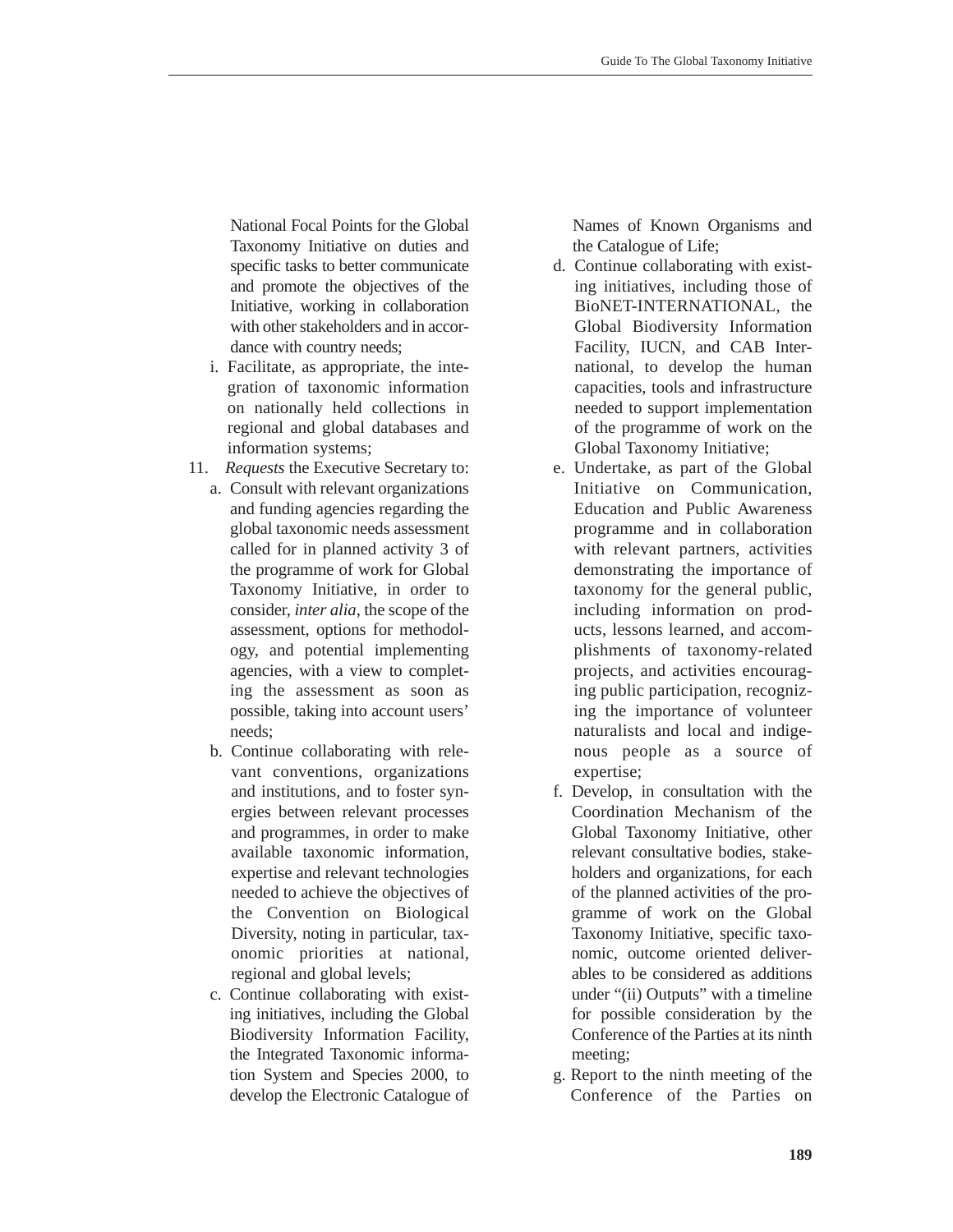progress made towards the target for the programme of work as specified in paragraph 7 above;

- h. Include the Global Taxonomy Initiative in the joint work plan between the secretariats of the Convention on Biological Diversity and the International Plant Protection Convention, with a view to exploring synergies in the work under the two conventions, with particular regard to invasive alien species;
- i. Facilitate networking and collaboration among National Focal Points for the Global Taxonomy Initiative through, *inter alia*, the Global Taxonomy Initiative portal;
- j. Complete and publish the Guide to the Global Taxonomy Initiative;

12. *Requests* the Global Environment Facility to continue to support the implementation of the planned activities contained in the programme of work on the Global Taxonomy Initiative, including taxonomic needs assessments, projects with a taxonomic focus or clearly identified taxonomic components, and regional activities on taxonomic capacity development and access to technology;

13. *Further requests* the Global Environment Facility to provide financial resources to developing countries, in particular the small island developing States among them, and countries with economies in transition, for projects which help to establish and operationalize their national focal points for the Global Taxonomy Initiative, as well as financial resources to support capacity-building activities such as, *inter alia,* taxonomic training related to specific taxa and information technologies;

14. *Requests* the secretariats of the Convention and the Global Environment Facility to conduct a joint analysis of funded GTI-related projects and relevant project information contained in national reports, including analysis of the resources directed specifically to capacity-building, with a view to extracting best practices and sharing information and experience in promoting financial support for the Initiative;

15. *Requests* the Executive Secretary to convene, with support from relevant organizations and donors, a project development seminar aimed primarily for those countries that have already identified taxonomic needs or that have submitted proposals for pilot projects under the Global Taxonomy Initiative, to promote formulation of country-driven projects based on identified taxonomic needs and to explore potential benefits of developing new, and enhancing existing, regional or global projects to address common taxonomic needs that have already been identified.

### *Annex* ADDITIONAL PLANNED ACTIVITIES

# I. PLANNED ACTIVITY: MOUNTAIN BIOLOGICAL DIVERSITY

### *(i) Rationale*

1. The taxonomic composition of mountain biodiversity varies with the biogeographic region, the latitude and the altitude of the mountain as well as with the relief. In some cases, mountains provide a necessary seasonal resource for organisms at other times found in lowland biomes. Furthermore most groups of organisms have representatives in the lowland as well as in montane region, and so a vast range of groups of organisms is encountered rather than a few taxonomic groups. Consequently, montane regions are often hot spots of biodiversity, which renders their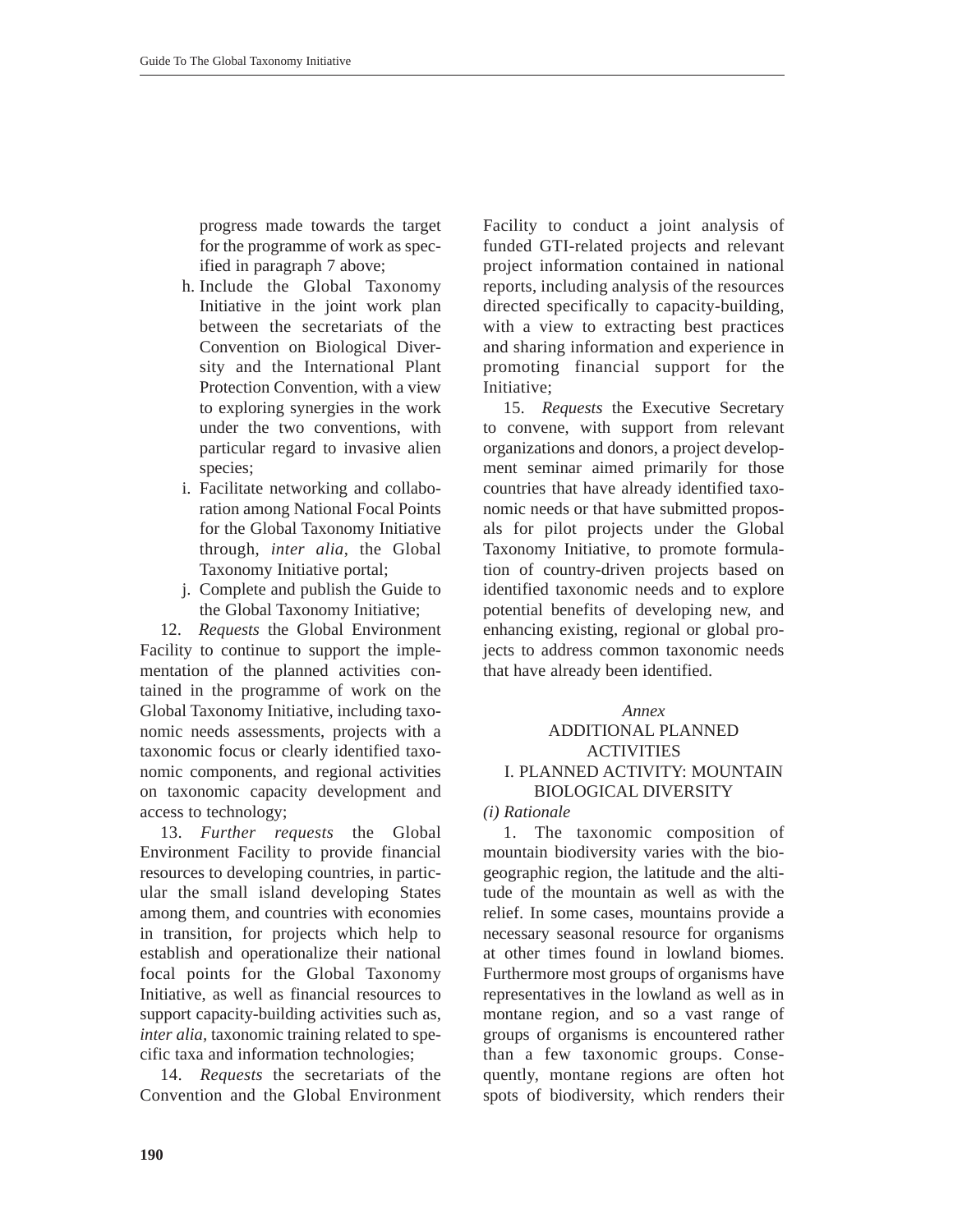full taxonomic treatment a challenge and requires many actors and experts for different organisms.

2. As most mountain ranges extend over considerable length and area, a regional approach to mountain biodiversity is of paramount importance, and relevant information is available in many different databases and inventories. Therefore, the Global Taxonomy Initiative can contribute to the mountain biodiversity programme of work in several ways, including collating relevant information and expertise. *(ii) Outputs* 

3. An increased knowledge of the species composition of mountains through national taxonomic studies and inventories. The Global Taxonomy Initiative could aid the programme of work on mountain biological diversity through:

- (a) *Working lists of organisms* assembling working lists of organisms occurring in montane areas including their vernacular names, with reference to altitude and relief;
- (b) *Working identification keys* producing identification keys in printed and electronic form useful for the conservation, monitoring and sustainable use of organisms in montane areas;
- (c) *Dissemination of data* distributing the working lists and keys as widely as possible to increase their usefulness;
- (d) *Human resources* address and support taxonomic experts to encourage their participation in relevant training programmes, and supporting the establishment of local reference and data collections of montane biota;
- (e) *Hot spots and protected areas*  providing relevant taxonomic

information, infrastructure and human resources to identify hot spots of mountain biodiversity and to establish and monitor protected areas.

# *(iii) Timing*

4. As current knowledge of mountain biodiversity is still inadequate, the Global Taxonomy Initiative will make an ongoing effort to develop and improve working lists and working identification keys for montane organisms. Within the next three years, it will attempt to develop taxonomic guides, computerized lists of montane organisms, and identification keys in consultation with appropriate national taxonomy and management agencies.

## *(iv) Actors*

5. The mountain biodiversity programme of work identified many relevant actors, such as Global Mountain Biodiversity Assessment (GMBA) of DIVERSITAS, Mountain Partnership, Mountain Forum, BioNET-INTERNA-TIONAL (to organize regional LOOPs), the FAO for agricultural aspects, the clearing house mechanism of the Convention and the Global Biodiversity Information Facility (GBIF), the Global Environment Facility (GEF) and national funding bodies for financial support, the Global Strategy for Plant Conservation (GSPC) (for plants), national organizations, nature conservation agencies and programmes including relevant non-governmental organizations, local communities, and many others.

6. The scientific community with past and current research programmes on mountain biodiversity and the natural history museums with specimens collected over decades hold a key role in providing the expertise and relevant information and should actively be included.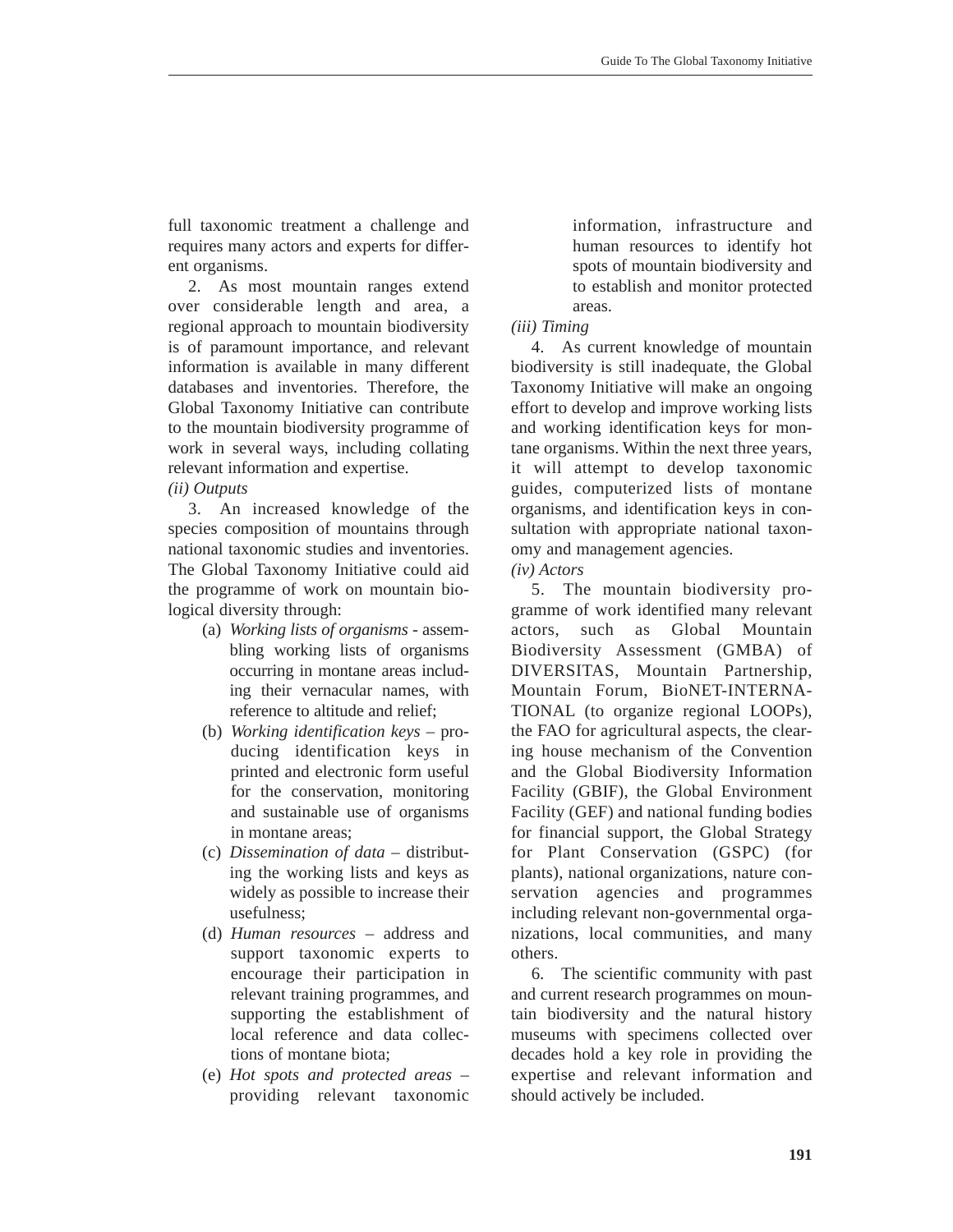### *(v) Mechanisms*

7. Existing mechanisms, such as the clearing house mechanism and Coordination Mechanism of the Global Taxonomy Initiative, Mountain Partnership, and Mountain Forum, and GBIF could be used to coordinate and promote the efforts.` *(vi) Financial, human resources and other capacity requirements* 

8. Financial, human resource and capacity building require funds to be identified within existing and new projects, as well as additional resources to be made available to increase technical capacity in developing countries.

## *(vii) Pilot projects*

9. Pilot projects could be built on information for a number of montane regions of the world, such as the Alps, the Andes, the Himalayas, the Eastern Arc to produce the outputs in short term and to evaluate their usefulness. The Global Taxonomy Initiative could address, *inter alia*, the needs of local and regional capacity building by coordinating workshops in collaboration with mountain partnership, Mountain Forum and DIVERSITAS, focussing on mountain biodiversity conservation and monitoring.

## II. PLANNED ACTIVITY: INVASIVE ALIEN SPECIES

### *(i) Rationale*

10. Prevention and mitigation of the impacts of invasive alien species often relies on timely access to taxonomic expertise, and to taxonomic resources such as identification tools, information on species names, and biological reference collections. For many pathways of introductions for invasive alien species, effective prevention and mitigation may depend on detection and monitoring activities that are undertaken at subregional, regional or even global levels. Consequently, taxonomic capacities and information need to be accessible to all countries in order to support effective prevention and mitigation of potential impacts of invasive alien species. Better characterization of species through research can be key to prediction, early detection and monitoring of invasions. Better baseline taxonomic information on biological diversity in areas that are exposed or vulnerable to key invasion pathways (e.g., marine ports) can facilitate early detection of changes in species composition that may result from invasive alien species. In addition, taxonomic expertise can be important in the development of biological control measures which may be considered by decision-makers for addressing invasive alien species in particular cases.

### *(ii) Outputs*

- 11. Outputs should comprise:
	- (a) Databases of invasive alien species and occurrences of invasions, developed and/or expanded, and made widely available;
	- (b) Working identification keys for known invasive alien species associated with key invasion pathways produced and disseminated;
	- (c) Working lists of organisms in areas that are exposed or susceptible to key invasion pathways produced and utilized by local monitoring authorities.
- *(iii) Timing*

12. Databases further developed and/or expanded and made widely available within two years. Working identification keys for known invasive alien species produced and disseminated within three years. Working lists of organisms in areas that are exposed or susceptible to key invasion pathways produced and utilized within three years.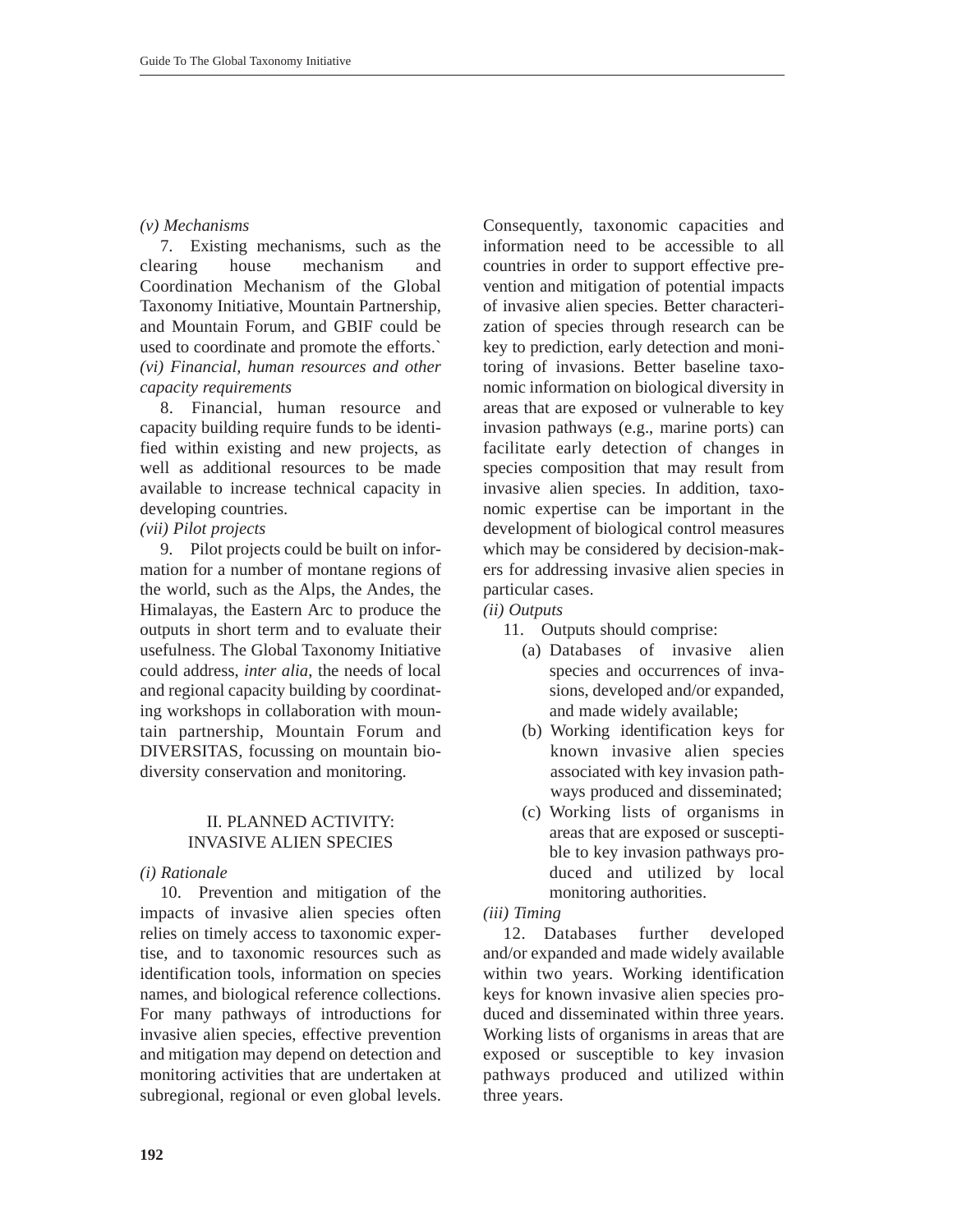### *(iv) Actors*

13. Database development – IUCN Species Survival Commission (SSC) Invasive Species Specialist Group, Global Invasive Species Information Network, clearing-house mechanism of the Convention, ITIS, IABIN, GBIF, Species 2000, BioNET-INTERNATIONAL. Identification keys – scientific community, national Governments, natural history museums and programmes. Working lists of organisms in areas that are exposed or susceptible to key invasion pathways – national governments, national and regional organizations including non-governmental organizations.

*(v) Mechanisms*

14. Coordinated efforts at the national and global levels by the actors identified above will be an important mechanism. In addition, existing mechanisms, such as the clearing-house mechanism of the Convention and the GBIF can function as information portals.

### *(vi) Financial and human resources and other capacity requirements*

15. Financial, human-resource and capacity building require resources to be identified within existing and new projects, as well as additional resources to be made available to increase technical capacity in developing countries. GEF and national funding organizations would be important sources of financial support.

## III. PLANNED ACTIVITY: PROTECTED AREAS

### *(i) Rationale*

16. Taxonomic expertise and information constitute key requirements for conservation planning and sustainable natural resource management. This is especially true in the case of protected areas, which are established with the goal to conserve a significant part of natural biodiversity, but usually based on limited knowledge or available information about the biodiversity they actually contain. With no complete species inventory currently available for any existing or planned larger protected area and relevant taxonomic, distributional and biological information about many taxa with high conservation value still missing, it will be difficult to achieve meaningful conservation planning. The objective of the programme of work on protected areas is to support the establishment of ecologically representative and effectively managed national and regional systems of protected areas. Activity 1.1.2 of the programme of work specifically calls for establishing protected areas in any large, intact or highly irreplaceable natural areas, as well as areas securing the most threatened species, and activity 1.1.5 requests that gap analyses at national and regional levels of the representativeness of the protected area system be undertaken (by 2006). The Global Taxonomy Initiative could play an important role particularly for the identification, establishment and management of protected areas (decision VII/28, annex, programme element 1) through focusing on biodiversity inventories and gap analysis of existing inventories, and in the development of standards for managing and monitoring protected areas (decision VII/28, annex, programme element 4) through facilitating assessments and comparisons of different taxonomic components of biodiversity covered and sustained through the existing network of protected areas. In light of threats to protected areas through climate change and invasive alien species, it is important to understand current constraints on species and populations, and how these would determine distribution under changing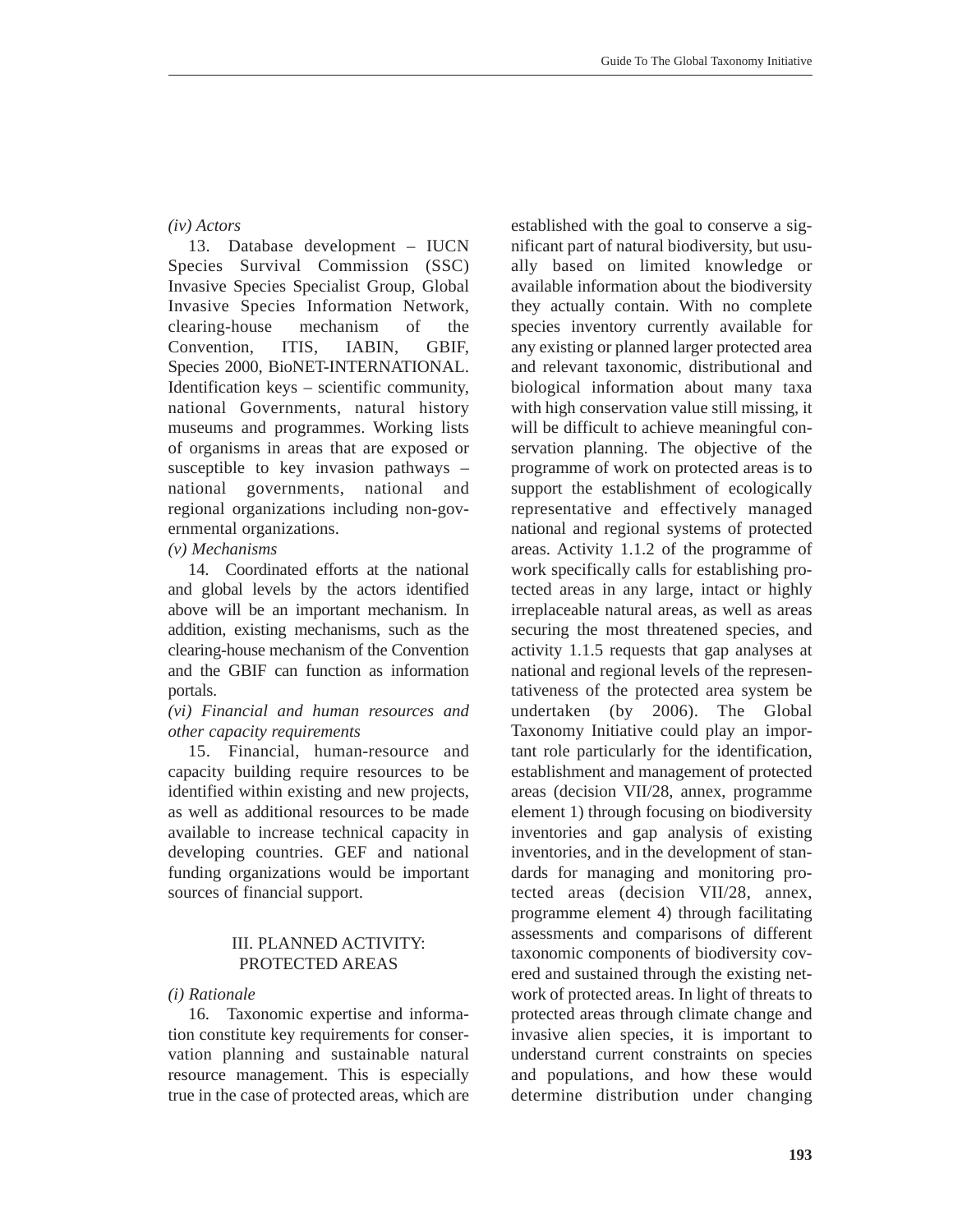conditions. Access to accurate information on current distributions and ability to model these is important for appropriate management and policy development.

# *(ii) Outputs*

17. Improved and augmented biodiversity inventories of protected areas of all kinds, also to be expanded into monitoring efforts to record changes of species and populations over time. Taxonomic guides for key invertebrate organisms, lower plants and microorganisms, economically important and threatened species. Information on current distribution and occurrence of important species in protected areas, including population trends. Identification of habitats and priority setting for establishing new protected areas, through plotting distributions of species at local, national and regional levels. Mobilization and augmentation of specimen and observational-level data pertaining to species to allow modelling of current distributions and distributions under different models of climate change and of other biotic and a biotic changes (e.g. land-use change, invasive species).

## *(iii) Timing*

18. The target date for activity 1.1.5, on conducting gap analysis is 2006. The target date for goal 4.3 (to assess and monitor protected area status and trends) and goal 4.4 (to ensure that scientific knowledge contributes to the establishment and effectiveness of protected areas) of the programme of work is 2010. Hence, outputs need to be produced within the next four years, but efforts will need to be ongoing.

### *(iv) Actors*

19. National agencies and local authorities concerned with protected area administration and management in concert with taxonomic institutions, especially natural history museums, biosystematics units at universities and other research institutions,

botanic gardens and culture collections, and the IUCN Species Survival Commission, together with nature conservation agencies including international non-governmental organizations such as Conservation International, BirdLife International, Flora and Fauna International, WWF, the World Resources Institute (WRI), and local communities. Parataxonomists could also play an important role. Other actors include the clearing-house mechanism of the Convention and GBIF (as data portals), GEF and national funding organizations for financial support, and BioNET-INTERNA-TIONAL (to organize regional LOOPs). Other biodiversity conventions, including the Ramsar Convention on Wetlands, the World Heritage Convention, the Convention on Migratory Species, and the Convention on International Trade in Endangered Species of Wild Fauna and Flora (CITES), and the UNESCO Man and the Biosphere (MAB) biosphere reserve programme could also play an important role. Direct linkages to relevant ongoing or planned taxonomyrelated, capacity building projects should also be implemented, e.g., the International Pollinator Initiative (IPI), the Census of Marine Life (CoML), the Botanical/ Zoological Network for Eastern Africa, the Partnerships of Enhancing Expertise in Taxonomy (PEET), and the recently proposed European Distributed Institute for Taxonomy (EDIT).

## *(v) Mechanisms*

20. Coordinated effort at national and global levels by the actors identified above will be an important mechanism. Mobilization of extant data and their presentation in an appropriate manner, with the development of the analytical tools, is required. The need for identification keys, inventories and primary data must be communicated effectively to the key agencies